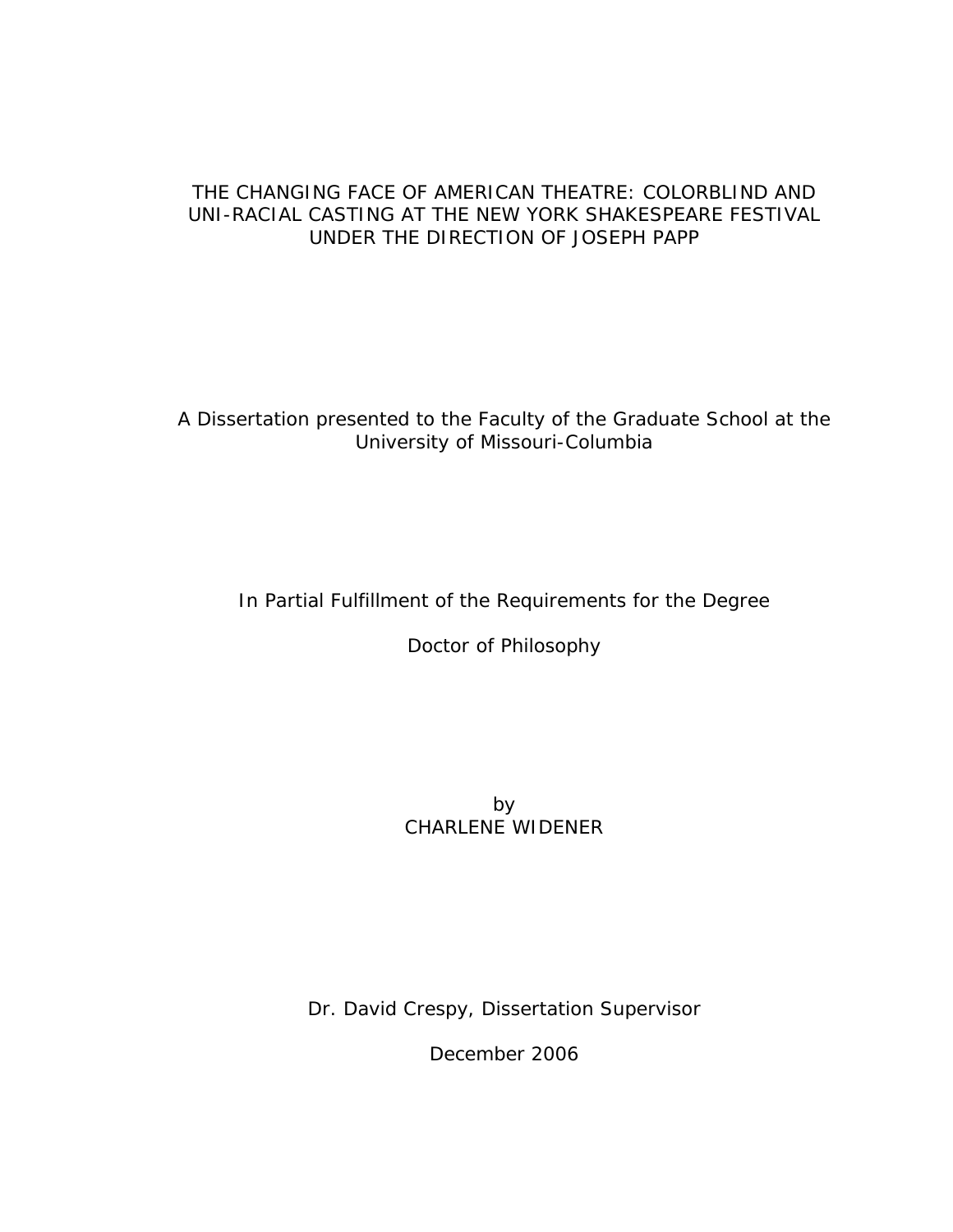© Copyright by Charlene Widener 2006

All Rights Reserved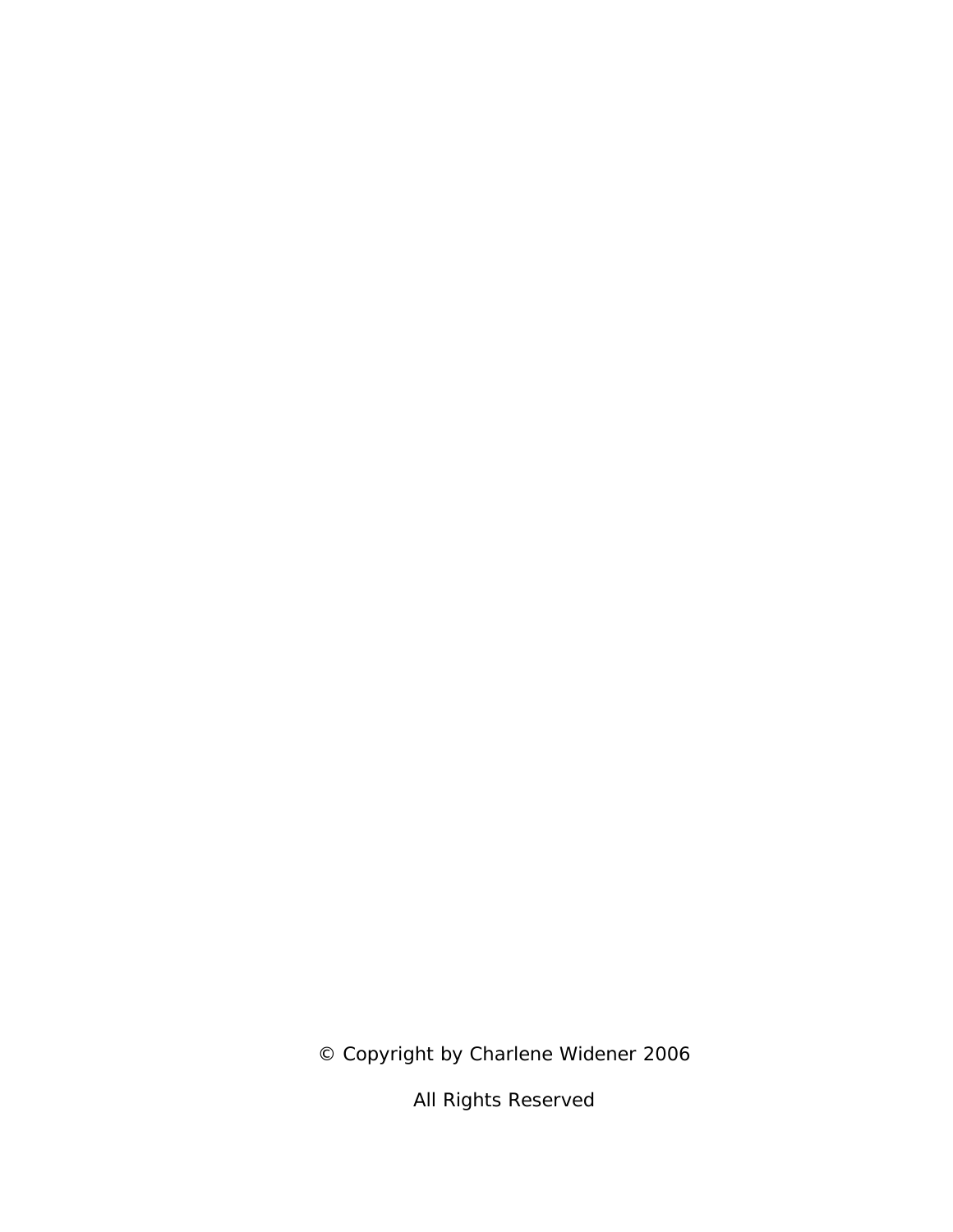The undersigned, appointed by the dean of the Graduate School, have examined the dissertation entitled

THE CHANGING FACE OF AMERICAN THEATRE: COLORBLIND AND UNI-RACIAL CASTING AT THE NEW YORK SHAKESPEARE FESTIVAL UNDER THE DIRECTION OF JOSEPH PAPP

presented by Charlene Widener,

a candidate for the degree of doctor of philosophy, and hereby certify

that, in their opinion, it is worthy of acceptance.

\_\_\_\_\_\_\_\_\_\_\_\_\_\_\_\_\_\_\_\_\_\_\_\_\_\_\_\_\_\_\_\_ Professor Cheryl Black

\_\_\_\_\_\_\_\_\_\_\_\_\_\_\_\_\_\_\_\_\_\_\_\_\_\_\_\_\_\_\_\_ Professor David Crespy

\_\_\_\_\_\_\_\_\_\_\_\_\_\_\_\_\_\_\_\_\_\_\_\_\_\_\_\_\_\_\_\_ Professor Robert M. Collins

\_\_\_\_\_\_\_\_\_\_\_\_\_\_\_\_\_\_\_\_\_\_\_\_\_\_\_\_\_\_\_\_ Professor James M. Miller

\_\_\_\_\_\_\_\_\_\_\_\_\_\_\_\_\_\_\_\_\_\_\_\_\_\_\_\_\_\_\_\_ Professor Clyde Ruffin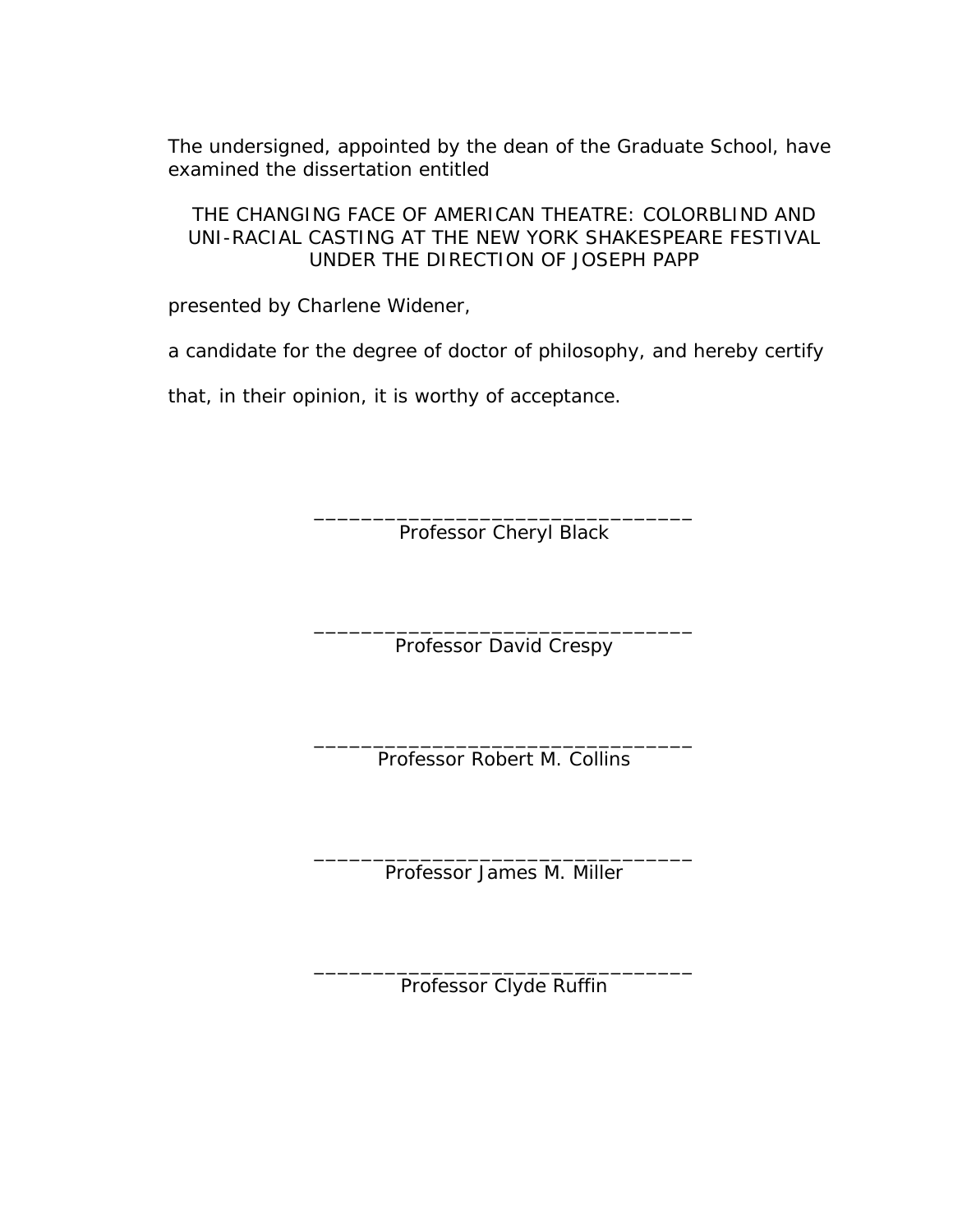### DEDICATION

There have been many people who have supported me as I completed this project. My greatest debt is to my husband, Patrick Reading, who read everything I wrote, offered feedback, and supported me throughout this process. He helped me through the frustration and disappointments in this process as well as the triumphs.

I would also like to thank my twin sister, Darlene Nolde, Mike Nolde, and Max Carroll for all the time spent reading through the various incarnations and for their words of support and encouragement.

Thank you to my mother, Helen Chism, who always told me that I could do this and to my father, the late Richard E. Widener, who inspired me to select Joseph Papp as my topic.

Finally, I owe a debt of gratitude to my friends and colleagues at Hutchinson Community College who supported me in countless ways throughout this process.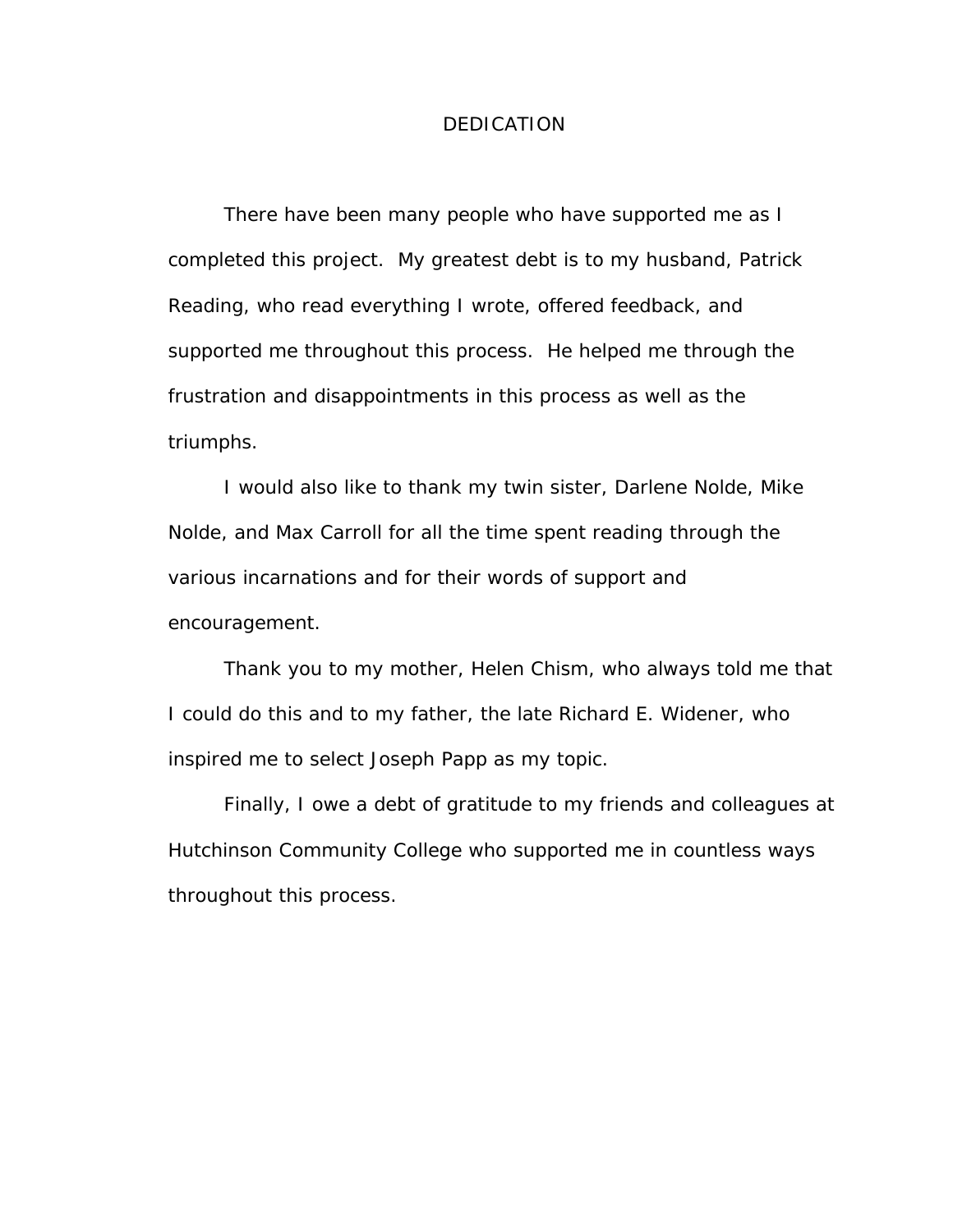#### ACKNOWLEDGEMENTS

This study would not have possible without the support and guidance of my chairperson, Dr. David Crespy. His belief in my ability gave me the confidence to complete this study. I am also grateful to Professor Clyde Ruffin, Dr. Robert Collins, and Professor Jim Miller for staying with me through this process and to Dr. Cheryl Black for joining my committee at the end of the process and helping to sculpt my project.

I would also like to thank Dr. Robert Perkins for his feedback on racial formations perspective. Thank you to Dr. Howard Winant, Heidi Griffiths, Peter Francis James, and Dr. David Crespy for agreeing to be interviewed for this study. The information provided by these individuals was invaluable in the completion of my research.

Finally, I would like to express my gratitude to the staff of the New York Public Library. I would especially like to thank Barbara Knowles, Senior Archivist, for helping me navigate the Billy Rose Theatre Collection.

ii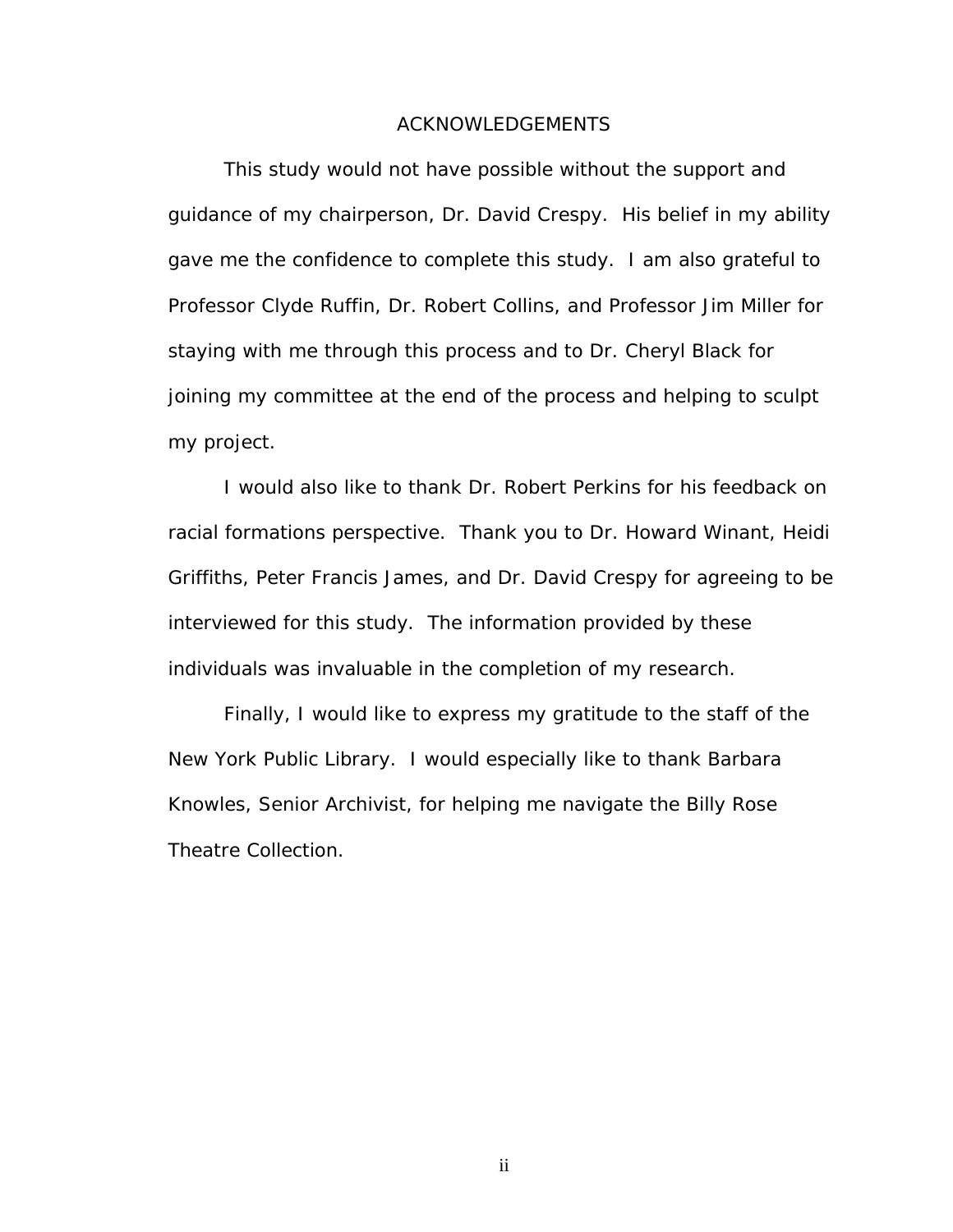# TABLE OF CONTENTS

| CHAPTER ONE: INTRODUCTION AND GOALS OF THE STUDY1       |
|---------------------------------------------------------|
| CHAPTER TWO: RACIAL PROJECTS IN THEATRE HISTORY22       |
| CHAPTER THREE: PAPP BIOGRAPHICAL INFORMATION 48         |
| CHAPTER FOUR: SOCIAL AND POLITAL EVENTS WHICH SET THE   |
|                                                         |
| CHAPTER SIX: SOCIAL AND POLITAL EVENTS WHICH SET THE    |
| CHAPTER SEVEN: UNI-RACIAL CASTING WITH THE              |
|                                                         |
| APPENDIX A: COLORBLIND SHAKESPEAREAN PRODUCTIONS AT THE |
| APPENDIX B: UNI-RACIAL SHAKESPEAREAN PRODUCTIONS AT THE |
|                                                         |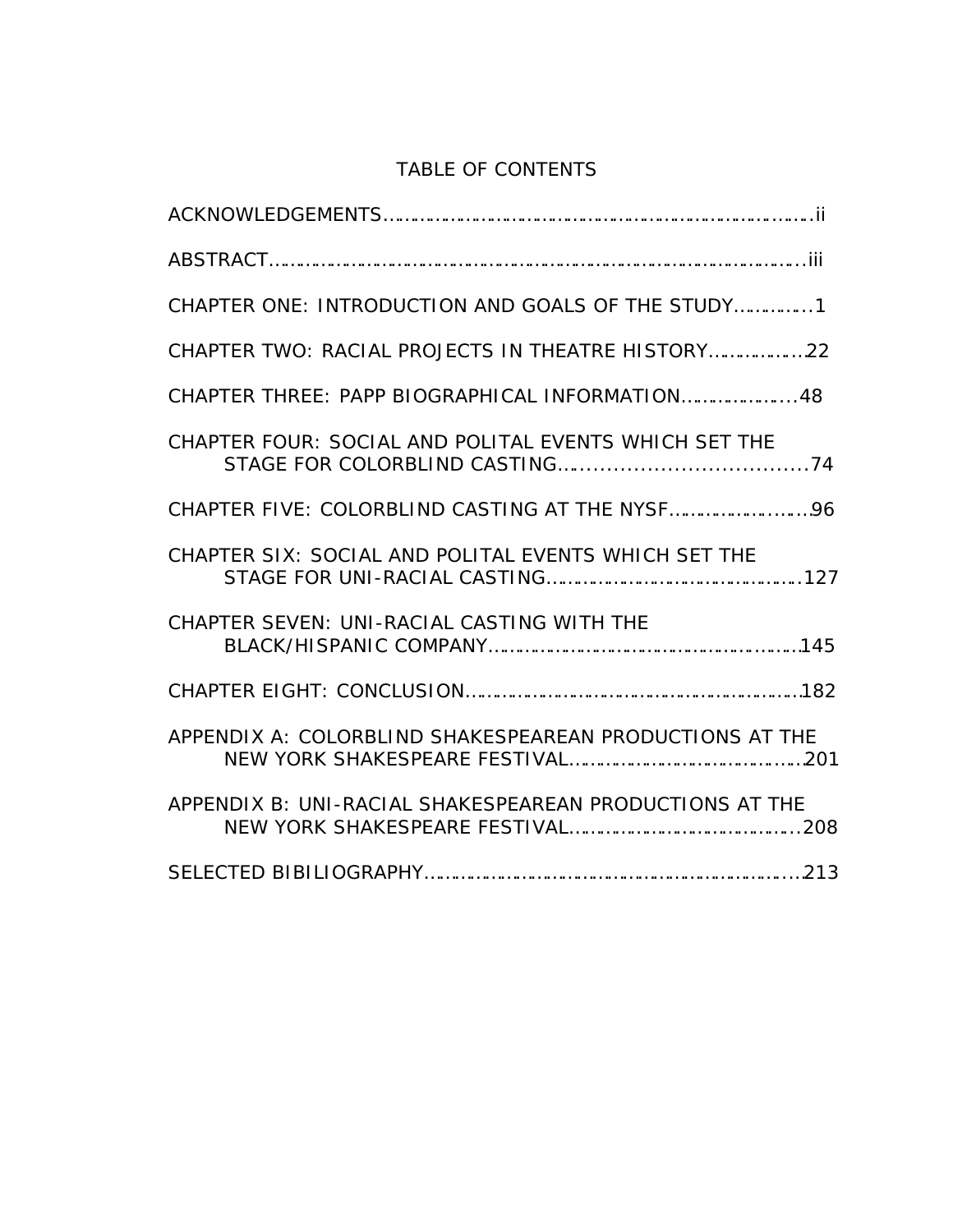# THE CHANGING FACE OF AMERICAN THEATRE: COLORBLIND AND UNI-RACIAL CASTING AT THE NEW YORK SHAKESPEARE FESTIVAL UNDER THE DIRECTION OF JOSEPH PAPP

Charlene Widener

Dr. David Crespy, Dissertation Supervisor

# ABSTRACT

It is widely acknowledged that Joseph Papp started colorblind casting in the United States in a sustained and visible way. In addition, he utilized uni-racial casting at various times in the history of the New York Shakespeare Festival (NYSF). Based on the general agreement that Papp's casting had a significant impact on the American theatre, it is clear that his work functioned as a racial project from the perspective of racial formations.

Despite the fact that Papp's work has had an impact as a racial project in the United States, there are significant elements to his casting which have yet to be explored. The purpose of this dissertation is to analyze the extent and nature of colorblind and uniracial casting at the NYSF and explore how the two different methods of non-traditional casting were used at various times in the organization's history.

iii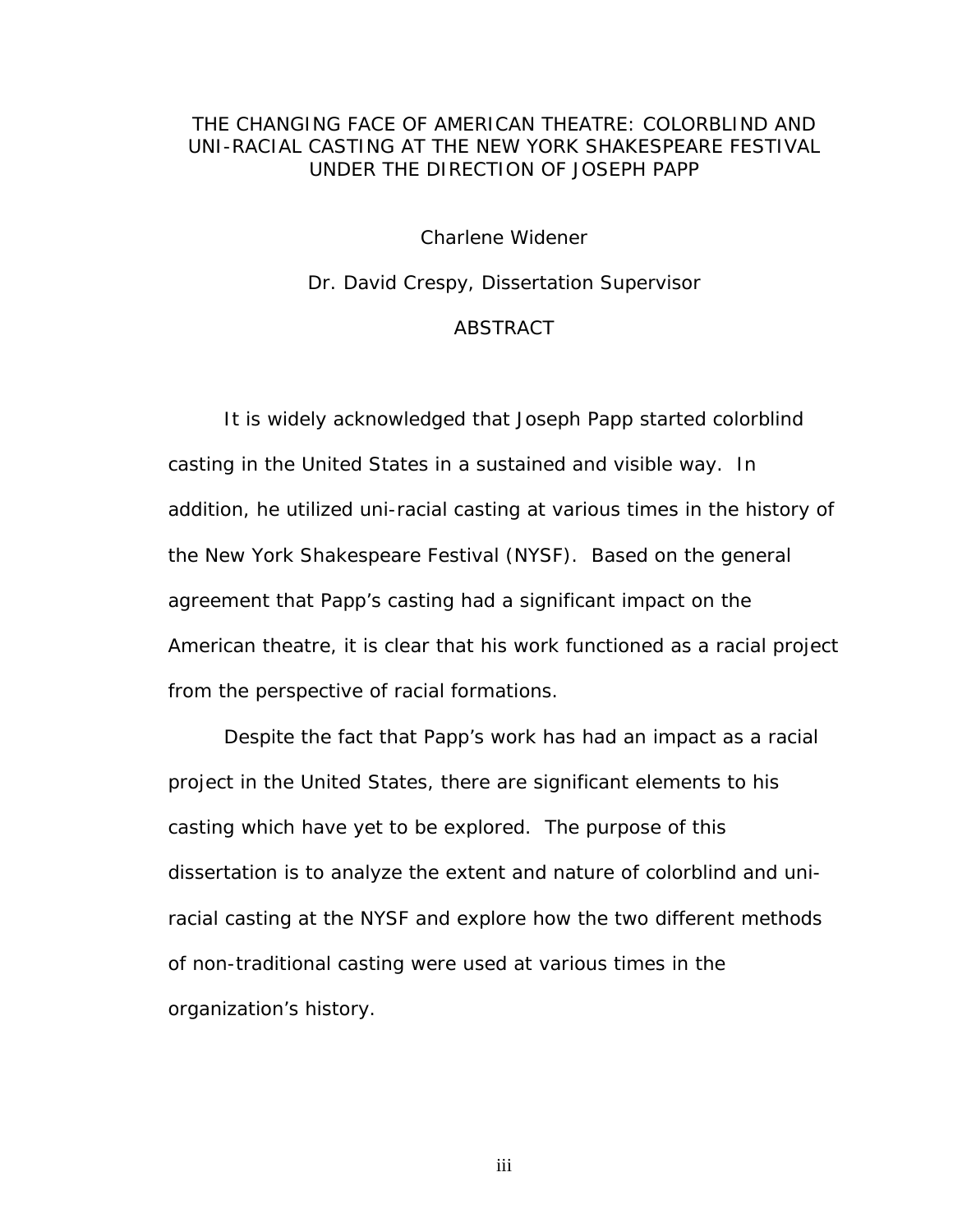# **Chapter One**

On November 1, 1991, a black hearse turned into an untended cemetery on Staten Island. There, next to his mother and father, Joseph Papp was buried. When he died, Papp was hailed as "the most important theatrical figure of our age. . . [a]nd he was certainly the single most important individual in New York—and national—theatre." $1$ He worked in almost every area of New York theatre: regional theatre, off-Broadway, and on Broadway. He began his Shakespeare Workshop in the basement of the Emmanuel Presbyterian Church on the Lower East Side of Manhattan in 1952 and eventually became one of the most powerful producers in New York City. Papp produced a free Shakespeare Festival in Central Park every summer, and he toured productions through New York City's five boroughs and public schools.

 $\overline{a}$ 

<span id="page-7-0"></span> <sup>1</sup> Timothy McDarrah, "Joseph Papp Dead at 70," *New York Post*, 1 November 1991, 3.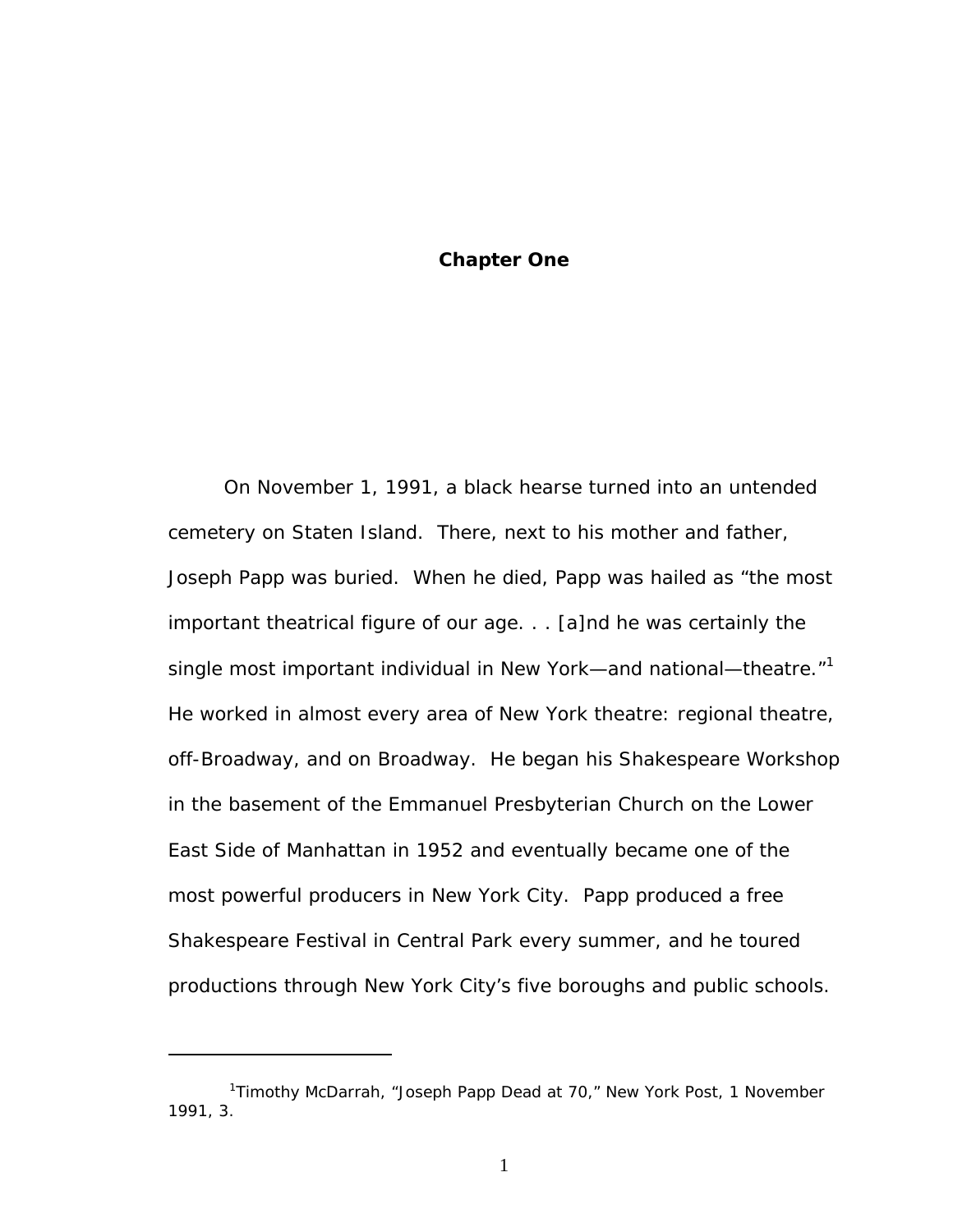His Public Theatre was a non-profit regional theatre established to bring a new and diverse audience to the theatre. Tickets at the Public Theatre were sold at reduced prices so that a non-theatre-going public who was traditionally priced out of the attendance could attend. Papp produced on Broadway and used part of the profits from his Broadway productions to produce workshops and experimental productions at the Public Theatre. Papp took the American theatre to places it had never been. He brought Shakespeare to the common people, made it affordable to everyone, and he helped change the face of American theatre. However, some of the most important aspects of his innovations were his ideas of casting. Papp created forums for discussion on interracial casting, broke down the entrenched racial structure in theatre production, and redefined African Americans onstage with the sustained use of colorblind and uni-racial casting. The goal of this dissertation is to explore Papp's use of colorblind and uni-racial casting at the New York Shakespeare Festival.

Before discussing the specific purpose of the project, it is important to understand a few key terms: historically accurate, nontraditional, colorblind, multi-racial, interracial, and uni-racial casting. Historically accurate casting would put actors in specific roles based on race, gender, and age appropriate to time and place. For example, an African American woman would never play Scarlet O'Hara in a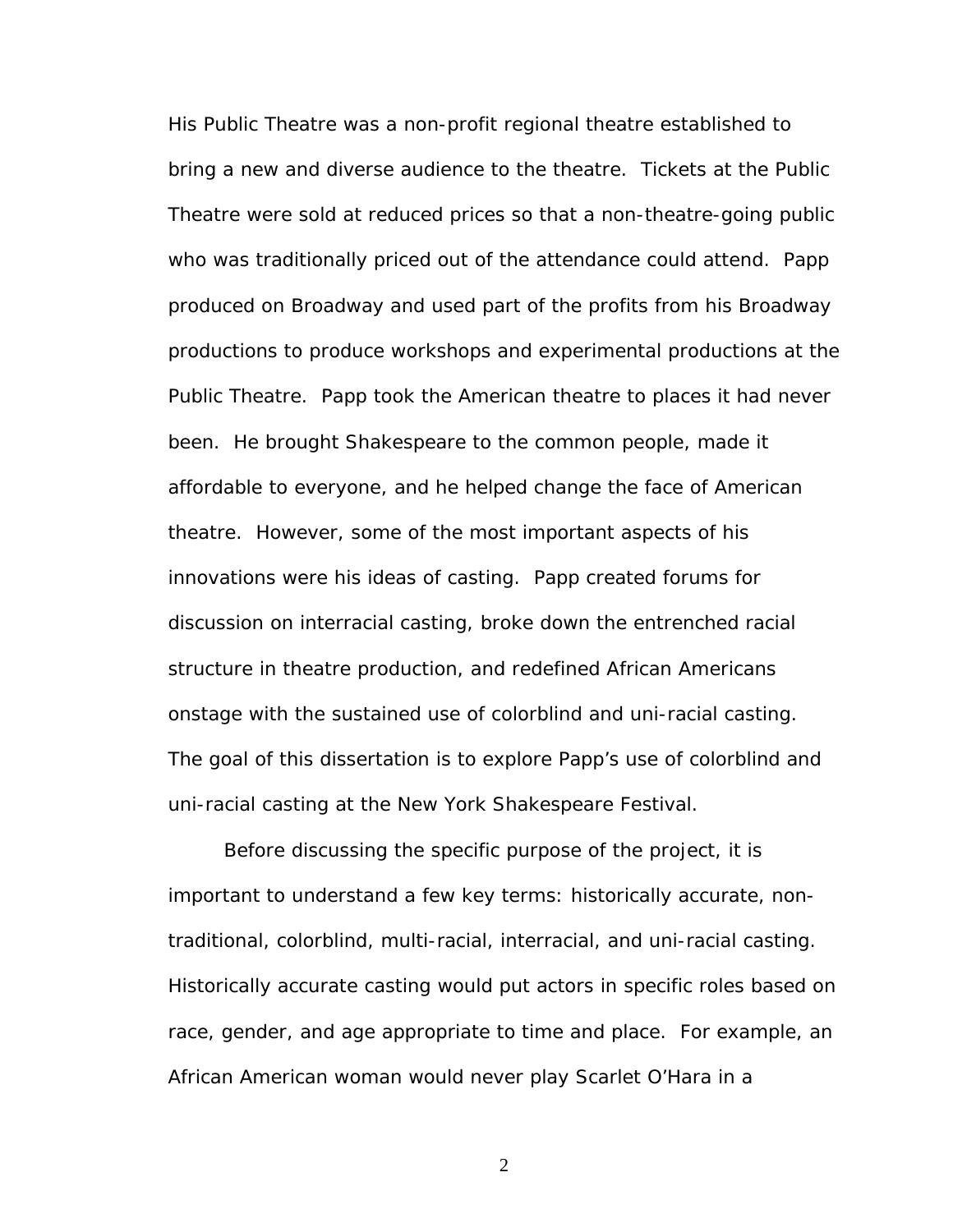historically accurate version of *Gone With the Wind*. The person cast in the role would be a young (age), white (race) woman (gender). Non-traditional casting entails choices that are not historically accurate in terms of gender, age, or physical appearance. The term nontraditional casting is used primarily to represent casting of minorities, women, or the disabled.<sup>2</sup> A production by the lesbian, feminist theatre company Split Britches of *A Streetcar Named Desire* with all of the roles played by women would be an example of non-traditional casting. A production of *Othello* with a white actor portraying Othello and black actors portraying the other characters would also be considered non-traditional casting. Colorblind casting refers to casting that disregards all racial categories. The thought behind colorblind casting is that the best actor should be cast in the most appropriate role without reference to race. For example, in Papp's revival of *Naked Hamlet* in 1968, Papp cast an African American as Hamlet, while both Claudius and Gertrude were white. Multi-racial casting involves using ethnicity as a statement in play that traditionally does not have an ethnically diverse cast. For example, a production of *All My Sons* might have the Keller family represented by white actors while African American actors play the family next door. This method is not

 $\overline{a}$ 

<span id="page-9-0"></span><sup>&</sup>lt;sup>2</sup>John Joseph Gibbons, "The American Theatre's Attempts to Achieve Multiculturalism on Stage through Non-Traditional Casting" (Ph.D. diss., Northwestern University, 1991), 22.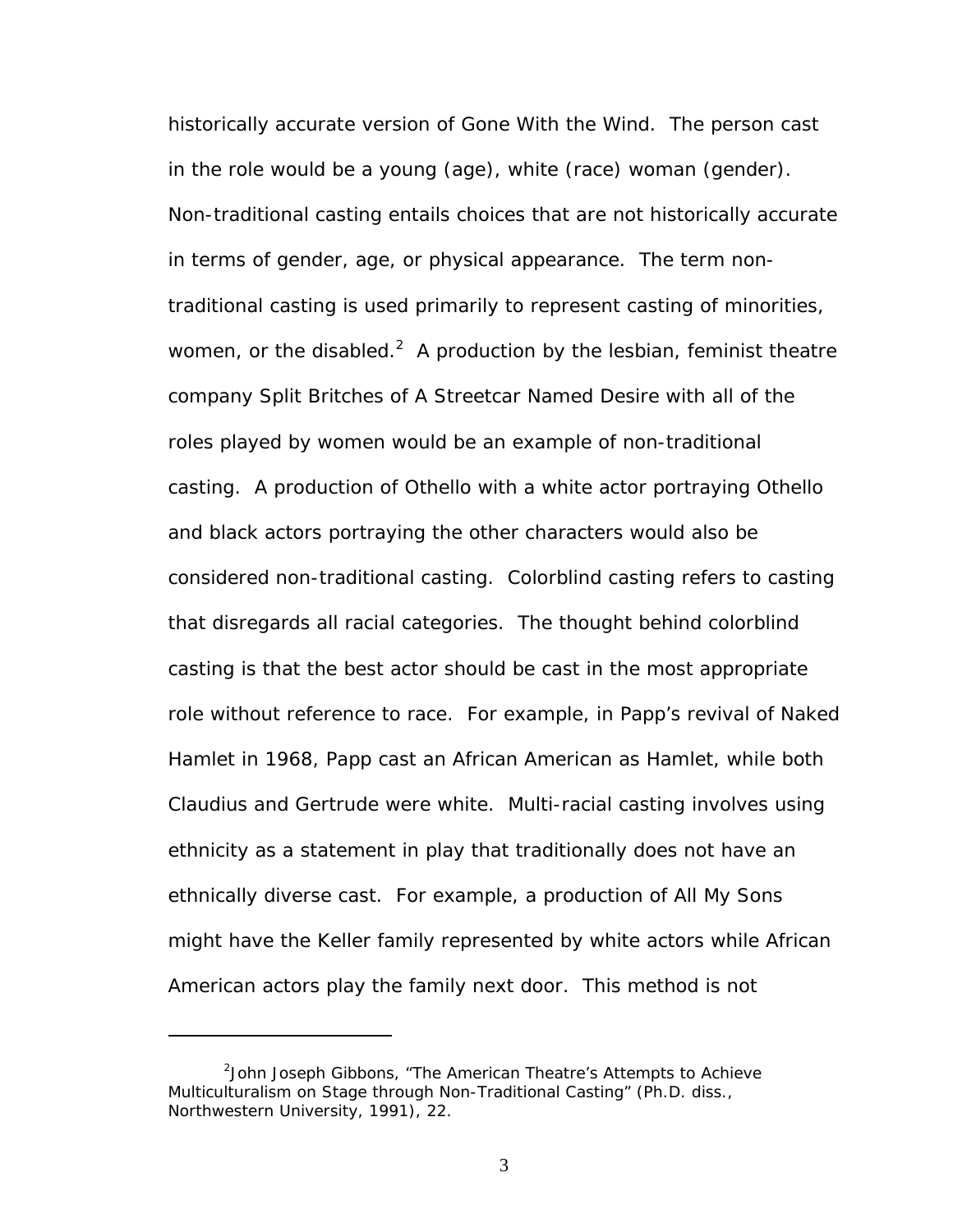historically accurate (an African American family would probably not have lived next door to an upper middle class suburban family in 1946); however, each family is represented by a single ethnic group, and a meaning can be ascertained by the casting choices. Interracial casting refers to either colorblind, multi-racial casting or racially accurate casting. For example, the casting of a black actor in Othello (as opposed to a white actor in black face) would be considered racially accurate casting and would fall under interracial casting. Uniracial casting involves the casting of one ethnic group in all or most roles of the play. For example, an all black or all Hispanic production of *Death of a Salesman* would be considered uni-racial. Plays that are written with all African American characters would also be considered uni-racial, such as August Wilson's *Fences*. In my discussion of the material that is currently available on Papp, I will utilize the terms colorblind, uni-racial, and interracial because they have been evoked in previous research focused specifically on casting blacks and whites. $3$ 

The purpose of this dissertation is to analyze the extent and nature of colorblind and uni-racial casting at the New York Shakespeare Festival and explore how the two different methods of non-traditional casting were used at various times in the organization's history. Using racial formation as an analytical tool, this study will

<u>.</u>

<span id="page-10-0"></span> $^3$ Ibid., 22.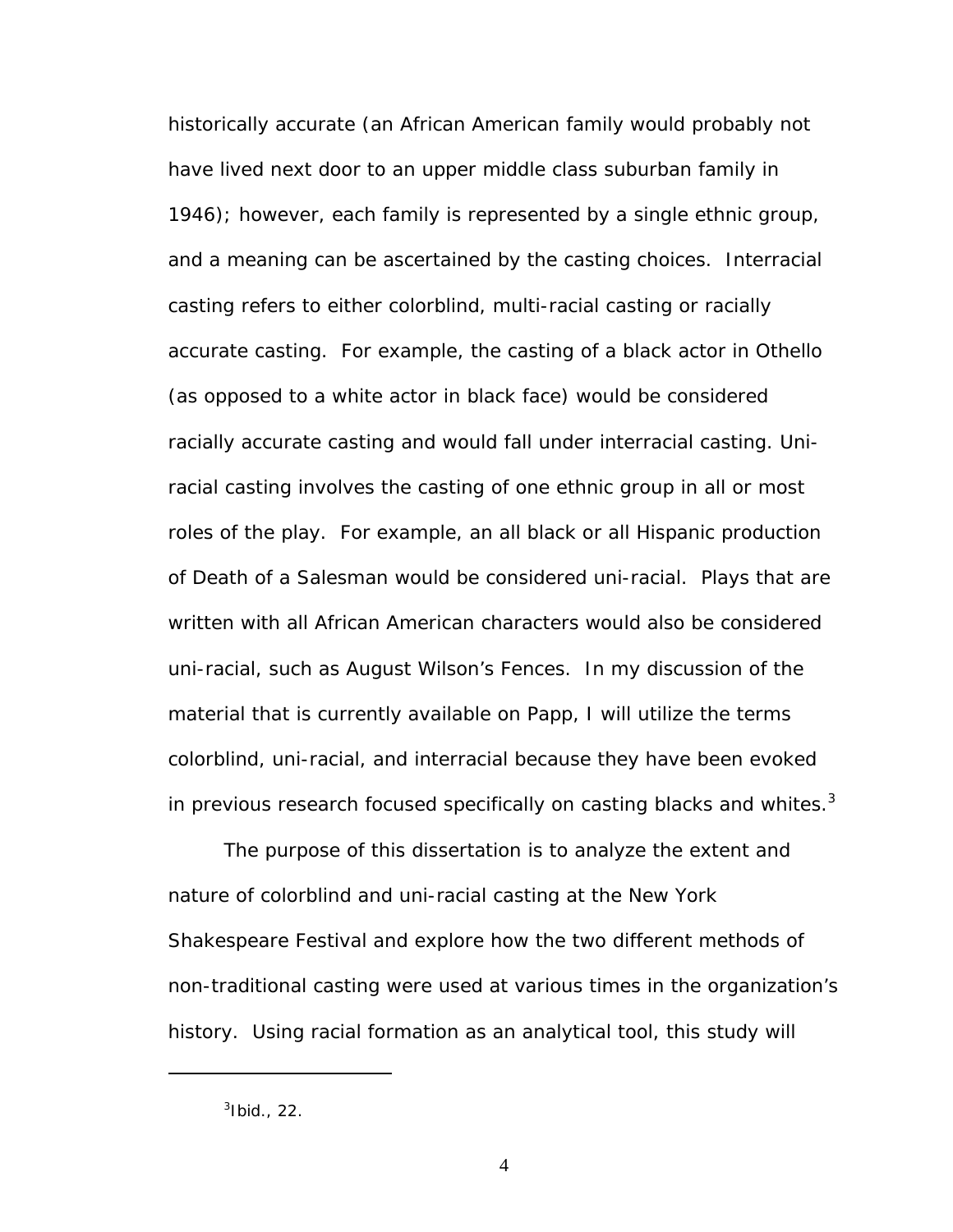focus on the intent of Papp's colorblind and uni-racial casting, the nature of the racial project, and the extent of racial project.

When discussing the intent of Papp's casting, there are several questions which must be answered. First, what motivated Papp to try non-traditional casting? Secondly, what from his background created a desire to provide opportunities for African American actors? Why did he believe it was important for African American actors to play Shakespearean roles? Finally, how were Papp's casting decisions linked to social and political environment; what is the relationship between the practices and historical events?

The second area of research I will address is the extent of Papp's colorblind and uni-racial casting at the NYSF. How extensive was the practice? Did it extend into other areas outside of casting? What is the extent and significance of the practice in terms of quantity?

Finally, I will address the nature of Papp's casting. What is racial formations perspective and how does it aid in the determination of racist verses non-racist racial projects? Given that Papp's casting was a micro-level racial project, does the colorblind and uni-racial casting function as racist or non-racist? Did Papp's casting choices work to reinforce or dispel racial categories (racist or non-racist) prevalent in theatre and society? What was the audiences' reaction to the two forms of casting? Did audience members perceive the casting as racist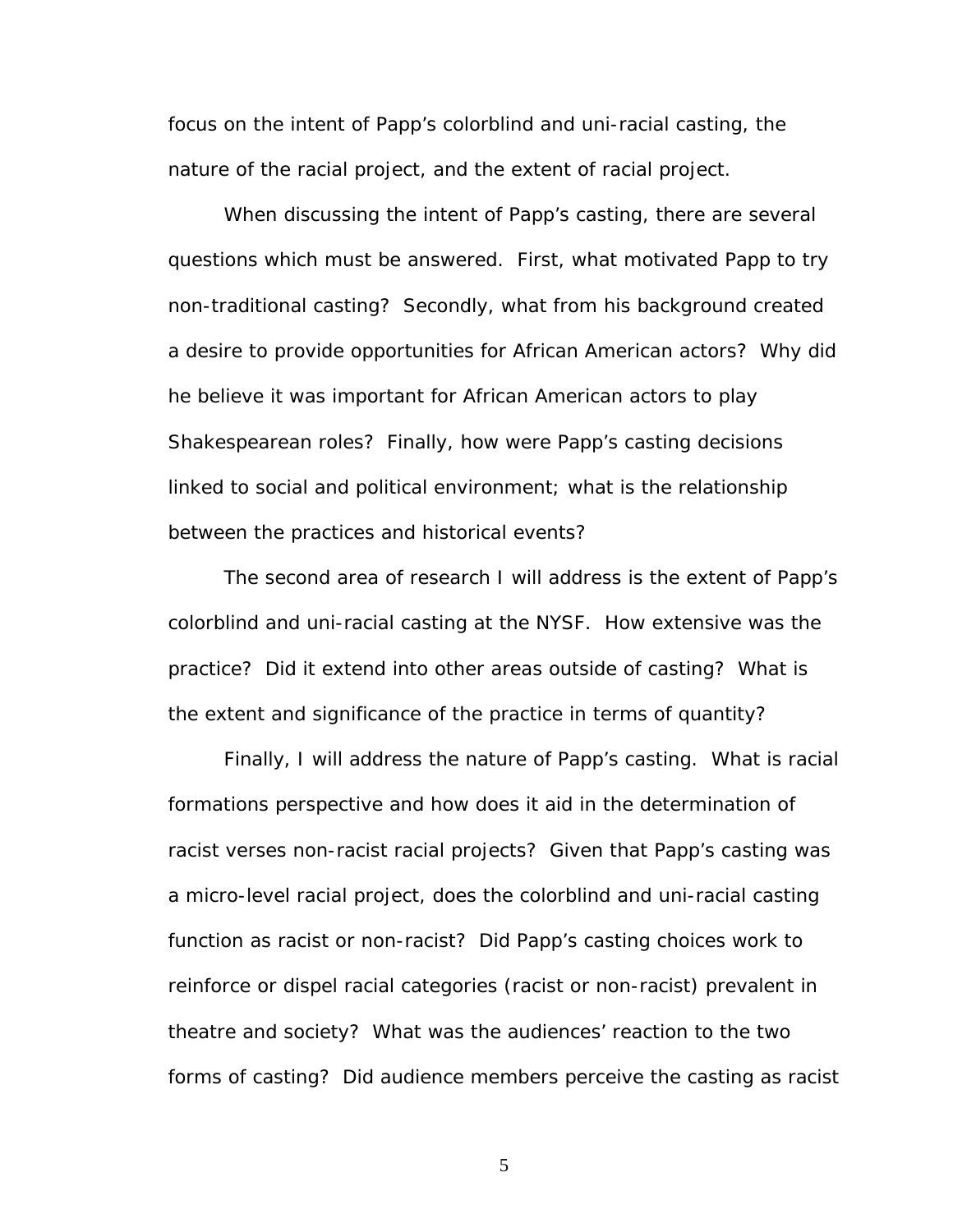or non-racist? How did critics respond? Did black critics respond differently than white critics? Are the responses different to colorblind and uni-racial casting choices? What was the impact of his work on his actors and the company he founded in the long term? Can Papp's work be perceived as not only a micro-level racial project but also as a macro-level racial project? When I answer these questions, I will be able to draw some conclusions about the intent, extent, and nature of Papp's colorblind and uni-racial casting.

A review of the literature available on colorblind and uni-racial casting at the NYSF shows that although considerable scholarship exists on the practices, there are also significant gaps. Much has been written about Joseph Papp and his use of colorblind and uni-racial casting at the New York Shakespeare Festival (NYSF) and the Public Theatre. Several books have been published about the life of Joseph Papp and his work. The most comprehensive is the 1994 book by Helen Epstein entitled *Joe Papp: An American Life*. Epstein's book is a detailed account of the public and private events in Papp's life. Epstein originally approached Papp in 1977 about writing his biography. Although Papp had some interest in the project, he declined. In 1989, however, Papp broached Epstein about writing the book after learning that he had advanced stage prostate cancer. Epstein was able to interview Papp for the book before his death. She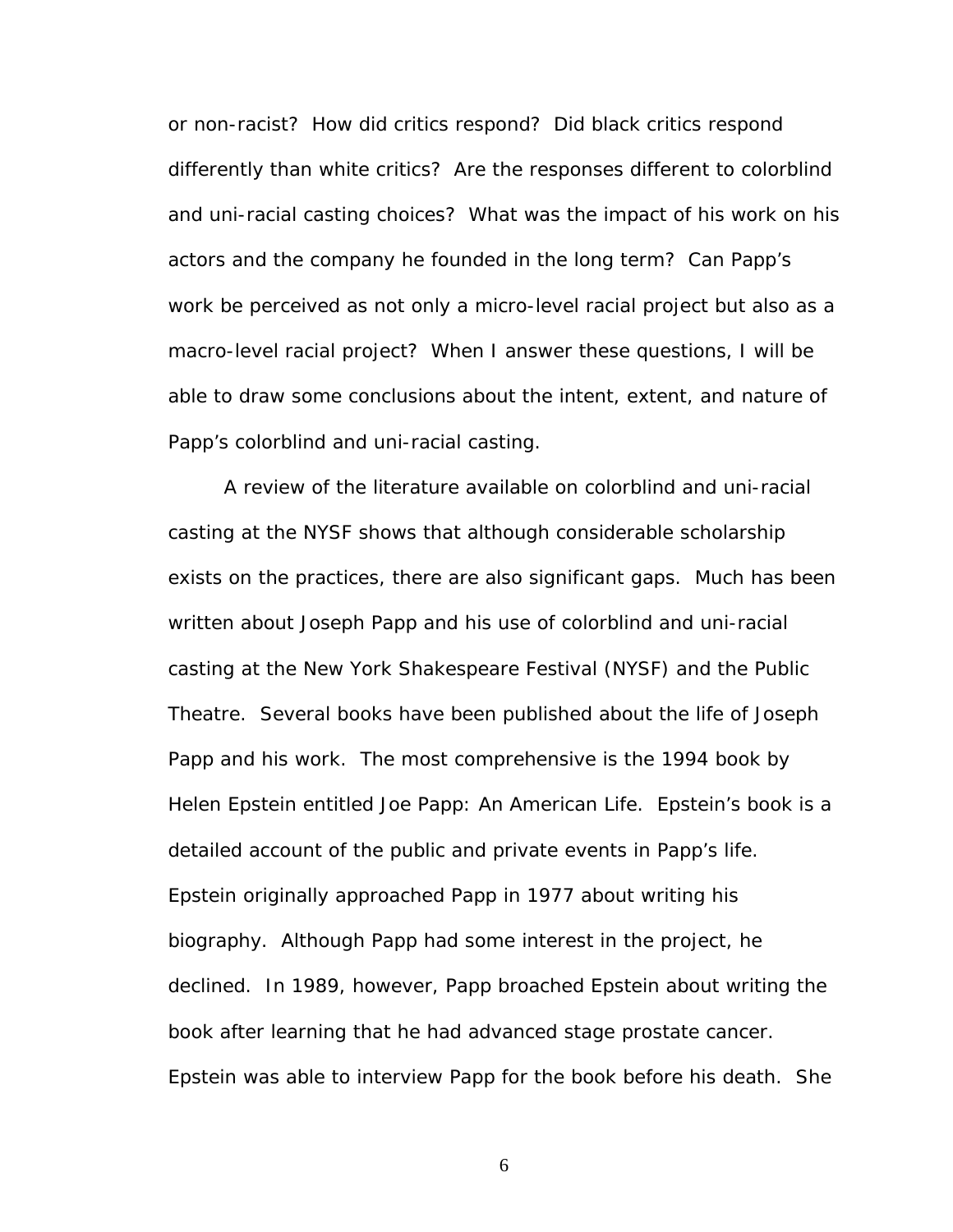also had access to many of Papp's personal records before they were archived in the Billy Rose Collection at the New York Public Library. The result is a comprehensive chronology of Papp's life and work. While the text is invaluable in terms of the biographical information it offers, it is a sprawling account of his life and does not provide a systematic analysis of Papp's work in colorblind and uni-racial casting. The amount of information included in the work leaves little space for an in-depth analysis of Papp's intent, the nature of his casting in terms of being racist or non-racist, or the extent of colorblind and uni-racial casting at the NYSF.

Other books and unpublished manuscripts have focused on the chronology of Papp's life, his work, and the development of the NYSF. Stuart W. Little's *Enter Joseph Papp: In Search of a New American Theatre* (1974) chronicles Papp's professional life including his directorial process, fundraising efforts, leadership style, the development of the NYSF, and his move to Lincoln Center. Two unpublished manuscripts available from the Billy Rose Collection at the New York Public Library, *The History of the New York Shakespeare Festival* by Sean Cronin and *The History of the New York Shakespeare Festival 1952-1961* by David Black, chronicle the early years of the festival as do two master's theses, *The Roots of the New York Shakespeare Festival* by David Harry Waltrous (Hunter College 1967)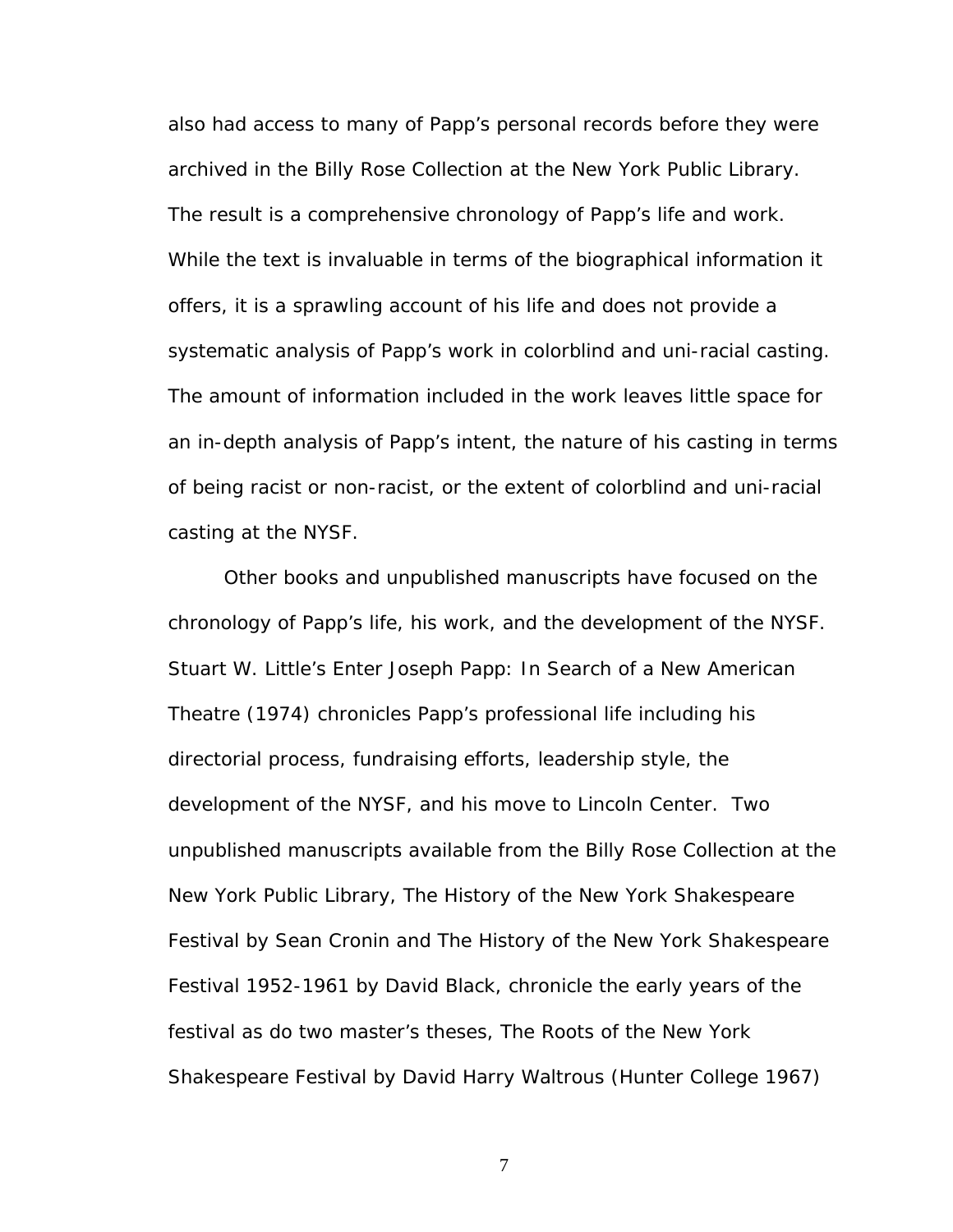and *S.R.O. Culture: The Development of the New York Shakespeare Festival* by Robert Michael Newman (Cornell University 1967). Barbara Lee Horn's *Joseph Papp: A Bio-Bibliography* (1992) provides a brief biography; however, the focus of the text is a bibliography of material written by Papp, about Papp, and about his productions. There have also been a number of articles in a variety of publications written about Papp's life, his work, and his theatre ideology. Although many of the resources available on Papp discuss his use of colorblind and uni-racial casting, interracial casting is not the focus of any of the resources and none of the available resources provide a systematic analysis focused on the extent and nature of the casting.

Errol Hill and James Hatch are two other authors who have looked at Papp's use of colorblind and uni-racial casting. In his book *Shakespeare in Sable: A History of Black Shakespearean Actors*, Errol Hill looks at Shakespearean productions which included African American actors from the nineteenth century to the 1970s. In the text, Hill discusses Papp's work and concludes that

<span id="page-14-0"></span>Joseph Papp's contribution to black participation in Shakespearean and other classical productions should not be disparaged. In our time he has been the greatest force in demolishing barriers that for too long have shut out black actors from appearing in all but a few of Shakespeare's plays. He has also been chiefly instrumental in gaining public acceptance of multiracial Shakespearean productions.<sup>[4](#page-14-0)</sup>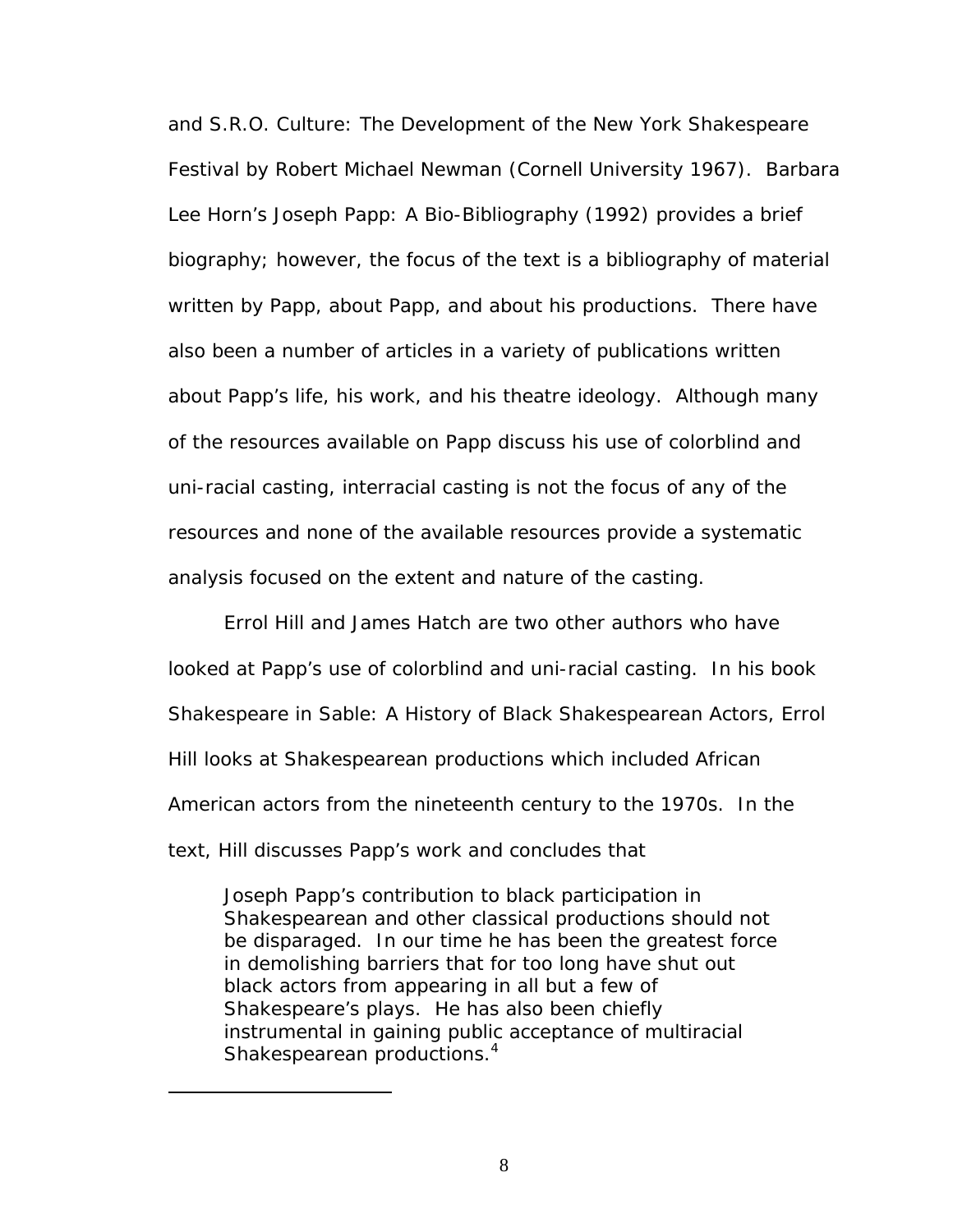In *A History of African American Theatre* by Hill and James Hatch, the authors briefly discuss Papp and the NYSF. They note that Papp's efforts successfully introduced the concept of African American actors playing roles traditionally played by white actors.<sup>[5](#page-15-0)</sup> Although, the books discuss both colorblind and uni-racial productions at the NYSF, the focus of the books is broader. The first looks at the history of black actors in Shakespearean roles, and the second book is a comprehensive history of African Americans in theatre. Neither book examines the nature and extent of Papp's productions nor do they look at the intent of Papp's work.

In the collection of essays entitled *Colorblind Shakespeare: New Perspectives on Race and Performance* edited by Ayanna Thompson (2006), a number of authors look at colorblind casting. The authors discuss issues such as the semiotics of race in the theatre, colorblind casting in film, and areas of future research and practice. In addition, the work includes articles discussing colorblind casting in specific productions, the work of Ira Aldridge, and interviews with performers who have worked in colorblind casts. In her article Thomson provides a brief introduction to Papp (she relies heavily on Epstein) and discusses

<sup>4</sup> Errol Hill, *Shakespeare in Sable: A History of Black Shakespearean Actors* (Amherst: University of Massachusetts Press, 1984), 190-191.

<span id="page-15-0"></span><sup>5</sup> Errol G. Hill and James V. Hatch, *A History of African American Theatre* (Cambridge: University Press, 2003), 425.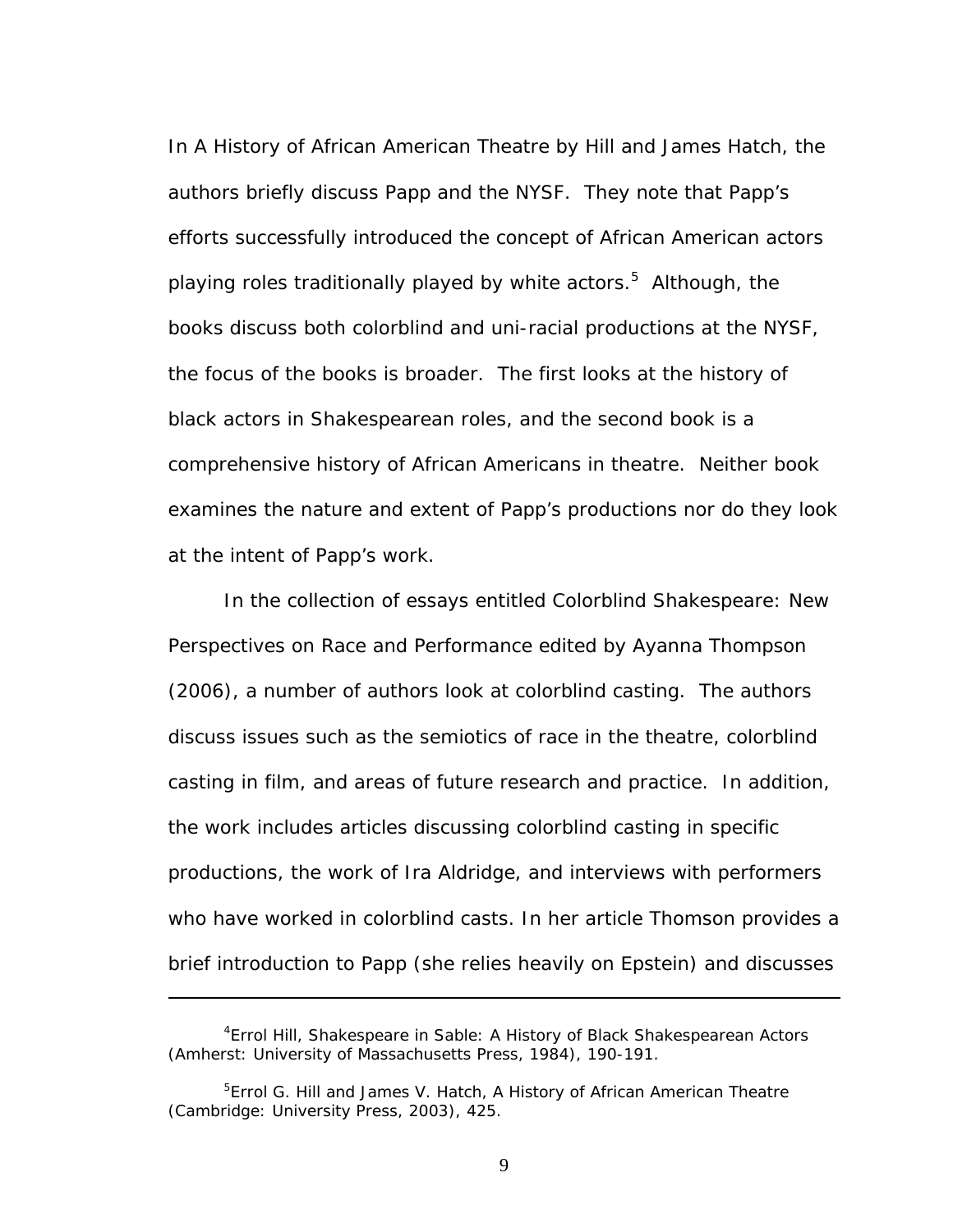his use of colorblind casting. Thompson concludes that the "systematic practice of non-traditional or colorblind casting began with Joseph Papp's New York Shakespeare Festival in the 1950s." <sup>6</sup> While Thompson does discuss the debate about whether Papp's colorblind casting can be considered racist or non-racist, she does not address his uni-racial casting nor does she asses the intent or extent of his work in colorblind or uni-racial casting.

Numerous articles and reviews are also available. Articles have been written about Papp, his work, and specific events at the NYSF. There are also reviews available for many NYSF productions. Most of the reviews deal with a specific production and include the reviewer's opinion about the quality of those productions. While all of these resources discuss Papp's work and draw conclusions about that work, the intent, nature, and extent of that work has received little analysis.

Three other dissertations have looked specifically at nontraditional casting and include some information on Papp's work. *The American Theatre's Attempt to Achieve Multiculturalism on Stage Through Non-Traditional Casting* by John Joseph Gibbons (Northwestern University, 1991) focuses on the origins, evolution, and

<span id="page-16-0"></span><sup>&</sup>lt;sup>6</sup>Ayanna Thompson, "Practicing a Theory/Theorizing a Practice: An Introduction to Shakespearean Colorblind Casting" in *Colorblind Shakespeare: New Perspectives on Race and Performance*, ed. Ayanna Thompson (New York: Routledge, 2006), 1.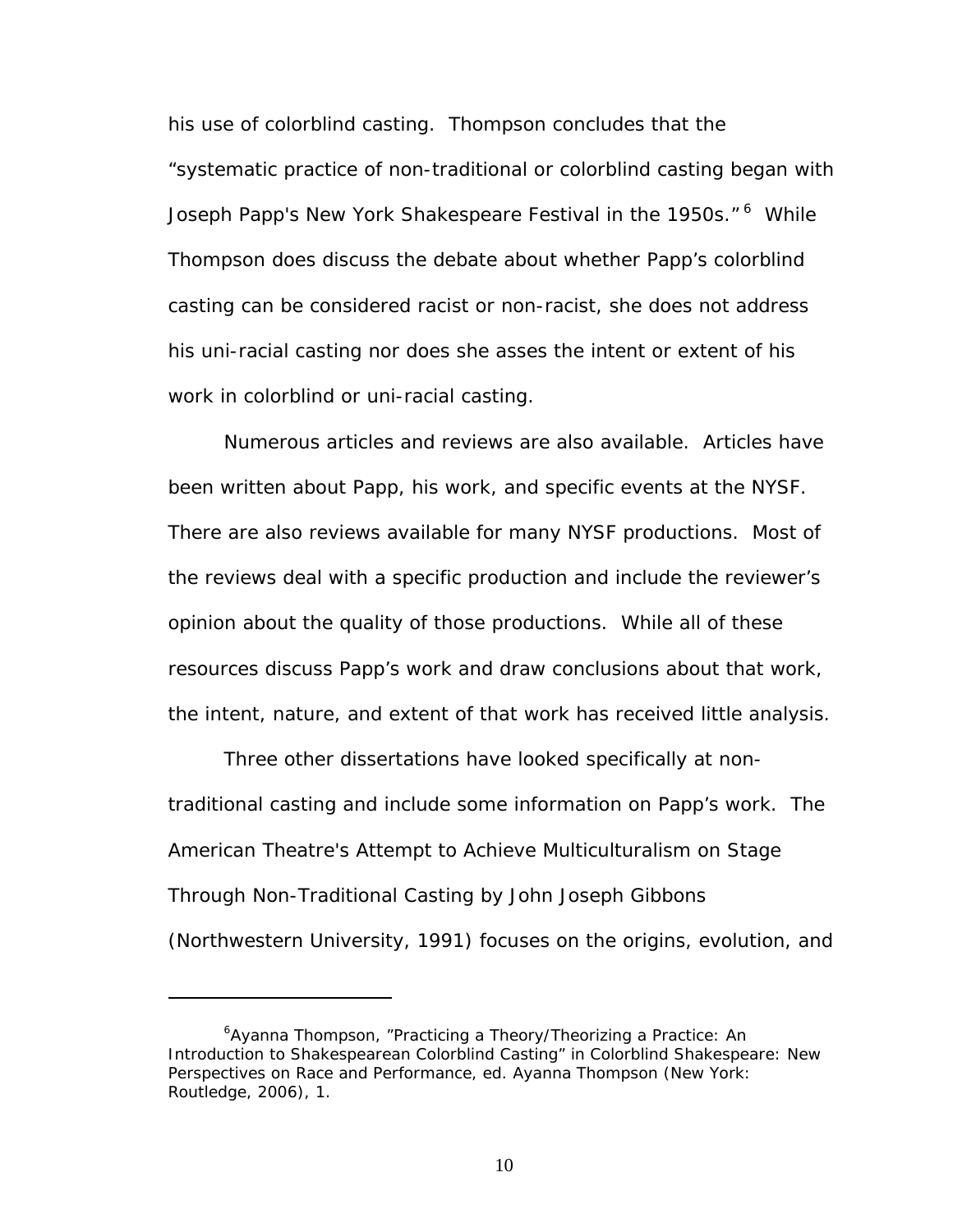promotion of non-traditional casting. Gibbons looks not only at interracial casting in his study but also at the casting of women and the disabled. He does discuss non-traditional casting at the NYSF as a model for other companies who might be interested in utilizing nontraditional casting; however, he does not analyze why Papp used interracial casting, nor does the dissertation discuss the impact of the racialized social structure on Papp's casting choices or the nature of those casting choices.

Michele Menichols in her dissertation *The Great American Pie: Theatre as a Social Force in Race Relations in Contemporary America* (Emory University, 1984) explores the dynamics of race relations in the United States by looking first at the literature available on race relations and then at groups who have attempted to use theatre to change various conditions of race relations. Menichols suggests that her work "provides a theoretical basis for theatre that attempts to act as a social force to change unsatisfactory race relations in contemporary America."<sup>7</sup> Menichols believes that the cultural representations used in theatre can have an impact on the social structure of the United States. The scope, however, of her research is limited to interracial theatre in Atlanta, Georgia.

<span id="page-17-0"></span><sup>&</sup>lt;sup>7</sup> Michele Menichols, "The Great American Pie: Theatre as a Social Force in Race Relations in Contemporary America" (Ph.D. diss., Emory University, 1984), 6.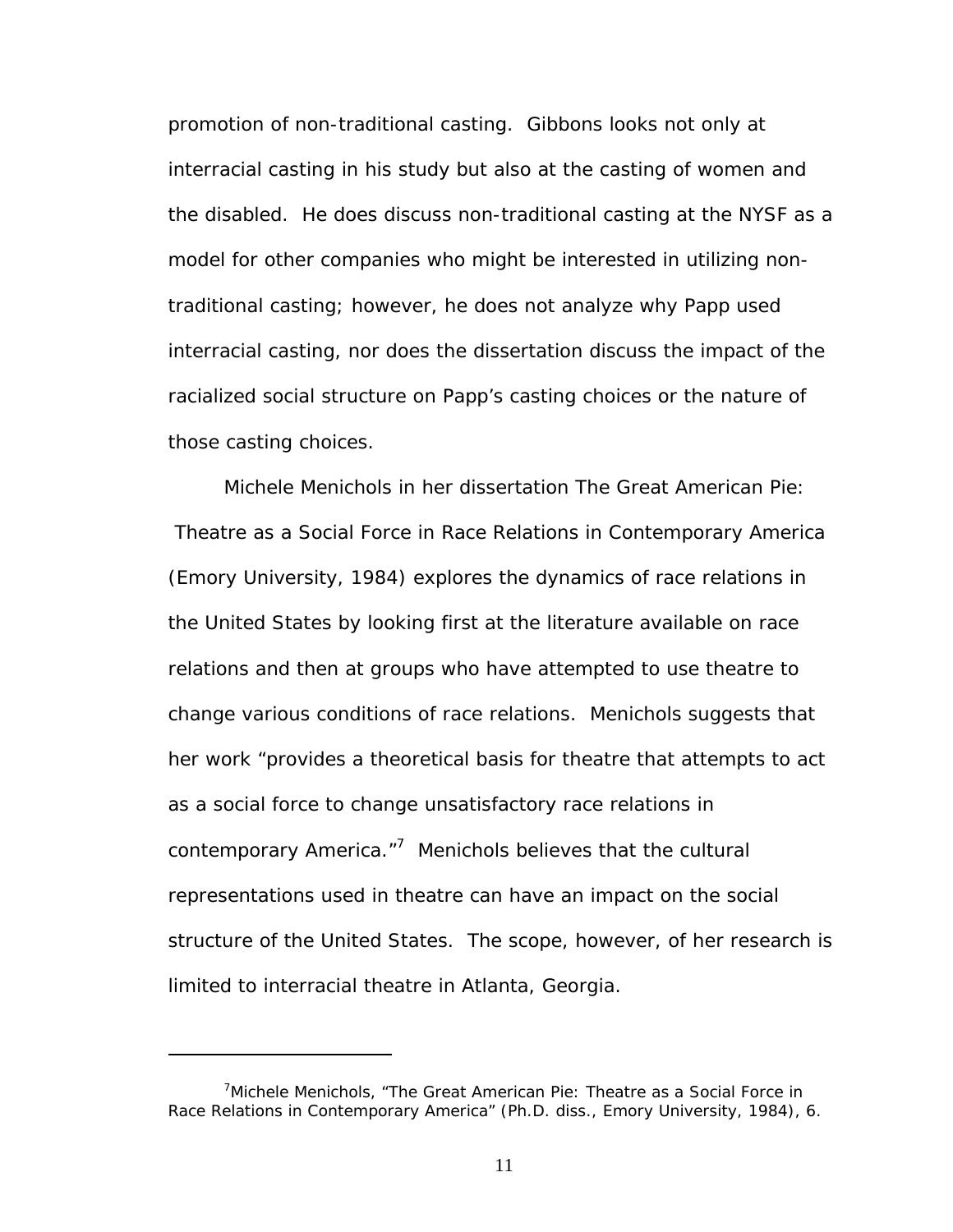Rodney K. Douglas in his dissertation entitled *The Concept and Practice of Mixed Racial Casting in New York Theatres and Other Regions 1960-1990* (New York University, 2001) discusses the connection between society, theatre, and culture. Douglas also briefly looks at the state of theatre before the start of the study and the authors, scholars, and other professionals who have contributed to making mixed racial casting (his umbrella term for all forms of nontraditional casting involving the interracial casting of minority actors including colorblind casting and multi-racial casting), more acceptable. He notes the contributions made by black theatre artists such as Willis Richardson, Randolph Edmonds, Langston Hughes, Amiri Baraka, and Ed Bullins. He also includes a brief survey of work done by professional companies including the NYSF, the author's New Day Repertory Company, the Arena Stage, and the Guthrie Theatre among others. Douglas concludes that both the traditional mainstream and black theatres are moving toward a non-traditional theatre "with mixed racial casting as the core."<sup>[8](#page-18-0)</sup> His work is centered on how specific theatre artists and organizations have contributed to the movement toward this new theatre. He does not however, address

<span id="page-18-0"></span><sup>&</sup>lt;sup>8</sup>Rodney K. Douglas, "The Concept and Practice of Mixed Racial Casting in New York Theatres and Other Regions 1960-1990" (Ph.D. diss., New York University, 2001), 67.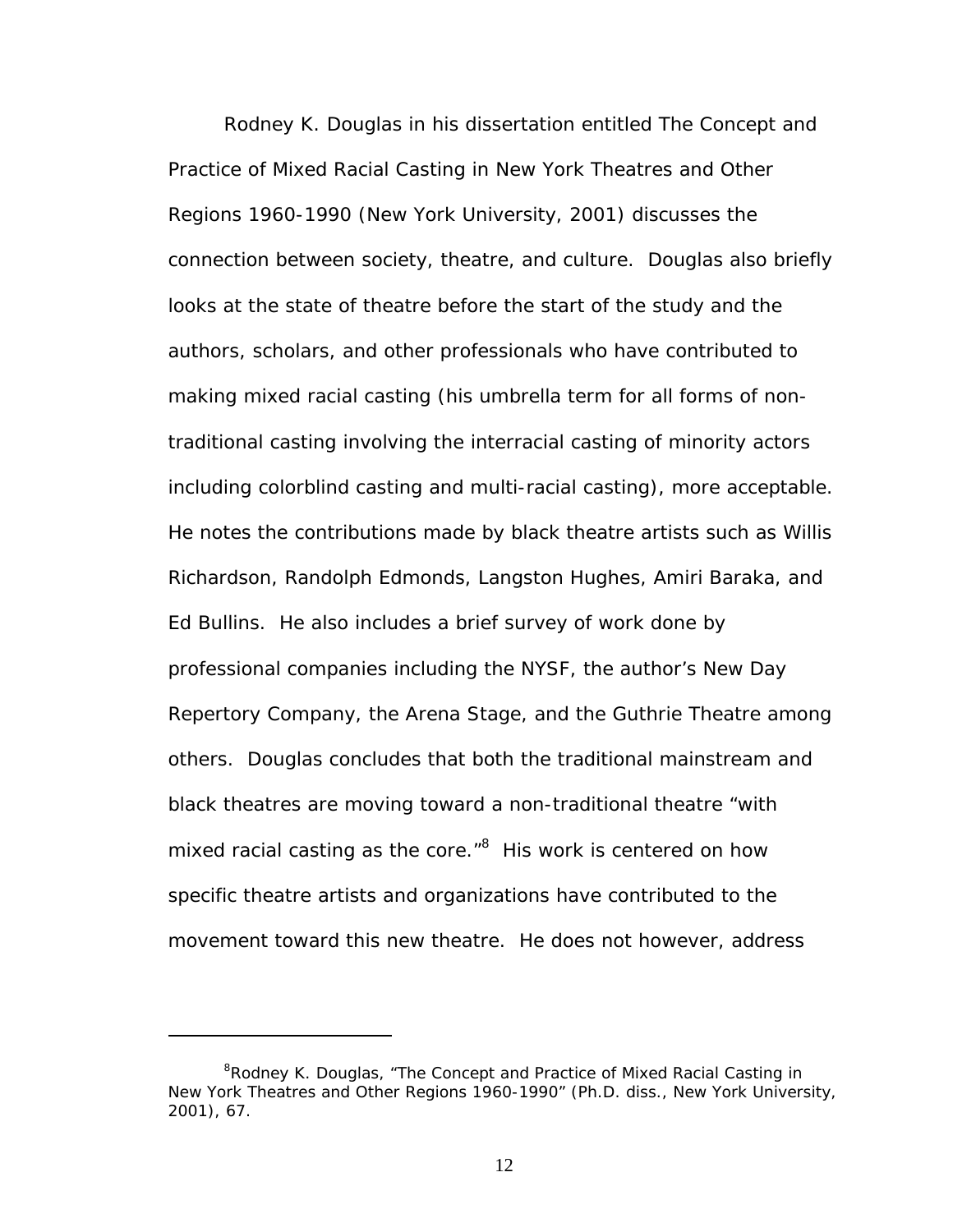the nature of the work and included very little information about the NYSF.

There have also been a number of articles written in the last nine years which discuss colorblind casting specifically as a result of a public debate between August Wilson and Robert Brustein. Much has been made of the dispute on the colorblind casting that began with a 1996 keynote address entitled "The Ground on Which I Stand" given by the late American playwright August Wilson at the 11th annual national conference of the Theatre Communications Group, an organization for non-profit theatres. Wilson's main contention was that black playwriting is vital and thriving but there are not enough black theatre institutions to produce the work. He stated that the recent push for colorblind casting is "'an aberrant idea that has never had any validity[,]' and compared it to the days when slaves were 'summoned to the plantation house to entertain the slave owner and his guests.'"<sup>[9](#page-19-0)</sup> Furthermore, Wilson called for separate black theatres that are run by African Americans, produce plays by African Americans, and employ only African American actors. The paradox is that Wilson's plays are produced at integrated, mainstream theatres.<sup>10</sup>

1

<span id="page-19-0"></span><sup>&</sup>lt;sup>9</sup>David Richards, "A Playwright's Demand for Black Theatre; Angry Speech Embroiled August Wilson in Controversy," *The Washington Post*, 11 August 1996, G: 1.

<span id="page-19-1"></span><sup>10</sup>Frank Rich, "Two Mouths Running," *New York Times*, 1 February 1997, 19.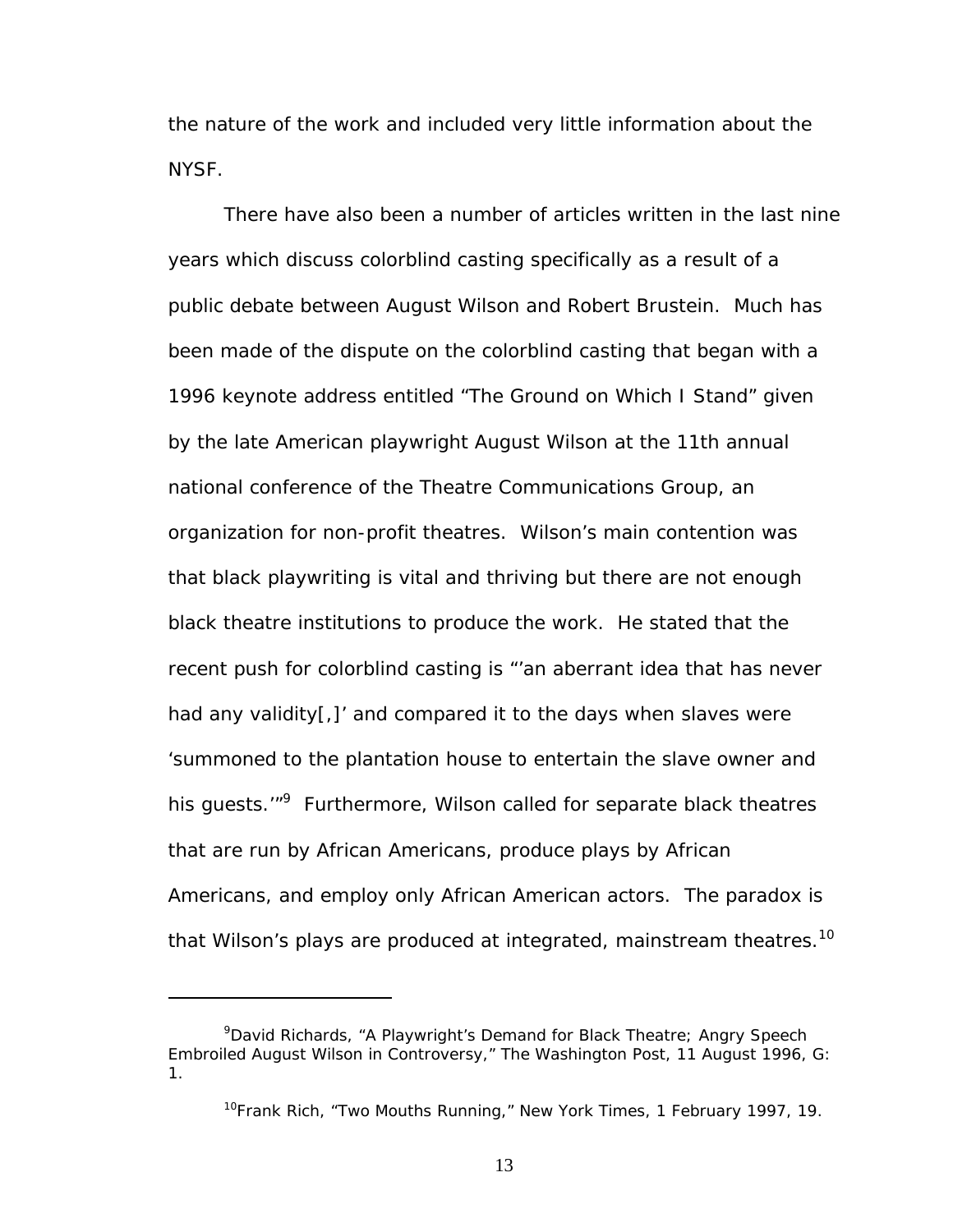His statements prompted responses from theatre artists across the country, most notably, Robert Brustein who Wilson accused of cultural imperialism.<sup>11</sup> When the two met face to face to debate the issue, Brustein argued for an integrated culture that supports multiculturalism and does not tolerate racist separatism.<sup>12</sup> Other responses ranged from support of Wilson to condemnation of his views. Some responses focused on the term colorblind; in one of the workshops at the Theatre Communications Group conference the participants suggested that colorblind be replaced with "color-conscious" or "culture-conscious" to represent non-traditional casting without pretending that race does not matter.<sup>13</sup> However, Richard Schechner suggests that all artists bring with them a "personal history, cultural history, and individual and collective experiences," including race and that an artist's personal history can help him or her to create more nuanced and vital characters.  $14$  He believes that colorblind casting works because minority actors bring their unique viewpoints to the

<span id="page-20-0"></span><sup>11</sup>Patti Hartigan, "Brustein, Wilson Tiff Obscures Real Issue," *Boston Globe*, 4 October 1996, E: 3.

<span id="page-20-2"></span><span id="page-20-1"></span> $12$ Rich, 19.

<sup>13</sup>Don Shirley, "'Colorblind' Casting Has Wilson Seeing Red," *The Los Angeles Times*, 1 September 1996, 46.

<span id="page-20-3"></span><sup>&</sup>lt;sup>14</sup>Richard Schechner, "Plowing August Wilson's 'Ground' Four Commentaries on the Cultural Diversity Debate; In Praise of Promiscuity," *American Theatre* vol. 13, no. 10 (December 1996): 58.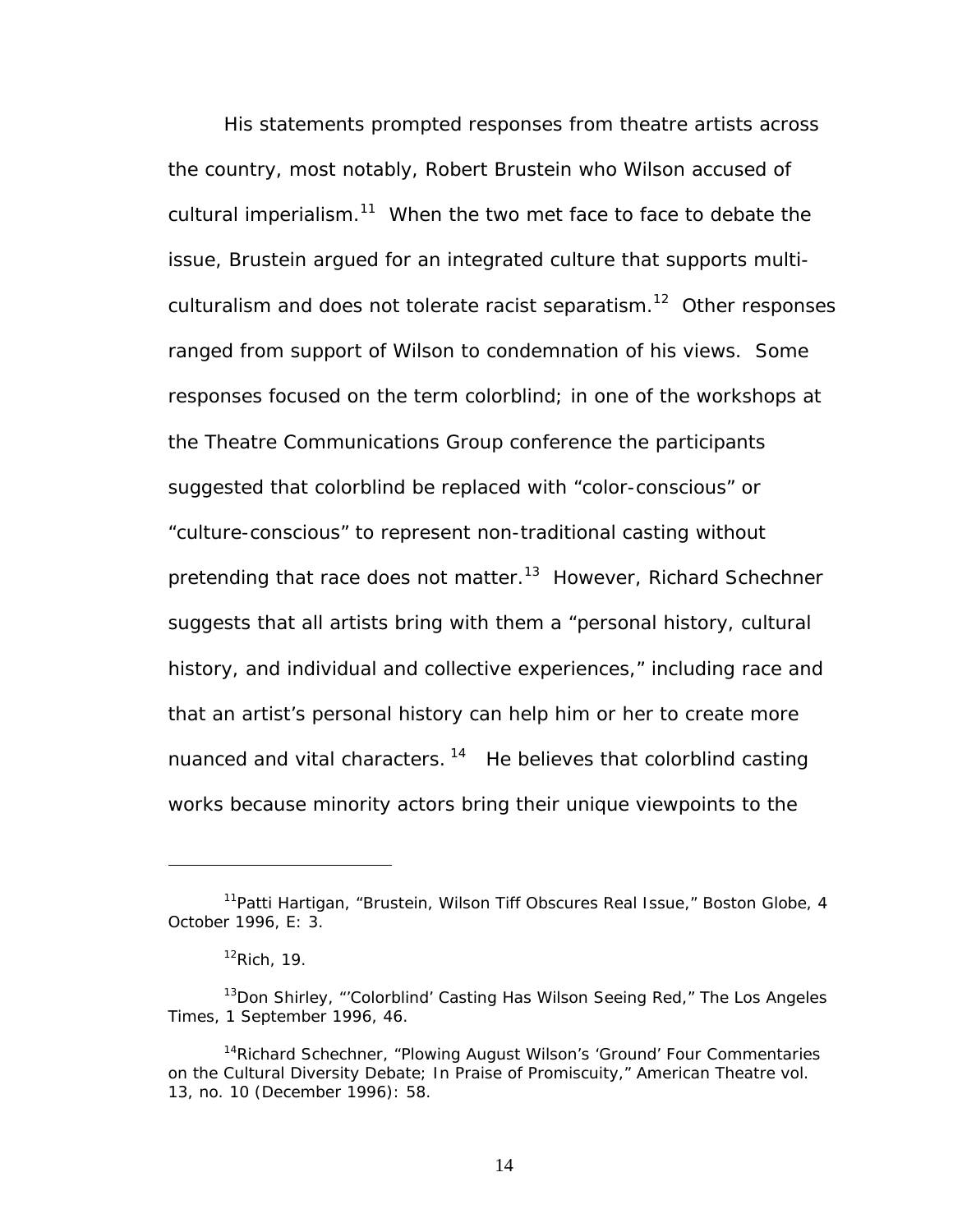characters they play and enrich the character with their experiences. Furthermore, Wilson completely ignores the universal nature of humanity: the ability to empathize with others who are experiencing things that we have not.

The universal nature of human experiences is what Joseph Papp was trying to explore with his early work at the New York Shakespeare Festival. How can a woman born in the twentieth century understand the desperation of Ophelia? She connects with Ophelia because she understands desperation, regardless of the century and her race. The fact that she has a cultural heritage and an ethnic identity simply enriches her portrayal, and because the audience members have a cultural heritage and ethnic identity, interracial casting can be used to raise social consciousness. However, Wilson does have a valid argument in that colorblind casting can spiral into tokenism. In fact, Papp created the Black/Hispanic Company in 1979 because he felt that in many companies colorblind casting had become tokenism.

Some theatre artists believe that Wilson's statements were taken out of context and that the playwright had a valid point in his argument. Actor Peter Francis James, who worked at the Public Theatre as part of the Black/Hispanic Company and later in several colorblind productions, explained that in his opinion Wilson and Brustein were speaking about two different issues: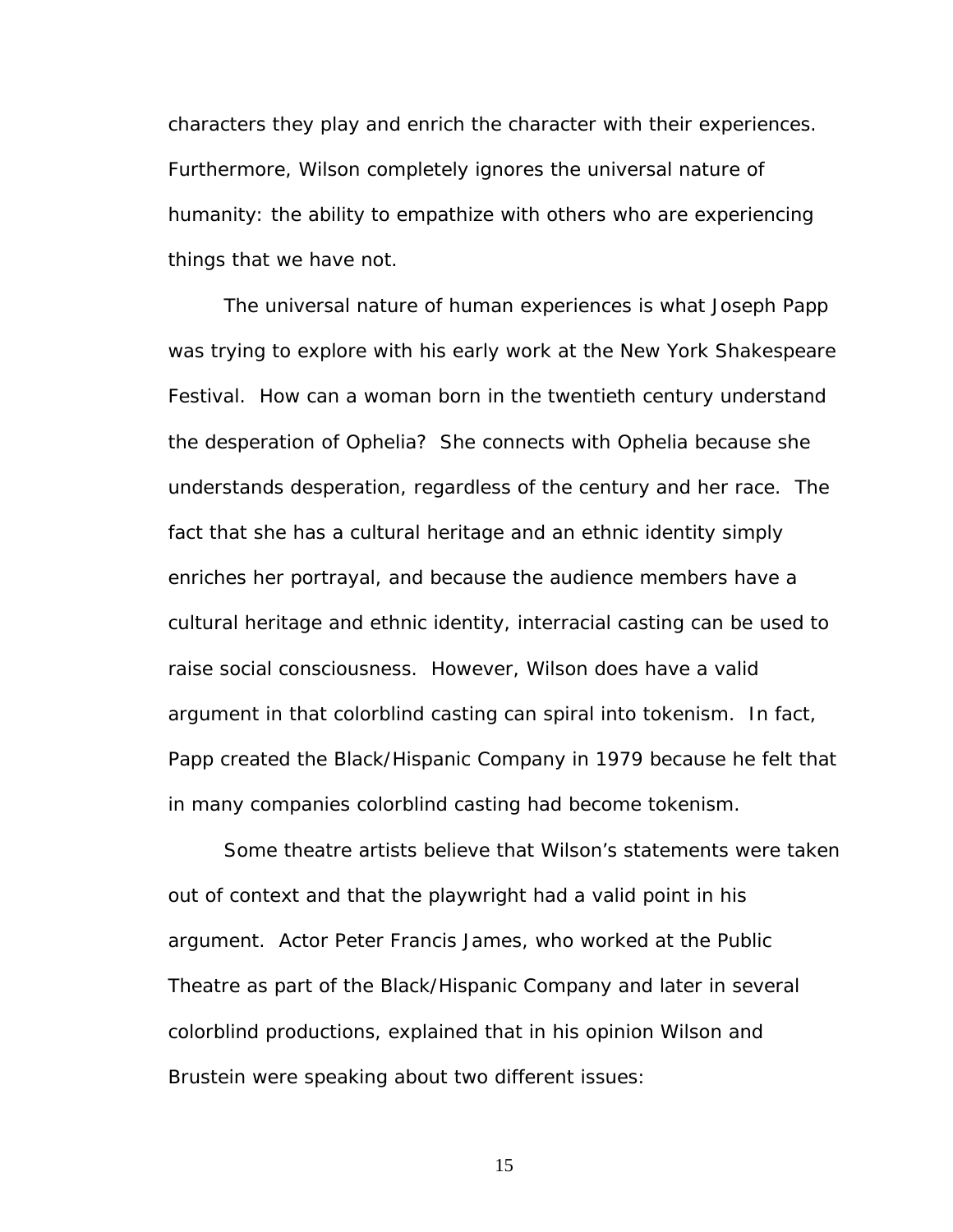I worked with August on *Gem of the Ocean* and spent some time with him and honestly in the end Brustein and August were arguing two different things, which is usually the case in what appears to be the arguments of the century. Really there were two different things being discussed. August's position was really very simple. In the great debate, the way it was framed in the larger media, I agreed with Brustein but that was not the debate. What August was really saying was unless black people have actual control of resources, there is no guarantee that their voice is going to be heard. That is a really kosher argument. It is one thing to say here is fifty dollars buy whatever you want. It is another thing to go with your mother or your father and then say you can choose whatever you want but here is the money, I am holding it. Well there is some part of you that knows there are certain things you cannot choose because they are not going to give you the money. . . . They are making the judgment and that is not good. Whoever is playing daddy is in a position of power and can ultimately exercise a discretionary censorship and that is true. . . . The point was not an anti-integration argument but that he who holds the checkbook gets to exercise discretion on what gets done. That is really what August was saying. August was arguing from the position that race is a social reality. Black people do not have money and are not empowered unless they are given the money to speak with their own voices. In other words, unless they are the ones who write the checks, they are not ultimately empowered.<sup>15</sup>

While the theorists are still discussing the exact positions in the debate

and what it means for theatre today, an interesting fact remains. The

work of Papp and other theatre artists who pioneered colorblind and

uni-racial casting created a forum for any discussion or debate about

those methods, and although this debate has received a great deal of

attention in terms of material being written about it, little has been

 $\overline{a}$ 

<span id="page-22-0"></span><sup>&</sup>lt;sup>15</sup>Peter Francis James, Interview by Charlene Widener, 22 September 2006.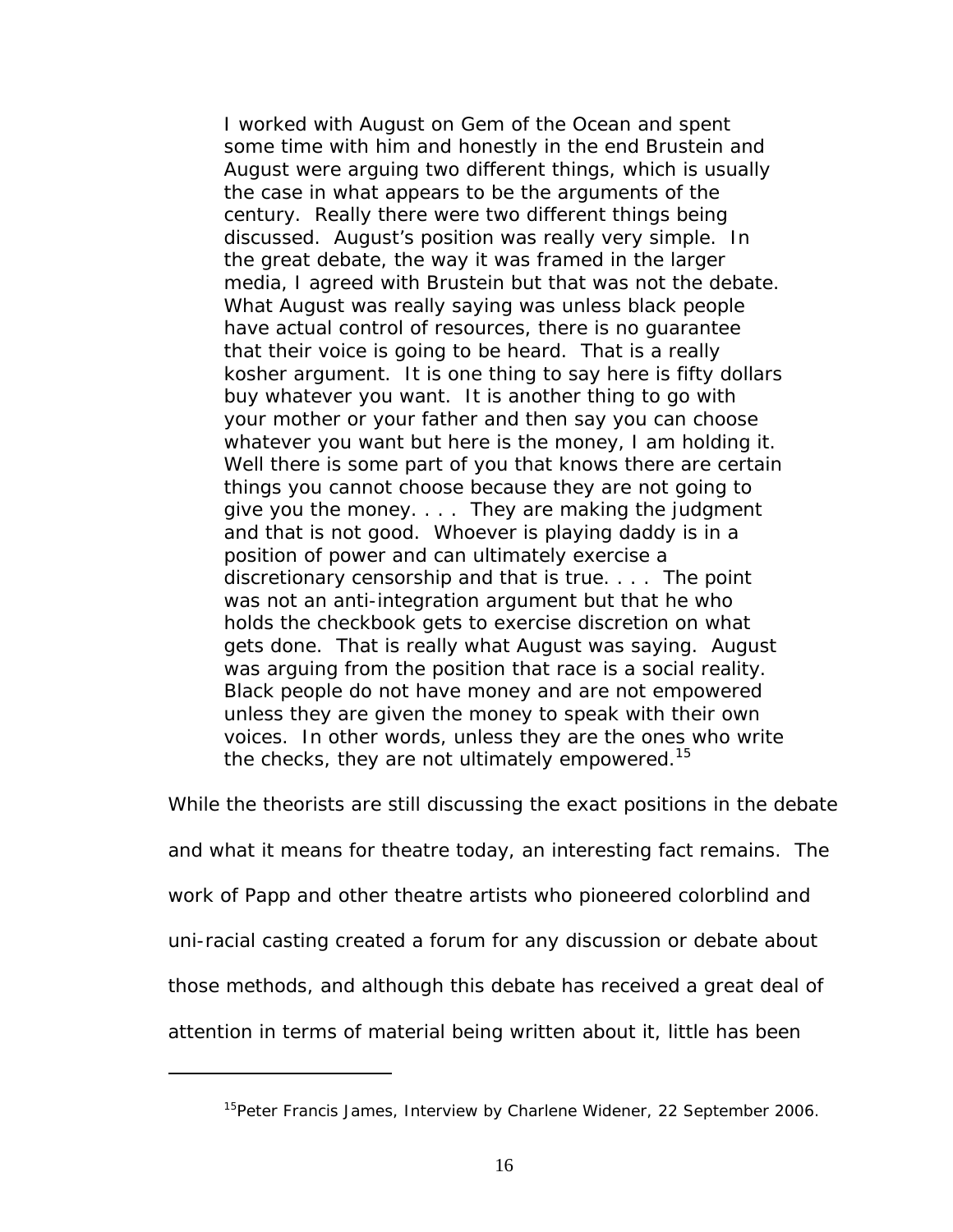written about the impact of Papp's use of colorblind and uni-racial casting at different times in the history of the NYSF and the nature and extent of those casting choices. Much of what has been written up to now has focused on a specific production utilizing colorblind casting or the controversy surrounding the issue. Despite strong opinions about colorblind and uni-racial casting, there is no single piece of research that attempts to systematically analyze why the casting was used at the NYSF, the impact of the casting, the extent of it, how audience members responded to the casting, and how the casting functioned as a racial project.

Based on the published material currently available on Papp, it is clear that his work has had a significant impact on the American stage from the perspective of racial formations. Racial formation consists of the construction of categories used to stereotype different races. When people are divided into categories or groups based on race, some groups are more likely to succeed because of the opportunities available to them while other groups have fewer chances to succeed. Racial formation deals with the process by which the racial categories are developed or eradicated. Racial projects are the tools used to create the stereotypes, constructions, and categories that shape racial formation. Racial projects can be either racist or non-racist and can impact on the micro-level with everyday experiences or the macro-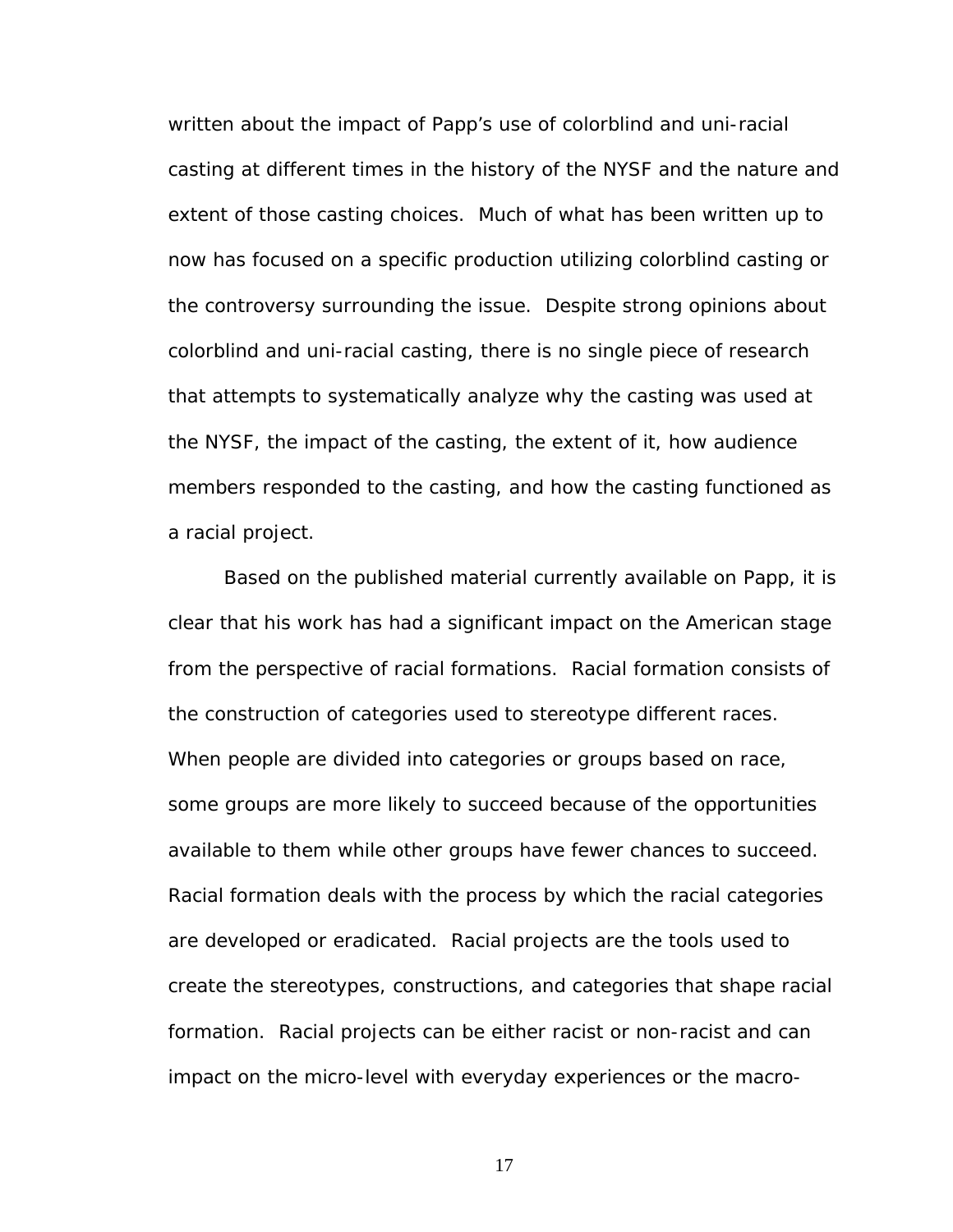level with state policy and collective activity.<sup>16</sup>

Hill, Hatch, and Thompson all note that Papp's efforts paved the way for the consistent and visible inclusion of African American actors in roles traditionally played by white actors. Furthermore, in a segment which discussed black actors playing Shakespearean roles on Public Radio International's Studio 360 with Kurt Anderson, a new documentary produced by Richard Paul with the Folger Shakespeare Library scheduled to be completed in 2007 was previewed. The segment noted that Papp essentially began the colorblind casting movement in the United States with his work at the New York Shakespeare Festival.<sup>17</sup> The evidence suggests that Papp started colorblind and uni-racial casting in the United States in a sustained and visible way. Based on the general agreement that Papp's casting had a significant impact on the American theatre, his casting can clearly be defined as a micro-level racial project. Despite the fact that Papp's work has had an impact as a micro-level racial project in the United States, significant elements of his casting have yet to be explored.

This analysis of Papp's colorblind and uni-racial casting will be divided into eight chapters. The order and nature of the remaining

 $\overline{a}$ 

<span id="page-24-0"></span><sup>&</sup>lt;sup>16</sup>Michael Omi and Howard Winant, *Racial Formation in the United States: From the 1960s to the 1990s* (New York: Routledge, 1994), 59.

<span id="page-24-1"></span><sup>&</sup>lt;sup>17</sup>Richard Paul, "Shakespeare in Black and White," April 2006, 7 min., 12 sec. from Public Radio International, http://www.prx.org/pieces/10311/stationinfo.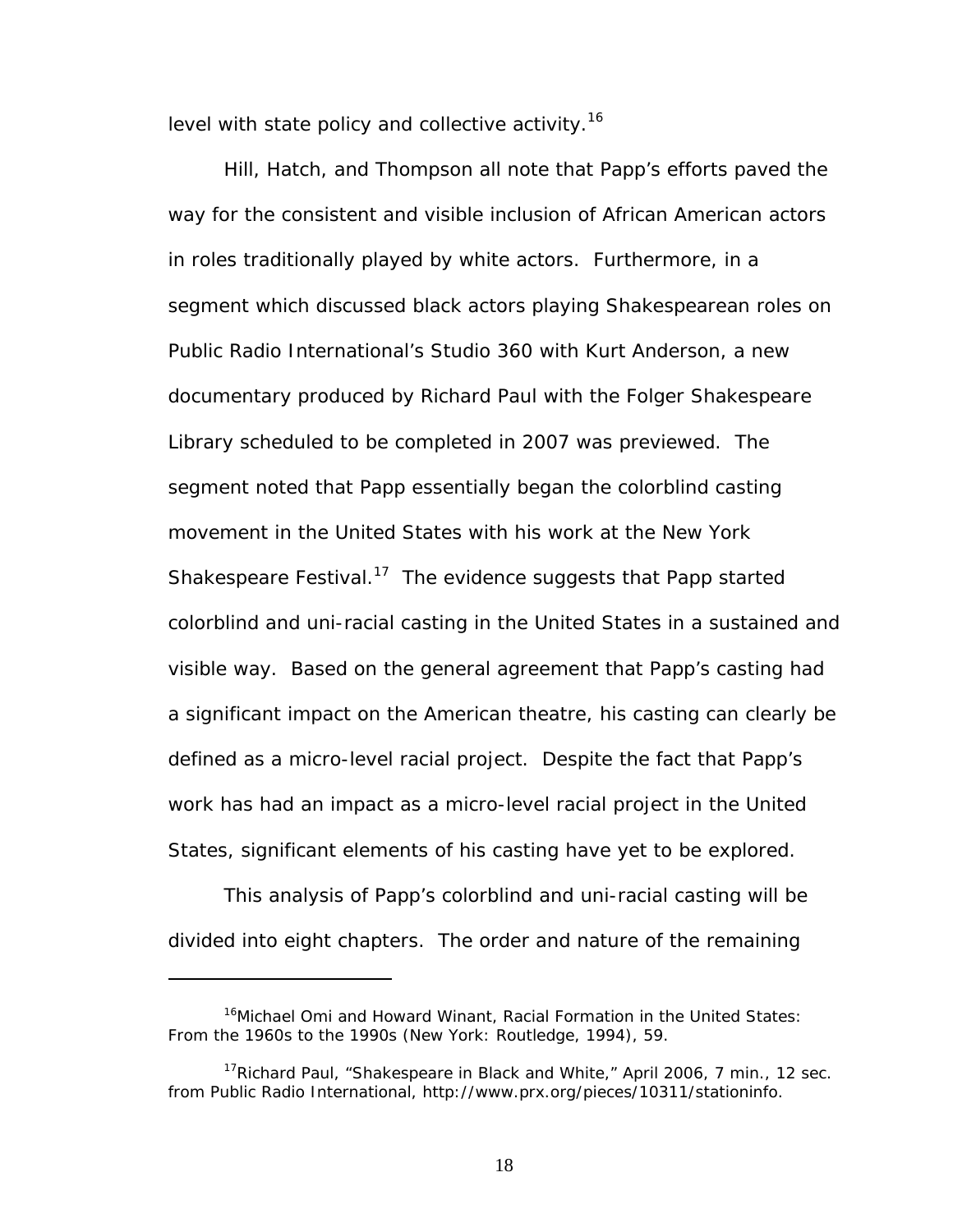seven chapters is as follows. Chapter Two will discuss the theory of racial formation and explain how events in theatre history have served as racist or non-racist racial projects. This chapter will lay the foundation for understanding the intent and nature of Papp's casting.

 In Chapter Three, I will explore what motivated Papp to try colorblind and uni-racial casting and why he wanted to provide opportunities for African American actors to play Shakespearean roles. I will include information about his life and explore his theatrical ideology. This chapter will provide a framework for understanding how Papp's casting choices were influenced by his environment.

Chapter Four will explore the social and political events that influenced colorblind casting at the New York Shakespeare Festival between 1952 and 1965. Because racial stereotypes, conflicts, and inequality in 1952 were based on a specific historical context having descended from the racialized social structure created by previous conflict and change, I will begin this discussion by looking at the impact of World War II on racial formation. This chapter will also focus on the social and political context brought on by World War II, including economic affluence, national optimism, the Cold War, and the development of the suburbs and sunbelt which created an environment where colorblind casting was more accepted. These events contributed to a growing undercurrent of racial tension in the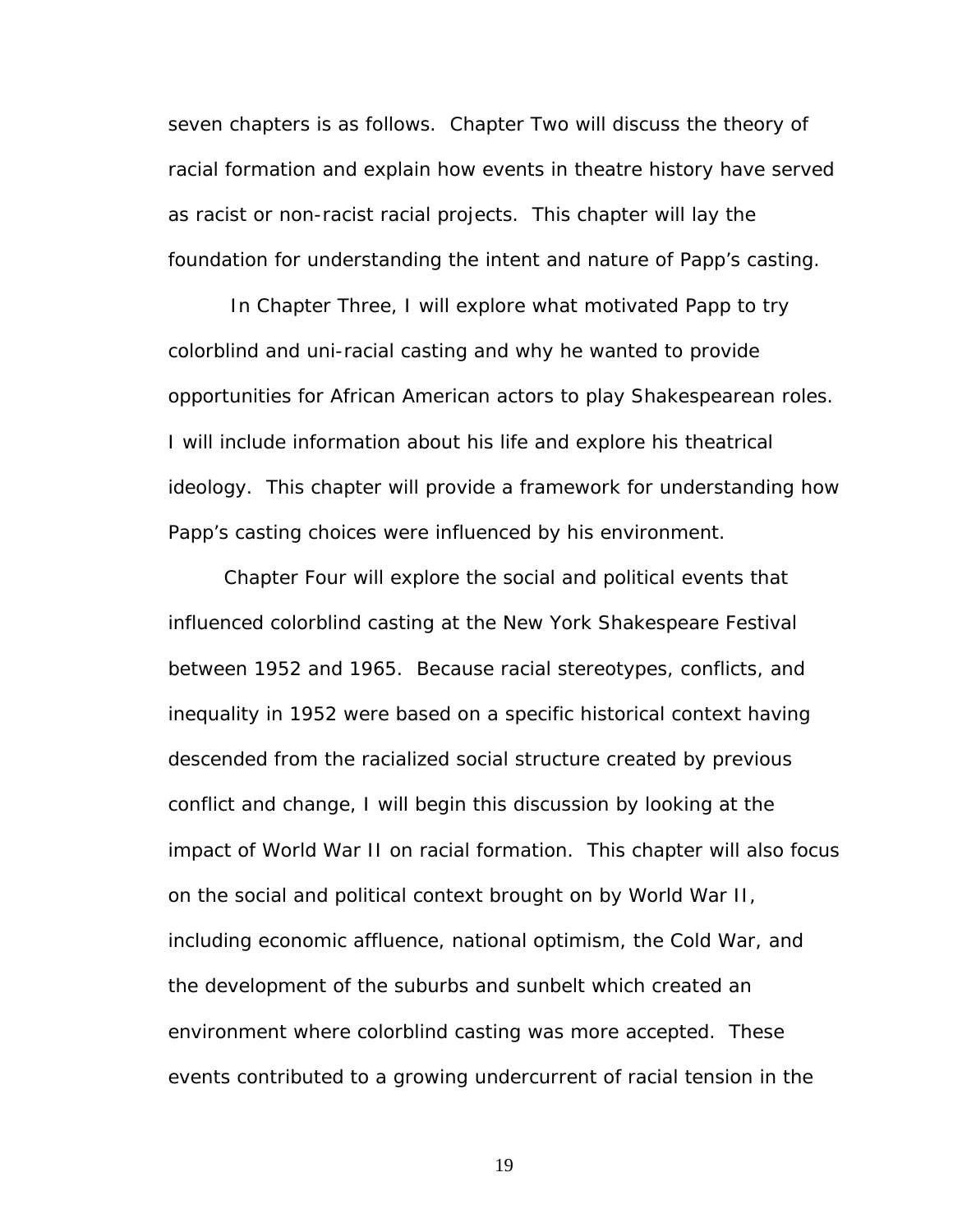1950s that led to the civil rights movement in the 1960s. This chapter will examine the link between Papp's colorblind casting decisions and the social and political environment of the time.

Chapter Five will focus on colorblind casting at the NYSF. This chapter will discuss images that were prevalent on the stage before Papp began colorblind casting. I will also examine the intent, extent and significance of the practice. In addition, I will study the nature of Papp's colorblind casting. The examination will include looking at the audience reaction, critical response, and the impact of the work on the actors who were cast in the productions.

Chapter Six will discuss uni-racial casting and the social and political environment between 1965 and 1980 which impacted Papp's decision to utilize the casting. I will discuss the rise of Black Power, the end of economic affluence and optimism, American involvement in Vietnam and the extrication of American forces, the Nixon administration, and growing disillusionment in American society. This chapter will examine the link between Papp's uni-racial casting decisions and the social and political environment of the time.

The primary focus of Chapter Seven will be Papp's use of uniracial casting at the NYSF. In this chapter I will examine the intent and extent of uni-racial casting. In addition, I will discuss the nature of the practice. The examination will include looking at the audience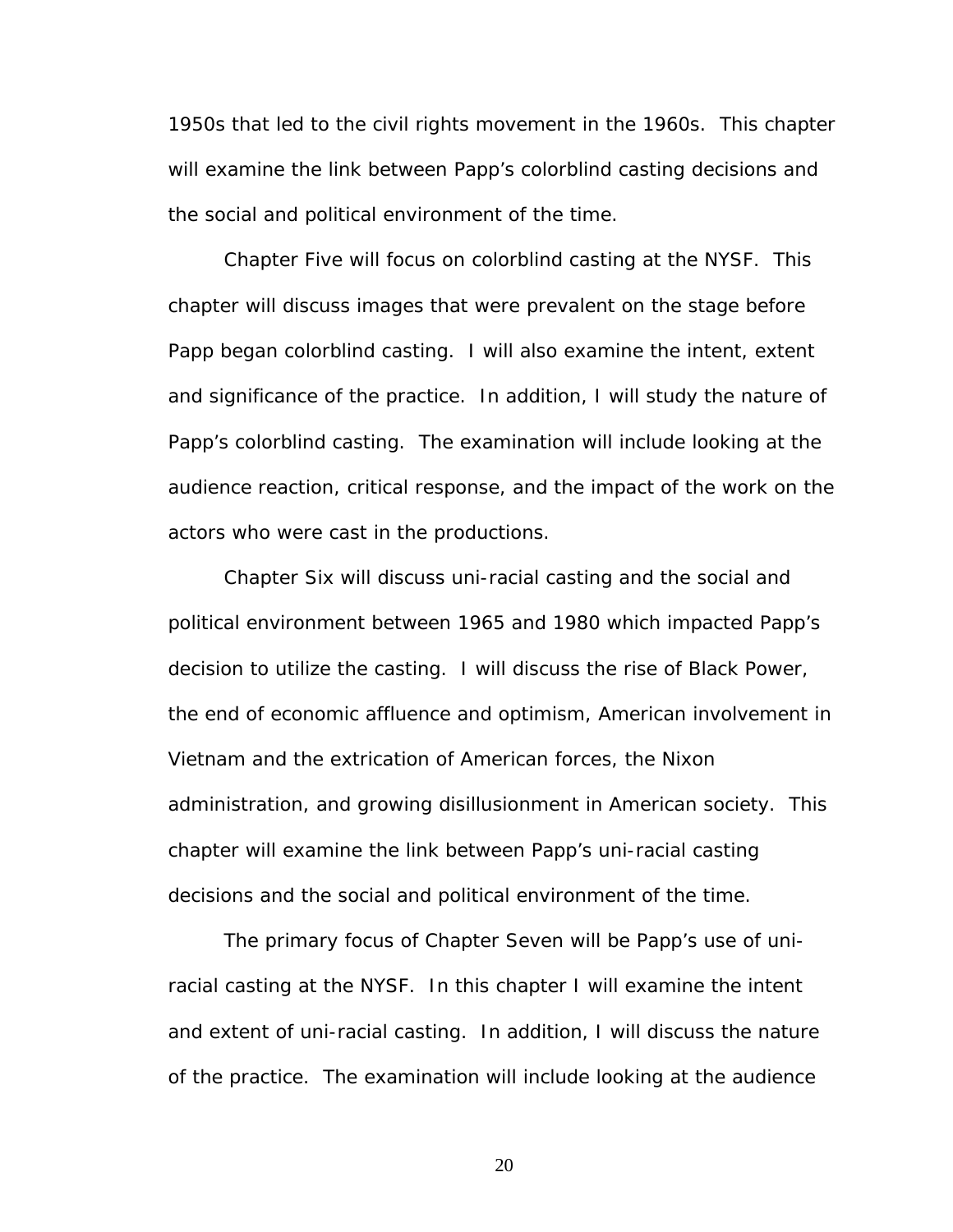reaction, critical response, and the impact of the work on the actors who were cast in the productions.

In the final chapter of the project, I will draw conclusions about the intent of Papp's work with colorblind and uni-racial casting. I will also evaluate the nature of his work as racist verses non-racist racial projects. Finally, I will look at the extent of his work in terms of the long-term consequences of his casting at the NYSF. To understand the intent and nature of Papp's colorblind and uni-racial casting at the New York Shakespeare Festival, it is important to begin with an examination of the theory of racial formation.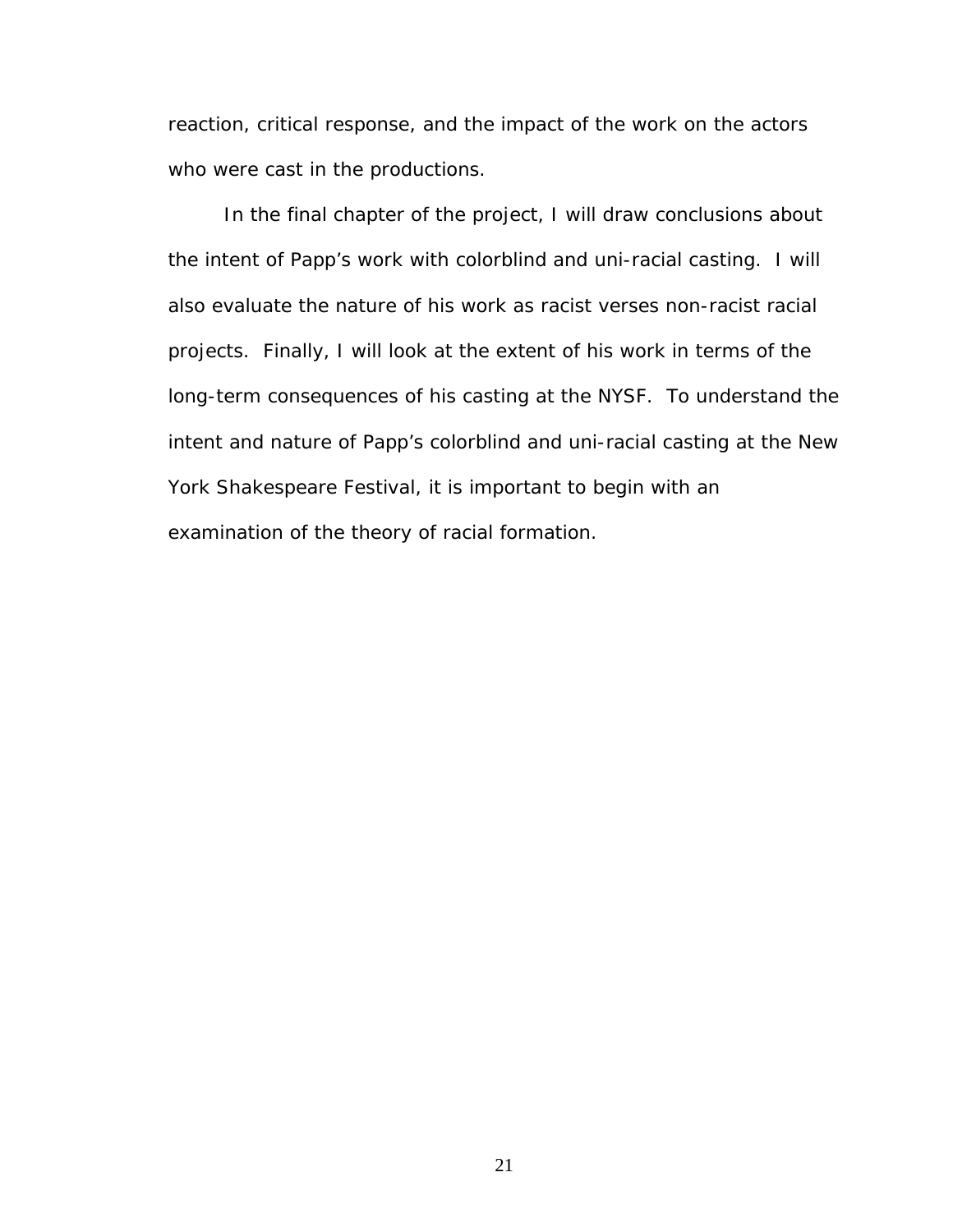# **Chapter Two**

To place Papp's work in context and lay a foundation for the discussion of how Papp's colorblind and uni-racial casting can be interpreted based on the nature of the casting, in this chapter I will provide a detailed discussion of racial formations theory and racial projects. In addition, I will look at theatrical events in history and discuss how the theory of racial formations can be applied to those events to determine if they were perceived as racist or non-racist in nature. The discussion of those events in theatre history will provide a base for understanding the discrimination faced by black actors before this study begins and will provide a framework for looking at the significance of Papp's casting.

Omi and Winant discuss the social and historical construction of race in *Racial Formation in the United States*. They observe that the concept of race ". . . has no fixed meaning, but is constructed and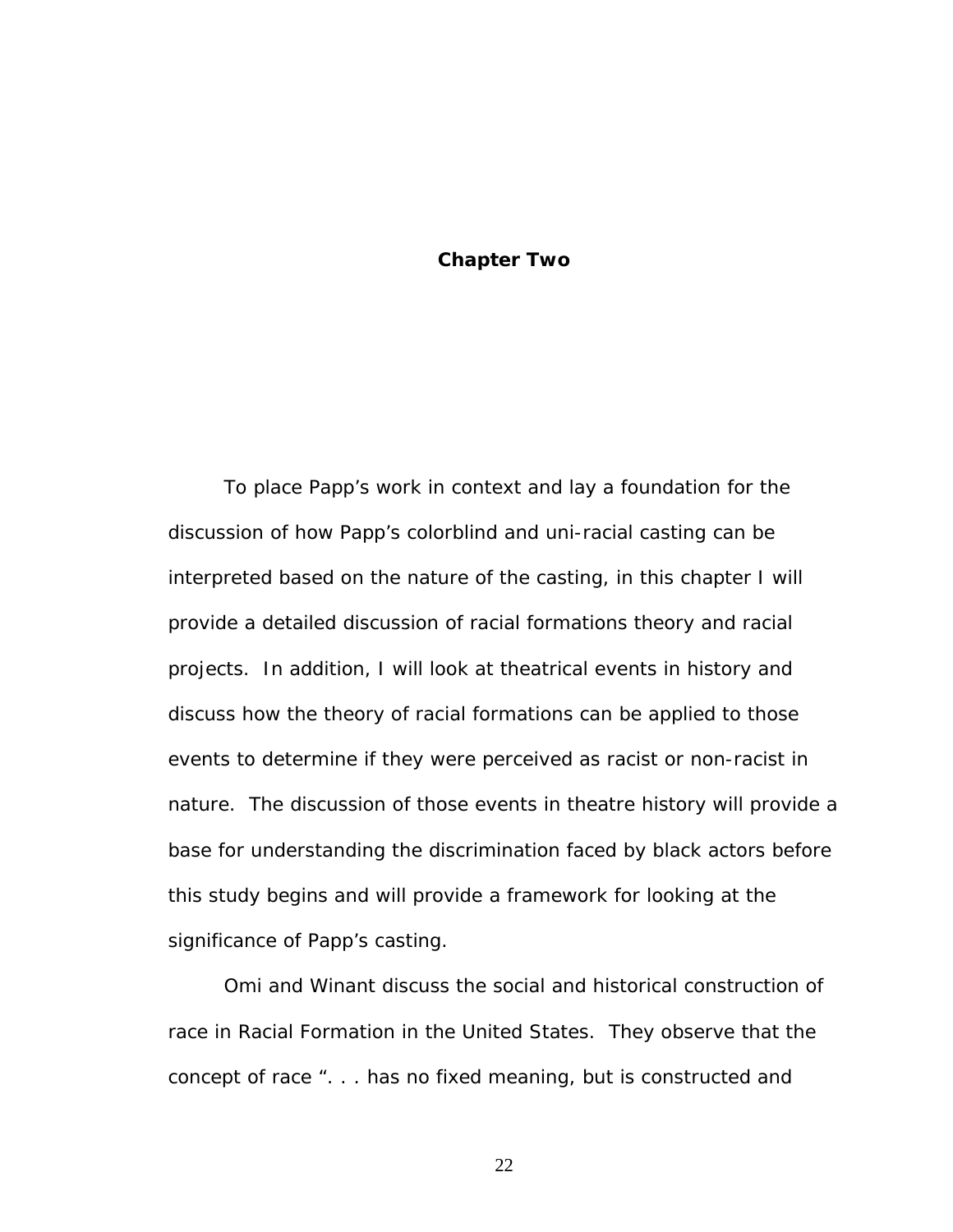transformed sociohistorically through competing political projects, through the necessary and ineluctable link between the structural and cultural dimensions of race in the U.S. $^{\prime\prime}$ <sup>18</sup> The authors contend that skin color is a symbol in interracial conflicts and is one of the methods used by society to categorize individuals into races. Consequently, racialized social structures hinge on human biology and the categories created partially to articulate the biological differences; however, race is not a biological construct but rather a social construct. While the categorization of race references biological differences in humans, Omi and Winant note that there is "no biological basis" for categorizing humans in terms of race and find ". . . the categories employed to differentiate among human groups along racial lines reveal themselves, upon serious examination, to be at best imprecise, and at worst completely arbitrary."<sup>19</sup> However, racial ideology plays a significant role in the shaping and reshaping, categorizing and recategorizing of the social world.

The racialized society uses stereotypes and construction to delineate the categories and connect the categories to behaviors, attitudes, and mores. Members of a racialized society

<span id="page-29-0"></span><sup>18</sup>Michael Omi and Howard Winant, *Racial Formation in the United States: From the 1960s to the 1990s* (New York: Routledge, 1994), 71.

<span id="page-29-1"></span> $19$ Ibid., 55.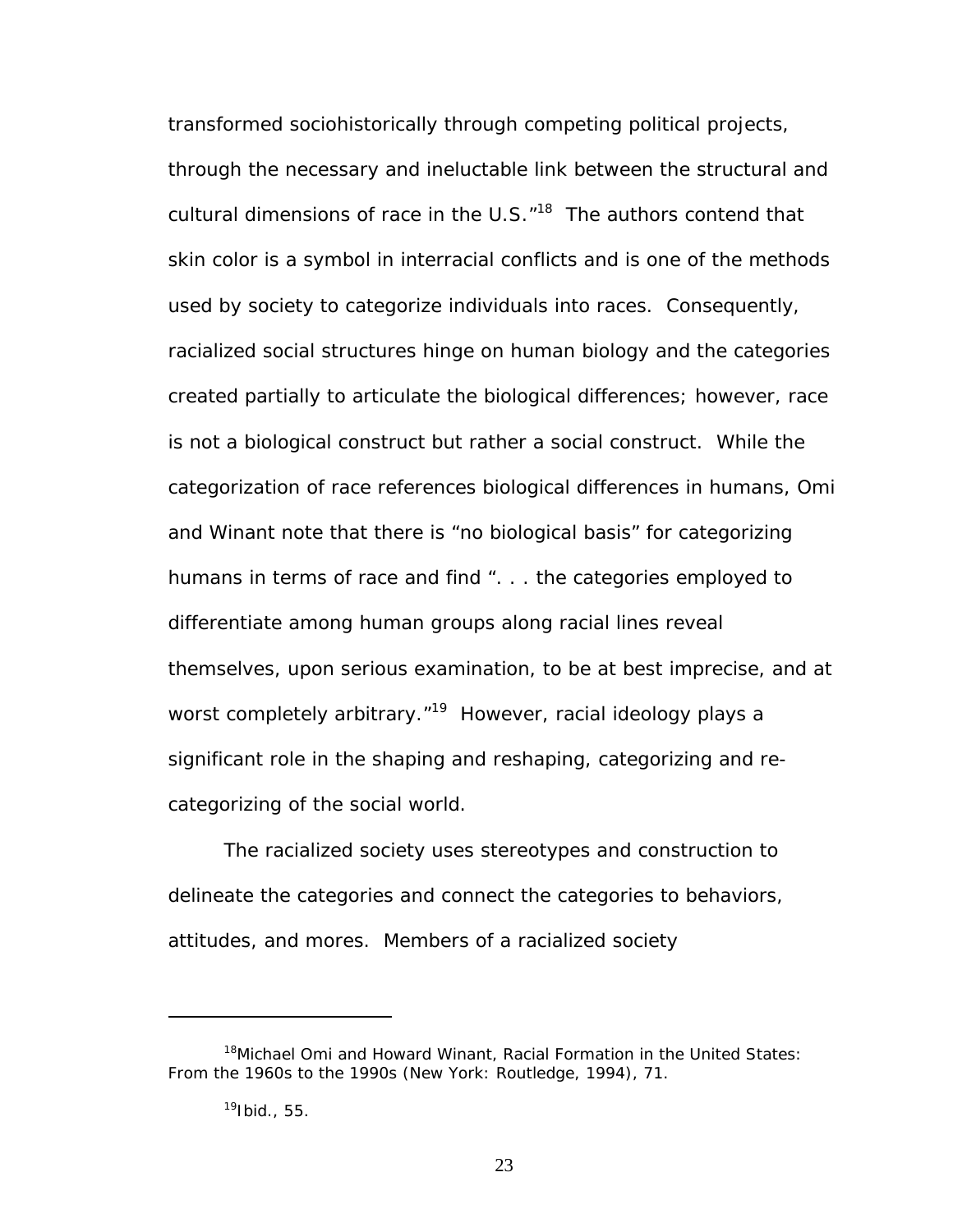". . . utilize race to provide clues about *who* a person is. . . . Comments such as, 'Funny you don't look black,' betray an underlying image of what black should be. We expect people to act out their apparent racial identities; indeed we become disoriented when they do not [italics theirs]. $120$ 

For example, if the dominant stereotype in a racialized society is that black men are uneducated then most black men would be treated as uneducated regardless of their education level. An encounter with an educated black man would create disorientation for many people in the dominant category because the encounter would be outside of the realm of the prevailing stereotype. Racialized societies also expect differences in racial categories as defined by skin color to explain social differences. Differences in humor and diet, for example, are described as racial differences rather than regional or cultural. Furthermore, racial categories are linked to the evolution of class and hegemony. Cultural and socioeconomic domination are directly related to the categories which define a racialized society.

Omi and Winant call the creation of these categories racial formation. Racial formation is "the sociohistorical process by which racial categories are created, inhabited, transformed, and destroyed."<sup>21</sup> Racial formation perspective looks at the construction of racial categories through social structure and cultural

 $\overline{a}$ 

<span id="page-30-0"></span> $^{20}$ Ibid., 59.

<span id="page-30-1"></span> $^{21}$ Ibid., 55.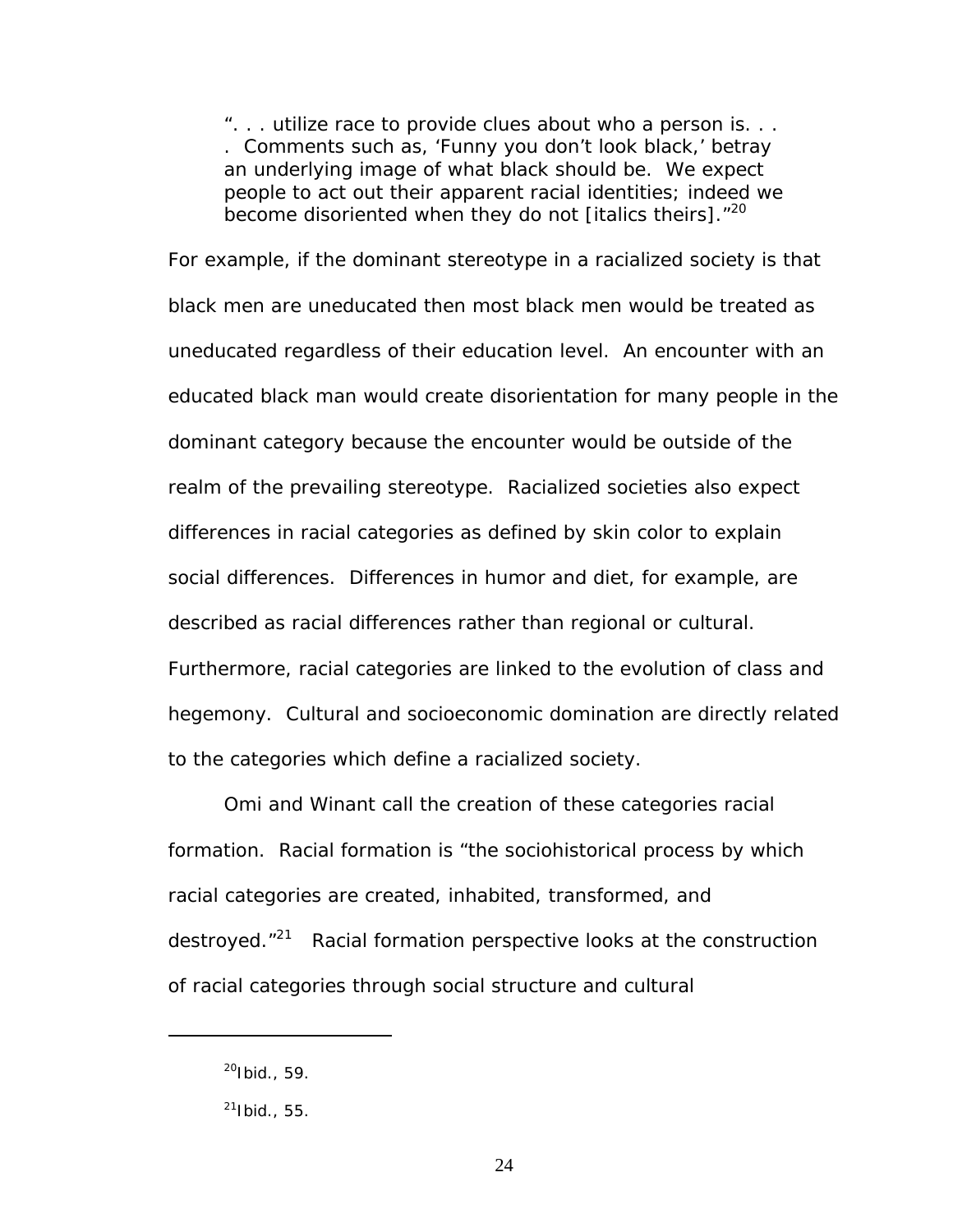representation. It is a process of historically-situated racial projects and is linked to the evolution of class and cultural domination. According to racial formation perspective, racial categories are influenced by social and political events which have either a positive or negative impact on the cultural representation of a specific race. When people are divided into categories or groups based on race, some groups are more likely to succeed because of the opportunities available to them while other groups have fewer chances to succeed.

The primary tools used in racial formation are racial projects; racial projects provide the ideological link between the organization of society and the cultural representation of race. They are used to create the stereotypes, constructions, and categories that shape racial formation. Racial projects are historically-situated events which support or destroy hegemony and cultural domination in a racialized society. In racial formation, these projects connect the meaning of race and the way in which everyday experiences and social structure are organized based on that meaning. A racial project provides the link between the social structure and the cultural representation of race. Racial projects are "*simultaneously an interpretation, representation, or explanation of racial dynamic, and an effort to reorganize and redistribute resources along particular racial lines*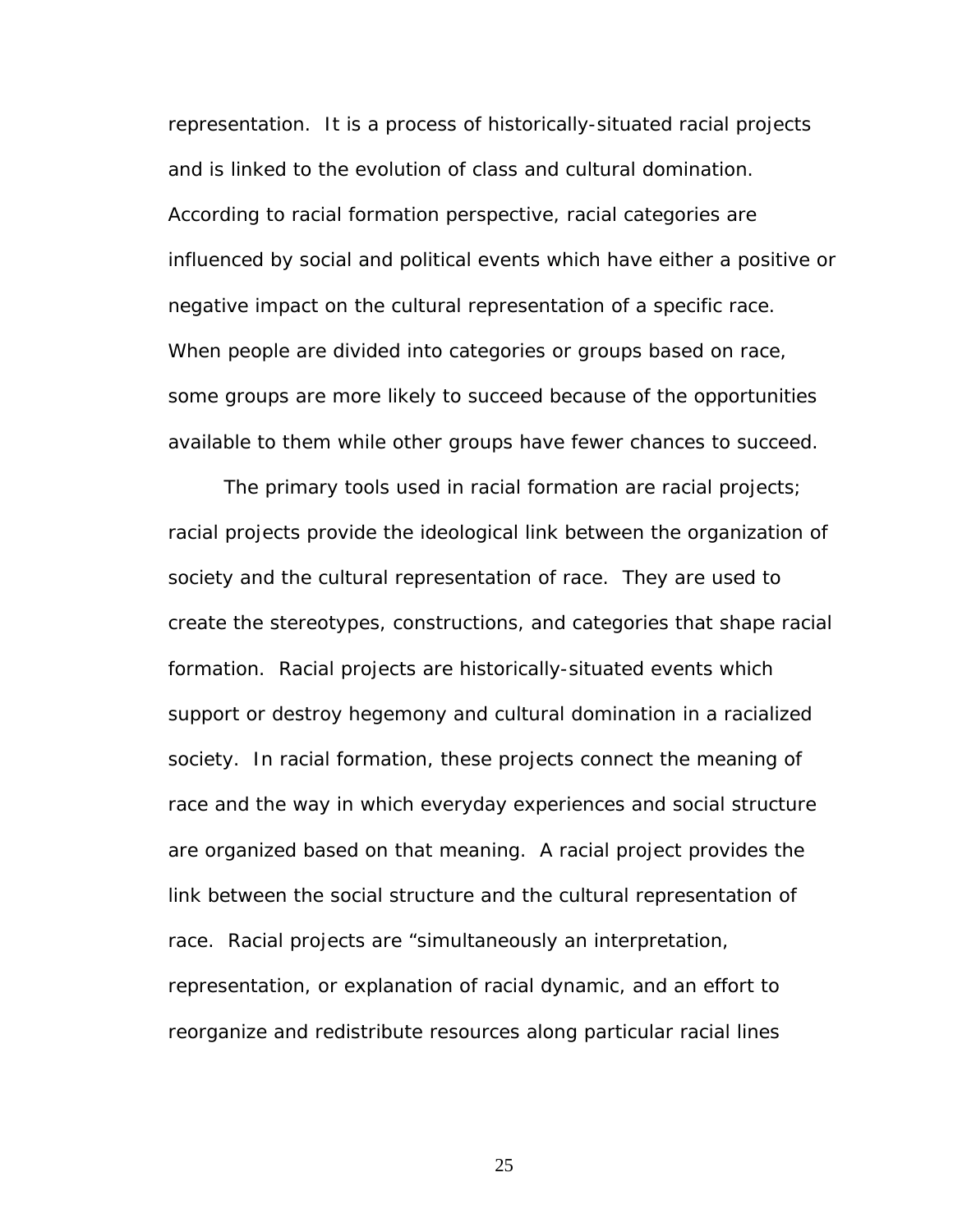[italics theirs]. $12^{22}$  This redistribution could be in favor of a specific category of people or it could be an attempt to limit the resources available to the group. An attempt to limit those resources, take them away, or reproduce the structure of the dominant society based on the categories of race would be considered a racist racial project, while a redistribution favorable to a racial category or a project that reorganizes the structure of the dominant society based on those categories giving the group more opportunities would not be considered racist.

Racial projects can take place on the macro-level with state policy and collective activity and on the micro-level with everyday experiences. For example, the Supreme Court ruling in *Brown v. the Topeka Board of Education*, which declared that separate is inherently not equal, was a macro-level racial project (although not racist because it did not support the racial stratification in the dominant society). It changed federal policy dealing with race, but did not dissolve a racialized social structure, which depends upon preconceived notions or stereotypes. Macro-level racial projects take place in the public sphere and include collective activity and social movements.<sup>23</sup> On the micro-level, a conversation with one individual

 $\overline{a}$ 

<span id="page-32-0"></span> $^{22}$ Ibid., 56.

<span id="page-32-1"></span> $23$ Ibid., 59.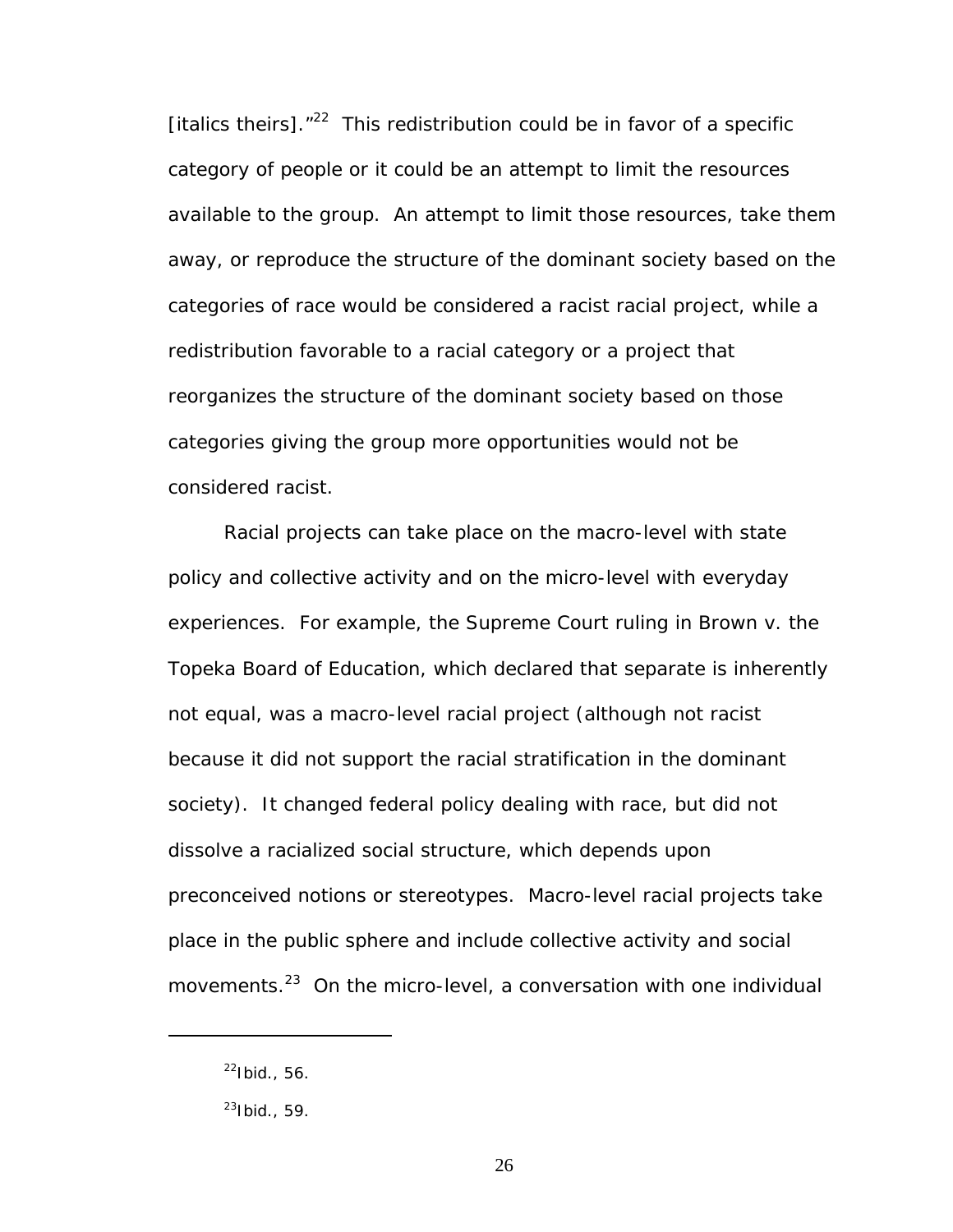making a broad comment that another person should serve fried chicken to an African American guest because "they" like fried chicken would be a racial project because it supports a common racist stereotype prevalent in society.

While modern society is suffused with racial projects to which all are subjected, racial projects can also be applied throughout history to identify racial formation dynamics in the past. Because racial projects are outcomes of societal evolution, any discussion of racial formation must look at the historical events at the time when the racial project was formed. Furthermore, the application of racial formation ideology to identify racial projects in history is important when attempting to understand current racial issues. For example, in American society the rate and nature of acceptance of African Americans is determined by the image of blacks perpetuated by the dominant majority. Racial projects are historical events which have served to uphold or dispel categories prevalent in the modern racialized state based on those images. Consequently, racial projects, whether they are micro-level or macro-level, can have a significant impact on individuals in a racialized society and even state policy.

The racialized social structure of the United States is based on a history of racist and non-racist racial projects. The emergence of the modern concept of race did not spring up over night; it occurred with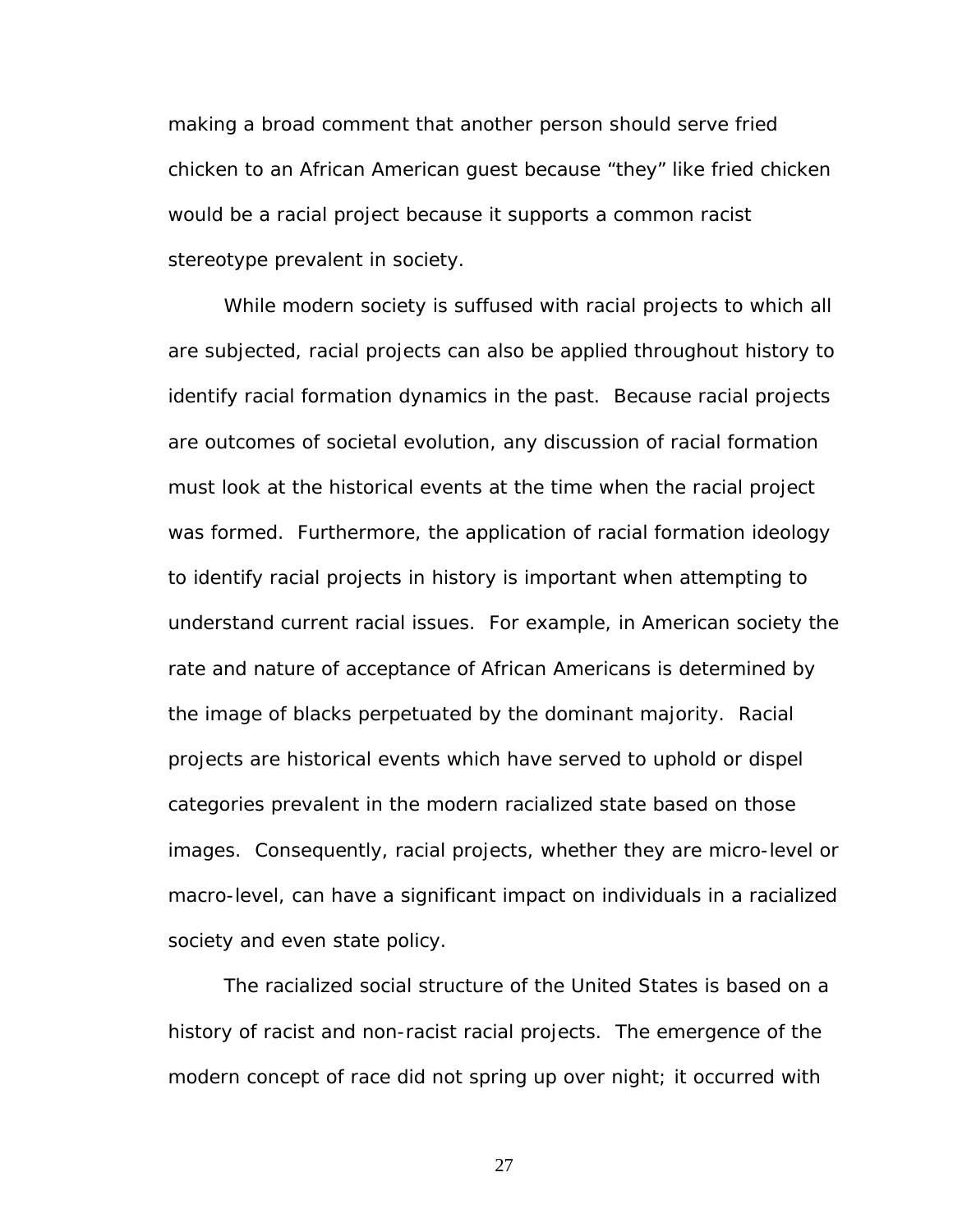the rise of Western culture in Europe and the arrival of Europeans in the Americas. Debates ensued about the degree of resemblance in intellect and morality of the people Europeans encountered and the extent to which the native people could be exploited and enslaved. The conquest began the consolidated social structure of exploitation, appropriation, and domination of modern racial awareness. During the 18th and 19th centuries, scientific criteria based on biology took hold as the basis for justifying racial hierarchy and the ranking of variations in human beings. Biological arguments have now diminished with an increase in racial projects which favor an approach which regards race as a social problem or political concept but does not eliminate racial injustice and conflict.

Racial formation has now been relegated to the political realm with arguments against racism taking the form of neoconservativism (colorblind policy) and liberal policy (differential racial treatment). Neoconservative policy suggests that all reference to race be removed and that one person should be treated the same as another regardless of skin color. Liberal policy suggests that because of the history of racial injustices in the United States, we must continue differential racial treatment to support equality (Affirmative Action). The authors also point out that the labels themselves are in a constant state of flux and "exist in a definite historical context, having descended from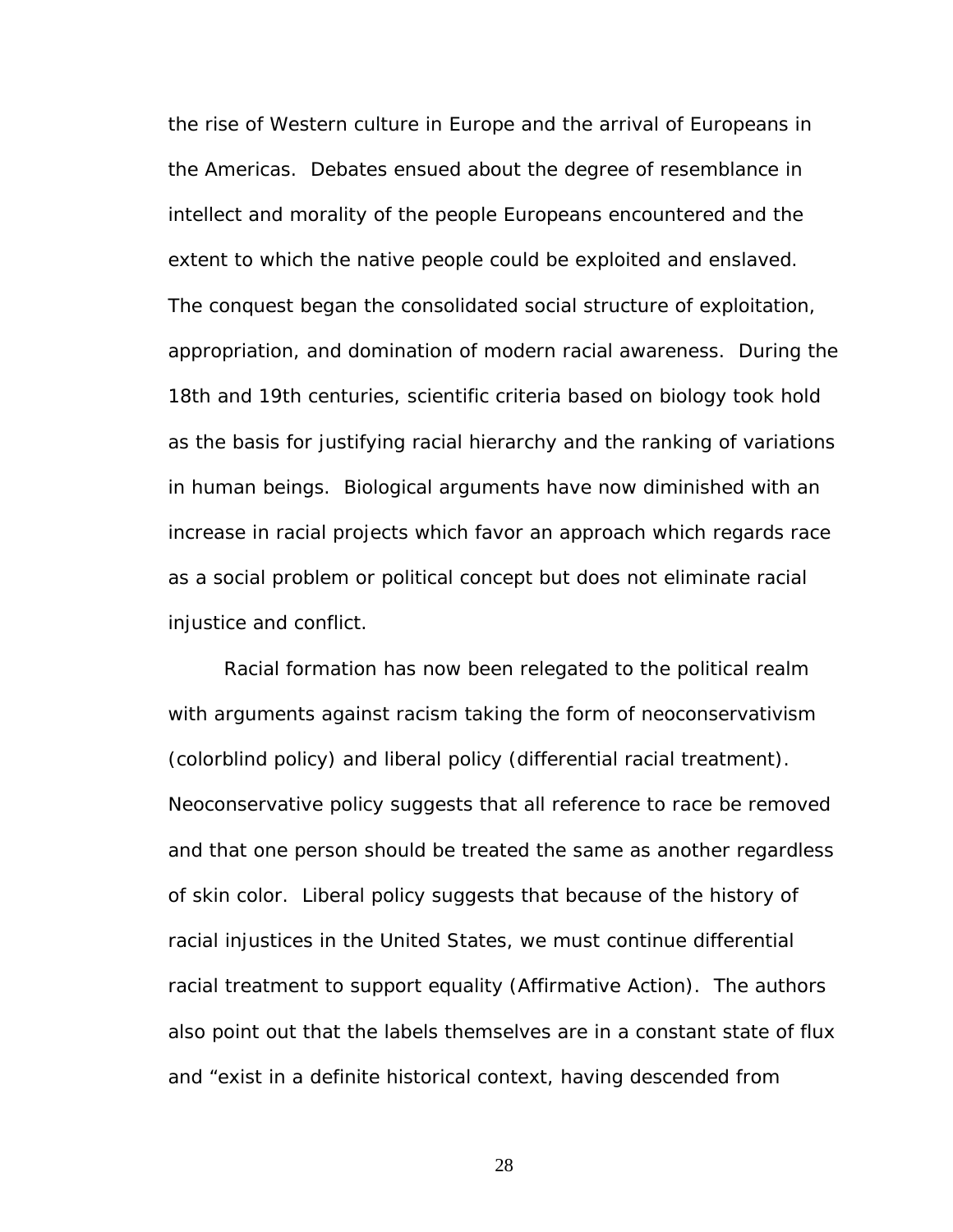previous conflicts."[24](#page-35-0) It is crucial then to relate racial formation to the broader context of political practice, organization, and change. While the labels are in flux, it is still possible to identify racial projects in history.

Because the racial formation perspective deals with the cultural representation of race, many racial projects can be identified in theatre history that have influenced racial stereotypes and categories. Some of those racial projects can be perceived as racist in nature while others can be perceived as non-racist. By looking at the intent, extent, and responses to some of the events in theatre history, it is possible to derive the nature of the racial projects.

The historical creation of a comic black stereotype on the American stage is one example of a racial project. During the colonial period, theatre was essentially an English institution in the colonies. The first professional theatre troop came to America in 1752 from England.[25](#page-35-1) Although amateur performances were occasionally taking place, available information about these performances is scarce. Blacks did not attend the colonial theatre. They were not legally excluded from attending; however, tradition effectively barred blacks

1

<span id="page-35-1"></span><span id="page-35-0"></span> $^{24}$ Ibid., 57.

<sup>250</sup>scar Brockett, *History of the Theatre* 7th ed. (Boston: Allyn and Bacon, 1995), 264.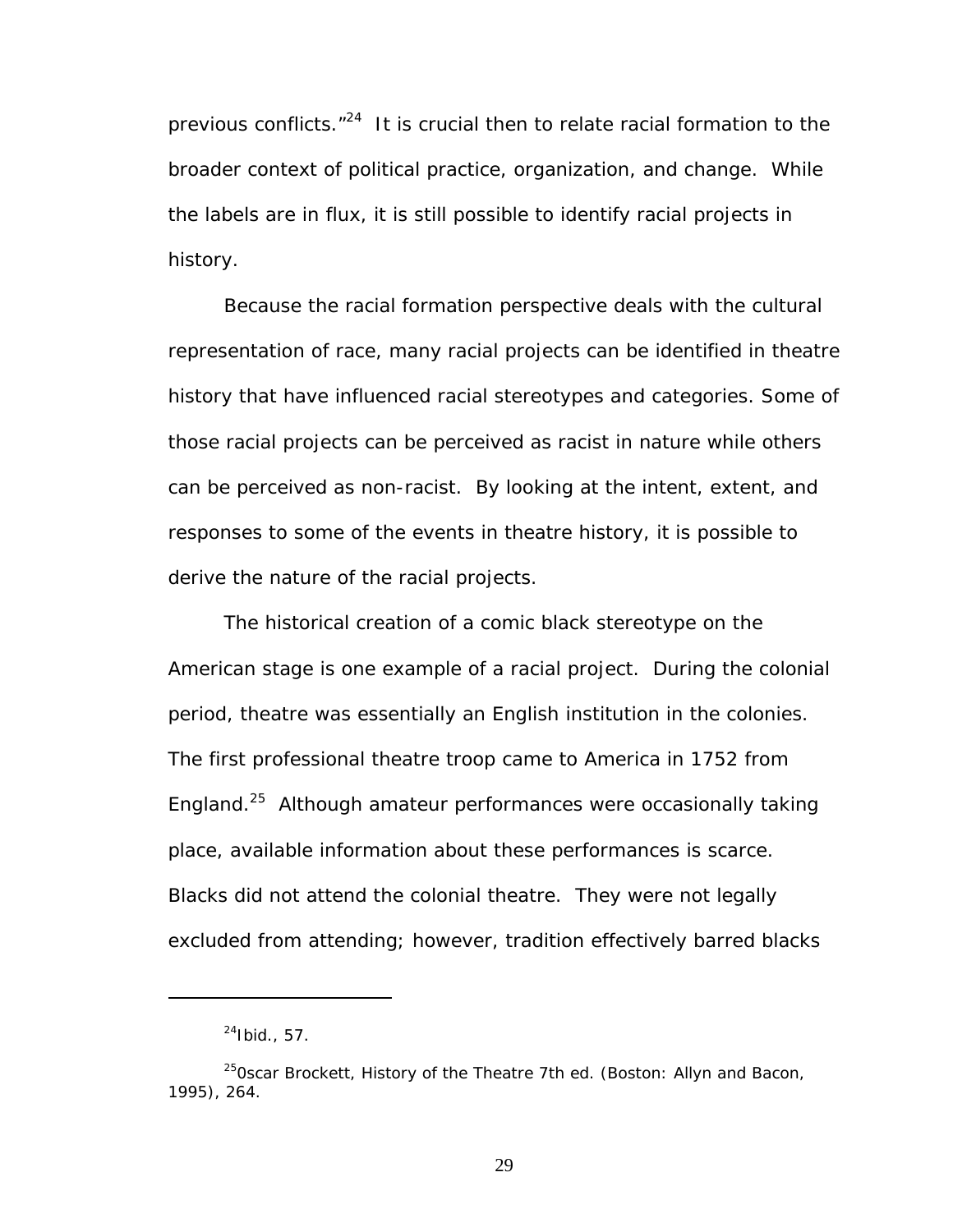from the theatre.<sup>26</sup> All black roles were performed by white actors in blackface.

The earliest black images seen on American stages were created by English playwrights. For example, Tom Southern's play *Oroonoko*  treated blacks as noble savages, similar to the American fascination with the American Indian. Although some early American plays such as *The Padlock* (1769) portrayed blacks as clownish characters, popular entertainment of the time relied heavily on the buffoonish nature of white men as well. *The Fall of British Tyranny* (1776) by John Leacock presented an image of blacks that changed the course of theatre history. In the play, a cast of whites, in blackface and costumed as blacks on a slave ship, were convinced by the British captain to kill their masters and escape. $27$  The play draws parallels between the enslavement of blacks and the British rule of America. Although the characters are stereotypical in nature, the play makes an important connection between freedom of a people and freedom of a nation. The image of blacks in theatre changed significantly after this production.

<span id="page-36-0"></span><sup>26</sup>Leonard C. Archer, *Black Images in the American Theatre* (Brooklyn: Pageant Poseidon, 1973), 10.

<span id="page-36-1"></span><sup>27</sup>Frederick W. Bond, *The Negro and the Drama: The Direct and Indirect Contribution Which the American Negro Has Made to Drama and the Legitimate Stage, with the Underlying Conditions Responsible* (Washington: Associated Publishers, 1940), 20.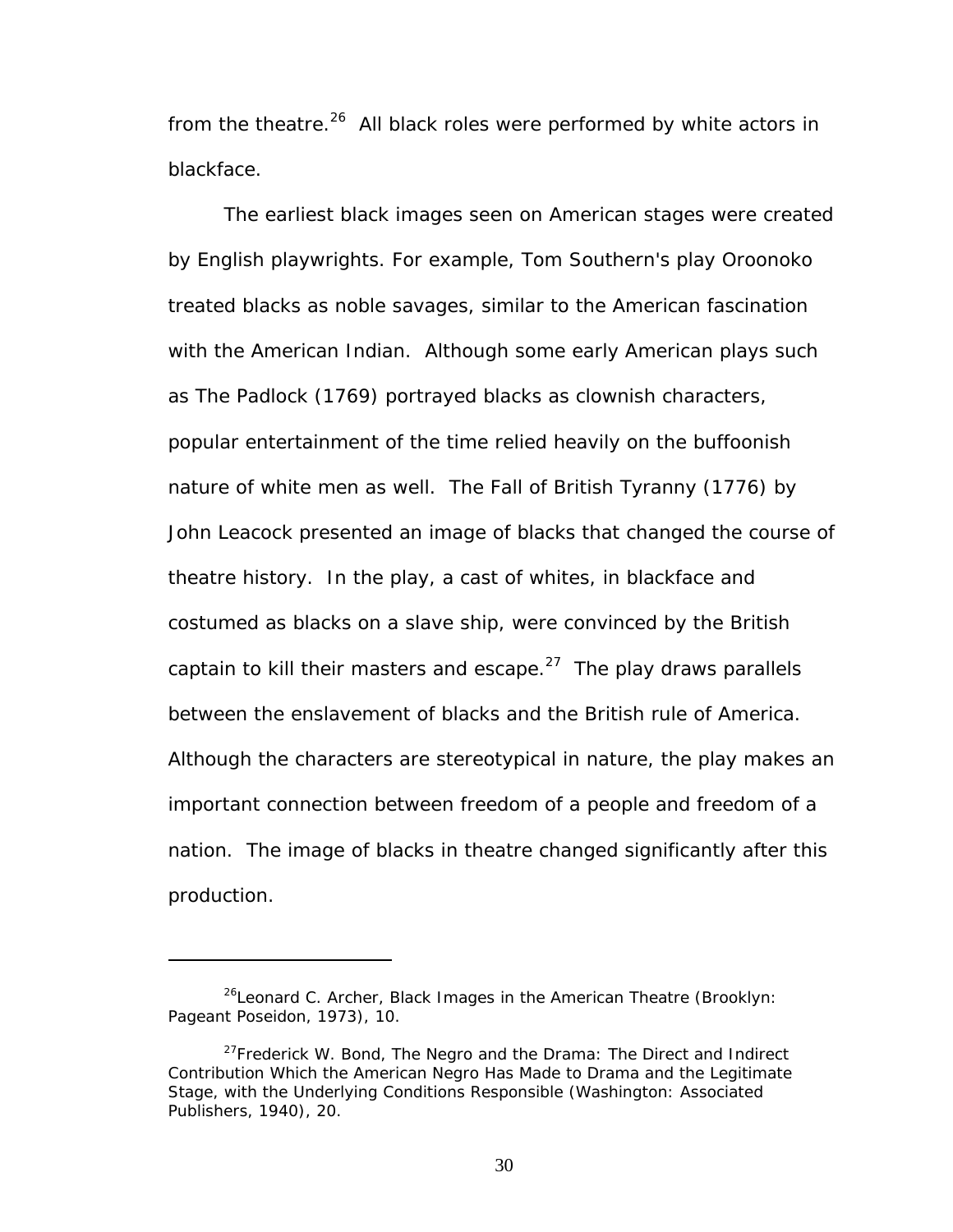The play *Robinson Crusoe and Harlequin Friday* appeared onstage in 1786 with an exaggerated Negro dialect. This play was followed quickly by other plays which attempted Negro dialects. *The Yorker Stratagem,* produced in 1792, dealt with the intermarriage of a white man and a West Indian mulatto; however, the playwright actually reinforced the dominant social structure in the play because the white man is a comic Yankee character—only a fool would intermarry with a black. James Murdock introduced the comic Negro servant type in his 1795 play *The Triumph of Love.* Murdock's Sambo character was not only a comic character but was also more interested in romantic exploits and personal vanity than in getting his work done; "Dis wool of mine will curl up so Sambo tinks himself handsome. He very 'complished, too. He sing well, he dance well; he play fiddle well; can't tink so pretty well. He berry often tink why he slave to white man."<sup>28</sup> The character focuses on his appearance and needs guidance to stay focused on his work. He asks why he is a slave to the white man but essentially answers his own question: he cannot think well. The Sambo was almost child-like in representation. Murdock's Sambo character is the culmination of the image of blacks in American theatre from 1783 until the play's production in 1795. Two years later,

<span id="page-37-0"></span> $^{28}$ Ibid., 21.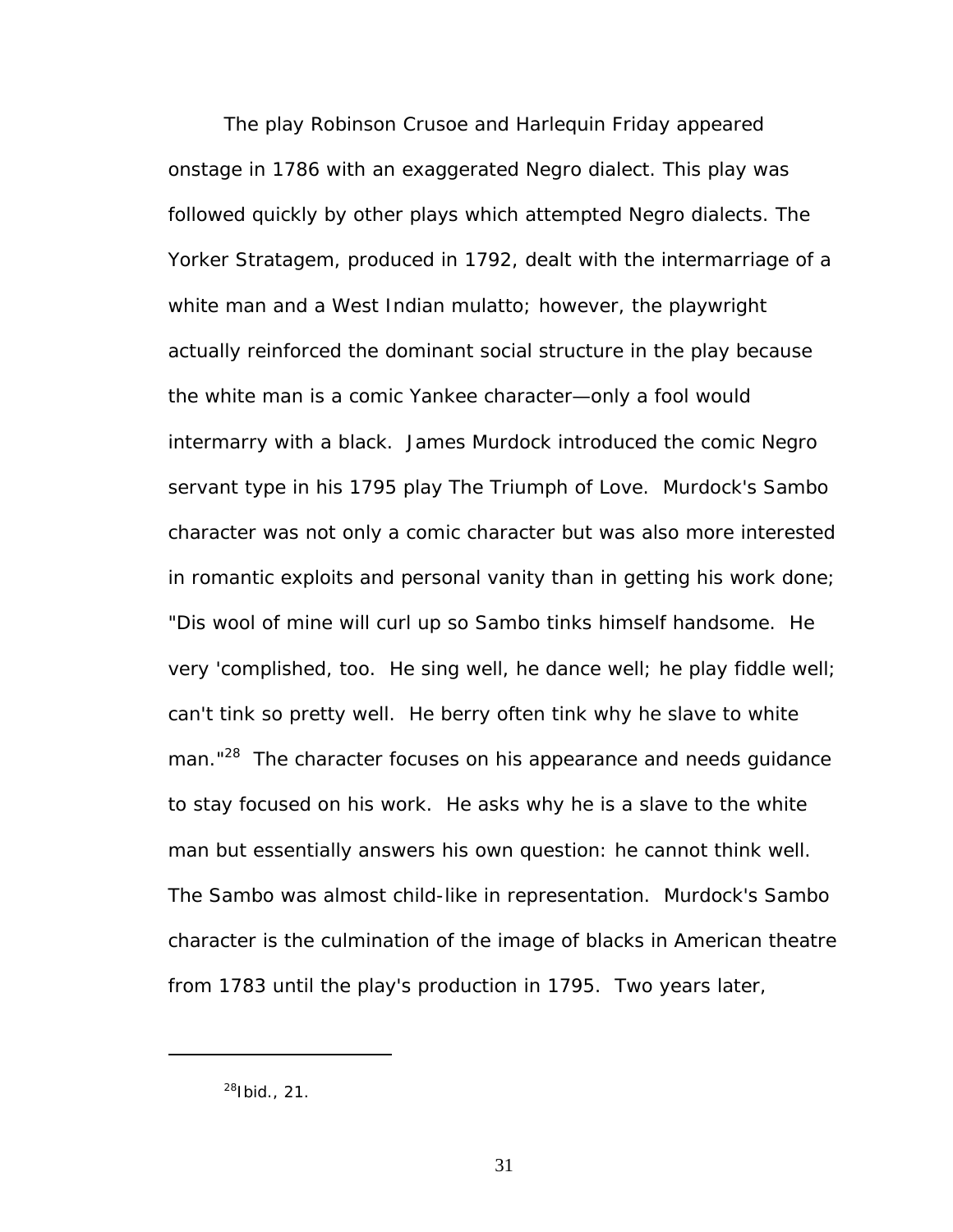another play, *The Politicians,* appeared onstage with a similar comic black servant character. The course of representing blacks onstage as sub-human and in need of guidance by the white man is established with these two productions and continues throughout theatre history.

This was not a result of *The Politicians* and *The Triumph of Love*  specifically but rather an exemplification of the racial conflict occurring in the larger society. Several states, including Virginia and South Carolina, tried to end slave trafficking in the middle of the eighteenth century, not only because some people found slavery immoral but also because of the growing fear of slave insurrections. The Revolutionary War, to some extent, justified that fear. The Revolutionary War began in 1775, and blacks and whites fought together for the freedom of America. Racial prejudice, however, almost destroyed the country before it began. In November of 1775, all black men were discharged from the army because it was clear that black slaves could not be asked to fight for the freedom of whites with nothing in return. The British promised freedom to all blacks who joined them and thousands of free blacks flocked to New York and Virginia. Thousands of slaves in the South fled their masters and took their place in the British ranks, including some of George Washington's slaves. Loften Mitchell in his book *Black Drama: The Story of the American Negro in the Theatre*  states that,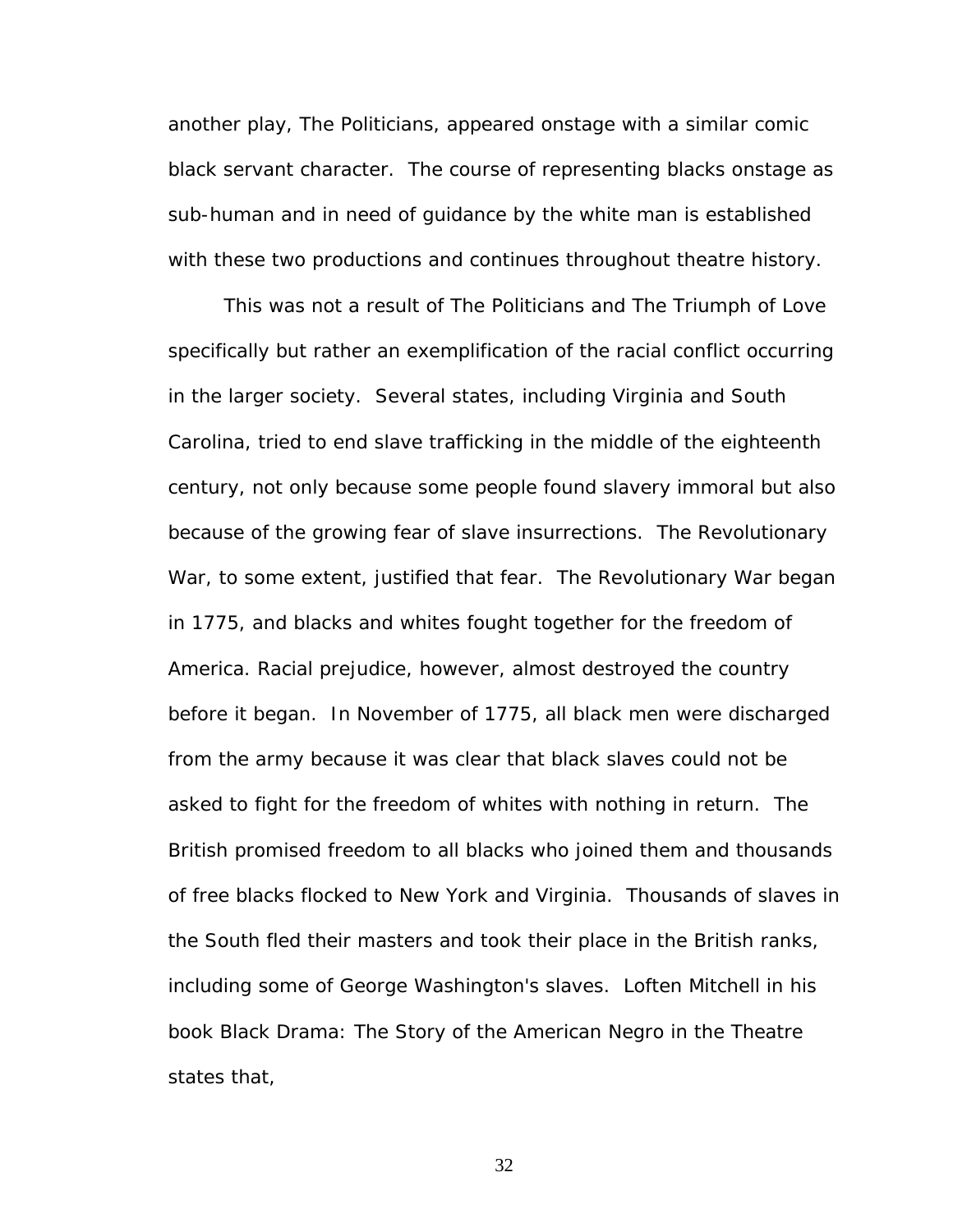[t]he British armed them, and these Negroes harassed their masters, slaughtering them in their own beds. They raided Savannah. In the Bronx a garrison of black men, known as the Negro Fort, held back their white masters. Some black men joined the Royal Navy. Some became pilots and one, Mungo, piloted the *Experiment* with fifty guns through Hell Gate into New York harbor, where he reinforced the British fleet.<sup>29</sup>

Americans accused Britain of starting a race war; however, the

American institution of slavery actually caused the exclusion of blacks

in the army. By 1776, George Washington realized that blacks would

determine the outcome of the war. If blacks continued to fight for the

English, the colonies would fall. Washington, determined to win the

war, invited blacks back into the colonial army. Thousands of blacks

fought on the side of the colonies in the Revolutionary War and

assisted in the defeat of British forces in 1783.<sup>[30](#page-39-1)</sup>

Within twelve years of the war's end, the buffoonish stereotype

of blacks took hold in the American theatre. Mitchell believes that the

development of the stereotype was partially because of the role blacks

played in the war:

White America saw what had happened to it during the Revolution. It saw its dependency upon the Negro, and it saw that the Negro had helped save this nation for all time. It saw, too, that this black man was a powerful force to be reckoned with, and this force had to be vitiated at all costs. And so what happened in the eighteenth century

<span id="page-39-0"></span><sup>29</sup>Loften Mitchell, *Black Drama: The Story of the American Negro in the Theatre* (New York: Hawthorne Books, 1967), 17.

<span id="page-39-1"></span> $30$ Ibid., 17.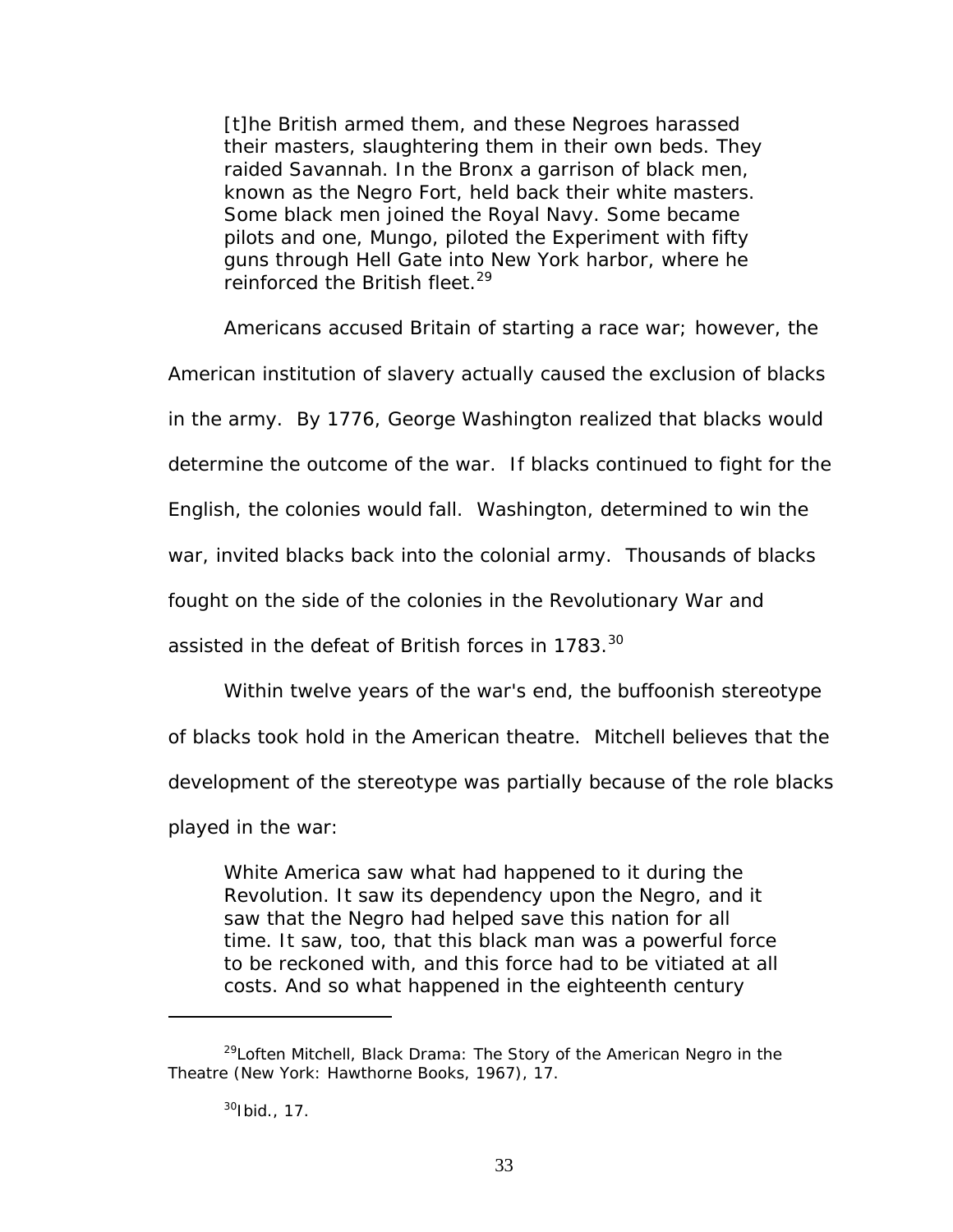had a twofold purpose: a moral justification for continuing to enslave Negroes, and the destruction of these proud black people by making them beggars both inside and outside the American drama.<sup>[31](#page-40-0)</sup>

The development of the negative black stereotype served to reinforce the dominant structure through cultural representation. The racial project of black imagery began to solidify in the American theatre and became entrenched over the next one hundred years. While white Americans clung to their image of blacks as child-like and in need of guidance, black Americans appeared to accept the stereotypes. However, as Mel Watkins points out, "maintaining the appearance of the naive was crucial as a survival technique."<sup>32</sup> Many plays in the nineteenth century reinforced this racial project.

The impact of the racial project would be on the macro-level because it took place in the public sphere, and, because of the number of theatre artists who were involved, can be defined as collective activity. Because the project upheld the racialized social structure, the nature of the project can be determined. $33$  The project is an example of a racist racial project because it served as a process to link the

 $\overline{a}$ 

<span id="page-40-1"></span><span id="page-40-0"></span> $31$ Ibid., 18.

<sup>32</sup>Mel Watkins, *On the Real Side: Laughing, Lying, and Signifying—The Underground Tradition of African—American Humor that Transformed American Culture, From Slavery to Richard Pryor* (New York: Simon and Schuster, 1994), 66.

<span id="page-40-2"></span><sup>33</sup>Richard Moody, *America Takes the Stage* (Bloomington: Indiana University, 1955), 63.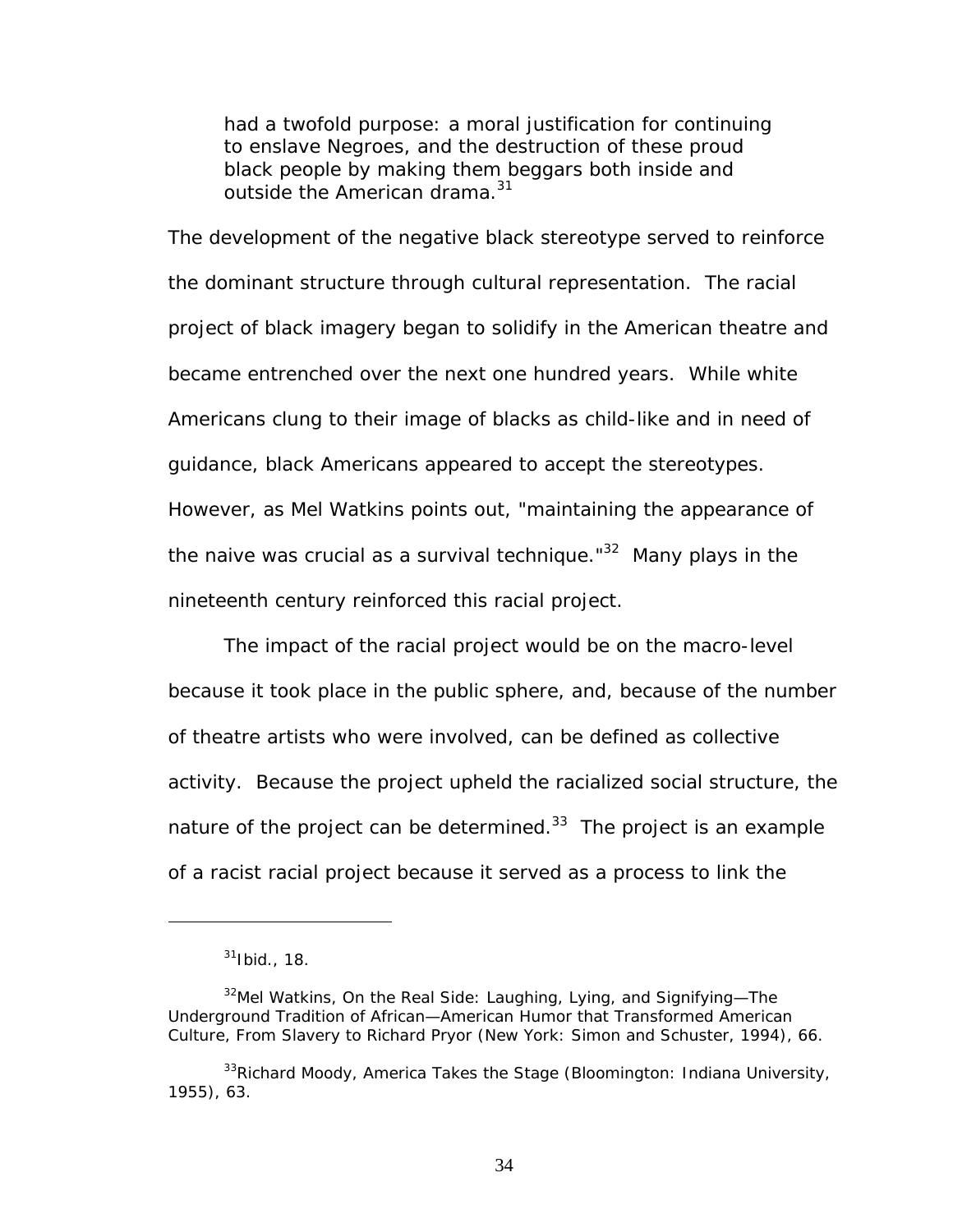dominant social structure in the United States and cultural representation of African Americans. The racial categories used by white society in the popularization of a historic black stereotype helped to justify the dominant social structure of slavery and continued as a means to assert white domination through cultural representation.

Although the negative black images were not sanctioned formally by state policy, the images were accepted and perpetuated by the white majority. The racialized social structure based on negative representations led to the racist attitude that people act out an apparent racial identity. Omi and Winant believe that a racial project can only be defined as racist in nature if it reproduces the structure of the dominant society based on the categories of race.<sup>34</sup> The popularization of the historic negative black stereotype is obviously based on racial categories and justifies the dominant structure of slavery. The historical creation of the comic black image can then be defined as a racist racial project sanctioned by the dominant majority and eventually aided by blacks perpetuating the same image.

The impact of the racial project on black imagery can be seen in other racial projects in the legitimate theatre and the minstrel show. In the play *Star of Emancipation,* which appeared on the American stage in 1841, the playwright attempted to dispel the black

<span id="page-41-0"></span><sup>34</sup>Omi., 72.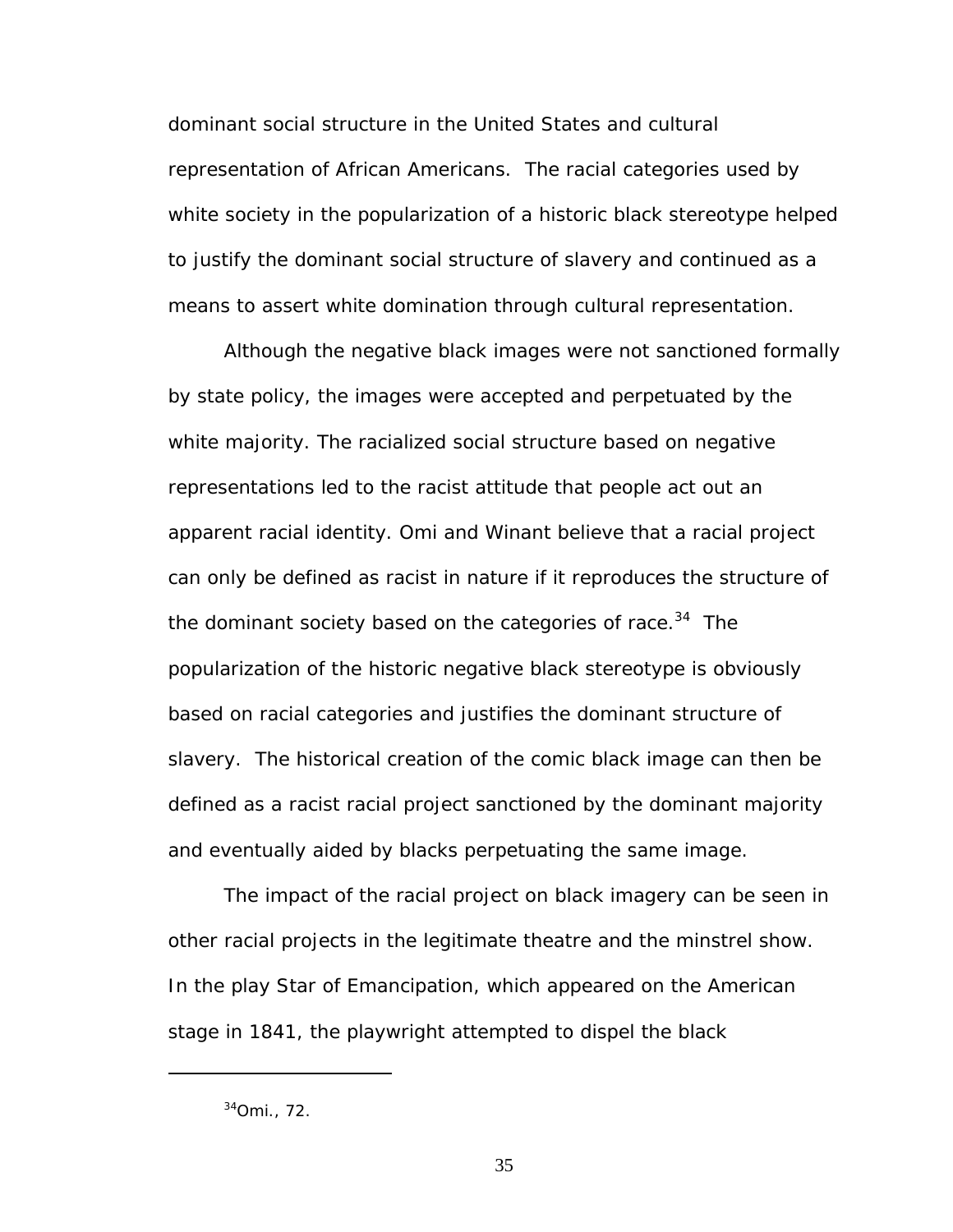stereotypical image popular at the time. The plot exposes the trials and tribulations of slaves. The main character, Carlos, is depicted as a brave, determined, intelligent, and daring man who wants his freedom. Frederick Bond suggests that "[t]here is no question but that the play made tremendous appeal to America on behalf of slaves."<sup>35</sup> The play, however, was not well received by audiences because of the volatile subject matter and was largely rejected. Although the purpose of the play was an attempt to change the racist social structure of the United States by portraying a more realistic cultural representation of blacks that did not support the racialized state, the portrayal of blacks in the play did not affect the dominant culture representation, and the social structure remained intact. While the play can be perceived as a non-racist racial project, the impact of the play was on the micro-level.

Unlike the limited impact of *Star of Emancipation*, the minstrel show of the nineteenth century not only supported the prevailing comic stereotype, but solidified the buffoonish character in American theatre. Although conflicting evidence exists about the origins of the new dramatic form, by the early 1820s Edwin Forrest was impersonating southern plantation blacks onstage. Charles Mathews,

<span id="page-42-0"></span> $35$ Bond, 24.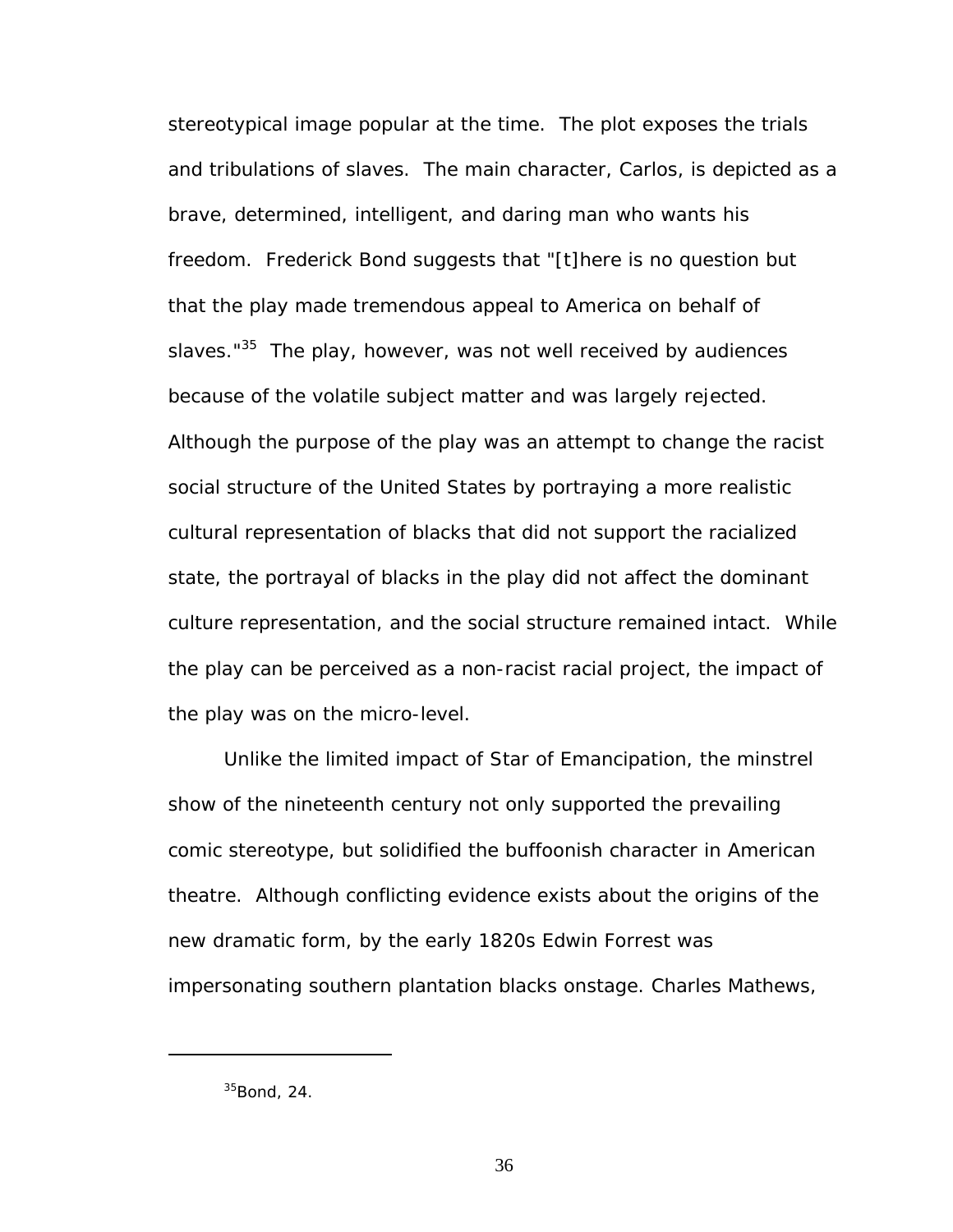an acclaimed English actor, toured the United States from 1822-1823 and developed a one man show based on American types, including a caricature of the American black. Although both actors believed their interpretations were authentic, Mel Watkins notes that the performances were based on a character type and, because of the immense popularity of the two performers, probably "whetted the public appetite for black-faced mimicry in both Europe and the United States."<sup>36</sup>

By 1826 Thomas D. Rice was performing Negro bits between the acts at the Columbia Street Theatre. Entr'acte entertainments were standard fare at most professional theatres until the middle of the nineteenth century; however, Rice's performance was probably one of the first in blackface. The exact origin of Rice's character is a mystery but Bond believes the character was based on a slave who worked behind the Louisville theatre where Rice performed. Rice observed that the slave had a limp and sang an interesting tune: "Wheel about, turn about / Do jis so /An everytime I wheel about / I jump jim crow." $37$ Rice's character was an immediate stage success.

By the 1830s, white performers in blackface were gaining popularity, and by 1840, minstrelsy was one of the most popular

<span id="page-43-0"></span><sup>36</sup>Watkins, 83.

<span id="page-43-1"></span> $37$ Bond, 18.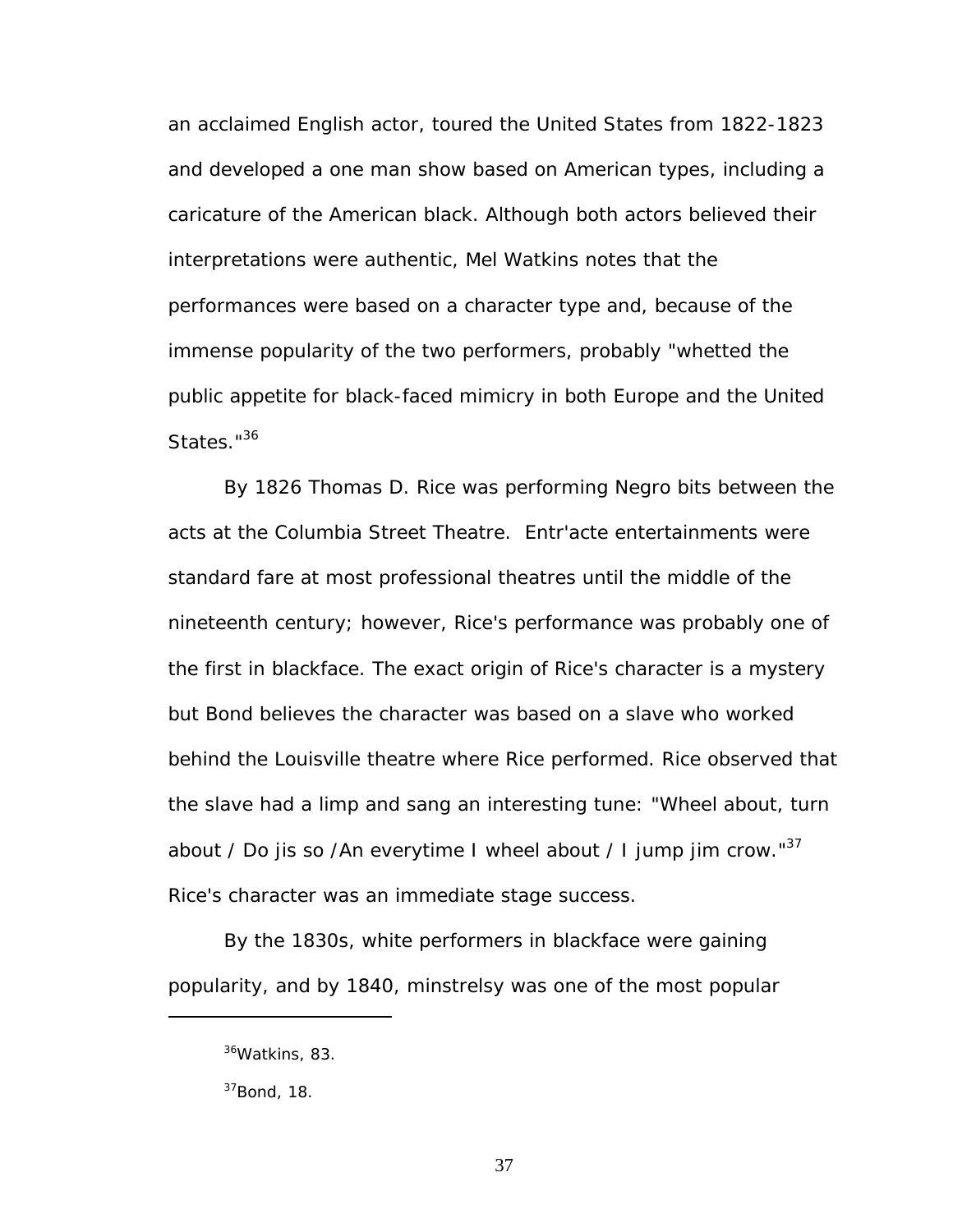attractions on the American stage. The establishment of the minstrel show came in 1842 when a group of white actors decided to band together and center an evening of entertainment on blackface mimicry. The minstrel show firmly established the image of blacks as ignorant, sub-human, and clowns. This image continued through the remainder of the century and was popularized by black performers as well. A troop of black minstrels performed in Georgia in 1865 and many other troops followed. Black intellectuals and middle-class blacks either criticized black minstrels or ignored the companies because

[middle class blacks] believed that to overcome segregation and racism, [the troupes] should emphasize the accomplishments of the small, educated, and polite segment of the black community. Even legitimate aspects of black folk culture—work songs, spiritual music as sung by the masses, nearly all dances assumed to be related to African sources—were denounced and labeled vulgar; minstrelsy, a consciously distorted white caricature of black behavior, was treated more contemptuously since it pointedly lampooned behavior that was intended to characterize all blacks [italics his].<sup>38</sup>

As a racial project, the minstrel shows did help to solidify a distorted cultural representation of blacks and had a significant impact on theatre in the United States. The racial project can be perceived as a racist racial project with a macro-level impact.

The acceptance of black minstrel companies, however, was an

<span id="page-44-0"></span><sup>38</sup>Watkins, 125.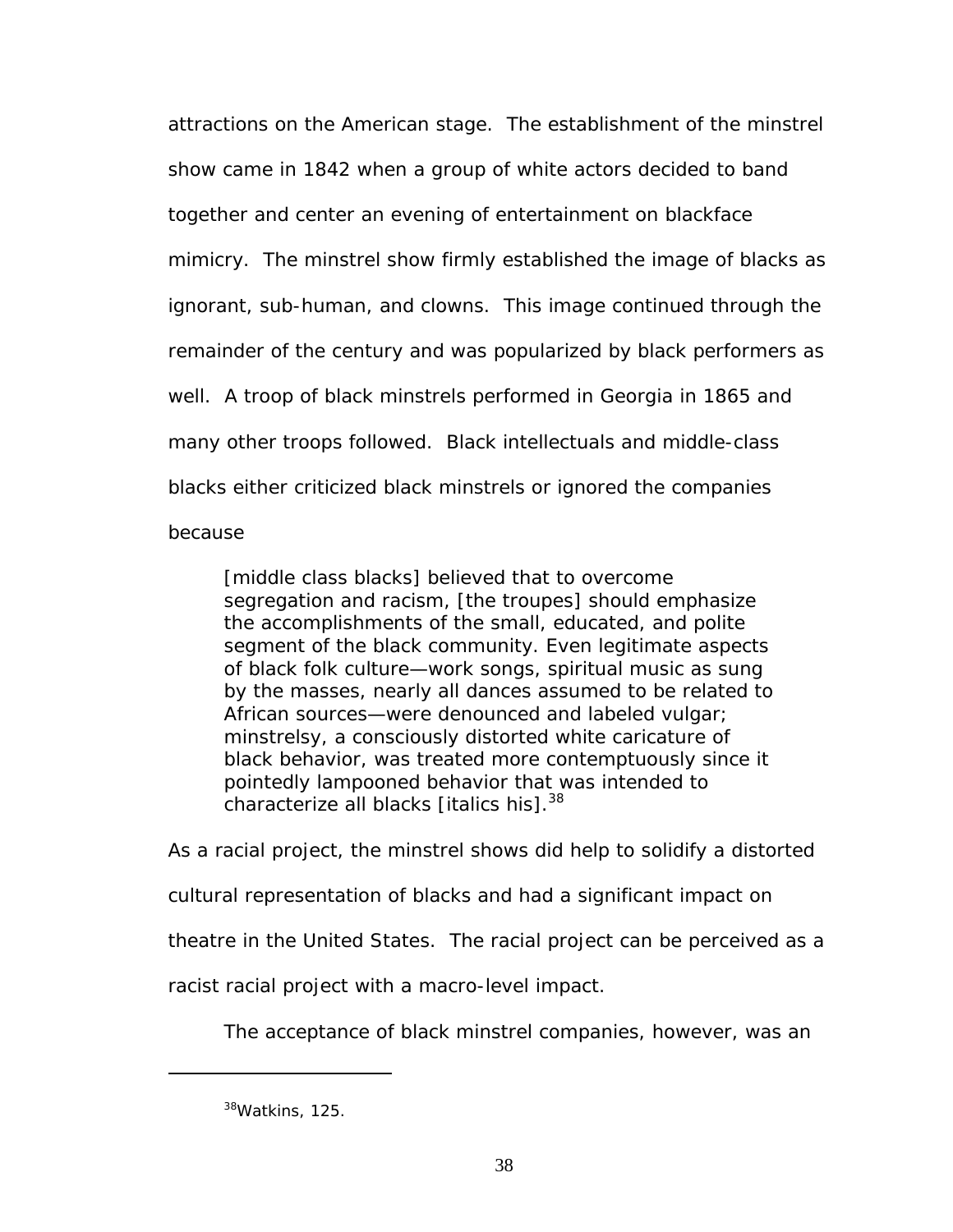important racial project in itself. For the first time, blacks had an opportunity to make a living onstage. This eventually gave blacks the opportunity to create self-images. Until well into the twentiethcentury, minstrelsy was one the primary performance venues through which blacks could receive recognition. While aspects of minstrelsy can be perceived as racist, there are aspects that can be perceived as positive for African American artists. The perception of minstrelsy as a racial project is complicated by the duel outcomes. While minstrelsy was one of the primary venues through which black actors could perform, it was not the only venue.

In 1821 William Henry Brown created the first recorded African American theatre company in the United States. He called the company the African Company. Brown converted his lower New York City apartments into a theatre which seated three to four hundred people. The company debuted with Shakespeare's *Richard III* staring a mulatto actor named James Hewlett. Hewlett would become the first known African American Shakespearean actor (although some historians do not believe that he was American at all, but rather West Indian).<sup>39</sup> The company only lasted for three years but earned a reputation for presenting quality productions. The productions became

<span id="page-45-0"></span><sup>39</sup>Errol Hill, *Shakespeare in Sable: A History of Black Shakespearean Actors* (Amherst: University of Massachusetts Press, 1984), 12.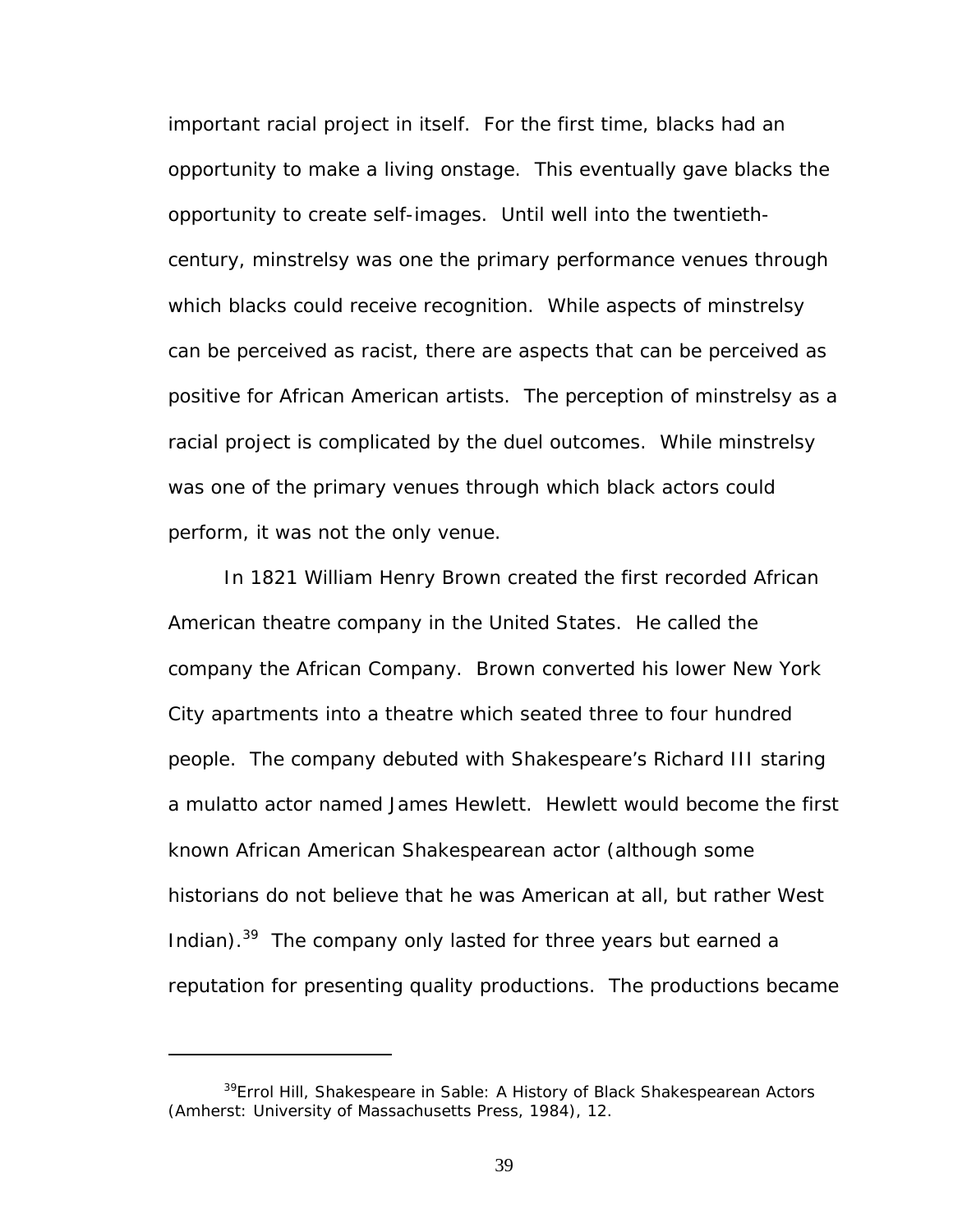so popular that white audiences started coming to see the African

Company. Brown partitioned off a section in the back of the theatre

where white audience members were seated.

Although the company opened with a Shakespearean play,

Brown, who selected the plays and directed most of them, had a

specific agenda for the company. Many of the plays he selected

". . . had an element of revolt about them, or at least a capacity for struggle with the underdog triumphant, often at the cost of his life. . . . [M]idway through his first season Brown presented his own play about the Black Carib war in St. Vincent against both English and French settlers backed by their home governments. Then in his adaptation of the musical extravaganza *Tom and Jerry*, he inserted an entirely new scene depicting a slave market in the city of Charleston, South Carolina. The wanton sale of enslaved human beings that often separated children from their parents, wives from their husbands, and one sibling from another is one of the searing memories from the slave experience. Finally, with *Obi;* or, *Three-Finger'd Jack*, Brown staged a play set in Jamaica about a runaway slave who chose to live in the mountains rather than submit to the cruel indignities of chattel slavery.<sup>40</sup>

The productions became so popular that the theatre was forced to

move to a new location. However, the new location on Mercer Street

was isolated and proved to be inconvenient to theatre goers. Brown

eventually moved the company to the Hampton Hotel which was

across the street from the Park Theatre. Stephen Price, the owner of

<span id="page-46-0"></span><sup>40</sup>Errol G. Hill and James V. Hatch, *A History of African American Theatre* (Cambridge: University Press, 2003), 27-28.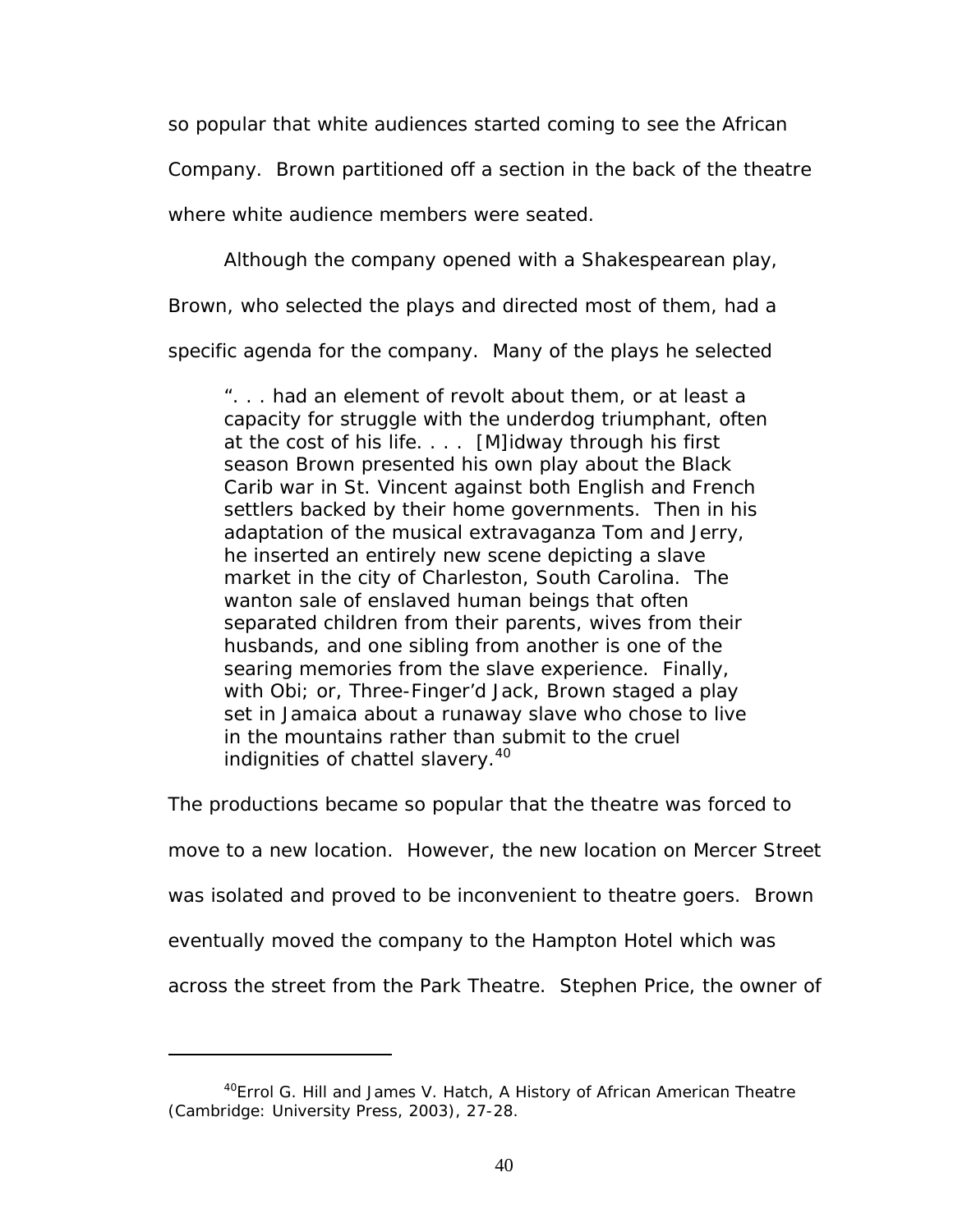the Park, did not like the competition so he hired white men to interrupt the performances and arranged for the police to arrest actors during one of the performances. The actors were taken to the police station and warned to stop playing Shakespearean characters before they were released. $41$ 

Brown was forced to move his company back to the isolated building on Mercer Street. He constructed a new theatre space there and attempted to make the facility safer by adding lighting. However, the company still encountered problems with the actors being intimidated and performances interrupted. In the summer of 1822, a young actor by the name of Ira Aldridge was assaulted on the street and in August of 1822, a gang of white men entered the theatre with tickets, extinguished the lights, destroyed the scenery and props, and incited a riot. During the riot "[a]ctors and actresses were stripped, their apparel torn to pieces, and manager Brown was soundly beaten."<sup>42</sup> A newspaper report of the incident noted that despite the exclusion of blacks from white theatres, "'they have been hunted with a malice as mean as it seems to be unmitigable, in every attempt they have made to form a permanent establishment.<sup>"43</sup> While Stephen

<span id="page-47-0"></span> $41$ Hill, 14.

<span id="page-47-1"></span> $42$ Hill and Hatch, 31.

<span id="page-47-2"></span> $43$ Ibid., 31.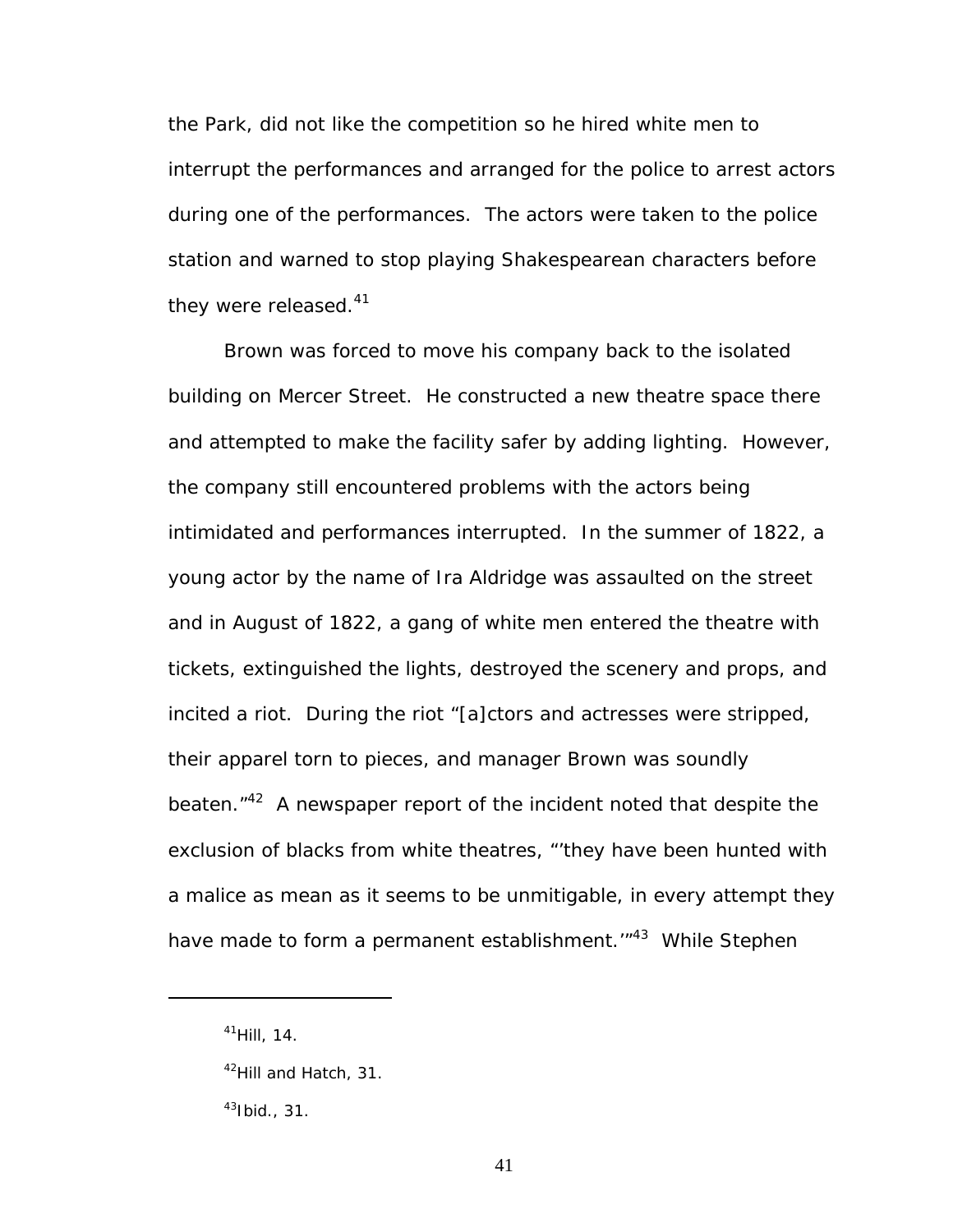Price was never charged with instigating the riot, Errol Hill believes that Price at least created the condition where the rioters believed it was acceptable to attack the performers.<sup>44</sup>

In 1823 Brown was no longer listed as the African Company's manager on playbills. He might have been forced to petition for bankruptcy in July of 1823, but the listing is not clear. It is possible the William Brown took a few actors from his company and relocated to another city. The departure of Brown marked the end of the African Company. While James Hewitt continued to use the name, the company was no longer performing productions as it had under the leadership of Brown.<sup>[45](#page-48-1)</sup>

The African Company was the first known opportunity for African American actors to perform Shakespearean characters in the United States. Because the company employed black actors in roles traditionally reserved for white actors, the company did not recreate the dominant social structure and can be perceived as a non-racist project. The extent of the project, however, is unknown. The available information indicates that the company was successful at bringing black and white audience members into the theatre. Ira Aldridge, a young actor in the company eventually left the United

<span id="page-48-0"></span> $44$ Ibid., 31.

<span id="page-48-1"></span> $45$ Ibid., 35.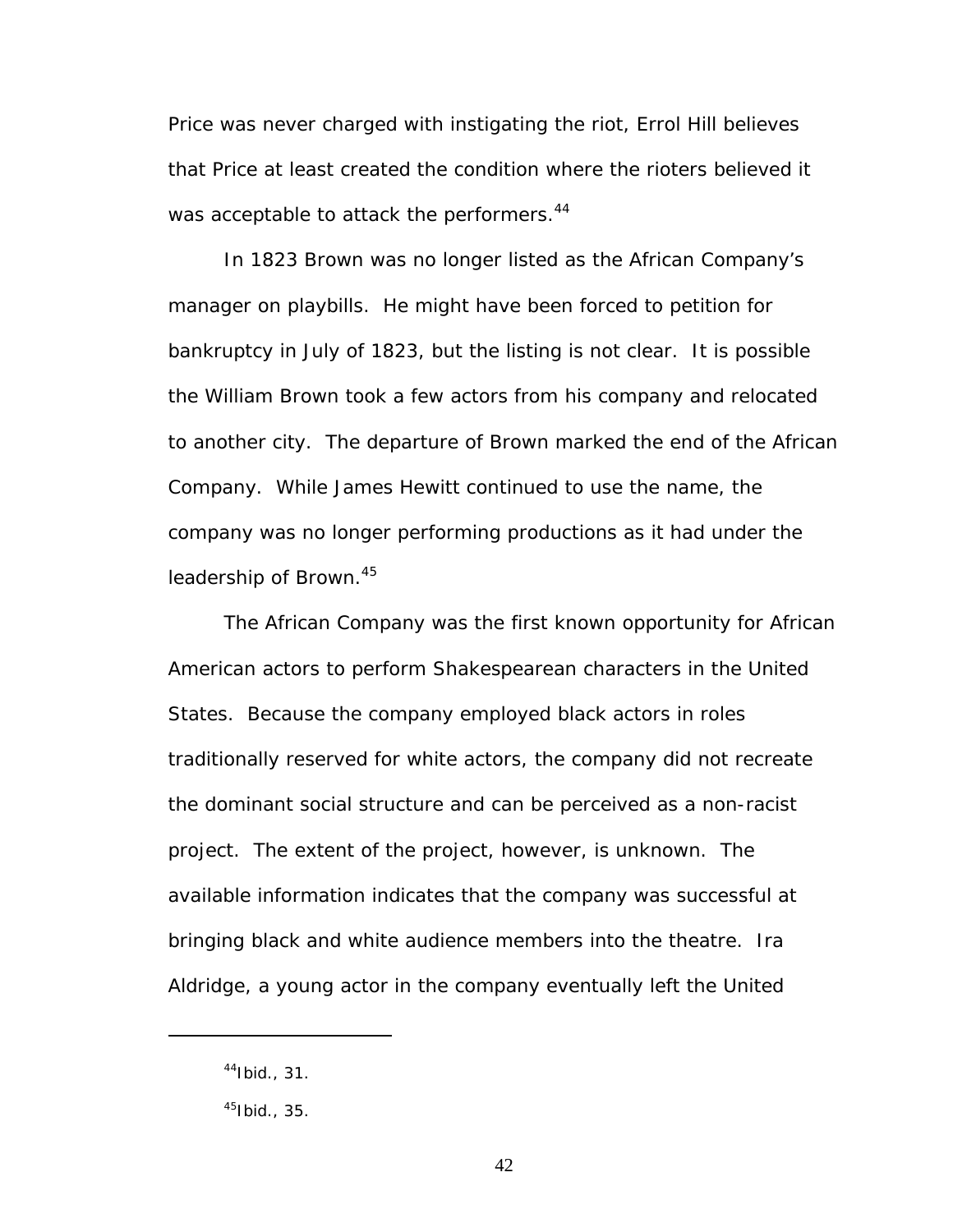States and had a prosperous forty year career in European theatre. While the opportunities at the African Company were probably helpful to Aldridge, his long career would have possibly occurred without his time as part of the African Company. The company would certainly have had a micro-level impact in New York City and on the actors who worked in the company, and possibly a macro-level impact on theatre as well.

The development of the Federal Theatre Project under Roosevelt's New Deal in the 1930s would have had a much larger impact as a racial project. The Federal Theatre Project included black companies, creating opportunities for black actors to act in classical plays, social dramas, and contemporary comedies. Some of the most famous productions in the Negro units include *Voodoo Macbeth, The Swing Mikado* and *Androcles and the Lion[.46](#page-49-0)* Furthermore, African American playwrights were incorporated into the units, so new plays emerged dealing with racial issues and Negro history. These plays, such as *Run, Little Chillun, Haiti, Brother Moses,* and *The Conjur Man Dies,* included more realistic interpretations of black characters. The Federal Theatre Project productions were not the first theatre productions by blacks with more realistic black characters; however,

<span id="page-49-0"></span><sup>46</sup>Glenda Gill, *White Grease Paint on Black Performers: A Study of the Federal Theatre, 1935-1939* (New York: Peter Lang, 1988), 10.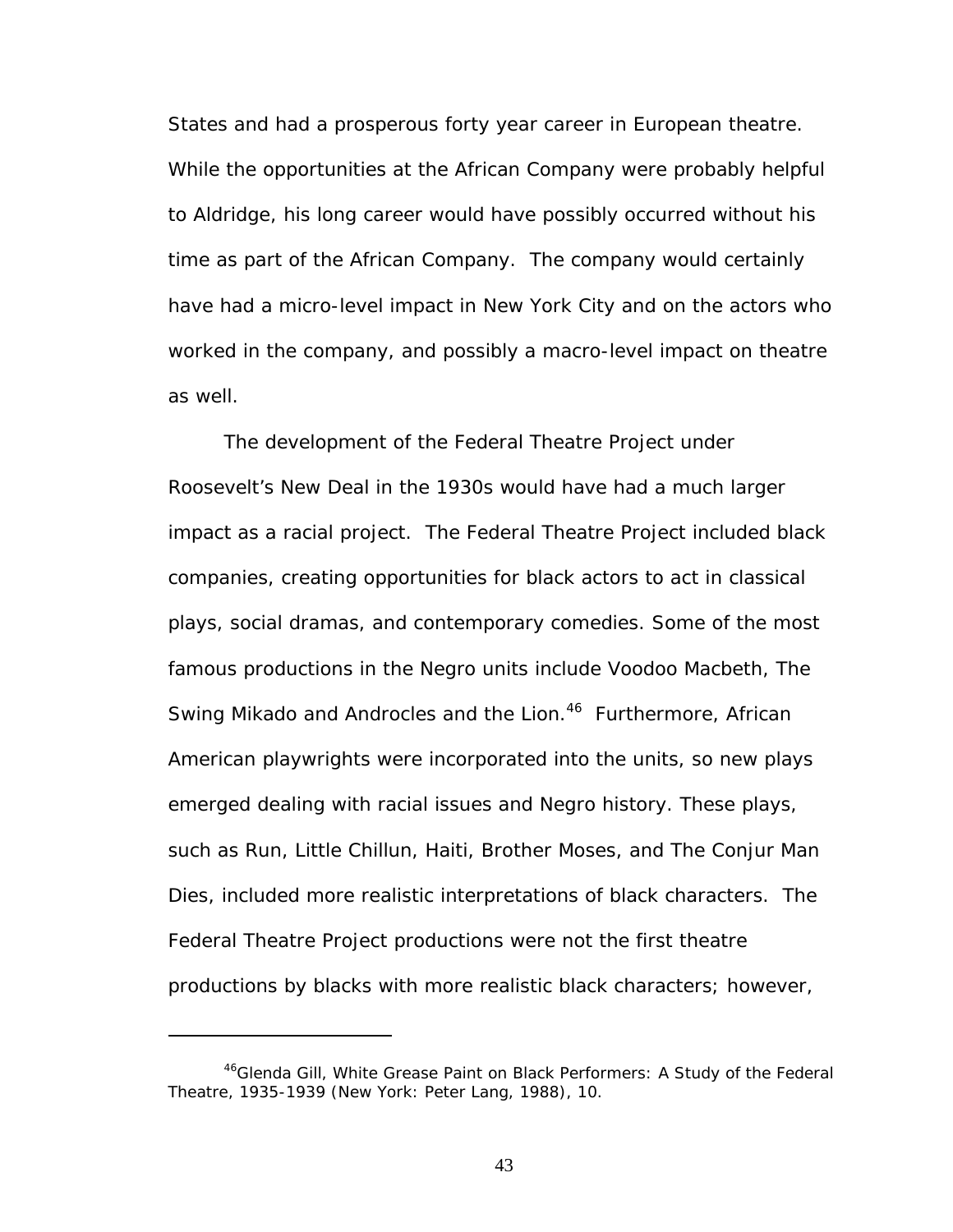they are the first productions to be seen by largely white audiences.

While the companies provided opportunities for black

performers,

[w]hites occupied the administrative and supervisory positions because, since segregation in the theatre had been so nearly total, few Blacks had been trained to teach the theatre crafts. Looked at from another perspective, self-segregated Whites were ignorant of the talents possessed by black writers, actors, directors, carpenters, and electricians.<sup>47</sup>

Many blacks did not have the technical training that whites believed was needed and were not given administrative or supervisory positions as a result. Even in the black units, the directors were primarily white. Of the sixteen, nineteen, or twenty-two (depending on the source) black units, only two were initially run by African Americans: the New York and Boston units.

The New York City unit was run by John Houseman and employed one hundred and fifty theatre professionals, five hundred performers who had never worked in theatre before and two hundred and fifty additional artist in other theatre crafts.<sup>48</sup> Although an African American director ran the Boston unit, Ralf Coleman, he was criticized by black audiences for the plays he selected. Coleman chose plays he believed would appeal to black and white audiences alike; however,

<span id="page-50-0"></span><sup>&</sup>lt;sup>47</sup>Hill and Hatch, 316.

<span id="page-50-1"></span> $48$ Ibid., 316.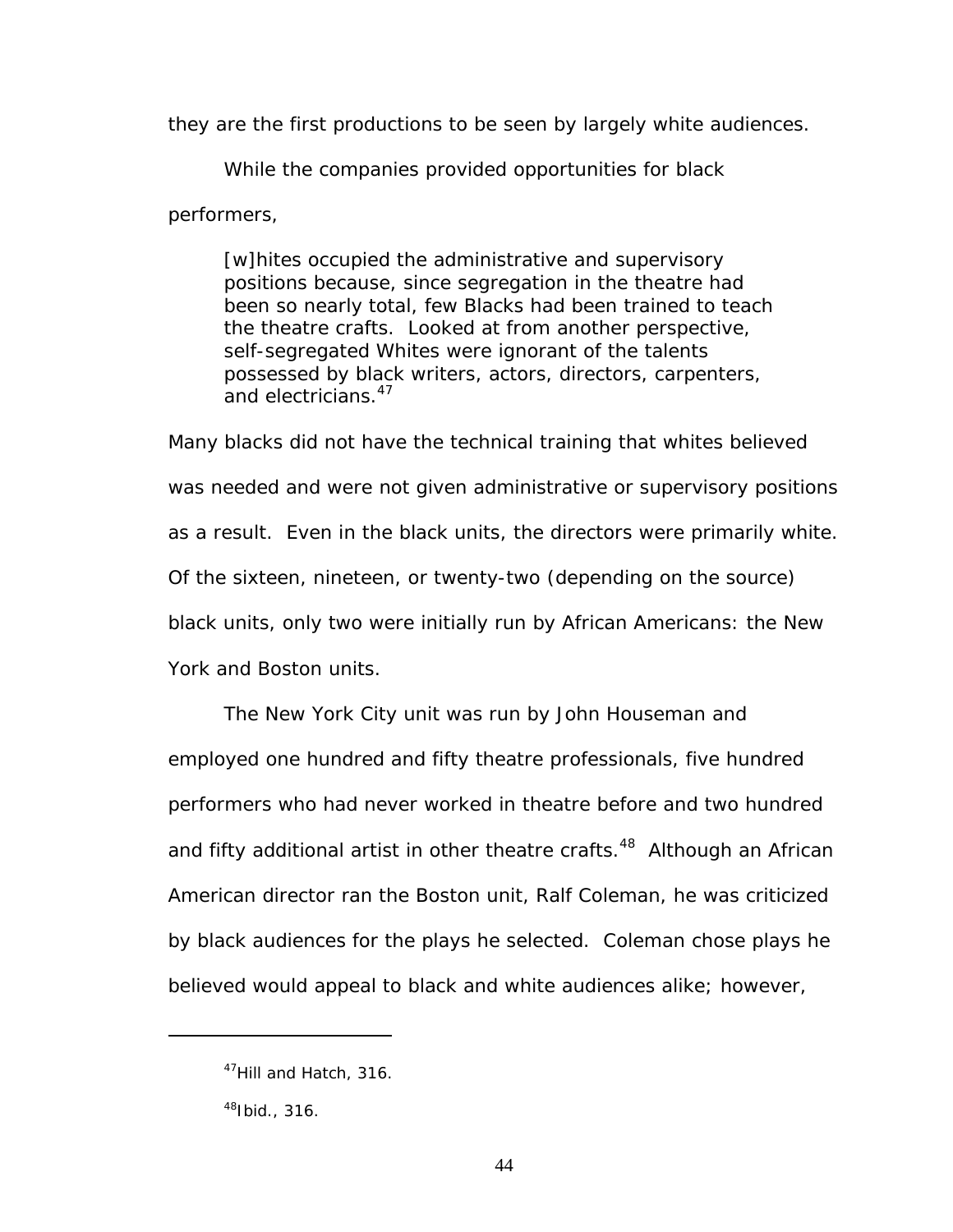[h]is white audiences enjoyed Negro folk plays, and he would produce several—*In Abraham's Bosom, The Man Who Died, At Twelve O'clock, Plumes*—but his black audiences did not care to see themselves represented as southern rural folk. Expressing middle-class black resentment, the *Boston Chronicle* editorialized: "The Federal Theatre is the finest chance that the Negro actor has had to experiment and endeavor to educate white audiences in accepting characterizations without seeking to penetrate through the grease paint. . . we must not allow either prejudiced white officials or half-baked Negro directors [Coleman] to rob us of the opportunity.<sup>["49](#page-51-0)</sup>

Throughout the four year history of the Federal Theatre Project the

black units were plagued by accusations of "covert racism" because of

the plays that were produced and the racial divide between

administration and company members.<sup>50</sup>

However, the Federal Theatre Project productions did give

hundreds of black actors opportunities to perform in the professional theatre that would not have been possible without the project. In addition, thousands of audience members saw the black units' productions. During its twenty-two week run, the Chicago unit's production of *The Swing Mikado* (1938) was viewed by one hundred fifty-four thousand six hundred and sixty people. $51$  The productions of the Federal Theatre Project also made the plays of William

<span id="page-51-0"></span> $49$ Ibid., 332.

<span id="page-51-1"></span> $50$ Ibid., 327.

<span id="page-51-2"></span> $51$ Ibid., 326.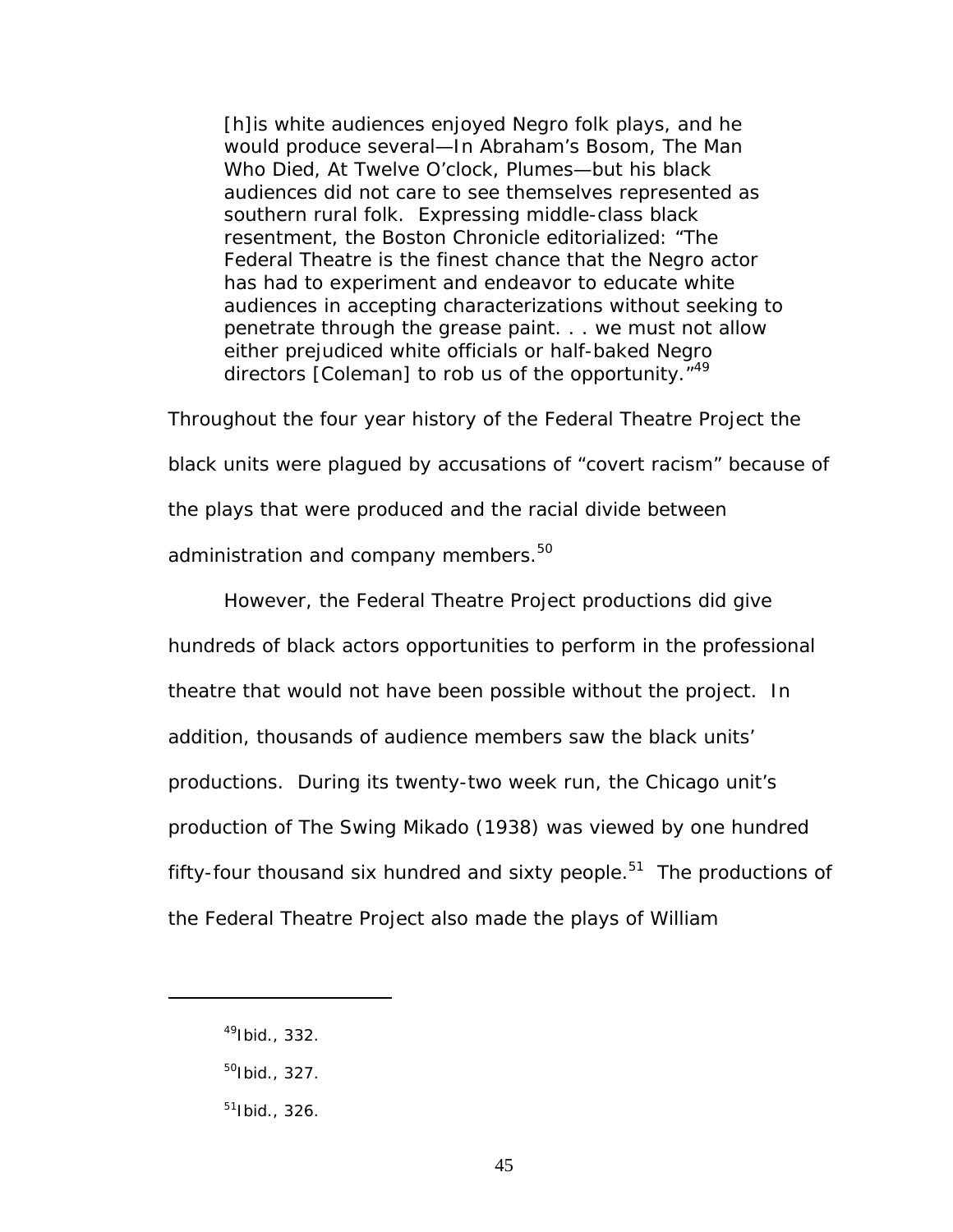Shakespeare more accessible to black audiences than ever before.<sup>52</sup> As a result, the productions had the potential to change the cultural representations of blacks in the social structure as a macro-level racial project. The nature of that project is, however, debatable. While there are aspects of the project that attempted to change the cultural representation of African Americans, the structure of the units in many cases supported the racial divide that was prevalent in theatre and society. Consequently, there are aspects of the project that can be perceived as racist and elements that can be perceived as non-racist.

In this chapter I have provided a framework of events in theatre history that have served as racial projects and identified the social context of those events as well as how the events can be perceived in terms of being racist or non-racist in nature. There are many events in theatre history that have worked as either micro-level or macrolevel racial projects. Some of those projects are clearly racist in nature. Other projects are non-racist and some are fraught with complexity because various elements of the project can be perceived as racist while other elements can be perceived as non-racist. As with the examples provided in this chapter, racial formations methodology can be applied to Papp's casting at the NYSF in an attempt to illuminate the nature of his colorblind and uni-racial casting. His

<u>.</u>

<span id="page-52-0"></span><sup>52</sup>Hill, 118.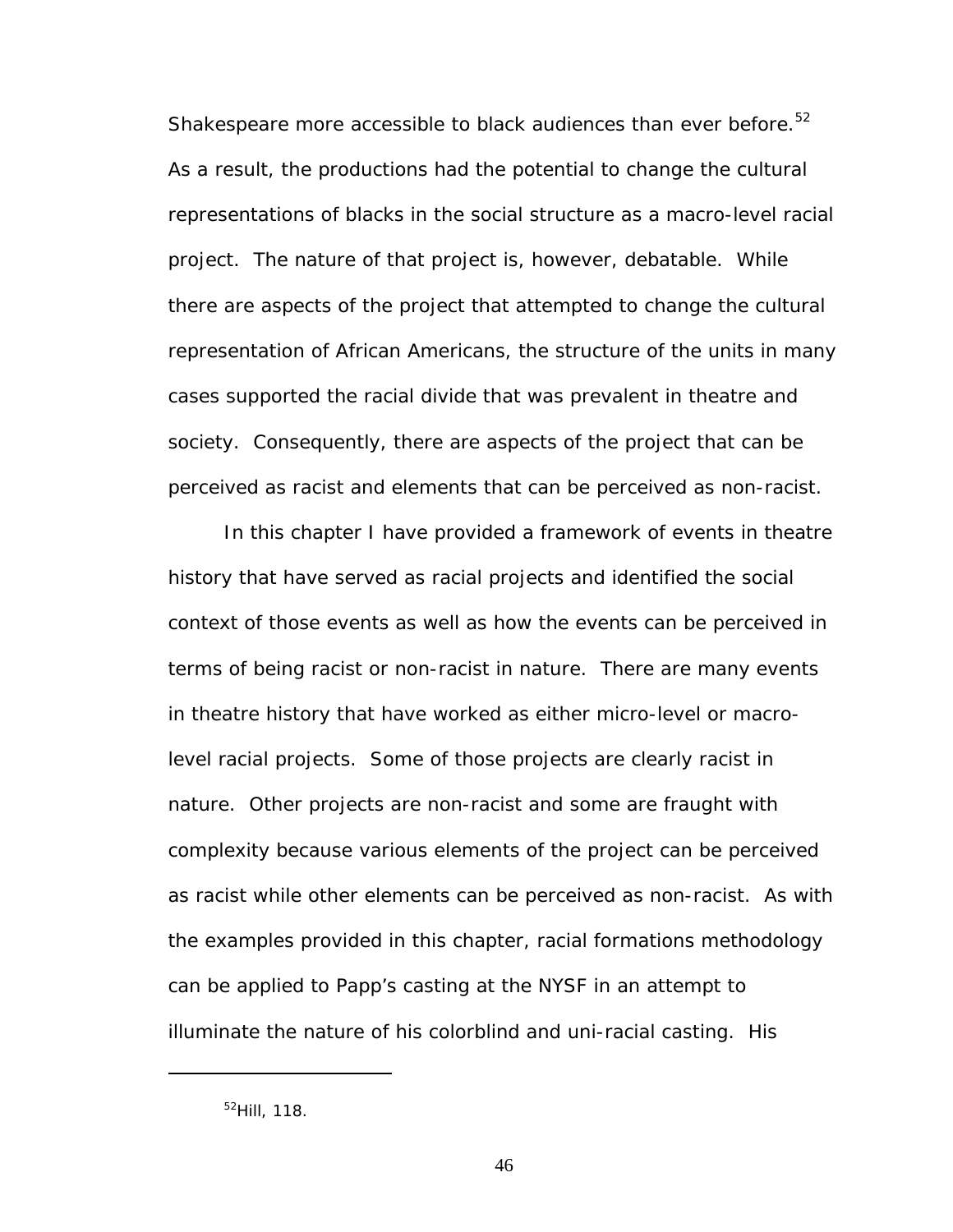casting can clearly be identified as an example of a micro-level racial project (see Chapter One). Before turning to the nature of Papp's casting and the extent of his work, I will first address his intent. In the following chapter I will discuss what motivated Papp to use colorblind and uni-racial casting and explain why he wanted to provide opportunities for African American actors to play Shakespearean roles.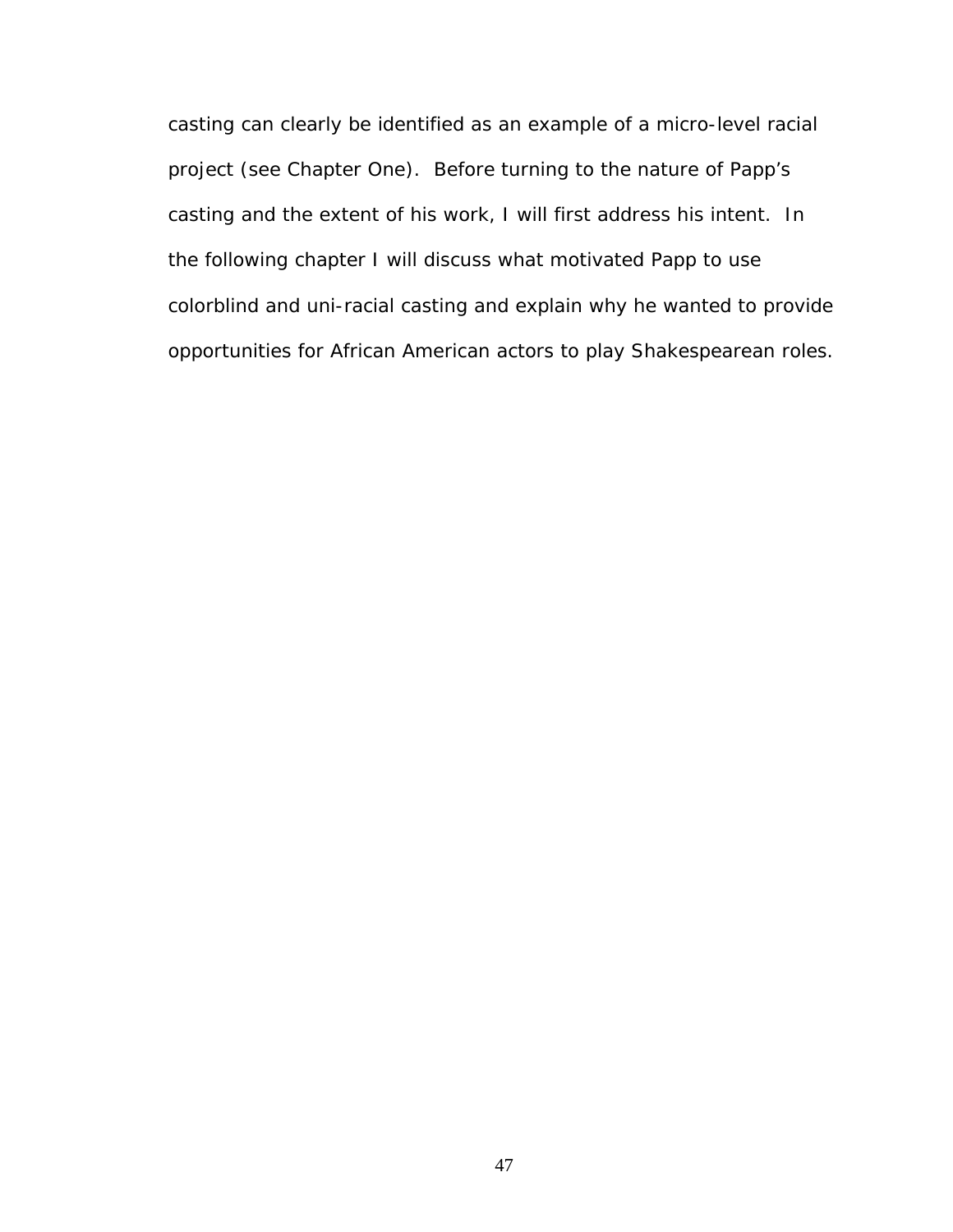## Chapter Three

Papp's commitment to colorblind and uni-racial casting was a product of his life experiences and his vision of a changing world. Papp's experiences growing up in the diverse atmosphere of New York City with its multi-cultural population helped to solidify an allegiance to interracial and uni-racial casting. To fully understand why Papp was committed to providing African American actors opportunities to perform in Shakespearean roles, it is important to understand some key events in his life.

Papp was born Joseph Yussel Papirofsky in his parent's home in the Williamsburg section of Brooklyn on June 22, 1921. He grew up during the Great Depression in a very poor Jewish household.<sup>53</sup> At that time there was no organized Jewish community in Williamsburg

<span id="page-54-0"></span><sup>&</sup>lt;sup>53</sup>Joseph Papp, "Joe Papp Sings," No date, Joseph Papp/New York Shakespeare Festival Collection, Billy Rose Theatre Collection, The New York Public Library for the Performing Arts.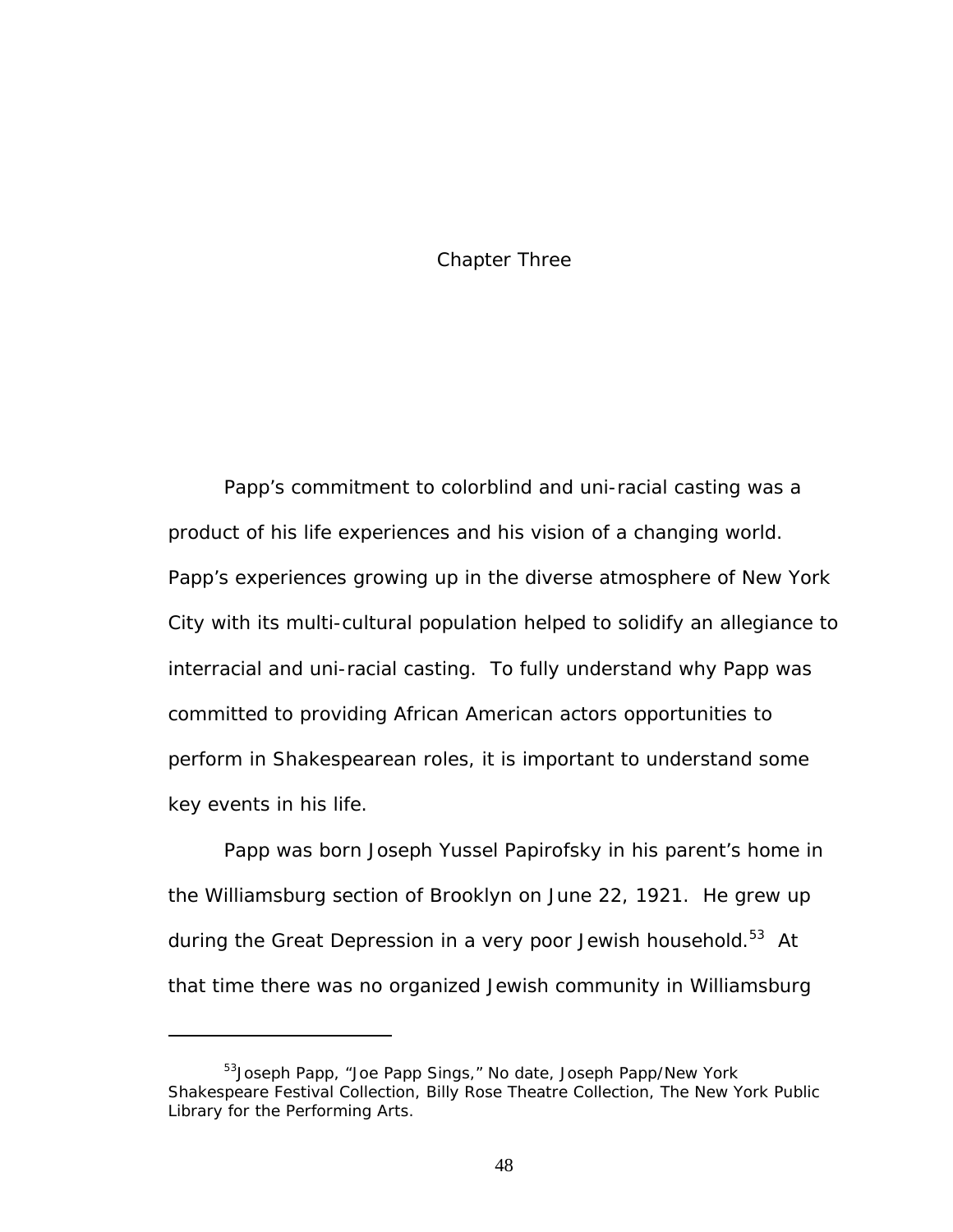but a mixture of different ethnic groups. Most children were taught the rules of turf warfare through violence, and Papp was no exception. Neither of his parents spoke or understood much English, and they were often naïve about the neighborhood. The Papirofsky children were usually left to figure out the rules themselves. Papp was the most adventurous of the children. He spent most of his time with his friends playing in the streets. He organized clubs, built playhouses, and got into fights. Growing up he learned that there are two kinds of people in the world, "Jews and the others—that's all."<sup>54</sup> He also enjoyed going to the movies and from them learned a valuable lesson: the only way to make it in America was to take the Jewishness from his name, his past, and his speech and become the other.<sup>55</sup>

Two events in his childhood affected Papp for the rest of his life. Before his voice changed, Papp was invited to sing for the High Holiday services at a wealthy synagogue in Brooklyn. He was paid for the rehearsals and performance. On the night of the performance, Papp and his father took the subway to the synagogue and were stopped at the door. His father did not have a ticket for the ceremony nor did he have the money to pay the admission fee. They were finally admitted after Papp became angry and refused to sing, but he never forgot his

1

<span id="page-55-1"></span><span id="page-55-0"></span> $54$ Ibid.

<sup>55</sup>Helen Epstein, *Joe Papp: An American Life* (New York: Little Brown, 1994), 29.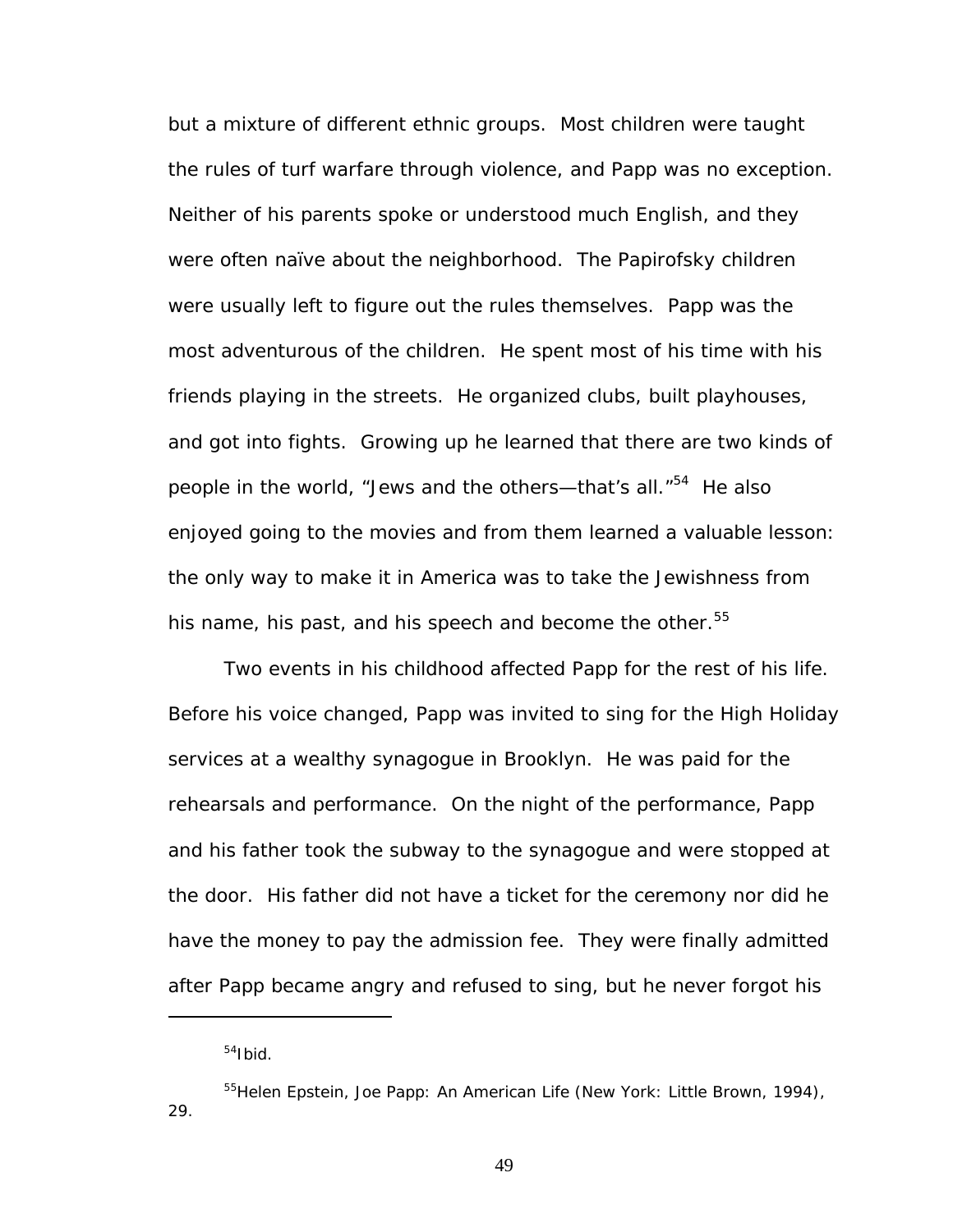father sitting alone among the wealthy Jews and the discrimination that took place within the Jewish community.<sup>56</sup> The feelings of sadness and embarrassment from this incident would eventually lead him on a path away from the Jewish faith.

His feelings were exacerbated by the sense of isolation he felt growing up in Williamsburg with no connection or sense of protection from the Jewish community. He experienced similar situations as a young adult working for a wealthy Jewish jeweler. After he was terminated from his management position with the jeweler for organizing the workers and helping them join a union, he began writing Protestant down on his employment forms and was hired at Samson Naval Base.<sup>57</sup> This incident was the beginning of more than twenty years of passing as Protestant or Catholic, instead of admitting his true heritage. He became so good at it that two of his wives and many of his friends actually thought he was Catholic. Eventually, he had his last name legally changed from Papirofsky to Papp.

During this time, Papp was in the ironic position of hiding his own ethnicity while working for interracial casting, perhaps channeling his dislike of discrimination and class differences within the Jewish community into the cause of African Americans. The events of

<span id="page-56-0"></span> $56$ Ibid., 30.

<span id="page-56-1"></span> $57$ Ibid., 52.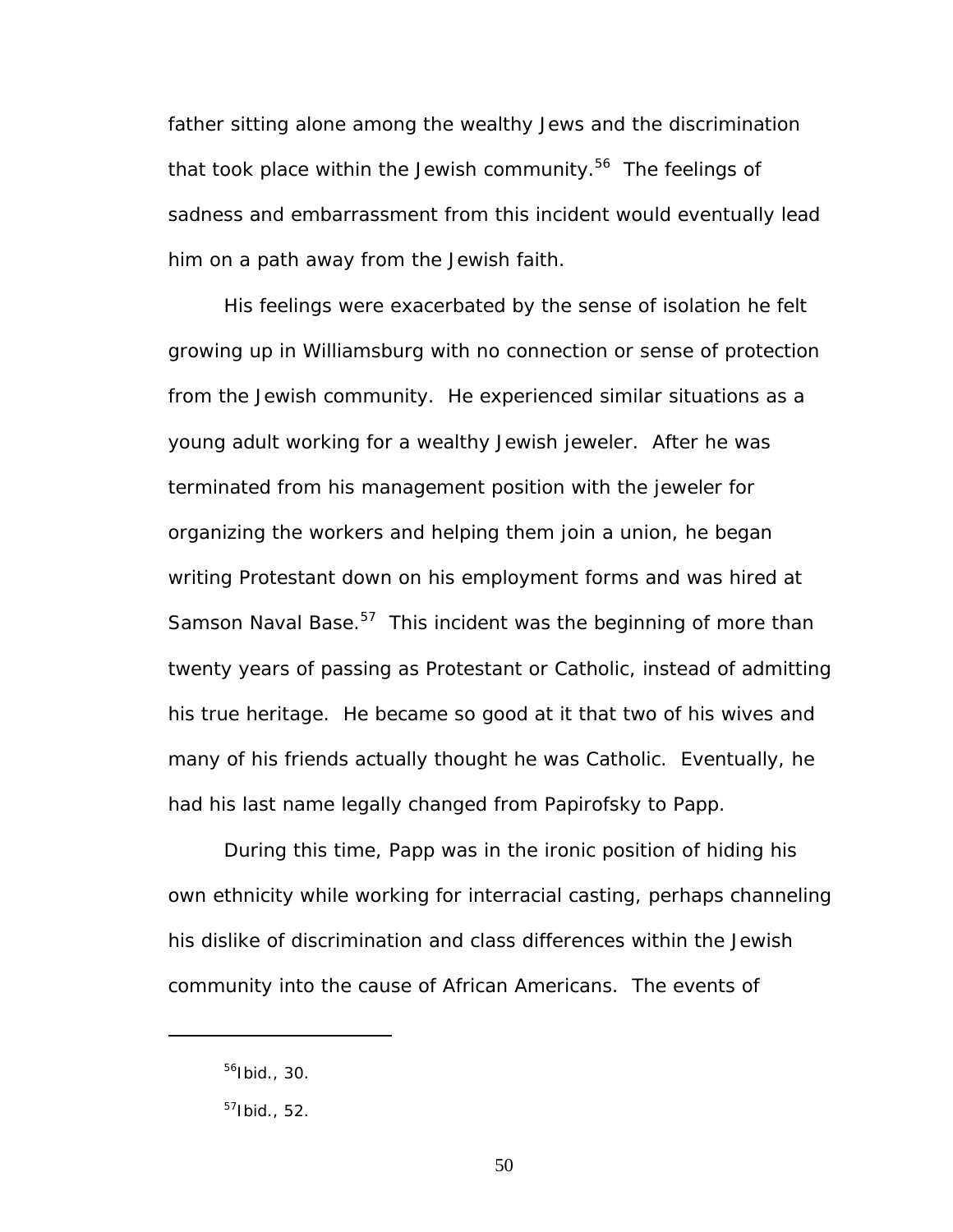discrimination created an atmosphere of denial and a disconnection

between Papp's heritage and his future. Peter Francis James, an

African American actor who performed in the Black/Hispanic Company

and in colorblind productions at the NYSF, said of Papp that

Joe was a New Yorker—through and through—son of Jewish immigrants, lower east side. There was nothing white about Joe. I am not sure there was a lot Jewish about Joe. Joe was just New Yorker. That to him meant the American dream. As the son of immigrants his job was to embody the American dream and he thought that was his job. It was his passion. Well it's true—they leave the old country and leave everything behind and your job as a child is to become an American and Joe took that very seriously.<sup>[58](#page-57-0)</sup>

Papp did not see himself as a white man but as a product of the diverse population of New York City and he wanted to provide opportunities for other New Yorkers, including African Americans, to reach their American dream.

The second incident from his youth which had a profound impact on Papp occurred when he was fourteen. A seventeen-year-old Irish boy who disliked Papp lived in the same building as the Papirofsky family. One day the boy hit him in the face while Papp's father stood by and watched, immobilized by the scene. After the incident, Samuel Papirofsky, "acted like a European Jew after a pogrom: he packed his

<span id="page-57-0"></span><sup>&</sup>lt;sup>58</sup>Peter Francis James, Interview by Charlene Widener, 22 September 2006.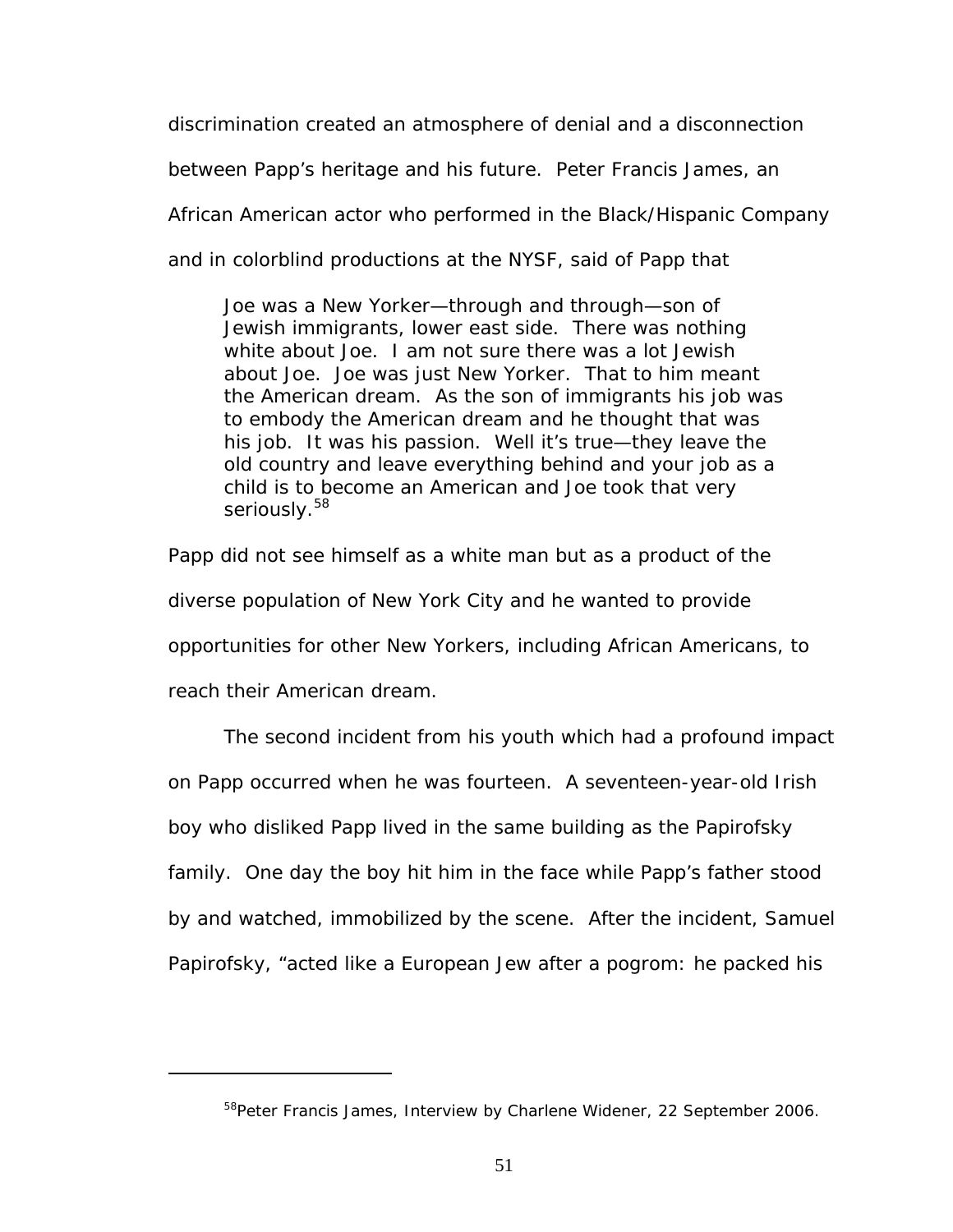bags.<sup>"59</sup> This event was like no other in Papp's childhood and from it he learned a valuable lesson: "If you want to make an impact, you hit first, hard and without any kind of feeling. *Hit Hard* [italics his]. That gives you an immense psychological advantage."<sup>60</sup> He also learned that he could depend only on himself. This incident would affect everything he did the rest of his life.

After his family moved to Brownsville, Papp joined a group of young men who helped evicted families move back into their apartments in the middle of the night after a sheriff had moved them out into the streets. The group was part of the Young Communist League. Papp joined the group for several reasons: 1) the league was against American neutrality in Europe and anti-Semitism; 2) for Papp, the league ". . . represented fearlessness, a stand against appalling social conditions, a way of creating a world that was free of injustice;" 3) it gave him a cause to support and a sense of protection for the first time in his life.<sup>61</sup> Although Papp did not agree with all communist principles, he lived by those he did believe and dismissed those ideas that he found false (a pattern that continued throughout his life). $^{62}$ 

<span id="page-58-1"></span> $^{60}$ Ibid., 36.

- <span id="page-58-2"></span> $61$ Ibid., 38.
- <span id="page-58-3"></span> $62$ Ibid., 38.

<span id="page-58-0"></span><sup>59</sup>Epstein, 36.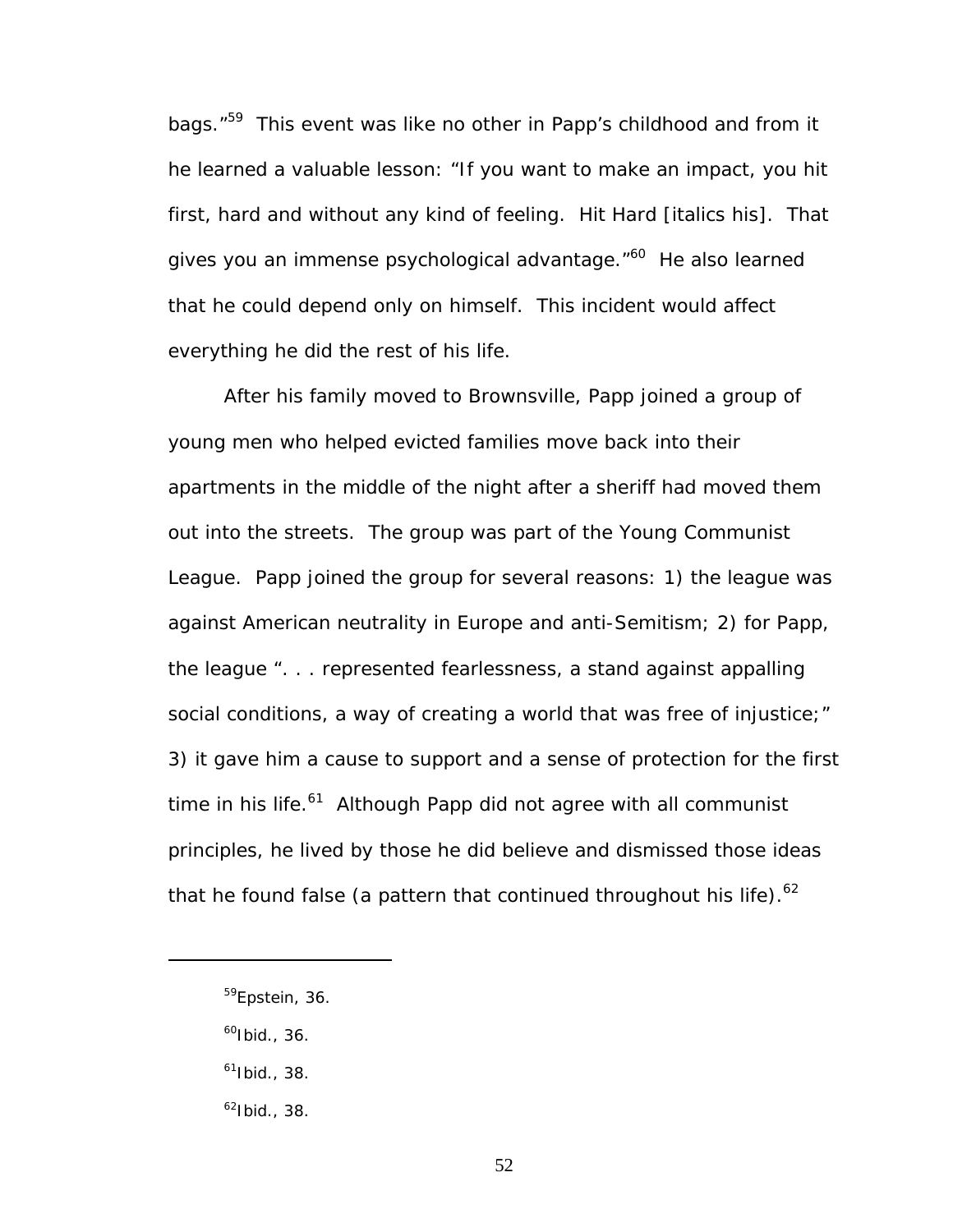Through a variety of jobs he held during his adolescence, Joe had his first interactions with African Americans. When he brought telegrams with bad news to African American families, they always tipped him well and were polite. He also had several instances when he needed money for his family and an African American came to his rescue.<sup>63</sup> When he was in the Navy, Papp was angered by the treatment of African Americans in the military. When he confronted his commanding officers about the treatment, Papp was threatened with punishment if he did not stop pursuing the issue.<sup>64</sup> These early experiences stayed with Joe and contributed to his outspoken opinions about African American rights and to his desire to employ African American artists at the NYSF.

While in boot camp for the Navy, Papp organized skits in his barracks and, once commissioned, was chosen to organize variety shows on the U.S.S. Solomon. Having the performances to focus on helped Papp succeed in the Navy. While he was successful and felt protected in the Navy, ironically, he could not swim and feared drowning. In 1945, he was sent to California to become part of the new Navy entertainment unit. He staged and performed in productions for the remainder of his naval career.

<span id="page-59-0"></span> $63$ Ibid., 40.

<span id="page-59-1"></span> $64$ Ibid., 57.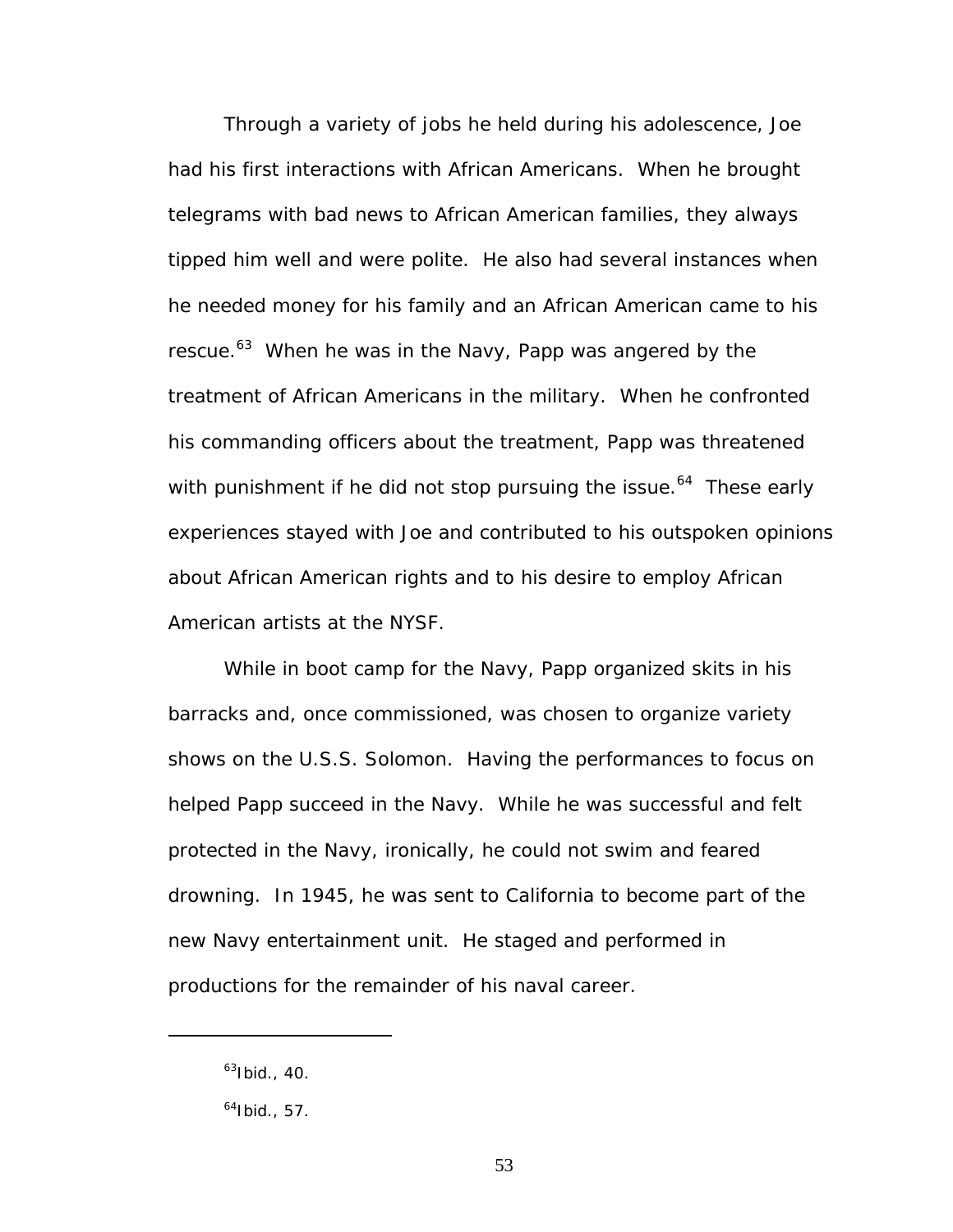Papp was discharged in 1946 and moved to Hollywood. There he began formal training as an actor at the Actor's Lab. He received a grant for his tuition and a military stipend. He soon became a leader at the lab and eventually lab manager. $65$  The Actor's Lab was organized by former members of the Group Theatre and was "influenced by the Group's aesthetic reliance on Stanislavsky and its view of the theatre as a social-political mediator."<sup>66</sup> While working at the lab, Papp witnessed African Americans being excluded from productions to maintain historical accuracy. There were only three black students at the Actor's Lab when Papp was there, and while the lab elders often talked about issues facing African American artists, they did nothing to address those issues. $67$  This exclusion fueled his commitment to colorblind casting. Papp "was motivated by a sense of racial justice." <sup>68</sup> He used colorblind casting to express his impatience and anger about racism; he believed that theatrical talent and humanity transcended skin color.<sup>69</sup> Furthermore, he realized that

<span id="page-60-0"></span><sup>65</sup>John Harris, "Joseph Papp: Theatre Revolution," *Theatre Week* (November 1991): 18.

<span id="page-60-1"></span><sup>66</sup>Stanley Kauffman, "The Stages of Joseph Papp," *The American Scholar* (Winter 1974/1975): 111.

<span id="page-60-3"></span><span id="page-60-2"></span> $67$ Epstein, 69.

<sup>68</sup>Stuart W. Little, *Enter Joseph Papp: In Search of a New American Theatre* (New York: Coward, McCann and Geoghegan, 1974), 132.

<span id="page-60-4"></span><sup>&</sup>lt;sup>69</sup>Epstein, 69.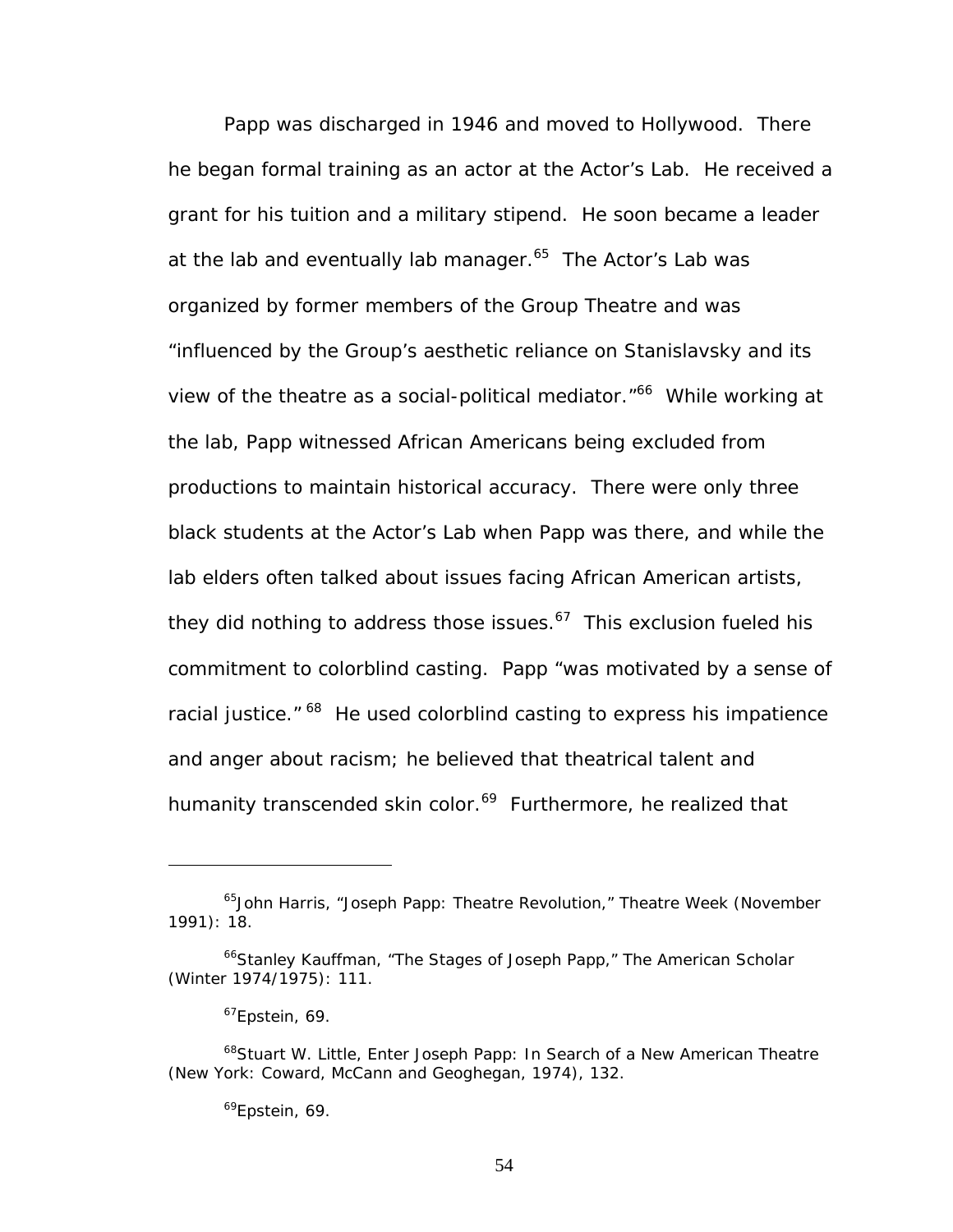African Americans have the same abilities as other racial and ethnic groups and were limited only by the racial structure of society.

After members of the lab were linked to communism under the Red Scare tactics of McCarthyism, the elders of the Actor's Lab filed for bankruptcy in 1950 before closing the lab for good. Papp soon found a position as an assistant stage manager and understudy for a touring production of *Death of a Salesman* and then began working for CBS in 1951 as a stage manager (in New York City). He continued to work for CBS during the early years of the Shakespeare Festival.

In 1952, Papp secured funds to direct three one-act plays by Sean O'Casey: *Hall of Healing*, *Bedtime Story*, and *Time to Go*. In his production, Papp cast several white actors and two African American men as Irish characters.<sup>70</sup> Papp made his casting choices based purely on talent and his desire to expand the range of roles for African Americans. He justified his choice by noting, "'I did not cast blacks with deep Southern accents. . . . All the actors—Irish, black and Jewish—spoke with a very slight brogue. Still, Sean O'Casey would have dropped dead if he had known.'"<sup>71</sup>

Colorblind casting was almost unheard of in the early 1950s and Papp's decision to use it was not made hastily or without purpose. It

<span id="page-61-0"></span><sup>70</sup>Barbara Lee Horn, *Joseph Papp: A Bio-Bibliography* (New York: Greenwood Press, 1992), 10.

<span id="page-61-1"></span><sup>71</sup>Epstein, 77.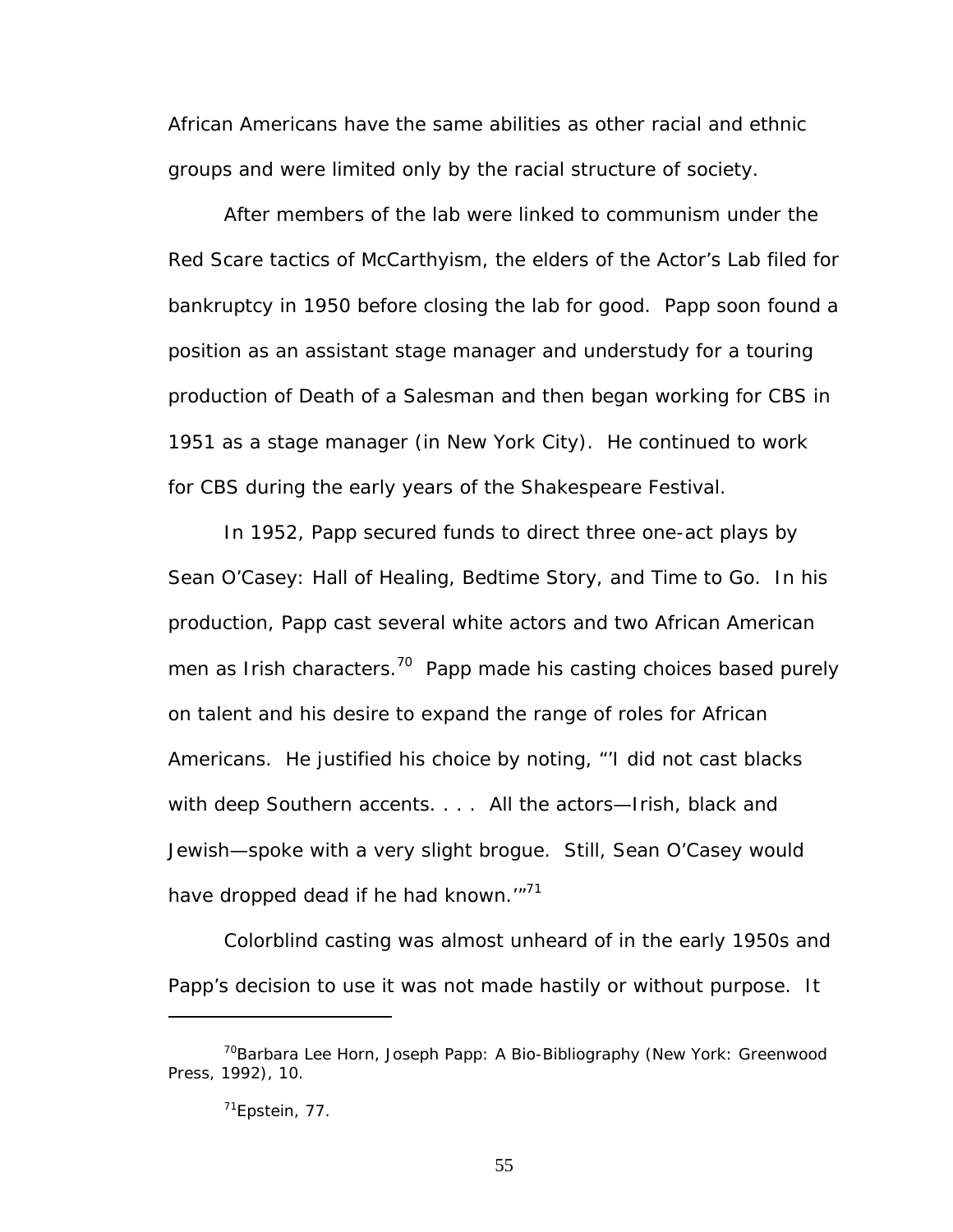was based on the history of exclusion that he had witnessed growing up in his Williamsburg neighborhood, in the military during the war, in California while working at the Actor's Lab, and when he returned to New York City in the early 1950s. Papp witnessed discrimination in theatre and society at large.<sup>72</sup>

It was also based on the changing racial composition he saw in the population of New York City. Papp believed that theatre should reflect that change. After World War II, the number of African Americans in the city increased as many whites immigrated to the suburbs. There was also an influx of Puerto Ricans, and

the very color of the crowd in the streets had markedly changed. In social dynamics the blacks and the Latins became more self-confident and more mobile. The theatre, which had previously been "downtown" and remote from nonwhite New Yorkers, was now a possible part of their lives. These changes were hugely important to Papp. . . . [H]ere he found himself in a city involved in swift social transition, where ethnic minorities were coming rapidly to the fore.<sup>[73](#page-62-1)</sup>

He wanted to represent that changing population onstage and hoped

to draw the racially diverse audience to his productions.

Although critical reaction to Papp's O'Casey production was

mixed, the responses did not weaken Papp's resolve to use colorblind

casting. Some of the critics who reviewed the 1952 production did not

<span id="page-62-0"></span> $72$ Epstein, 77.

<span id="page-62-1"></span><sup>&</sup>lt;sup>73</sup>Kauffman, 113.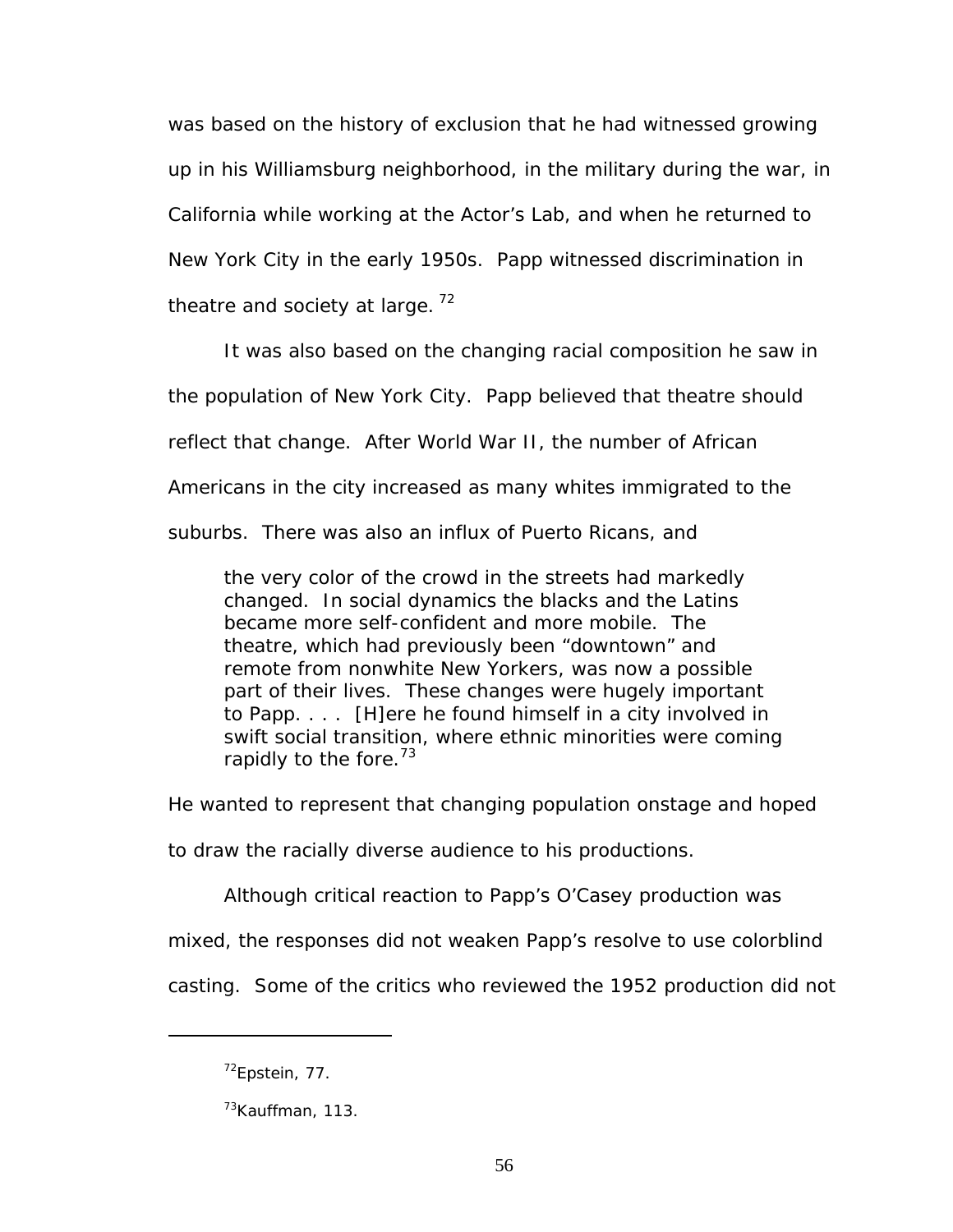even mention that Papp had used colorblind casting; however, those who did write about the casting believed that his use of colorblind casting was a serious mistake that had weakened the production.<sup>74</sup> However, the negative critical reaction did not change Papp's commitment to diversity which permeated his future work as both a director and producer. Papp employed many minority actors, directors, and technicians in his work as a tool to represent the diverse people of New York onstage and draw minorities into his audience. His commitment to non-traditional casting cut across every production area and was more important to him than any one production; the productions were simply his instruments of implementation.<sup>75</sup> The productions were vehicles used to forge a connection between the art of theatre and diverse audiences who Papp wanted to bring to the theatre.

Because of his youthful experiences and his work in the socially oriented Actor's Lab, it was inevitable that he would be dissatisfied with a daily job and find a way to subsidize his theatrical work.<sup>76</sup> In 1953 he named his company the Shakespeare Workshop and began

<span id="page-63-2"></span> $^{76}$ Ibid., 111.

<span id="page-63-0"></span><sup>74</sup>Joseph Papp, "Channel 5 Interview," 1979, Joseph Papp/New York Shakespeare Festival Collection, Billy Rose Theatre Collection, The New York Public Library for the Performing Arts.

<span id="page-63-1"></span><sup>&</sup>lt;sup>75</sup>Kauffman, 110.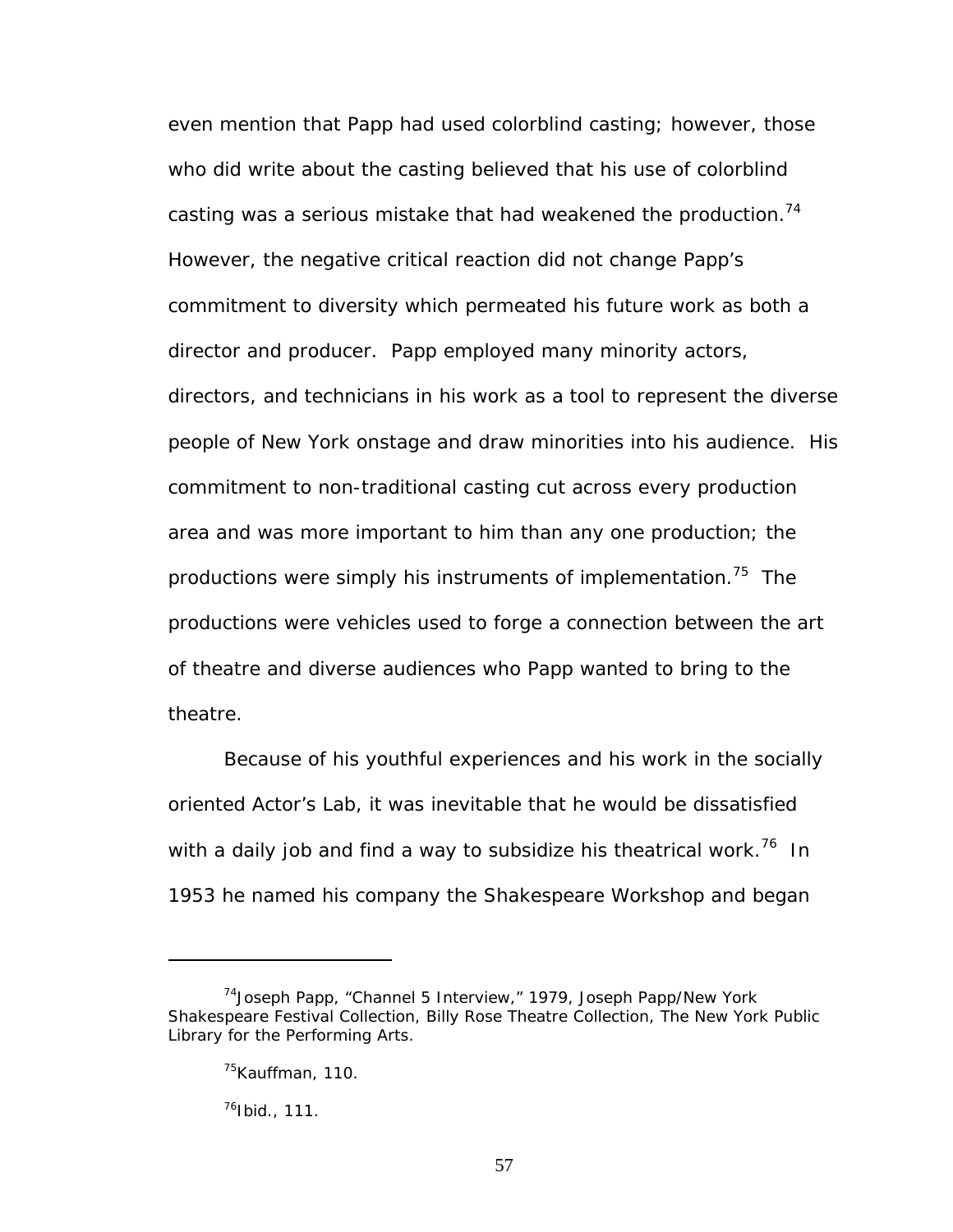producing in a church basement. The first productions under the new name were staged in 1954. Papp selected the name because he was primarily interested in staging Shakespeare. A cutting from *Julius Caesar* given to Papp to memorize for an English class when he was twelve years old began his love and obsession with the playwright. He identified with the themes in the play such as violence, revenge, corruption, and isolationism.<sup>77</sup>

Other elements influenced his desire to produce Shakespeare. For Papp, Shakespeare was the best of all worlds; the plays were masterpieces with poetic language, social relevance, and they were not bound by copyright and royalties. Papp preferred texts with poetic language and believed language to be the most important aspect of a production. He wanted to make the poetry of Shakespeare accessible to the common man. He was also interested in plays that had political themes and represented an isolated figure against the establishment. He found the characters and situations in Shakespeare's plays universal. He wrote of *Henry V* that "'[a]lthough this play is a paean to the glory of England, it transcends flagwaving and is transformed into a statement of triumph for all ragged men fighting everywhere against impossible odds.<sup>"78</sup> Papp preferred Shakespeare because he

<span id="page-64-0"></span> $77$ Epstein, 34.

<span id="page-64-1"></span><sup>&</sup>lt;sup>78</sup>Kauffman, 111.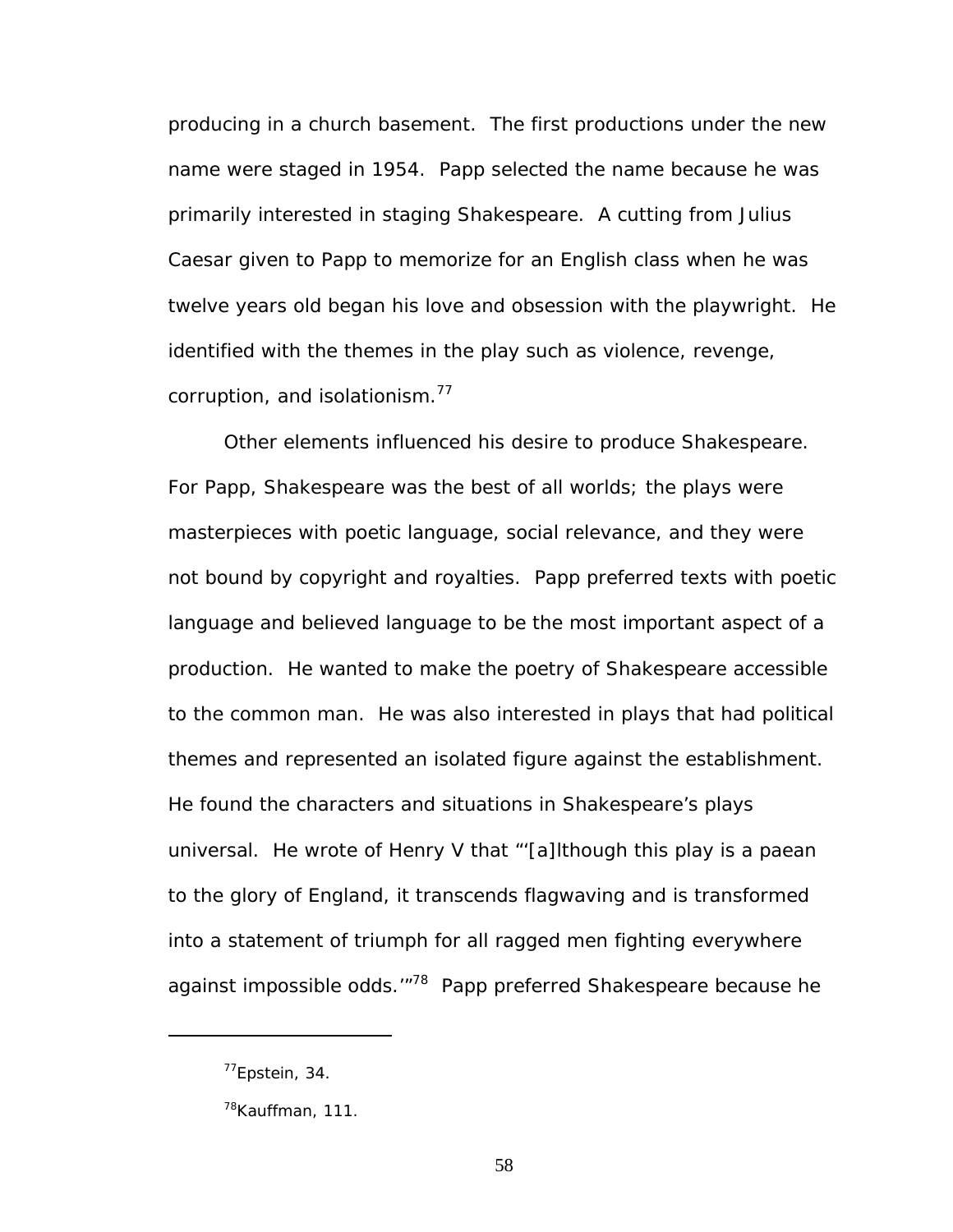could rearrange the text, make non-traditional casting choices, and change the situation without interference from the playwright. Finally,

working on classics evidently satisfied a cultural imperative that ha[d] been drummed into him as into many thousands of children raised by Jewish immigrant parents. To honor the freedom of the New World as against the restrictions of Eastern Europe, the watchwords, brighter than success in a good number of those households, were education and culture.<sup>79</sup>

Furthermore, Papp believed that using colorblind and uni-racial casting in Shakespearean productions led to productions that were more thought-provoking and culturally enhanced; "a great dramatist deals with all humanity. Which means that if you are a fine artist, no matter where you come from you'll be able to bring your own particular culture to the playwright, and the meeting of the two will [be]  $\ldots$  very enriching."<sup>80</sup> Papp felt that having black actors play characters traditionally played by white actors was very important because the casting opened up lines of communication about racism in society and opened white consciousness to the possibilities of what was acceptable and correct. $81$  His work went beyond interpreting the

<span id="page-65-0"></span> $^{79}$ Ibid., 111.

<span id="page-65-1"></span><sup>&</sup>lt;sup>80</sup>David Graubert, "Latinos in the Acting Profession: A New Generation Battles the Stereotype," 1979, Joseph Papp/New York Shakespeare Festival Collection, Billy Rose Theatre Collection, The New York Public Library for the Performing Arts.

<span id="page-65-2"></span><sup>&</sup>lt;sup>81</sup>Joseph Papp, Handwritten Notes on Black/Hispanic Company, 1979, Joseph Papp/New York Shakespeare Festival Collection, Billy Rose Theatre Collection, The New York Public Library for the Performing Arts.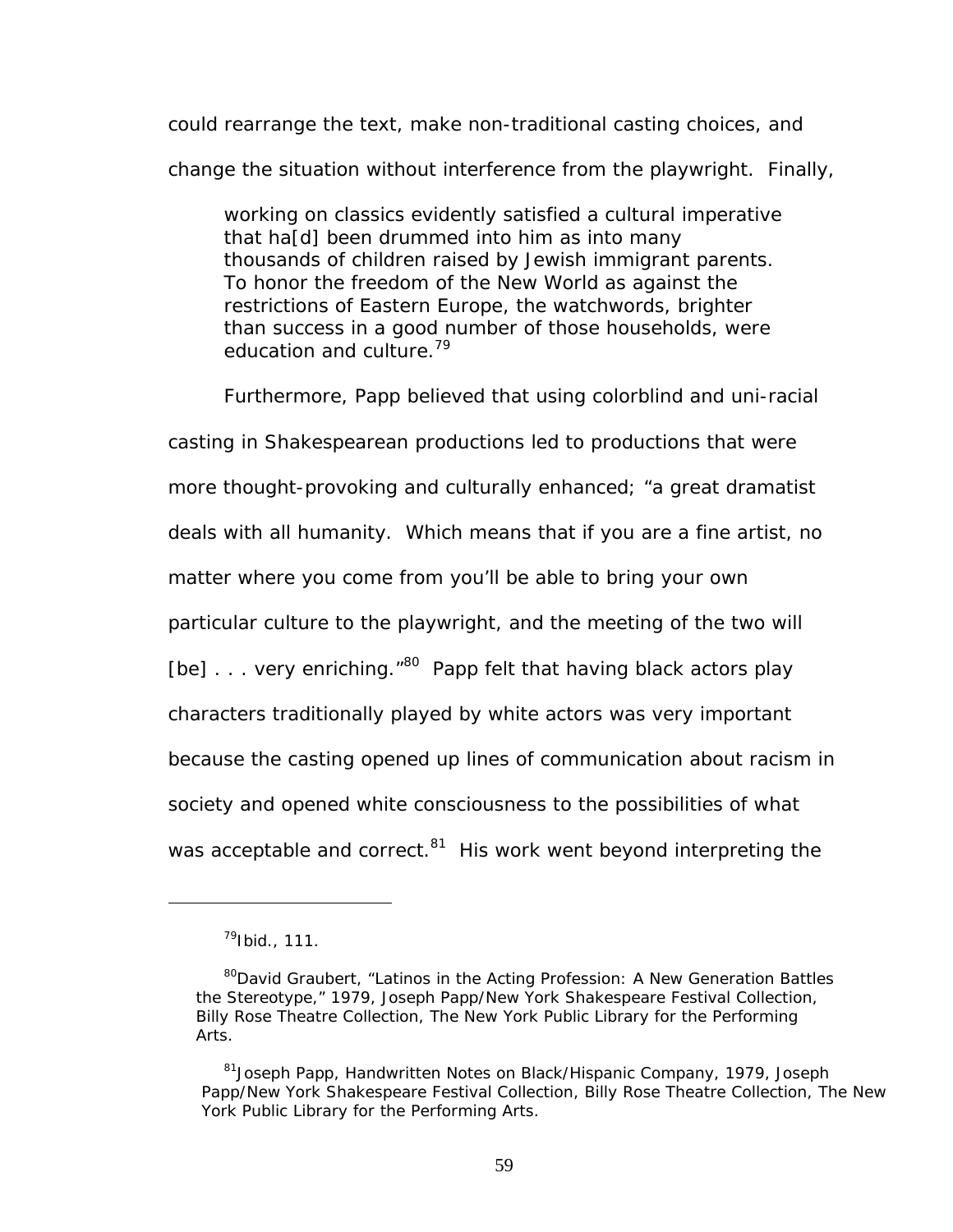social reality of the time to representing the racial dynamic as he wanted it to be and thought that it should be while reorganizing the traditional theatre company model to include colorblind casting.

Papp thought that theatre committed to righting past wrongs in society, such as the Federal Theatre Project, had the potential to effectively create significant change in society. $82$  He believed that,

[o]ur progress in democracy can only be measured by the extent of economic and social freedom afforded the black in the United States. It would be ridiculous for a theatre to take as its burden the freedom of the black when the entire nation and Government seem to be unable or unwilling to deal with the injustice . . . [however] the theatre is one area in society which can address itself to "giving us our humanity" by promulgating changes of a social as well as an artistic nature.<sup>[83](#page-66-1)</sup>

While theatre can show the past and current situation, Papp felt that it had the most significant impact when it was developing the potential to change the current situation into a better tomorrow. Papp called this the potential for "permanent revolution. $184$  His goal was to revolutionize casting procedure through colorblind and uni-racial casting.

<span id="page-66-0"></span><sup>&</sup>lt;sup>82</sup> Joseph Papp, "Commencement Speech North Carolina School of the Arts," 5 June 1971, Joseph Papp/New York Shakespeare Festival Collection, Billy Rose Theatre Collection, The New York Public Library for the Performing Arts.

<span id="page-66-1"></span><sup>&</sup>lt;sup>83</sup>Joseph Papp, "Lincoln Center Position Paper," 1973, Joseph Papp/New York Shakespeare Festival Collection, Billy Rose Theatre Collection, The New York Public Library for the Performing Arts.

<span id="page-66-2"></span><sup>&</sup>lt;sup>84</sup>Papp, "Commencement Speech North Carolina School of the Arts."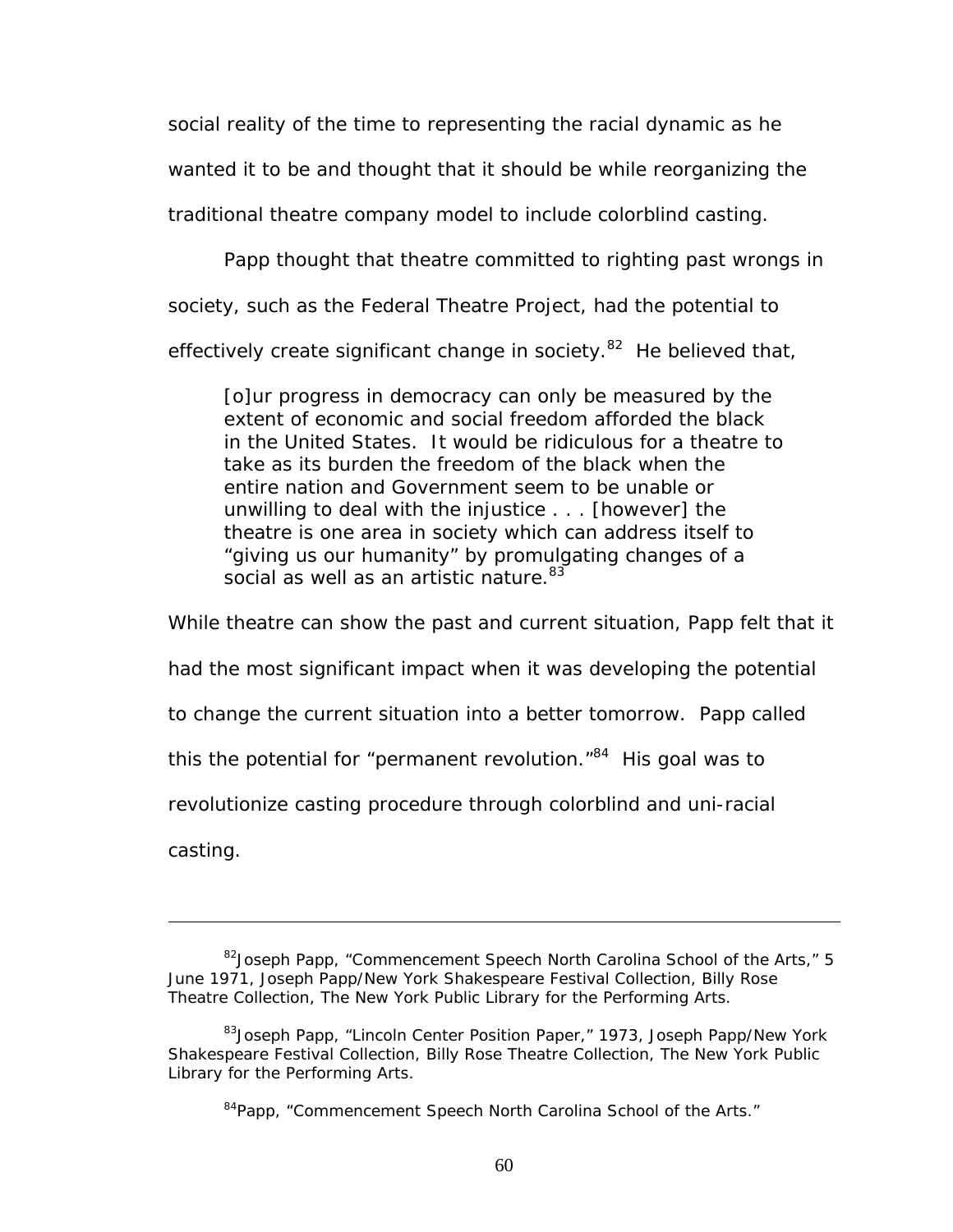Papp believed that colorblind and uni-racial casting in Shakespearean productions gave black actors the opportunity to play roles which did not focus on racial tension or racial issues.<sup>85</sup> Since the majority of Shakespeare's plays do not reference race as a method to organize society, he believed that the productions allowed the audiences to witness a society onstage which was not permeated by racism and this provided a model for constructing a society where all races are equal.<sup>86</sup> Papp thought that the psychological and social impact of African Americans in colorblind and uni-racial casts was invaluable because the audience and critics, who were primarily white, would witness African Americans playing characters unburdened by racial injustice. He believed that using colorblind and uni-racial casting in classical plays, specifically Shakespearean plays, was important because

[a]n audience has no problem accepting a black Cordelia, say, as the daughter of a white Lear; or a black Polonius as the father of a white Ophelia. Such violations of reality are impossible when a play has a contemporary setting, but period plays such as Shakespeare's are so stylized that we do not judge them according to our own realism.<sup>87</sup>

<span id="page-67-0"></span><sup>&</sup>lt;sup>85</sup>Richard Paul, "Shakespeare in Black and White," April 2006, 7 min., 12 sec. from Public Radio International, http://www.prx.org/pieces/10311/stationinfo.

<span id="page-67-2"></span><span id="page-67-1"></span><sup>&</sup>lt;sup>86</sup>Papp, Handwritten Notes on Black/Hispanic Company.

<sup>87</sup>Martin Gottfried, "Shakespeare for White Liberals," *Saturday Review*, 31 March 1979, 40.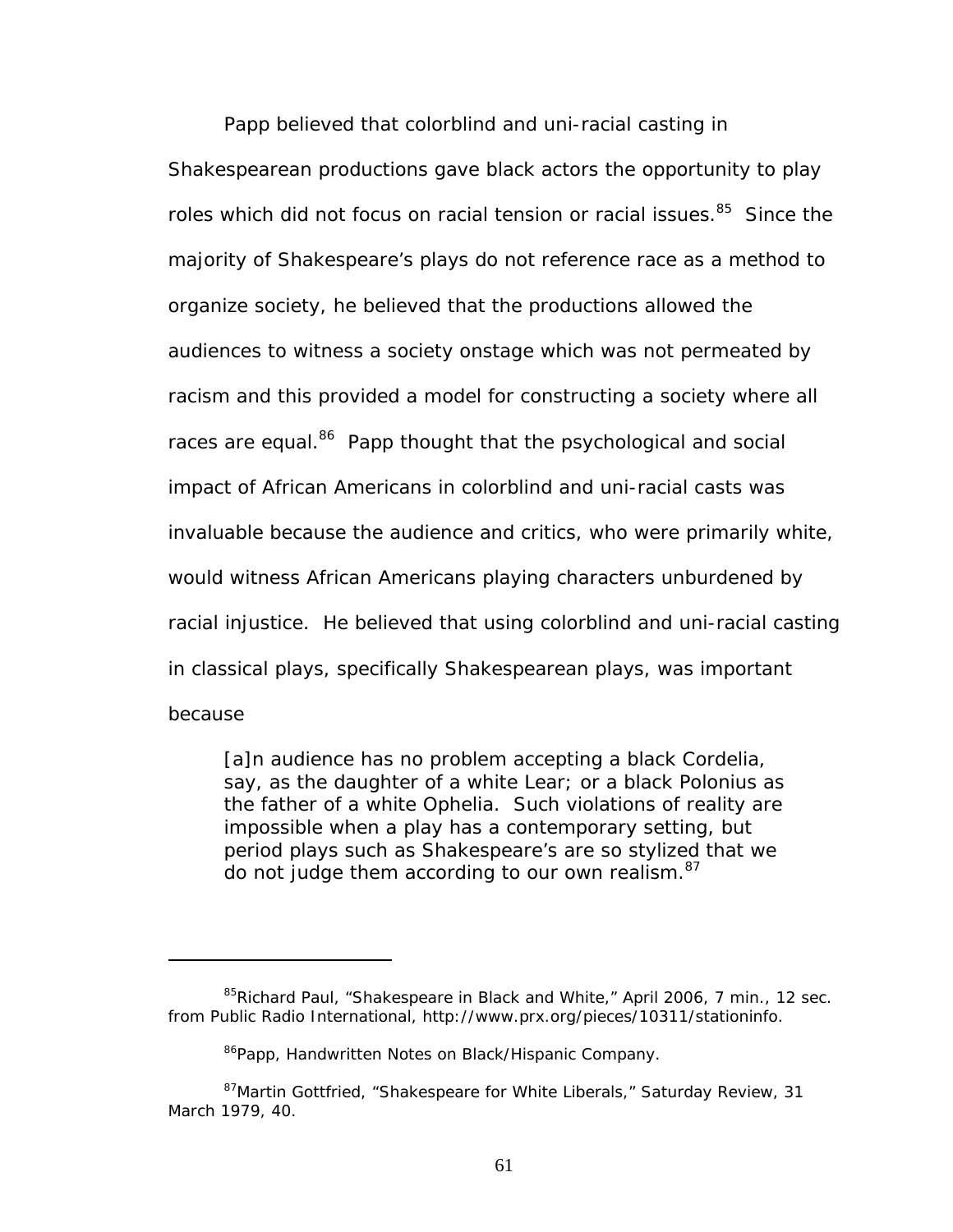Joe Papp believed that using colorblind casting in modern realistic plays was more problematic because of the prevalence of racism in America. Papp noted that racism was such a significant problem that "choosing an actor of color to play a white character without also incorporating some recognition of the character's race and its effect on relationships will result in "a fairy tale."88

Papp was also interested in producing Shakespearean plays

because he believed that American speech patterns created a more

Elizabethan style of performance than British accents. Papp argued

that critics who believed that Shakespeare should be performed with

British accents did not have an understanding of Elizabethan theatre.

Those critics were under the assumption that modern

1

British speech [was] the speech heard on the stage of the Globe some 400 years ago. . . . In a society, like Britain, where gentlemanly Oxford accents were set forth as the proper mode of expression, with all of its aristocratic implications, such speech became the 18<sup>th</sup> and 19<sup>th</sup> century speech of the stage. It is hardly likely, and scholars all agree to this, that what we hear today on the British stage bears slight, if any, resemblance to that spoken on the lusty Elizabethan platforms of Shakespeare's day. . . . Nobody knows how Richard Burbage, Shakespeare's leading actor, played Hamlet, in what kind of accent or in what kind of style. British Shakespeare, until recently, had its traditions in the bombastic styles of the  $19<sup>th</sup>$  century and if anything, changed because of the new and fresh American approach to acting, naturalistic and emotionally organic in its

<span id="page-68-0"></span><sup>88</sup>Hal Gelb, "Should Equal Opportunity Apply on the Stage," *New York Times,* 28 August 1988, national ed., sec.2: 3.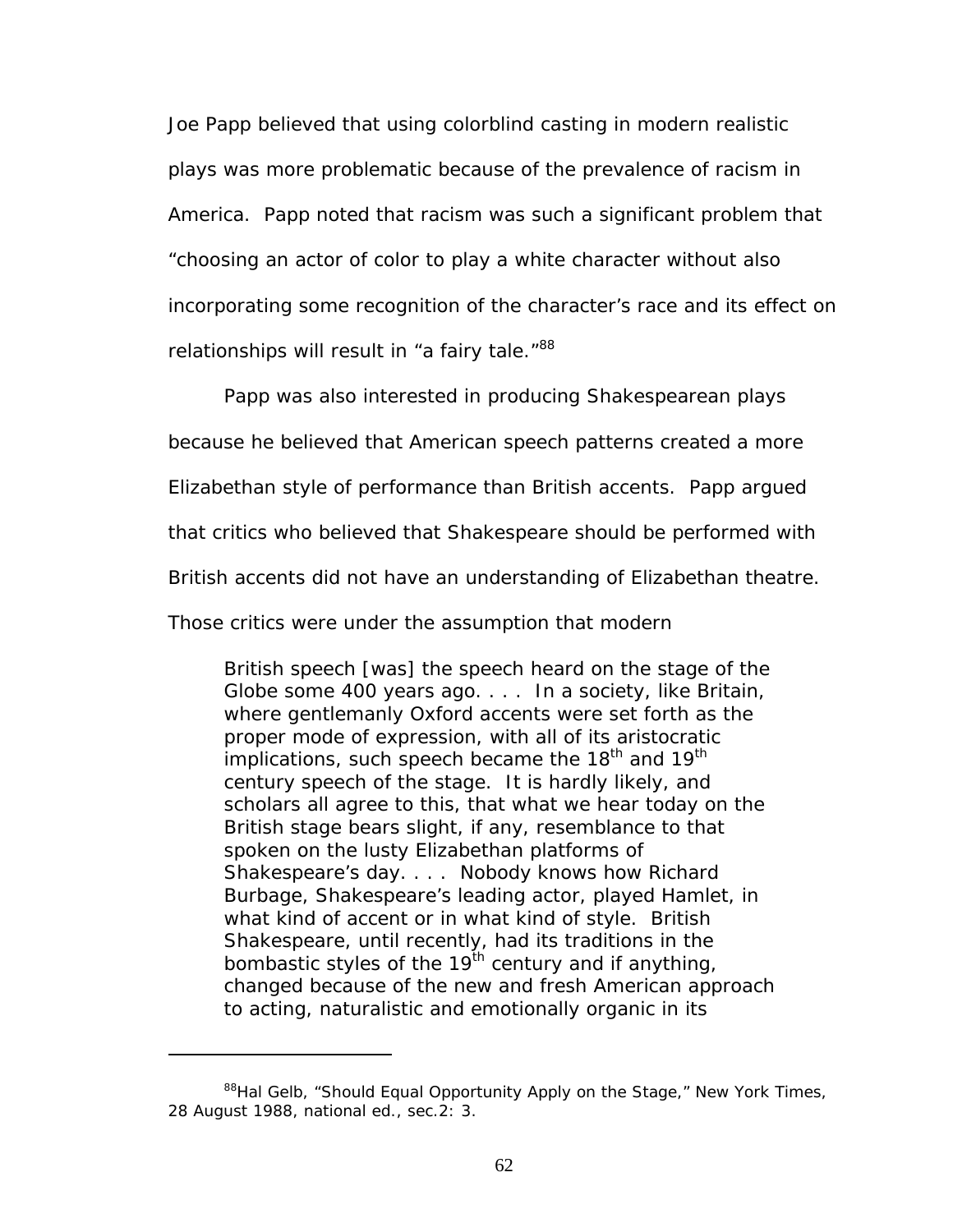content. To state so blazingly clear that British speech [was] the foundation of Shakespeare is poppycock.<sup>[89](#page-69-0)</sup>

Papp believed that representing some of the, "many accents we have in this country, [created] a very rich kind of experience in terms of the reality on the stage and not some artifically [sic] conceived standard of what constitutes proper Shakespeare.<sup>"90</sup> He believed the arguments against allowing Americans to use their diverse dialects in performances of Shakespeare represented a cultural problem in the way young people in America are exposed to Shakespeare. He felt that,

British-spoken Shakespeare merely reinforces the mistaken American attitude that the Bard's Elizabethan workingmen actors acted his plays in some highfalutin manner. The fact is that our less lyrical and tougher accents of American speech, in all its varied intonations, are far closer to the original Elizabethan."<sup>91</sup>

Papp stressed that a primary goal of the New York Shakespeare

Festival was to create a tradition of American Shakespeare that moved

away from the oratorical and declamatory British performances of

 $\overline{a}$ 

Shakespeare and to "deal with American accents, American speech,

<span id="page-69-0"></span><sup>&</sup>lt;sup>89</sup>Joseph Papp, "Theatre USA Speech," 30 April 1979, Joseph Papp /New York Shakespeare Festival Collection, Billy Rose Theatre Collection, The New York Public Library for the Performing Arts.

<span id="page-69-1"></span><sup>&</sup>lt;sup>90</sup> Joseph Papp, "Formation of Permanent Black/Hispanic Shakespeare Company," 1979, Joseph Papp/New York Shakespeare Festival Collection, Billy Rose Theatre Collection, The New York Public Library for the Performing Arts.

<span id="page-69-2"></span><sup>91</sup>Joseph Papp, New York City to Editor of the *New York Times*, New York City, 14 February 1979, Joseph Papp/New York Shakespeare Festival Collection, Billy Rose Theatre Collection, The New York Public Library for the Performing Arts.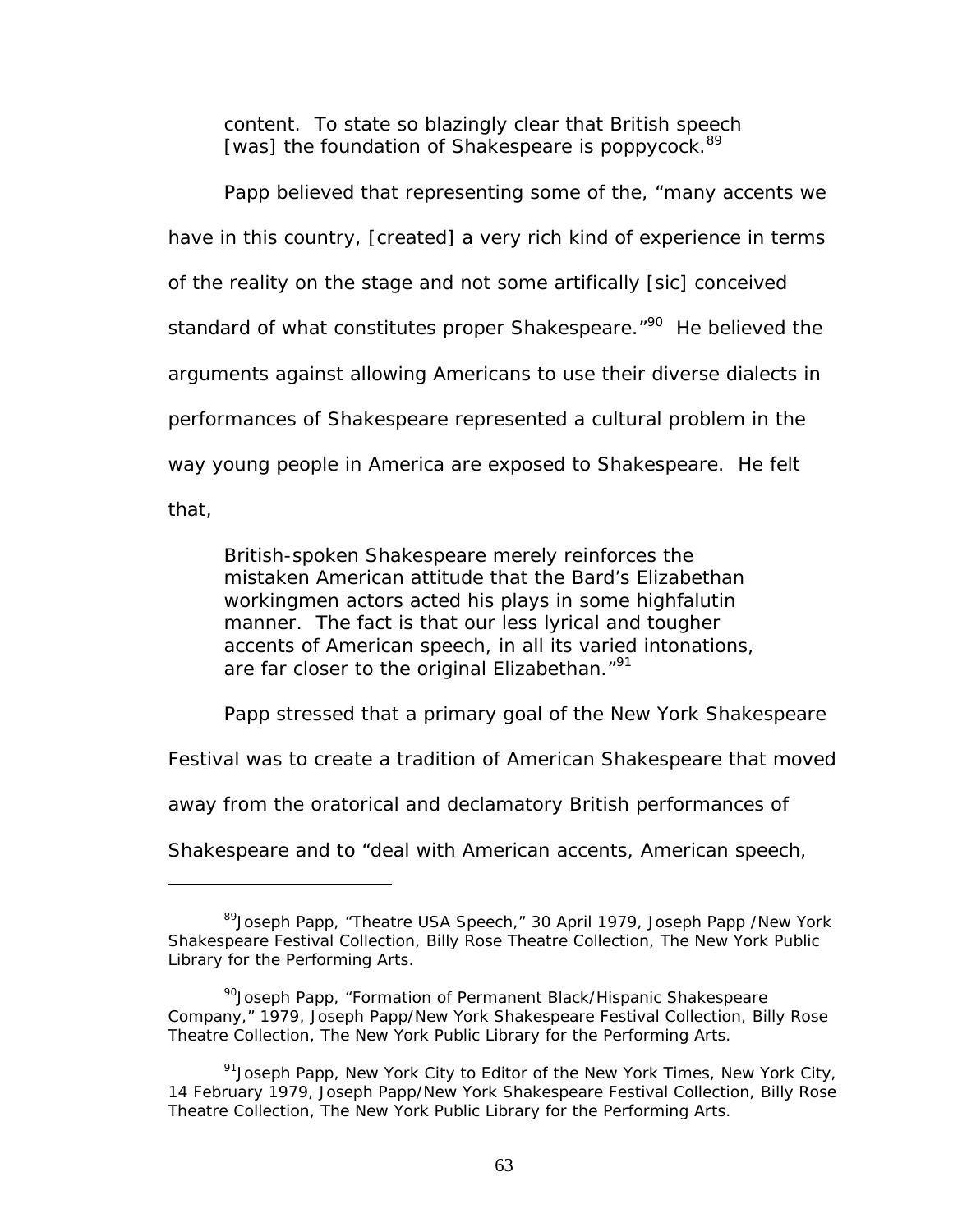American energy.<sup>"92</sup> This meant the inclusion of minority actors in Shakespearean productions. Because Papp felt that the plays of William Shakespeare lent themselves to colorblind and uni-racial casting and he used the practices extensively in Shakespeare's plays throughout his career, this research will focus on Papp's Shakespearean productions.

Papp produced only a few productions each year between 1954 and 1956. He moved his workshop outside in 1956 and renamed it the New York Shakespeare Festival. As the Shakespeare Workshop developed into the NYSF, the basic philosophical concept under the leadership of Joseph Papp was to take Shakespearean plays and other classical plays and present them to the people free of charge.<sup>93</sup> Papp produced three Shakespearean productions in a two thousand seat amphitheater by the river during the summer of 1956. Over twentyfive thousand people attended the performances including wealthy patrons, street people, working class individuals, blacks, whites, Hispanics, children, and even gang members.<sup>94</sup> The following

<span id="page-70-1"></span><span id="page-70-0"></span><sup>92</sup>Papp, "Formation of Permanent Black/Hispanic Shakespeare Company."

<sup>93</sup> Joseph Papp, "New York Shakespeare Festival Artistic Statement," March 1983, Joseph Papp/New York Shakespeare Festival Collection, Billy Rose Theatre Collection, The New York Public Library for the Performing Arts.

<span id="page-70-2"></span><sup>94</sup>Horn, 11.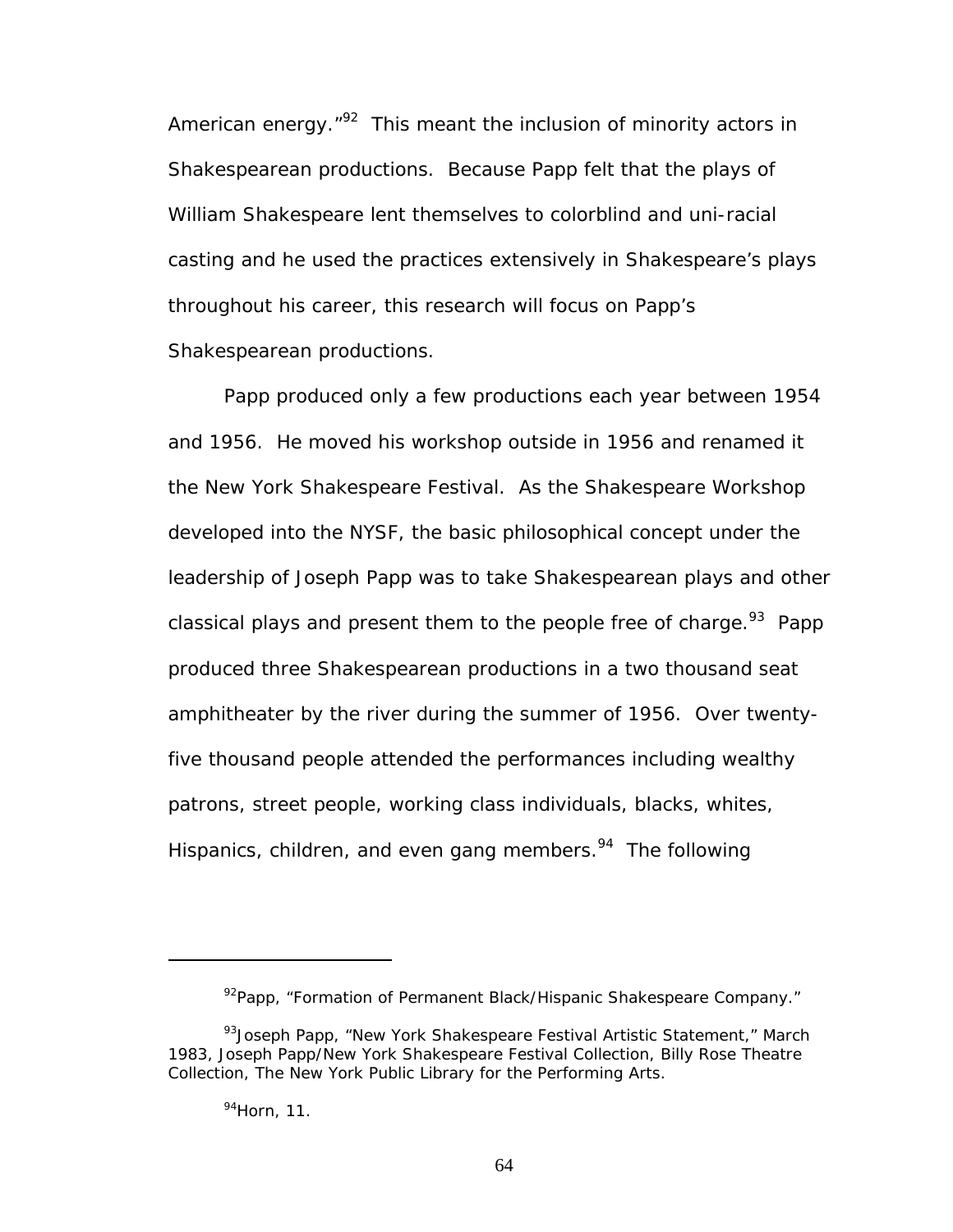summer, over one hundred and fifty thousand people came to the Festival's productions.<sup>95</sup>

In 1958 Papp simultaneously experienced two of the most difficult obstacles of his career: Parks Commissioner Robert Moses was pressuring Papp to charge admission to his performances in Central Park, and because of his involvement with the communist party, Papp was called before the House Committee on Un-American Activities (HUAC). On June 19, 1958, Papp went before HUAC and took the Fifth Amendment twelve times during questioning; he was fired from CBS later that day.<sup>96</sup> Papp appealed being fired to his union and won after months of fighting in court. He was reinstated to his position; however, he was assigned menial tasks instead of being in charge of projects. He quit just two months later (January 1959) and devoted himself to the NYSF full time.

That same year he encountered problems with Robert Moses. Moses wanted Papp to charge admission to the productions to help defer some of the costs of the performances. Moses also wanted ten percent of the admission fee for the Parks Commission. Papp thought it would defeat the purpose of the festival, which was to create new

<span id="page-71-1"></span><span id="page-71-0"></span><sup>95&</sup>quot;Brooklyn's Gift to the Bard," *Theatre Arts* (January 1958): 12. <sup>96</sup>Harris, 20.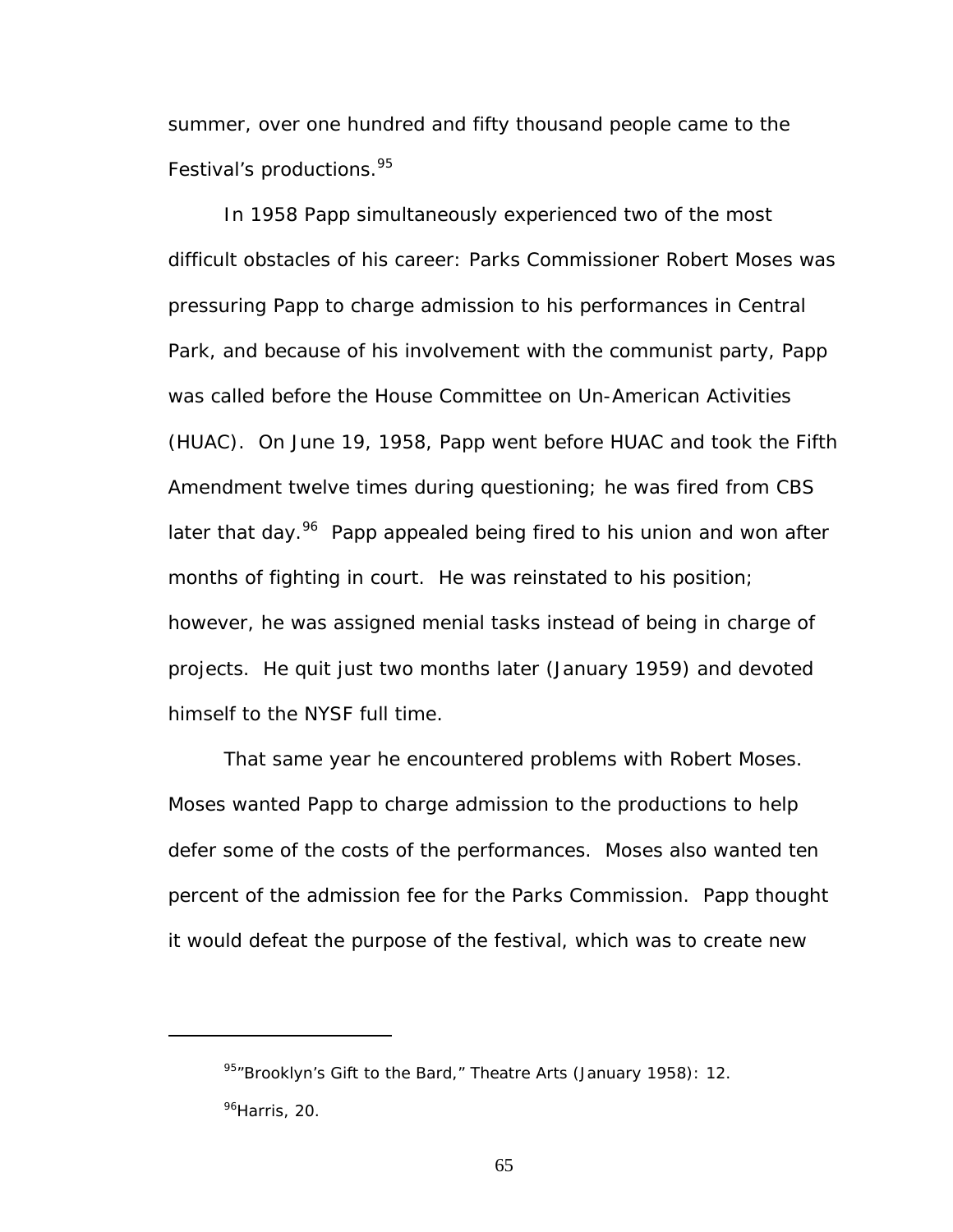audiences for the classics; therefore, he refused. $97$  Charging admission to attend the productions in the park went against Papp's theatrical ideology.

Papp's theatrical ideology was a pro-active idealism that centered on the importance of art to society: his central belief was that the arts are essential to life, not just an amenity. Although many people may not see the importance of the arts in their everyday lives, Papp thought that the arts must be protected because they are imperative to our happiness and our lives.<sup>98</sup> Furthermore, he believed that life would be unbearable without art as an escape and instrument of social change.<sup>99</sup>

To Papp, theatre has a responsibility to audiences and audiences have an obligation to theatre. He believed that artists are not the creators of culture but they are entrusted with it and refine it and that they must extract pieces of culture to return to the people.<sup>100</sup> Those pieces of culture can make a significant impact on society because

<span id="page-72-1"></span><span id="page-72-0"></span><sup>97</sup>Mel Gussow, "A Public Life," *American Theatre* (January 1992): 18.

<sup>&</sup>lt;sup>98</sup>Joseph Papp, "Board of Estimate Speech," 1968, Joseph Papp/New York Shakespeare Festival Collection, Billy Rose Theatre Collection, The New York Public Library for the Performing Arts.

<span id="page-72-3"></span><span id="page-72-2"></span><sup>&</sup>lt;sup>99</sup>Papp, "Commencement Speech North Carolina School of the Arts."

<sup>&</sup>lt;sup>100</sup>Joseph Papp, "Statement before hearing of House Subcommittee on Select Education Concerning H.J. Res. 600," 17 December 1977, Joseph Papp/New York Shakespeare Festival Collection, Billy Rose Theatre Collection, The New York Public Library for the Performing Arts.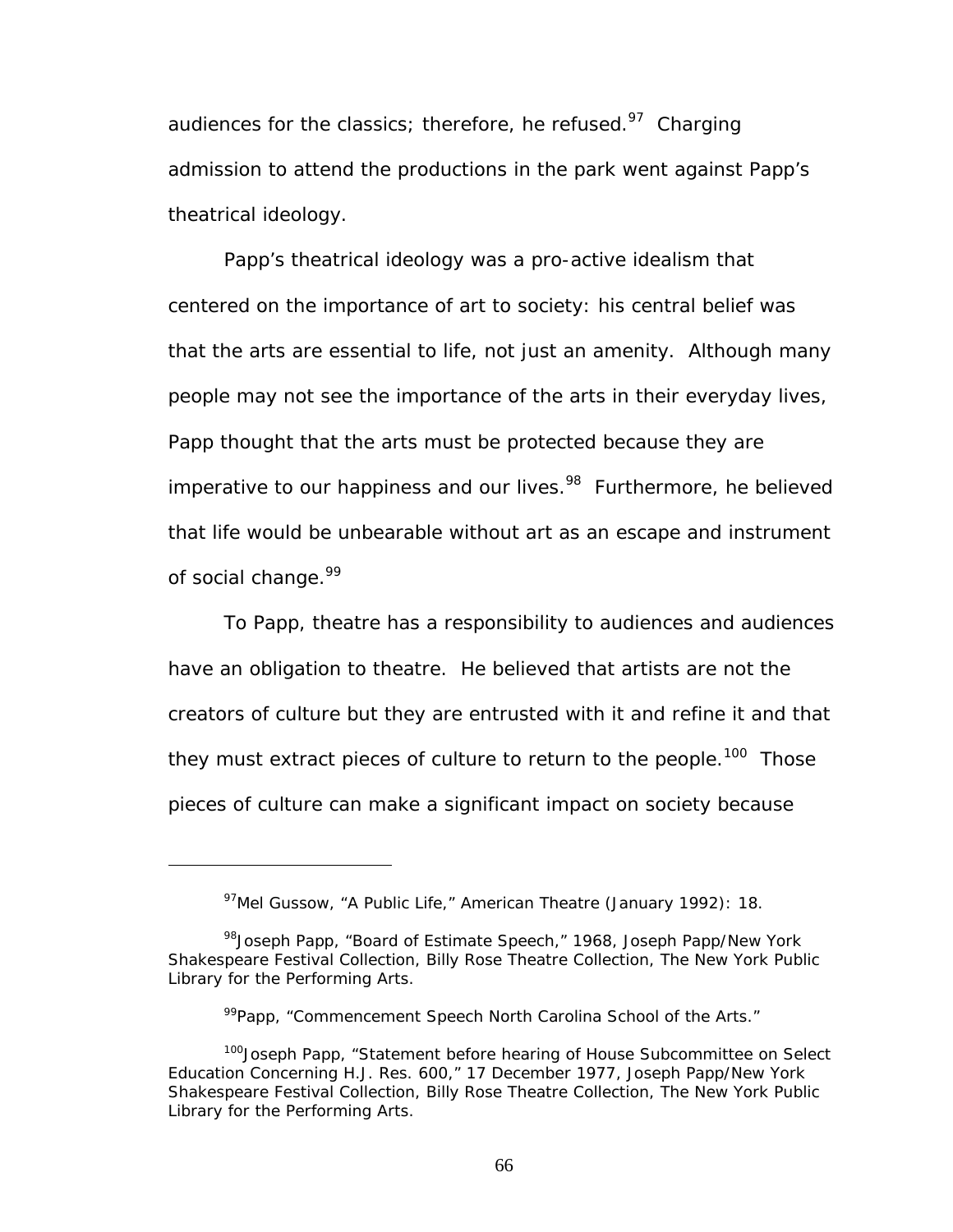"[a]rt is never neutral. Great art is totally commited [sic] to a single pervasive, relentless idea."<sup>101</sup> He considered theatre a form of education and thought that education should be the goal of theatrical productions.<sup>102</sup> An audience should know more when they leave a performance than they did when they came in. Theatre should explore a platform of sexual and political ideas without easy answers. He viewed art as a necessity to life; he believed art should be vital and challenging to audiences.

Papp thought that in modern society individuals are over stimulated and that we encounter so much violence and injustice in mass media that humans become numb to the world around them. Theatre, however, could reverse the desensitization of everyday life. He suggested that the "arts can counteract some of the vulgar proliferation of terrible television shows, lousy magazines, [and] rotten newspapers.  $\ldots$   $103$  He believed that art can assist in the human search for justice and meaning in a world that seems relentless and inexorable.<sup>104</sup> Theatre can speak to individuals in ways that film and television cannot because theatre is a living, breathing situation where

<u>.</u>

<span id="page-73-1"></span><span id="page-73-0"></span><sup>&</sup>lt;sup>101</sup>Papp, "Commencement Speech North Carolina School of the Arts."  $102$ Epstein, 208.

<span id="page-73-2"></span><sup>103</sup>Vance Muse, "Joe Papp," *Life* 12 (April 1989): 24.

<span id="page-73-3"></span><sup>104</sup>Papp, "Commencement Speech North Carolina School of the Arts."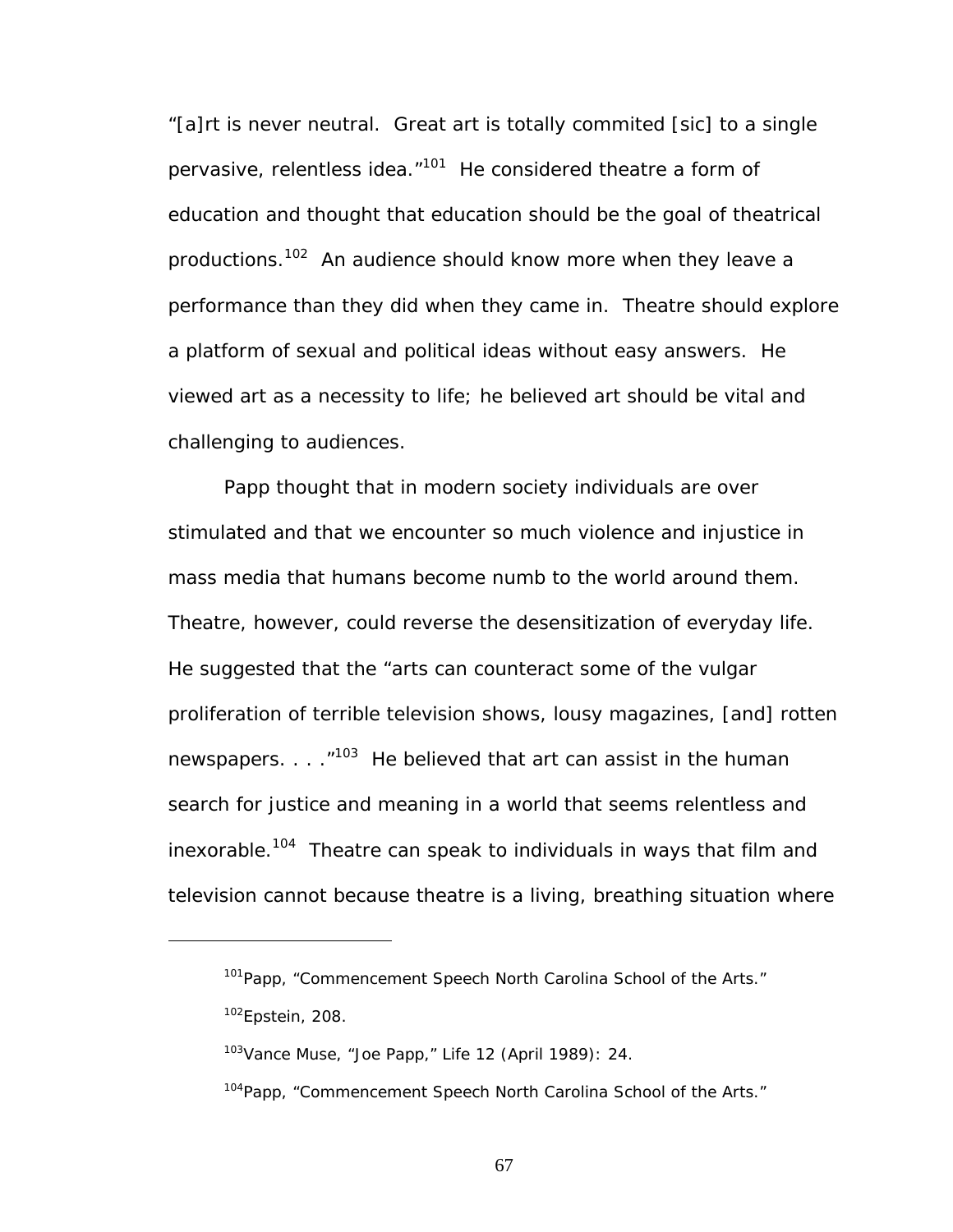the audience witnesses an action and is simultaneously part of the action being portrayed.

For theatre to be effective in changing the lives of the people in New York City, the people needed to have access to the theatre. He wanted to "provide access to the best human endeavor to the greatest number of people.<sup>"105</sup> Papp believed that art was vital to all humans, not just the wealthy.<sup>106</sup> Since wealthy individuals already had access to the arts, he wanted to help provide access to the theatre for the poorest New Yorkers. <sup>107</sup> He thought that the poor in urban areas needed to have access to the arts because they needed an escape from their environment and social situation.<sup>108</sup> Because of the social tensions and injustices encountered in urban areas, Papp felt that artistic institutions have a responsibility to provide an outlet for their audiences.<sup>109</sup> To bring the poorest New Yorkers in to the theatre, Papp did not charge admission to his theatrical productions in Central Park (a tradition that continues today).

1

<span id="page-74-3"></span><span id="page-74-2"></span><sup>107</sup>Papp, "Joe Papp Sings."

<span id="page-74-4"></span> $109$ Ibid.

<span id="page-74-0"></span><sup>&</sup>lt;sup>105</sup>Epstein, 18.

<span id="page-74-1"></span><sup>&</sup>lt;sup>106</sup>Papp, "Board of Estimate Speech."

<sup>&</sup>lt;sup>108</sup>Papp, "Statement before hearing of House Subcommittee on Select Education Concerning H.J. Res. 600."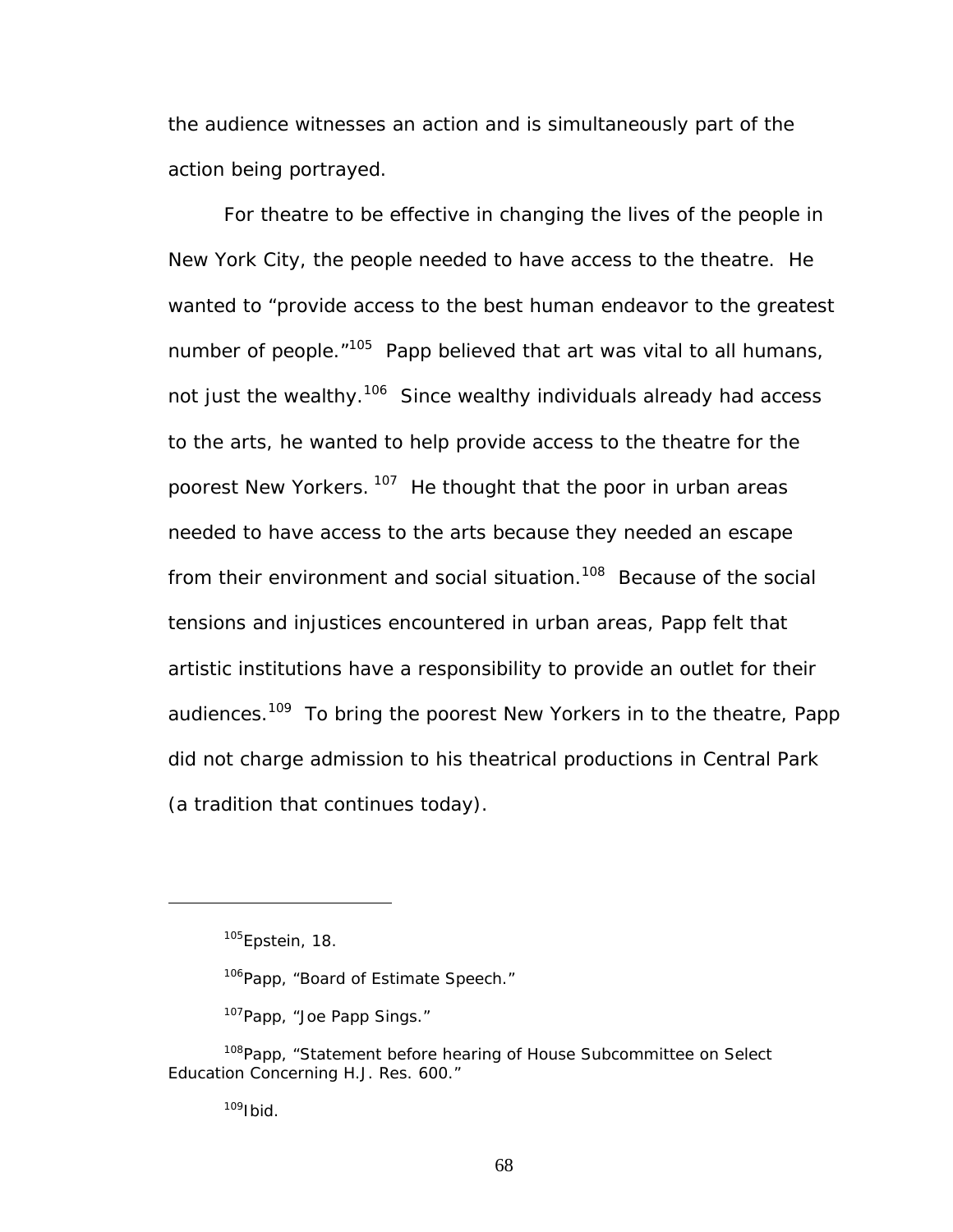Because Papp wanted human beings from all economic backgrounds to have access to the theatre, he felt that the government had an obligation to support the arts.<sup>110</sup> The NYSF needed support from the local, state, and federal government to perform work without charging admission. Support from the government was especially important during times of social and economic difficulty because that was when the people of urban areas need the work the most.<sup>111</sup> So when Moses suggested that Papp charge admission to the NYSF productions, Papp flat out refused.

Moses then suggested that an admission fee be charged to enter the park on performance nights. Again Papp refused, and he began a press campaign to rally support. He sent out press kits to the four major newspapers in New York describing the incident and started a telephone campaign. He contacted radio stations and television stations, eventually gaining national attention. Moses tried to scare off Papp supporters by condemning Papp as a Communist but to no avail; the press rallied behind Papp and ridiculed Moses. $112$  The NYSF sued the Parks Commissioner and won on appeal. In June of 1958, Moses surrendered and helped secure the twenty thousand dollars needed to

<span id="page-75-0"></span> $110$ Ibid

<span id="page-75-2"></span><span id="page-75-1"></span><sup>&</sup>lt;sup>111</sup>Papp, "Commencement Speech North Carolina School of the Arts." 112Horn, 13.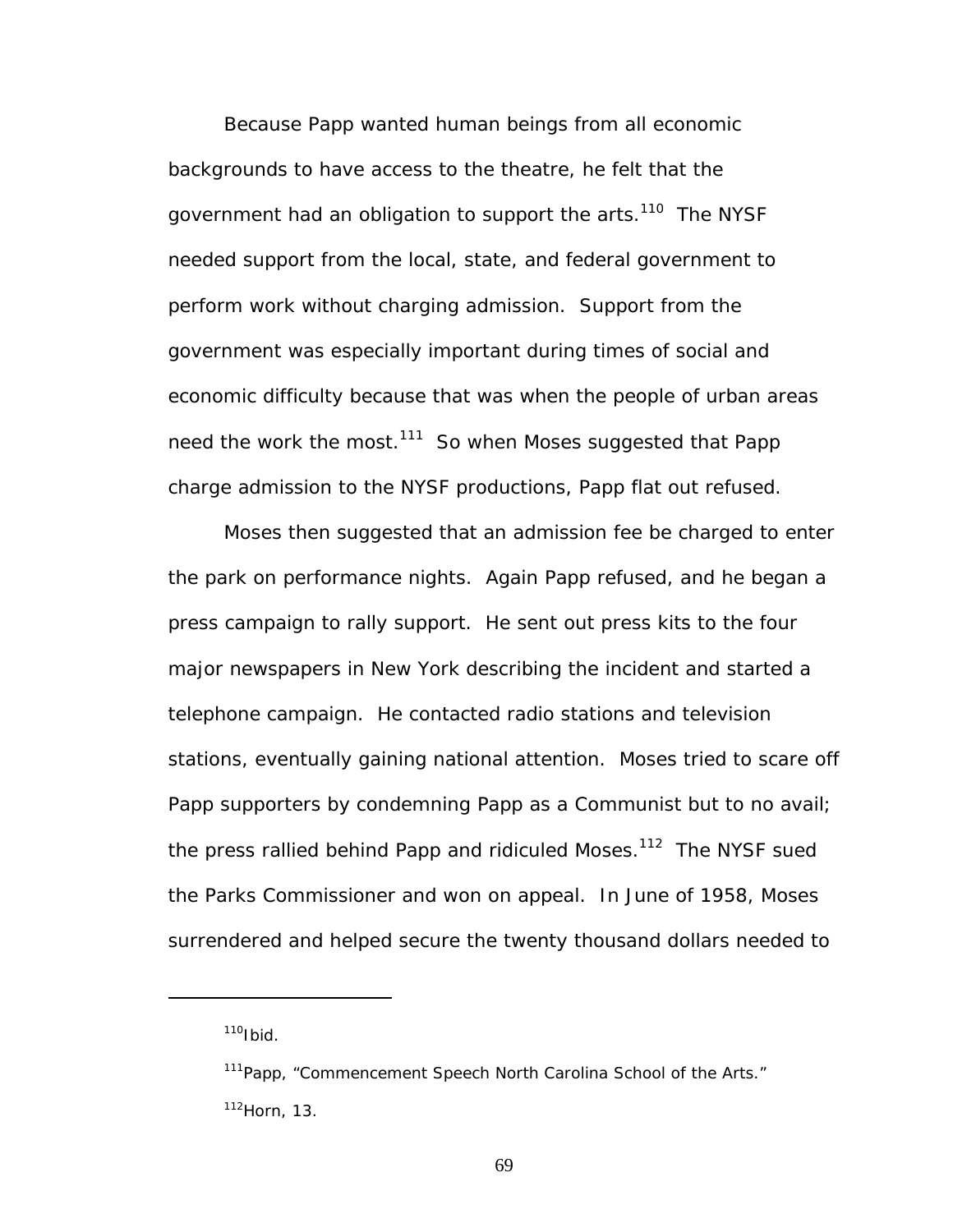prepare for the festival from the Board of Estimate.<sup>113</sup> Papp would still be able to bring free Shakespeare to the economically and ethnically diverse population of New York City.

Papp, however, did not feel that the performances in the park were reaching enough people. With the help of the mayor, he started a mobile theatre to take theatre to the five boroughs, and in 1961 Papp expanded his audience by touring his productions through high schools. Papp eventually secured funds for a permanent outside theatre in 1961, and in 1962 he opened the Delacorte Theatre in Central Park. Four years later, he expanded the NYSF season to yearround and secured the Astor Library as a permanent home for the Festival. The new facility, named the Public Theatre, opened in 1968 with *Hair*. *Hair* was a new musical with a rock and roll score, sexual situations, profanity, drug use, and nudity. Although the production met with mixed reviews from the critics and the subscribers to the NYSF, the musical was embraced by a generation of young people and became a Broadway hit.

For a brief time starting in 1973, Papp took over the Vivian Beaumont Forum and Newhouse Theatre at Lincoln Center. He quickly became discouraged with the amount of money it took to operate the

<span id="page-76-0"></span><sup>113</sup>Epstein, 154.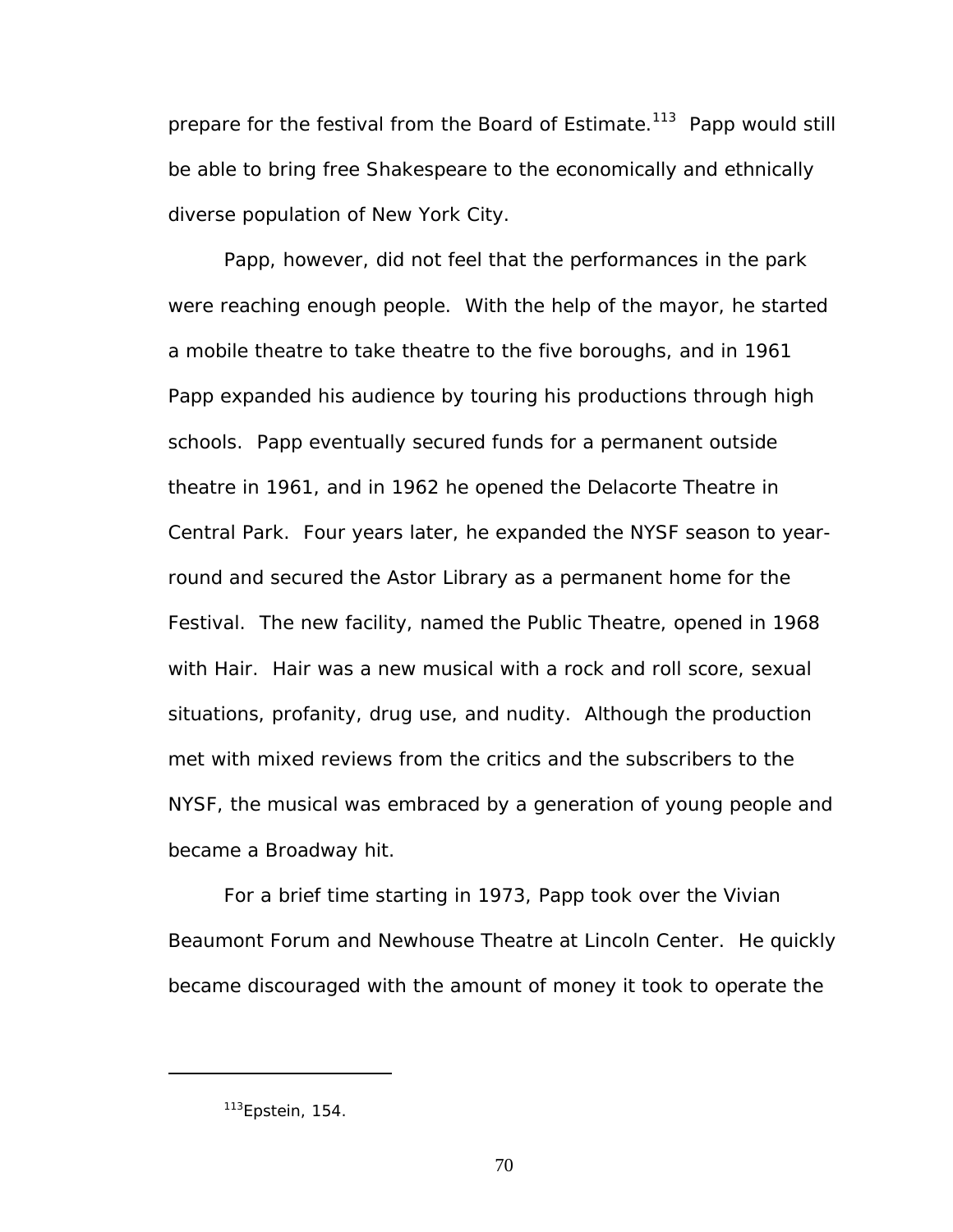theatres[.114](#page-77-0) Papp's desire to attract a culturally diverse audience by updating classics and producing new works also alienated the Lincoln Center audiences. He resigned the position in 1976.

Papp remained a prominent producer in New York through the 1980s. Over the thirty-nine years Joseph Papp worked in New York he challenged conventions, fought against censorship, and tried to dispel the elitist nature of theatre. He was committed to bringing Shakespeare to the people of New York. Papp directed approximately twenty-seven Shakespearean productions during his career. In addition, he produced hundreds of plays that were directed by one of the many artists Papp selected. He selected directors who shared (or at least seemed to) his social ideology, supervised their productions closely, and ultimately allowed the productions to perform or required that they be revamped.<sup>115</sup> In 1987 he decided to direct or produce all of Shakespeare's plays by 1993. He died in 1991 before the Shakespeare Marathon was complete.

Throughout his career, the challenge for Papp was to provide his audiences with Shakespeare, and eventually new plays, that the audience could believe in and identify with, without sacrificing the poetry and message of the plays. Robert Brustein stated in 1968 that

<span id="page-77-0"></span> $114$ Harris, 22.

<span id="page-77-1"></span><sup>&</sup>lt;sup>115</sup>Kauffman, 112.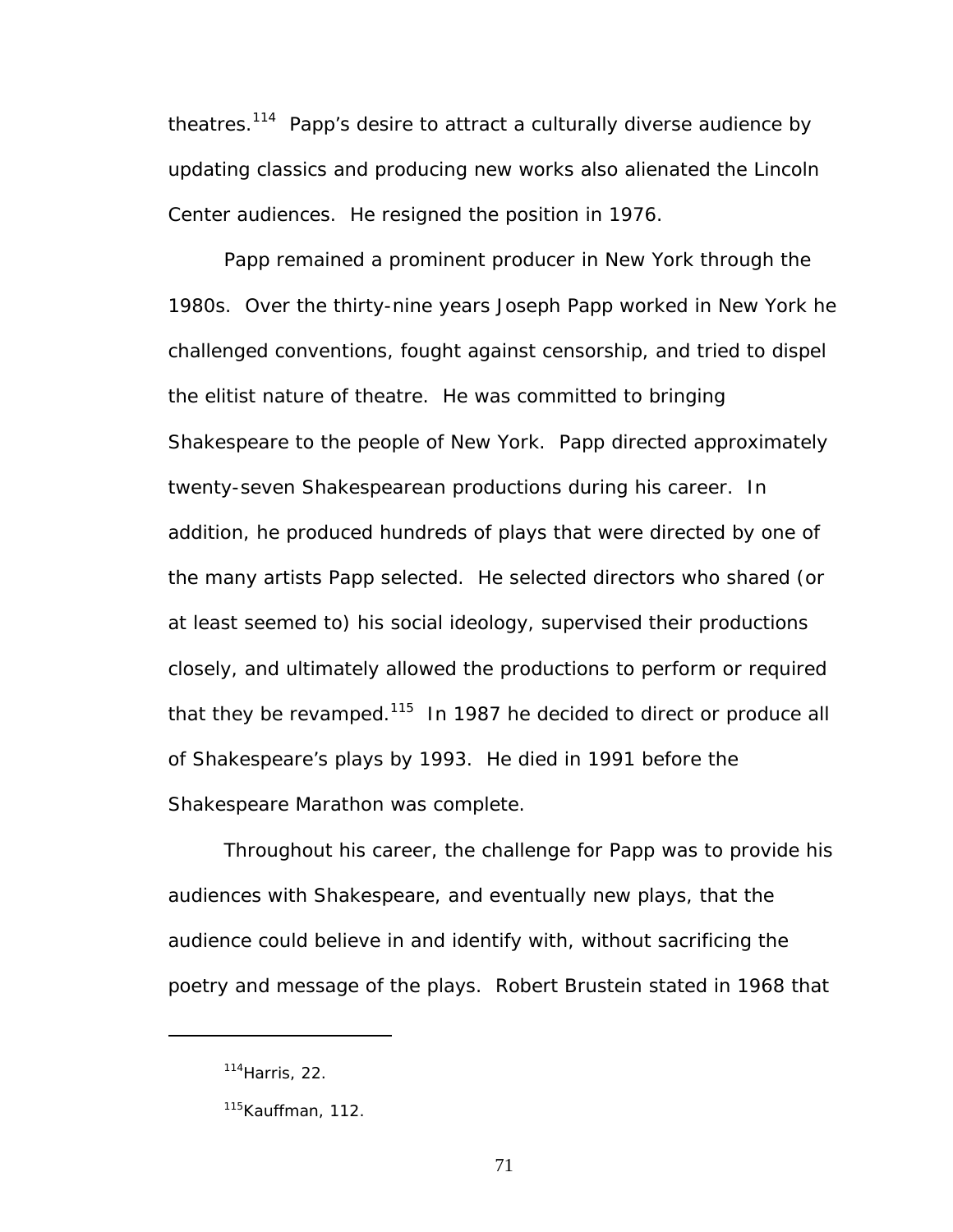the NYSF was the only theatre group in New York dedicated to not only remounting Shakespeare but also trying to discover what Shakespeare meant to Americans today.<sup>116</sup> Although Papp was committed to mounting productions that were significant to his audiences, many critics thought he was a poor director. Whether or not he was a gifted director and, as some believed, had "no artistic talent," is not as significant as the intent and function of his work.<sup>117</sup> As a result, the focus of this research will be on the intent, nature, and extent of Papp's work with colorblind and uni-racial casting in Shakespearean productions. The question is not whether or not the productions were masterfully produced or directed but what prompted Papp to utilize a specific type of casting at a given time in the history of the NYSF and whether the casting can be perceived as racist or non-racist in nature.

From the very beginning of his professional theatre career, Papp used colorblind casting. He began his career by casting African American actors in roles traditionally reserved for white actors. His decision was based on his life experiences but was also a result of a changing world. He used colorblind casting because he thought that African American artists should be given opportunities to perform Shakespeare and because he believed that conditions in society made

<span id="page-78-0"></span><sup>116</sup>Joseph Papp, *William Shakespeare's "Naked" Hamlet: A Production Handbook* (London: Macmillan Company, 1969), 12.

<span id="page-78-1"></span><sup>&</sup>lt;sup>117</sup>Kauffman, 113.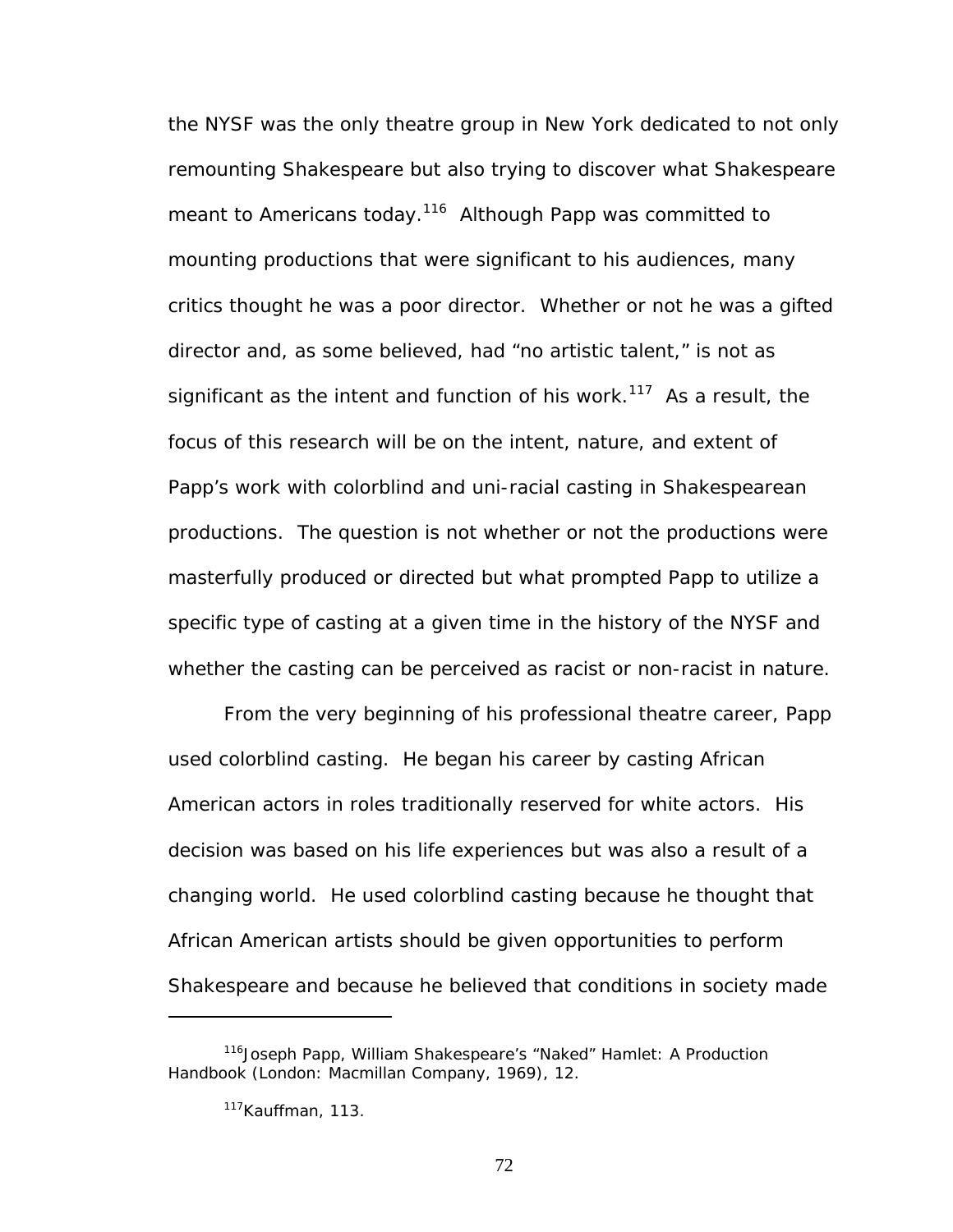the use of colorblind casting more acceptable. In chapter four, I will look at the social and political events which led to Papp's desire to use colorblind casting.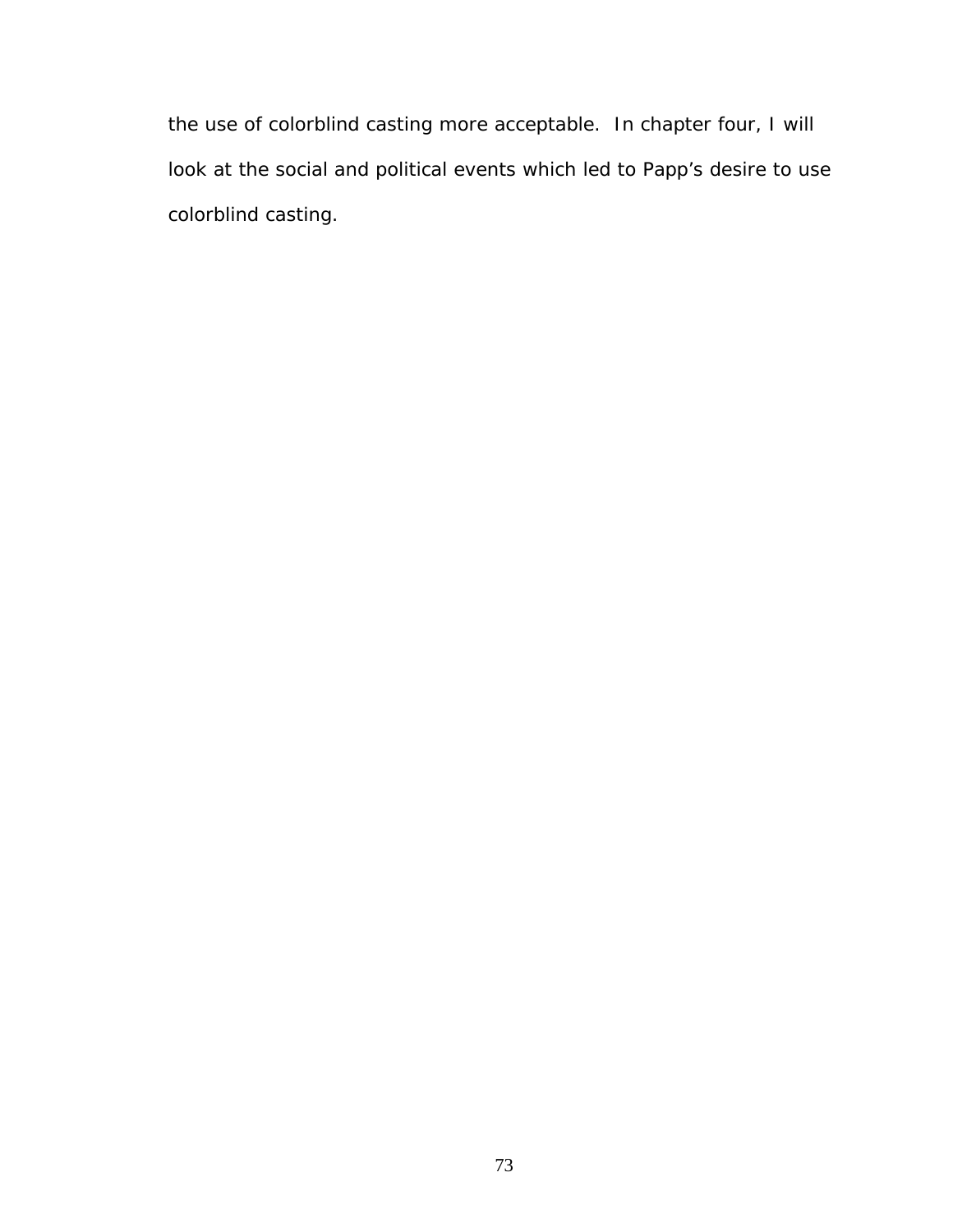## Chapter Four

Papp's early work with colorblind casting was a result of the political and social events occurring during the first fifteen years of the NYSF's history. A number of political and social events created an environment where colorblind casting was more socially acceptable. Because racial stereotypes, conflicts, and inequality in 1952 were based on a specific historical context which emerged from previous conflict, I will begin this discussion by looking at the impact of World War II on racial formation. This chapter will also examine the social and political context brought on by World War II including economic affluence, national optimism, the Cold War, and the development of the suburbs and sunbelt which created an environment where colorblind casting was more accepted. These events contributed to a growing undercurrent of racial tension in the 1950s that led to the civil rights movement in the 1960s. This chapter will examine how the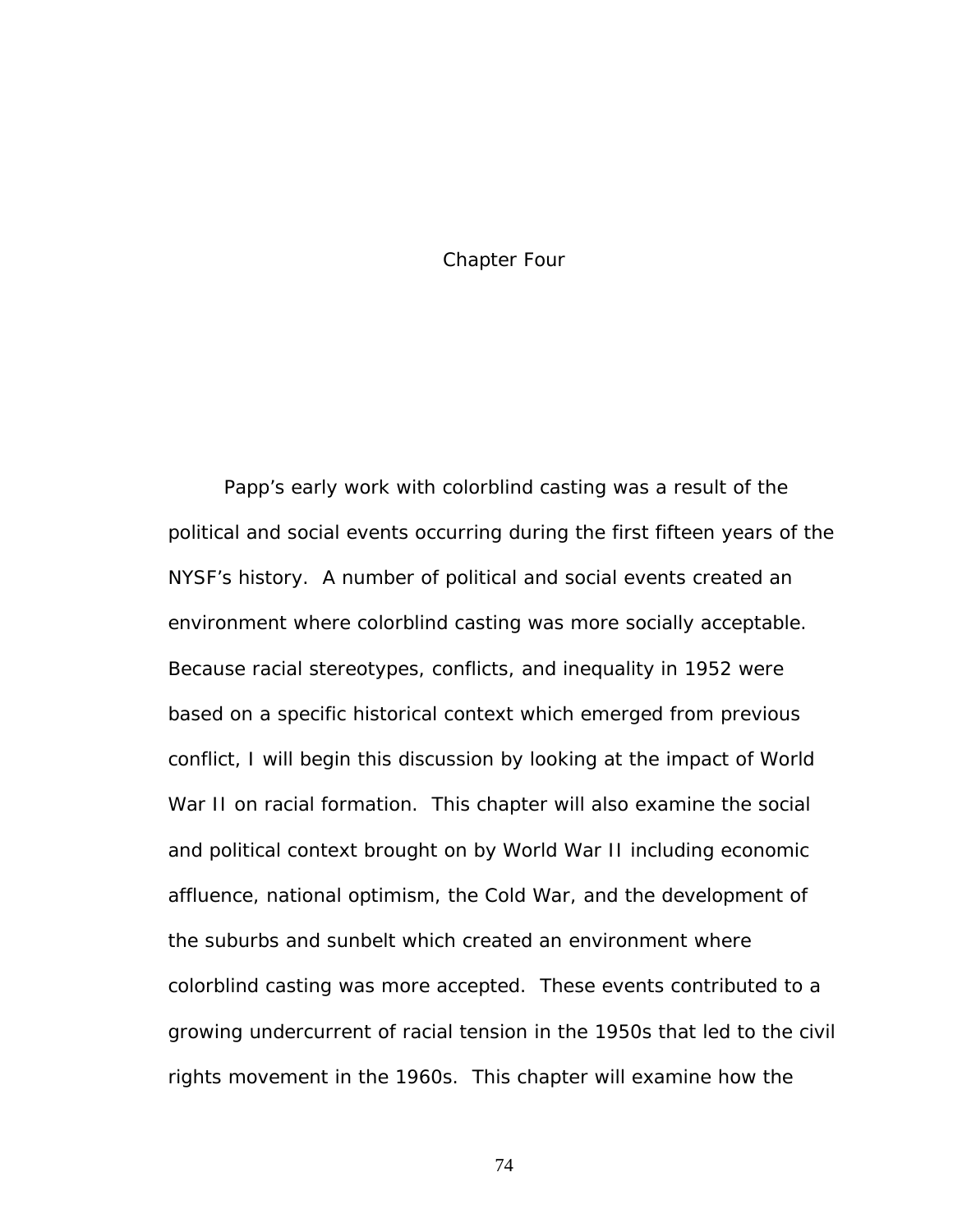intent of Papp's colorblind casting is connected to the broader context of social practice, political initiatives, and cultural injustice. Papp acknowledged that the social and political situation of the 1950s and 1960s influenced his use of colorblind casting at the New York Shakespeare Festival.<sup>118</sup> He noted that although a play script does not change, the concept of his production might differ radically from traditional productions of the script because he wanted to comment on what was happening in the life of his country and society.<sup>119</sup>

Growing up in a poor Jewish family, Papp experienced discrimination based on both his ethnicity and class. He also witnessed racial discrimination against the few African American families in his neighborhood. With the onset of World War II, a shift in racial rhetoric seemed to promise a significant change in context for minorities in the United States. The defense crisis required that the government enlist as soldiers individuals in society who had previously been excluded. Black leaders thought that black loyalty to the war effort would bring more civil rights and African Americans were called upon to serve the United States in roles reserved traditionally for white

<u>.</u>

<span id="page-81-0"></span><sup>&</sup>lt;sup>118</sup> Joseph Papp, "Commencement Speech North Carolina School of the Arts," 5 June 1971, Joseph Papp/New York Shakespeare Festival Collection, Billy Rose Theatre Collection, The New York Public Library for the Performing Arts.

<span id="page-81-1"></span><sup>&</sup>lt;sup>119</sup>Joseph Papp, "New York Shakespeare Festival Artistic Statement," March 1983, Joseph Papp/New York Shakespeare Festival Collection, Billy Rose Theatre Collection, The New York Public Library for the Performing Arts.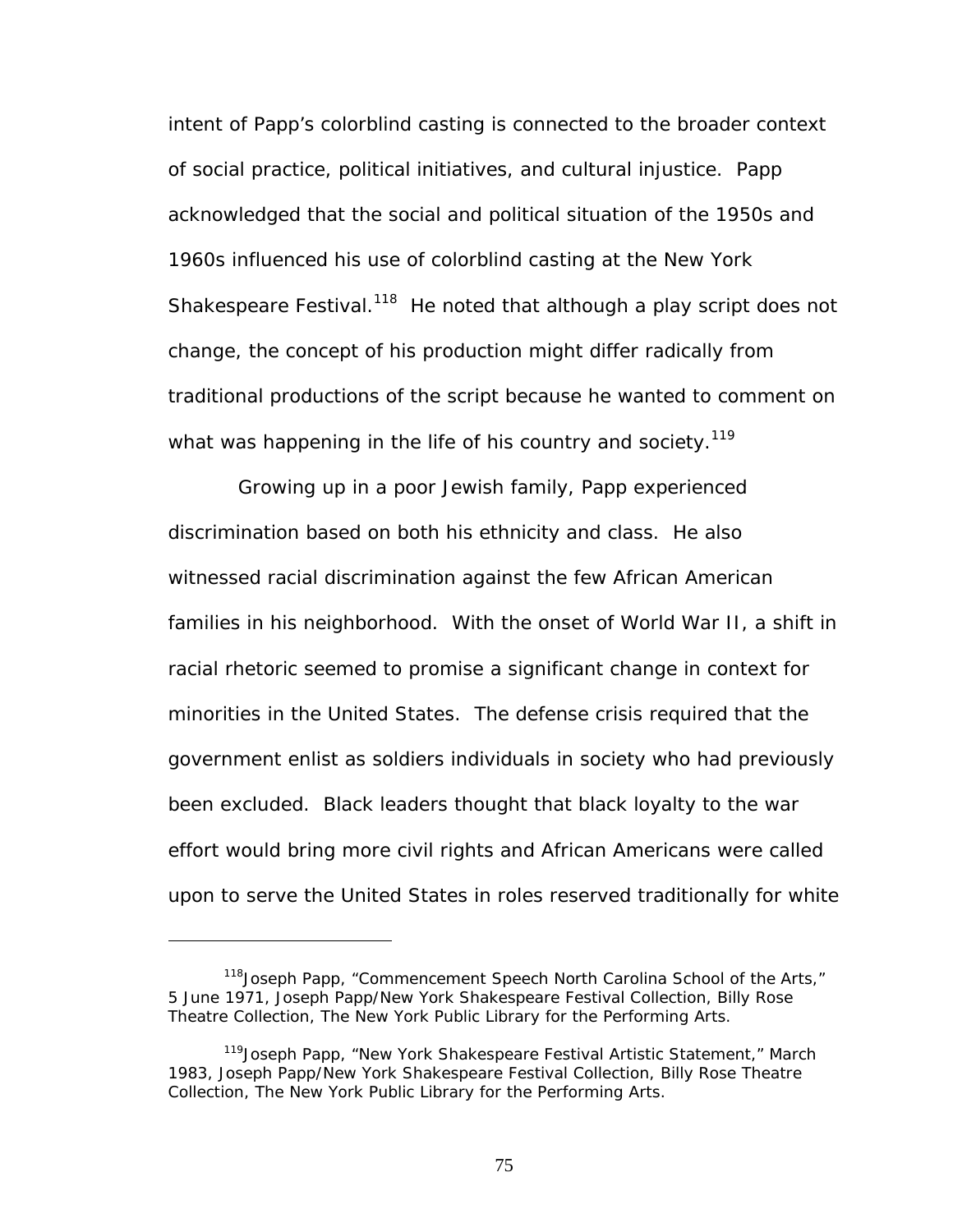men. Unfortunately, the war era suggested a greater promise for change and equality in society without a change in policy in the ranks of soldiers. While in the United States,

President Roosevelt repeatedly told the world that the country was fighting for freedom and democracy, training camps were torn by prejudice and discrimination, the Red Cross blood supplies were segregated into "white" and "colored" and blacks were the victims of violence from whites in local communities where they were stationed.<sup>120</sup>

Papp noted some of these inequalities in his own experiences with the military. In one situation, he spoke up when a black sailor was unfairly put in the brig. Papp was angered that there were no black officers to speak up for the man and that African Americans were relegated to menial positions such as kitchen help. He was threatened with being thrown into the brig himself if he continued to speak out about the unfair treatment of black sailors.<sup>121</sup>

A significant change in both the social and political context of the war era was the accelerated migration of blacks from the South into northern and western cities and from the rural South into southern cities. This migration was often disappointing because blacks found the conditions in the urban ghettos almost as bad at those they had

<span id="page-82-0"></span><sup>120</sup>William H. Chafe, "The Social Politics of Race and Gender," in *Major Problems in American History Since 1945*, ed. Robert Griffith (Lexington: D.C. Heath, 1992), 33.

<span id="page-82-1"></span><sup>121</sup>Helen Epstein, *Joe Papp: An American Life* (New York: Little Brown, 1994), 57.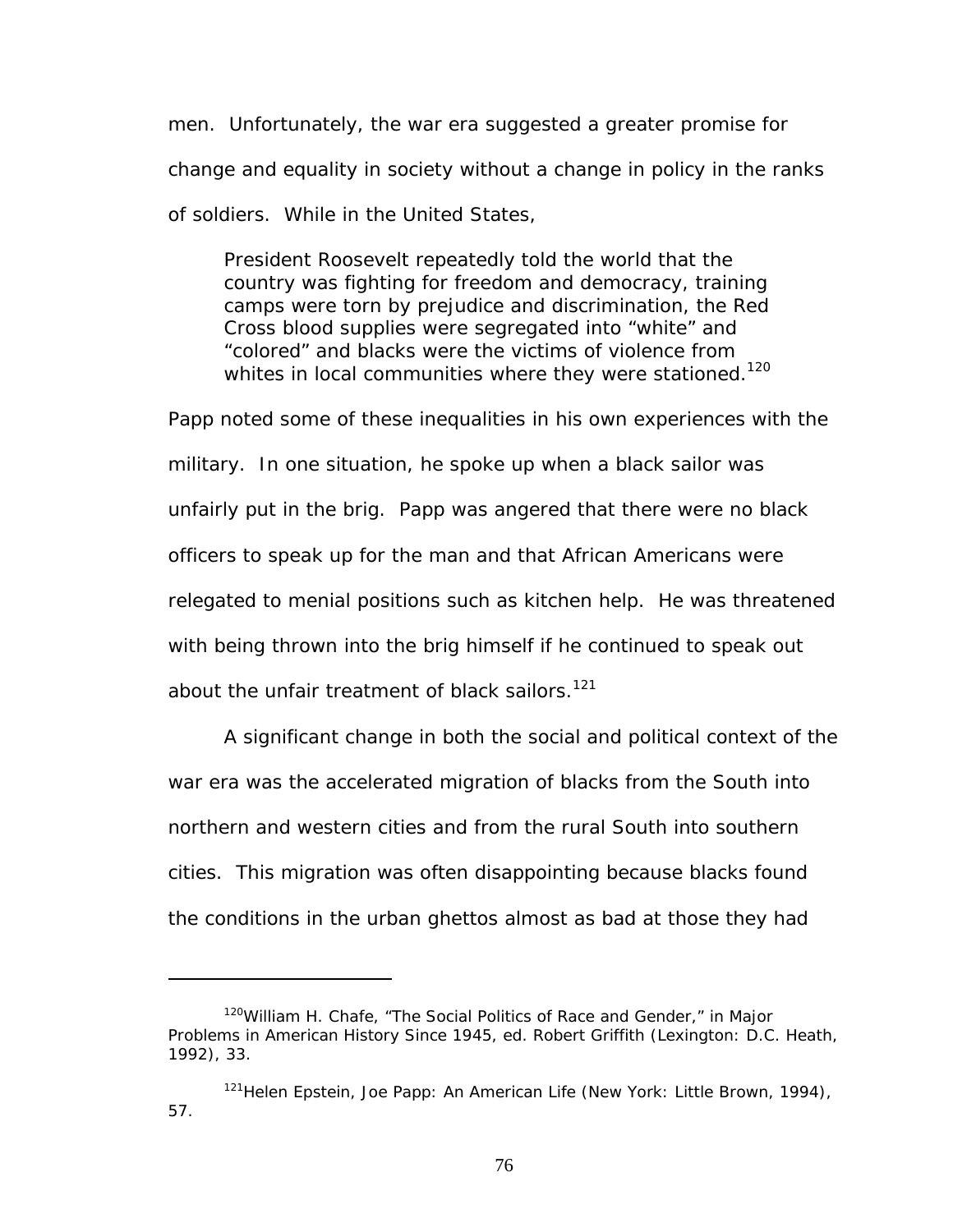left, which contributed to some of the social conditions prevalent in the inner cities in the 1950s and 1960s. However, moving out of the small southern communities created a positive change in the political context of the time because it brought independence for blacks from the traditional social controls to which blacks were forced to comply as a means of survival in the South.<sup>122</sup> In southern rural areas, African Americans rarely challenged the racial construct because doing so could have resulted in violence and perhaps even death; in urban centers, those fears were lessened.

The movement out of rural southern communities also brought increased financial security to some African Americans. Two million blacks worked in defense plants, and another two hundred thousand blacks worked in low level federal civil service positions with a doubling of blacks in labor unions during the war to one million two hundred and fifty thousand.<sup>123</sup> Because of the limited progress made during the war, some African Americans were optimistic about continued change but many blacks were frustrated by the reality of oppression. The dismal housing conditions in the urban ghettos, racial prejudice in the military and work force, and the resentment of some whites led to several race riots during the war. Little was accomplished during the

<span id="page-83-0"></span> $122$ Chafe, 32.

<span id="page-83-1"></span> $123$  Ibid., 33.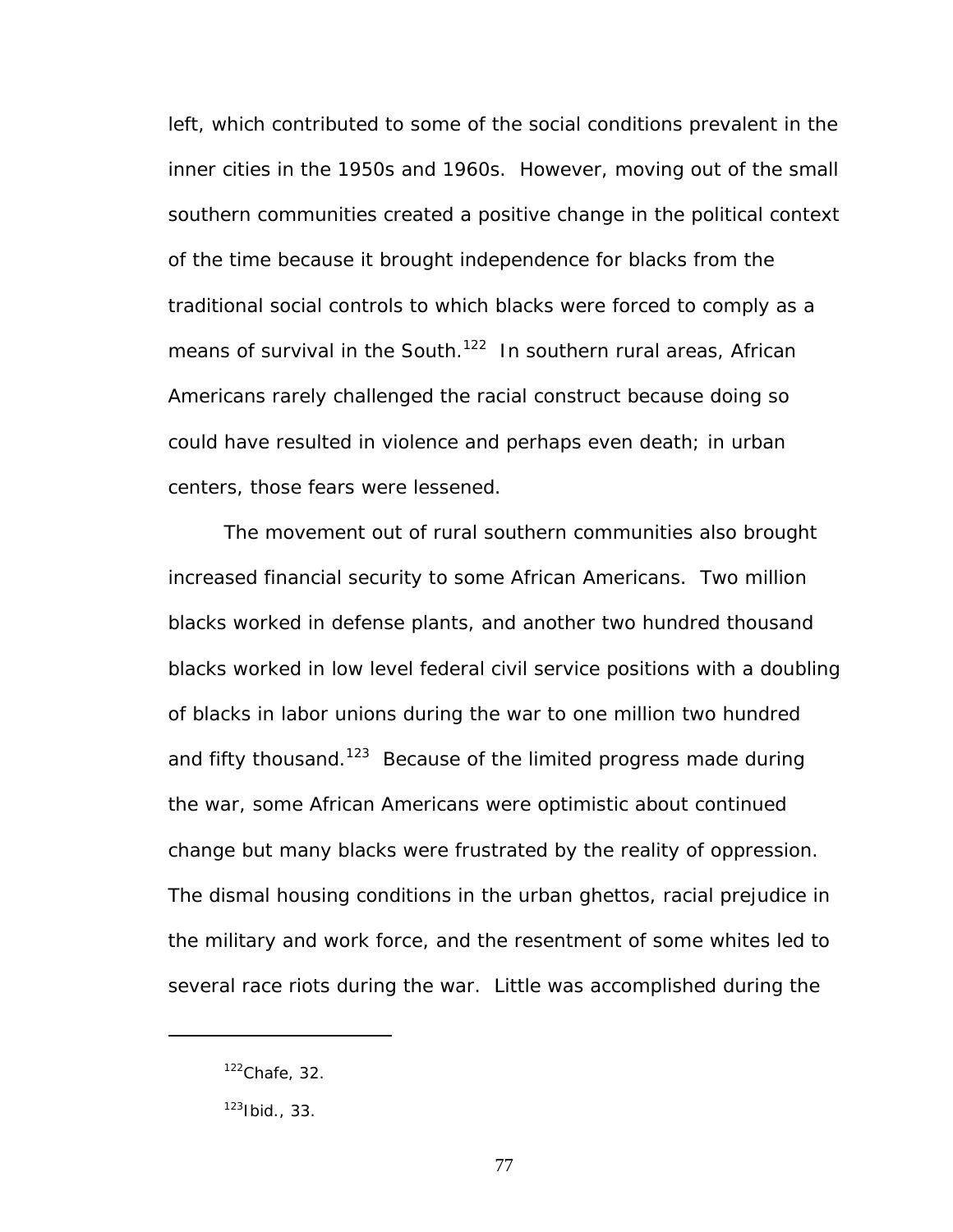war years in terms of permanent movement toward equality; however, the foundation was laid for mass protests after the war.<sup>[124](#page-84-0)</sup>

The increasing problems created by racial injustice led many white leaders to support change in the area of race relations after the war.[125](#page-84-1) In 1947, President Harry Truman issued a report titled *To Secure These Rights* which helped put civil rights back on the liberal agenda. The following year, while campaigning for President, he became the first President to campaign in Harlem. In 1948 Truman also began integrating the military.<sup>126</sup> Truman believed that increased focus on race relations was imperative to foreign policy. The United States was under a great deal of pressure internationally to "practice what we preached" in terms of freedom and equality. Racism in America was increasingly becoming a moral embarrassment in world affairs.<sup>127</sup>

Truman's focus on race relations alienated many Southerners and, when Truman brought race back to the center of the liberal agenda, the southern democrats broke away from the party to form the Dixiecrat party. Strom Thurman ran for President under the

<span id="page-84-1"></span><span id="page-84-0"></span><sup>124</sup>Ibid., 32.

<sup>125</sup>Alan Brinkley and Ellen Fitzpatrick, *America in Modern Times: Since 1890* (New York: McGraw Hill, 1997), 355.

<span id="page-84-3"></span><span id="page-84-2"></span> $126$ Chafe, 34.

<sup>127</sup>Todd Gitlin, *The Sixties: Years of Hope, Days of Rage* (Toronto: Bantam Books, 1987), 137.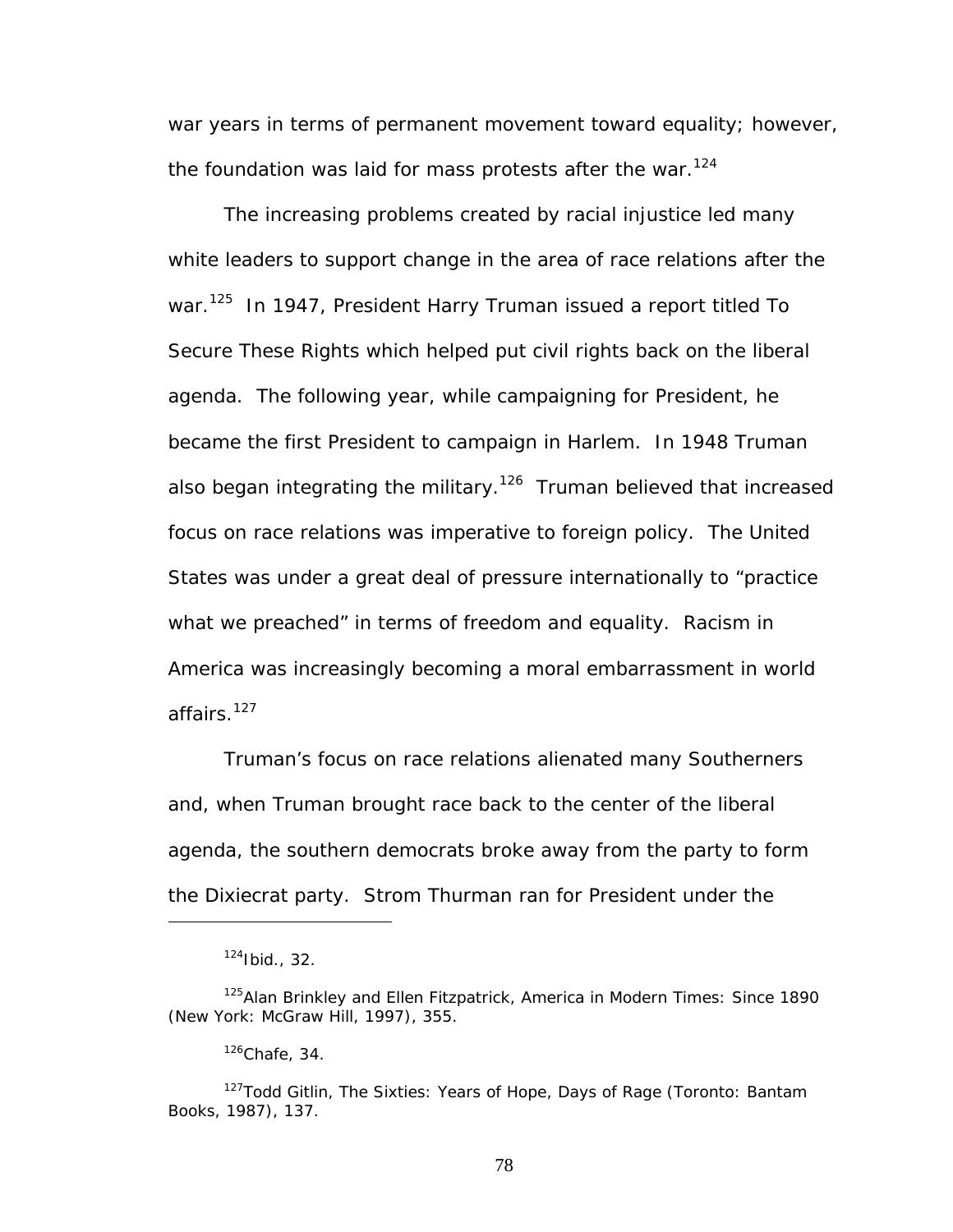Dixiecrat ticket in 1948 promising to move the focus of the Presidency away from race relations.<sup>128</sup> Truman narrowly won the election partially because of the outpouring of black voters in many states and his statements on civil rights.<sup>129</sup> However, the incident highlighted the dividing force of racial issues in the United States. Although Truman's work did help to legitimize civil rights issues, the reality of African Americans did not live up to the promise presented by Truman in his civil rights recommendations. For example, Truman began integrating the military in 1948 but the integration progress was slow and the military did not become fully integrated until after the Korean War.<sup>130</sup>

While Truman believed that much had been done in terms of civil rights, African Americans were frustrated by the lack of progress. The contradiction between promise and reality led to dissatisfaction in the postwar era and increasing insistence among African Americans that they must take action to secure equality. The post World War II era was not the first time in American history when the changes promised to African Americans were not followed by legislation to support those changes. The difference in the post World War II era was a series of social and political events which helped to bring the undercurrent of

<span id="page-85-0"></span><sup>&</sup>lt;sup>128</sup>Brinkley, 391.

<span id="page-85-1"></span> $129$ Chafe, 34.

<span id="page-85-2"></span> $130$  Ibid., 34.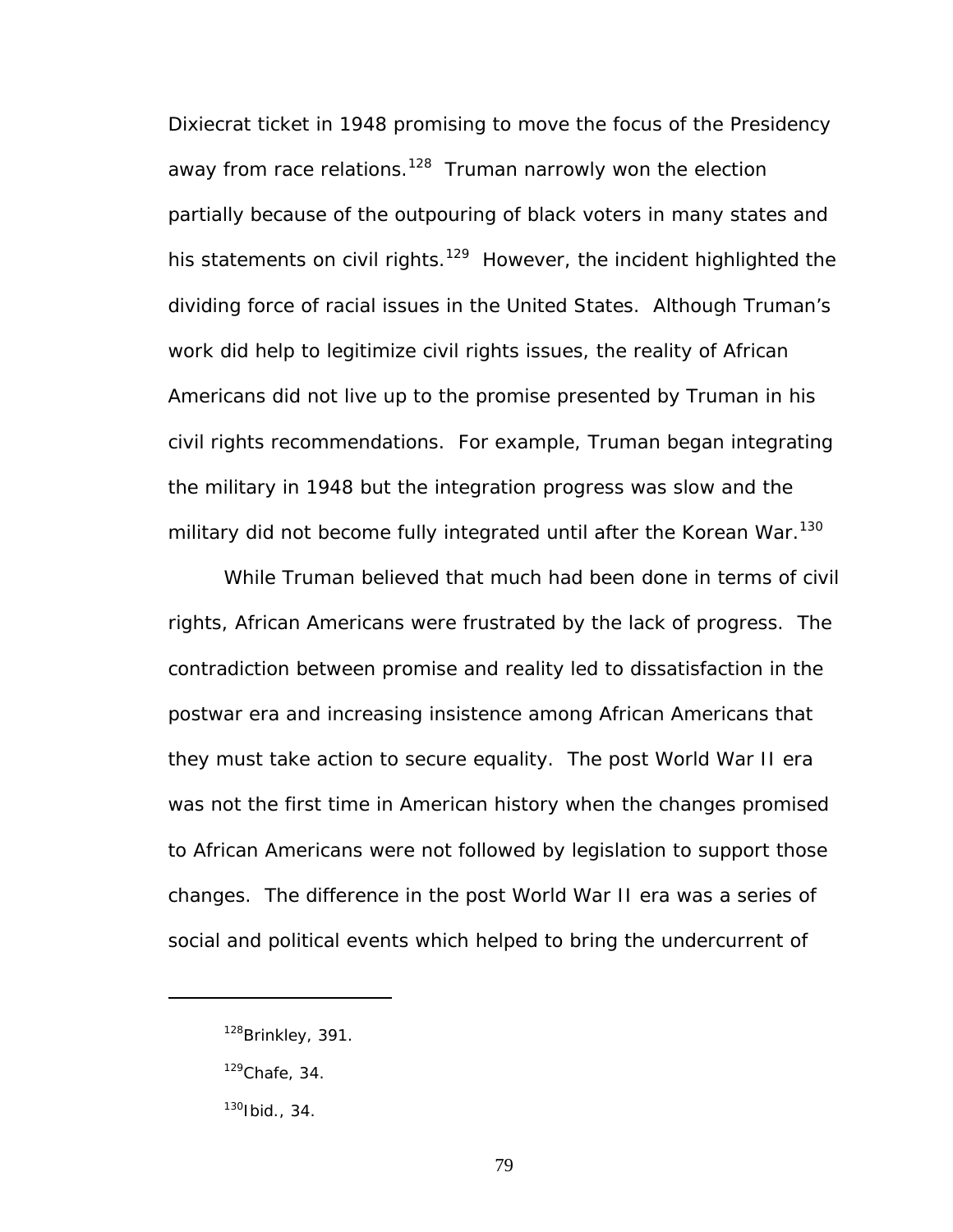racial injustice into the public eye for scrutiny; economic affluence, national optimism, the Cold War, and the development of the suburbs and sunbelt helped to expose the gap between the surface harmonies that seemed to unite society and the real conflicts that divided it. Postwar affluence had the most significant impact on the social and political context of the time.

During the war years, many men were fighting overseas and earning money, while at home, women and African Americans entered fields that had previously been closed to them. Government cautions on spending to control inflation resulted in more spending power for many Americans once the war ended.<sup>131</sup> While European and Asian countries and their economies had been disrupted by the war, the American economy and American industry were poised to supply those countries with goods and services and there were few countries with the natural resources and raw materials to compete.<sup>132</sup> Americans were improving their economic positions in comparison to how they had lived in the past and had more money to spend to make their lives even better.<sup>133</sup> From 1947 to 1960 the gross national product rose from two hundred and eighty-two billion dollars to nearly four hundred

<span id="page-86-0"></span><sup>131</sup>Irwin and Debi Unger, *Postwar America: The United States Since 1945* (New York: St. Martin's Press, 1990), 18.

<span id="page-86-1"></span> $132$  Ibid., 19.

<span id="page-86-2"></span> $133$ Gitlin, 13.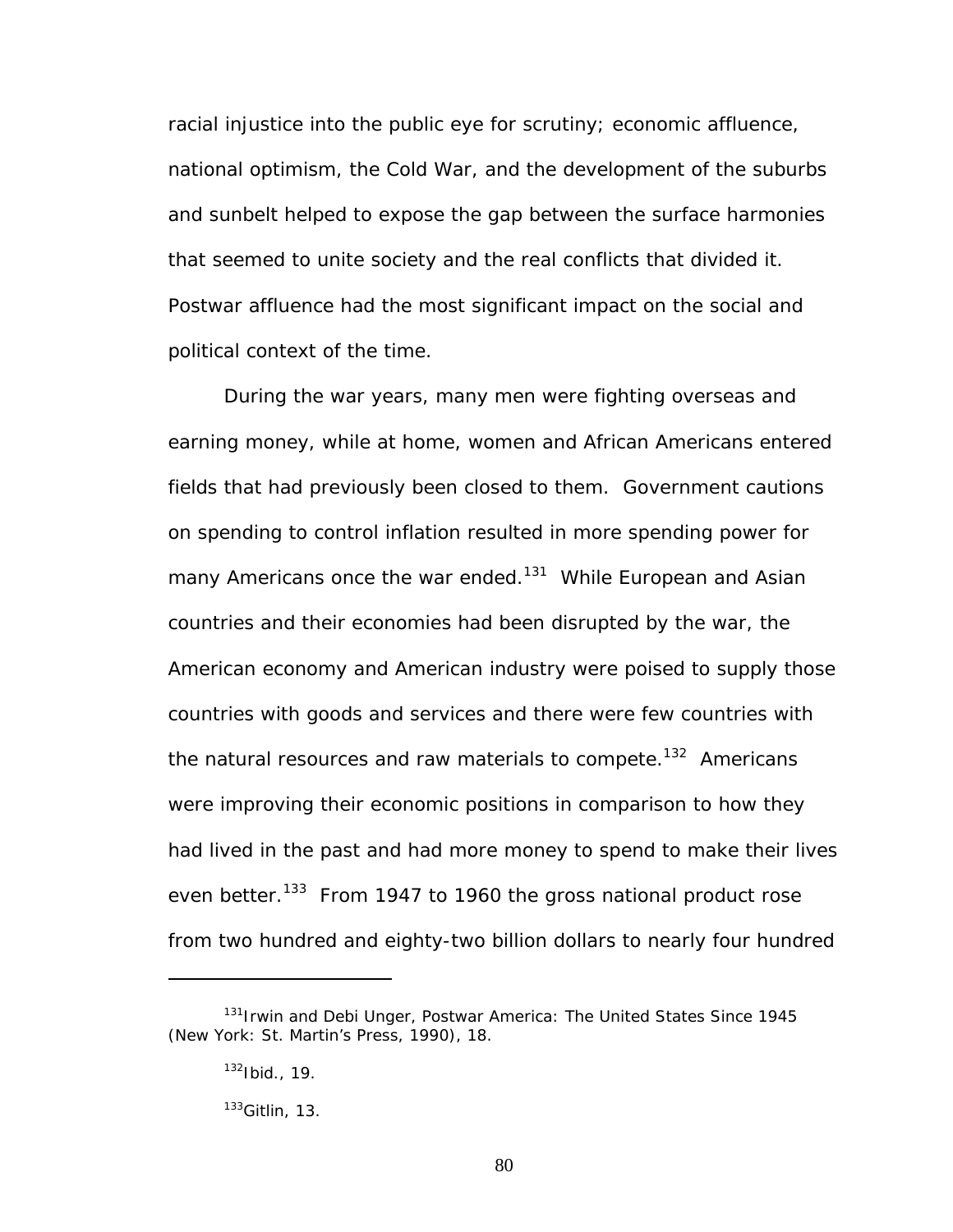and forty billion.<sup>134</sup> Over the same period of time, unemployment remained below five percent while the rate of inflation averaged a moderate three percent. <sup>135</sup> The poverty rate decreased and the standard of living increased over this time period. In 1950 about thirty percent of the United States population lived in poverty: in 1960 that number decreased to approximately twenty percent and then to eleven percent by  $1973.<sup>136</sup>$ 

With the postwar affluence and hegemony in global economics, Americans were optimistic that the United States could accomplish any goal. This optimism signaled a new hope that had been missing following the Great Depression. Americans were confident that, with the increased levels of production, they could solve social injustices and political problems.<sup>137</sup> National optimism coupled with economic affluence led to massive spending initiatives in the 1950s and 1960s to solve some of the social and political problems. The impact of economic affluence and optimism can be seen for example in the Cold War era massive defense spending.

<span id="page-87-0"></span><sup>134</sup>Robert M. Collins, *More: The Politics of Economic Growth in Postwar America* (Oxford: Oxford University Press, 2000), 41.

<span id="page-87-2"></span><span id="page-87-1"></span> $135$ Brinkley, 407.

<sup>136</sup>Charles Murray, *Losing Ground: American Social Policy 1950-1980*, Tenth Anniversary Ed. (New York: Basic Books, 1994), 245.

<span id="page-87-3"></span><sup>137</sup>Brinkley, 411.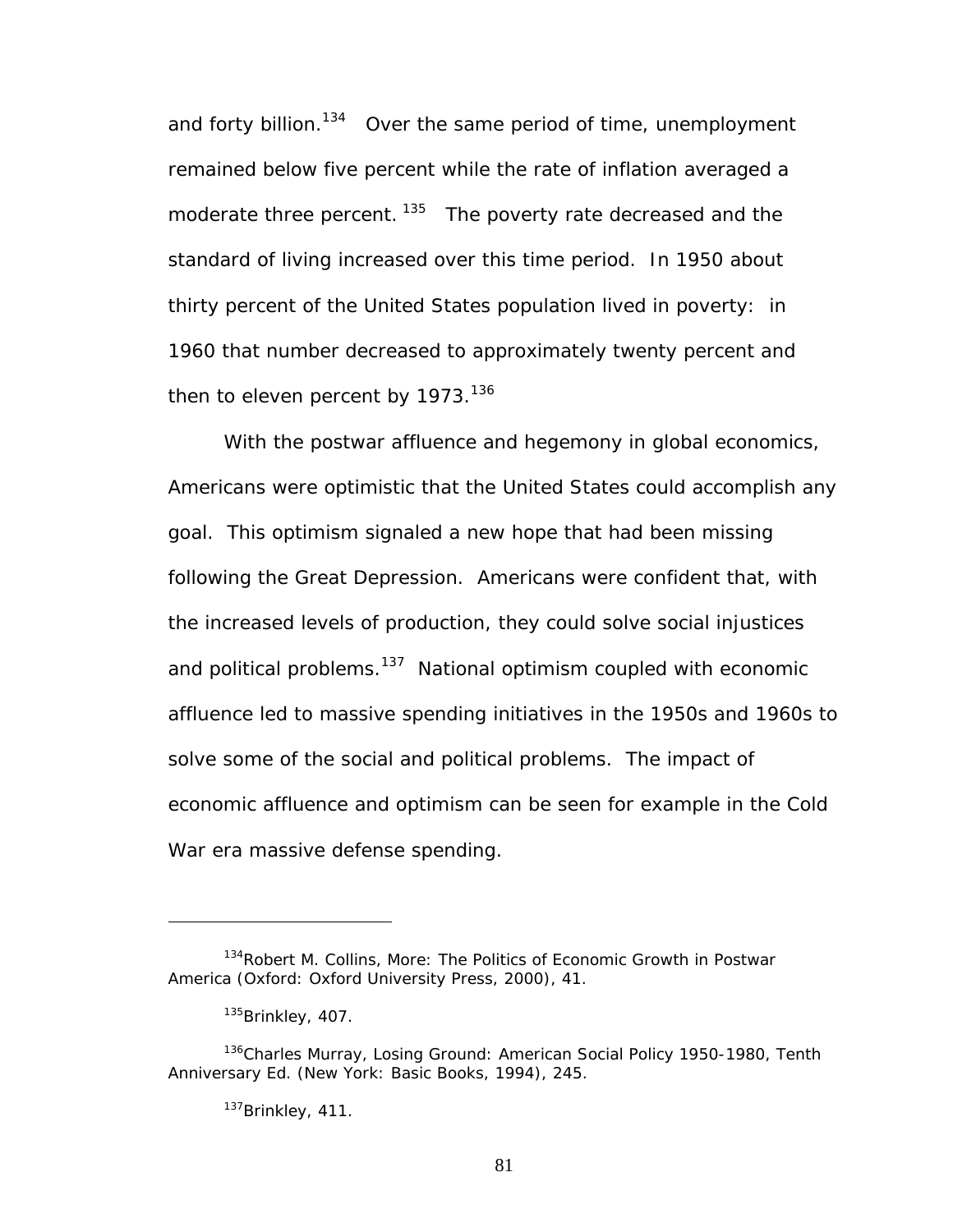The Cold War generated massive defense spending which helped to sustain economic growth. With the onset of the Cold War, monumental resources were allocated to defending the United States which acted as a stimulator for the national economic metabolism and contributed to the stability of the postwar economy. Defense spending also gave the government an opportunity to put money into sectors of the economy where the United States was falling behind other countries. This informal industrial policy brought the nation back into competitive markets; however, only industries which could provide technologies needed for the Cold War benefited from this informal policy.

For example, the Cold War led to the creation of a national highway system which provided jobs. The interstate highway system began in 1956 for the transportation of war materials across the United States. The federal government invested \$100 billion in the project which created many jobs.<sup>138</sup> The project also made areas outside the city easily available by car which contributed to the increase in suburbanization.<sup>139</sup> Once the highway system was completed, the need for more potential war materials spurred the

 $\overline{a}$ 

<span id="page-88-1"></span><span id="page-88-0"></span><sup>138</sup>Ibid., 407.

<sup>&</sup>lt;sup>139</sup>J. John Palen, *The Urban World*, 5<sup>th</sup> ed. (New York: McGraw-Hill, 1997), 206.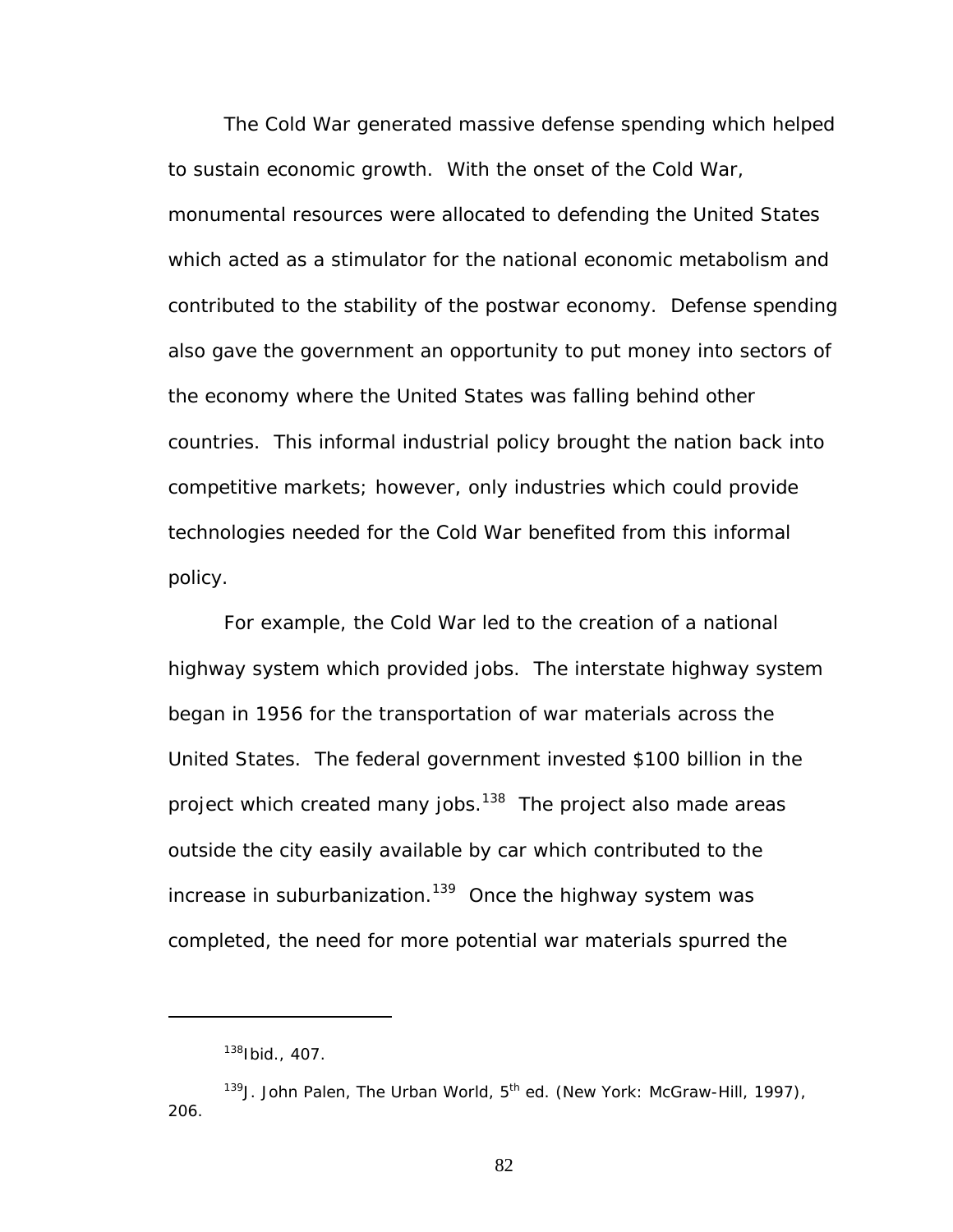development of the sunbelt which in turn helped to sustain economic growth and affluence.

In fact, economic affluence was so widely shared that it worked to close the gap slightly between whites and blacks.<sup>140</sup> Affluence led to the mechanization of the South which continued the migration of African Americans from the rural South into southern cities and then the migration to northern and western cities, which had started during the war. In northern cities political groups seeking support encouraged blacks to register to vote and offered blacks some incentives for their support. Blacks could then vote for people to represent them which gave blacks pockets of power and a heightened sense of how they could achieve social and political gains toward a better life.<sup>141</sup>

In addition, the mechanization of the South created a situation which made racial equality appear to be a positive sum gain. Historically, black slaves had been a valuable asset to the southern economy as had poor black farm workers. With the increased mechanization, there was a decreased economic advantage to racism. Economic growth shifted power away from a tradition-bound land owner elite toward managers and laborers who did not have an

<span id="page-89-0"></span> $140$ Collins, 42.

<span id="page-89-1"></span> $141$ Chafe, 32-33.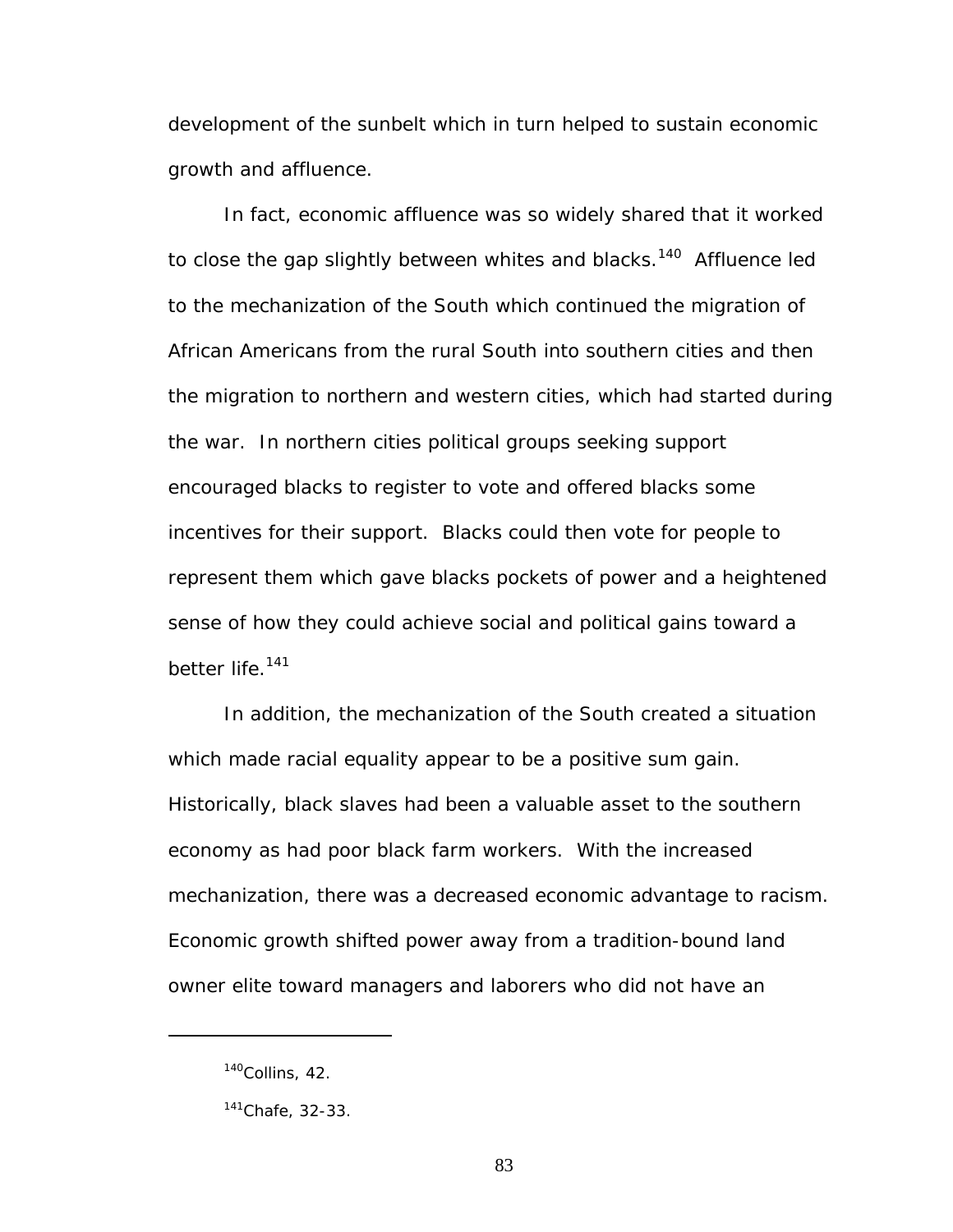allegiance to Jim Crow historically or an irrational attachment to racism. The managers and laborers were less likely to sacrifice economic growth in an attempt to maintain a racialized social structure.<sup>142</sup> Although racism continued to be a serious social problem in the South, the increased mechanization made progress easier.

Furthermore, affluence gave African Americans economic power that they had not achieved before. Labor and industry which had previously been denied to blacks became available during the war and remained available in the postwar era because blacks were allowed to enter into labor unions previously closed to them. Affluence also gave African Americans economic power because it gave them the power to boycott and actually make an impact. Economic power served to strengthen organs of protest; for example, the Montgomery Bus Boycott was expensive to sustain, and blacks had the money to support the boycott.<sup>143</sup> This led to real progress in the civil rights movement when the Supreme Court also supported the boycott.

Affluence meant that African Americans had more disposable income to support arts organizations such as Papp's New York Shakespeare Festival. In addition, affluence gave many young African

<span id="page-90-0"></span><sup>142</sup>William Julius Wilson, *The Declining Significance of Race: Blacks and Changing American Institutions* (Chicago: The University of Chicago Press, 1978), 70.

<span id="page-90-1"></span><sup>143</sup>Brinkley, 441.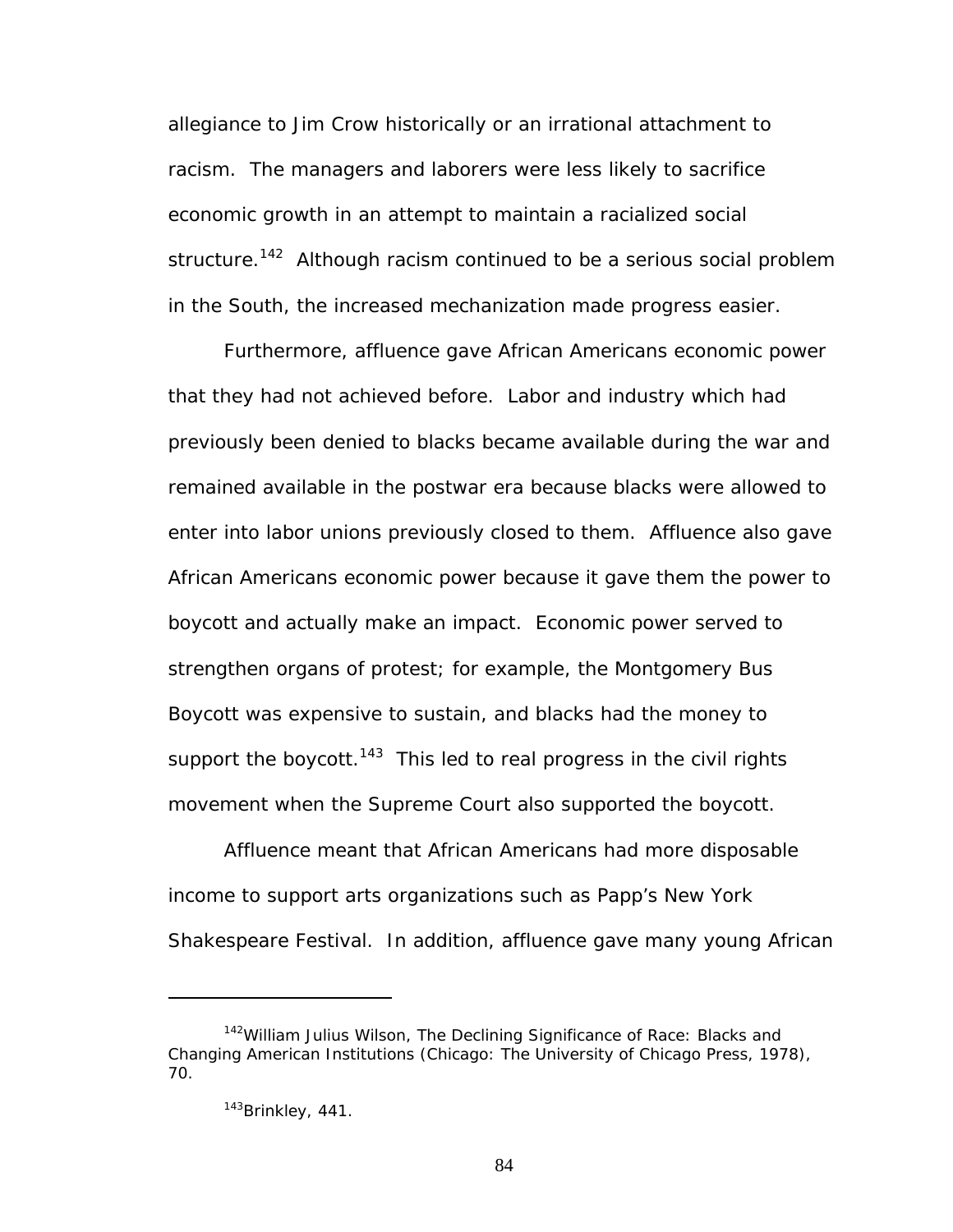American men and women the opportunity to attend college. The dramatic expansion of higher education in the United States after the war brought with it long term exposure to enlighten attitudes which helped spotlight racism, not just for African Americans but for young people from all ethnic groups.<sup>144</sup>

Affluence also meant that more households could afford television sets, and by 1957, there were over forty million television sets in the United States, almost as many television sets in the country as families. $145$  The increasing availability of televisions in the 1950s helped to make the problem of race a national issue and to educate Americans that there were significant exclusions to the postwar affluence. Protests were covered by the national press; scenes of racial violence flashed across television screens in living rooms around the country, and the coverage helped to school African Americans in the techniques of protest. The availability of television also sharpened in African Americans a sense of relentless proof that others had something they did not; it gave blacks an opportunity to see what they were denied.<sup>146</sup>

<span id="page-91-0"></span><sup>144</sup>Gitlin, 20.

<span id="page-91-1"></span><sup>&</sup>lt;sup>145</sup>Brinkley, 419.

<span id="page-91-2"></span> $146$ Chafe, 34.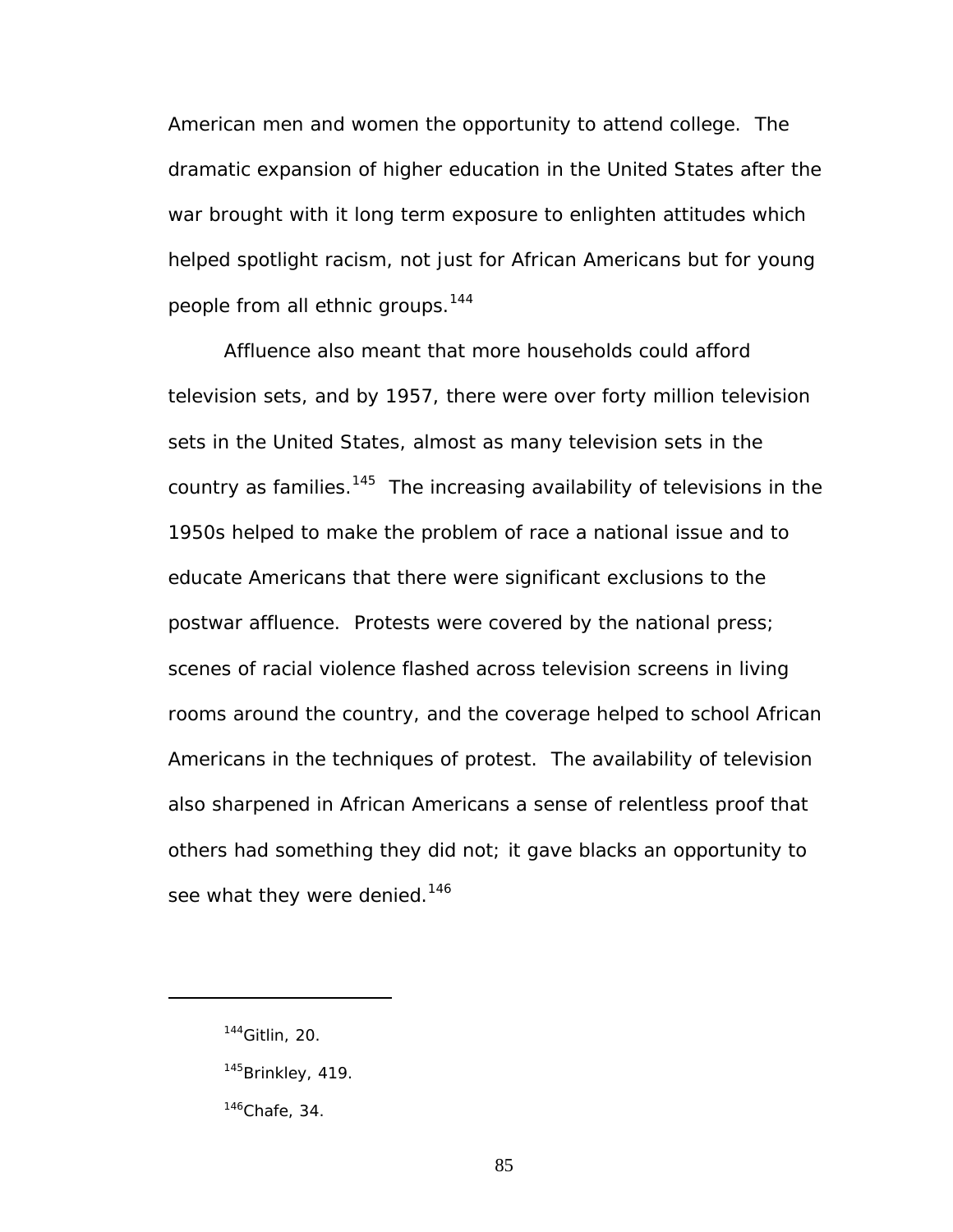The growing sense of exclusion was also fueled by the driving force of the consumer culture: advertising. Advertisers spent ten billion dollars a year in the postwar era to create images of abundance and to convince viewers that a product would not only improve their lives but was essential to their happiness.<sup>147</sup> Advertising helped to spur on mass society and mass culture.

Mass society/culture, which took shape in the 1950s, was distinctive in the sheer scale and size of the institutions in conjunction with mass consumption and mass production fueled by mass media. The totalistic embrace of mass society/culture became increasingly difficult to escape as the driving force in society was motivated more and more by the desire to have what others already had and the goods that advertisers promised would make consumers happy. As Americans became interested in buying the products and reaping the benefits of the consumer culture, more individuals had the financial ability to take part in consumerism than ever before. For those people without the financial ability to fully partake in this new consumer culture, the unprecedented availability of credit allowed them to identify with middle-class culture and middle-class levels of consumption.[148](#page-92-1) However, millions of minorities were unable to

<span id="page-92-1"></span><span id="page-92-0"></span><sup>147</sup>John Patrick Diggins, "The Proud Decade," in *Major Problems in American History Since 1945*, ed. Robert Griffith (Lexington: D.C. Heath, 1992), 231.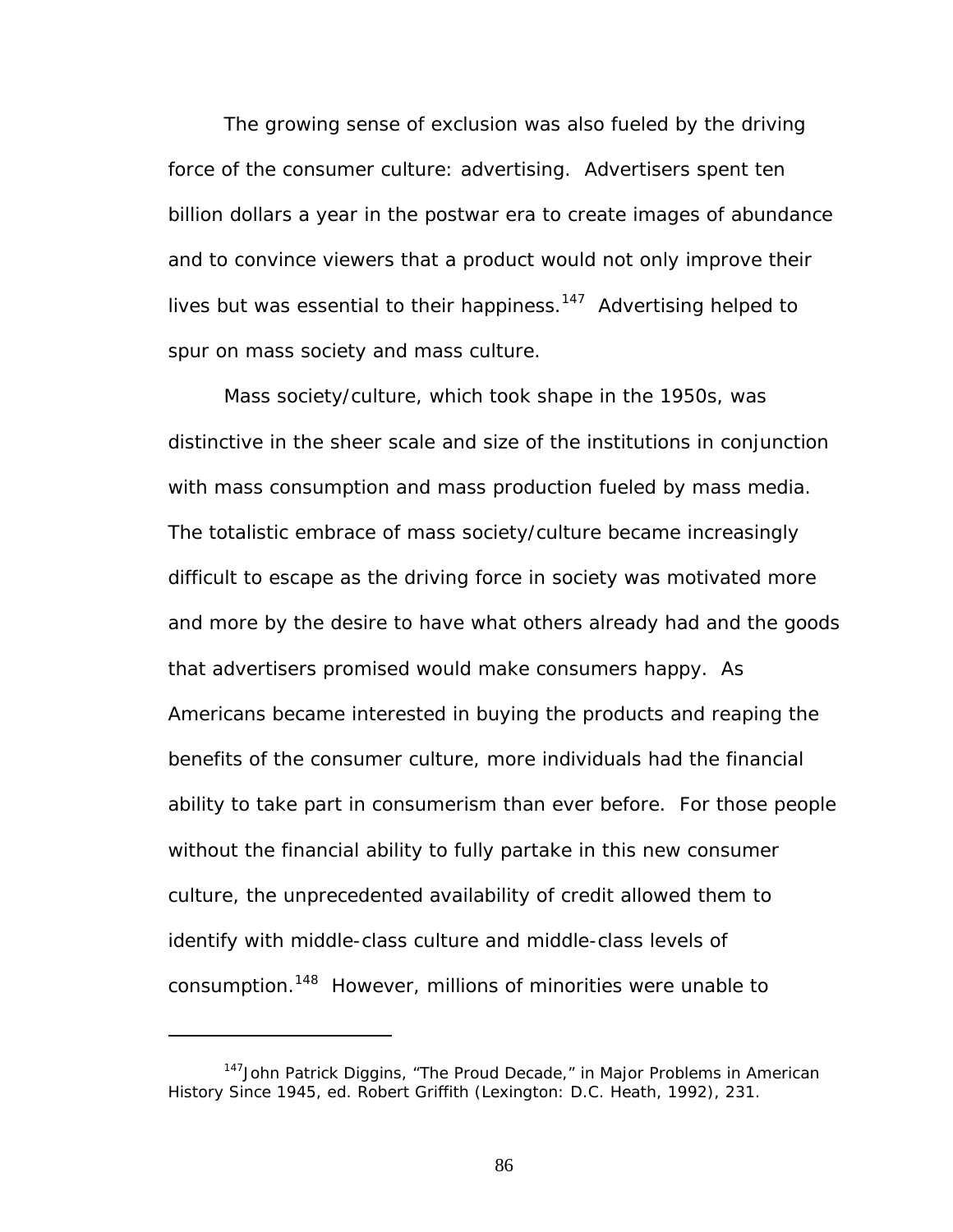participate in the consumer culture which helped to heighten the growing feeling that they were excluded.

Affluence and optimism in the postwar era also led to a baby boom. Many people who had decided not to marry and have children, because of the Great Depression and then the war, contributed to a population explosion after the war. Before the war, the national birth rate had been in decline. Post World War II, the birth rate increased and the population of the United States rose twenty percent in the next decade.<sup>149</sup> In the ten years following the war, ten million new households were formed.<sup>150</sup> Between 1950 and 1960 the population increased by twenty percent, and the young families turned out to be avid consumers, which helped to sustain postwar affluence.<sup>151</sup>

The young families needed a place to live, and as a result, suburbia became the new frontier of the 1950s. After WWII most of the land within the legal boundaries of large cities was already developed. The millions of young married couples needed housing the city could not provide. The suburbs became one of the few realistic choices for young families. The suburbs were also an attractive choice

<sup>&</sup>lt;sup>148</sup>Douglas T. Miller and Marion Nowark, "The Precarious Prosperity of People's Capitalism," in *Major Problems in American History Since 1945*, ed. Robert Griffith (Lexington: D.C. Heath, 1992), 223.

<span id="page-93-0"></span><sup>&</sup>lt;sup>149</sup>Brinkley, 408.

<span id="page-93-1"></span> $150$ Diggins, 207.

<span id="page-93-2"></span><sup>&</sup>lt;sup>151</sup>Brinkley, 408.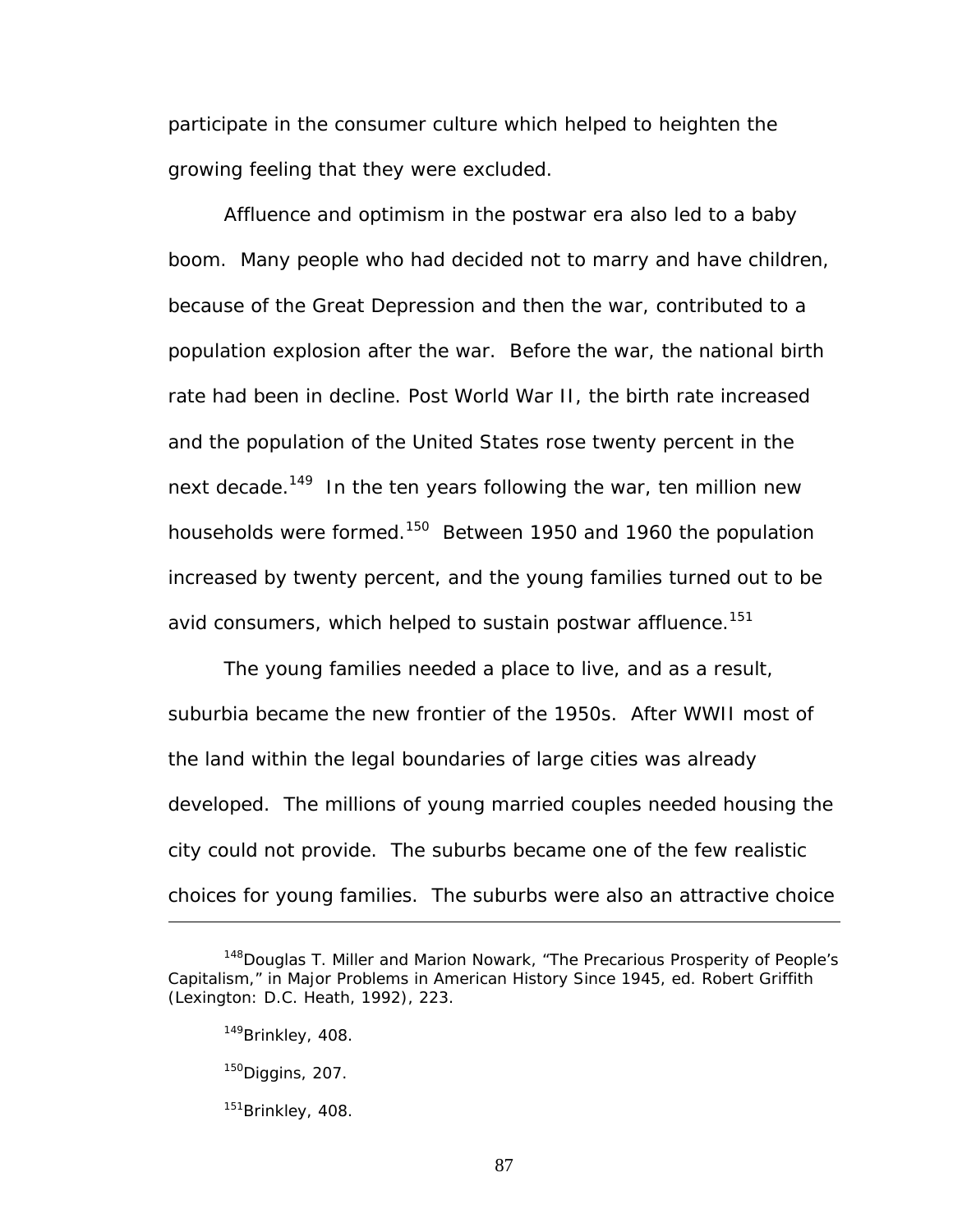because the new houses in the suburbs were frequently cheaper than housing in the city. $152$ 

The development of the suburbs helped to sustain the economic growth in the decade after the war but increased the growing racial frustration in the country because the movement to the suburbs was racially segregated. The federal government subsidized suburban growth with two programs: Veteran Administration loans for veterans and Federal Housing Administration loans for non-veterans. Both programs "required that communities be 'homogeneous areas,' thus reinforcing racial segregation. $153$  The loans given in the suburbs were given to whites to maintain homogeneous neighborhoods while few loans were given in central cities. Furthermore, blacks participating in the loan programs paid higher interest rates than whites. The models used by the loan programs supported racism based on the fear that property values would decline if segregation did not continue.

The Veterans Administration and Federal Housing Administration loan programs had a lasting impact on the wealth of black Americans. Middle-class blacks were effectively locked out of one of the greatest opportunities for wealth accumulation in American history. African Americans were also locked in central city communities which were

<span id="page-94-0"></span><sup>152</sup>Palen, 207.

<span id="page-94-1"></span><sup>153</sup>Ibid., 206.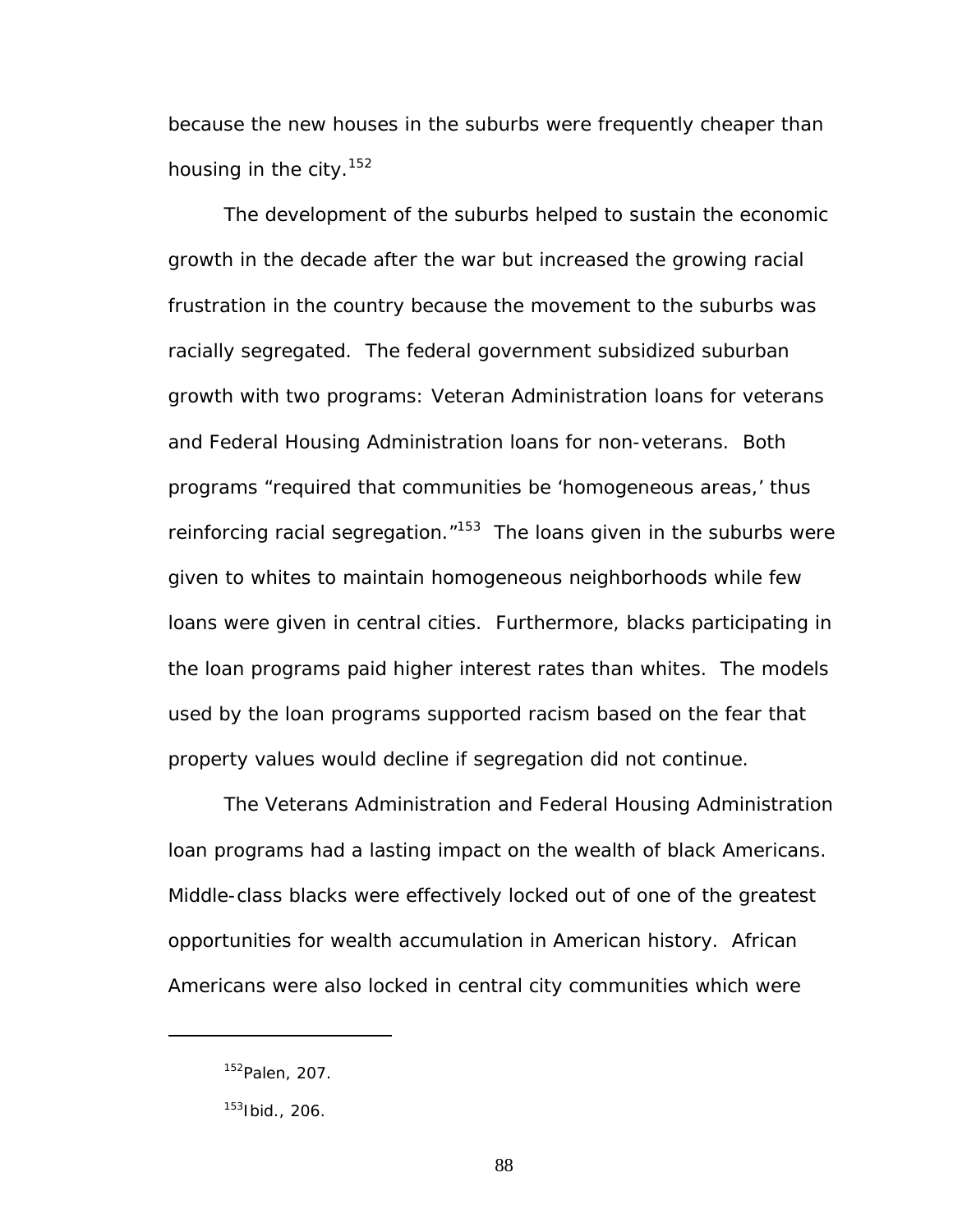blocked by the Federal Housing Administration and Veterans Administration from sources of new investment in their homes.<sup>154</sup> The disinvestment in central cities at the expense of the suburbs increasingly meant the disinvestment in blacks as opposed to whites. The policies of the loan programs influenced the lending practices of other lending institutions which sent cities into decline.

This decline was complicated by the continued influx of blacks from the South who were entering urban centers. As demand for social services grew, taxes were increased to meet the needs of the deteriorating infrastructure of the central cities which accelerated the exodus of the white middle class to the suburbs.<sup>155</sup> As whites moved to the suburbs, they took jobs with them, and the suburbs became major economic centers.<sup>156</sup> With more jobs moving to the suburbs and out of reach of the African American population, poverty became an increasing problem in the central city and contributed to the frustration of minorities. The movement of whites to the suburbs helped underscore the economic inequalities in America in the postwar era as primarily minorities were left in the urban ghettos.

<span id="page-95-0"></span><sup>154</sup>Melvin L. Oliver and Thomas M. Shapiro, *Black Wealth, White Wealth: A New Perspective on Racial Inequality* (New York: Routledge, 1995), 18.

<span id="page-95-1"></span><sup>155</sup>Douglas S. Massey and Nancy A. Denton, *American Apartheid: Segregation and the Making of the Underclass* (Cambridge: Harvard University Press, 1993), 55.

<span id="page-95-2"></span><sup>156</sup> Palen, 198.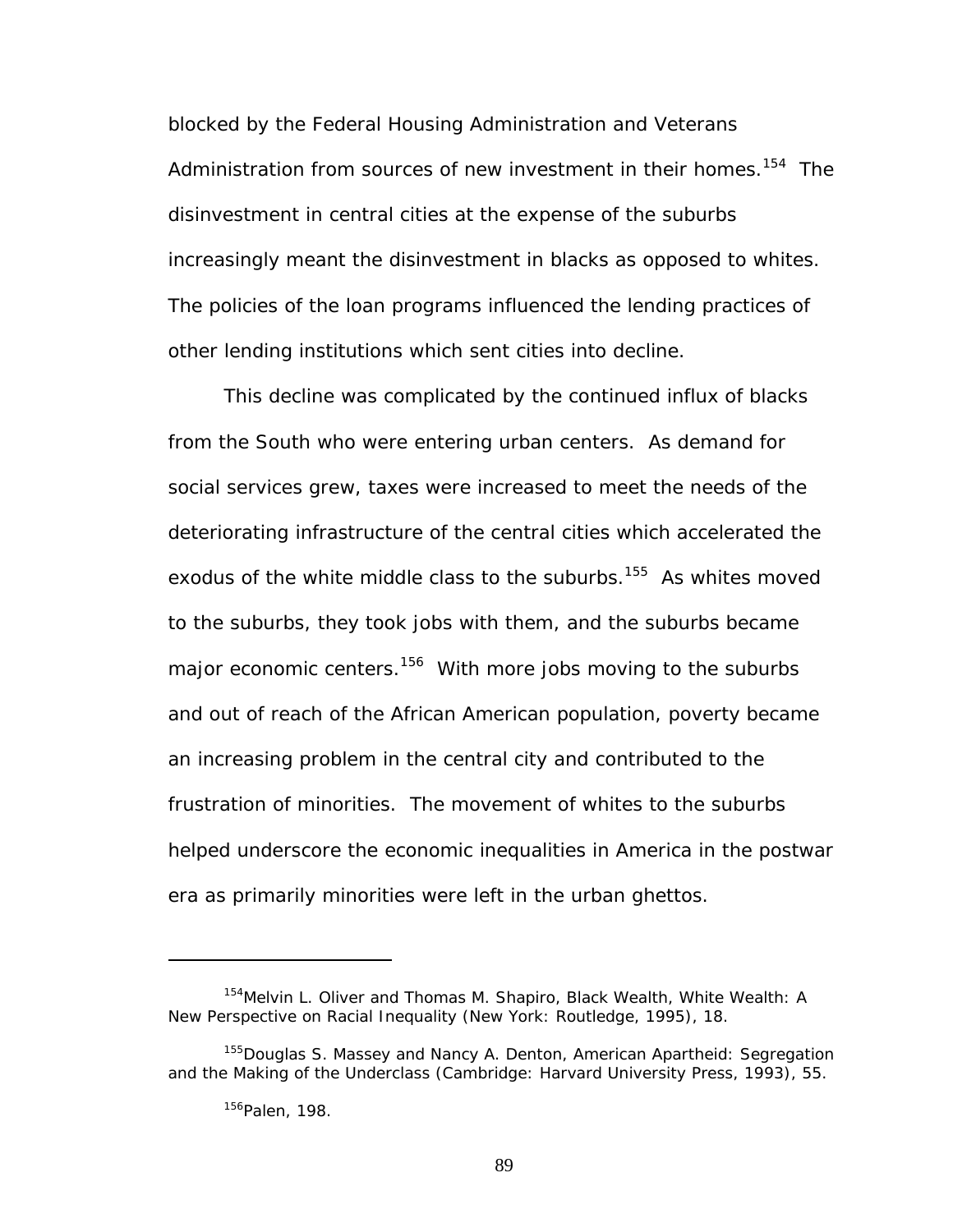Although the racial gap between blacks and whites closed a bit in the postwar era due to affluence, poverty and inequality still defined the lives of many African Americans and other minorities. Robert Lampman from the University of Wisconsin revealed in a 1957 study that, "32.2 million persons, nearly a quarter of the population had incomes below government-proclaimed poverty levels. Millions more, while not starving, had minimal comforts."<sup>157</sup> Over half of American minorities lived in poverty in the early 1960s and the black unemployment rate was twice that of whites. $158$  While the 1950s were a time of prosperity for many middle and working class Americans, millions of African Americans lived in poverty during the postwar decade. As the population moved out of rural southern areas and into urban ghettos, the economic gap between working and middle class Americans became more and more glaring and ominous.

Economic affluence and economic growth created conditions where the United States could spend millions of dollars on the Cold War, but Cold War policies further underscored racial inequality in the United States. America was calling for free elections in other countries yet did not have free elections in the American South; America was calling for democracy abroad but did not have democracy for all at

<span id="page-96-0"></span><sup>157</sup>Miller, 225.

<span id="page-96-1"></span><sup>&</sup>lt;sup>158</sup>Brinkley, 479.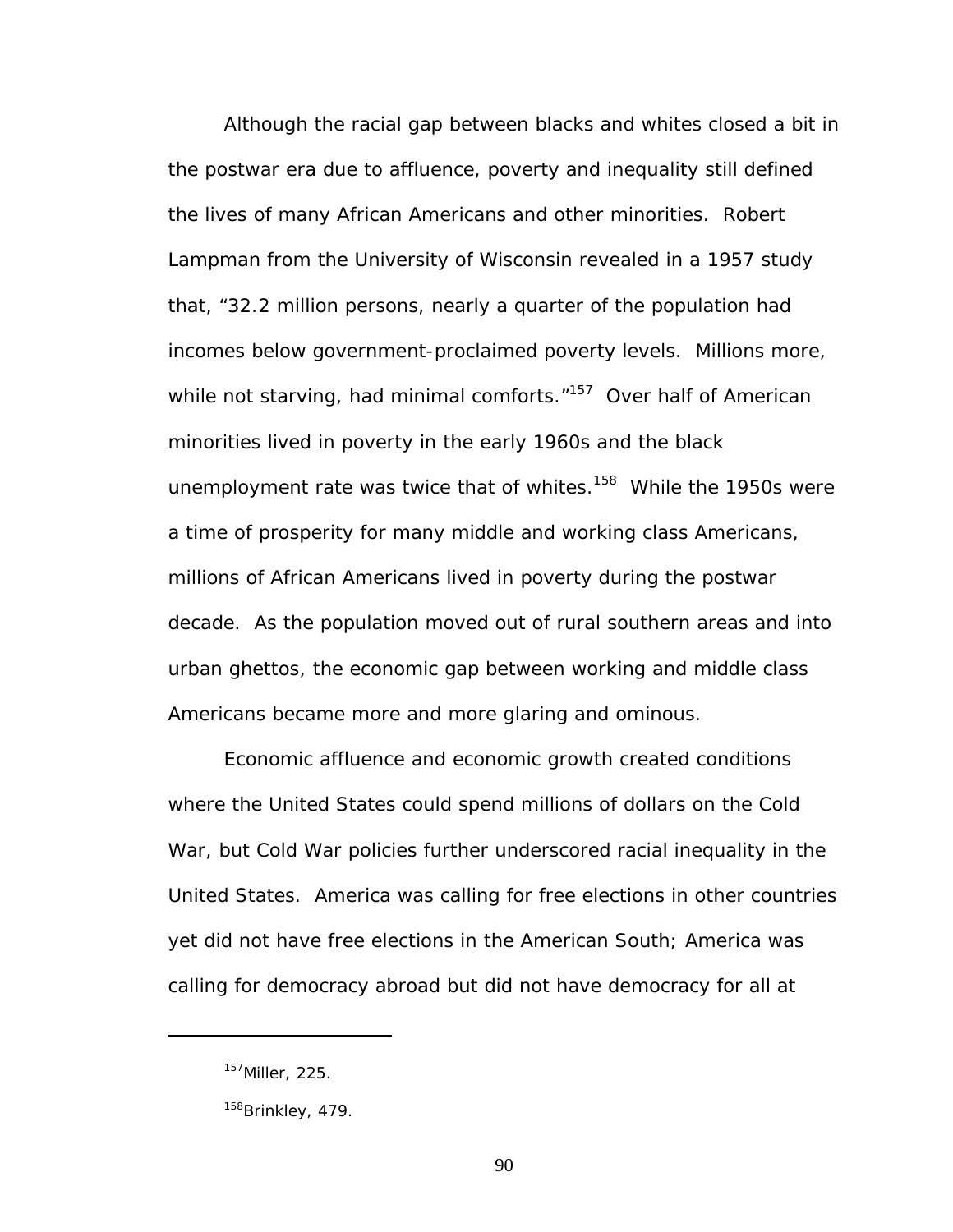home. Racial inequality and racist attitudes served as a source of embarrassment for the United States in the global arena and frustrated African Americans.  $159$  The growth made possible by affluence helped to create a feeling that America could allocate more resources to those people who were impoverished and that America had the power to end racial injustice, influenced perhaps by Kennedy's decree that he would end discrimination with the stroke of the presidential pen.<sup>160</sup>

By the mid-1950s the growing undercurrent of racial tension began to surface as a favorable context to challenge racism emerged. In 1954 the Supreme Court ruled in *Brown v. Board of Education* that separate is in itself unequal, overturning the 1896 ruling in *Plessy v. Ferguson* which supported the segregation of transportation as long as the separate units were equal. Unfortunately, Eisenhower did not offer support for changes in race relations and southerners in congress slowed down legislation that would protect African Americans from discrimination.<sup>161</sup> In addition, the growing availability of television and mass media helped to inform the nation of the civil rights violations taking place in the South including the 1954 murder of Emmett Till, a

<span id="page-97-0"></span><sup>159</sup>Gitlin, 137.

<span id="page-97-1"></span> $160$ Chafe, 35.

<span id="page-97-2"></span><sup>&</sup>lt;sup>161</sup>Brinkley, 436.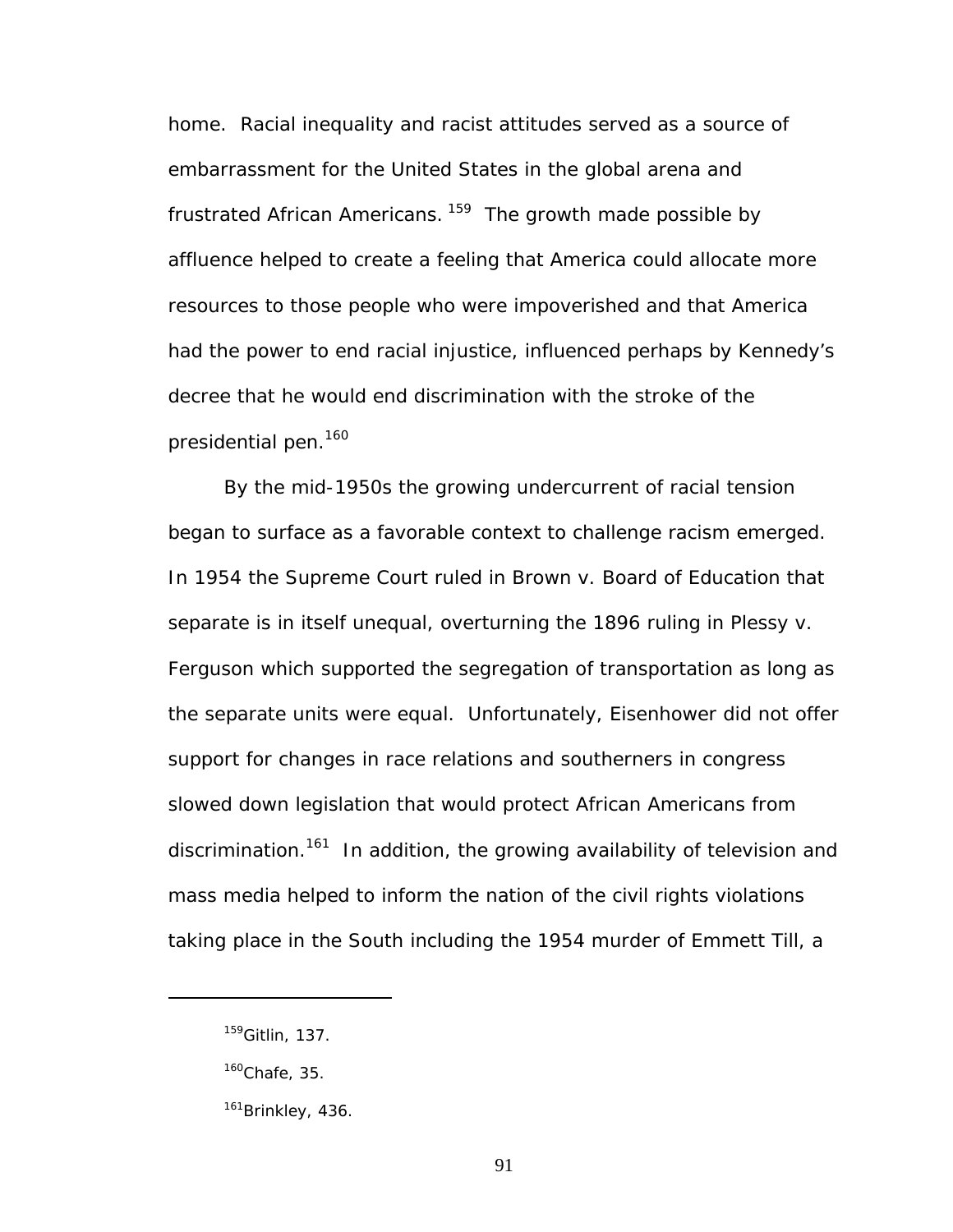fourteen year old boy from Chicago who was murdered while visiting his uncle in Mississippi because he whistled at a white woman.<sup>162</sup> The black community was emboldened by the mass resistance to the *Brown v. Board of Education* decision, outraged by the murder of Emmett Till, and optimistic that change was possible and within reach. As a result, the established system of racial identification and meaning met increased opposition.

The civil rights movement was initially organized under the dominant paradigm of ethnicity. The early leaders of the movement were moderates who sought to end inequality under the current social system.<sup>163</sup> This belief helped to unify the movement into a singleminded interest based on liberal hope with integration as the primary goal, exemplified by the Student Nonviolent Coordinating Committee (SNCC). When the organization started, the goal of the struggle was integration through non-violence.<sup>164</sup> SNCC also believed that the federal government was on the side of the organization and that optimism influenced the action of the group in the early 1960s.

<span id="page-98-0"></span><sup>162</sup>*The American Experience: The Murder of Emmett Till*, directed by Stanley Nelson, Public Broadcasting System, 2004, DVD.

<span id="page-98-1"></span><sup>163</sup>Michael Omi and Howard Winant, *Racial Formation in the United States: From the 1960s to the 1990s* (New York: Routledge, 1994), 96.

<span id="page-98-2"></span><sup>164</sup>Gitlin, 106.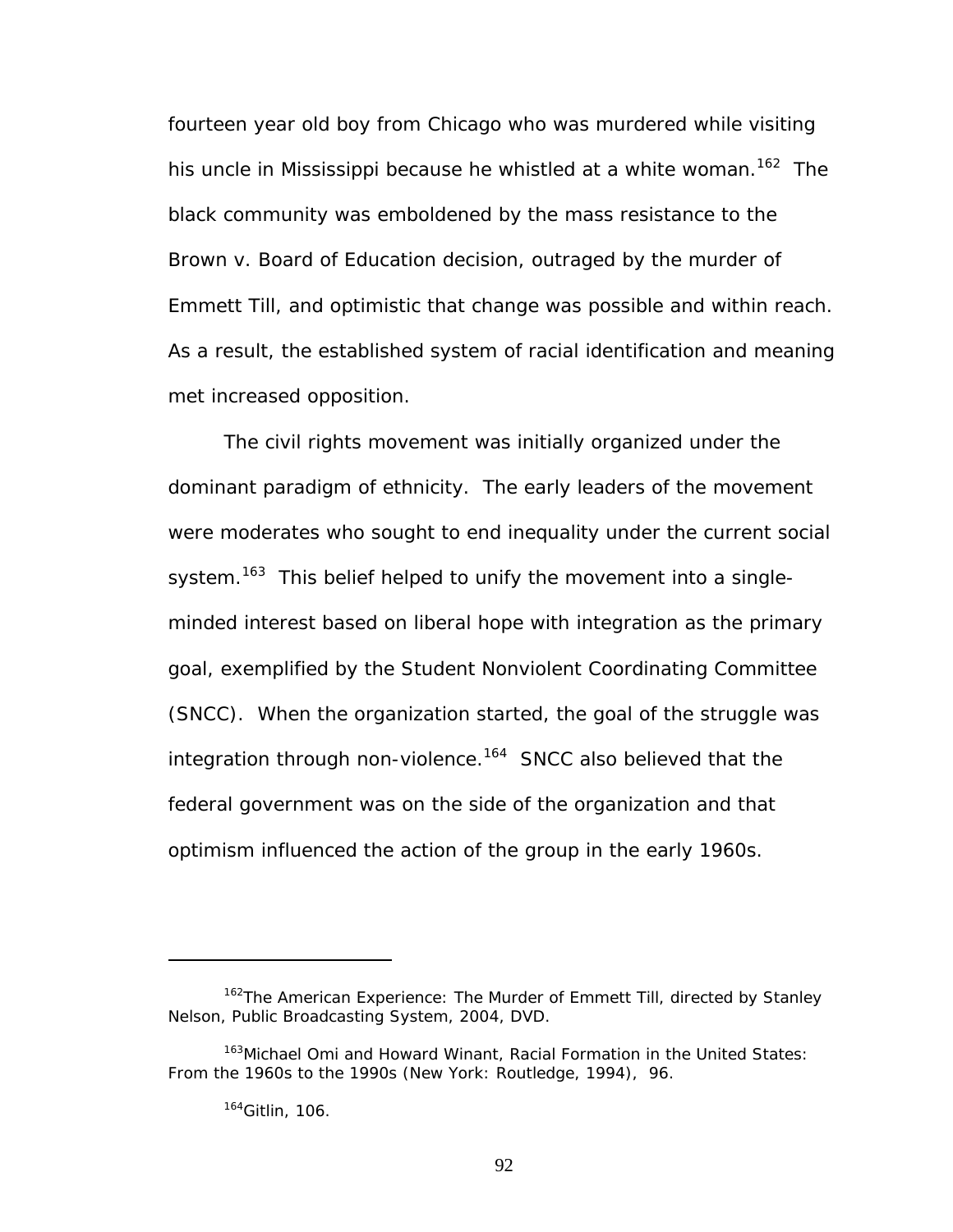Optimism played out in another major development of the civil rights movement in 1960 when four young, black college students sat down at an all white lunch counter in a Woolworth's store in Greensboro, North Carolina. The students were angered because they were served at all other counters in the store and felt they should be served at the lunch counter as well.<sup>165</sup> This provided the civil rights movement with a symbol of protest to rally involvement. They sat down and protested segregation non-violently; the sit-in became the symbol of protest in the civil rights movement.<sup>166</sup> Soon sit-ins and boycotts spread across the urban South and North. The vision of the civil rights movement was for a non-violent movement with the goal of integration: blacks and whites coming together. The leaders of the movement believed that integrationist techniques would lead to a "colorblind" future for the United States.<sup>[167](#page-99-2)</sup>

Papp's work with colorblind casting at the NYSF mirrored the goals of the civil rights movement: racial equality and integration. While he was interested in representing the changing racial mix in New York City onstage, he believed that African Americans have the same abilities as whites and deserve the same rights. Papp's commitment to

<span id="page-99-0"></span> $165$ Ibid., 81.

<span id="page-99-1"></span> $166$ Chafe, 43.

<span id="page-99-2"></span><sup>167</sup>Unger, 93.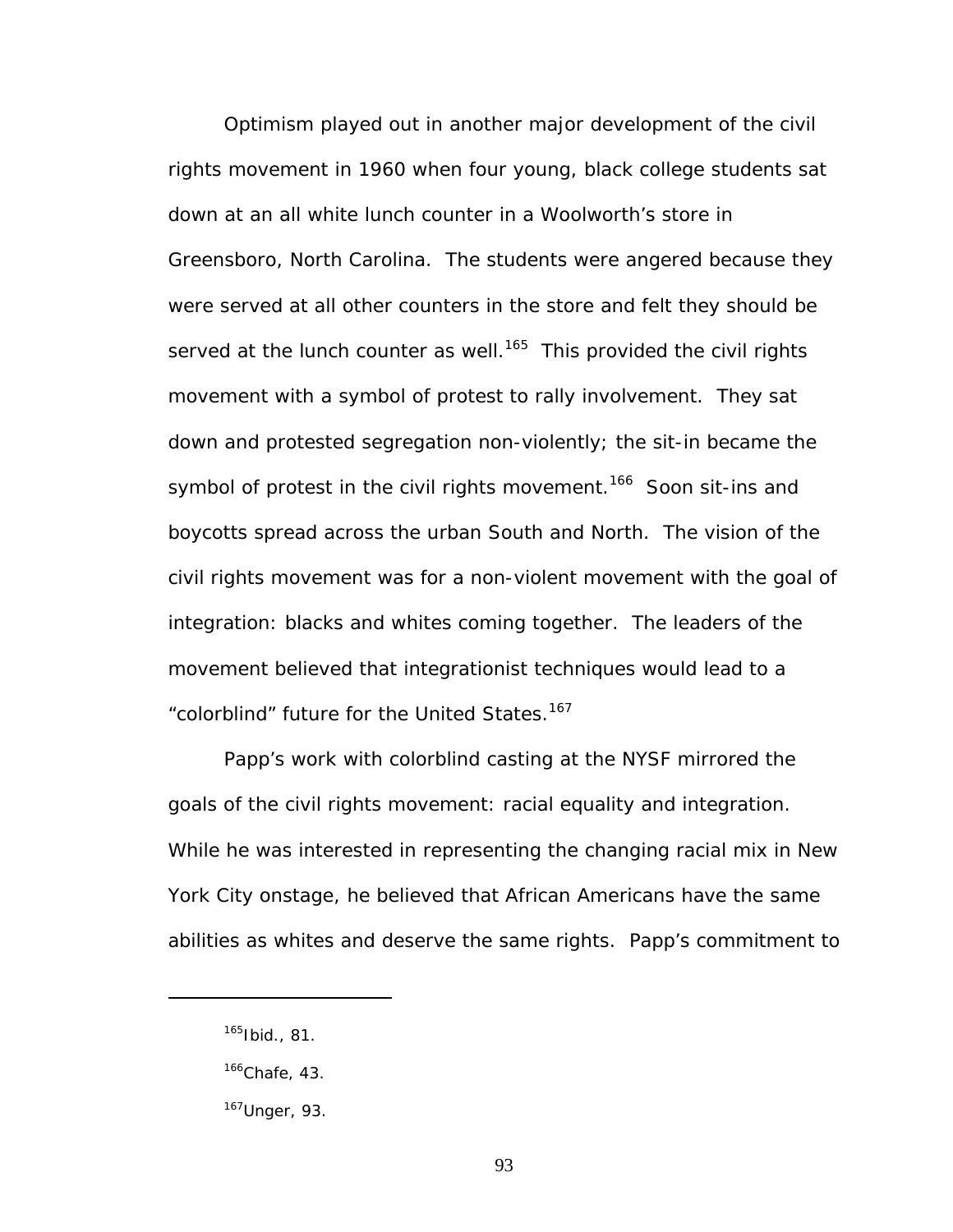creating a multi-cultural audience and addressing racial issues can be seen in his mission for the NYSF Board of Directors. He wanted the board to be more than a fund-raising unit; he wanted the board to help raise awareness of the glaring racial inequality in society.<sup>168</sup> Papp was inspired by the national optimism in his work with colorblind casting and by the new opportunities opened to blacks. He had witnessed the mass inequality in society and Papp believed that he could help inspire real change. He wanted to redistribute roles/jobs along racial lines in an attempt to destroy racist stereotypes, influence cultural representation linked to class and cultural domination, and change the position of African Americans in society.

From inception, it was the mission of the NYSF and later the Public Theatre to involve minority, specifically African American, actors in productions to both train the minority actors and enrich the productions with different cultural perspectives. Papp also believed that blacks in his audiences would be proud to see African American actors playing kings and nobles onstage.<sup>169</sup> Papp felt that having black actors play characters traditionally played by white actors was very

<span id="page-100-0"></span><sup>&</sup>lt;sup>168</sup> Joseph Papp, "Lincoln Center Position Paper," 1973, Joseph Papp/New York Shakespeare Festival Collection, Billy Rose Theatre Collection, The New York Public Library for the Performing Arts.

<span id="page-100-1"></span><sup>&</sup>lt;sup>169</sup>Joseph Papp, "Formation of Permanent Black/Hispanic Shakespeare Company," 1979, Joseph Papp/New York Shakespeare Festival Collection, Billy Rose Theatre Collection, The New York Public Library for the Performing Arts.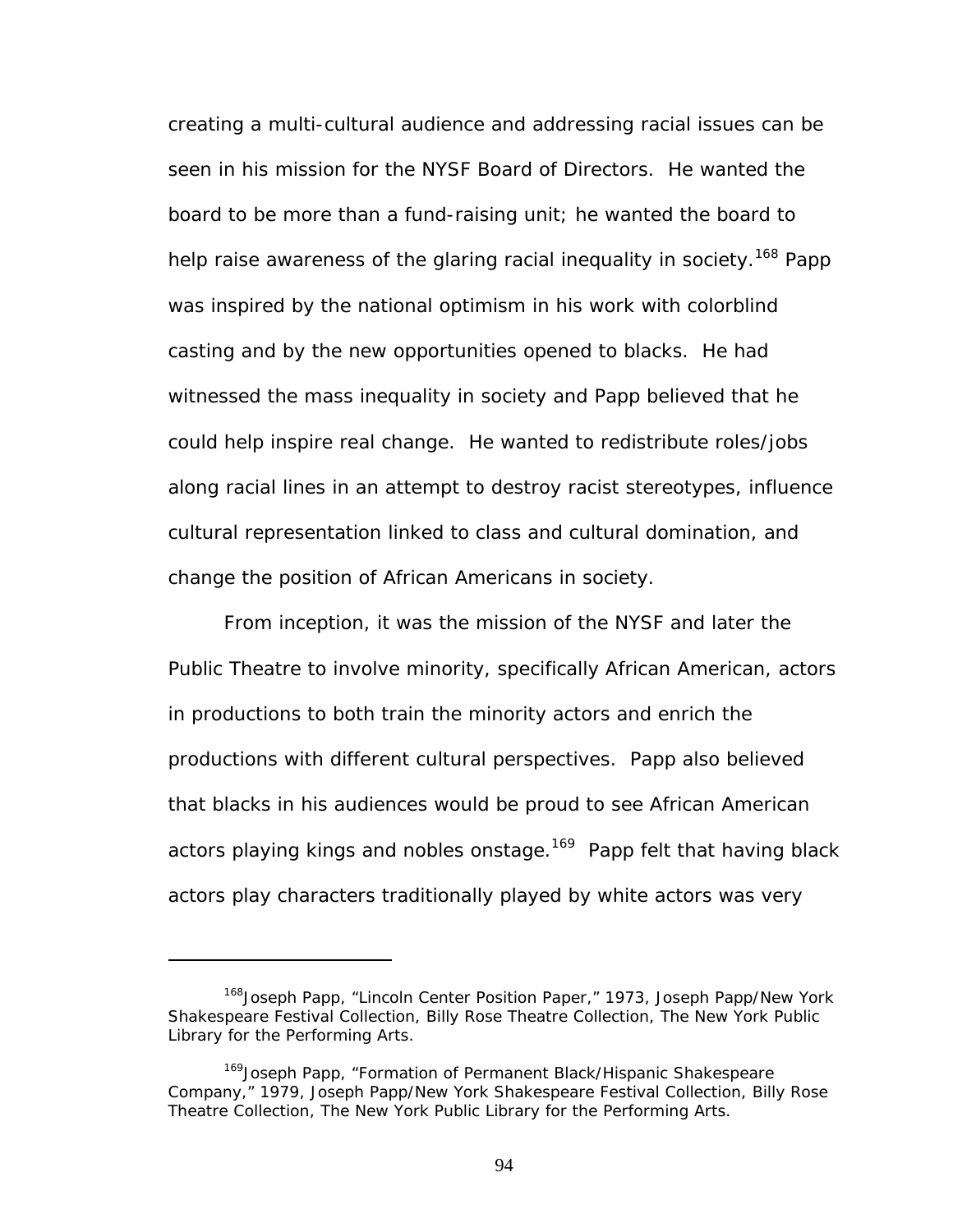important because the casting opened up lines of communication about racism in society and opened white consciousness to the possibilities of what was acceptable and correct.<sup>170</sup> This fueled his desire to use colorblind casting when he began his theatre company.

<span id="page-101-0"></span><sup>&</sup>lt;sup>170</sup>Joseph Papp, Handwritten Notes on Black/Hispanic Company, 1979, Joseph Papp/New York Shakespeare Festival Collection, Billy Rose Theatre Collection, The New York Public Library for the Performing Arts.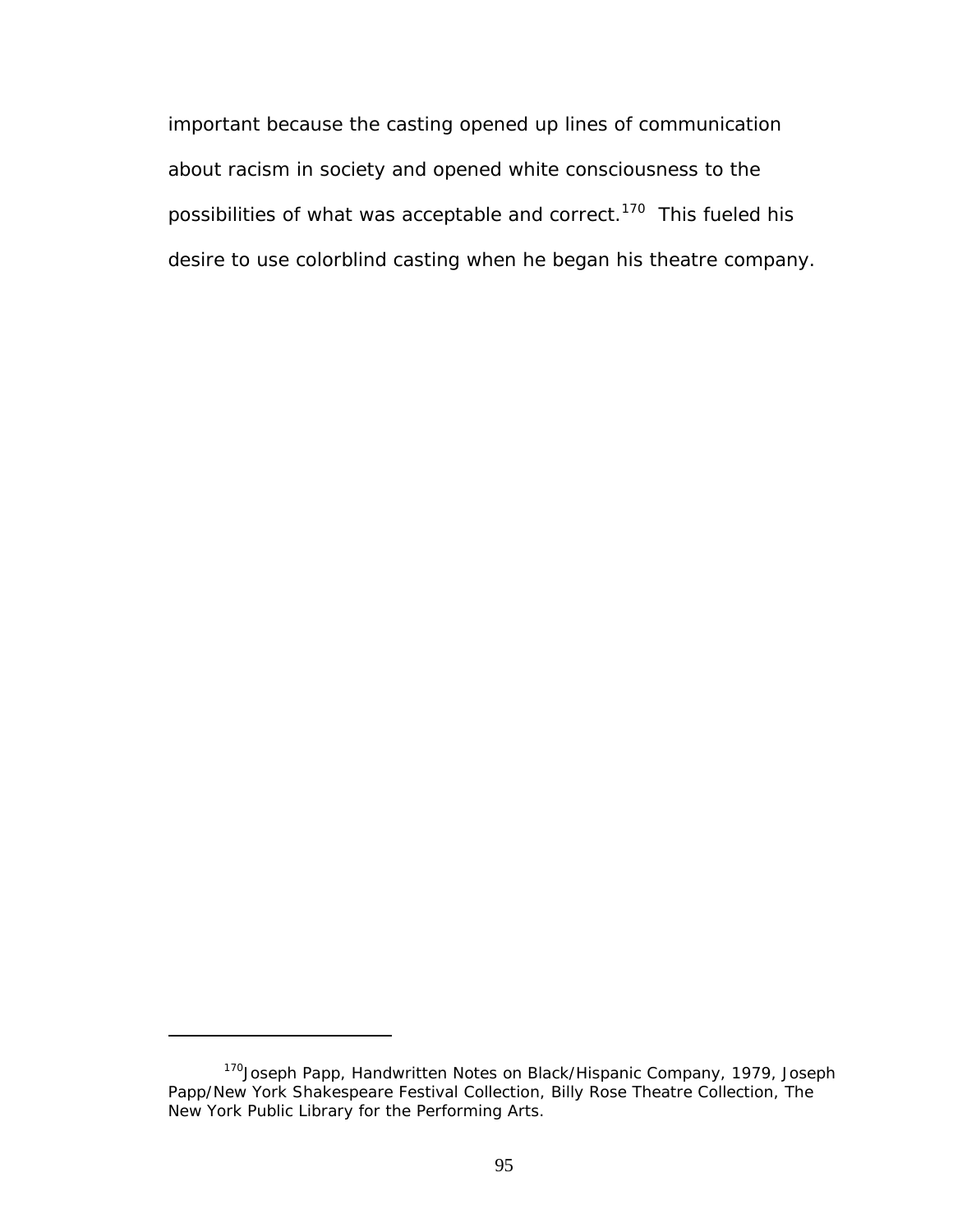## Chapter Five

Joseph Papp felt that casting minority actors was a social responsibility in a country where vast racial inequality helped sustain tension and that the impact of the civil rights movement on blacks had created a significant change in the American landscape. Being black was no longer about being part of an underprivileged racial minority asking for equality; the civil rights movement had created a revolutionary force in America by focusing attention on injustice, corruption, and violence.<sup>171</sup> Part of that injustice was the uneven distribution of roles to minority actors. Papp wanted to provide opportunities for minority actors and the importance of his work can be seen in his intent, the extent of the colorblind casting and the nature of that casting as perceived by theatre critics, historians,

<span id="page-102-0"></span><sup>&</sup>lt;sup>171</sup> Joseph Papp, Untitled: Need for Black Critics, No Date, Joseph Papp/New York Shakespeare Festival Collection, Billy Rose Theatre Collection, The New York Public Library for the Performing Arts.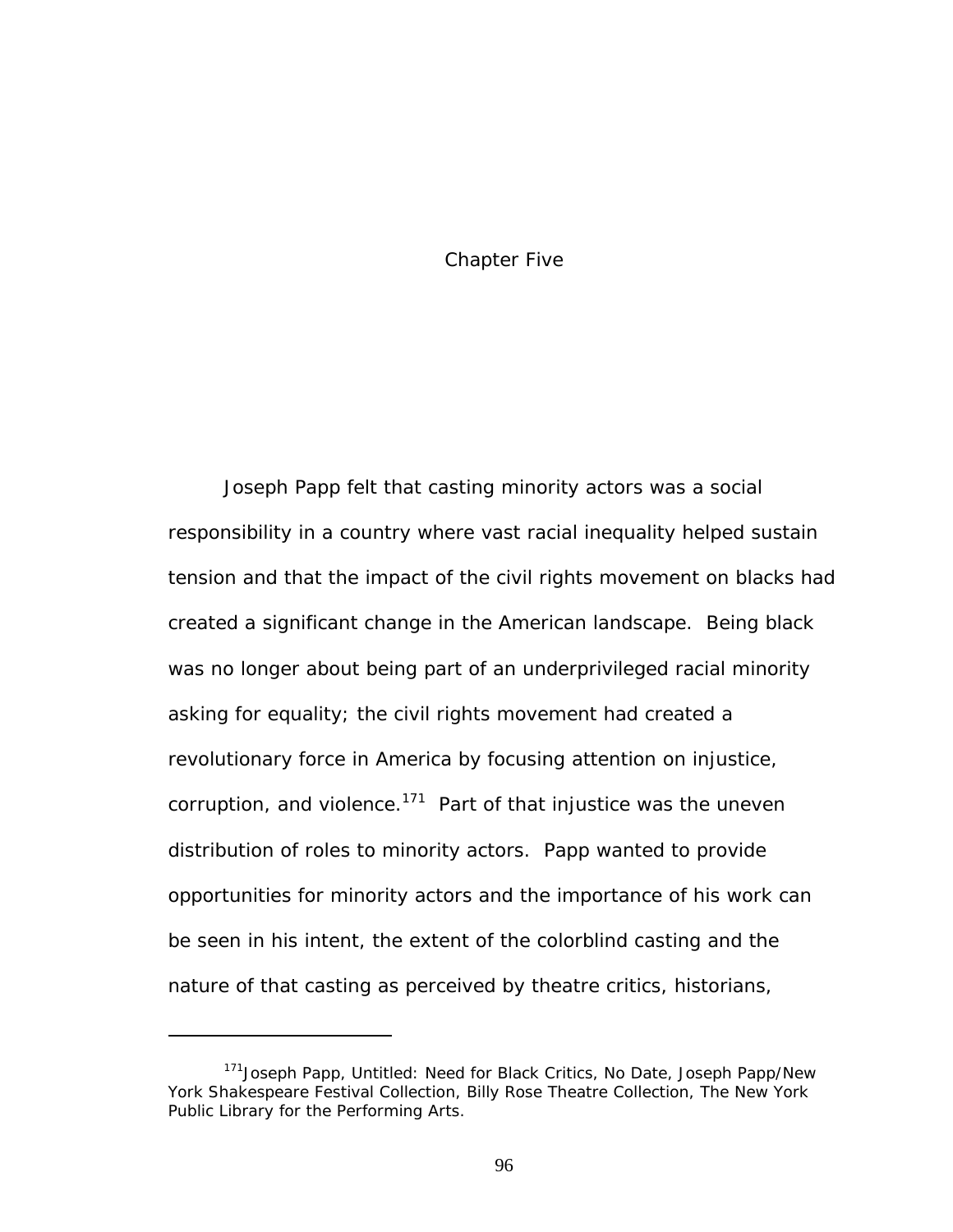audience members, and the actors he worked with. Because Papp's work was influenced not only by what was happening in society, but also in the American theatre, it is important to understand the limited opportunities available to African American actors when he started working in New York.

Papp was not the first theatre artist to utilize interracial casting. Several theatre artists helped pave the way for Papp's work; one such person was Jasper Deeter. Deeter's Hedgerow company was the first white theatre company in the United States to cast an African American actor, Waylon Rudd, as Othello in 1926. Deeter created

unprecedented opportunities for black artists at Hedgerow. . . . Deeter welcomed black actors into his company and acting classes, placing shows with racial themes and black casts into his regular rep season, but also casting black actors nontraditionally. . . . Hedgerow was especially significant as a place where [black actors] could study and improve their craft in an era when established theatre schools, as many black actors have reported, refused black students.<sup>172</sup>

The Federal Theatre Project also opened doors for African

American actors that had previously been closed. The project created

a multi-cultural audience for Shakespeare's plays and provided some

opportunities for black actors to play Shakespearean characters in the

<span id="page-103-0"></span><sup>&</sup>lt;sup>172</sup>Cheryl Black, "After the Emperor: Interracial Collaborations between Provincetown Alumni and Black Theatre Artists, 1924-1946," (paper presented at the Association for Theatre in Higher Education Conference, San Francisco, California, 28-31 July 2005).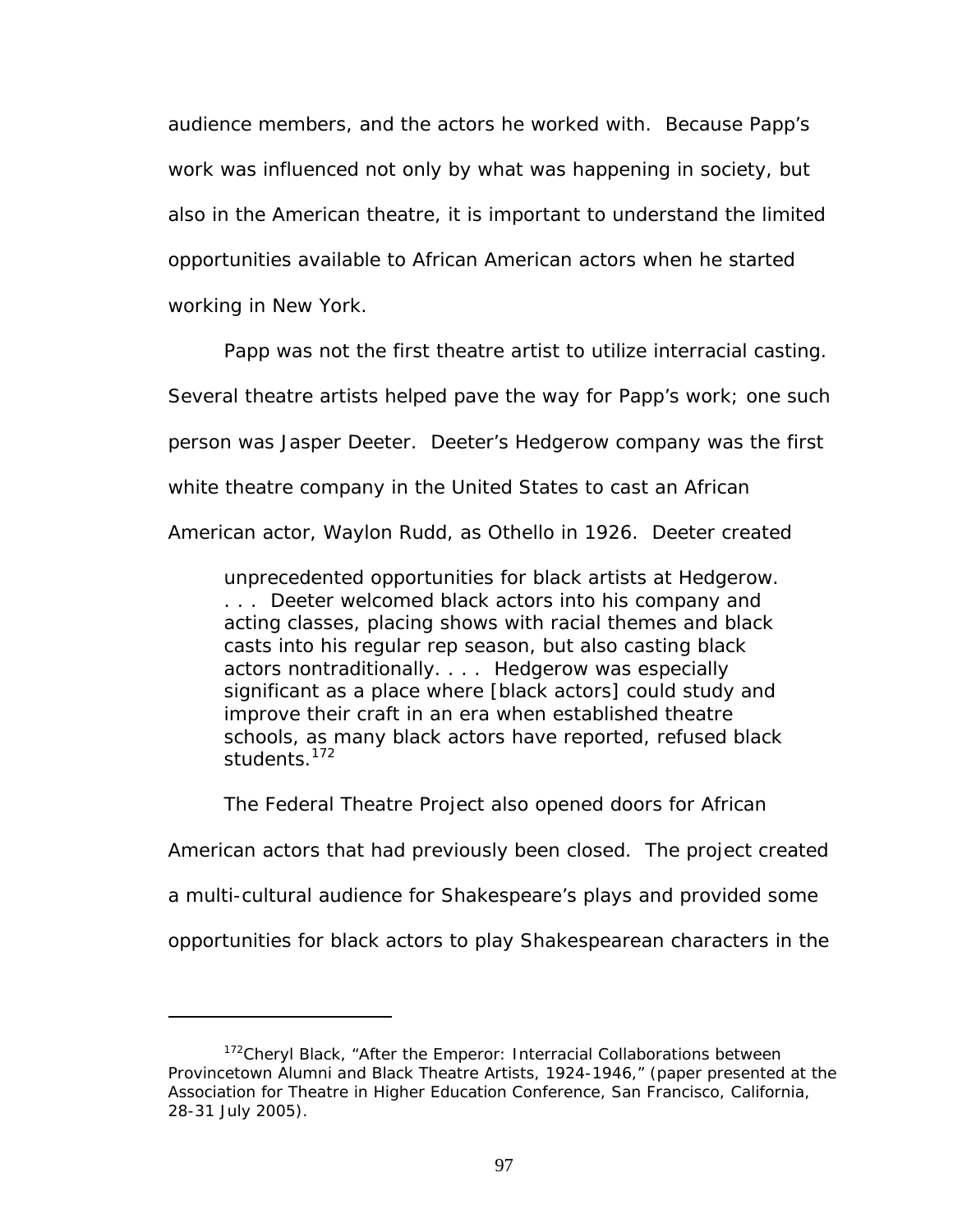black units.<sup>173</sup> However, "[u]ntil the 1940s the established professional theatre in America failed to accommodate a black actor in a major role from the Shakespearean repertoire. Indeed, a book published in 1939 entitled *Shakespeare in America* by Esther Dunn does not mention a single black performer."<sup>174</sup>

But that would change in 1942 when it was announced that Paul Robeson would be playing Othello at the Theatre Guild. He had played the role in 1930 in London to good reviews and had planned to return to the United States to perform the character, but was unable to work out a deal with an American company. Interracial casting in America was still rare at the time. It took twelve years before Robeson was able to perform the character here. The production was a hit and moved to Broadway the following year where it played for two hundred and ninety-six performances. $175$  While the production was well received, it did not create an atmosphere in professional theatre that was more accepting of casting African Americans. Although there were some colleges and universities mounting uni-racial and colorblind theatre productions of Shakespeare's plays in the 1940s including

<span id="page-104-0"></span><sup>173</sup> Errol Hill, *Shakespeare in Sable: A History of Black Shakespearean Actors* (Amherst: University of Massachusetts Press, 1984), 118.

<span id="page-104-1"></span><sup>174</sup>Ibid., 120.

<span id="page-104-2"></span><sup>175</sup>Ibid., 128.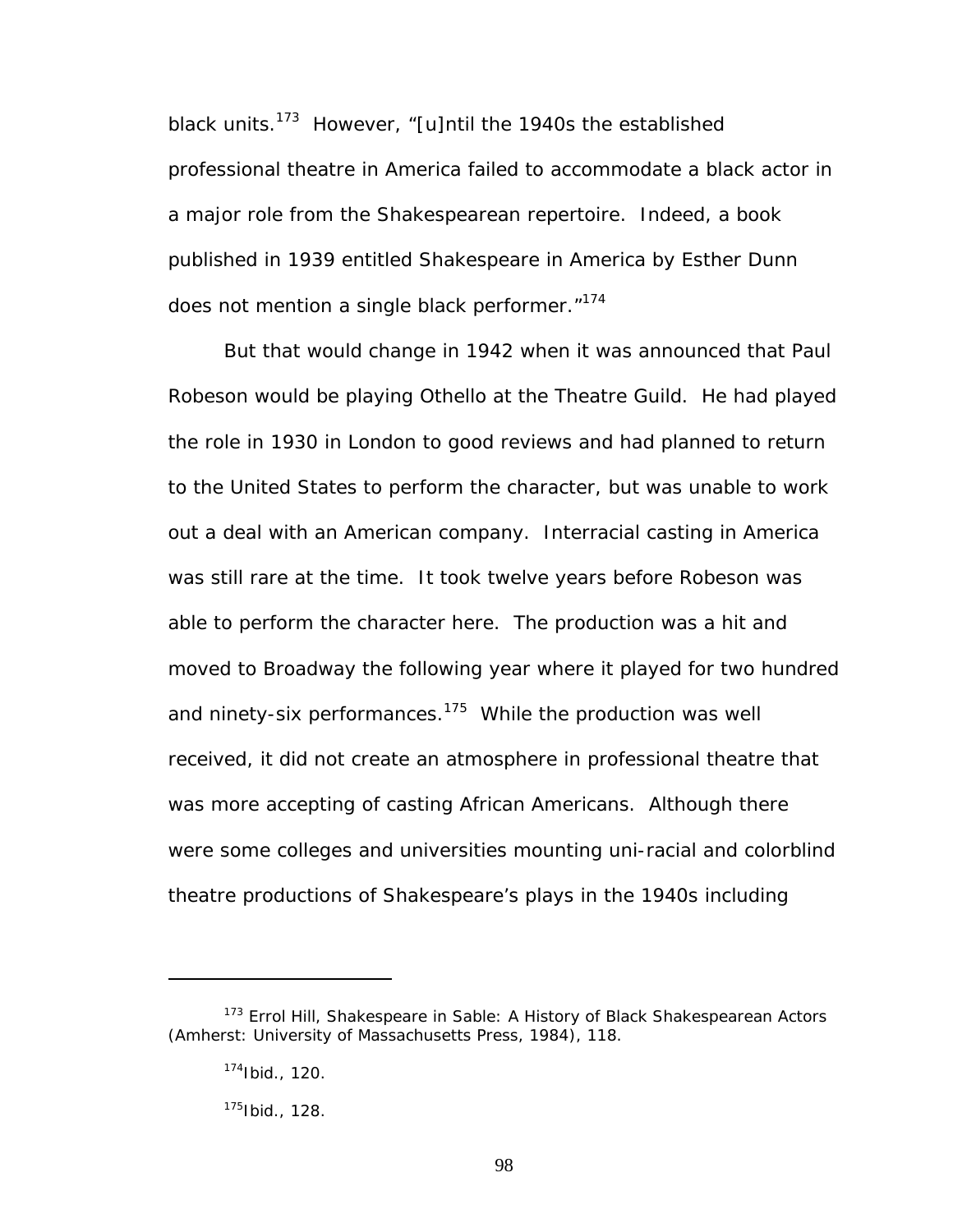Hampton Institute and Howard University,  $176$  the first recorded production of a black actor playing a Shakespearean role that was traditionally considered a white character (colorblind casting) came in 1945, when Canada Lee was cast as Caliban in *The Tempest*. [177](#page-105-1) 

In the 1950s, more opportunities became available for black actors. Earle Hyman played Othello in a summer production at the Ohio Shakespeare Festival in the early 1950s and the Prince of Morocco in a New York City production of *The Merchant of Venice* in 1953. Both productions would be classified as interracial since the characters played by Hyman are traditionally considered to be black characters, however the characters were rarely played by black actors in the 1950s. In 1955 Hyman was invited to join the American Shakespeare Festival Theatre at Stratford, Connecticut. Over the next five summers he performed in eleven roles with the company.<sup>178</sup> However, Hyman was an exception. Most African American actors did not encounter the same range of opportunities.

After the Brown decision in 1954, "[a]n increasing number of college-educated and academy-trained black actors and actresses

<u>.</u>

<span id="page-105-1"></span><span id="page-105-0"></span><sup>176</sup>Ibid., 131.

<sup>&</sup>lt;sup>177</sup>Ayanna Thompson, "Practicing a Theory/Theorizing a Practice: An Introduction to Shakespearean Colorblind Casting" in *Colorblind Shakespeare: New Perspectives on Race and Performance*, ed. Ayanna Thompson (New York: Routledge, 2006), 4.

<span id="page-105-2"></span><sup>178</sup>Hill, 136-137.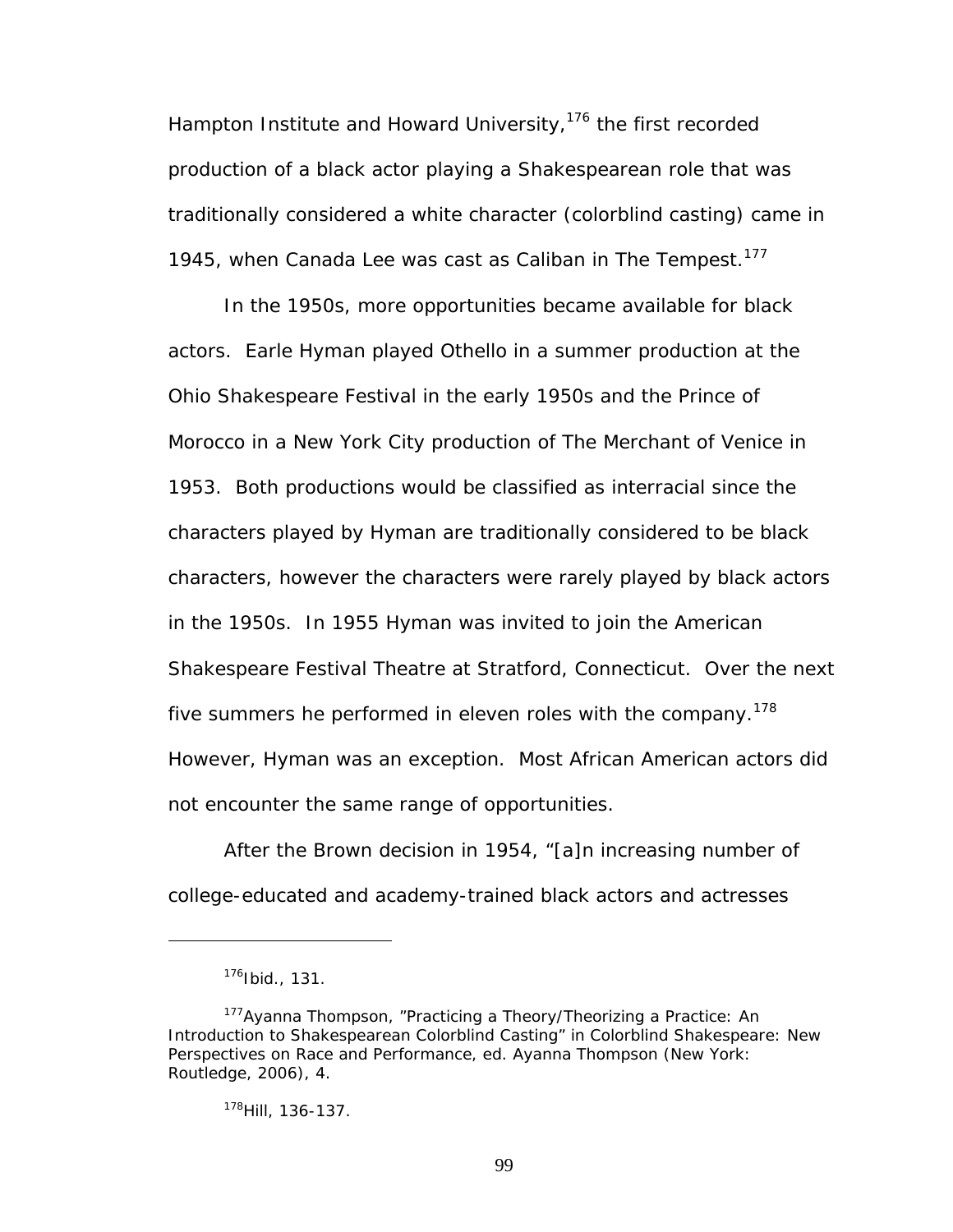sought entrance into the professional theater and clamored for roles in nonblack plays, requiring a more venturesome policy in casting Shakespearean productions.["179](#page-106-0) While a few African American actors had been cast, opportunities were few and far between;

an array of black talent remained essentially invisible. This was particularly true of black actresses, who were never considered for any of Shakespeare's heroines, since, apart from Cleopatra—a role that was seldom if ever thought of as black—nonwhite female characters do not exist in his plays. Casting black women in Shakespeare, except as silent ladies-in-waiting or other supernumeraries, seemed to pose insuperable problems for producers.  $\ldots$ <sup>[180](#page-106-1)</sup>

In fact, the hiring conditions of African American actors was still considered so dire in 1959 that Actors' Equity Association decided to sponsor a "special Integration Showcase performance" in New York to highlight the exclusion of blacks from professional theatre.<sup>181</sup>

Such was the state of African American actors in New York City when Papp began his work at the NYSF. Few black actors were hired to play Shakespearean characters and rarely in lead roles. Papp significantly changed the hiring practices of black actors. The extent of his work can be seen in the number of times Papp utilized colorblind casting. During the thirty-nine years Papp ran the company, the NYSF produced approximately one hundred and thirteen Shakespearean

<span id="page-106-0"></span><sup>179</sup>Ibid., 143.

<span id="page-106-1"></span> $180$ Ibid., 143.

<span id="page-106-2"></span> $181$  Ibid., 130.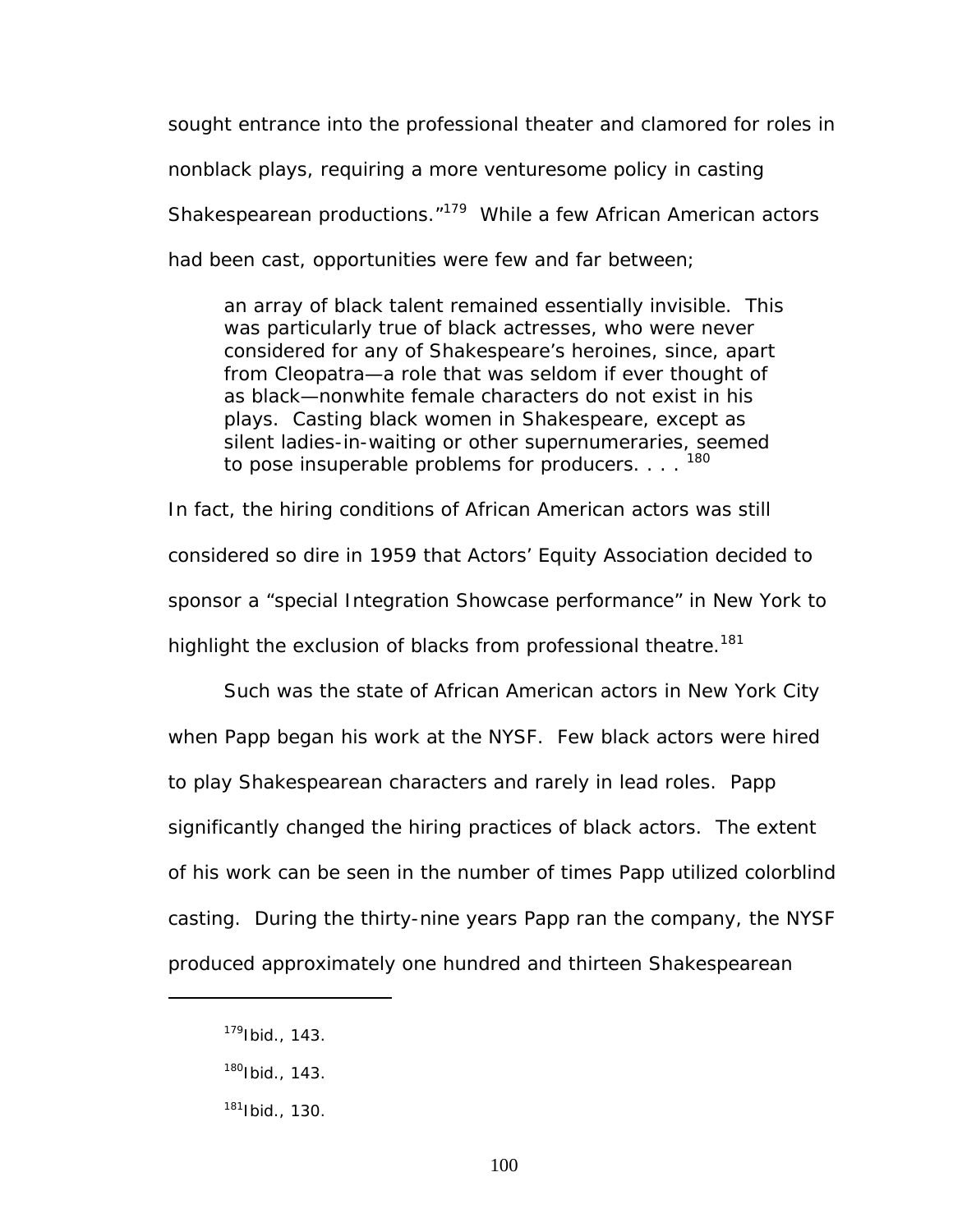productions. Of those, at lease seventy-six included actors of color with colorblind casting in at least seventy-one of those productions. Of those seventy-one, many included more than one minority actor. Twenty-seven of the seventy-one were produced at the height of the civil rights movement (between 1956 and 1966). In addition, Papp directed approximately twenty-eight Shakespearean productions at the NYSF; he utilized colorblind casting in at least sixteen of those productions.

Papp began using interracial casting in 1952, but his first interracial Shakespearean production was in 1956 when he cast Roscoe Lee Browne as Aaron in *Titus Andronicus*. Notable examples of Papp's colorblind casting include his 1964 touring production of *A Midsummer Night's Dream* and the 1968 production of *Hamlet* when Papp cast Cleavon Little in the title role. Although Papp was very successful with his free Shakespearean productions in Central Park, he wanted to ensure that the poorest of individuals in New York City had access to theatre. He also wanted to see a more ethnically diverse audience come to see theatrical productions and build a diverse audience for future productions. In the summer of 1964, he created the Delacorte Mobile Theatre to take the performances into some of the neighborhoods of the city. Papp selected *A Midsummer Night's Dream* for the mobile theatre to perform and presented fifty-seven full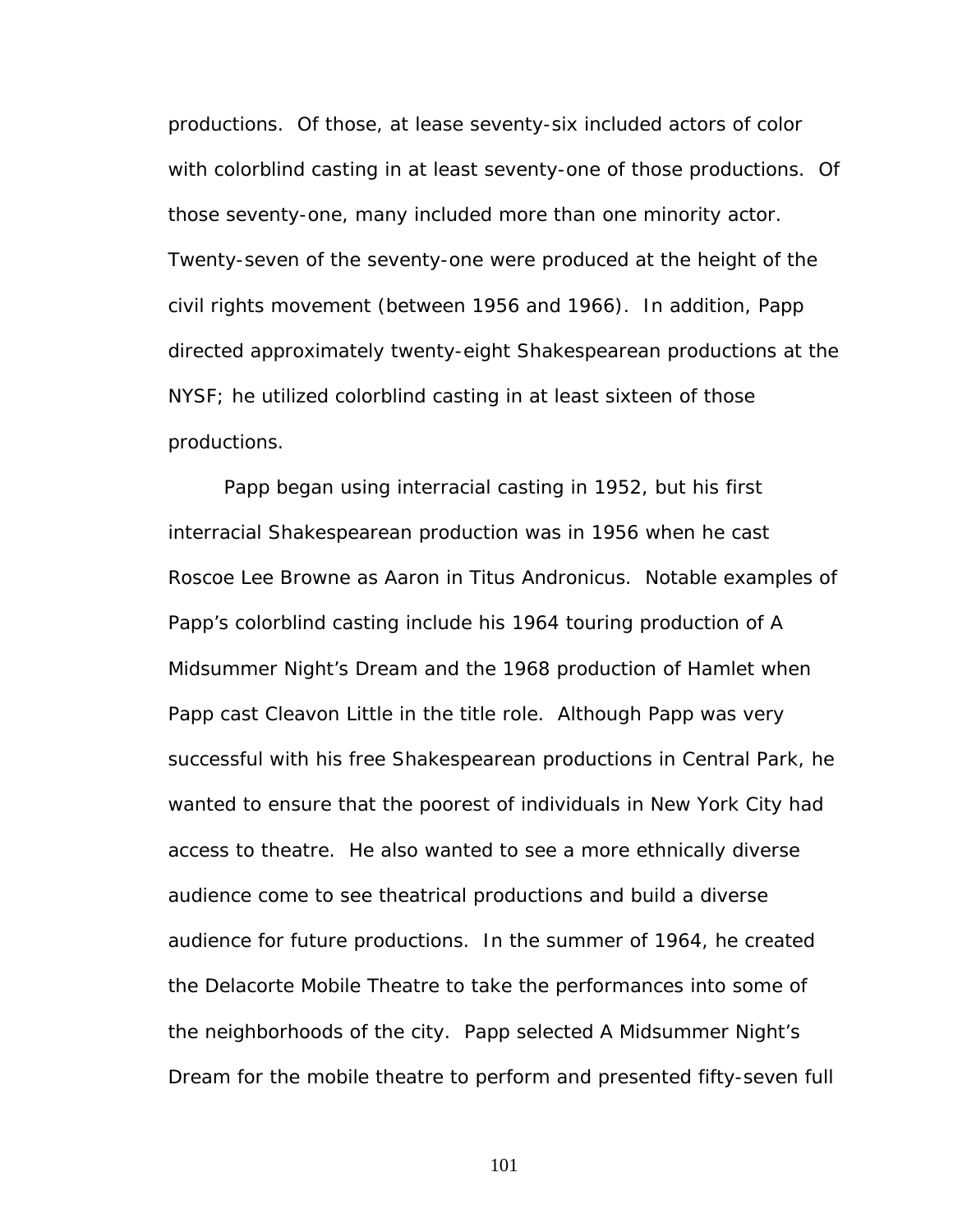scale performances with lighting, scenery, costumes, and props throughout the five boroughs. The interracial company performed primarily in playgrounds or parks. The Mobile Theatre included two trailers which served as dressing rooms, a stage, a control center, bleachers, and folding chairs which could seat approximately fifteen hundred people and seating was generally filled to capacity.<sup>182</sup> Over seventy thousand people saw the performances including many teenagers and children.<sup>183</sup>

When Papp cast Cleavon Little as Hamlet in 1968, the New York City school board considered canceling the performances scheduled for local school children because Papp's concept for the play centered on the idea that the lead character was trying to usurp the throne of Claudius, and he portrayed Hamlet as an angry militant black hero.<sup>184</sup> While Actors Equity supported the decision stating that all actors should be cast according to merit and talent not skin color, members of the school board called Papp's casting, " a gross distortion [of Shakespeare]. "<sup>185</sup> These are just a few notable examples of Papp's

<span id="page-108-1"></span><span id="page-108-0"></span><sup>182</sup>Joan Barthel, "Who Threw The Rocks," *New York Times*, 27 June 1965, X3.

<sup>183</sup>Richard Faust and Charles Kadushin*, Shakespeare in The Neighborhood: Audience Reaction to "A Midsummer Night's Dream as Produced by Joseph Papp for the Delacourt Mobile Theatre* (New York City: The Twentieth Century Fund, 1965), 1.

<span id="page-108-3"></span><span id="page-108-2"></span><sup>184</sup>Dan Sullivan, "Papp is a Love Person," *New York Times,* 15 October 1967,117.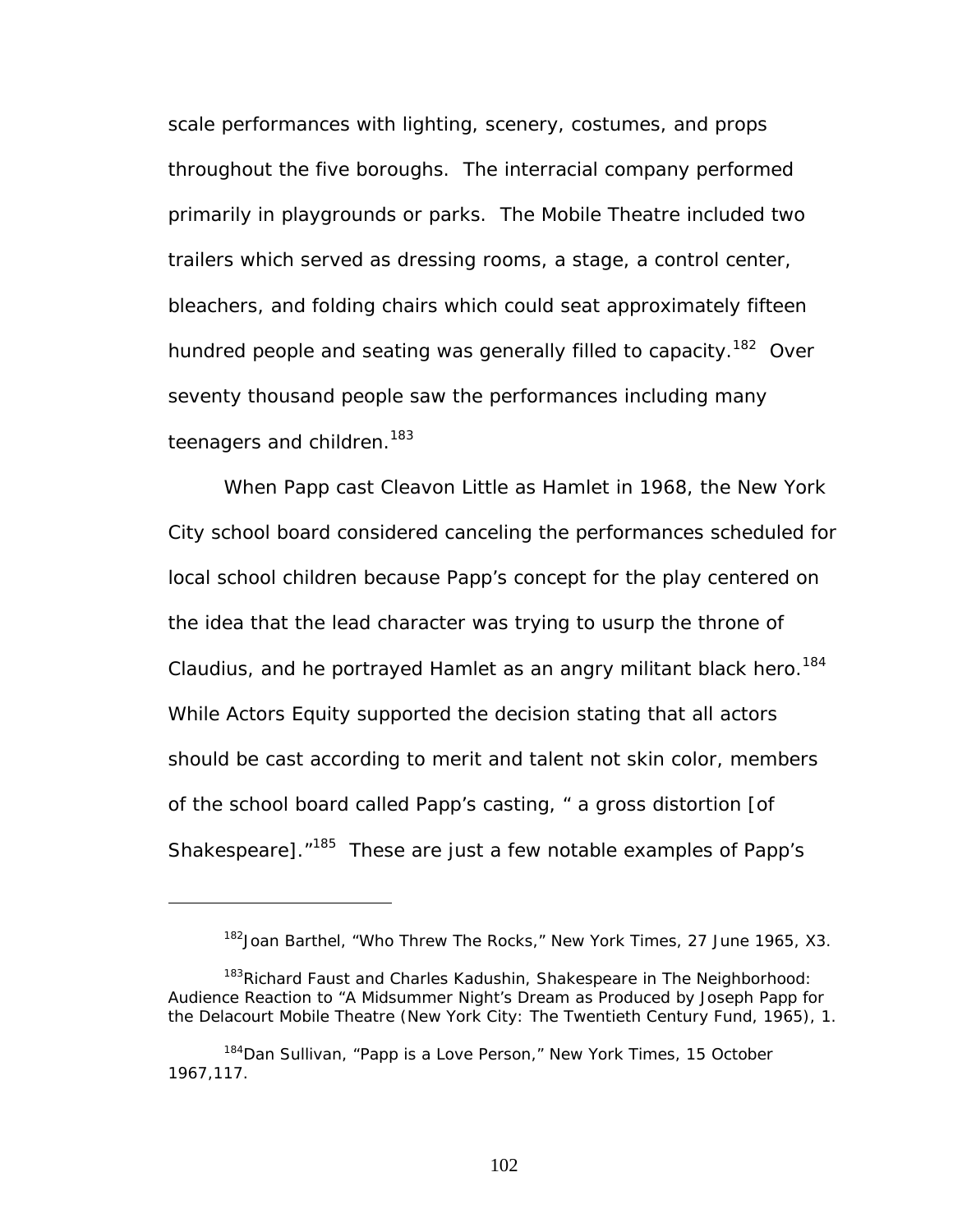work with interracial casting. He used interracial casting in at least two-thirds of the Shakespearean productions at the NYSF. His commitment to casting black actors in classical roles was unprecedented.

One additional fact, however, leads me to question the nature of Papp's work. Of those one hundred and thirteen Shakespearean productions, none were directed by African American directors. Between 1964 and 1989, at least fifty-seven minority directors directed at the festival. None of them were hired to direct Shakespearean productions.<sup>186</sup> This fact is important in determining whether Papp's work can be perceived as racist or non-racist in nature. While Papp has been celebrated for the opportunities he created for black artists, he has also been condemned for recreating the dominant structure of society within his theatre company. This leads to several questions which need to be explored: what impact did the environment have on the colorblind productions and were the productions perceived as being racist or non-racist by theatre historians, critics, audiences, and actors who performed in the productions.

<sup>185</sup>Sam Zolotow, "Negro will Play Hamlet For Papp," *New York Times*, 13 February 1968, 49.

<span id="page-109-0"></span><sup>&</sup>lt;sup>186</sup>New York Shakespeare Festival List of Minority Directors and their Productions, no date, Joseph Papp/New York Shakespeare Festival Collection, Billy Rose Theatre Collection, The New York Public Library for the Performing Arts.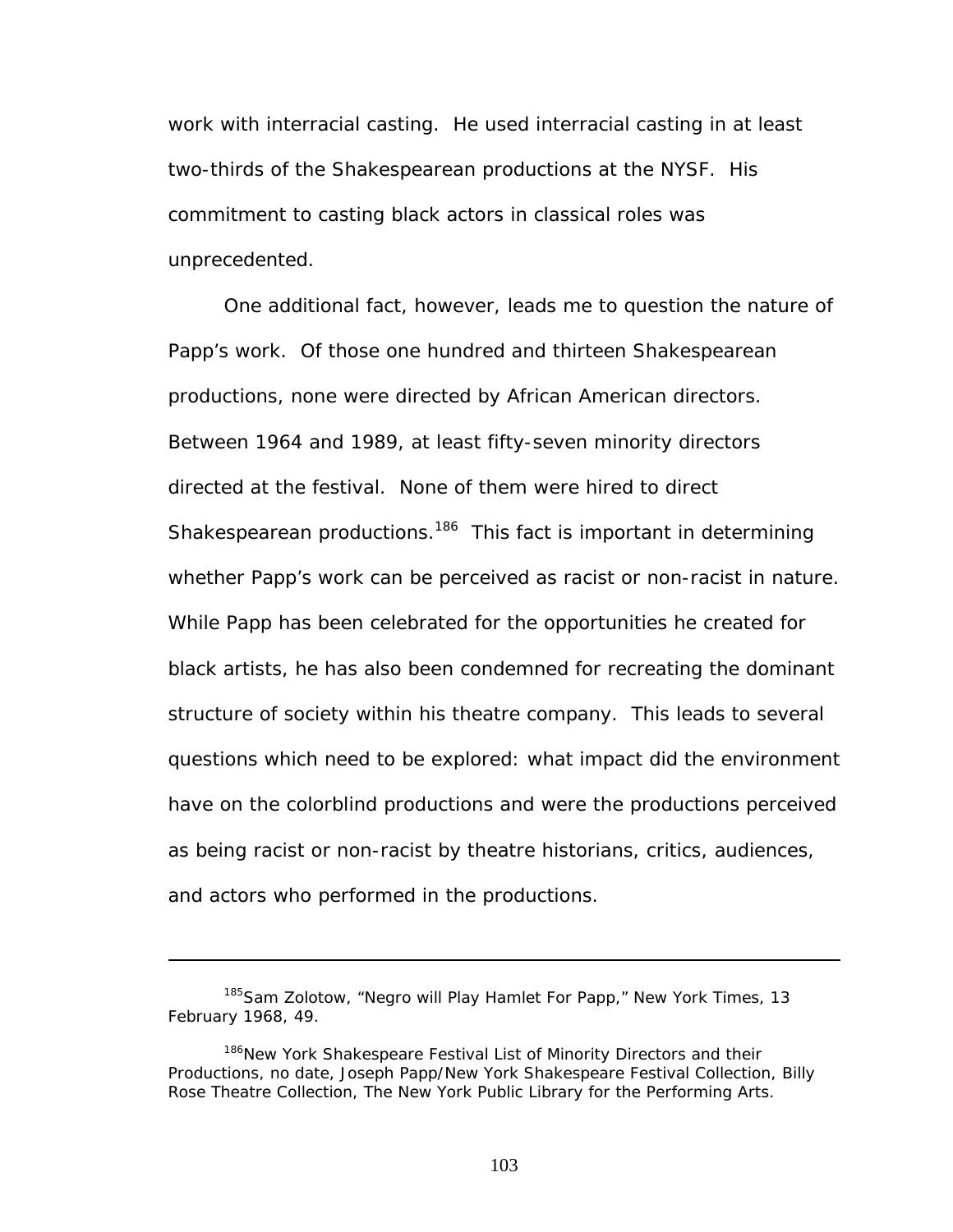Interestingly enough, some of the critics who wrote about colorblind productions, did not even mention the colorblind cast or mentioned the casting in passing. Arthur Gelb, who wrote the first review for the *New York Times* of a festival production in 1956, did not mention in the review that *The Taming of the Shrew* used colorblind casting[.187](#page-110-0) George Goodman and Joan Barthell both mentioned that Papp cast blacks in roles that did not have racial themes<sup>188</sup> or in Shakespearean plays.<sup>189</sup> Dan Sullivan discussed the interracial Hamlet staring Cleavon Little but said little about the impact of the casting decision.<sup>190</sup> Michiko Kakutani mentioned Papp's use of colorblind casting in *Measure for Measure* but focused primarily on Papp's work in general.<sup>191</sup> Robert Hatch critiqued three colorblind productions from the summer of 1960 (*Henry V, Measure for Measure,* and *The Taming of the Shrew*) but did not mention the colorblind cast in any of the productions.<sup>192</sup> Of the three reviews written by D.J.R. Bruckner,

<span id="page-110-0"></span><sup>187</sup>Helen Epstein, *Joe Papp: An American Life* (New York: Little Brown, 1994), 108.

<span id="page-110-1"></span><sup>188</sup>George Goodman, "More Blacks in Theatre? Yes and No," *New York Times*, 9 August 1972, 20.

<span id="page-110-2"></span><sup>&</sup>lt;sup>189</sup>Barthel, X3.

<span id="page-110-4"></span><span id="page-110-3"></span> $190$ Sullivan, 117.

<sup>191</sup>Michiko Kakutani, "The Public and Private Joe Papp," *New York Times*, 23 June 1985, SM15.

<span id="page-110-5"></span><sup>192</sup>Robert Hatch, "This Blessed Plot, This Shakespeare in the Park," *Horizons*, 2 November 1960, 117.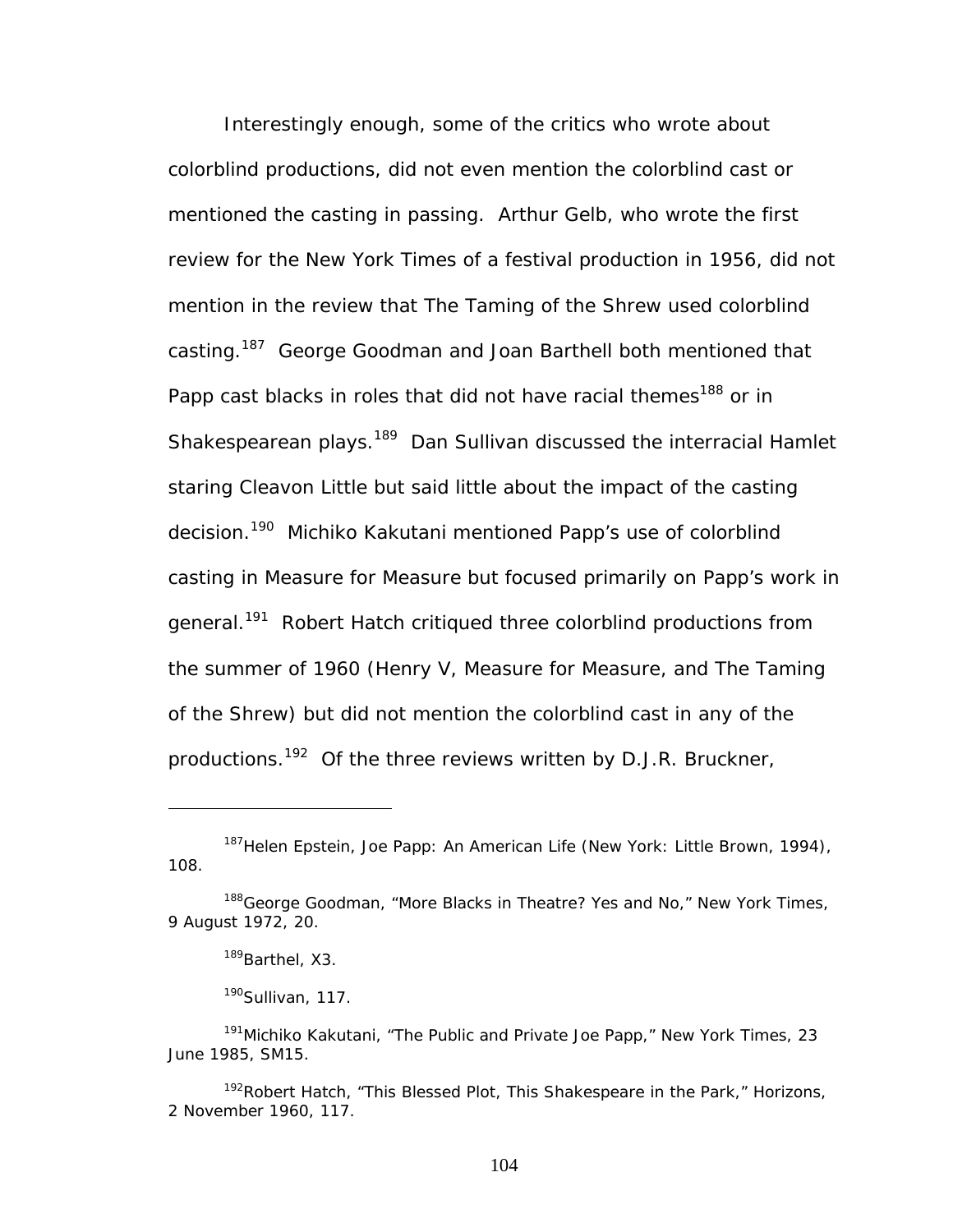Douglas Watt, and Linda Winer critiquing Papp's colorblind *Measure for Measure* which appeared in the July 2, 1985 *New York Times*, none of them mentioned the colorblind casting. In fact, when discussing a 1989 production of *Twelfth Night* with Gregory Hines and John Amos, David Blum was more interested in the use of Hollywood stars (Michelle Pfeiffer and Jeff Goldblum) than the colorblind casting.<sup>193</sup> Perhaps the critics did not mention the colorblind casts because they did not want to be labeled racists or perhaps the critics supported Papp's work and did not believe that the casting was a distraction for the productions.

However a few critics and theatre historians have been very vocal about Papp's use of colorblind casting. Some believed that Papp's work was exploitative and not colorblind at all. John Simon, for example, believed that Papp's use of colorblind casting undermined productions. When writing about the use of colorblind casting in the 1965 production of *Coriolanus*, Simon stated that,

"[b]oth Miss White and Mr. Jones are blacks, which brings me to yet another trouble with Papp's productions. Out of laudable integrationist zeal, Mr. Papp has seen fit to populate his Shakespeare with a high percentage of black performers. But the sad fact is that, through no fault of their own, black actors often lack even the rudiments of Standard American speech. . . . [M]oreover, they have been unjustly deprived of sufficient training and experience

<span id="page-111-0"></span><sup>&</sup>lt;sup>193</sup>David Blum, "Hollywood Shakespeare: Joe Papp Sprinkles Stardust on 'Twelfth Night'" *New York*, 19 June 1989, 29.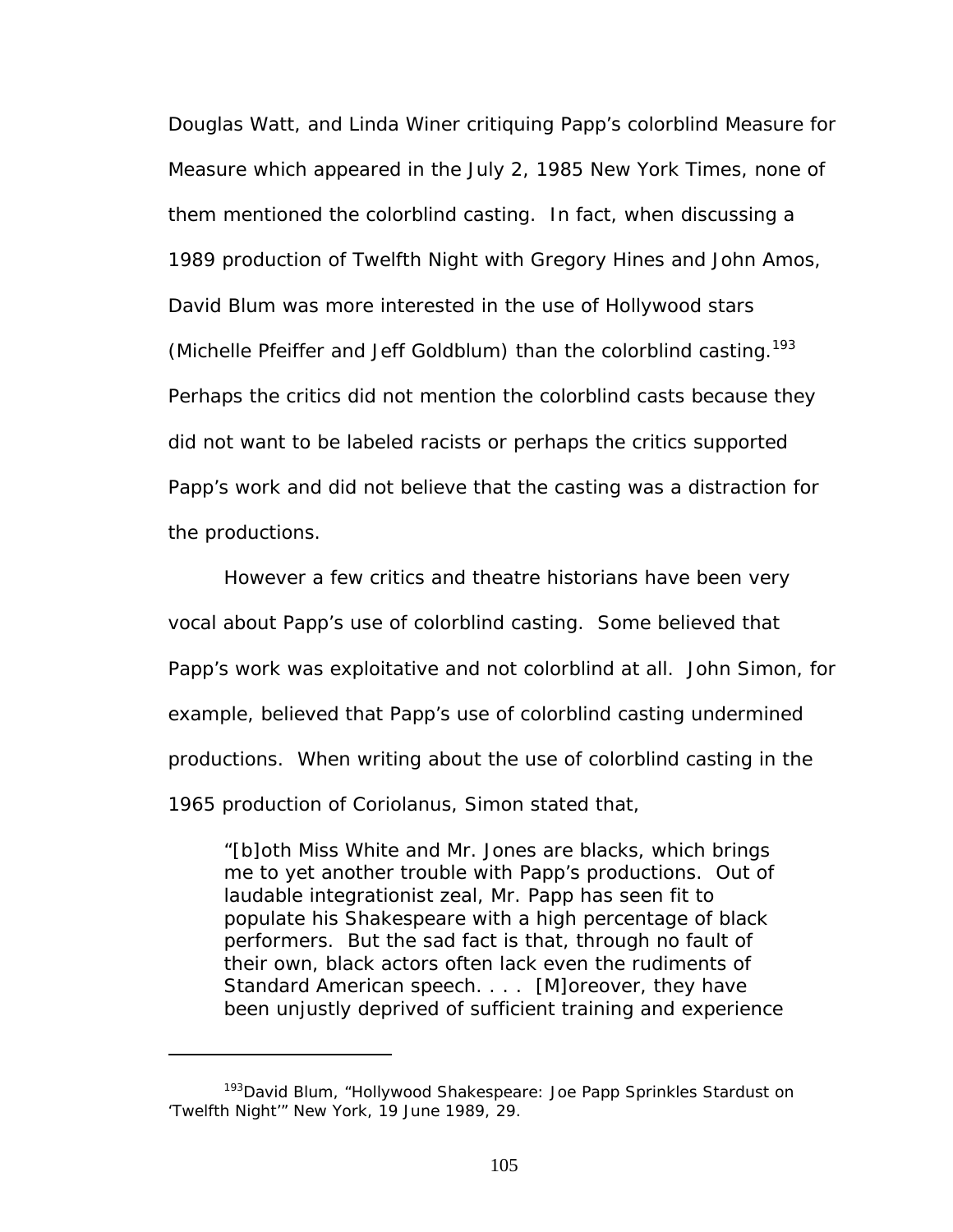in even the standard American repertoire, such as it is. As a result, desegregation will take even longer on the poetical than on the political plane. "<sup>[194](#page-112-0)</sup>

He went on to say of African Americans that, "they [did] not look right in parts that historically demand white performers.<sup>"195</sup> Simon made similar comments about the casting of Alfre Woodard in a 1989 review of *A Winter's Tale*. Simon stated that the actress was to black for Shakespeare. He went on to say that Shakespearean roles not specifically written as black characters should not be performed by black actors unless the characters are in fantasy plays such as *A Midsummer Night's Dream* and then only if all of the fantasy characters are played by African Americans.<sup>196</sup>

While Simon's response to colorblind casting was considered by some to be racist in nature, it is important to point out the various accents of minority actors in colorblind casts were also "bothersome" to black critics.<sup>197</sup> Another black critic noted that by casting black actors in productions with white, trained actors, Papp highlighted the fact that the African American actors were untrained and did not

<span id="page-112-0"></span><sup>194</sup>John Simon, *Singularities* (New York: Random House, 1975), 109-110.

<span id="page-112-2"></span><span id="page-112-1"></span><sup>195</sup>Ibid., 110.

<sup>196&</sup>quot;New Yorkers Demand 'Racist' Critic's Ouster," *Toronto Star Newspaper*, 3 April 1989, C7.

<span id="page-112-3"></span><sup>197</sup>Errol G. Hill and James V. Hatch, *A History of African American Theatre* (Cambridge: University Press, 2003), 425.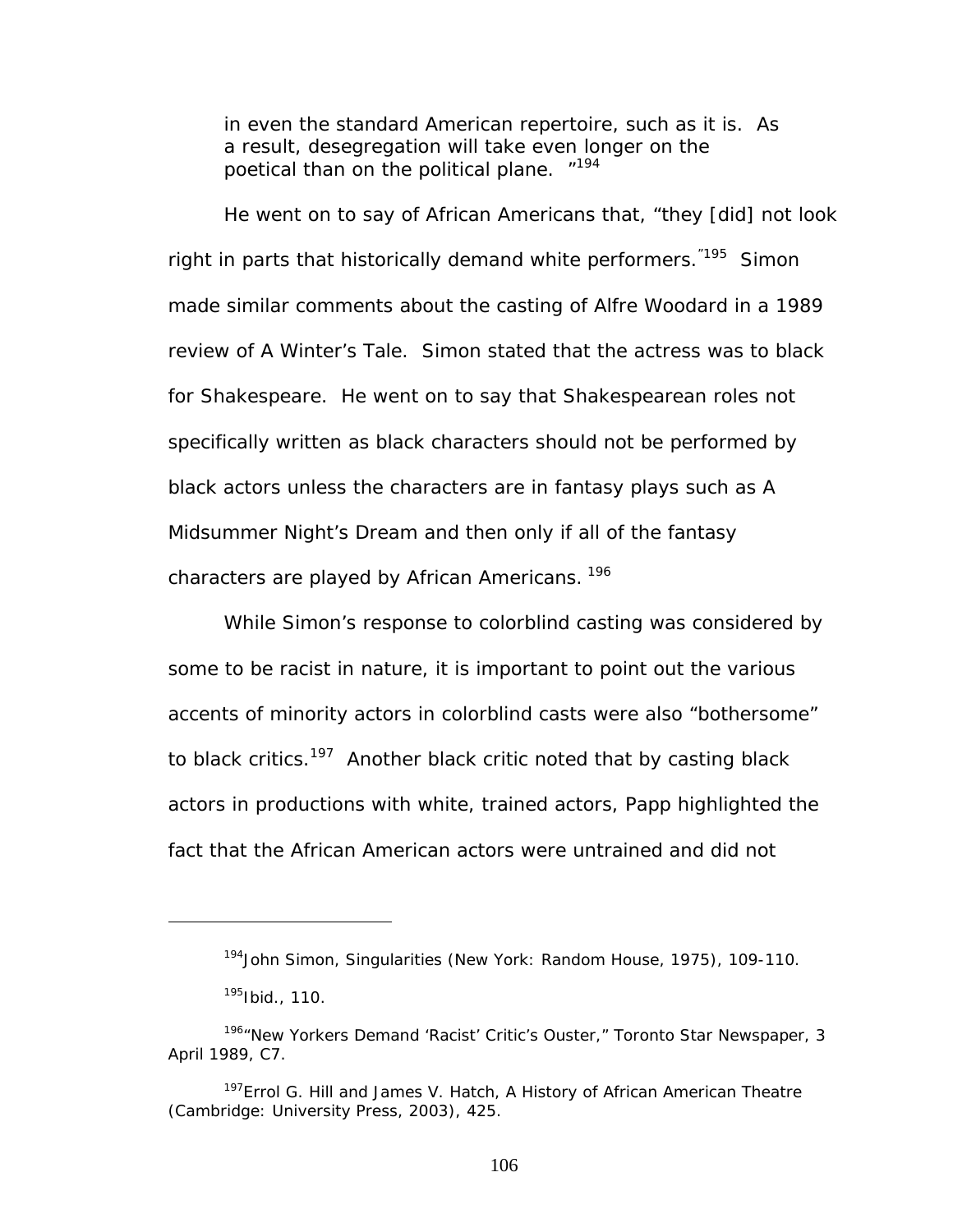belong in the productions.<sup>198</sup> Martin Gottfried noted that the use of colorblind casting specifically to integrate a company sometimes led directors to "overlook accents or inexperience that they wouldn't tolerate in white actors. The black actor then sticks out like a sore thumb and the tokenism becomes theatrically as well as morally bothersome.<sup>"199</sup> Other critics have argued that the world is not colorblind and attempts to leave race "at the door" actually erodes racial differences.<sup>[200](#page-113-2)</sup>

Critics Vince Canby, Frank Rich, and Michael Feingold also considered some of Papp's colorblind casting choices problematic. Of Papp's 1968 colorblind casting in *Hamlet*, Canby began his review by noting that he considered the production an interracial political comedy. He went on to write that ". . . Shakespeare was not writing about either Caribbean politics or biracial societies, nor did he write the outline for an absurdist comedy, which is that way this "Hamlet" winds up. $"^{201}$  Rich argued that the casting of a black actor to play the

<span id="page-113-0"></span><sup>198</sup>Townsend Brewster, "Theatre: Minorities and Classical Theatre," *Routes, A Guide to Black Entertainment*, 1979, Joseph Papp/New York Shakespeare Festival Collection, Billy Rose Theatre Collection, The New York Public Library for the Performing Arts.

<span id="page-113-1"></span><sup>199</sup>Martin Gottfried, "Shakespeare for White Liberals," *Saturday Review*, 31 March 1979, 40.

<span id="page-113-3"></span><span id="page-113-2"></span><sup>200</sup>Ania Loomba, Forward in *Colorblind Shakespeare: New Perspectives on Race and Performance*, ed. Ayanna Thompson (New York: Routledge, 2006), xv.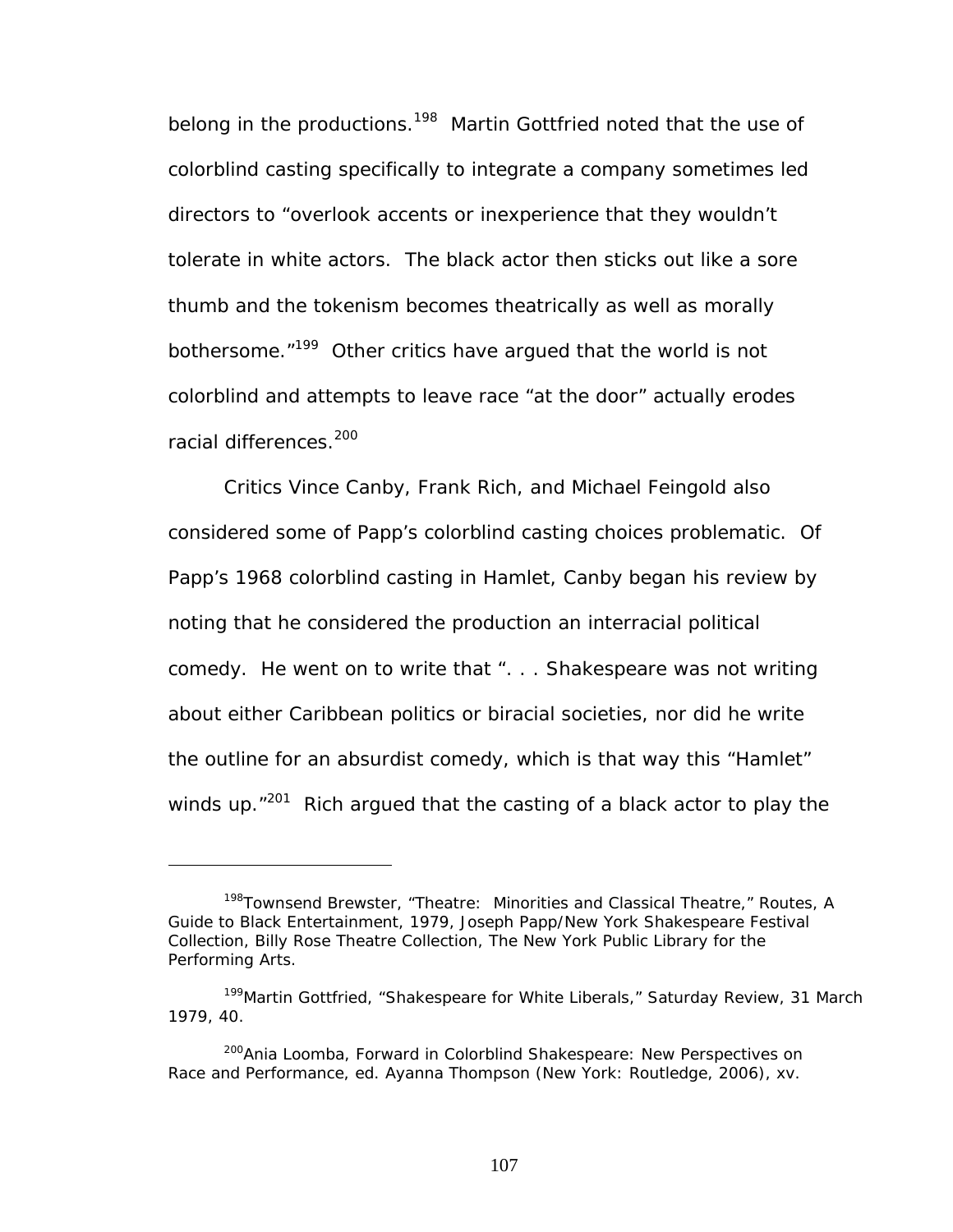son of a white woman in the 1989 production of *Cymbeline* was

pointless and confusing.<sup>202</sup> Feingold argued that the casting of a black

actor as Mariana with a white actor as Isabella was a mistake in a

production of *Measure for Measure*. [203](#page-114-1)

Furthermore, Ayanna Thompson argued in her recent collection

of essays that the colorblind casting practiced at the NYSF was not

really colorblind at all. She noted that

the black actor Roscoe Lee Browne, who was regularly employed by the Festival in the 1950s and 1960s, was never cast as a romantic lead . . . [i]nstead Browne was consistently cast as the more earthy sidekick. He played Balthasar in *Romeo and Juliet* in 1957, the Soothsayer in *Julius Caesar* in 1959, the Fool in *King Lear* in 1962, Autolycus in *The Winter's Tale* in 1963, and Ulysses in *Troilus and Cressida* in 1965. This black actor who was known for his strength, wit, and cultured appeal could not ascend into the rank of Shakespeare's romantically involved characters. Despite the festival's colorblind approach, there were still roles that were not open to this black actor: the use of colorblind casting did not eradicate the glass ceiling for Browne. What makes this example even more disturbing is the realization that colorblind casting can still traffic in race-based stereotypes. The casting of Roscoe Lee Browne in these various supporting roles, instead of leading ones, unwittingly replicates the stereotypes that black men are less threatening when they are presented as sidekicks. And in turn, this practice

<span id="page-114-1"></span><span id="page-114-0"></span>202Blum, 32.

<sup>&</sup>lt;sup>201</sup> Vince Canby, Review of Hamlet, by William Shakespeare, New York Shakespeare Festival, New York, *New York Times*, 4 July 1968, 15.

<sup>&</sup>lt;sup>203</sup>Rodney K. Douglas, "The Concept and Practice of Mixed Racial Casting in New York Theatres and Other Regions 1960-1990" (Ph.D. diss., New York University, 2001), 104.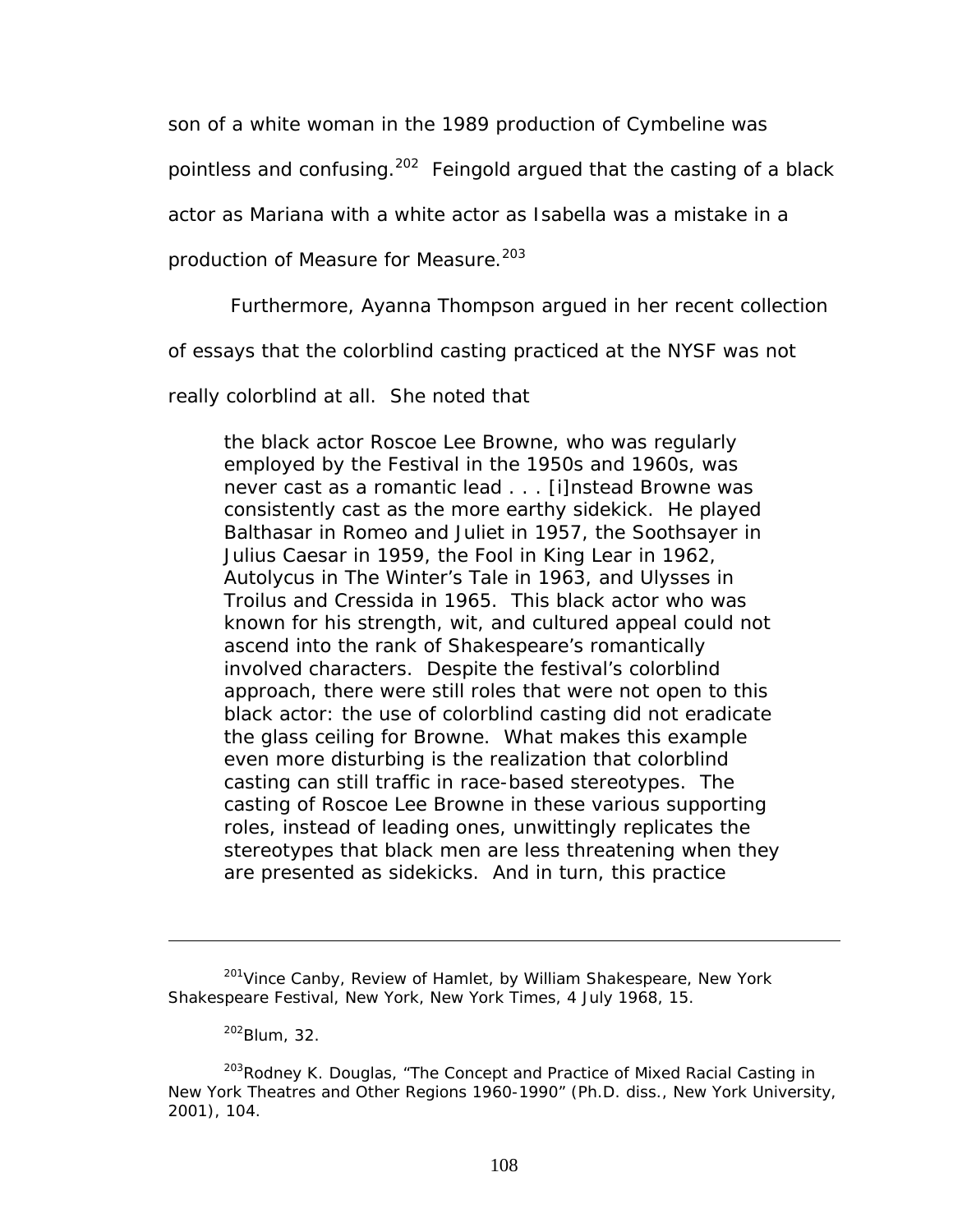implicitly "races" leading men and lovers, like Romeo, Julius Caesar, Lear, Leontes, and Troilus, as white."<sup>204</sup>

She also stated that

[w]hen black actors were allowed to perform in Shakespearean roles with romantic counterparts, interracial casting still proved a strange barrier. Again, it becomes clear that colorblind casting was never as blind as Papp and other proponents of the practice imagined it to be. There were many examples of Festival productions in which actors of color were cast to play opposite each other so that interracial unions were avoided. For instance, Robert Hooks and Ellen Holly performed opposite each other as Henry and Catherine in the 1965 production of *Henry V*. James Earl Jones and Ellen Holly were the Macbeths in the 1966 production of *Macbeth*. Jonelle Allen and Clifton Davis were Silvia and Valentine in the 1971 and 1972 productions of *Two Gentlemen of Verona*. Coupling more often that not, was not an interracial affair in the Festival's colorblind casting. Likewise, Shakespeare's families were often constructed in a monochromatic fashion when colorblind casting was employed. When playing King Lear in a 1973 production, James Earl Jones was provided with black daughters."<sup>[205](#page-115-1)</sup>

Thompson clearly believed that colorblind casting was not fully realized

form at the NYSF and she implied that the roles offered to minorities

actually perpetuated the racialized stereotypes and could be perceived

as racist (although she claimed unwittingly).

Thompson's point is worth discussion. Many minority actors

played minor characters throughout the NYSF's history: guards,

servants, and similar roles. In one production of *A Midsummer Night's* 

<span id="page-115-0"></span><sup>&</sup>lt;sup>204</sup>Thompson, 8.

<span id="page-115-1"></span> $205$  Ibid., 8-9.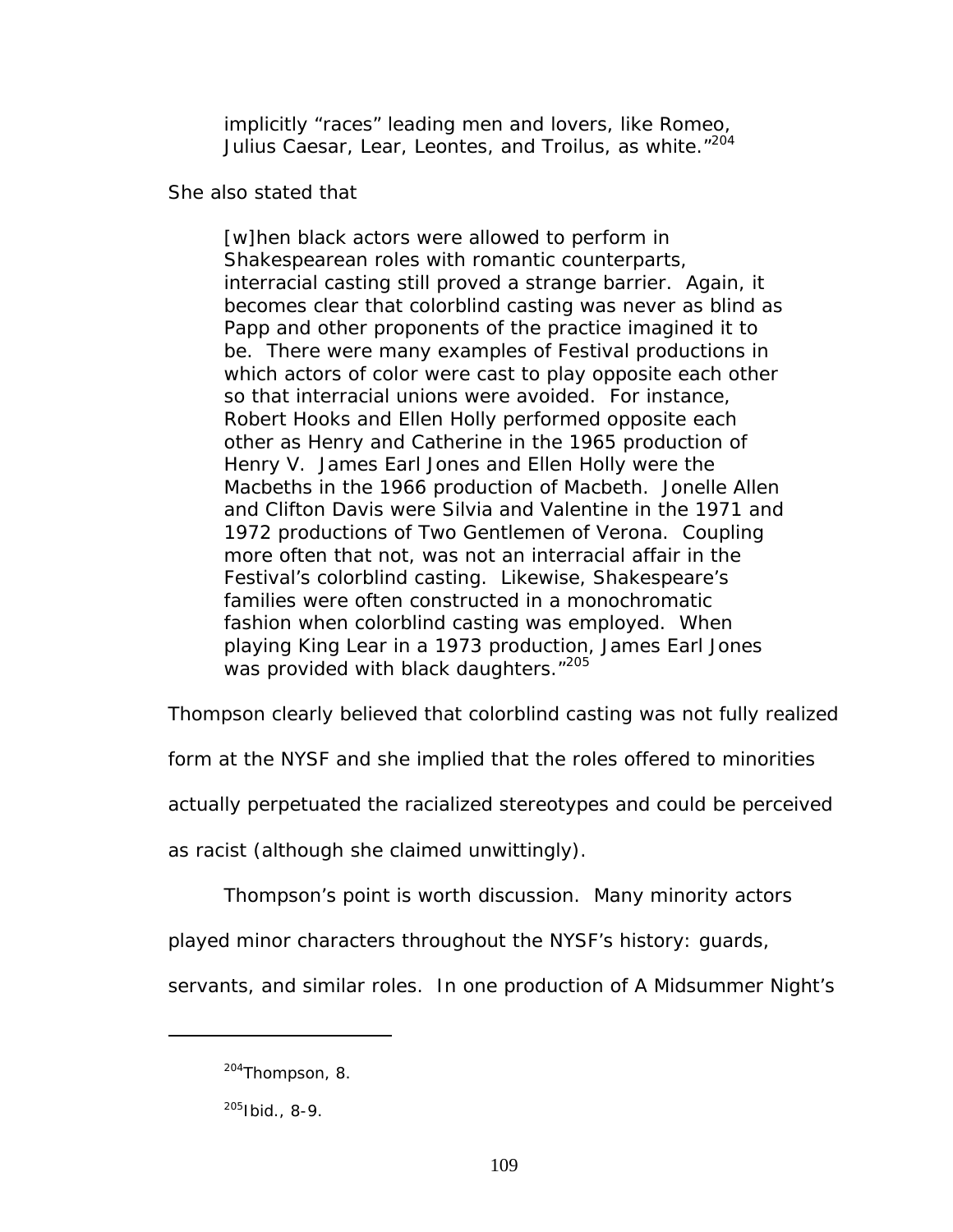*Dream,* in 1988, the forest inhabitants (Oberon, Titania, etc.) were played by black actors. There were however, significant exceptions to the list provided by Thompson. For example, in the 1960 production of *The Taming of the Shrew*, Jane White played Katherine to a white Pertruchio. Ellen Holly played Katherine in 1965 also as part of an interracial couple. Holly also played Titania in the 1964 production of *A Midsummer Night's Dream* with a white Oberon. In 1961 James Earl Jones played Oberon as part of an interracial couple, and Ruby Dee was Gertrude to a white Claudius in the 1975 production of *Hamlet*. In the 1966 production of *Macbeth* cited by Thompson staring James Earl Jones and Ellen Holly as the Macbeths, Raul Julia played Macduff as one half of an interracial couple. Other examples of minority actors playing lead characters that were part of interracial couples include Ellen Holly as Titania, Cleavon Little as Hamlet, and James Earl Jones as Claudius (in two separate productions).

<span id="page-116-0"></span>In addition, it is important to note that while Thompson questioned the casting of black daughters for an African American Lear she also defended the idea of multi-racial casting (one ethic group cast as a family unit). She stated that "when interracial families are the result of colorblind casting, critics often fault Shakespearean productions for being unrealistic."<sup>206</sup> However, in the 1962 production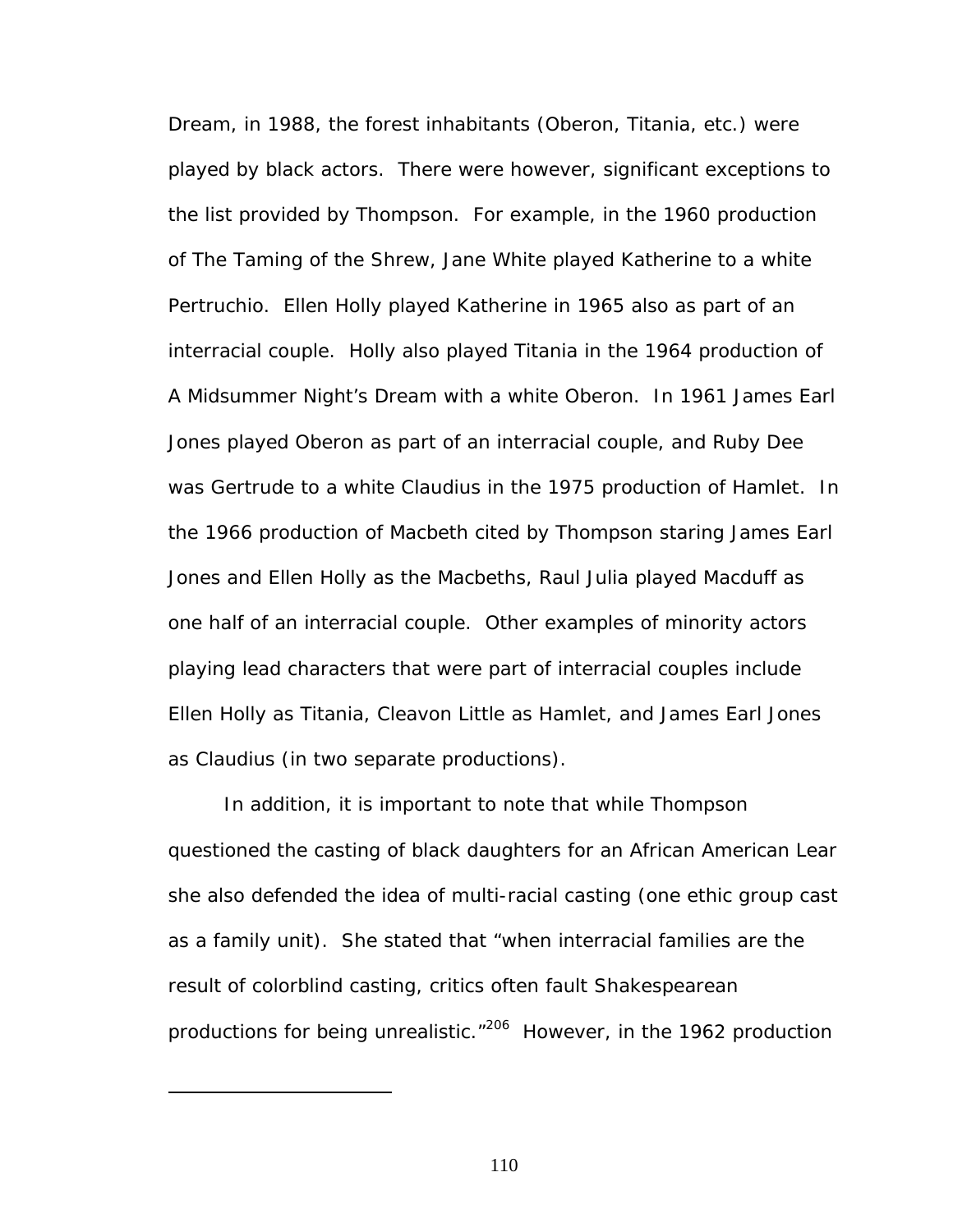of *King Lear* cited by Thompson staring Roscoe Lee Browne as Lear's Fool, Lear was also played by a minority actor, Frank Silvera, with white daughters. While there are examples of multi-racial casting at the NYSF there are many examples of true colorblind casting such as Cleavon Little's Hamlet to a white Claudius, James Earl Jones' Claudius to a white Hamlet, Jane White's Katherine, and Ellen Holly's Katherine.

There were obviously numerous examples of colorblind casting and multi-racial casting of Shakespearean roles at the NYSF, however, the way that colorblind casting has been perceived varies significantly. Not all critics and historians have perceived Papp's work in the same way that Thompson has. Others believed that Papp's work was neither racist nor non-racist but rather pragmatic. Errol Hill noted that Papp's colorblind casting opened doors for black actors but he believed that Papp's intent was centered on creating a company that would appeal to the diverse philanthropists in New York. He viewed Papp as a shrewd business owner making decisions to keep his theatre afloat. He says,

Papp was astute enough to realize that in a cosmopolitan city like New York, popular theater would need to be multiracial in order to have the broadest possible appeal. It also made good practical sense for a project, constantly in need of funds, to cast its net widely so as to attract greater public and foundation support.<sup>207</sup>

 $206$ Ibid., 9-10.

<span id="page-117-0"></span><sup>207</sup>Hill, 145.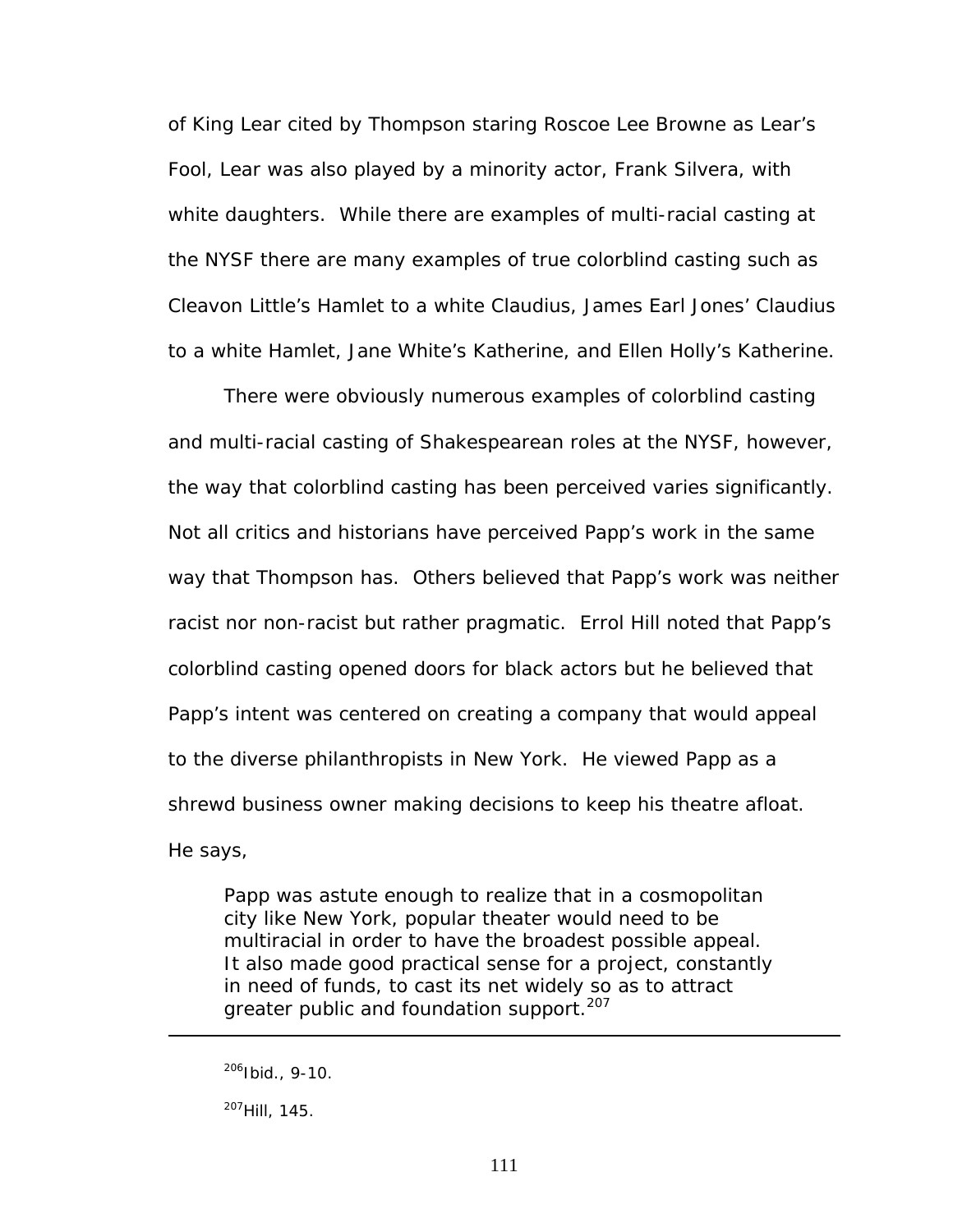Papp believed that support for his work would always be available and that colorblind casting could increase the support as long as the actors in his company were talented.<sup>208</sup>

Some critics supported Papp's use of colorblind casting and might even have argued that Papp's work was not racist in nature. One of the most supportive critics Papp encountered while producing in New York was Robert Brustein.<sup>209</sup> Brustein often lauded Papp's use of colorblind casting and believed that the practice was important to society. After seeing Papp's 1968 version of *Hamlet*, Brustein remarked that,

"'I found the whole undertaking to be pretty courageous and while it has drawn a predictable response from those who prefer their Kulcher prepackaged, standardized and wholly digestible like a TV dinner . . . Mr. Papp's group remains, to my mind, the most audacious permanent organization in town, and the only one dedicated not simply to remounting familiar masterpieces but to trying to discover what theatre can mean to America in the sixties.'"<sup>210</sup>

Brustein believed that Papp's work was important to the theatre and

society.

 $\overline{a}$ 

<span id="page-118-2"></span> $210$ Ibid.

<span id="page-118-0"></span><sup>&</sup>lt;sup>208</sup>David Graubert, "Latinos in the Acting Profession: A New Generation Battles the Stereotype," 1979, Joseph Papp/New York Shakespeare Festival Collection, Billy Rose Theatre Collection, The New York Public Library for the Performing Arts.

<span id="page-118-1"></span> $209$ Epstein, 292.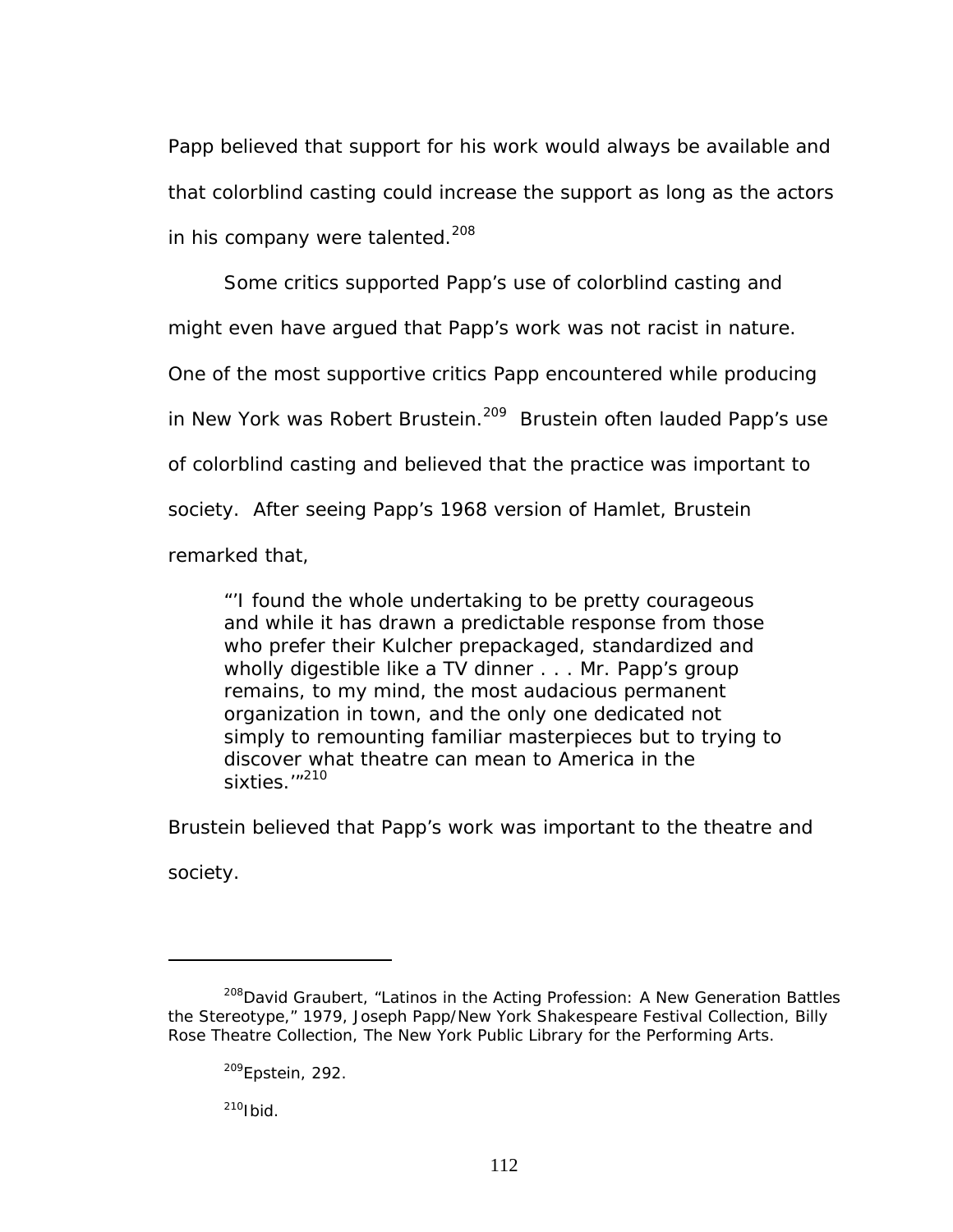Another way to appraise how Papp's work was perceived is to look as the responses from audience members who attended colorblind productions. It has been fifteen years since the last of Papp's productions at the NYSF and well over fifty years since he started using colorblind casting. As a result, there is a limited amount of material available on how the audiences responded to his colorblind productions. Because many of the personal letters sent by audience members to actors or the company are no longer available, the best information on the audiences' response to colorblind casting is from the Twentieth Century Fund study of the Delacorte Mobile Theatre audiences in 1964.

A report commissioned by the Twentieth Century Fund entitled *Shakespeare in the Neighborhood: Audience reaction to "A Midsummer-Night's Dream" as Produced by Joseph Papp for the Delacorte Mobile Theatre* found through audience surveys and personal interviews that the use of colorblind casting had a profound impact on many of the black audience members who attended the performances. The colorblind casting often evoked a response from black audiences that never occurred in white audiences. The stage directions in the play called for two of the characters to join hands while delivering their lines; the character of Theseus, played by a white man, clasped hands with his fiancée Hippolyta, played by an African American woman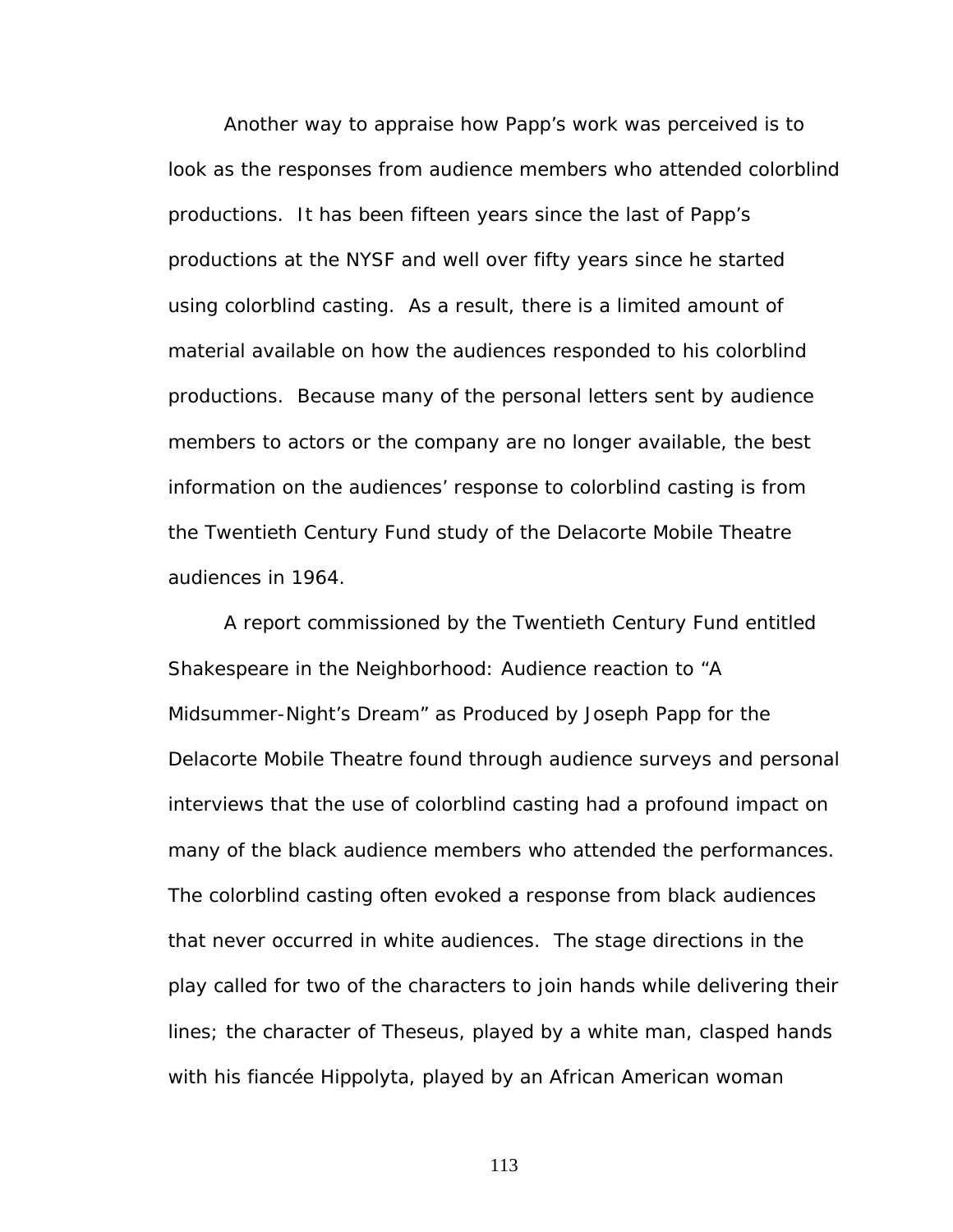(Lynn Hamilton), while they spoke their lines. In lower class black neighborhoods, this simple gesture often elicited a positive verbal response from the audience. In middle class African American neighborhoods, the positive response was often stronger. In one middle class black neighborhood, the response was so loud that it completely drowned out the actors.<sup>211</sup>

Middle class and lower middle class African Americans who were interested in civil rights especially appreciated the fact that the cast was interracial. Lower class African Americans were less responsive to the casting even though they were also interested in civil rights.<sup>212</sup> Many African American audience members were more interested in the performance's impact on race relations than in the play itself. They were interested in the colorblind casting and the fact that the performance was taking place in black neighborhoods where lower class blacks had access to the performances. Many individuals from the neighborhoods noted that they did not expect the cast to have African Americans or for the cast to be colorblind but they thought having an interracial cast was important in their primarily black neighborhoods.

<span id="page-120-0"></span><sup>211</sup>Faust, 26.

<span id="page-120-1"></span> $212$ Ibid., 5.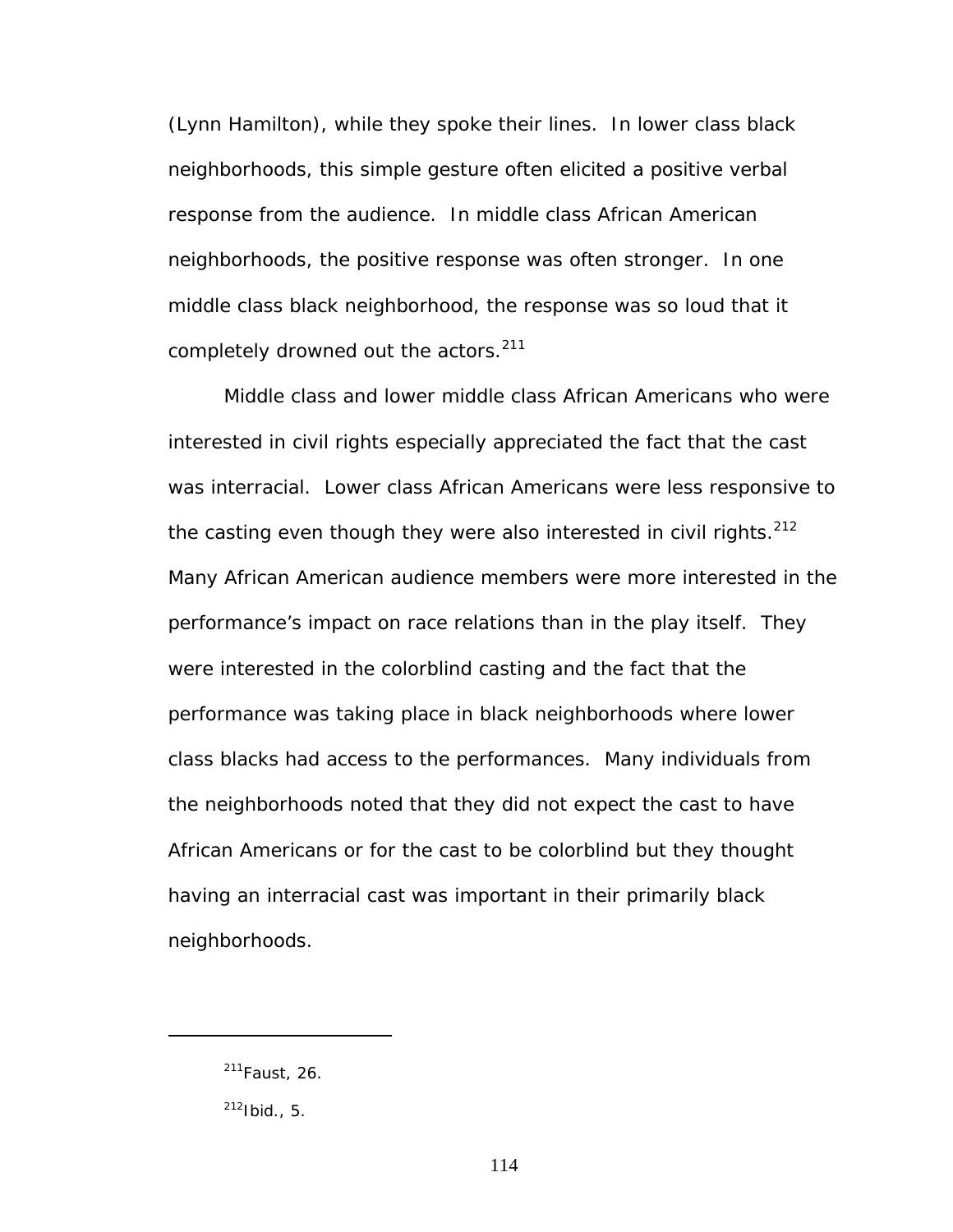Having African Americans in the cast also showed to some of the individuals in the neighborhood that there were blacks who could perform Shakespeare effectively. One African American woman noted that the people from the neighborhood did not know that any blacks were doing Shakespearean plays and the colorblind cast of *A Midsummer Night's Dream* was a shock at first; however, it "made the people realize that [theatre] was not only for white people, but it was general for everybody. $v^{213}$  The value of the colorblind cast was significant in the black neighborhoods as a symbol, telling African Americans that Shakespeare and theatre belong to them, too. Peter Francis James had a similar response as a child when he saw James Earl Jones in a colorblind cast as King Lear on a PBS broadcast from Central Park. He said of the experience,

it absolutely shattered me and also opened my mind to the possibility, not really personally but culturally, I remember literally thinking I didn't know we could do that. I was not intending to become an actor although I was involved in acting, but that performance was singular in my memory for its power and the way I was moved. I thought "Wow, this is great. So what is the New York Shakespeare Festival? I will have to go watch a play there. If I ever get to New York I will have to do that."<sup>[214](#page-121-1)</sup>

<span id="page-121-0"></span> $213$  Ibid., 36.

<span id="page-121-1"></span><sup>&</sup>lt;sup>214</sup>Peter Francis James, Interview by Charlene Widener, 22 September 2006.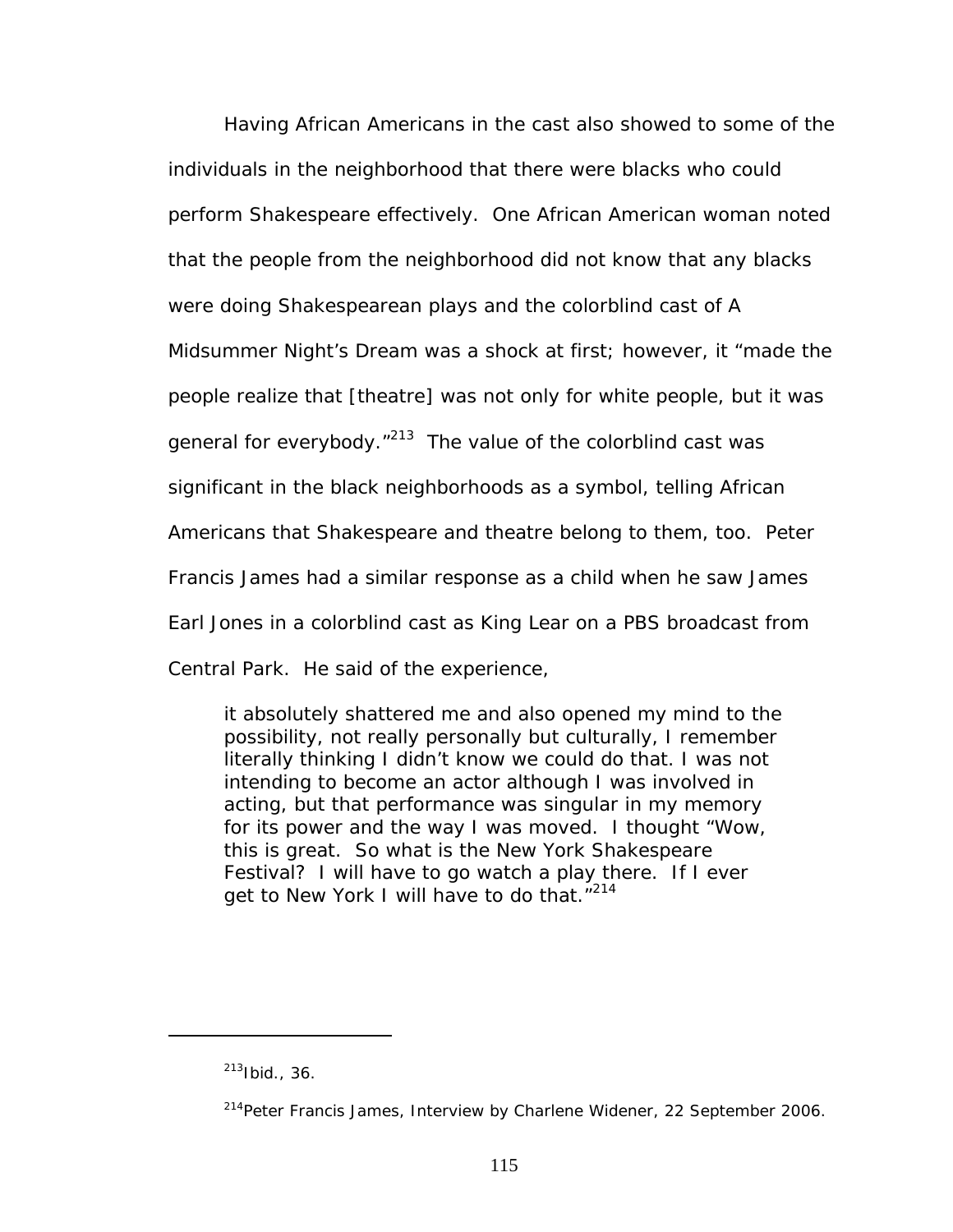Actor Moses Gunn noted a similar response from an audience member

after his 1968 performance as Capulet in the NYSF's production of

*Romeo and Juliet*. He stated that

[i]n school, everyone is taught about the universality of these roles. Yet when a black goes to the theater and sees an all-white cast, he is bound to feel "what does this have to do with me?" You cannot imagine the psychological damage that has been done to a group who on TV, films and the stage never saw themselves represented at all. When I played Capulet, several black kids came up to me after the show and one 15 year old said: "I like that. We've never seen a black man play a role as commanding as that, and we could identify with you." It touched me.  $215$ 

According to the fund study, the impact of black ethnic theatre

seemed to be greater on the middle class black audience members than the interracial casting *of A Midsummer Night's Dream*. Many had seen a recent production of *Blues for Mr. Charlie* by James Baldwin and found that production reflected more of their personal experiences than Shakespeare's play. Even so the respondents did not feel that the Delacorte Mobile Theatre should produce plays by Baldwin because the material in those plays was too inflammatory for main stream audiences and went against the integrationist goals of the civil rights movement. However, the black middle class responders also believed

<span id="page-122-0"></span><sup>215</sup>Hill, 169.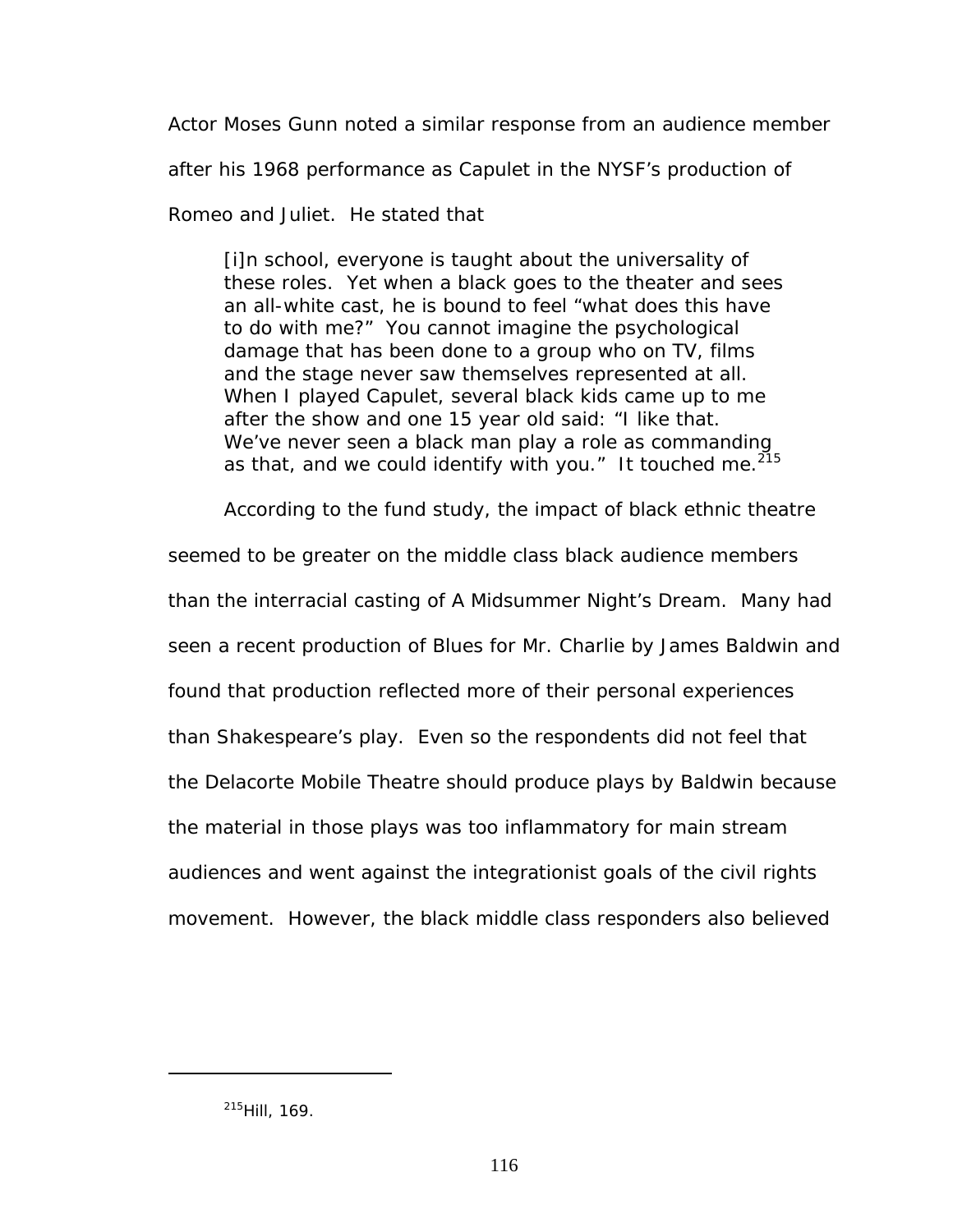that a play about civil rights and inequality would have a greater impact on racial injustice than handing out leaflets about civil rights.<sup>[216](#page-123-0)</sup>

The majority of the individuals who attended the Delacorte Mobile Theatre were not from the middle class. Since most of the performances took place in the poorest neighborhoods in New York City, many of the audience members had never attended a live theatrical performance before. The study determined that for many of those individuals the fact that the performances were free made a considerable impact on their decision to attend.<sup>217</sup> Many of the audience members could not have afforded to pay to see the play. However, the fact that so few of the audience members had ever seen a theatrical performance did not seem to have an impact on the response to *A Midsummer Night's Dream*. Based on the research results, eighty to ninety percent of the Mobile Theatre audience members seemed to enjoy the performances with few people leaving the performance at intermission. The audiences who attended the performances of *A Midsummer Night's Dream* seemed

to have enjoyed it, even if they did not understand it. That is, it was common for people to have a favorable emotional response to the play based on a generalized appreciation of the scene, the setting, the novelty of the performance, and the excitement of the event, even if . . .

<span id="page-123-0"></span> $216$ Faust, 37.

<span id="page-123-1"></span> $217$ Ibid., 20.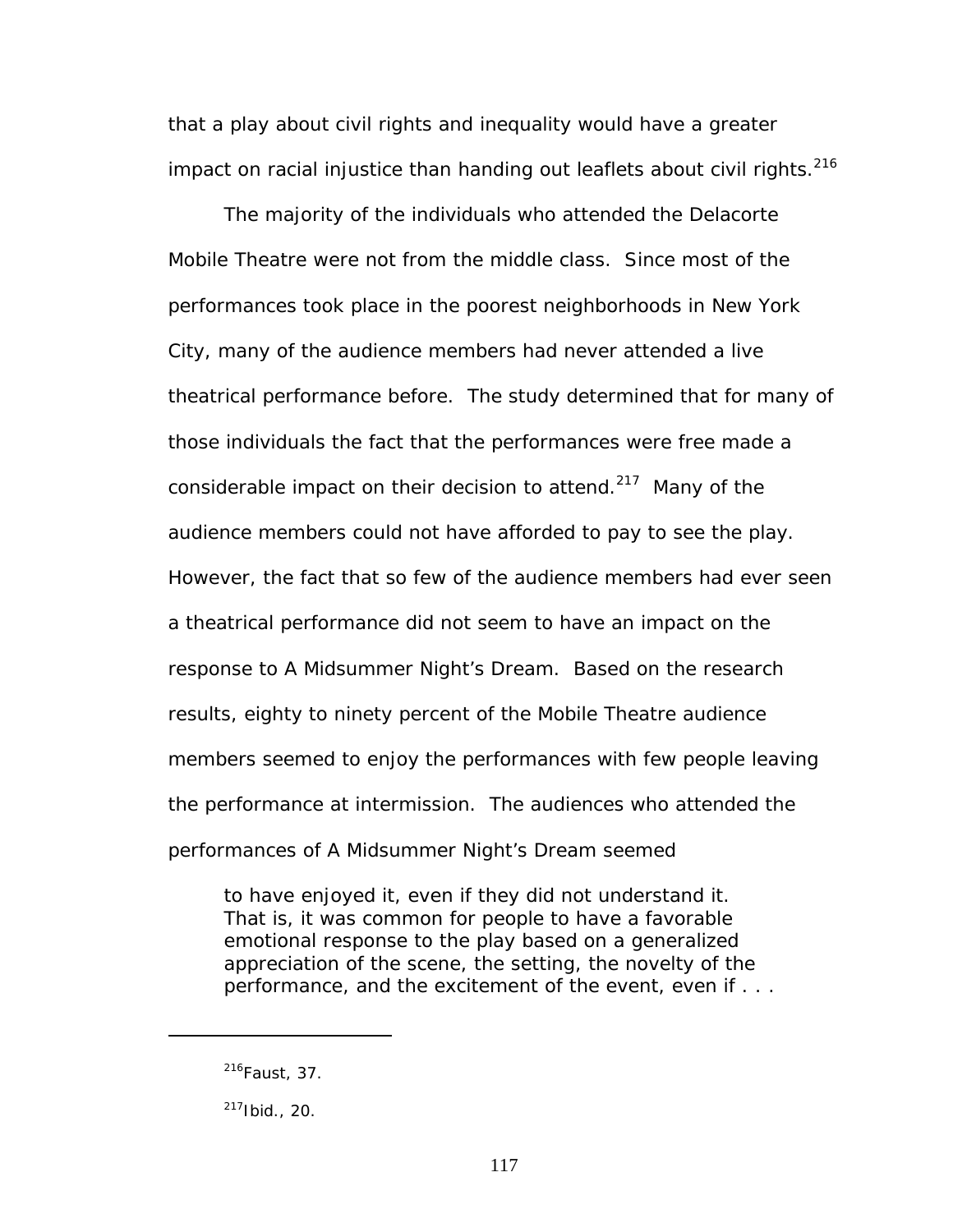they showed little comprehension of the story or appreciation of the Shakespearean language.<sup>[218](#page-124-0)</sup>

Although many of the audience members seemed to have limited understanding of the plot, the performances in the boroughs were more significant as a theatrical event than as a learning experience.<sup>219</sup> Audiences liked the idea of having a Shakespearean play performed in the neighborhood and the excitement of the situation. They viewed the performance as a cultural event and social ritual, and as a result, the content of the play was less important than the event itself.<sup>220</sup> Many of the responses seemed to support Papp's assertion that the arts were important to society as more than just a form of entertainment.

While some people attending the performances saw the theatre as a means of broadening their horizon and personal growth, others sought personal comfort and escape from personal or world problems.<sup>221</sup> Going to the play gave audience members a topic they could discuss with others in the community and made them feel cultured. They felt that they were cashing in on something that had

<span id="page-124-1"></span><span id="page-124-0"></span> $218$ Ibid., 4.

<sup>219</sup>Richard F. Shepard, "Papp Disagrees With Fund Study," *New York Times*, 13 April 1965, 32.

<span id="page-124-2"></span><sup>220</sup>Faust, 23.

<span id="page-124-3"></span> $221$ Ibid., 56.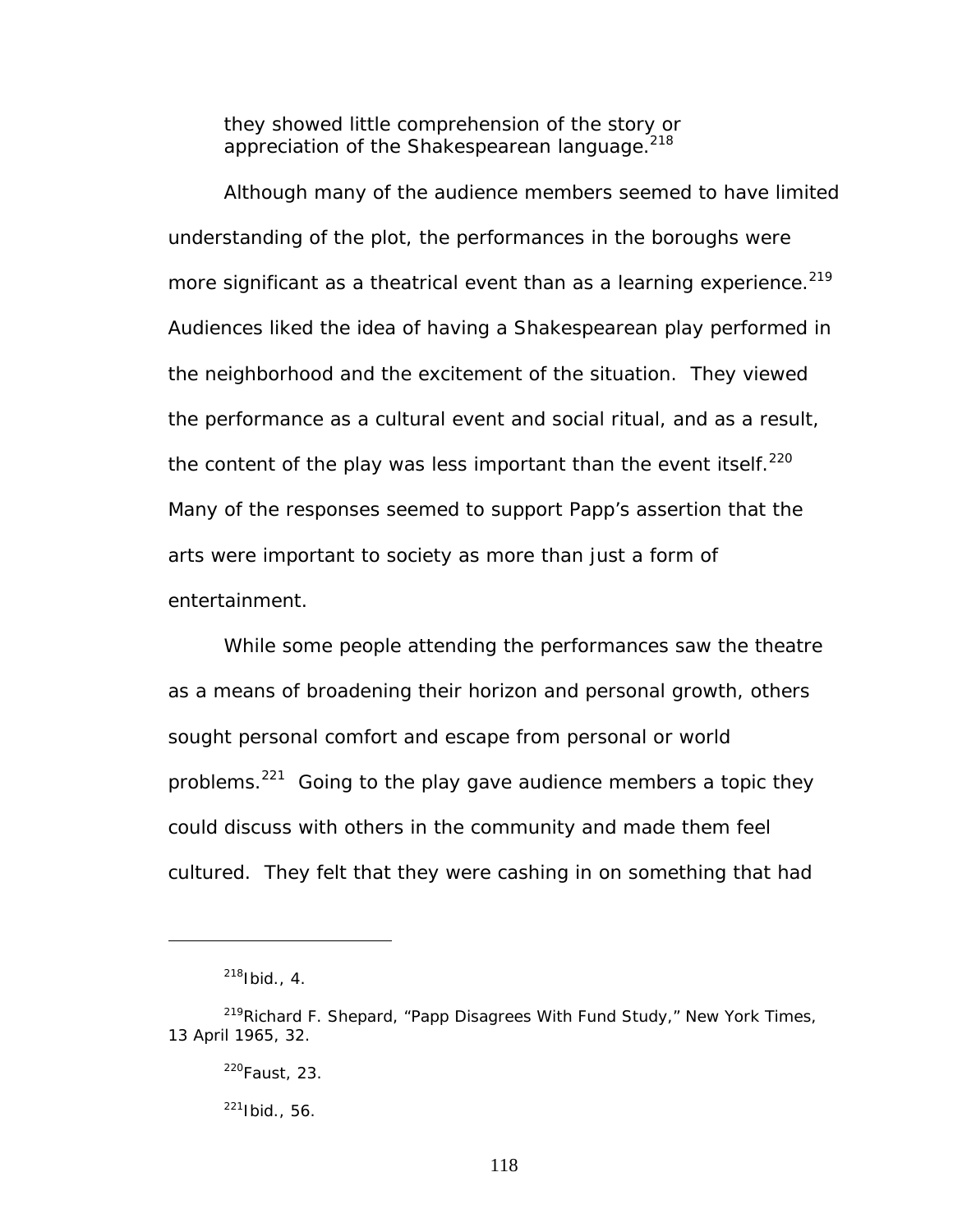previously been denied to them. Since they could not afford to attend theatrical productions, they were effectively denied this life enriching opportunity and cultural event. Having the performances take place in their neighborhoods added a level of prestige to the performances. The audience members did not need to go to Manhattan to find culture; they could find it in their own neighborhood. $^{222}$  $^{222}$  $^{222}$ 

The study concluded that the Delacorte Mobile Theatre was successful in bringing more lower class and minority people into the theatre than Broadway or television had been capable of and that the importance of the performances in the boroughs did not lie in the numbers or the cognitive understanding of the audience at all but rather the moral importance of presenting Shakespeare performances to which the diverse audiences in New York City could relate. $^{223}$  $^{223}$  $^{223}$ 

Even though the study focused on one production during the summer of 1964, thousands of audience members responded to the surveys and granted personal interviews. As a result, the value of the survey is significant in determining the perceived nature of colorblind casting at the NYSF. While it is clear that the minority audience members believed that the Negro theatre was more applicable to their lives, they also believed that the colorblind company was an important

<span id="page-125-0"></span> $222$ Ibid., 63.

<span id="page-125-1"></span> $223$ Ibid., 65.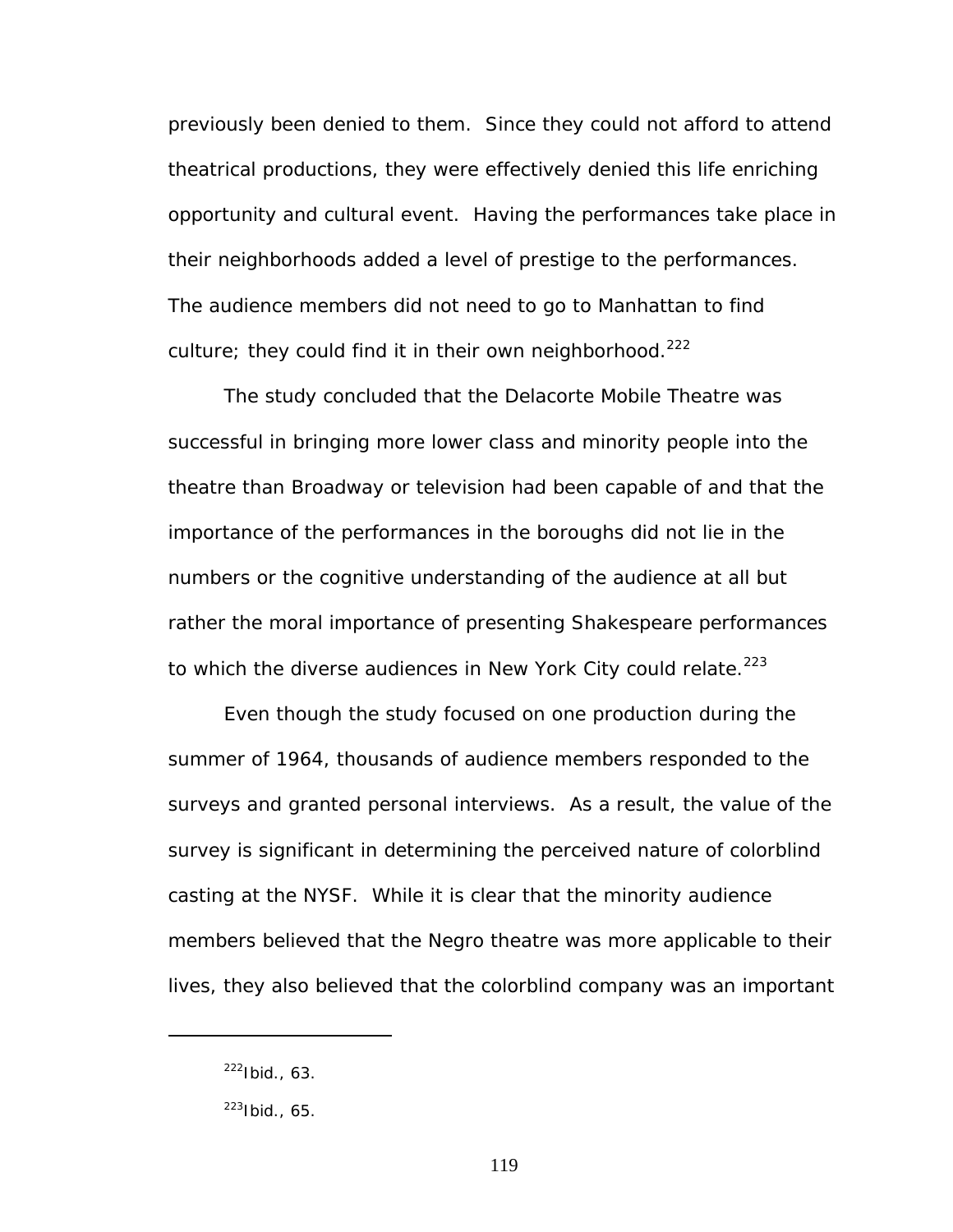step in integration. For the audience members, the use of colorblind casting in *A Midsummer Night's Dream* created a new possibility in the acceptance of blacks in theatre. Black actors had the ability to perform Shakespearean characters and the opportunity to do so. Overall, the audience response was positive and many believed that the colorblind casting was important to race relations in the United States. It seems that the audience perceived the colorblind performance as non-racist. It is important to note, however, that the production took place in 1964, before the split in the civil rights movement. The perception of the colorblind cast might have been very different a few years later.

When looking at the perceived nature of colorblind casting, it is also important to discuss how the actors who worked in colorblind productions felt about the experiences. As with audience response, there is a limited amount of material available from the actors who worked with Papp over the years. The material included in this section is the best that is available from published interviews with the actors and a personal interview with Peter Francis James, an African American actor. Early in its history, the NYSF was a refuge for minority actors who had difficulty finding work with other companies. Papp's casting was not only important because it gave black actors an opportunity to perform, but because he was one of the few producers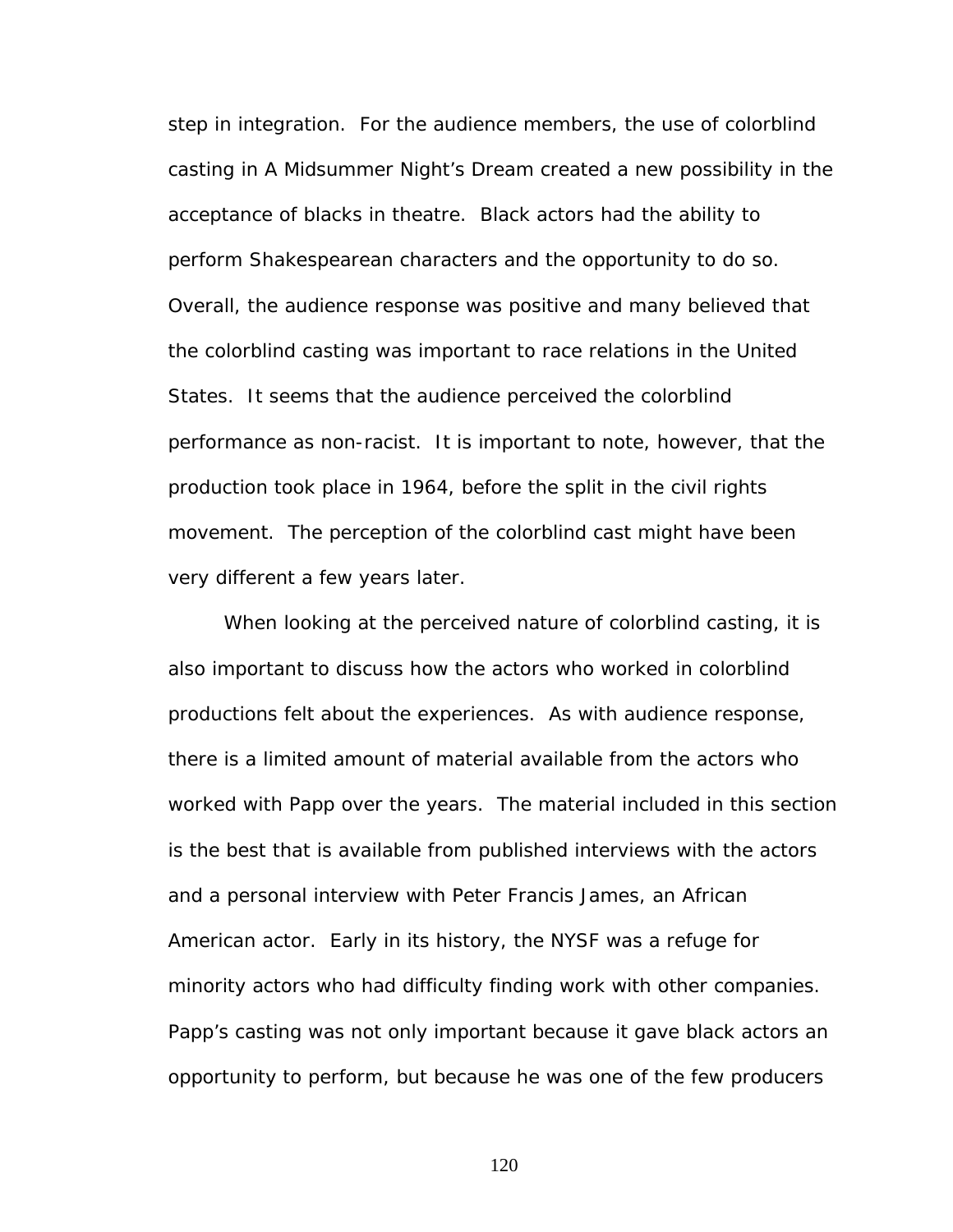in a major theatre company consistently hiring African American artists. His casting meant financial support for black actors and the opportunity for those actors to perform in classical roles which were not available to them in other companies.

Ellen Holly noted that, "[d]uring my years as a leading lady [at

the New York Shakespeare Festival] it was the only work that, as a

black actress, I could find.  $\ldots$  ."<sup>224</sup> Holly was first cast at the festival in

1958 as Desdemona in *Othello* and continued to work at the festival in

various roles over the next ten years, including the role of Titania in

the Delacorte Mobile Theatre production of *A Midsummer Night's* 

*Dream* in 1964.<sup>225</sup> About the experience, Holly noted,

[t]he Mobile was high risk/high reward venture . . . and when you were in direct sync with that audience, you experienced the voltage of the second half of that equation in a way that the managerial types on the periphery could never hope to. . . . There is a special hunger in all true people of the theatre, not just to play for the dressed-up society audience but to engage in a form of theater that is much more basic and immediate. . . . The Mobile satisfied that hunger. And that was only one of its rewards. I chose to perform on the Mobile because of the largely black and Hispanic audiences and because my deepest satisfactions come from playing for my own people.<sup>226</sup>

<span id="page-127-2"></span>226Epstein, 180.

<span id="page-127-0"></span><sup>224</sup>Ellen Holly, "Why the Furor Over 'Miss Saigon' Won't Fade," *New York Times*, 26 August 1990, national ed., sec. 2: H7.

<span id="page-127-1"></span><sup>&</sup>lt;sup>225</sup> John Joseph Gibbons, "The American Theatre's Attempts to Achieve Multiculturalism on Stage through Non-Traditional Casting" (Ph.D. diss., Northwestern University, 1991), 22.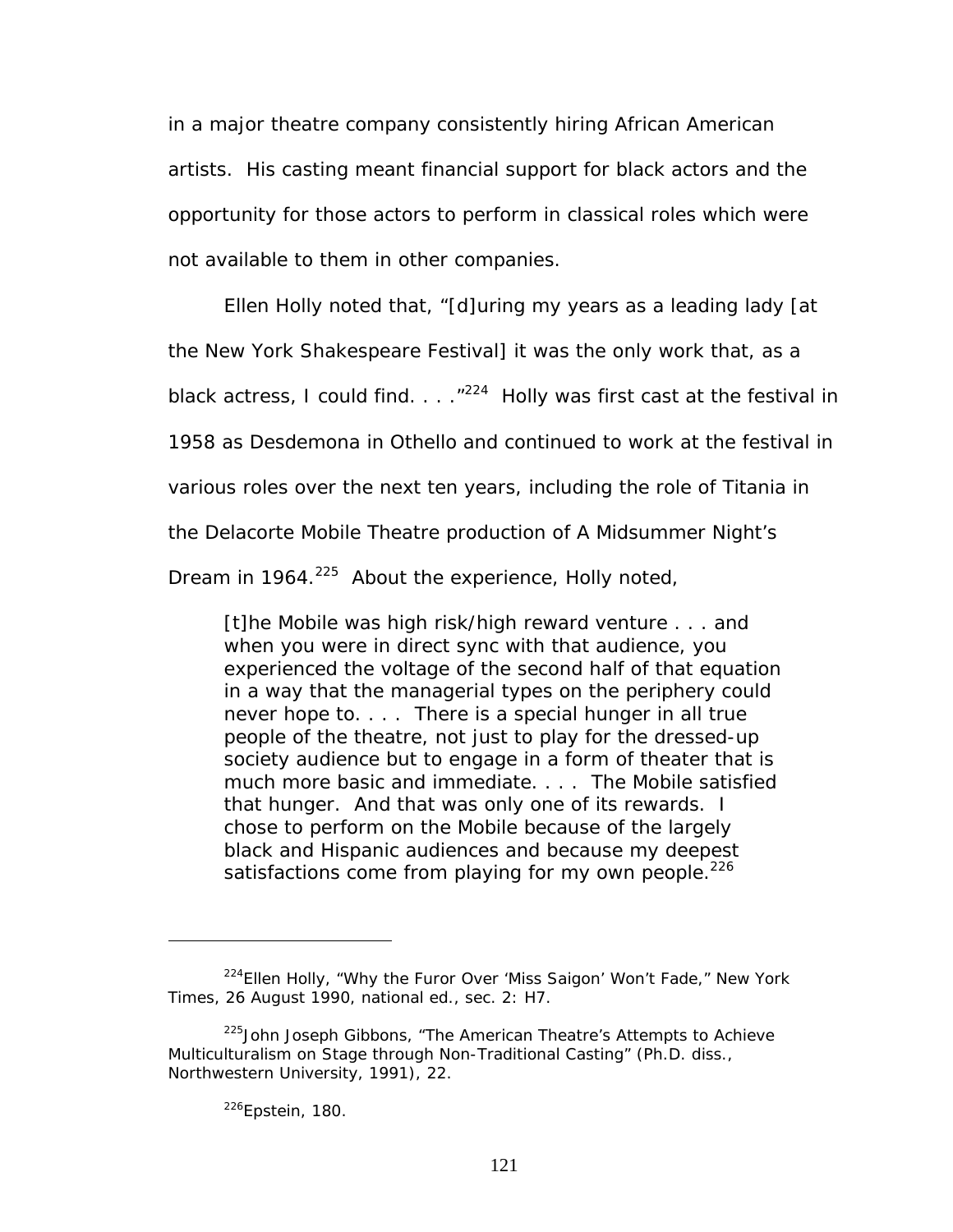Holly was grateful to Papp for his work in colorblind casting:

[t]he most remarkable thing about Joe was the color-blind casting he practiced as naturally as breathing, decades before it became the chic thing to do. Talent was the sole casting criterion and skin color was, for him, a completely irrelevant issue. For anyone to cast this way, not just once or twice as a matter of political posturing but as a matter of routine over the course of a career, was unprecedented.<sup>227</sup>

Furthermore, Holly believed that the NYSF was "not only the sole venue where I could work with some kind of consistency, but the sole venue in which it was okay to work with my own face. $1228$  For black actors such as Holly, being cast by Papp not only meant a paycheck, but also training and exposure.

Actress Gloria Foster said that Papp's casting of minority actors was the way she believed that theatre should work. She also noted that many minority actors did not want to work at other theatre companies because "'they knew that they were not welcome—that they were filling up a quota, that they were doing something odd and that after the production was over, they would no longer be welcome in the theater. Joe always made you feel that you had an open invitation to return many times.<sup>'"229</sup>

<span id="page-128-0"></span> $227$ Ibid., 169.

<span id="page-128-1"></span><sup>228</sup>Ibid., 169.

<span id="page-128-2"></span> $229$ Ibid., 93.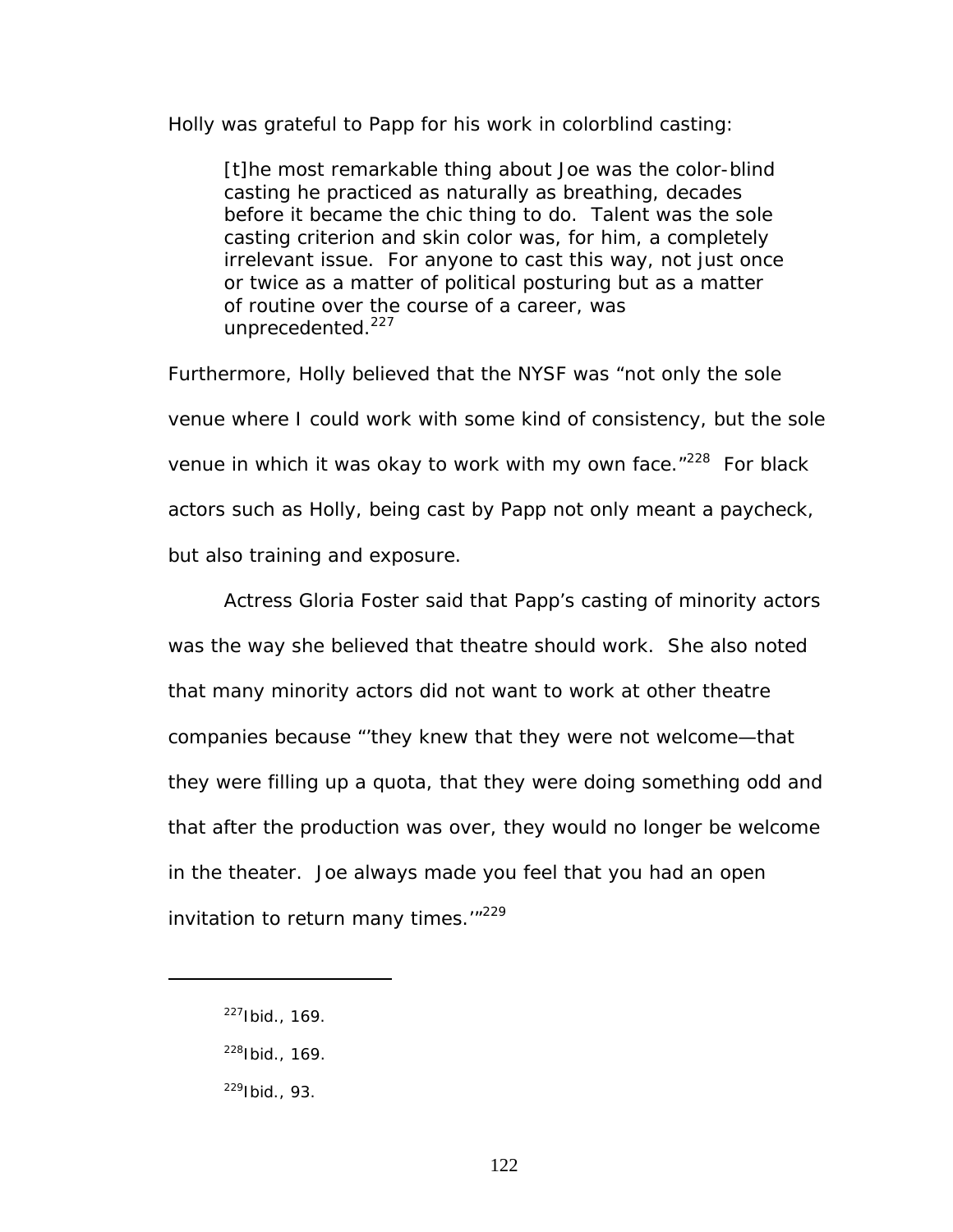By the late 1960s and early 1970s the country had changed significantly and colorblind casting was seen in an entirely new light. Many of the older minority actors who worked at the NYSF were grateful to Papp for hiring them at the festival. However, the

younger, more streetwise generation saw the producer in a different light, calling him "Massah Joe," referring to the Festival as "Papp's Plantation." Accusations of racial or sexual bias at the Festival became routine. Twice, the Puerto Rican Actors Guild formally accused him of discrimination. And, a few times, the producer received death threats.<sup>230</sup>

During this time, colorblind casting was perceived as racist in nature and a form of control by some actors. However, Peter Francis James believes that Papp's work was not racist in nature. In a recent interview, James stated that Papp "could be autocratic-there is no question about that-but he was an equal opportunity tyrant when he was a tyrant. They were questions purely of power and never of race or gender."<sup>231</sup>

Actors who worked at the festival in the late 1970s and 1980s seem to feel more as the early pioneers did about colorblind casting. James, who first worked for the company in 1979, stated that "when I made the decision to become an actor and aiming at the classics, the New York Shakespeare Festival was absolutely a destination." He

<span id="page-129-0"></span><sup>230</sup>Ibid., 311.

<span id="page-129-1"></span><sup>231</sup>James.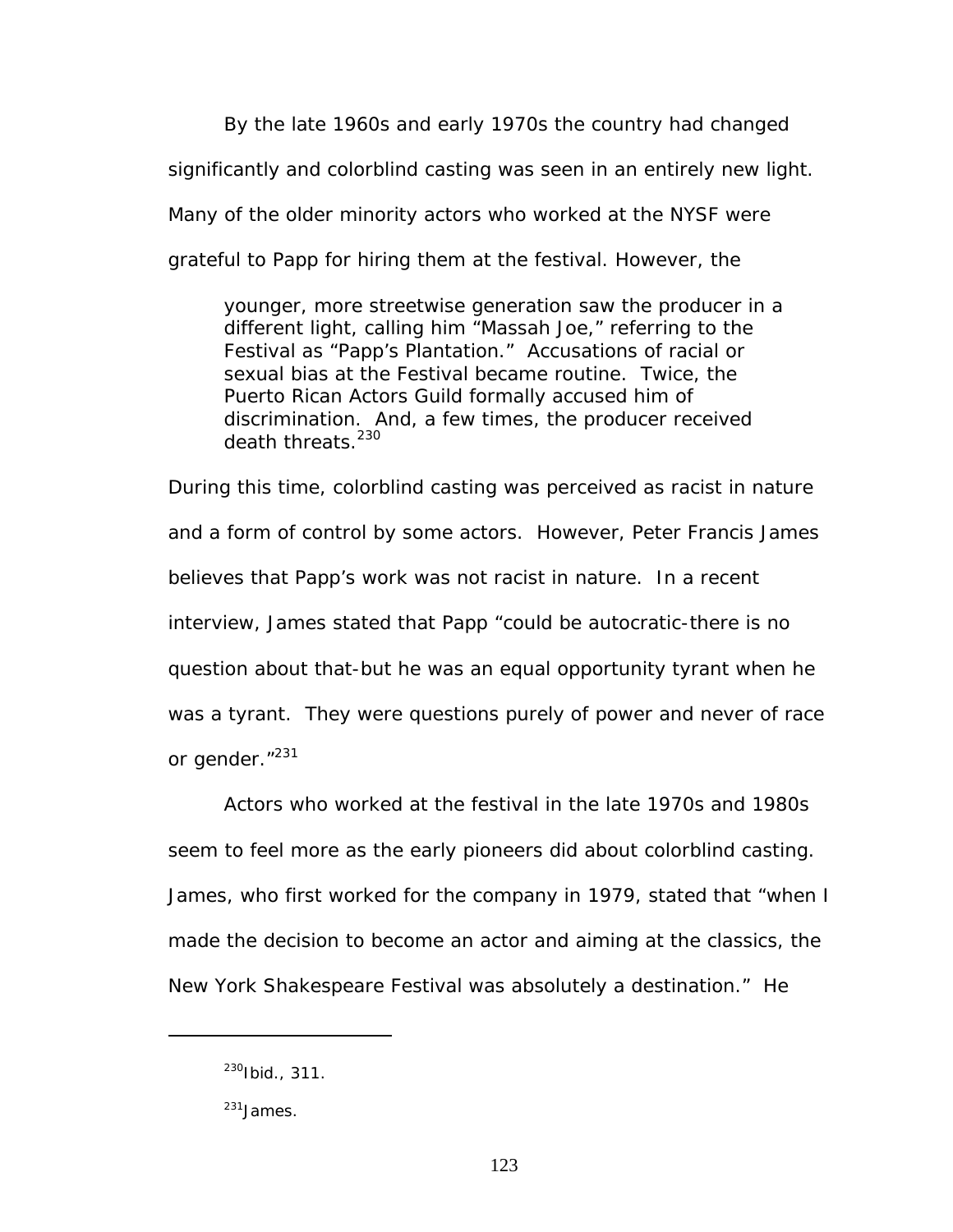went on to say of Papp that

Joe was not viewed as a benefactor. He was viewed as a street kid who knew the deal. How to get the man to do what the man did not want to do. How to shave him, blame him, and cajole him. Joe was a master of that—of appealing to conscience, of creating a disturbance if that would work—whatever it took. He was a deeply inclusive person, believed it in his bones. . . . Genuine and passionate. [Including minorities] was not a casual intellectual embrace. Every ounce of his being he was about that. He could be whimsical but there was absolutely no doubting his dedication. He could not have been anything else. This was not a choice. It did not emanate from a place of choice. It was deep.  $232$ 

Jimmy Smits stated the following concerning his experience with the

NYSF: "[i]t was the only theater in New York I felt connected to—

because of the performances by Raul Julia and James Earl Jones and

the Public's commitment to diversity. So when I graduated from

college it was a natural thing that I came to a general audition at The

Public."<sup>233</sup> Overall, it seems that the actors who worked at the festival

appreciated and supported Papp's use of colorblind casting.

While there are elements in the colorblind casting at the NYSF that can be perceived as racist, it is clear that for many audience members colorblind casting at the NYSF had a significant positive impact. Although many minority audience members did not find the

<span id="page-130-1"></span><span id="page-130-0"></span> $232$ Ibid.

 $233$ The Public Theatre, "Celebrating 50 Years," http://www.publictheater.org/celebrating/reflections.php.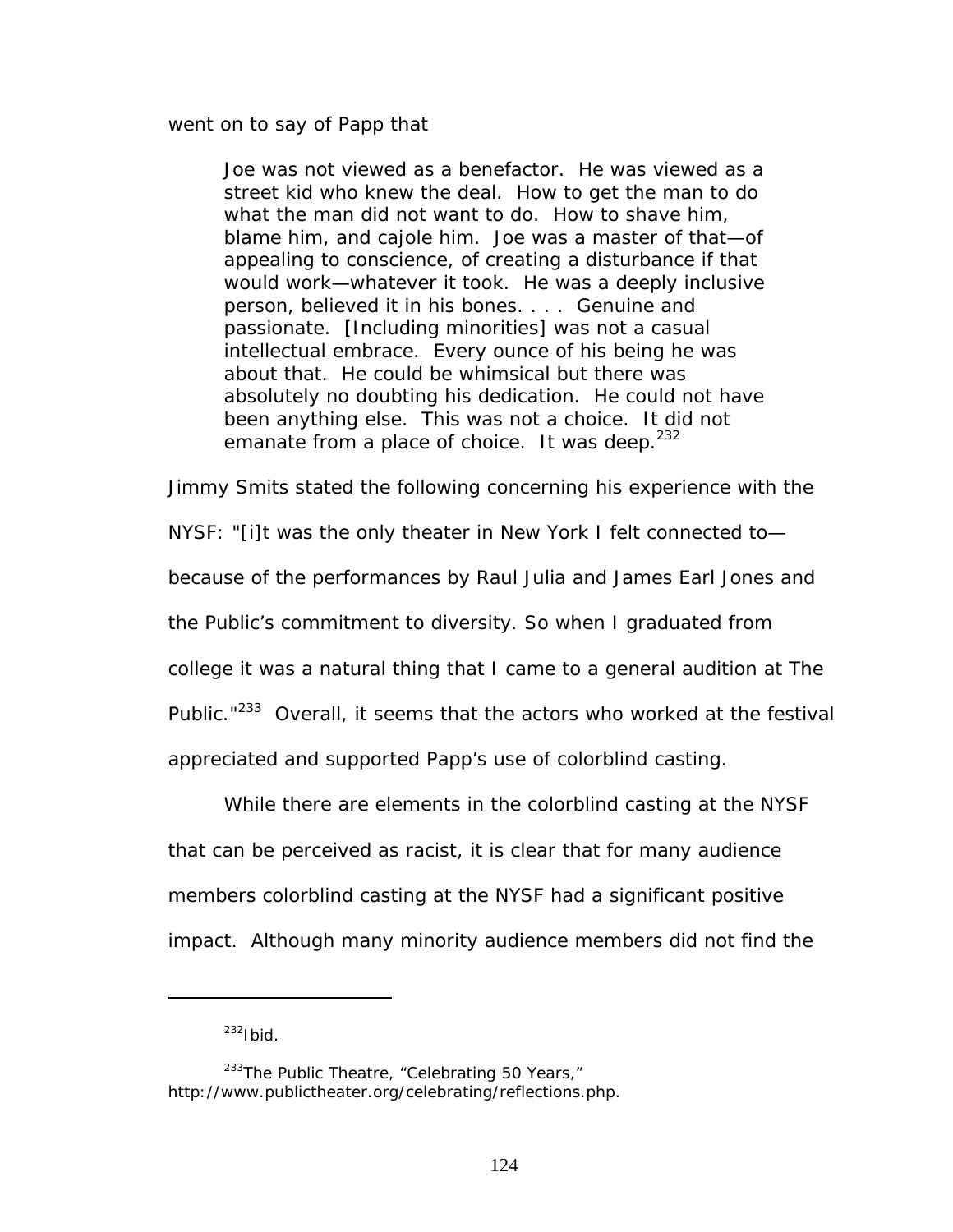performance of *A Midsummer Night's Dream* applicable to their lives, they did believe that colorblind casting was important to race relations. In addition, while some actors believed Papp's work was racist, for many of the minority actors who worked with Papp, the NYSF was the only work they could consistently find. Based on the number of productions utilizing colorblind casting at the NYSF, there is no doubt that Papp's casting opened doors that had previously been closed to African Americans playing leading and supporting characters in Shakespearean plays. The nature of the work, however, is still complicated by the fact that Papp did not hire any minority directors to direct interracial Shakespearean productions at the NYSF. It is important to note that Papp might have contacted minority actors about working as directors at the festival without success. James noted in his interview that he was approached by the festival in the mid-1980s about allowing the festival to develop his talents as a director. Since he was more interested in working as an actor at the time, he turned the festival down. $234$ 

While Papp's early work with colorblind casting mirrored the integrationist ideology of the civil rights movement, as the 1960s progressed, the civil rights movement faltered and fragmented. In the late 1960s and 1970s the social and political environment in the United

<span id="page-131-0"></span><sup>&</sup>lt;sup>234</sup> lames.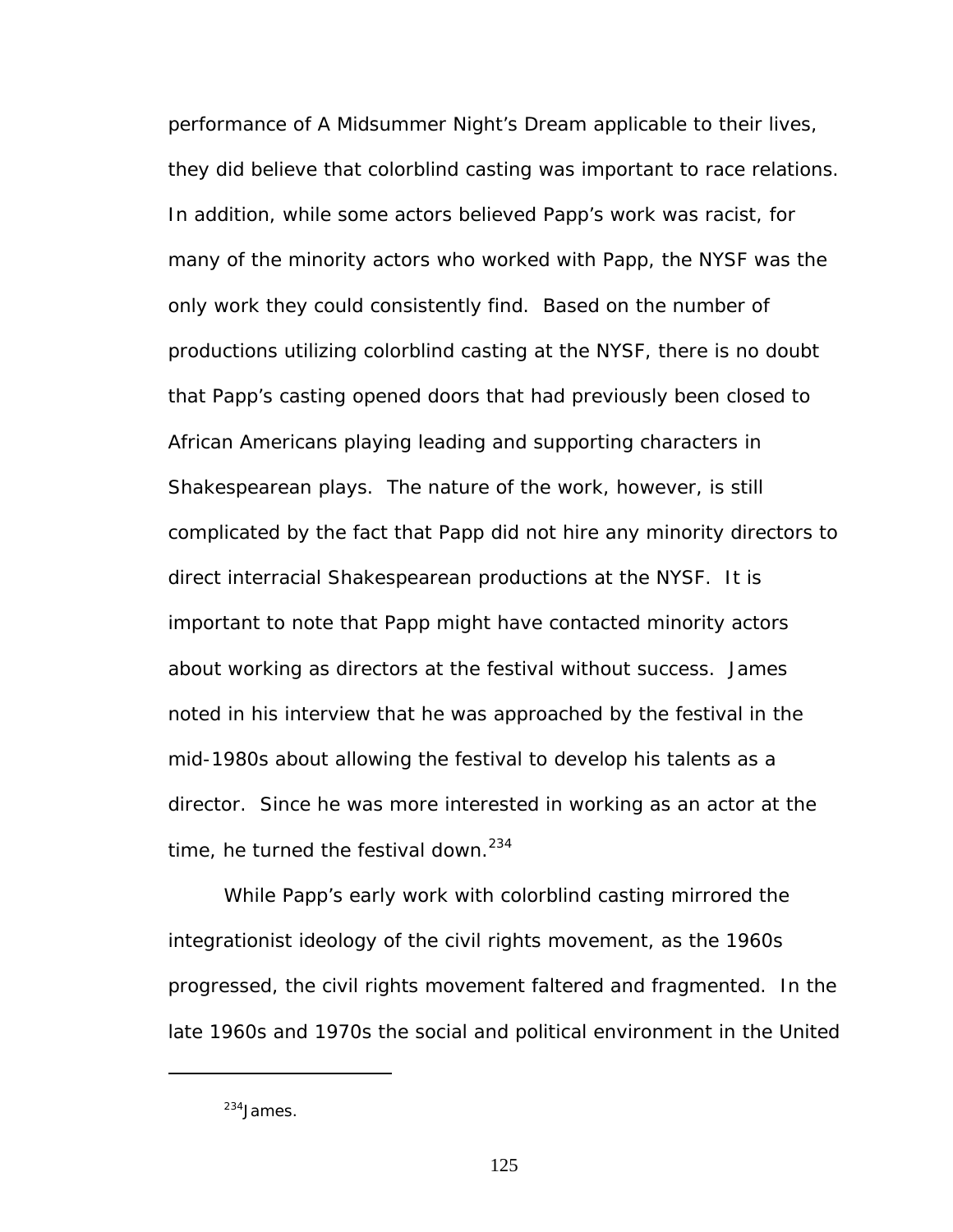States changed dramatically. Because of these changes, Papp began to believe that colorblind casting was no longer the best way of integrating African American actors into the NYSF.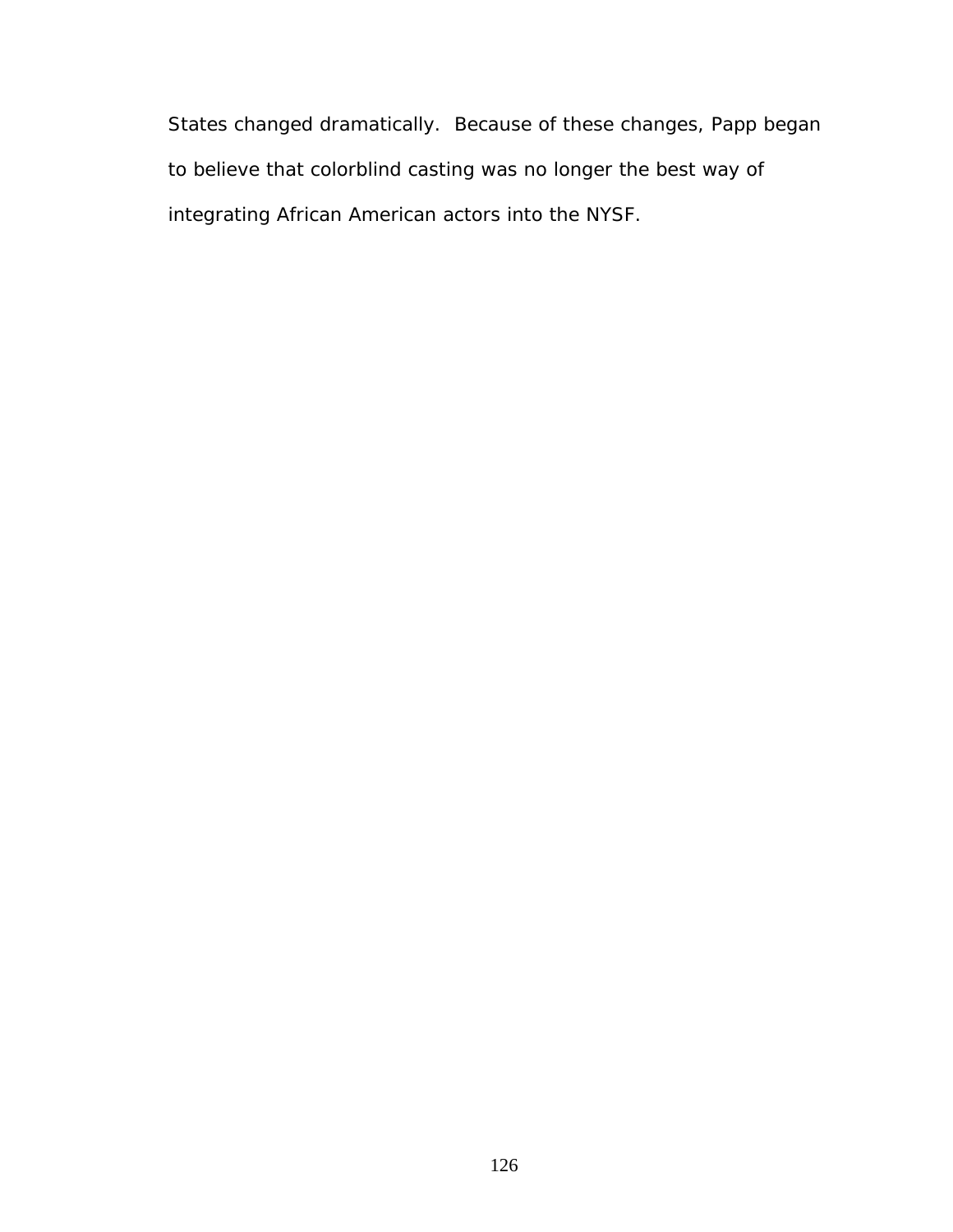Chapter Six

In the mid-1960s spending programs such as President Johnson's welfare reform spending, the space program, poverty programs, massive Cold War spending, and the escalating military operation in Vietnam caused the economy to overheat. The war on poverty proved to be a frustration because raising the standard of living did not wipe out the mass inequality that underscored poverty. Although Johnson's programs were designed to give more support to the poorest Americans, they did not redistribute wealth. Economic growth declined while inflation increased, marking the end of economic affluence. As economic affluence declined, the economy overheated and violence erupted in response to the civil rights movement. The social and political context brought on by the end of affluence and optimism, the rise of Black Power, the conflict surrounded American involvement in Vietnam and extrication of American forces, the Nixon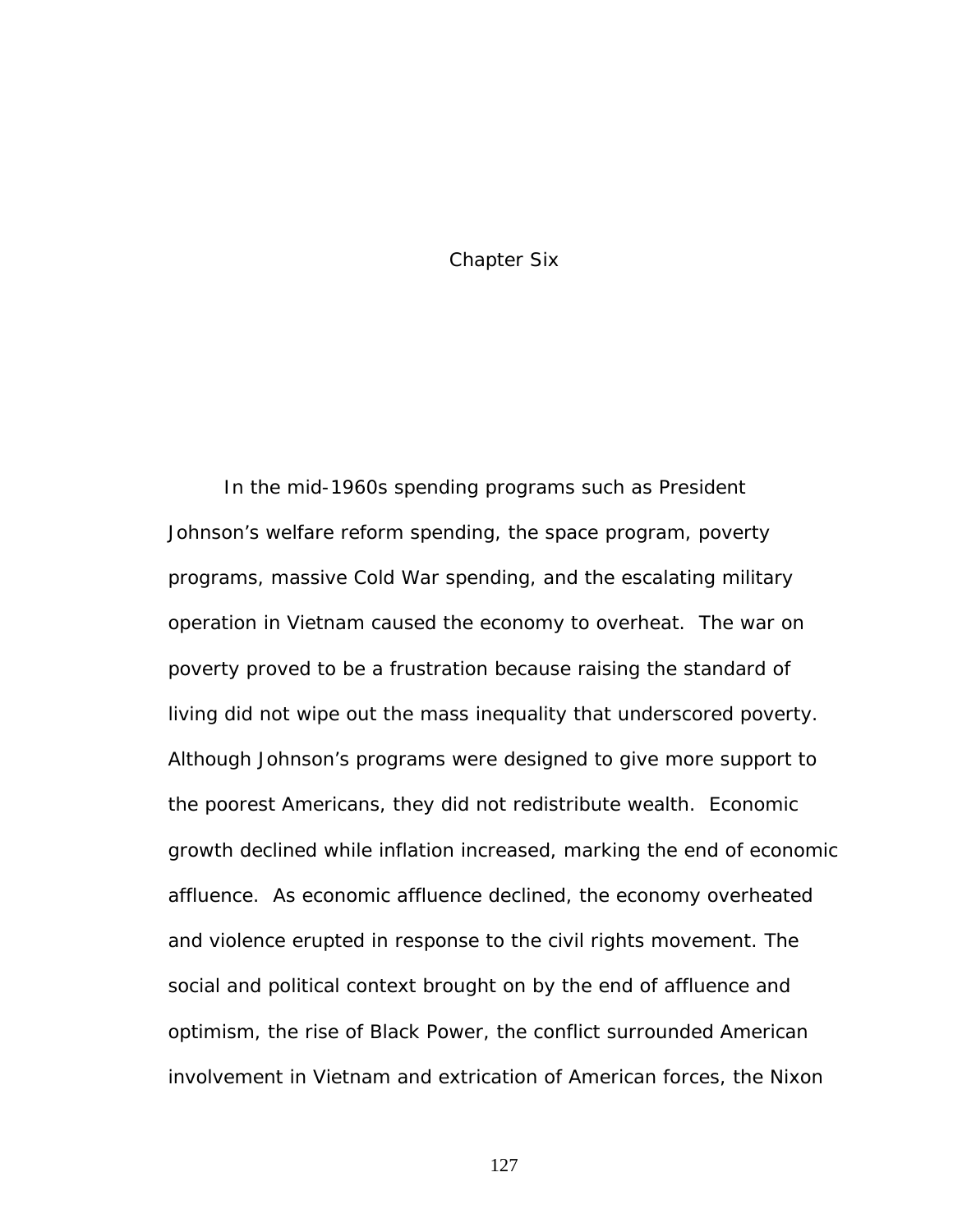administration, and growing disillusionment created an environment which led Papp to attempt a very different type of racial project at the NYSF: uni-racial casting with African American actors. The decision was a conscious effort by Papp to bring the issue of racial inequality back to the forefront of American consciousness at a time when many people wanted to forget about the gains made in race relations

As the economy began to overheat and inflation set in, Johnson's advisors encouraged him to raise taxes, but he refused; he did not want to risk fueling opposition to the Vietnam conflict and criticism against the war on poverty from conservatives. The poverty reduction program had encountered significant opposition from the right, and while it was effective, the federal deficit increased significantly during Johnson's Presidency. In 1961 the federal deficit was three point tree billion dollars; by 1969 the federal deficit was twenty-five billion dollars.<sup>235</sup> The standard of living rose for most people in this time period, but it was often supported by credit which impeded future growth. The rise in the standard of living was also characterized by consumerism which produced waste and environmental exploitation.<sup>236</sup>

<span id="page-134-1"></span><span id="page-134-0"></span><sup>235</sup>Alan Brinkley and Ellen Fitzpatrick, *America in Modern Times: Since 1890* (New York: McGraw Hill, 1997), 474.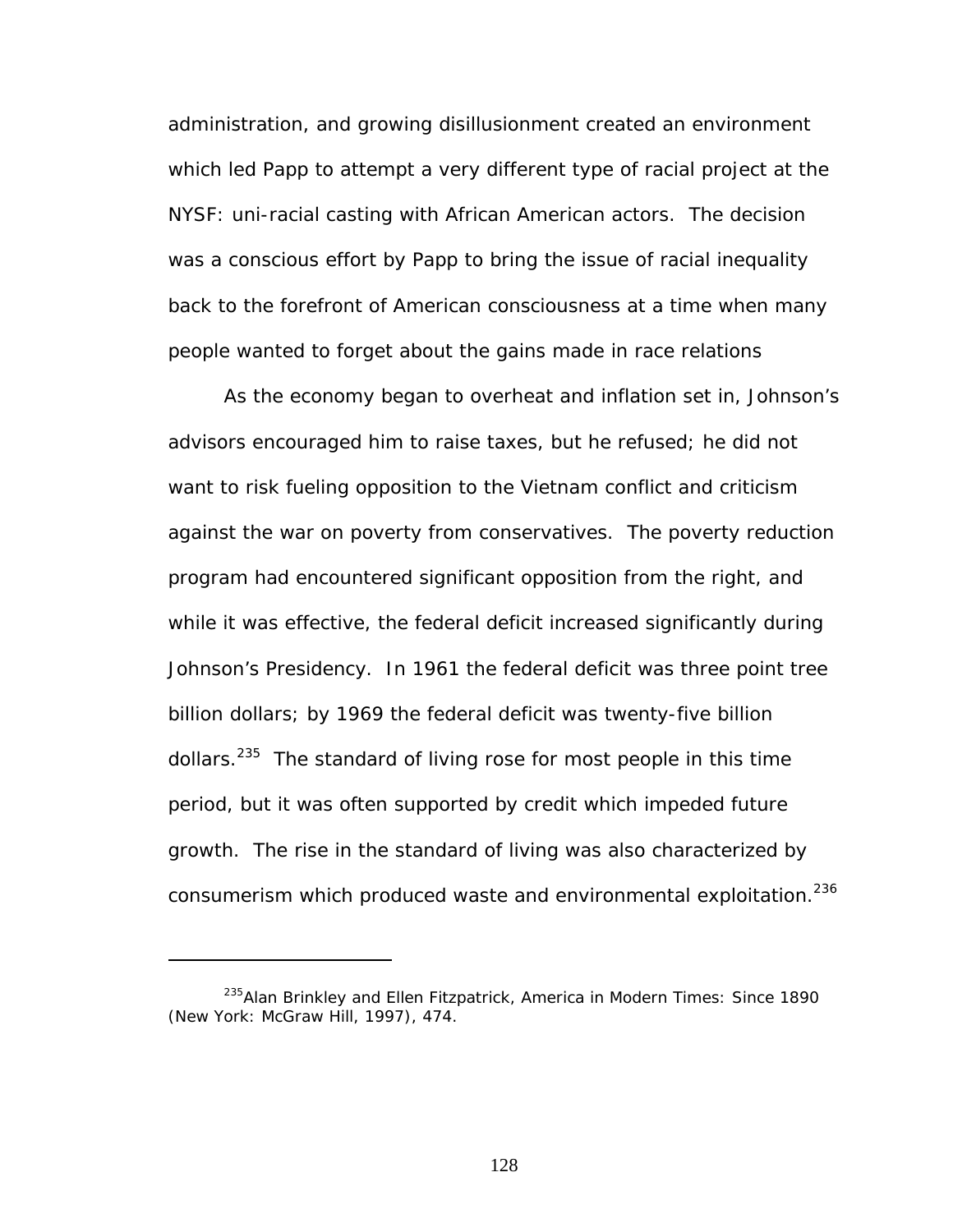As the economy spiraled out of control, the belief that the United States could solve any social or political problem began to deteriorate.

This deterioration was manifested in the fragmentation of the civil rights movement. The movement was successful in the early 1960s and resulted in legislation protecting blacks. The Civil Rights Act of 1964 "forbade discrimination in public places; authorized federal suits to desegregate schools; outlawed job discrimination for race, religion, and sex; and swept away barriers to voter registration based on technicalities and on supposed education deficiencies."<sup>237</sup> The Voting Rights Act of 1965 allowed the federal government to monitor elections in areas where the local government was impeding minority voters and forbade literacy tests as a prerequisite of minority voter registration. Both pieces of legislation were significantly successful; however ". . . they failed to satisfy the rapidly rising expectations of African Americans as the focus of the movement began to move from political to economic issues.<sup>"238</sup> The legislation removed most legal claims to inequality still rampant in society.

<span id="page-135-1"></span><sup>238</sup>Brinkley, 479.

<sup>&</sup>lt;sup>236</sup>Douglas T. Miller and Marion Nowark, "The Precarious Prosperity of People's Capitalism," in *Major Problems in American History Since 1945*, ed. Robert Griffith (Lexington: D.C. Heath, 1992), 224-225.

<span id="page-135-0"></span><sup>237</sup>Irwin and Debi Unger, *Postwar America: The United States Since 1945* (New York: St. Martin's Press, 1990), 103.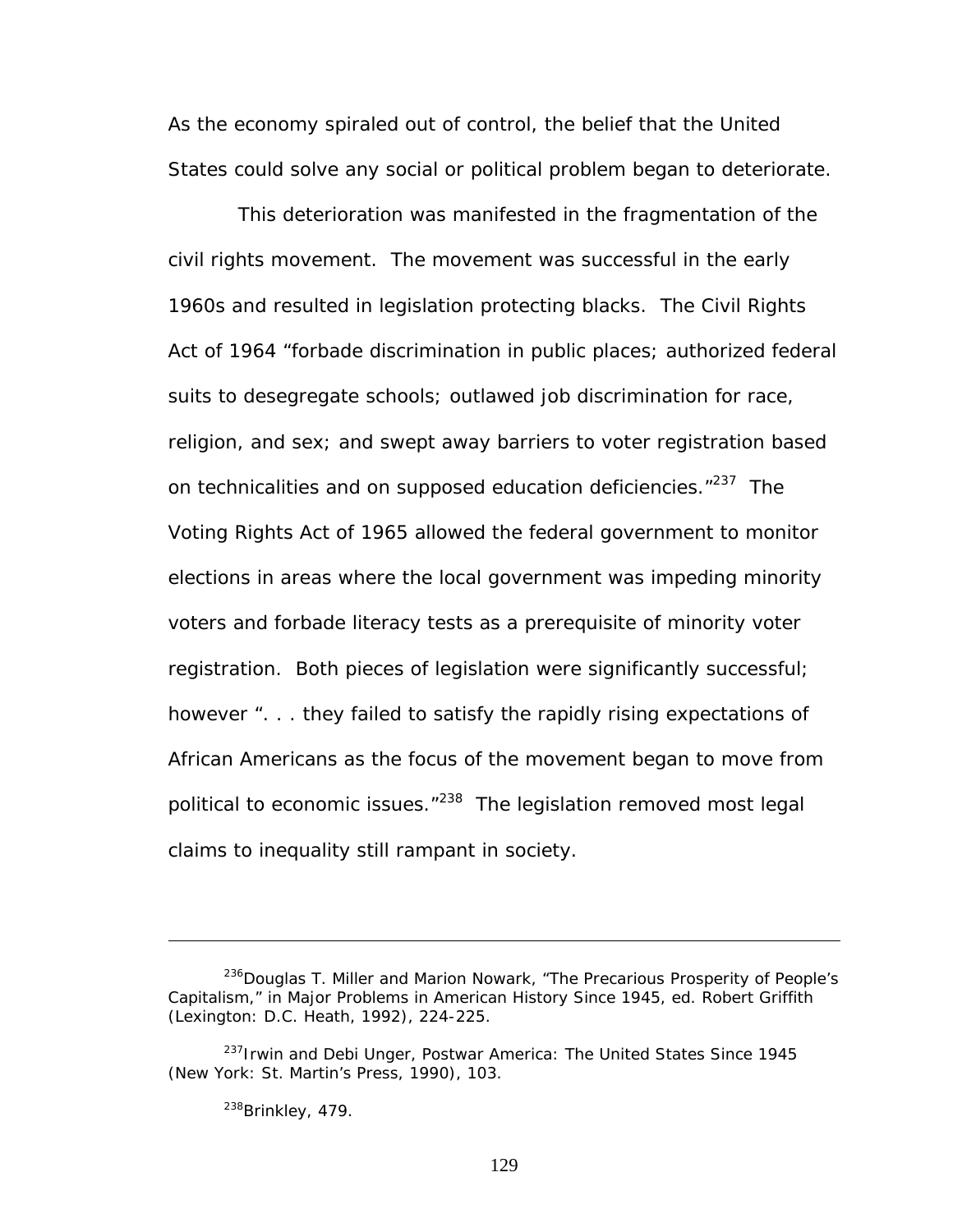Because of the heightened expectations of affluence, civil rights leaders demanded not only political equality but also economic equality, marking a shift in agenda for the movement. The struggle for equality became more heated as black aspirations outran the achievements of the war on poverty and a white backlash began in the middle of the 1960s. Whites felt that racial integration was happening too fast and recoiled in the face of black gains while African Americans were frustrated by how slowly gains were being made.<sup>239</sup>

Increased violence in the civil rights movement complicated the divide between blacks and whites and within the movement itself. While the non-violent tactics supported by the integrationists were useful in getting legislation passed, it came at a high cost and became an increasingly difficult stance to maintain. Because the violence against civil rights workers continued and the government was either unable or unwilling to protect them, the primacy of integration in the civil rights movement came under fire during the early 1960s. An undercurrent of disillusionment, anger, and distrust created a fracture in the movement and a portion of the movement began to reject the dominant culture as they moved toward radicalism.<sup>240</sup> This group

<span id="page-136-0"></span><sup>239</sup>William H. Chafe, "The Social Politics of Race and Gender," in *Major Problems in American History Since 1945*, ed. Robert Griffith (Lexington: D.C. Heath, 1992), 35.

<span id="page-136-1"></span> $240$ Ibid., 45.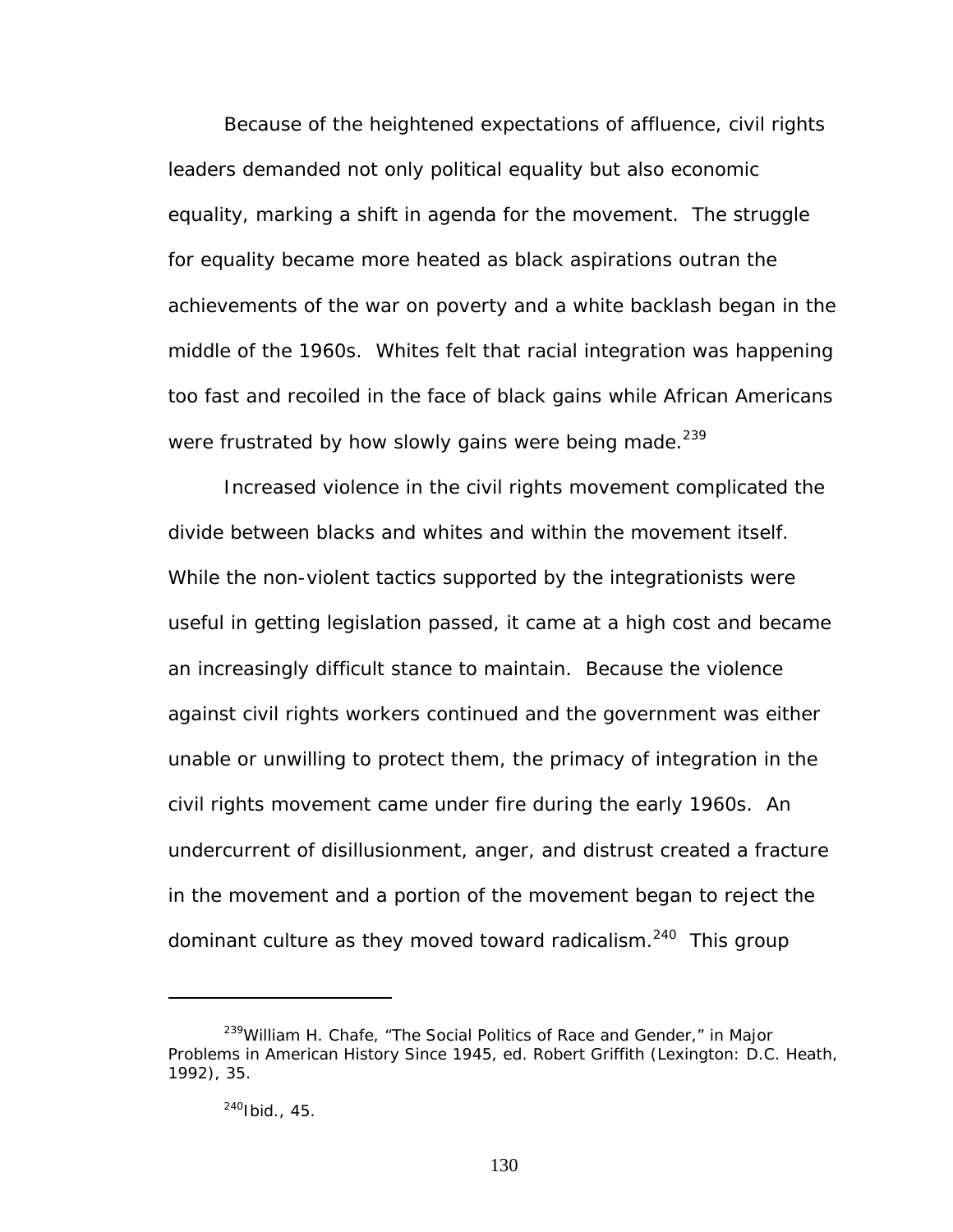wanted blacks to empower blacks (black power) and called for separation of the races. $241$  They also believed that violence was a viable tool in the struggle for equality.<sup>242</sup> This splinter group gained support as peaceful civil rights demonstrations were attacked. Some of the attacks that led to the split in the civil rights movement include the attacks on the Freedom Rides, the Freedom Summer activists, and the Meredith March.

In May of 1961, the Congress of Racial Equality (CORE) initiated the Freedom Rides in an attempt to draw attention to the segregated train and bus stations in the south. While a recent Supreme Court decision prohibited segregation in terminals (*Boynton* v. *Virginia*), the decision was officially ignored throughout the south and pleas for enforcement to the government were fruitless. $243$  The first group of Freedom Riders was attacked outside of Anniston, Alabama on May 4, 1961. The bus was fire bombed by a white mob and several members of the mob barred the bus doors so that the riders could not escape. Some of the riders escaped through broken windows and the others exited through the door after an exploding fuel tank scared the mob away from the bus. The bus was destroyed and some of the riders

<span id="page-137-0"></span><sup>241</sup>Unger, 109.

<span id="page-137-1"></span> $^{242}$ Ibid., 107.

<span id="page-137-2"></span><sup>243</sup>Ibid., 93.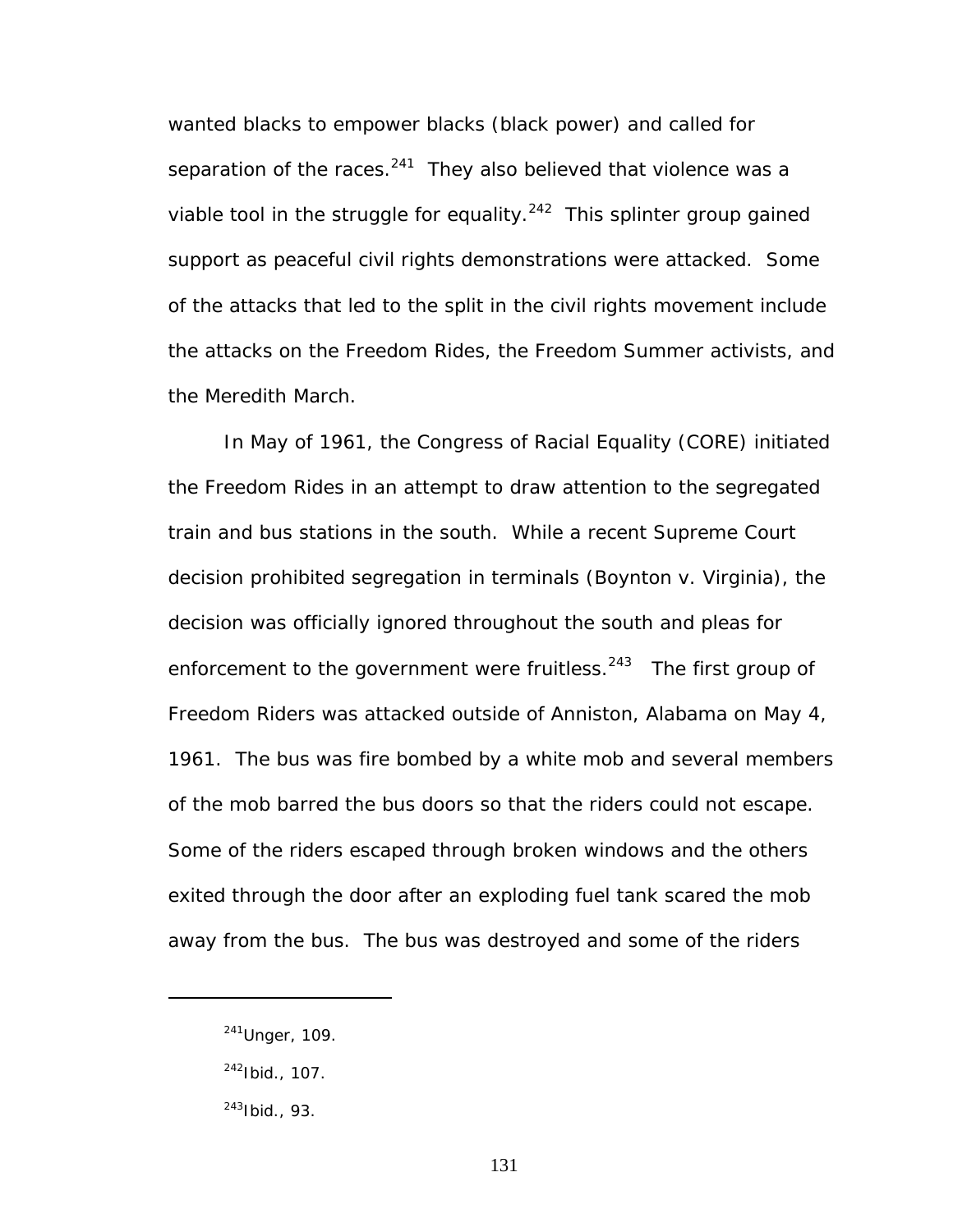were beaten by the mob. $244$  The riders who needed hospital care were taken to a local hospital where they had to be evacuated in the middle of the night because members of the Ku Klux Klan threatened to burn down the building.  $245$ 

Due to the escalating violence, some civil rights leaders wanted to cancel the Freedom Rides; however, leaders of the Student Nonviolent Coordinating Committee (SNCC), including Diane Nash, believed that the rides needed to continue. Nash helped to organize college students to continue the rides. $246$  The rides continued but many of the participants were beaten and imprisoned for their involvement. $247$  In some cases, law enforcement officers helped the mobs responsible for the beatings. $^{248}$  By the summer of 1964, the violence against civil rights activists had escalated.

The SNCC started a campaign in the South to educate and enroll voters in a campaign called Freedom Summer. Integrated civil rights workers created schools and registered voters. Early in the summer, three college students (2 white and 1 black) disappeared and were

1

<span id="page-138-4"></span>248Ibid., 153.

<span id="page-138-0"></span><sup>244</sup>Raymond Arsenault, *Freedom Riders: 1961 and the Struggle for Racial Justice* (Oxford: Oxford University Press, 2006), 145.

<span id="page-138-1"></span> $^{245}$ Ibid., 147.

<span id="page-138-2"></span><sup>246</sup>Ibid., 181.

<span id="page-138-3"></span> $^{247}$ Ibid., 290.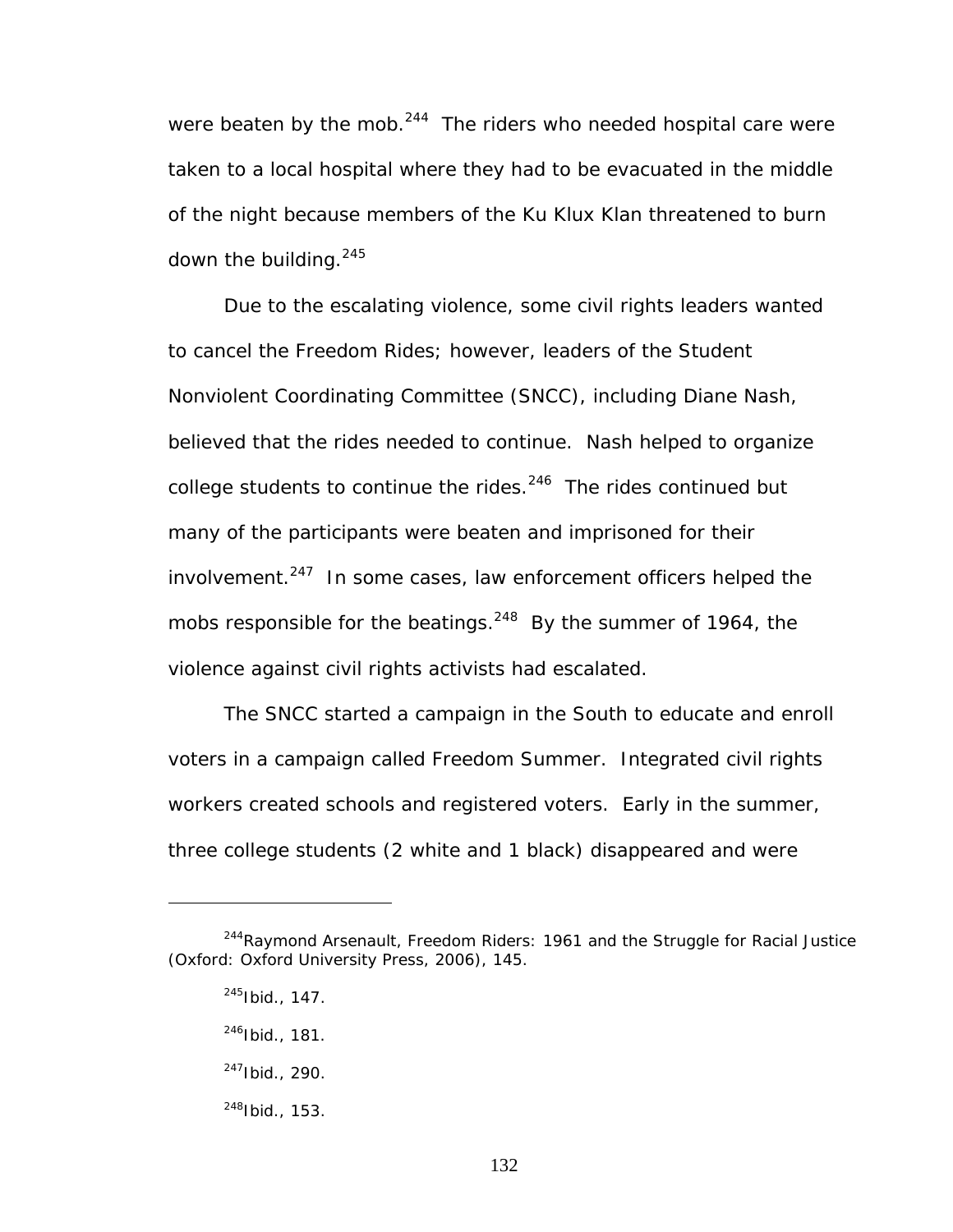later found murdered. Twenty-one men, including several law enforcement officers, were arrested for the murders but were released for lack of evidence. The Freedom Summer volunteers received almost no protection from the federal government and encountered severe hostility in Mississippi. Eighty SNCC civil rights workers were beaten, some were shot at, and over a thousand were jailed.<sup>249</sup> In some cases the FBI knew about potential danger to the activists but did not warn them because the FBI believed their role was to act as investigators, not as law enforcement.<sup>250</sup> The violent incidences created an undercurrent of disillusionment and increased support of separatism which reached a breaking point in the middle of the decade.

Friction between the two factions of the movement increased in 1966 when James Meredith, the first black student to attend the University of Mississippi in 1962, began a march from Memphis, Tennessee to Jackson, Mississippi to encourage black voter registration. When Meredith was shot and wounded, the Southern Christian Leadership Conference (SCLC), CORE, and SNCC decided that they would continue his march. While the organizations joined forces to finish the march, tensions were increasing between the

<span id="page-139-0"></span><sup>249</sup>Unger, 108.

<span id="page-139-1"></span><sup>&</sup>lt;sup>250</sup>Arsenault, 138.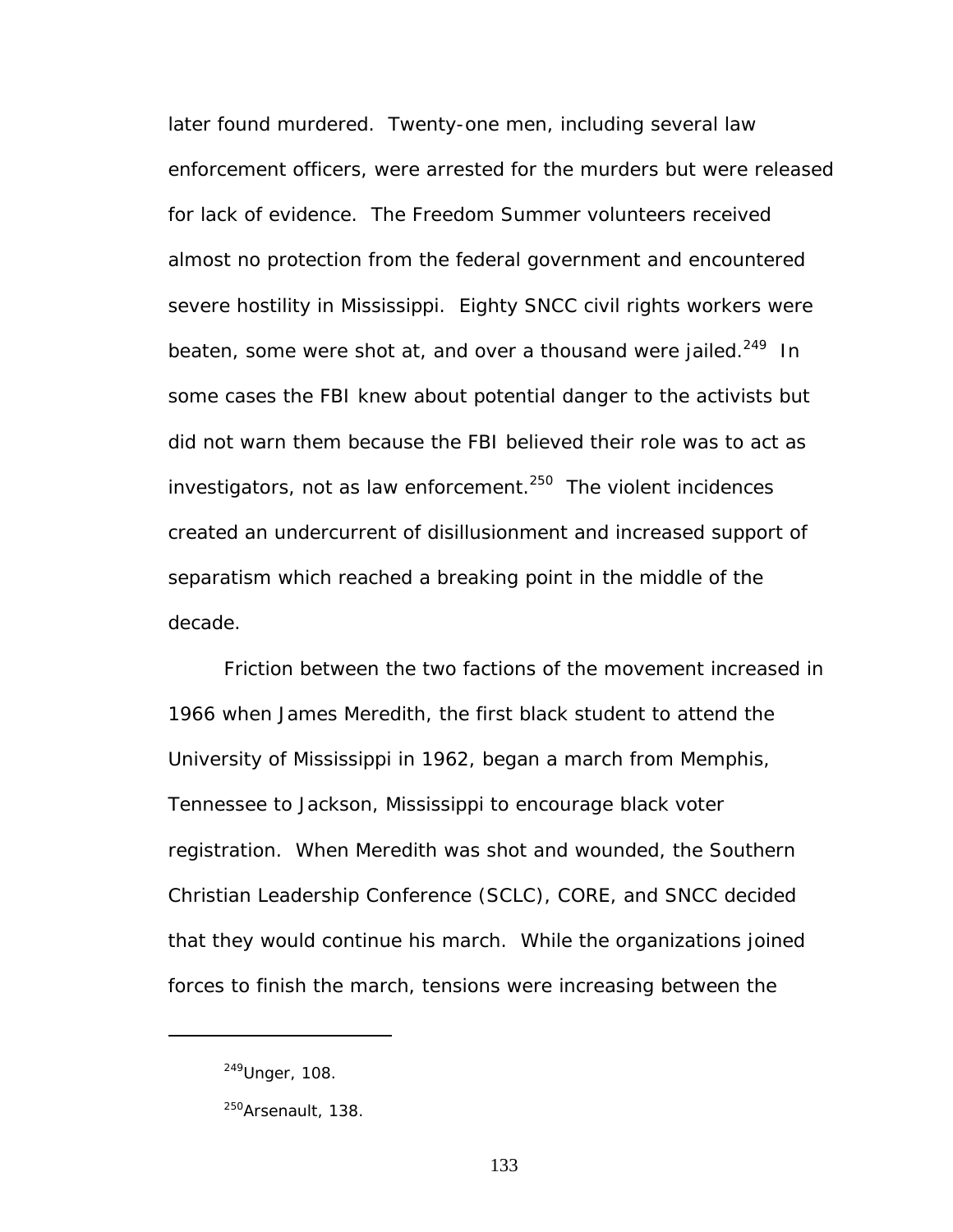members. A growing number of people in the SNCC in particular were angered by the government's inability or unwillingness to protect civil rights workers.

During the march, SNCC leader Stokely Carmichael began shouting, "'[w]e want black power! Black power!'"<sup>251</sup> Many of the older leaders in the movement objected to the term but Martin Luther King was concerned that denouncing black power would drive the young people away. $252$  By this time, many young people in the movement felt isolated by the government and were identifying with black power rather than integration.<sup>253</sup> King's limited support at the march did not pacify the SNCC members who ridiculed his stance on nonviolence and integration. Both the SNCC and CORE expelled their white members soon after the march. $254$  Increasingly the SNCC used anti-white rhetoric and called for allegiance to black power and separatism. Carmichael believed that,

[o]ne of the tragedies of the struggle against racism is that up to [the black power movement] there has been no national organization which could speak to the growing militancy of young black people in the urban ghetto. There has been only a civil rights movement, whose tone of voice was adapted to an audience of liberal whites. It served as

<span id="page-140-0"></span><sup>251</sup>Unger, 109.

<span id="page-140-1"></span><sup>252</sup>Ibid., 109.

<span id="page-140-2"></span> $^{253}$ Brinkley, 482.

<span id="page-140-3"></span><sup>254</sup>Unger, 109.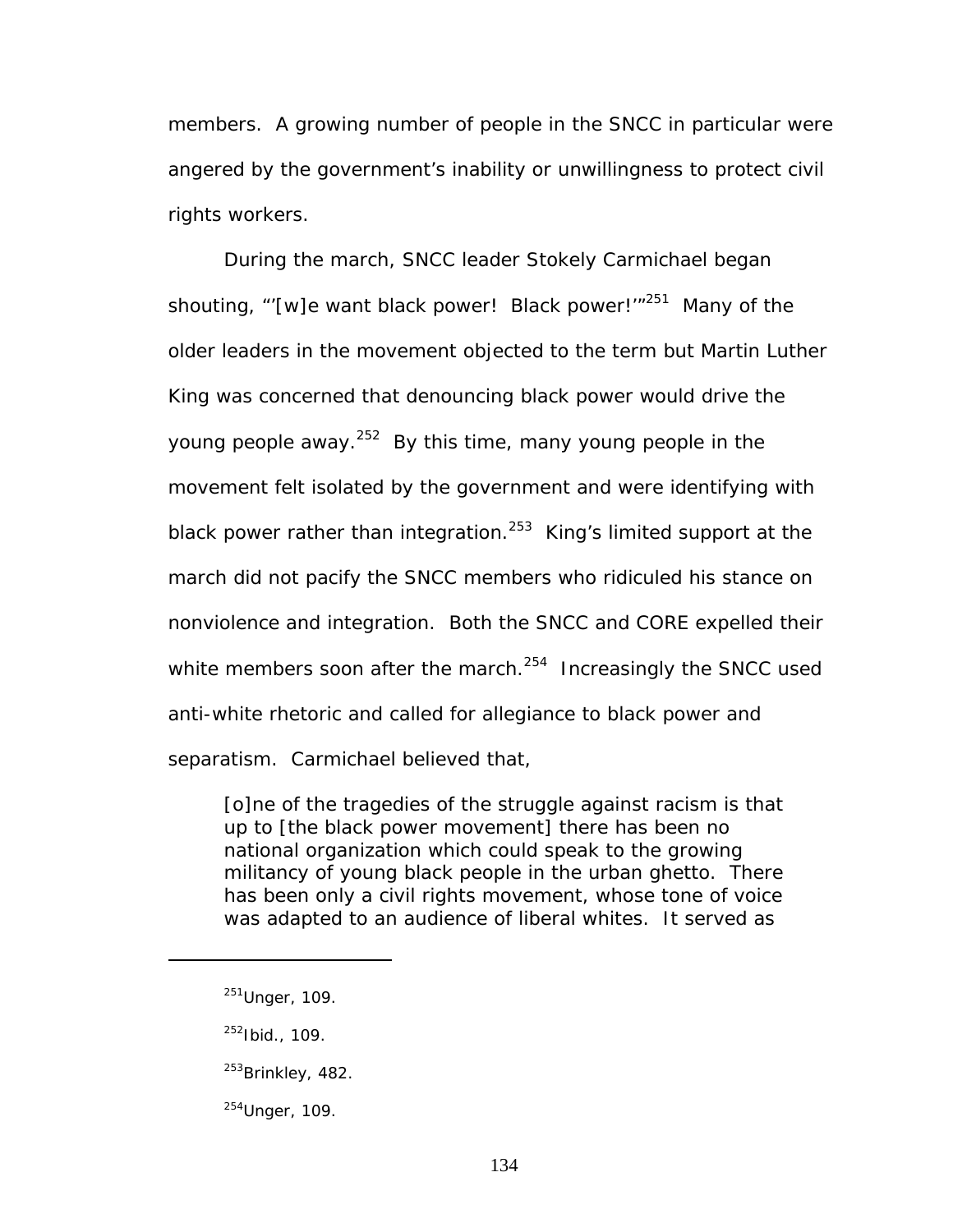a buffer zone between them and angry young blacks. . . . For too many years, black Americans marched and had their heads broken and got shot. . . . After years of this, we are at almost the same point—because we demonstrated from a position of weakness. We cannot be expected any longer to march and have our heads broken  $in. . . . <sup>255</sup>$ 

Furthermore, Carmichael considered integration a racist movement because it reinforced to both blacks and whites "the idea that 'white' is automatically better and 'black' is by definition inferior. This is why integration is a subterfuge for the maintenance of white

supremacy."<sup>256</sup>

Although integration and nonviolence were still supported by SCLS and many in the African American community, the civil rights movement became more complicated morally and more difficult for whites to support as the SNCC shifted support from integration to the separatist idea of black power. $^{257}$  Liberal whites who had previously supported the civil rights movement were frightened by the rise of black power and were offended by the shift toward separatism. Many

<span id="page-141-0"></span><sup>255</sup>Stokely Carmichael, "Stokely Carmichael Explains 'Black Power,' 1967," in *Major Problems in American History Since 1945*, ed. Robert Griffith (Lexington: D.C. Heath, 1992), 364.

<span id="page-141-2"></span><span id="page-141-1"></span><sup>256</sup>Ibid., 366.

<sup>&</sup>lt;sup>257</sup>William H. Chafe, "The African-American Struggle as an Unfinished Revolution," in *Major Problems in American History Since 1945*, ed. Robert Griffith (Lexington: D.C. Heath, 1992), 396.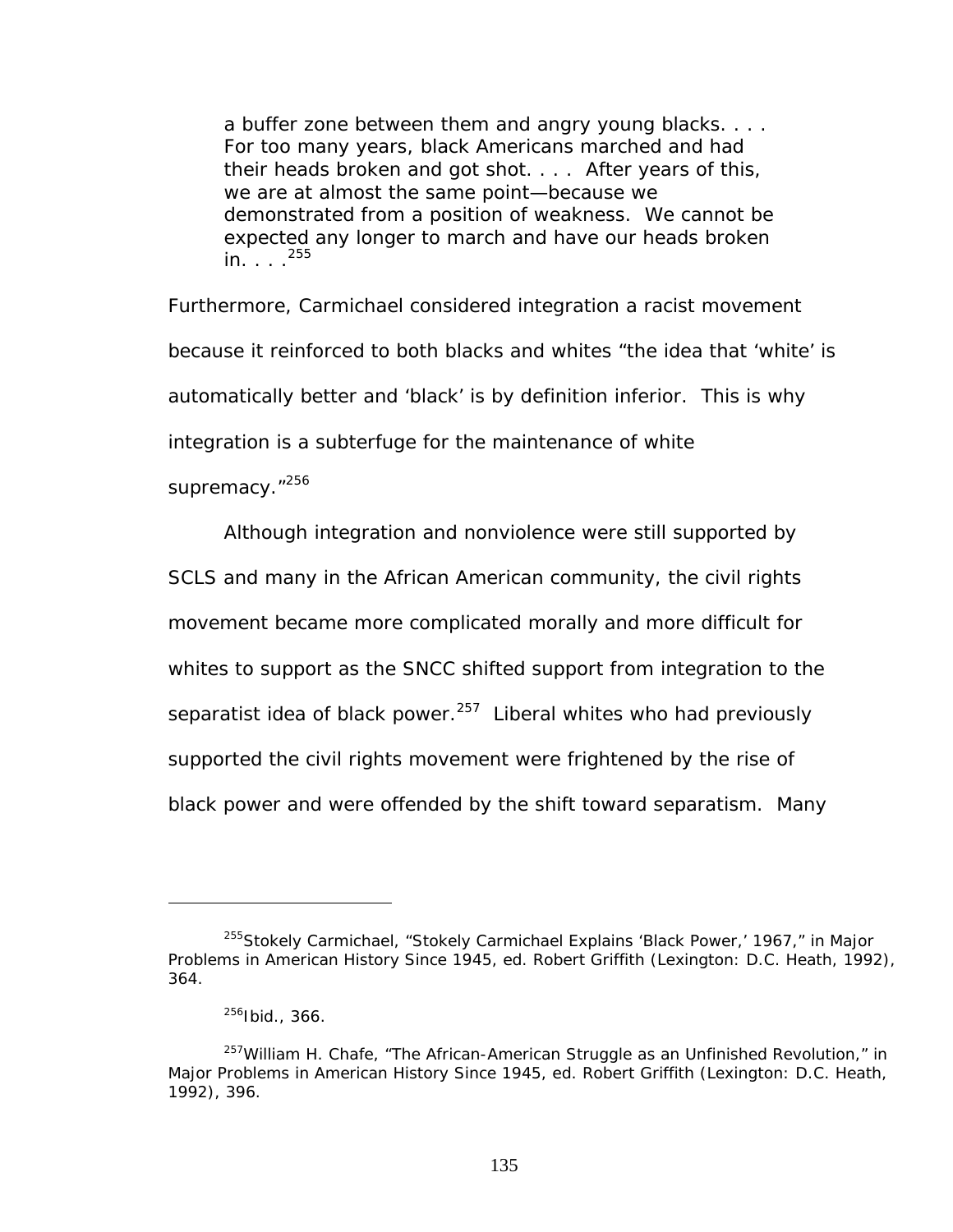stopped working for racial equality and others turned against the movement.<sup>258</sup>

As the undercurrent of disillusionment surfaced within the civil rights movement and the push for separatism continued, the unity that made the civil rights movement so strong was lost. $259$  Tensions within the movement increased and riots broke out in major cities across the United States including New York in 1964, Philadelphia, Los Angeles, and Chicago in 1965, and Detroit, where 43 people died, in 1967.<sup>260</sup> President Johnson assembled the Kerner Commission to study the causes of the riots and in March of 1968 the commission reported that the United States was "moving toward two societies, one black, one white-separate and unequal. $1261$  The report went on to state that more money was required for social welfare programs to address the inequality in urban ghettos and integrate blacks into areas outside of the ghettos.<sup>262</sup> But the American economy was already stretched thin by President Johnson's welfare reform spending, poverty programs, and the escalating military operation in Vietnam.

1

<span id="page-142-4"></span><span id="page-142-3"></span> $262$ Ibid., 22.

<span id="page-142-0"></span> $258$ Unger, 109.

<span id="page-142-2"></span><span id="page-142-1"></span> $259$ Chafe, "The African-American Struggle as an Unfinished Revolution," 391.

<sup>260</sup>Charles Murray, "The Poverty of the Great Society," in *Major Problems in American History Since 1945*, ed. Robert Griffith (Lexington: D.C. Heath, 1992), 325.

<sup>261</sup>U.S. National Advisory Commission on Civil Disorders, *The Kerner Report* (New York: Pantheon Books, 1988), 1.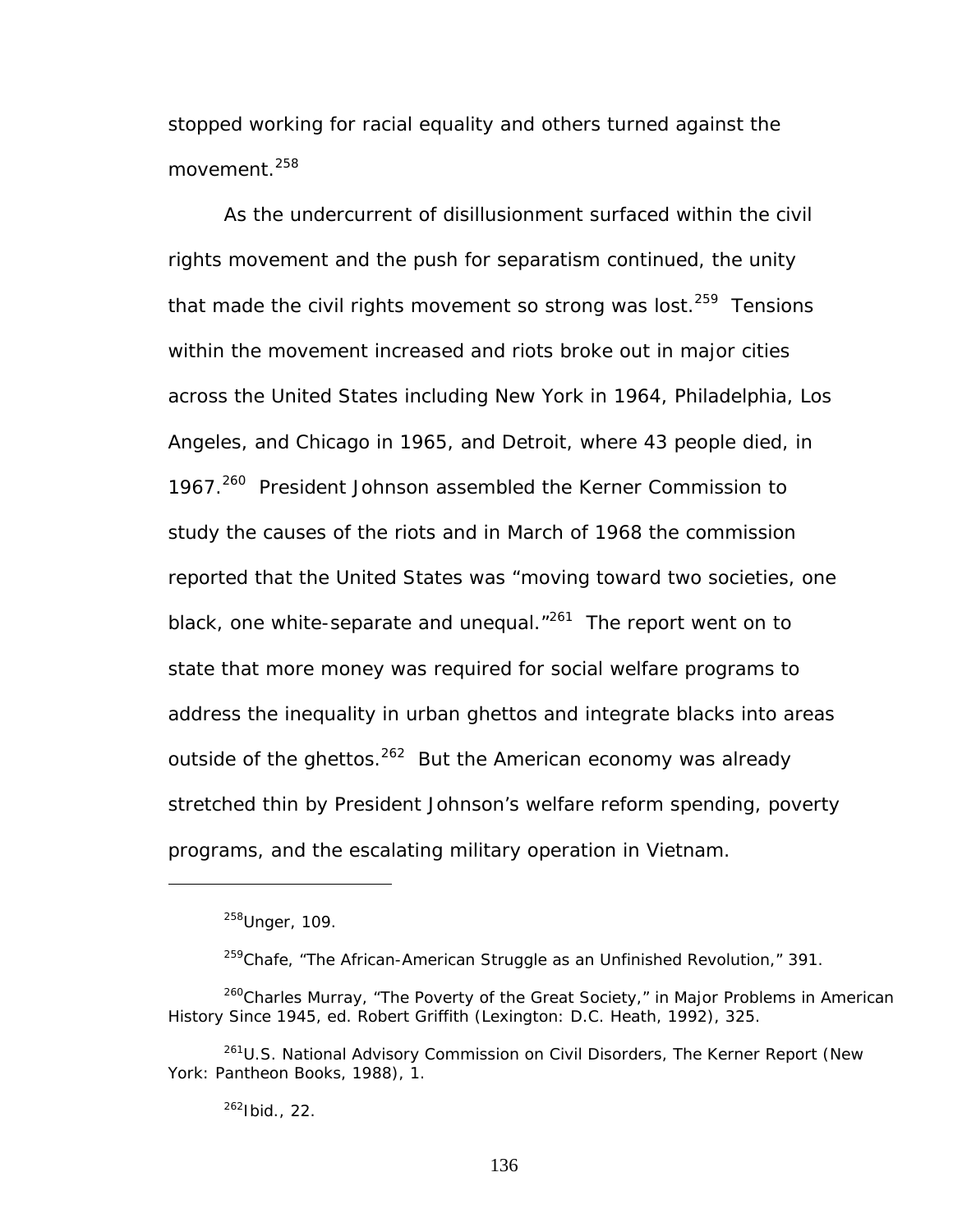Johnson actually believed that poverty could be eliminated and was fearful of what would happen in the United States if the government did not address the glaring gap between those who were sharing in economic affluence and those who were not. $263$  His reforms helped to decrease poverty to twelve percent: the most substantial decrease in the history of the United States.<sup>264</sup> However, a glaring gap still existed between blacks and whites.

The racial equality movement was further complicated by the escalation of the conflict in Vietnam.<sup>265</sup> Johnson inherited the instability in Vietnam when President Kennedy was murdered. He believed that the only way to solve the problems in Vietnam was to fight a war of attrition by slowly escalating American involvement until the North surrendered.<sup>266</sup> By 1965, the economy began to overheat from the fast growth rate and it became increasingly clear that the economy could not support an ever escalating war in Vietnam and a war on poverty at home. $267$  In addition, many whites, who were

 $\overline{a}$ 

<span id="page-143-4"></span>267Ibid., 502.

<span id="page-143-0"></span><sup>263</sup>Doris Kearns Goodwin, *Lyndon Johnson and the American Dream* (New York: St. Martin's Griffin, 1991), 211.

<span id="page-143-1"></span><sup>&</sup>lt;sup>264</sup>Brinkley, 474.

<span id="page-143-2"></span><sup>265</sup>Ibid., 530.

<span id="page-143-3"></span> $266$ Ibid., 499.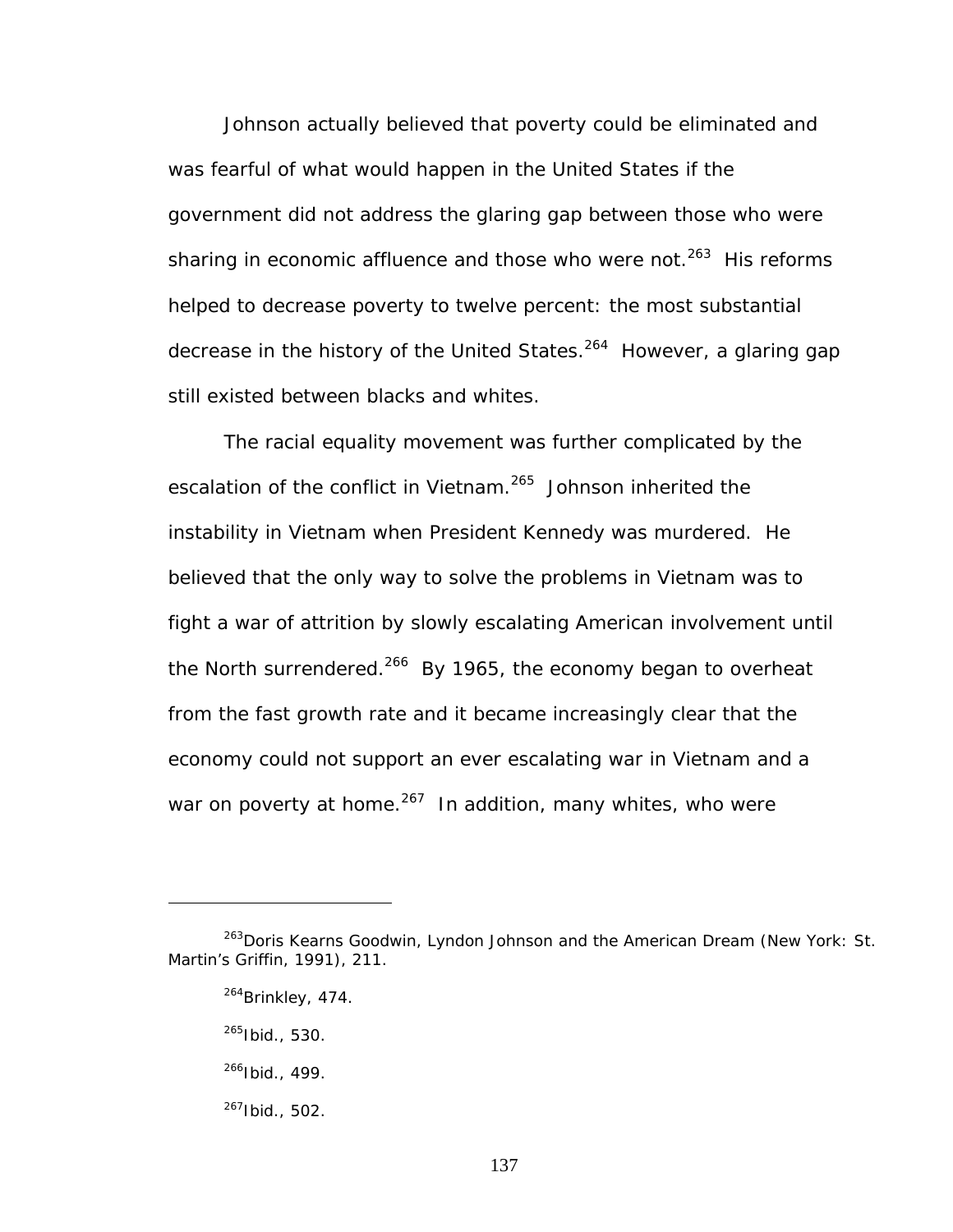uncomfortable with the focus on separatism,<sup>268</sup> funneled their energy into the antiwar effort instead of the civil rights movement.<sup>269</sup> Because of the fragmentation within the movement, the hardening of attitudes, and the Vietnam War, the late 1960s saw a decline in the possibility of cooperative solutions in the civil rights movement. The decline was exacerbated by the wave of riots (Chicago, Washington, D.C., Baltimore, Detroit) set off by the assassination of King in 1968.<sup>270</sup> Supporters of the civil rights movement found little to be optimistic about as the decade came to an end. $271$ 

When Richard Nixon was elected President in 1968 he slowed the pace of school desegregation and used local police departments to crack down on radical groups. $272$  He reduced or discontinued social welfare programs created by Johnson. $273$  Nixon also began to extricate troops from Vietnam.<sup>274</sup> The optimism and sense of expectation of the 1960s turned into a sense of caution in the 1970s and, for some, a sense of defeat and disillusionment. Post World War

<u>.</u>

- <span id="page-144-5"></span> $^{273}$ Brinkley, 542.
- <span id="page-144-6"></span>274Ibid., 532.

<span id="page-144-0"></span><sup>&</sup>lt;sup>268</sup>Unger, 107.

<span id="page-144-1"></span> $^{269}$ Ibid., 111.

<span id="page-144-2"></span> $270$ Ibid., 111.

<span id="page-144-4"></span><span id="page-144-3"></span> $271$ Chafe, "The African-American Struggle as an Unfinished Revolution," 390.  $272$ Unger, 155.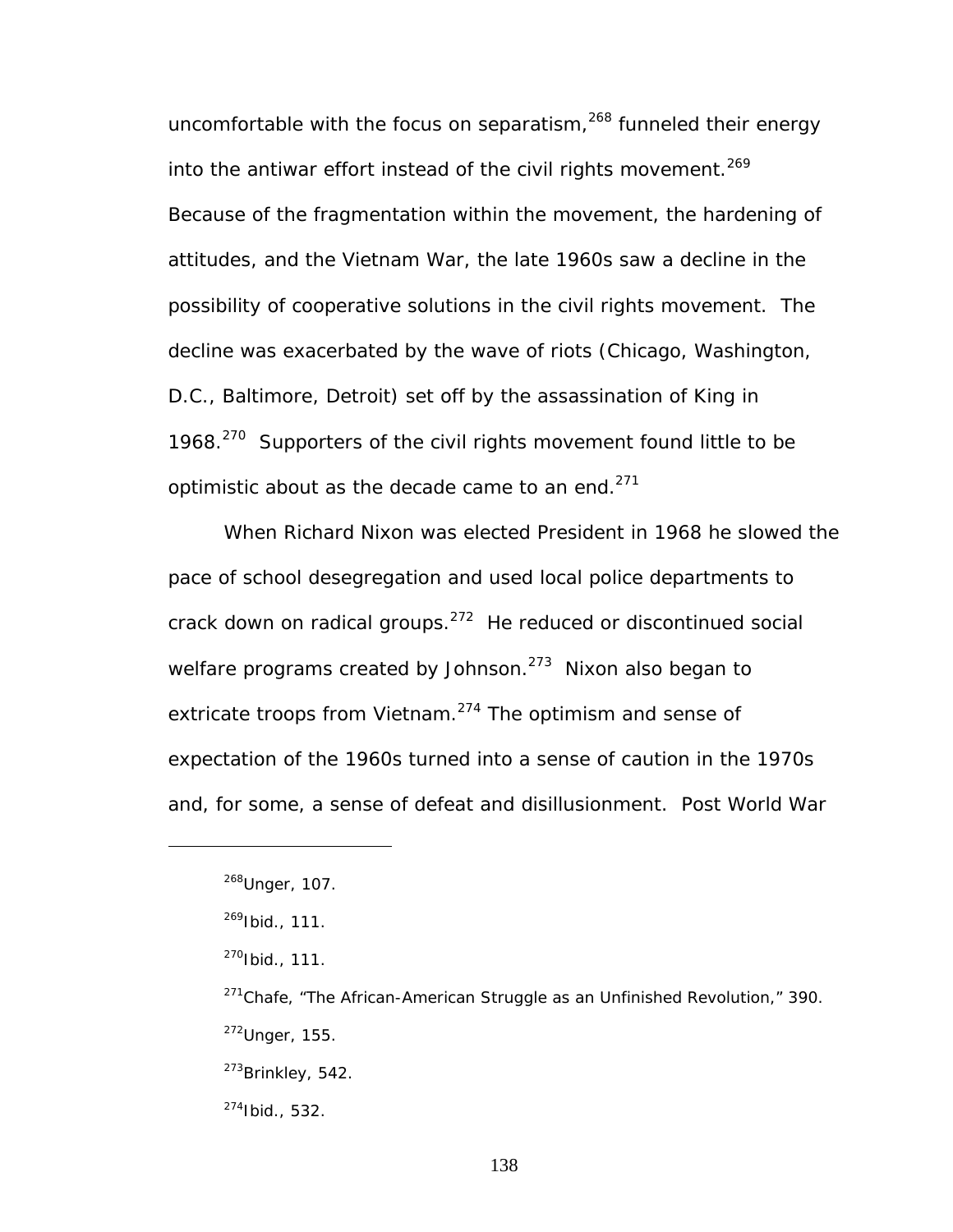II economic affluence ended in the 1970s and, by the end of the decade, the United States was in a recession. The pace of racial progress slowed in the 1970s and the civil rights movement effectively ended as the country shifted its focus to the economic problems and the conflict in Vietnam. By the end of the 1970s, the American political atmosphere had shifted away from many of the liberal goals of the 1960s toward conservatism. $275$  The new era of conservatism troubled Joseph Papp.<sup>276</sup>

As he witnessed the changes happening in society, he was

concerned that the economic conditions of the late 1970s and the

Vietnam War made Americans want to forget about black poverty, lack

of jobs, and limited opportunity for African American in the United

States.<sup>277</sup> He believed that his work should address social problems

such as

 $\overline{a}$ 

the threat of annihilation by war, pollution, dope, and the waste products of technology [a]long with the brutalization created by inescapable poverty and, what is more atrocious, the extinction of human life through impersonal massive bombings from the air and the very personal slaughter of the innocent on the ground.  $\cdot$ .<sup>2</sup>

<span id="page-145-3"></span><span id="page-145-2"></span> $277$ Ibid.

<span id="page-145-1"></span><span id="page-145-0"></span><sup>275</sup>Ibid., 552.

<sup>&</sup>lt;sup>276</sup>Joseph Papp, Handwritten Notes on Black/Hispanic Company, 1979, Joseph Papp/New York Shakespeare Festival Collection, Billy Rose Theatre Collection, The New York Public Library for the Performing Arts.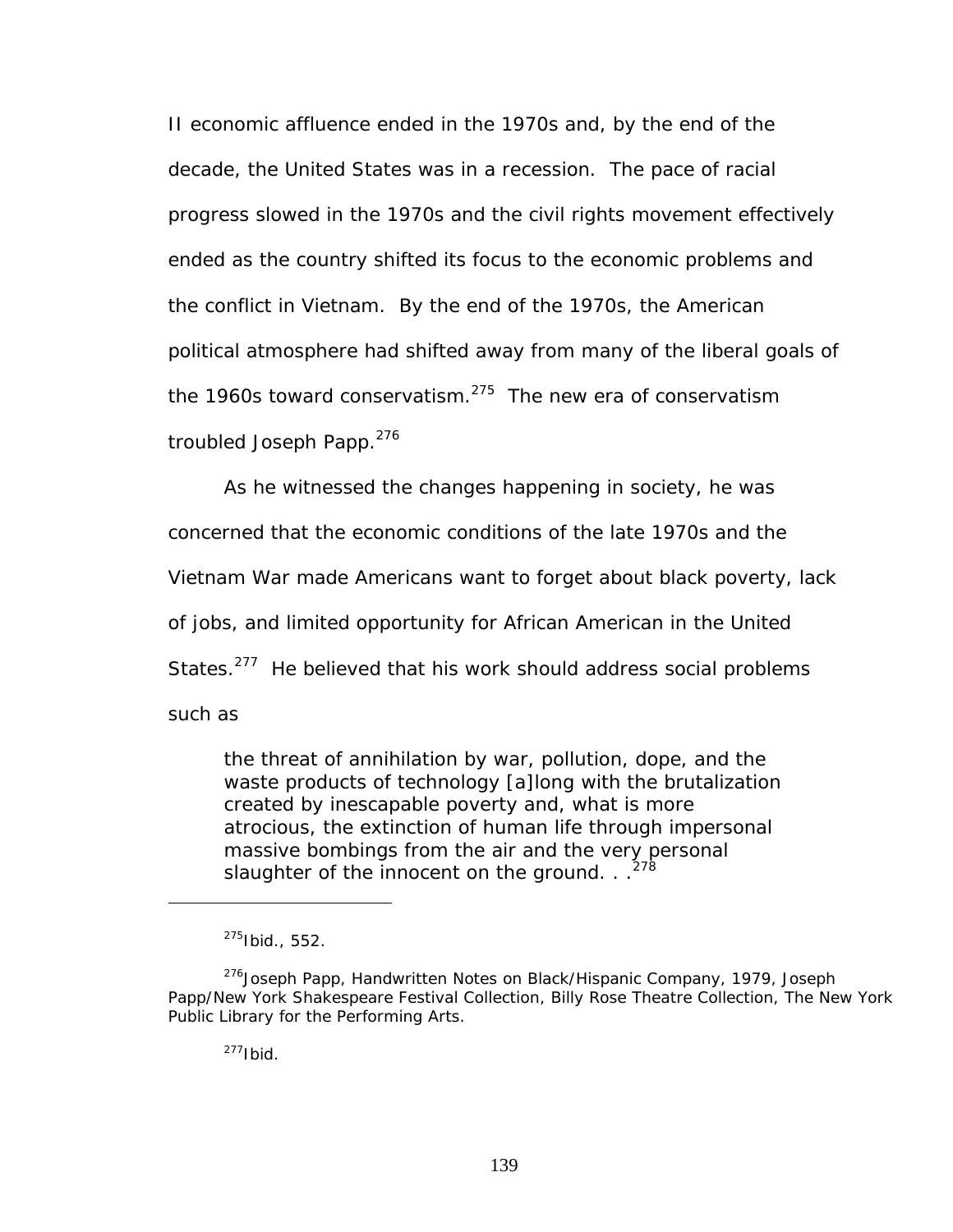which furthered his conviction that theatre should not only reflect life but should educate audiences on how to survive it. His work should lay a frame work for possible solutions to social problems. One of the solutions he thought might have validity in race relations was a separate black system in casting as opposed to integration.

While Papp continued to use colorblind casting in the 1960s and 1970s because he believed the practice was important for theatre artist and audiences, he was concerned with the widening economic gap between blacks and whites and the limited gains of a "colorblind" society.<sup>279</sup> He believed that colorblind casting at the NYSF no longer had the same impact that it did in the 1950s and early 1960s. He was concerned with the practice because colorblind casting was sometimes not colorblind at all. When the NYSF produced *King Lear* at the Delacorte Theatre in Central Park, Lear was played by an African American actor (James Earl Jones) as were all three of his daughters. As a result, the question arose about casting other characters. Papp questioned his casting choices stating: "shall Kent be white or shall Kent be black[?] That whole question began to raise questions that I hated to have to deal with because again it was dealing with tokenism

<sup>&</sup>lt;sup>278</sup> Joseph Papp, "Commencement Speech North Carolina School of the Arts," 5 June 1971, Joseph Papp/New York Shakespeare Festival Collection, Billy Rose Theatre Collection, The New York Public Library for the Performing Arts.

<span id="page-146-0"></span><sup>&</sup>lt;sup>279</sup>Ibid.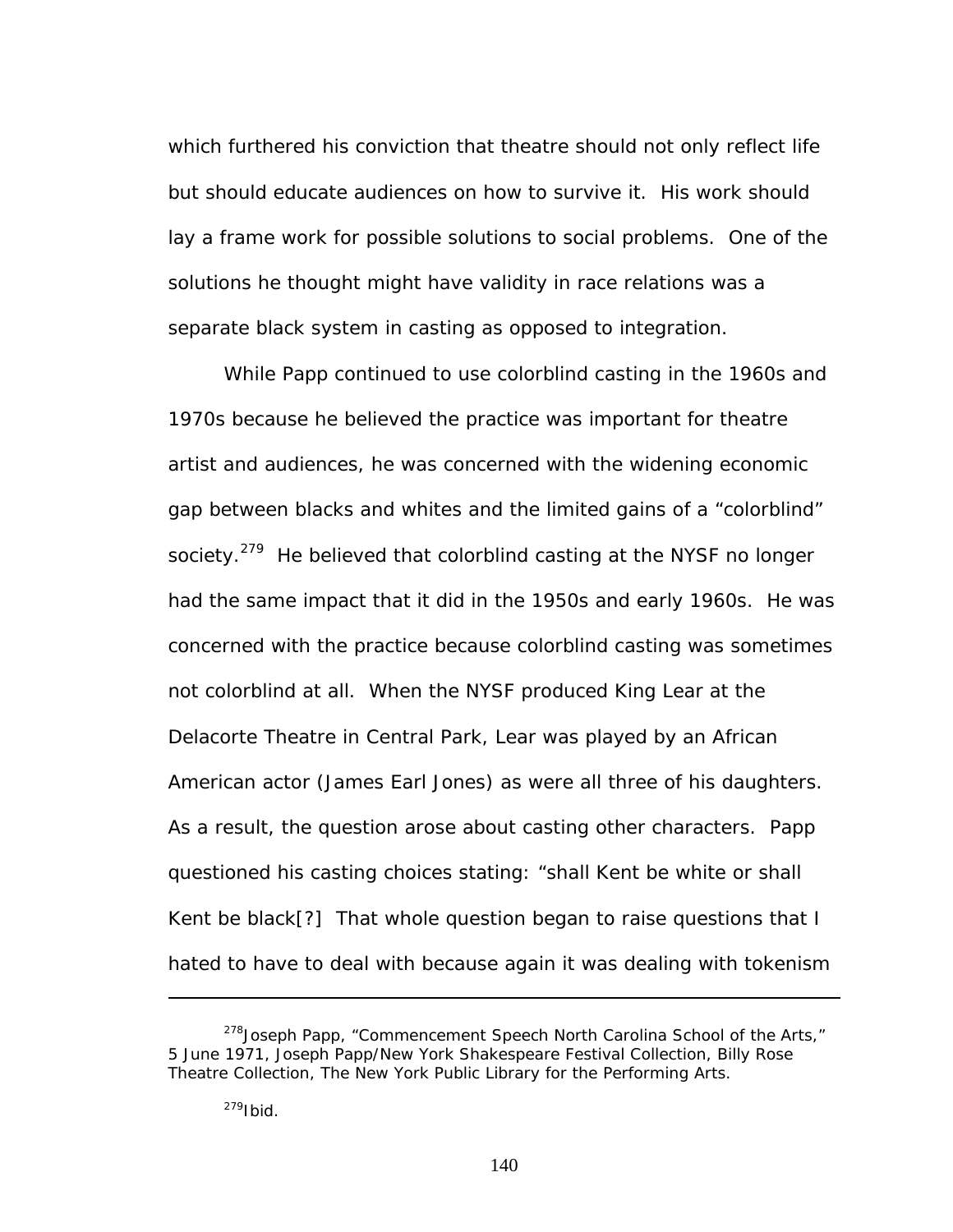or a question of trying to cast by color.  $\ldots$  ."<sup>280</sup> Papp was discouraged because he felt that colorblind casting at the NYSF had become a quota system and he did not want the trend to continue. He stated that,

I had done two productions in the park [in 1978] and there wasn't a single black actor in the company because I didn't want to get a single black actor in the company or two or three. . . . I felt that rather than go through this token bull shit (sic) again which was just to give somebody a job, I was depriving somebody [else] of a job in doing so.  $281$ 

By this time Papp believed that colorblind casting at most theatre companies had proven to be a failure. In many theatre companies across the United States it had fallen into the clutches of tokenism with non-whites representing a maximum of ten to fifteen percent of any given company. He felt that, "no major cultural institution in the U.S. has gone beyond tokenism (underlining his). "<sup>282</sup> He agreed with many black artists who saw colorblind casting in the late 1960s and 1970s as tokenism. $^{283}$  It appeared that the industry was slowly opening its doors to African Americans, however, casts would often

<span id="page-147-0"></span><sup>&</sup>lt;sup>280</sup>Joseph Papp, "Formation of Permanent Black/Hispanic Shakespeare Company," 1979, Joseph Papp/New York Shakespeare Festival Collection, Billy Rose Theatre Collection, The New York Public Library for the Performing Arts.

<span id="page-147-1"></span> $281$ Ibid

<span id="page-147-2"></span><sup>&</sup>lt;sup>282</sup>Papp, Handwritten Notes on Black/Hispanic Company.

<span id="page-147-3"></span> $283$ Ibid.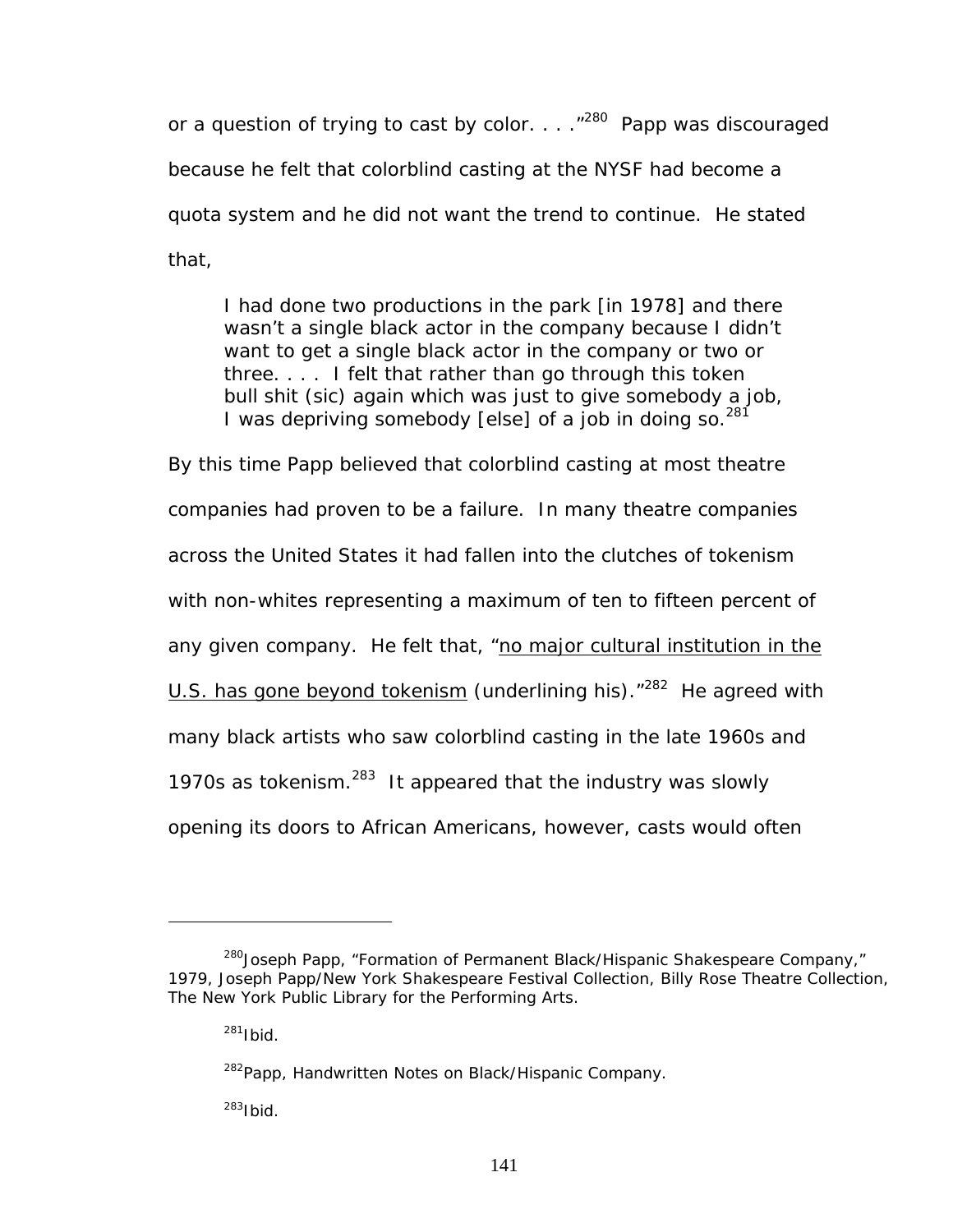include only one minority actor. Many African American artists became impatient with the limited gains of colorblind casting.  $284$ Furthermore, Papp came to believe that colorblind casting was a form of assimilation and blending that did not always benefit minority groups. He stated, "I believe in separation of certain things, and then the connections that you make. . . . Everybody wants to be blended, to become part of the big American dream. I'm against that."<sup>285</sup>

Papp felt that some of the progress that had been made with the civil rights movement was being reduced to tokenism without any real progress for African Americans in theatre or society.<sup>286</sup> For most of the 1970s, Papp had been concerned with the dwindling focus on racial equality.<sup>287</sup> He thought that some of the progress made by the civil rights and black power movements was fading away while blacks were increasingly powerless and ignored in urban areas, specifically New York.<sup>288</sup> Papp believed that the overt conflicts of the 1960s were more beneficial to American society than the silence of the 1970s when

<span id="page-148-0"></span><sup>284</sup>George Goodman, "More Blacks in Theatre? Yes and No," *New York Times*, August 9, 1972, 20.

<span id="page-148-1"></span><sup>&</sup>lt;sup>285</sup>David Graubert, "Latinos in the Acting Profession: A New Generation Battles the Stereotype," 1979, Joseph Papp/New York Shakespeare Festival Collection, Billy Rose Theatre Collection, The New York Public Library for the Performing Arts.

<span id="page-148-2"></span><sup>286</sup>Ibid.

<span id="page-148-3"></span> $287$ Ibid.

<span id="page-148-4"></span><sup>288</sup>Ibid.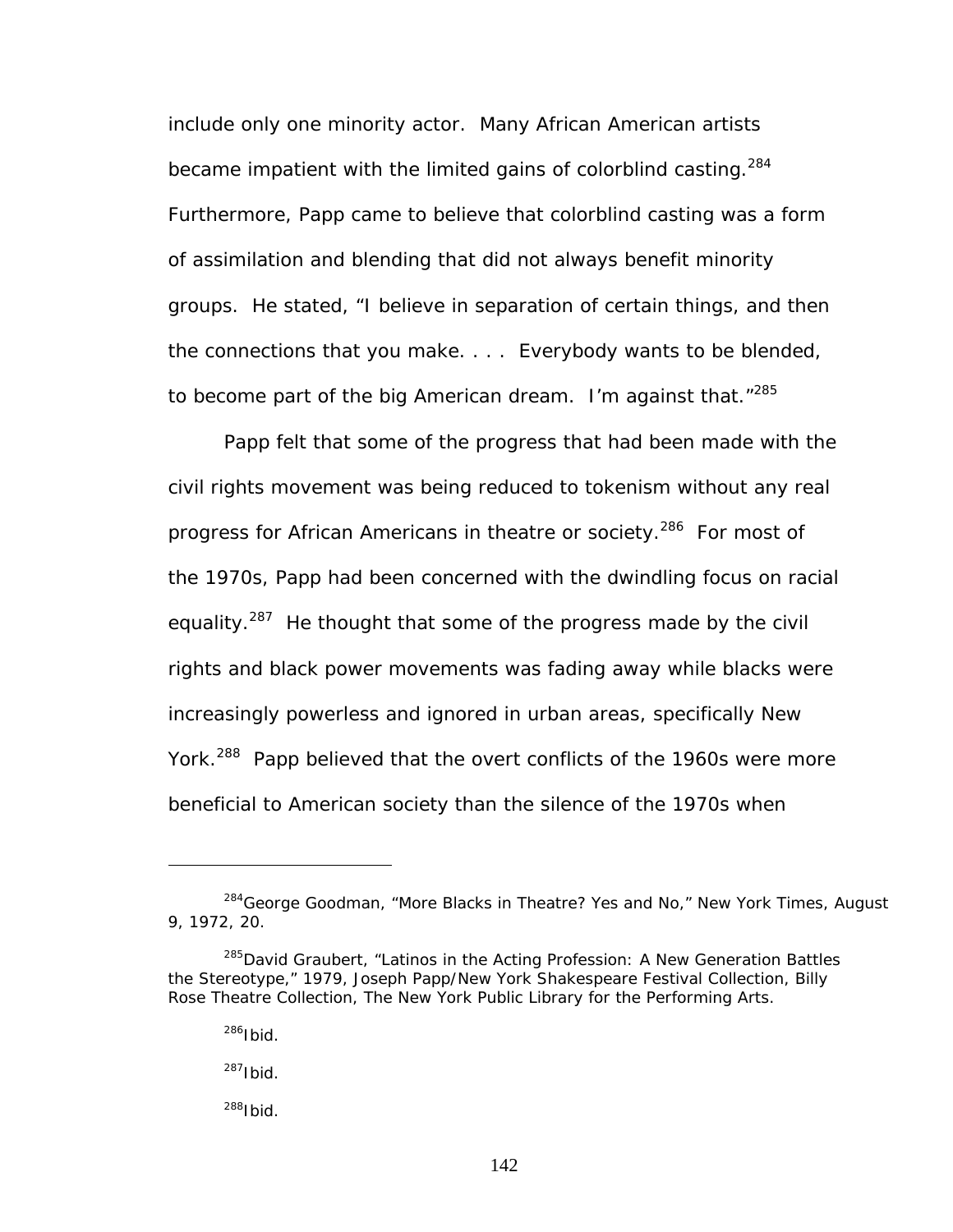frustrations were building up but the political environment did not allow for the expression of frustration and tension. He felt that the internalization of frustration could lead, "to another kind of riot that is much more destructive [than the riots of the 1960s]. It exposes itself in non-political terms like anti-social behavior, criminal activities and a kind of suicidal mania that drives a lot of people crazy. It's a real malaise and it makes me sick."<sup>289</sup> He was troubled by the lack of political activism and he felt that the United States had become apathetic.

This growing concern was highlighted by the U.S. Supreme Court's *Bakke* decision in 1978.<sup>290</sup> A white applicant, Allen Bakke, had been denied admission to the University of California medical school. The medical school only accepted one hundred applicants; sixteen of those slots were reserved for minority applicants. Bakke argued that his qualifications were better than some of the minority students who were admitted and that he deserved equal opportunity under the United States Constitution. The court ordered that Bakke be admitted to the medical school.<sup>291</sup> The decision concerned and depressed Papp

<span id="page-149-0"></span><sup>289</sup>Bernard Carragher, "Black Theater Has Moved Beyond Revolution," *New York Times*, 29 April, 1979, D1.

<span id="page-149-2"></span><span id="page-149-1"></span><sup>&</sup>lt;sup>290</sup>Papp, Handwritten Notes on Black/Hispanic Company.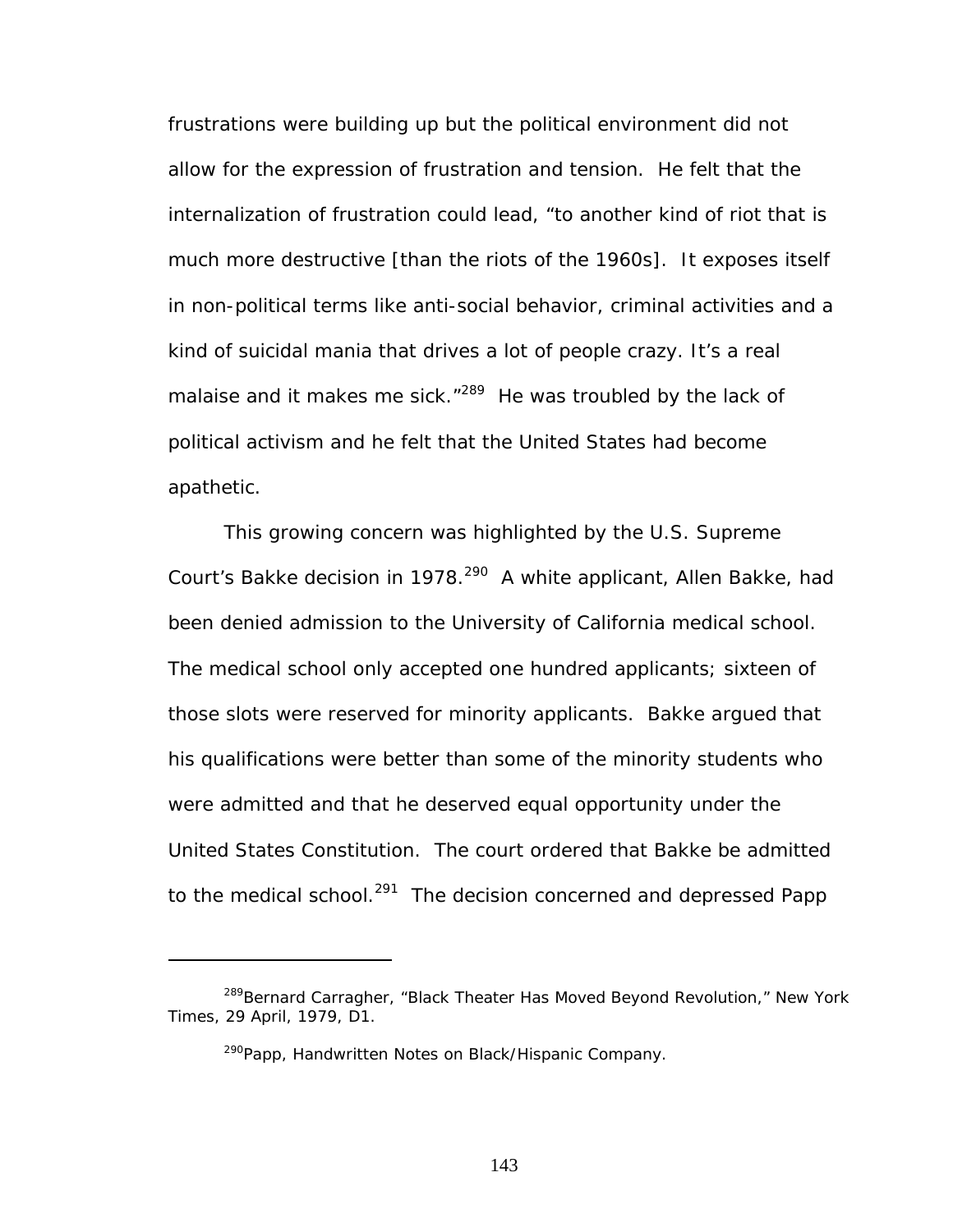because it represented a return to conservatism in terms of race relations in the United States.<sup>[292](#page-150-0)</sup>

Furthermore, Papp believed that, with the rise of poverty and inflation, the government and people of the United States were weary of working to solve the racial divide in the country, and, as the optimism of the 1950s and 1960s died, it appeared that many people did not believe the divide could be eliminated. Many whites simply wanted to forget about the racial conflicts in society.<sup>293</sup> Instead of supporting the progress made during the civil rights movement, a backlash in the 1970s helped create a desire to ignore African Americans and the struggle for equality. It was because of this social and political climate that Papp decided to create the uni-racial Black/Hispanic Company under the umbrella of the NYSF.<sup>294</sup>

<span id="page-150-1"></span><sup>293</sup>Papp, Handwritten Notes on Black/Hispanic Company.

<span id="page-150-2"></span> $294$ Ibid.

<sup>291</sup>Elaine R. Jones, "Race and the Supreme Courts 1994-95 Term," in *The Affirmative Action Debate*, ed. by George E. Curry and Cornel West (New York: Perseus Books, 1996), 150.

<span id="page-150-0"></span><sup>&</sup>lt;sup>292</sup>Papp, "Formation of Permanent Black/Hispanic Shakespeare Company."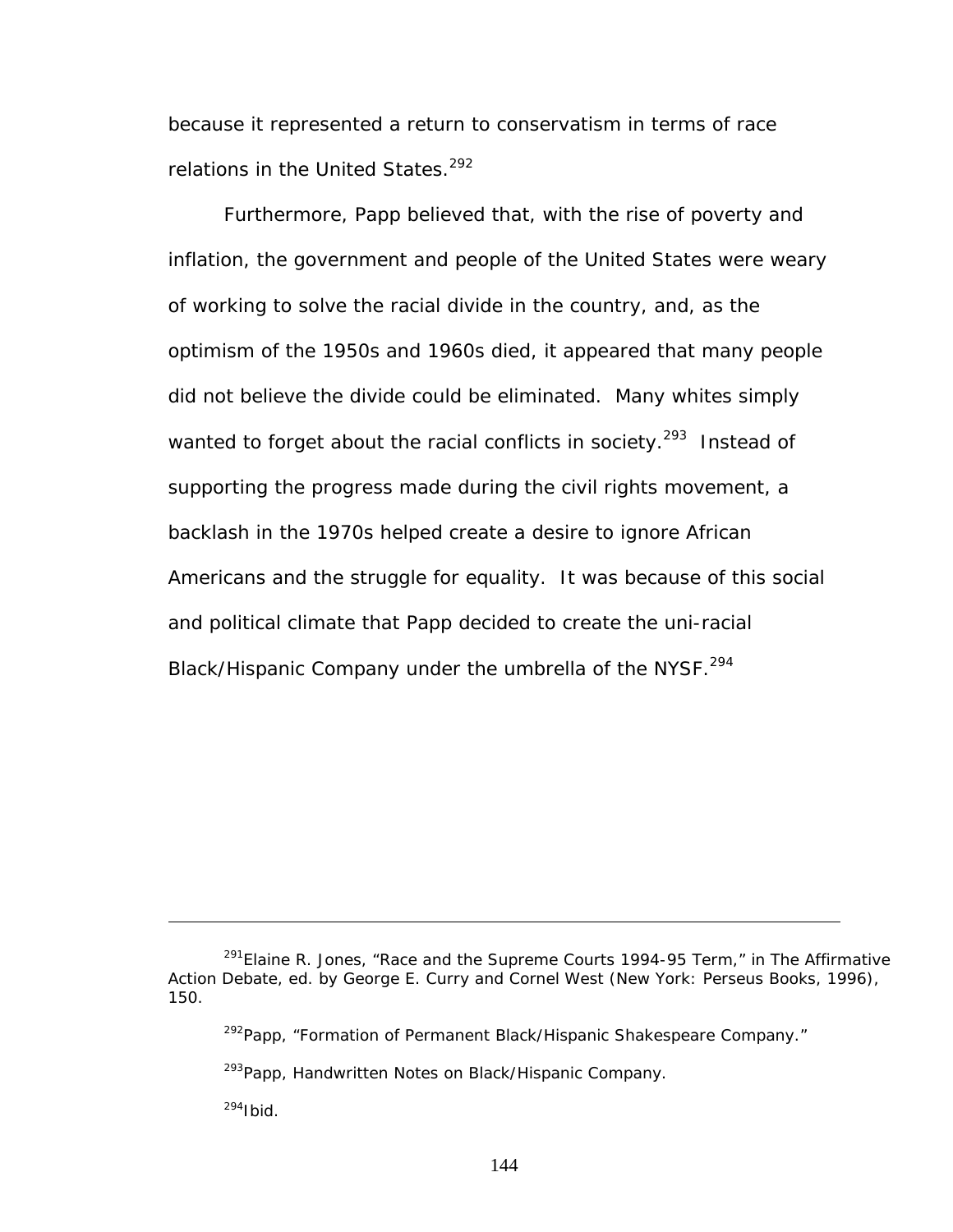Chapter Seven

Due to his disillusionment with colorblind casting, Papp decided to create the Black/Hispanic Company at the NYSF. Papp suggested that his goal was not only to provide more opportunities for minority actors; he also wanted to change the power structure of American theatre.<sup>295</sup> The significance of his work can be seen in his intent, the extent of the uni-racial casting, and the nature of that casting as perceived by theatre critics, audience member, and the actors he worked with.

The Black/Hispanic Company was not Papp's first venture into uni-racial casting. In 1964 Papp created a mobile Spanish speaking

<span id="page-151-0"></span><sup>&</sup>lt;sup>295</sup>Joseph Papp, Handwritten Notes on Black/Hispanic Company, 1979, Joseph Papp/New York Shakespeare Festival Collection, Billy Rose Theatre Collection, The New York Public Library for the Performing Arts.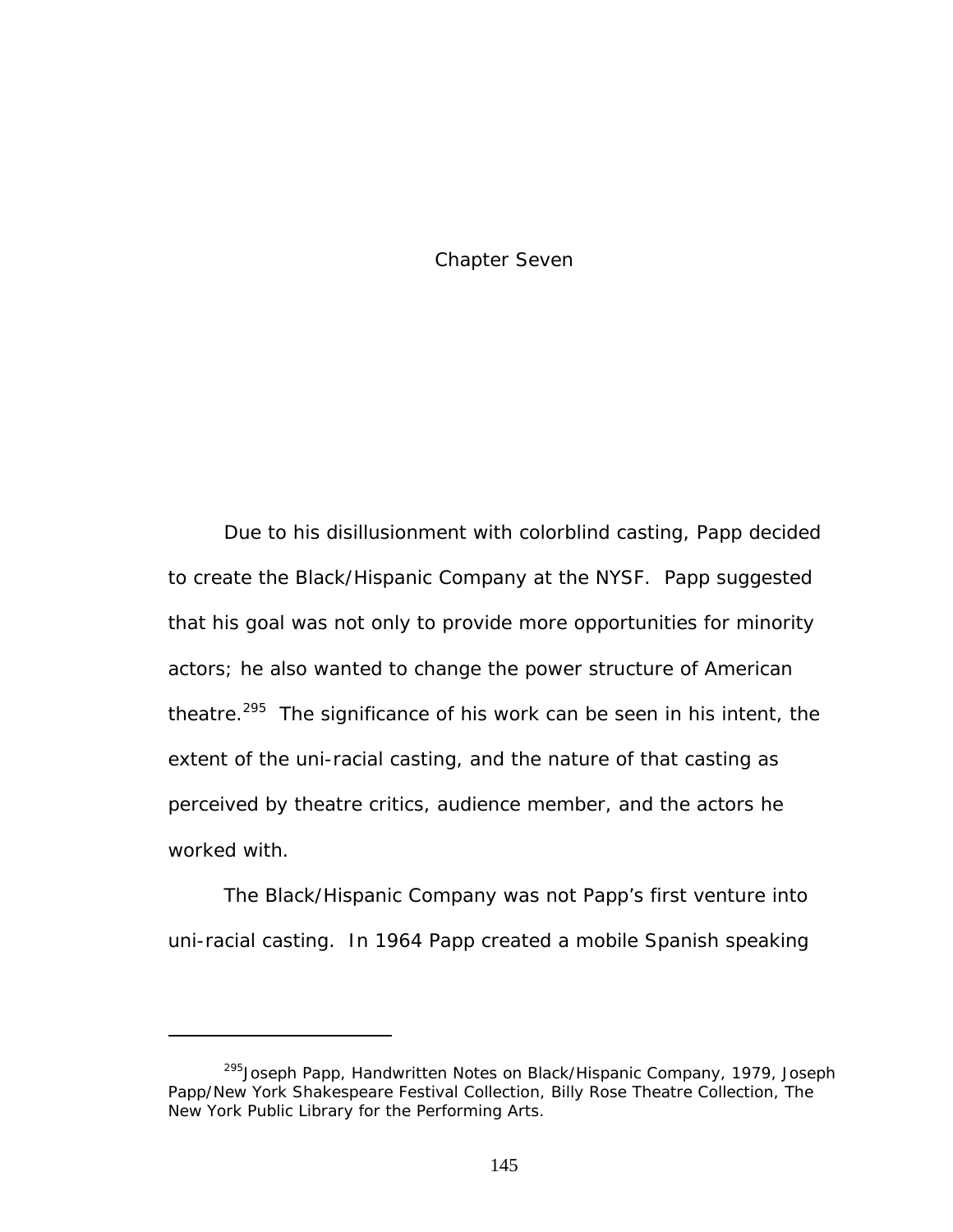company as part of the NYSF. <sup>296</sup> The Black/Hispanic Company would also not be his last uni-racial company. In the mid-1980s he created another version of the Black/Hispanic Company called Shakespeare on Broadway under the direction of Estelle Parsons.<sup>297</sup> There are several significant differences between the Black/Hispanic Company and Papp's other ventures into uni-racial casting. First, Papp created the Spanish speaking company because he wanted to reach the seven hundred and fifty thousand Spanish speaking individuals living in New York City at the time.<sup>298</sup> This company was an instrument to reach a more diverse audience. While Parson's company was predominately minority actors, it did include white actors as well and would more appropriately be classified as an interracial company.<sup>299</sup> This company was very similar to the other colorblind work Papp did at the NYSF. While both of these companies were significant in the history of the organization, Papp created the Black/Hispanic Company for very different reasons. Papp created the Black/Hispanic Company in 1979 because he felt that the company was a natural progression of the casting done at the NYSF, he wanted his productions to relate to the

<u>.</u>

<span id="page-152-0"></span><sup>296</sup>Helen Epstein, *Joe Papp: An American Life* (New York: Little Brown, 1994), 180.

<span id="page-152-2"></span><span id="page-152-1"></span><sup>&</sup>lt;sup>297</sup>Heidi Griffiths, Interview by Charlene Widener, 22 September 2006.  $298$ Epstein, 180.

<span id="page-152-3"></span><sup>&</sup>lt;sup>299</sup>Griffiths.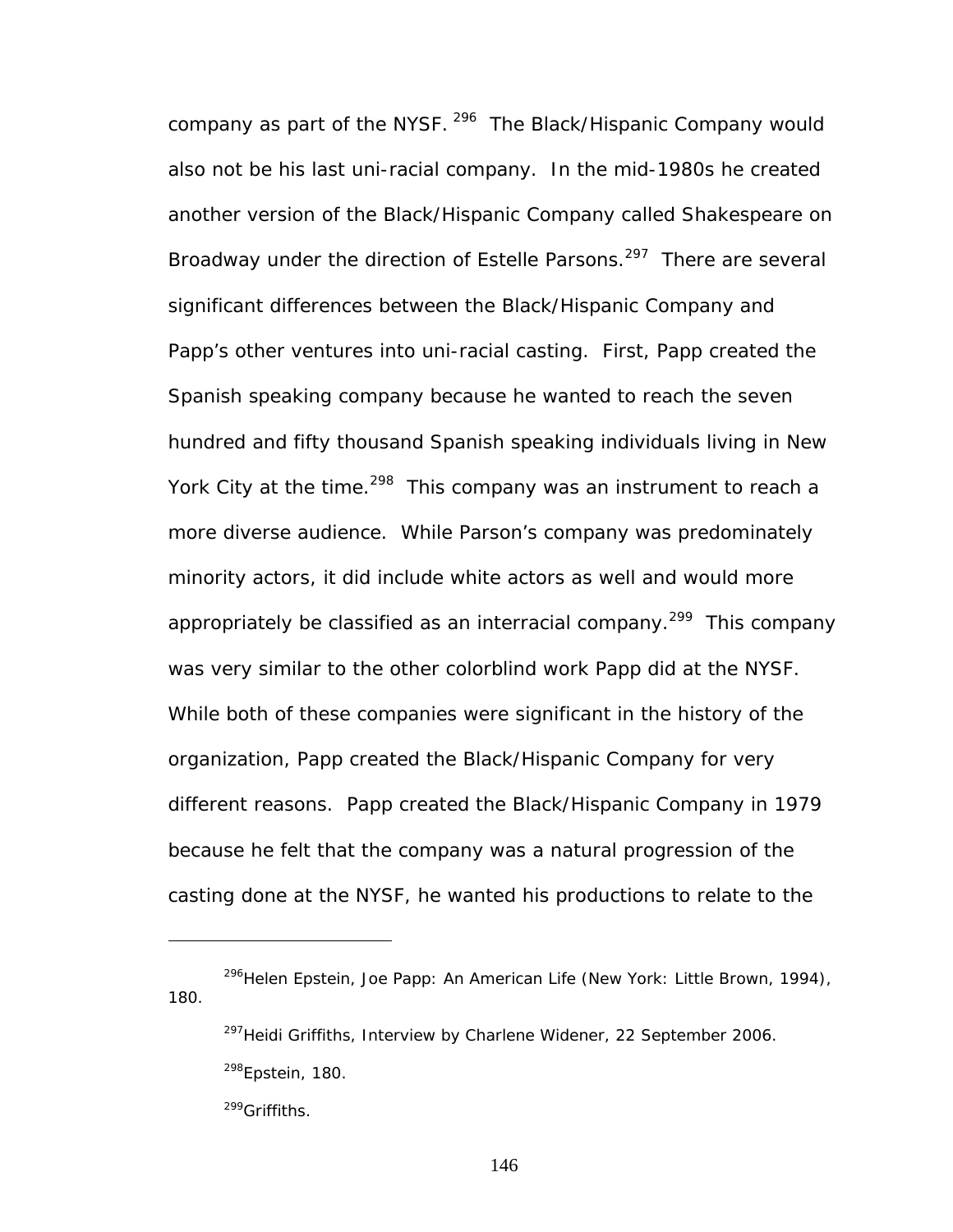increasing minority population of New York City, and he was concerned about covert racism and hostility against African Americans.

First, Papp felt that the development of the Black/Hispanic Company was a natural progression of the casting done at the NYSF since its inception.<sup>300</sup> The productions which included interracial casts in the early years of the festival helped build an acceptable base with the audiences (see Chapter Five). There had also been some previous experimentation at the NYSF with the uni-racial casting of African American actors in classical plays including a production of *The Cherry Orchard* directed by James Earl Jones. In the production, the peasant characters were played by dark skinned African Americans while the lighter skinned actors played the aristocratic characters. Papp found the production very revealing about race and class. The critical responses to the production increased Papp's desire to produce more uni-racial productions with black casts. He was interested in the critics that asked, "what are these people doing in this territory? It's sort of an invasion of a certain kind of area which has always been the domain of European and predominantly white area."<sup>301</sup> The reaction created a desire in Papp to develop a black Shakespeare company and

<span id="page-153-1"></span><span id="page-153-0"></span><sup>&</sup>lt;sup>300</sup>Papp, Handwritten Notes on Black/Hispanic Company.

<sup>&</sup>lt;sup>301</sup> Joseph Papp, "Formation of Permanent Black/Hispanic Shakespeare Company," 1979, Joseph Papp/New York Shakespeare Festival Collection, Billy Rose Theatre Collection, The New York Public Library for the Performing Arts.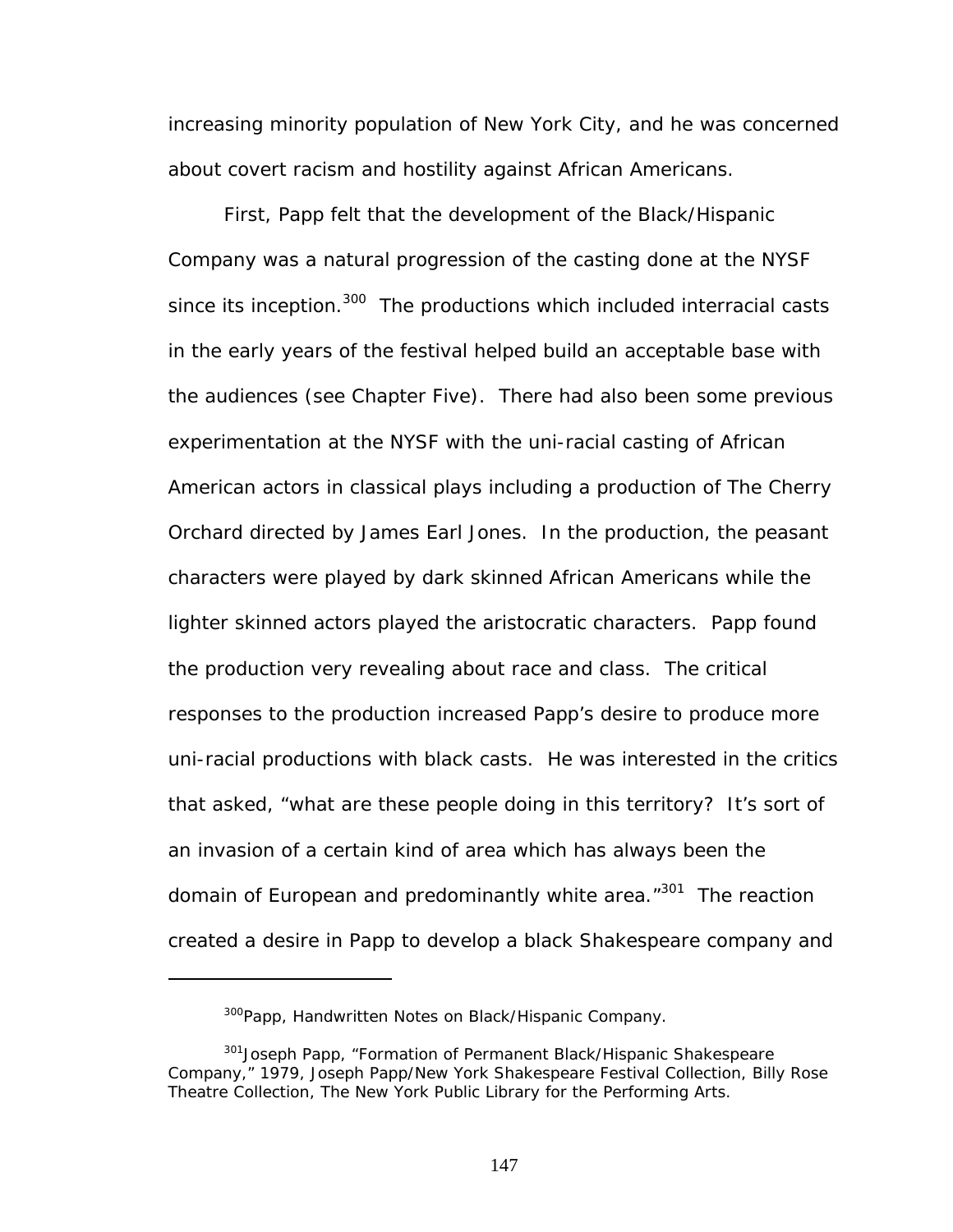that is how he originally planned to organize the company but decided to add a few Hispanic actors after the initial auditions.<sup>302</sup> Although the company was called the Black/Hispanic Company, most of the actors involved were African American.<sup>303</sup> Papp believed that the company was unique because it was primarily a uni-racial company. He noted that the company "is primarily black—so that a host of black talent will attempt to set the standard for the best classical acting of the day. This is far different—for the theatre itself and for the audience—than lauding one exceptional black talent in a sea of good white talent."<sup>[304](#page-154-2)</sup>

One of Papp's primary concerns about colorblind casting was that it did not showcase natural accents, intonations, and rhythms of minority speech. He no longer believed that being colorblind, or at least ignoring cultural differences, worked in theatre or in society. He stated that,

we in America are Americans and have American accents and we should deal with them. . . . [E]verybody, black, white, people who are Irish, people who are Italian, people who are Jewish and so forth are taught to be ashamed of their accents, ashamed of their speech. This assimulation (sic) sounds good on paper and it sounds very fine, but really to me, what is rich about the country is retaining the

<span id="page-154-1"></span><span id="page-154-0"></span> $302$ Epstein, 356.

<sup>303</sup>Mel Gussow, "Papp's 3rd World Troupe To Be Classic Repertory," *New York Times*, 23 March 1979, C1.

<span id="page-154-2"></span><sup>304</sup>Clifford Mason, "A New Black Theater," *New York Times*, 22 July 1979, M7.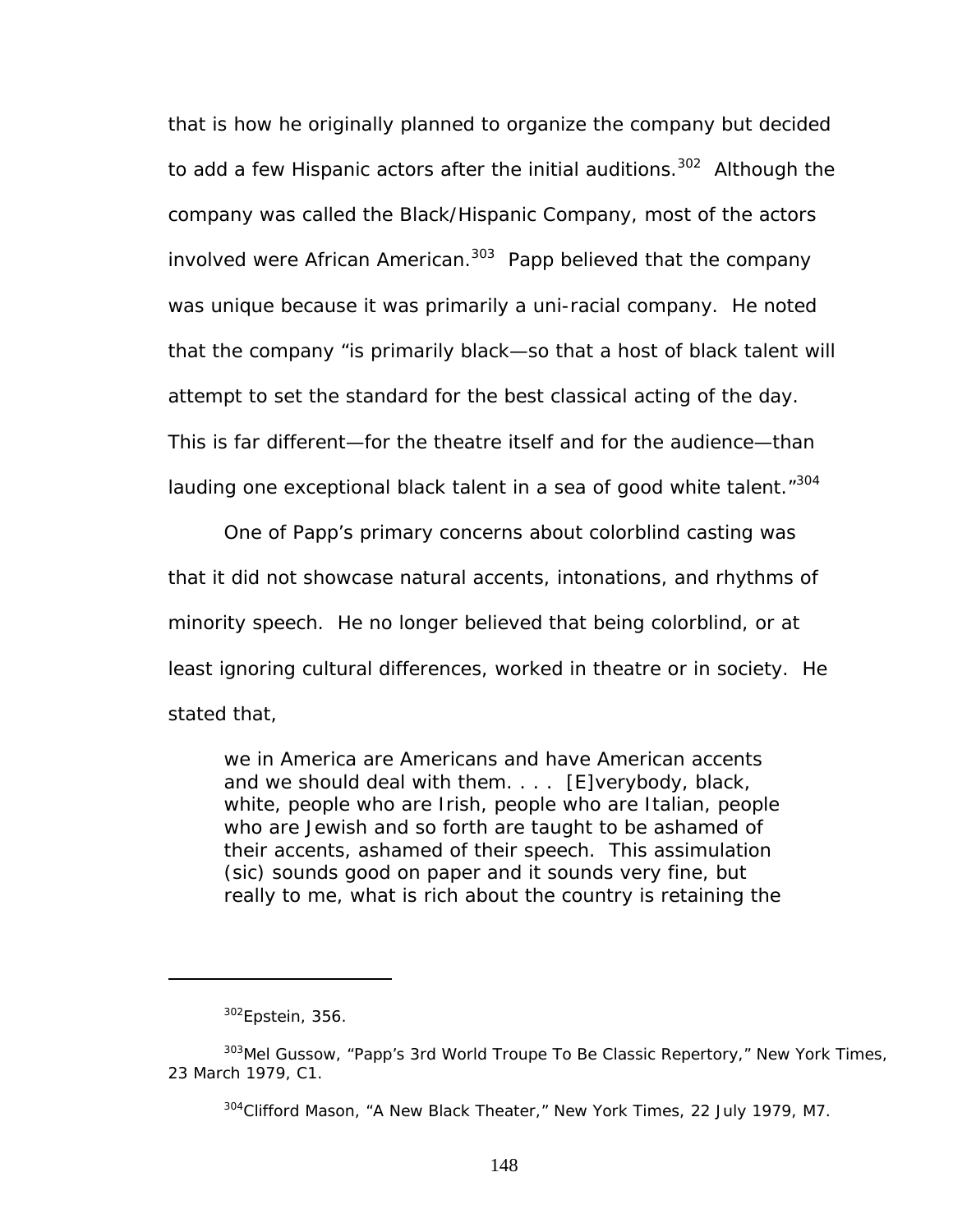roots of your particular origin and I think that should be encouraged. [305](#page-155-0)

Papp considered the varied accents more acceptable than

performances which used British accents. He believed that,

subjecting the youth of this country (through a highly organized educational campaign allied with our school system) to educated British speech . . . exposing young Americans to Shakespeare for the first time in accents alien . . . [gave] the already accepted impression, that the Bard is for the elite and out of the ken of the average American. In addition, British Shakespeare reenforces (sic) the long held inferiority this country has had about its own native and varied patterns of speech, drawn from the democratic history of the nation—multi-national, multiracial history that has enriched and energized our growth as a nation.<sup>306</sup>

He felt that the accents in the company were no more difficult for

Americans to understand than British accents. In fact, Papp found

Shakespearean productions where the audience spoke with British

accents more difficult to understand than the actors in the

 $\overline{a}$ 

Black/Hispanic Company.<sup>307</sup> In addition, Papp believed that black

<span id="page-155-1"></span><span id="page-155-0"></span><sup>&</sup>lt;sup>305</sup>Joseph Papp, "Formation of Permanent Black/Hispanic Shakespeare Company."

<sup>306</sup>Joseph Papp, "Theatre USA Speech," 30 April 1979, Joseph Papp /New York Shakespeare Festival Collection, Billy Rose Theatre Collection, The New York Public Library for the Performing Arts.

<span id="page-155-2"></span><sup>&</sup>lt;sup>307</sup> Joseph Papp, Handwritten Response to Eder Article, 1979, Joseph Papp/New York Shakespeare Festival Collection, Billy Rose Theatre Collection, The New York Public Library for the Performing Arts.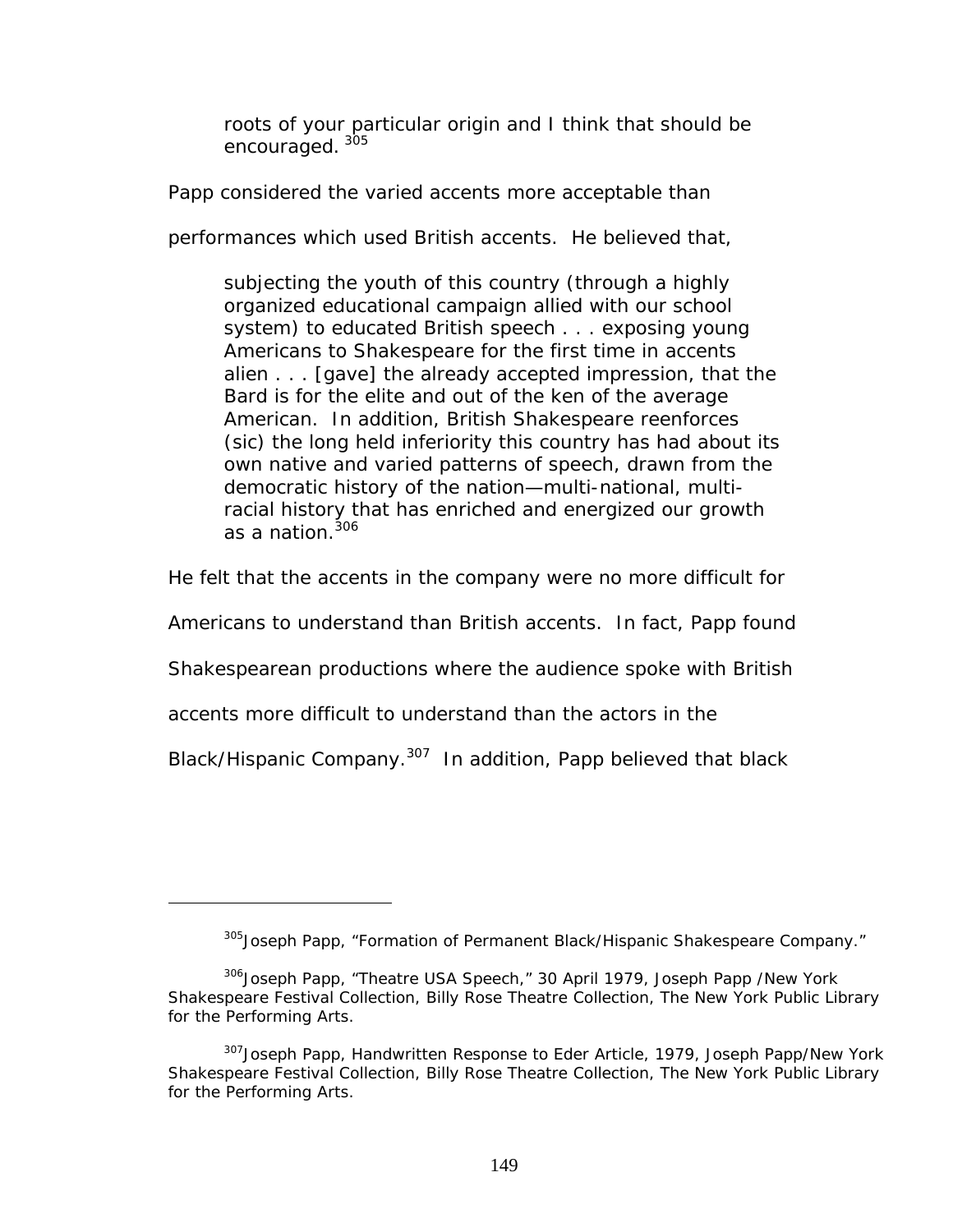actors have a classical quality, created partially by sharp consonants and a cultural energy, which worked well in Shakespearean plays.<sup>[308](#page-156-0)</sup>

Secondly, similarly to the Spanish speaking company, Papp believed that inner city minority audiences came to expect to see people who looked like them onstage at the NYSF productions and they attended interracial and uni-racial productions because they could relate to the characters played by minority actors. According to Papp, cities in the United States had traditionally spawned art while the suburbs had demonstrated no "capacity as yet for the innovation in the arts.<sup>"309</sup> Therefore, artistic endeavors should reflect the racial make-up of the city population that inspired the art; minority actors should be performing in theatre to reach the diverse population of the cities. Papp noted that the creation of the Black/Hispanic Company was a further attempt to represent America's growing minority population in the major cities.<sup>310</sup>

For Papp there was an even more important reason to create the new company in 1979. He decided to make uni-racial casting a priority at the NYSF by developing the Black/Hispanic Company rather than to continue his standard colorblind casting practices because of

<span id="page-156-0"></span><sup>308</sup>Gussow, C2.

<span id="page-156-2"></span><span id="page-156-1"></span><sup>&</sup>lt;sup>309</sup>Papp, Handwritten Notes on Black/Hispanic Company.  $310$ Ibid.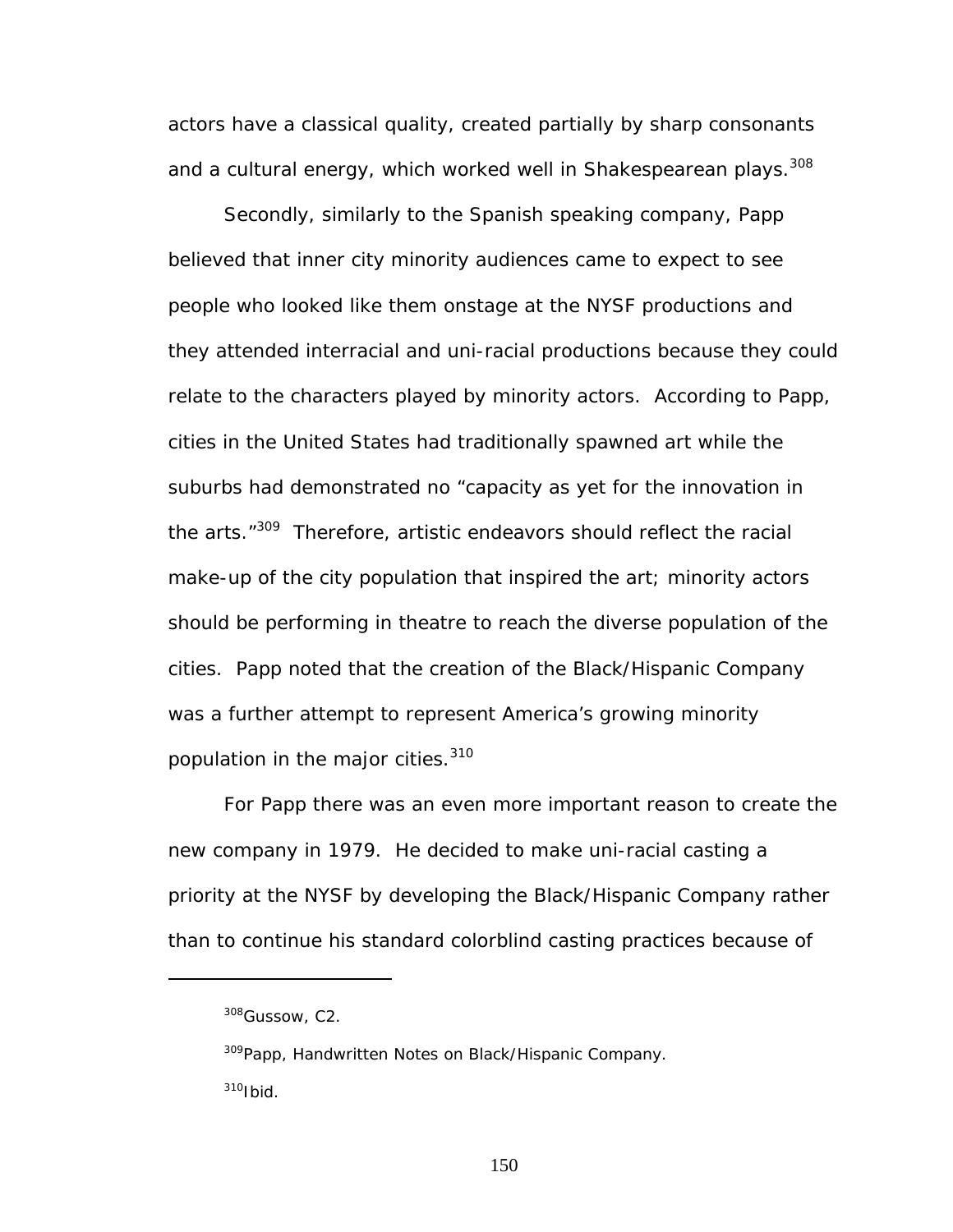the political atmosphere at the time the company was founded.<sup>311</sup> The timing of the Black /Hispanic Company was significant in that Papp developed the company in 1979, far removed from the revolutionary atmosphere of the 1960s. He thought the timing of the company was important because it represented a divergence from what was expected in the late 1970s with the economic downturn and rise of conservatism[.312](#page-157-1) His goal was to use art as weapon to strike "a blow against the wishy-washy tokenism concept of assimilation."<sup>313</sup> He considered the new company a political event and counter attack against the white backlash to the rise of separatism.<sup>314</sup> Papp created the company as a theatrical revolution in homage to the separatist divergence of the civil rights movement in the 1960s.

Before the creation of the Black/Hispanic Company, Papp had been criticized for the type of uni-racial productions he had produced at the NYSF. A critic for the *Black American* wrote:

Joseph Papp presents himself as the major White producer, particularly concerned with the theatre of racial minorities. . . . [But] with a few exceptions, all the plays reflect Black street life, emphasizing the wounds and cries of Blacks, ignoring the wholeness and joys of the Black

 $\overline{a}$ 

<span id="page-157-1"></span> $312$ Ibid.

<span id="page-157-2"></span> $313$ Ibid.

<span id="page-157-0"></span> $311$ Ibid.

<span id="page-157-3"></span><sup>&</sup>lt;sup>314</sup>Papp, "Formation of Permanent Black/Hispanic Shakespeare Company."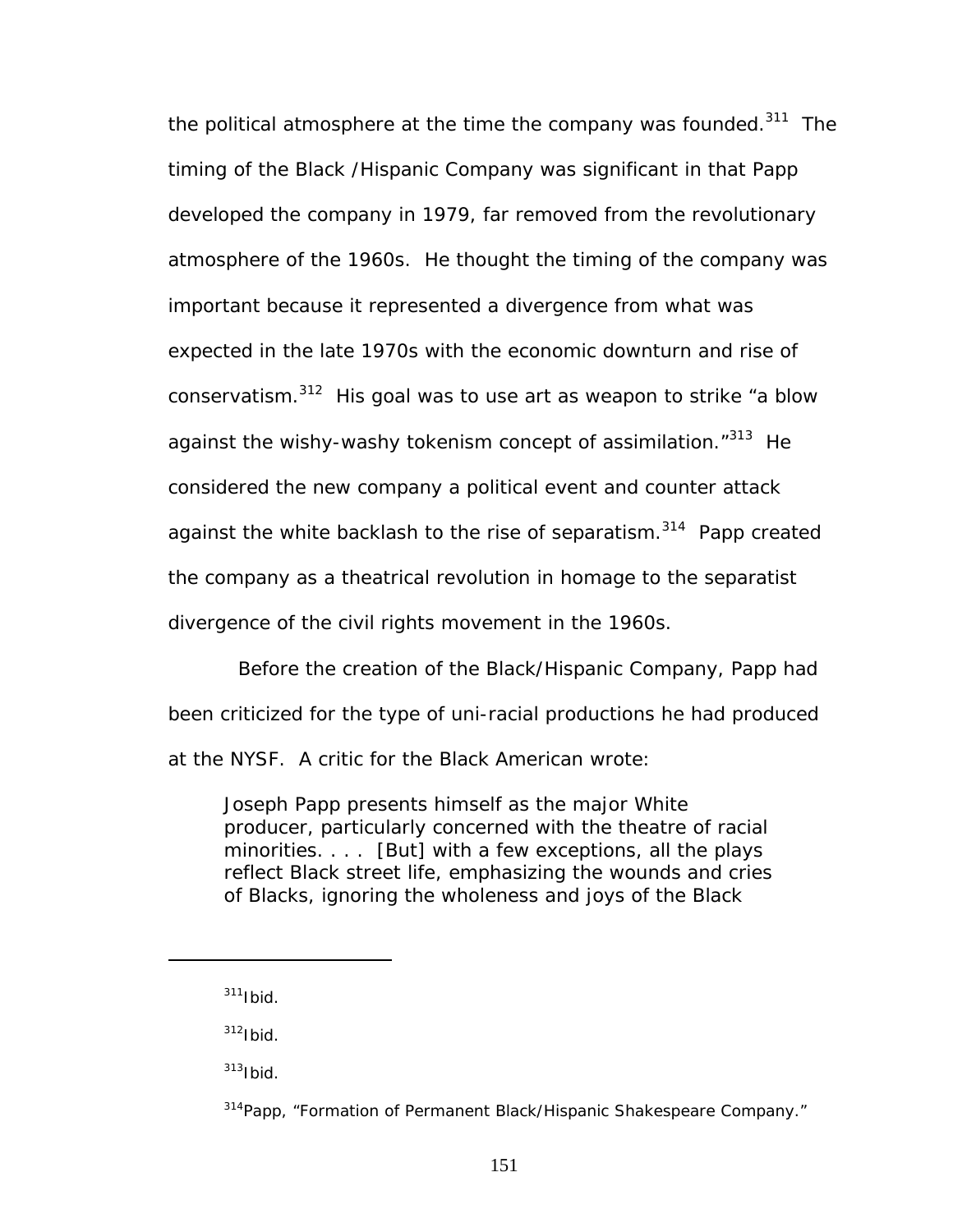experience. The plays reinforce a stereotyped ghetto image. . . .<sup>[315](#page-158-0)</sup>

When Papp created the new company, he decided that the uni-racial cast would perform Shakespearean plays. Papp decided to make the Black/Hispanic Company a Shakespearean company because he thought it served as a training opportunity for black actors, created a sense of pride in minority audience members, opened up lines of communication concerning race relations, and provided a model for societal change. Papp agreed with his critics that many of the plays he produced in the 1960s and 1970s dealt with black street life because many of the plays written during that time were "ghetto plays."<sup>316</sup> He wanted to support black playwrights and actors but did not feel that the plays were good vehicles for classically trained actors like James Earl Jones and Roscoe Lee Browne.<sup>317</sup> However, in colorblind casts, only one or two performers were black so there were few opportunities for classically trained black actors and limited opportunities for training young black actors in classical roles. The Black/Hispanic Company solved both problems; black actors with previous classical training had

<u>.</u>

<span id="page-158-0"></span> $315$ Epstein, 353.

<span id="page-158-2"></span><span id="page-158-1"></span><sup>&</sup>lt;sup>316</sup>Papp, "Formation of Permanent Black/Hispanic Shakespeare Company."  $317$ Ibid.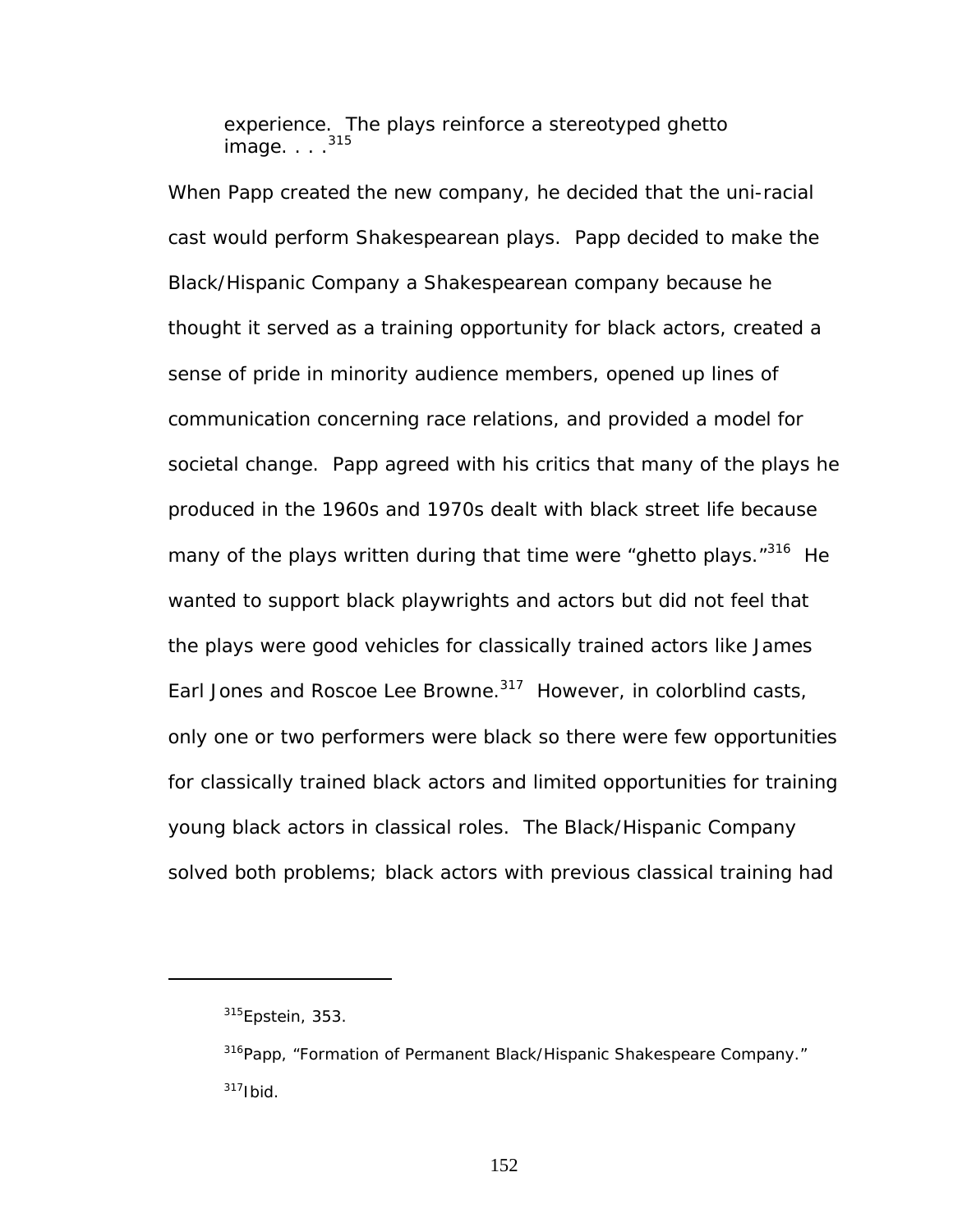more opportunities in the company and young black actors with no experience received training in classical acting.

Furthermore, Papp believed that his audiences would respond positively to a uni-racial company. He thought that seeing black actors play kings and nobles could instill a sense of pride in those members of the audience who were also black.<sup>318</sup> He believed that seeing Shakespeare performed by people who represented the blacks in the audience would create a connection between the play and audience that was missing when they observed white actors.<sup>[319](#page-159-1)</sup> Black audience members could relate to the Shakespearean characters and plays themselves because the characters looked and sounded like the audience members.

Not only could casting blacks in leading roles have an impact on African American audience members, Papp believed the casting could make white audience members more accepting of blacks in leadership roles in society. He thought the casting opened up lines of communication about racism in society and opened the consciousness to the possibilities of what was acceptable and correct as far as characters in positions of power and nobility. $320$  In Papp's opinion, it

<span id="page-159-2"></span><span id="page-159-0"></span><sup>&</sup>lt;sup>318</sup>Papp, Handwritten Notes on Black/Hispanic Company.

<span id="page-159-1"></span><sup>&</sup>lt;sup>319</sup>Papp, "Formation of Permanent Black/Hispanic Shakespeare Company."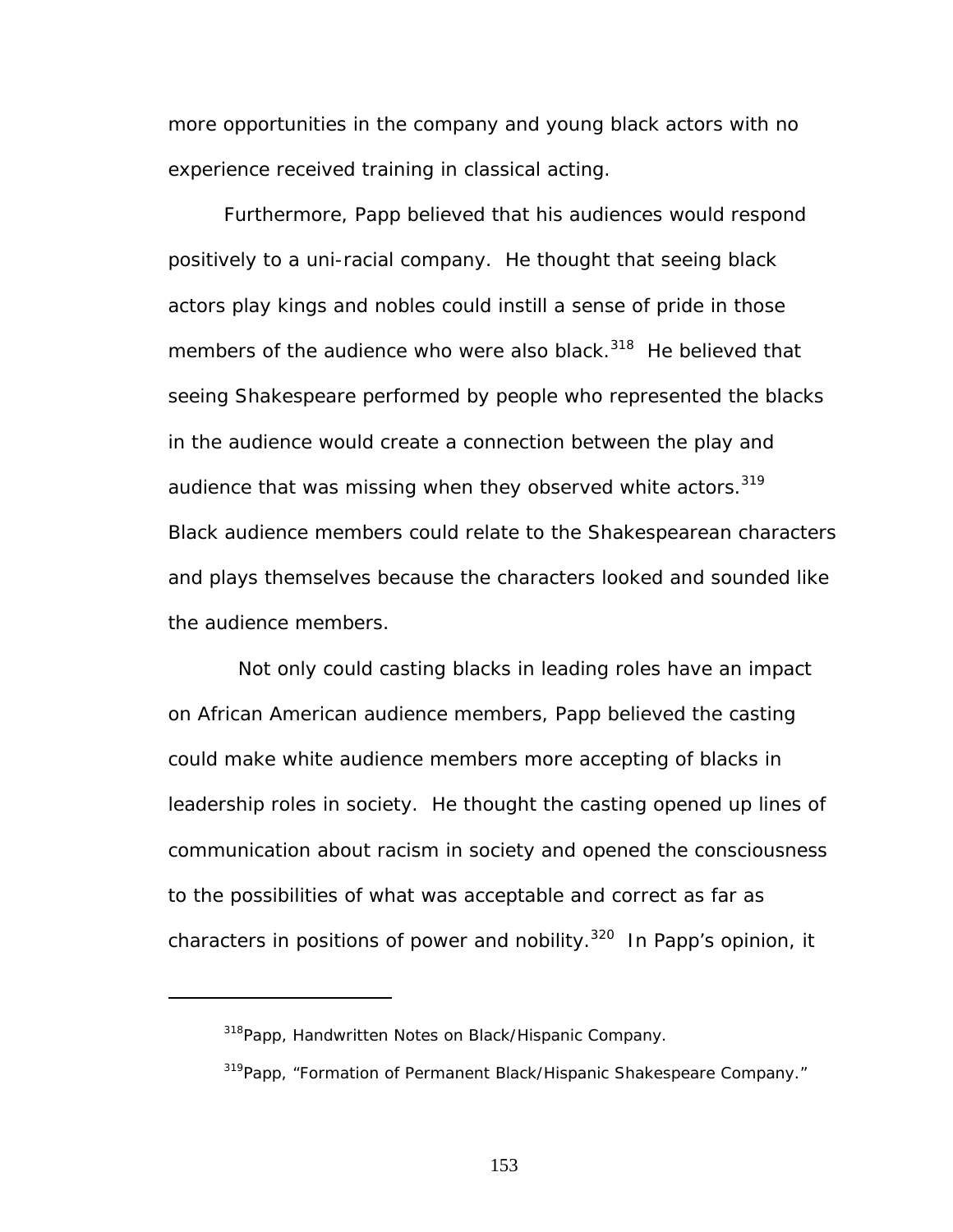was far easier for white audiences and critics to ignore the anger of many African American playwrights because of a backlash to the black power movement.<sup>321</sup> When seeing Shakespearean plays, the audience would not come in with the same anger and resentment because the plays did not deal with the same social problems. However, Papp felt that seeing African American actors playing Shakespearean roles and making connections with those characters based on the oppression they have experienced in the United States had the potential to affect change in modern society. $322$  The very existence of the company would demonstrate possibilities for the development of race relations in the United States. He believed that it could be the catalyst for "a significant movement which has the potential of affecting both art and the political-cultural structure of the country."<sup>323</sup>

The structure of the company was one significant change which Papp believed could positively impact the racial structure of society. According to Papp the Black/Hispanic Company represented a new distribution of power in theatre and society. One obstacle for minorities in the United States in 1979 was limited power in the

<sup>320</sup> Papp, Handwritten Notes on Black/Hispanic Company.

<span id="page-160-0"></span> $321$ Ibid.

<span id="page-160-1"></span> $322$ Ibid.

<span id="page-160-2"></span> $323$ Ibid.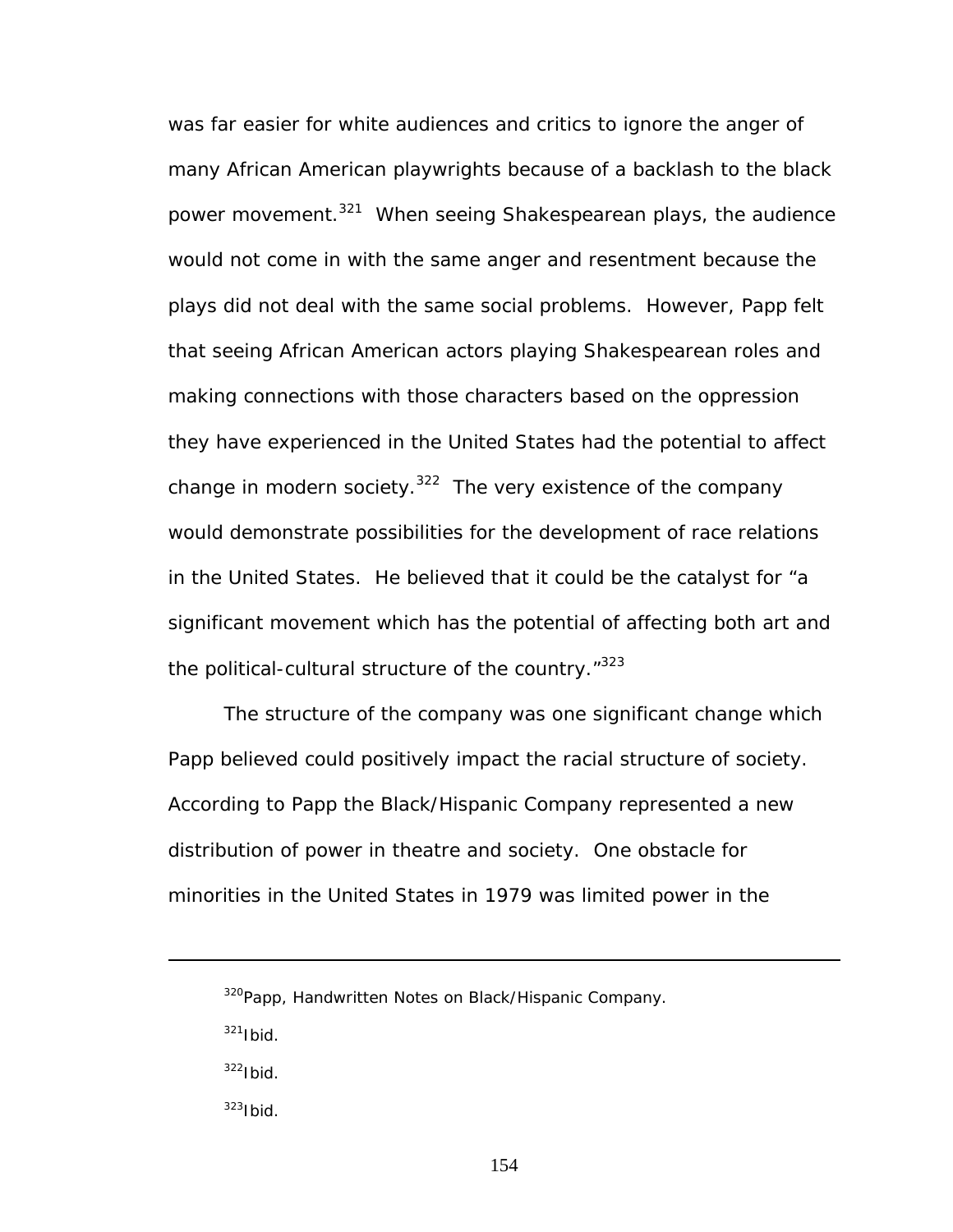current social structure. Papp noted at the time: "'[w]e live in a city where blacks and Hispanics fall to the bottom. They can't get power out of politics, but they can develop it in the theater. $1^{324}$  For equal justice to materialize in society at large, Papp believed that there must be a redistribution of political power to the oppressed, that unity must exist within the oppressed group, and that oppression and poverty must be eliminated. He stated that, "only when blacks are a force to be reckoned with, can . . . equal opportunity and justice, be achieved."<sup>325</sup> The creation of the Black/Hispanic Company was an attempt to give blacks the power to create a company that reflected their artistic impulses.

To that end, Papp gave the company members the power to control who was invited into the company and who was excluded. 326 The company members had the power to decide when and if white actors would be invited into the company.<sup>327</sup> While Papp did not invite any white actors to participate in the company and was against the inclusion of white actors until after the minority members of the company felt that they were comfortable in leadership roles, he left

<span id="page-161-1"></span>325 Papp, Handwritten Notes on Black/Hispanic Company.

<u>.</u>

<span id="page-161-3"></span><span id="page-161-2"></span><sup>326</sup>Papp, "Formation of Permanent Black/Hispanic Shakespeare Company."  $327$ Ibid.

<span id="page-161-0"></span><sup>324</sup>Carol Lawson, "Papp Pushes Minority Troupe," *New York Times*, 14 February 1979, C15.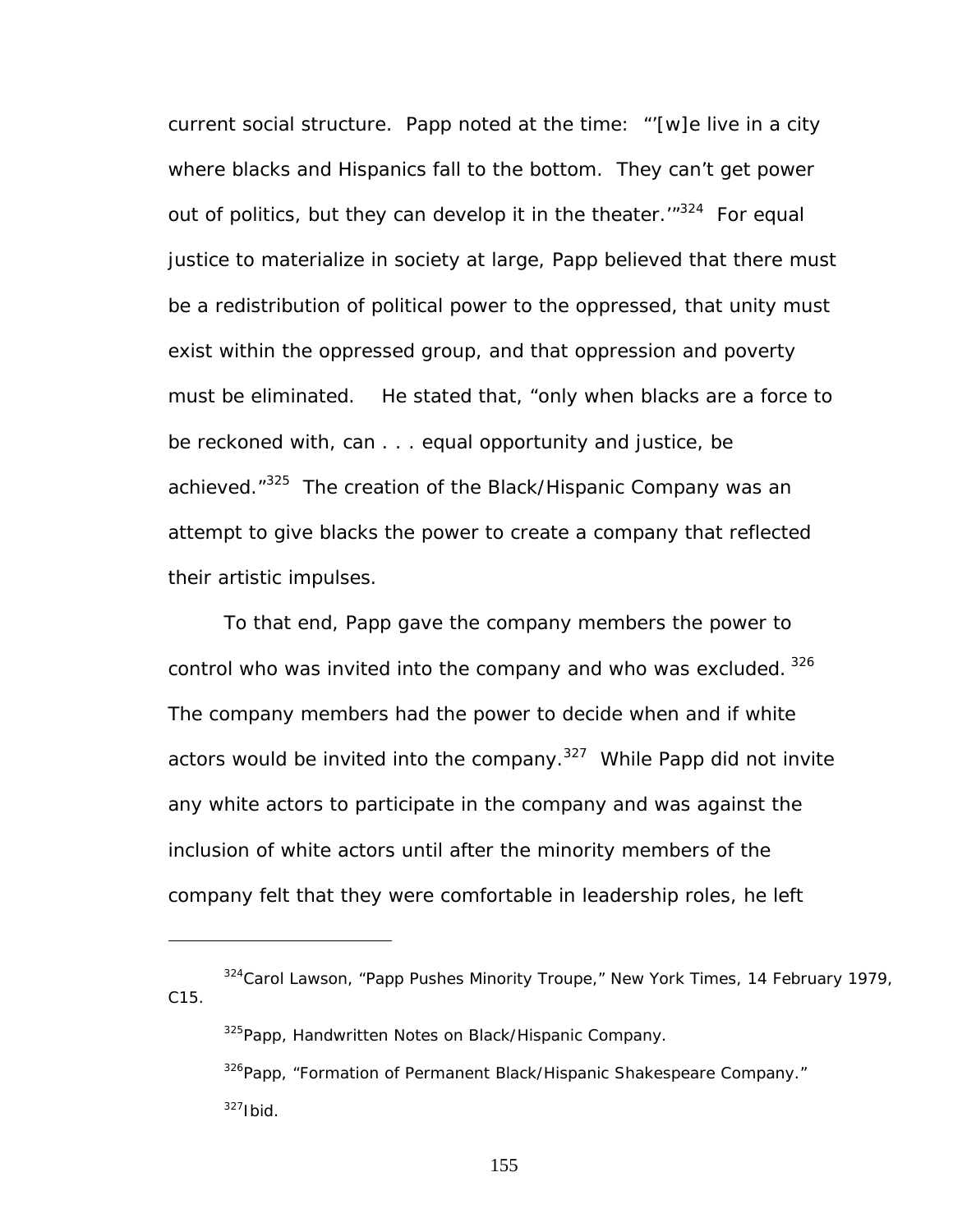the inclusion of white actors open as an option for when the black artist were ready to expand the company.<sup>328</sup> Papp discouraged the inclusion of white actors because he felt that it would detract from the purpose of the company. He stated: "I cannot see integration taking place properly in either a theater company or on the outside, without true equal opportunity and equal justice. . . . [W]hich means having some power to control your own destiny in your profession."329

Papp believed that integration without power was a mistake and did not want the new company to add white members until the minority members felt that they owned the company.<sup>330</sup> Peter Francis James said that Papp's exclusion of white actors was an important aspect of the company:

Joe said that he wanted to establish a permanent Shakespeare company and it was important to him, fundamental in his thinking, that minorities be an integral part of that. He said that if I had started in the other way, it's not going to happen. His idea was to add white actors later. He said that "I am all in favor of including them, everybody else starts at the other end. I am starting at this end. I am all for including them—perhaps next year."

He also did not want white actors setting the performance standard for the minority members.

<span id="page-162-0"></span><sup>&</sup>lt;sup>328</sup>Papp, Handwritten Notes on Black/Hispanic Company.

<span id="page-162-1"></span><sup>&</sup>lt;sup>329</sup>Papp, "Formation of Permanent Black/Hispanic Shakespeare Company."

<span id="page-162-2"></span><sup>330</sup>Lawson, C15.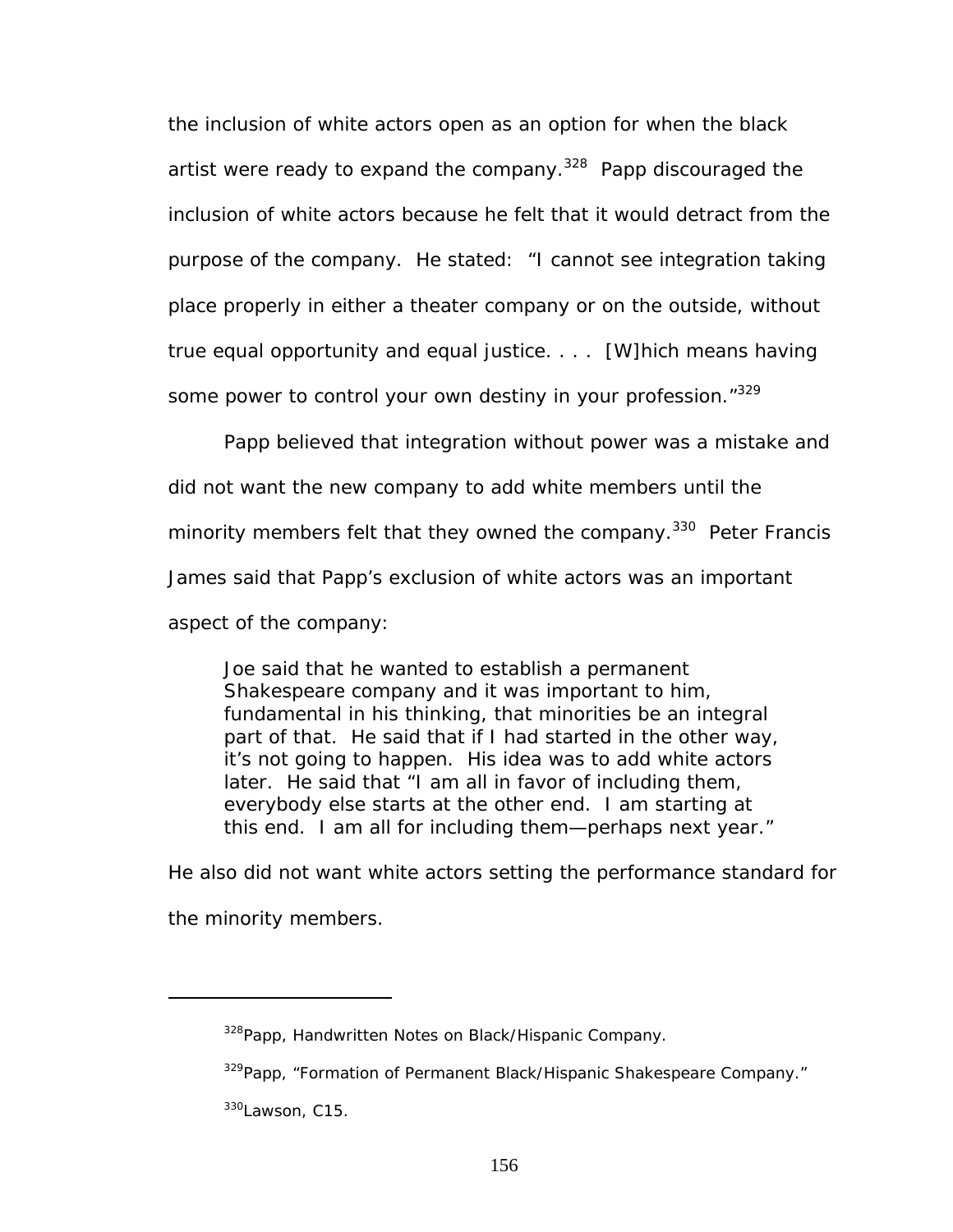Papp believed that the Black/Hispanic Company was unique because it was "primarily black."<sup>331</sup> Black actors would set the standards for quality in classical acting instead of being compared to white actors in the same play.<sup>332</sup> Papp was not interested in turning out productions where black actors attempted to emulate white actors. He did not want the Black/Hispanic Company to present novel versions of Shakespearean plays that a white company could have produced. Instead he wanted the company to create "avant-garde" theatrical productions where the black actors brought their ethnicity to the performances to create truly original portrayals of characters that illuminated the play. $333$  He did not want to ignore cultural and ethnic differences. Papp clarified his position in a speech about the creation of the new company:

what I'm saying is that we are entering a whole area of recognition of the differences and the sameness—it's very interesting, but I love the differences. People have been pushing the sameness. Everybody's the same. We are all human and all that. No, we're not all the same. We're all different. Yes, we're all human, but we have different things to utter. Different things to articulate. We've had different life experiences and we have different kinds of ways of looking at things. I think that richness on the stage, spilling on the stage, will create a very, very vital and fervent kind of theatre.<sup>[334](#page-163-3)</sup>

<span id="page-163-3"></span><span id="page-163-0"></span><sup>331</sup>Mason, M7.

<span id="page-163-1"></span> $332$ Ibid., M7.

<span id="page-163-2"></span><sup>&</sup>lt;sup>333</sup>Papp, "Formation of Permanent Black/Hispanic Shakespeare Company."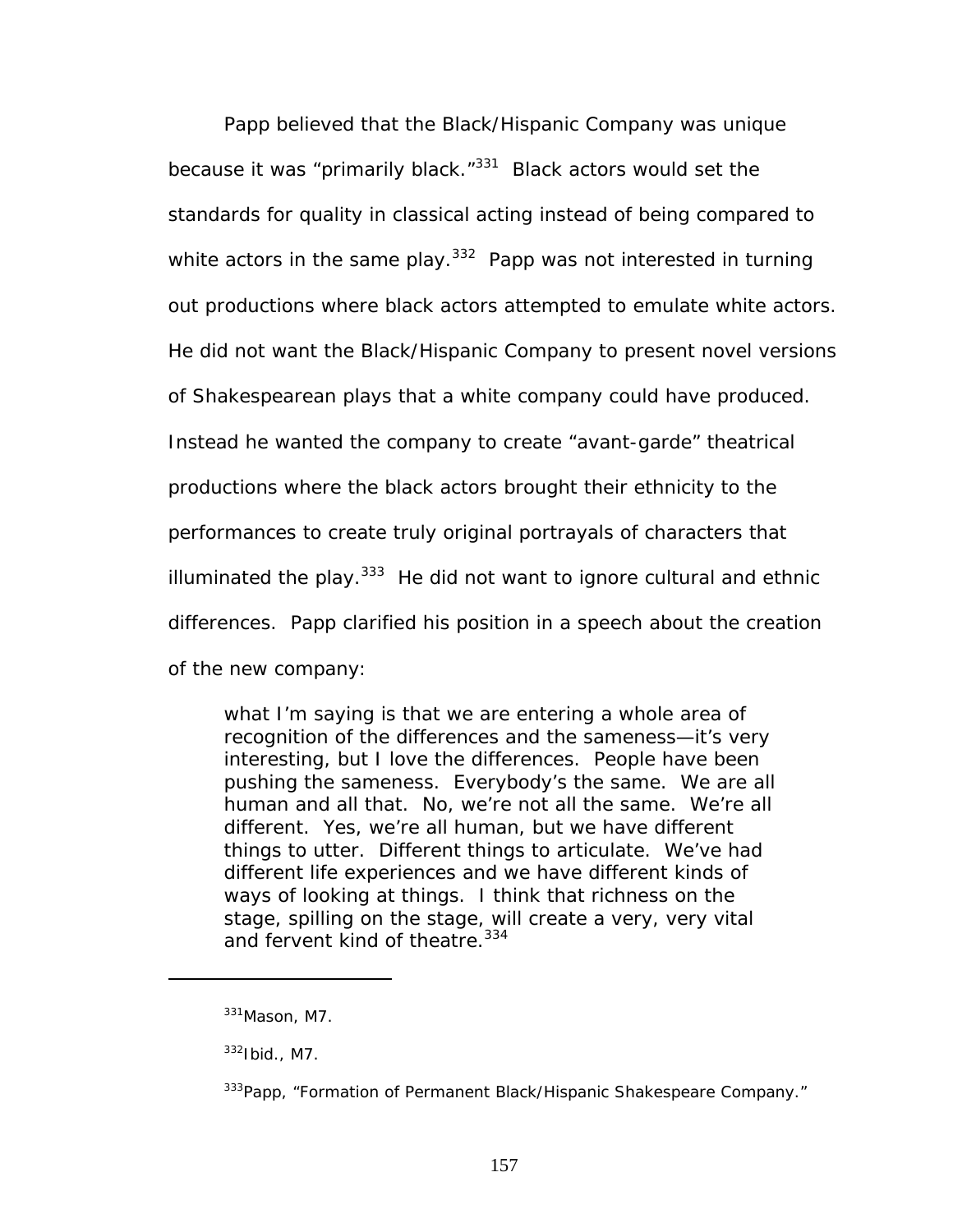An important aspect in the creation of a vital theatre would be the development of black playwrights, administrative staff, directors, and theatre critics. Papp wanted young, black playwrights to join the company because he believed the actors in the company needed modern plays to keep their acting abilities well rounded.<sup>335</sup> In addition, the company included an apprenticeship program to train young company members in administrative areas. He believed that unless efforts were taken by the NYSF to train black directors and administrators, the company would evolve into a first rate black acting company but there would be a racial divide in the company.<sup>336</sup>

Papp also hoped that the new company would encourage blacks in other areas of theatre including criticism. He felt that black critics needed to be working for major news organizations to review uni-racial productions. He believed that the cultural experiences of white critics were often limited, so much so that some of the symbols they saw in plays written and performed by African Americans seemed foreign. White critics missed important elements in uni-racial productions, and Papp felt that "sometimes it happens to be the point of the play."337

 $334$ Ibid.

<span id="page-164-2"></span><u>.</u>

<span id="page-164-0"></span> $335$ Ibid.

<span id="page-164-1"></span> $^{336}$ Ibid.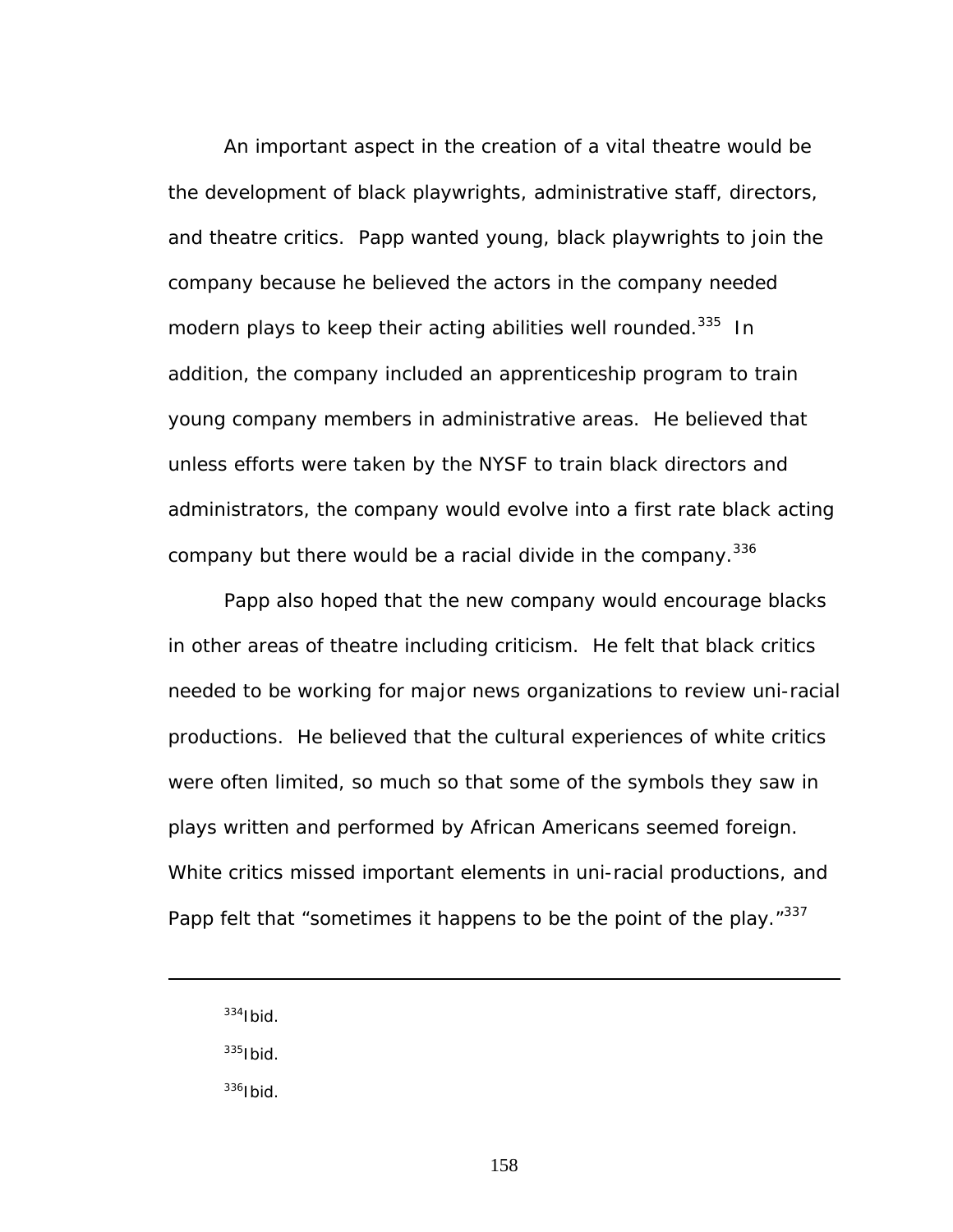Papp originally wanted to create a company that worked for six months the first year and then performed for the entire season during its second year. The initial investment into the company was between half a million dollars to a million dollars with a projection that the company would be self-sufficient by its second year with a budget of two and a half to three million dollars.<sup>338</sup> The first season actually lasted for nine months and the company developed two productions: *Julius Caesar* and *Coriolanus* (there was a revival of *Coriolanus* at the Delacorte theatre in the summer of 1979).

While Papp utilized colorblind casting in a significant number of productions, uni-racial casting was rare in Shakespearean plays at the NYSF. Of the one hundred and thirteen productions of Shakespeare's work, Papp used colorblind casting in only five of those productions and none of those productions were directed by Papp. Two of the productions were Spanish speaking productions directed by the only minority director to direct a Shakespearean play at the festival between 1964 to 1989, Osvaldo Riofrancos.<sup>339</sup> While the Black/Hispanic Company produced only three productions, those

<sup>&</sup>lt;sup>337</sup> Joseph Papp, Untitled Response to Critics of the Black/Hispanic Company, No date, Joseph Papp/New York Shakespeare Festival Collection, Billy Rose Theatre Collection, The New York Public Library for the Performing Arts.

<span id="page-165-1"></span><span id="page-165-0"></span><sup>338</sup>Papp, "Formation of Permanent Black/Hispanic Shakespeare Company."

<sup>&</sup>lt;sup>339</sup>New York Shakespeare Festival List of Minority Directors and their Productions, no date, Joseph Papp/New York Shakespeare Festival Collection, Billy Rose Theatre Collection, The New York Public Library for the Performing Arts.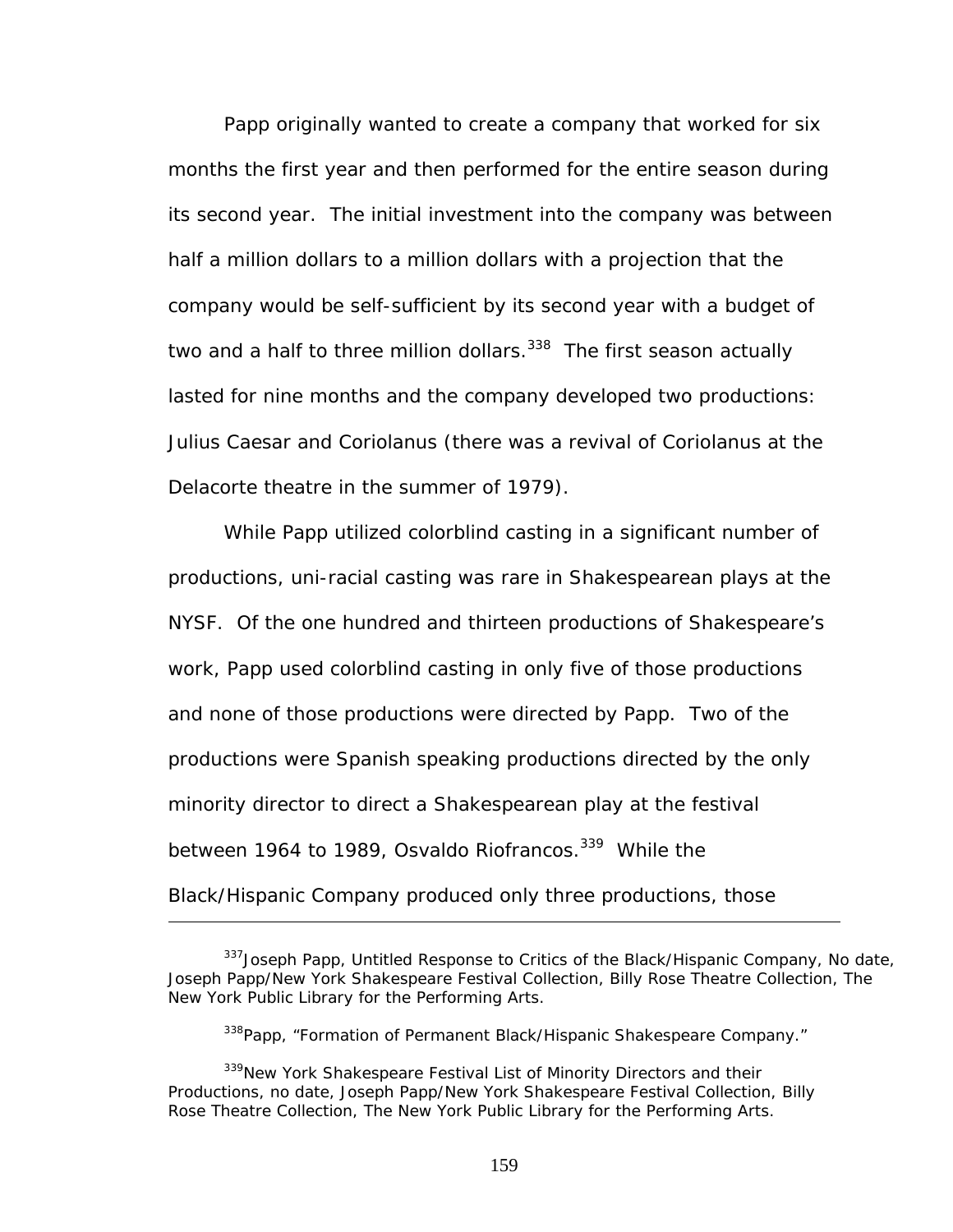productions created a firestorm of responses from critics. It is from those reactions and the responses from audience members and the actors in the company that the nature of the theatre productions can be determined.

When Joseph Papp announced in 1979 that he was going to develop a professional Shakespearean repertory company of black and Hispanic actors, responses were mixed. Some critics believed the company would be important to race relations while others believed that it was "intellectual snobbery cloaked in purity."<sup>340</sup> Many critics responded with anger and resentment to the idea of uni-racial casting. Critical responses to the Black/Hispanic Company's productions focused on speech problems, untrained actors, and the racial implications of uni-racial casting. In addition, the creation of the new company was criticized by black artists from other uni-racial theatre organizations.

The most significant issues facing the new company, according to critics, were problems with speech. Although Papp thought the varied accents made the productions seem more American, many theatre critics believed that the actors were not effective in playing Shakespearean characters because they did not use affected British accents and because they lacked the proper voice training. The actors

<u>.</u>

<span id="page-166-0"></span><sup>340</sup> Joseph Papp, Handwritten Notes on Black/Hispanic Company.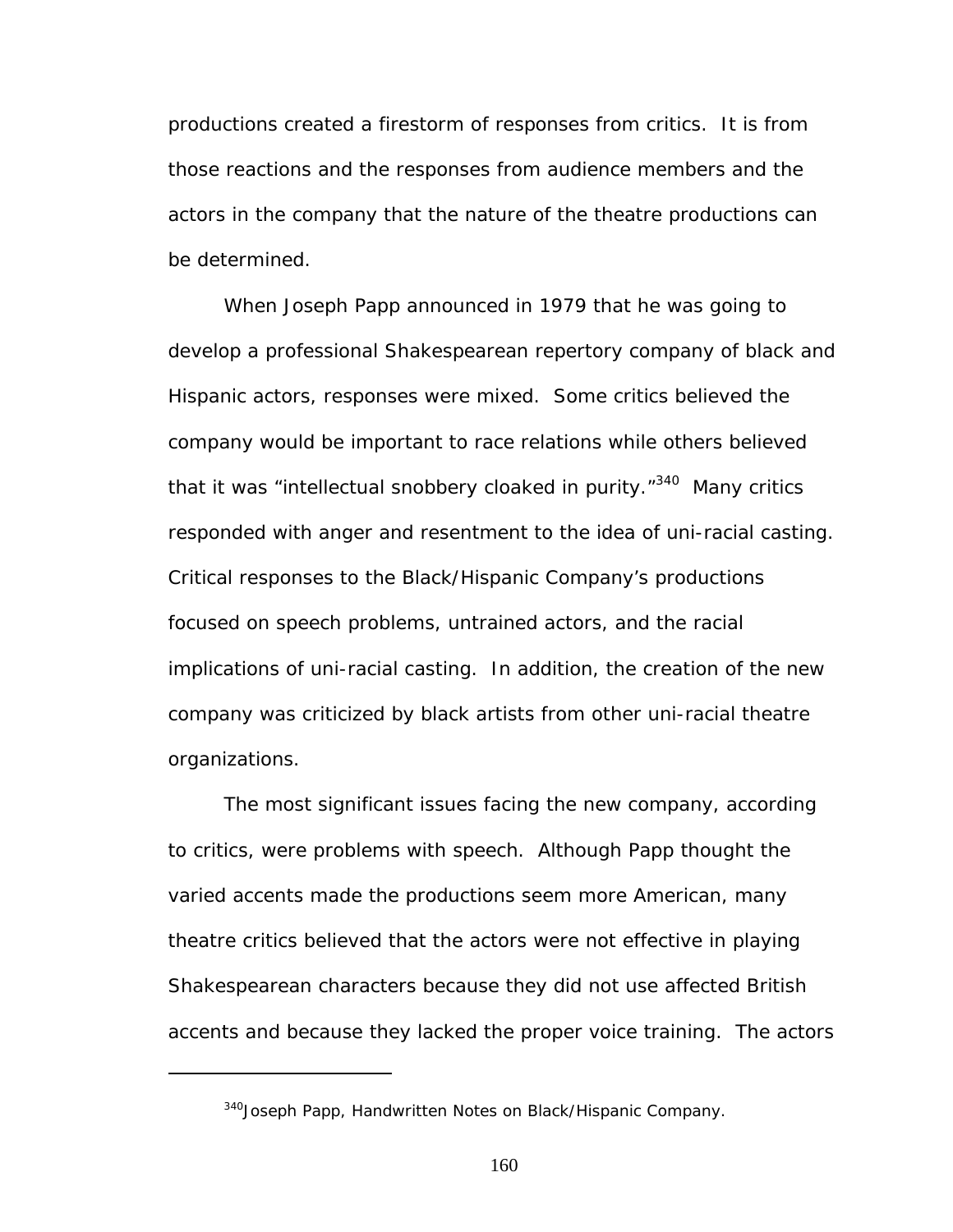were allowed to speak with their natural and varied American dialects which the critics believed lacked continuity and accuracy.<sup>341</sup> Other critics did not feel that English accents were required, but wanted a single accent for all of the actors. In response to the company's first production, *Julius Caesar*, critics pointed out that many of the actors had different accents which was confusing and made the entire production difficult to understand. Martin Gottfried said of the production:

Whoever is to blame—Papp or Langham—the idea was either perverse or dumb. It is hard to believe that Papp or Langham or anyone literate enough to vote would seriously want black and Spanish ghetto accents stressed in a production of Shakespeare. Perhaps if *all* the company stressed accents, or perhaps if the accents were at least similar, some rationale might apply, but to have everyone Elizabethan except a super-black Caesar and super-Hispanic Antony is genuinely bizarre. It was as bizarre as the white middle-class audience who obediently applauded. Could Papp have been trying to make fools of them? Does he think he is less a fool because he can jeer at the liberals? . . . The theatre is no place for this nonsense [italics his].<sup>[342](#page-167-1)</sup>

In *Coriolanus*, the second production by the Black/Hispanic Company,

only black actors were cast in leading roles which eliminated some of

the criticism concerning accents for the production*.* However, critics

<span id="page-167-0"></span><sup>341</sup>John J. O'Connor, "TV View: The Bard's Genius Gets Through," *New York Times*, 29 April 1979, D1.

<span id="page-167-1"></span><sup>342</sup>Martin Gottfried, "Shakespeare for White Liberals," *Saturday Review*, 31 March 1979, 40.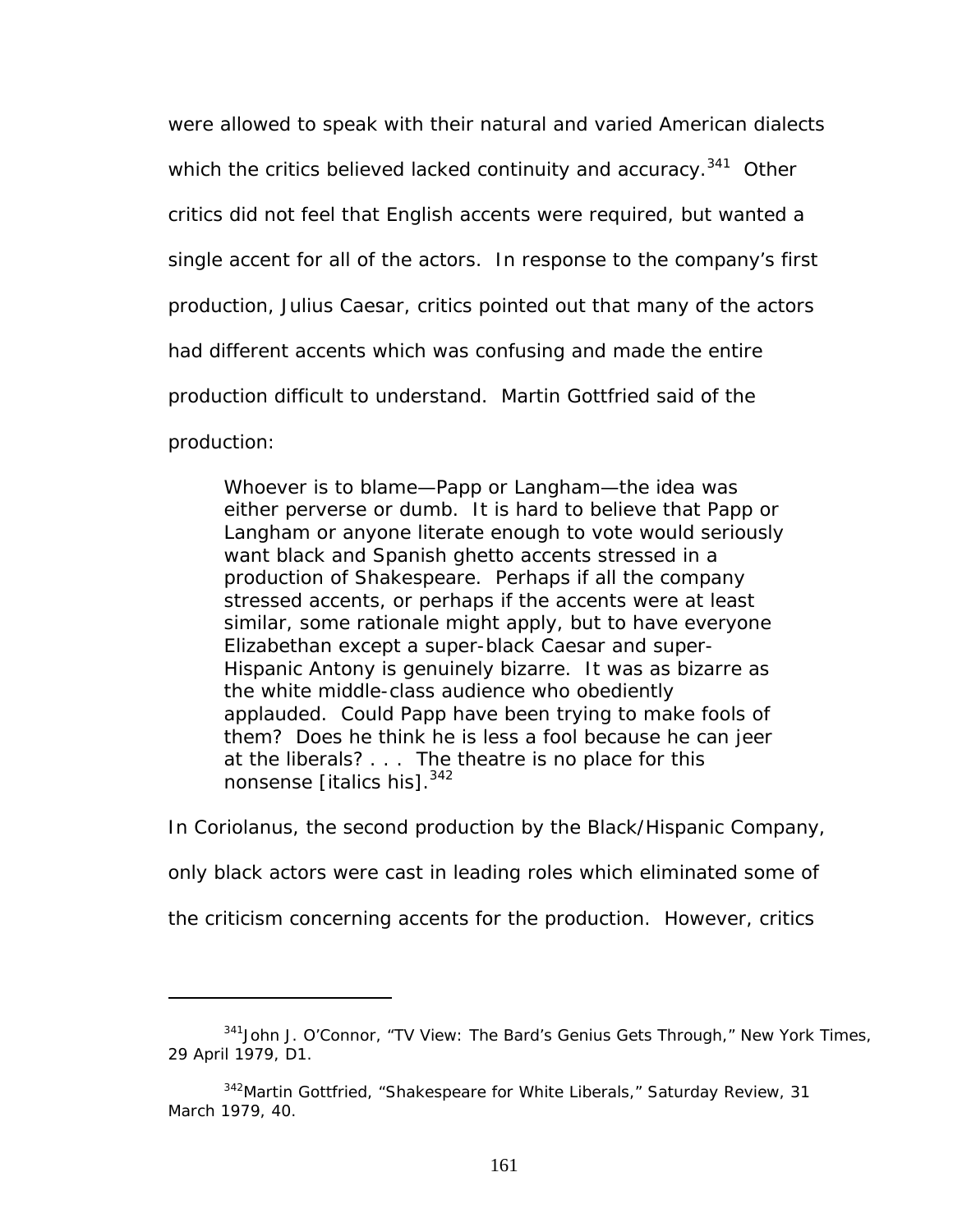still believed that the actors were unable to present the dialogue with the crispness and stress required for the language.  $343$ 

Other critics believed that the productions were not well put together and that the minority actors in the company were not ready for the productions. Richard Eder said of *Coriolanus*: "[a]part from the ragged speech, there is a ragged standard of performance. Some of the actors are simply not up to their parts; in other cases the performances, while adequate, do not mesh with one another."<sup>344</sup> John Simon, a long time critic of colorblind casting, said of the new company: "[t]o have a group of black and Hispanic actors, almost totally untrained in Shakespearean acting . . . do Coriolanus ranks as advanced dementia."<sup>345</sup> The most striking comments about the new company came from critics who thought the new company was blatantly racist.

Many critics felt that Papp was not completely open about his intentions when he created the Black/Hispanic Company and that the company actually did more harm, in terms of race relations in theatre and society, than good. Martin Gottfried stated that the company was offensive because it was racially divided and hypocritical. Whites were

<u>.</u>

<span id="page-168-1"></span><span id="page-168-0"></span><sup>343</sup>Richard Eder, "Stage: '*Coriolanus*,'" *New York Times*, 15 March 1979, C19. 344Eder, C19.

<span id="page-168-2"></span><sup>345</sup>John Simon, "From Wheel to Woe," Review of *Coriolanus* by William Shakespeare (New York Shakespeare Festival, New York), *New York Magazine,* 2 April 1979, 85.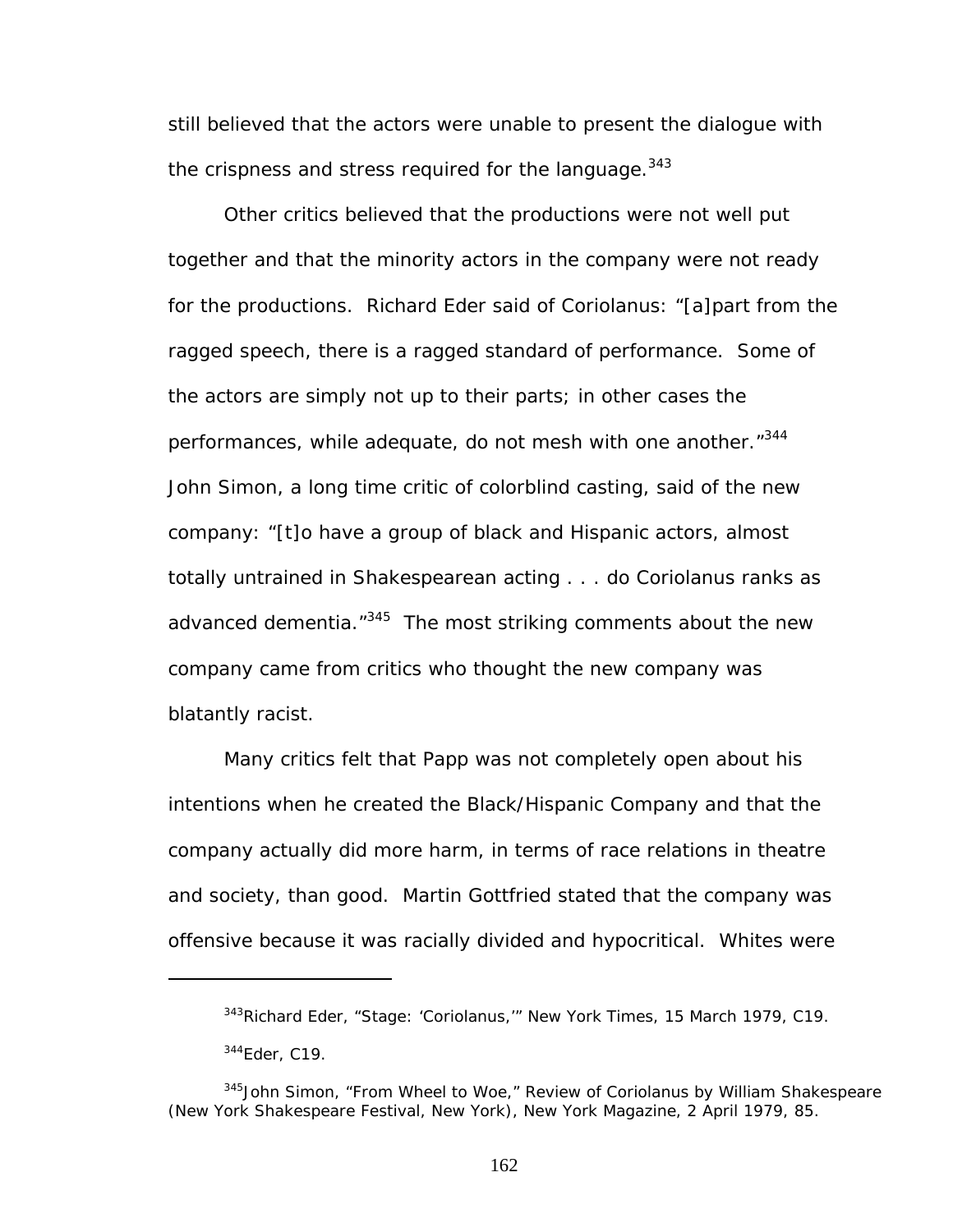arbitrarily eliminated from the acting company; however, Papp hired a white, British man, Michael Langham, to direct the company's first production[.346](#page-169-0) By hiring Langham, Papp was essentially reconstructing the racialized structure of society: blacks controlled by whites. At the very least, critics thought that the creation of the company and Papp's call for black playwrights and critics amounted to reverse racism. 347 Clive Barnes mocked Papp's use of uni-racial casting stating, "interesting Julius Caesar. How about alternating it with a white cast? . . . [T]hen for a final switch, Papp and Langham might try intergration (sic).<sup>"348</sup> Townsend Brewster, an African American critic, stated in an article about minorities in classical theatre that, "[i]f one of the reasons for establishing this black-hispanic company was to demonstrate the deficiencies of minority actors in traditional classical acting, they have almost succeeded."<sup>349</sup> He went on to state that African American actors were unable to play the characters in *Coriolanus* effectively because the class-conscious arrogance of the characters in the play was outside of the realm of understanding for

<span id="page-169-0"></span> $346$ Gottfried, 40.

<span id="page-169-2"></span><span id="page-169-1"></span><sup>&</sup>lt;sup>347</sup>Papp, Untitled Response to Critics of the Black/Hispanic Company.

<sup>348</sup>Clive Barnes, "Accent is on '*Julius Caesar'*," Review of *Julius Caesar* by William Shakespeare (New York Shakespeare Festival, New York), *New York Post,* 26 January 1979: 42.

<span id="page-169-3"></span><sup>349</sup>Townsend Brewster, "Theatre: Minorities and Classical Theatre," *Routes, A Guide to Black Entertainment*, 1979, Joseph Papp/New York Shakespeare Festival Collection, Billy Rose Theatre Collection, The New York Public Library for the Performing Arts.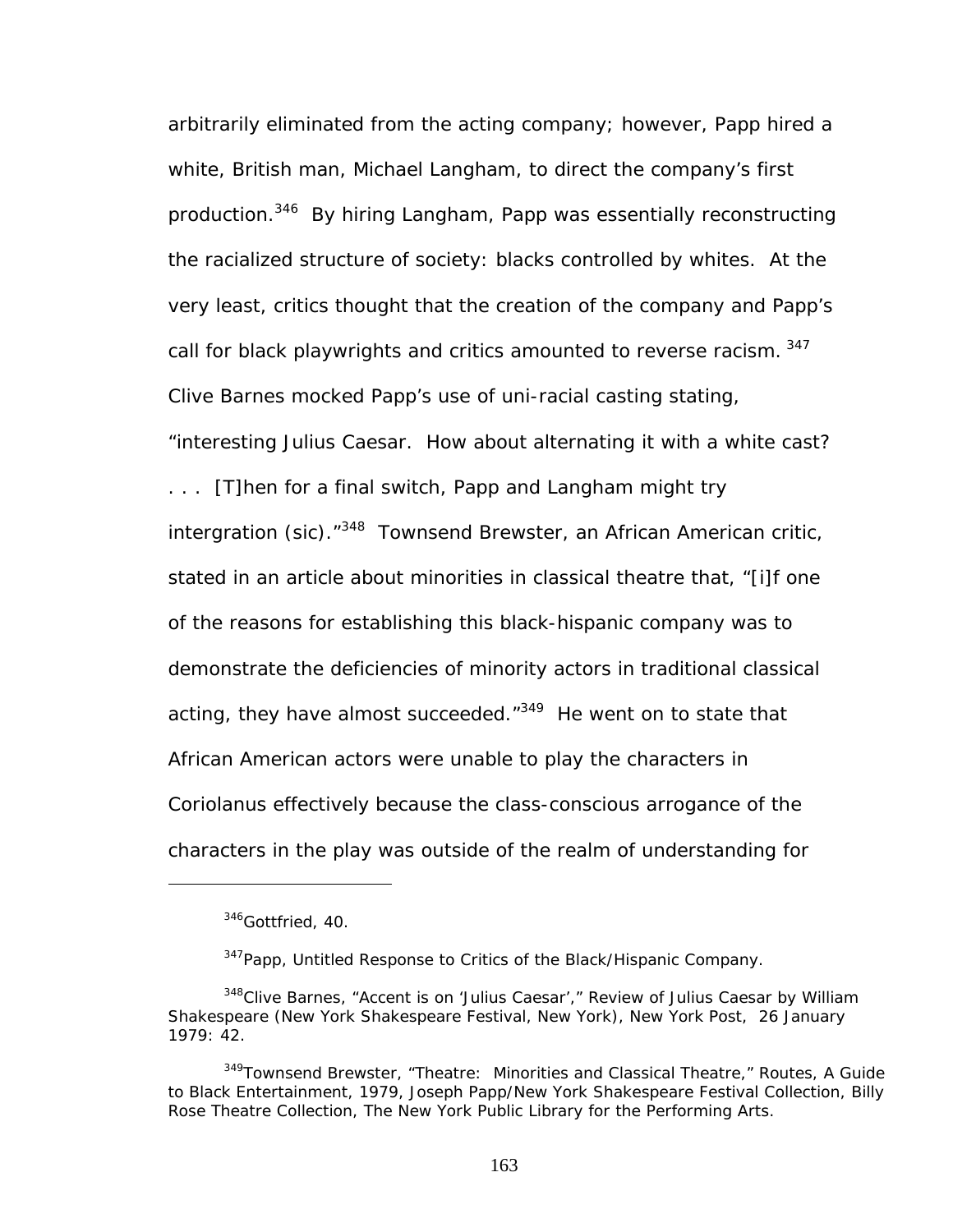blacks. He believed the project was potentially detrimental to black

consciousness.<sup>350</sup>

Other critics thought that the new company deprived black

actors of the opportunity to get the training required to perform in

classical plays. Edwin Wilson stated that,

[n]o one would quarrel with Mr. Papp's notion that minority performers should have the necessary training, and every possible opportunity, to appear in the classics. The question arises, though, whether his is the best approach to the problem. Would it not be more helpful and result in better productions—to train minority actors in fully integrated casts?<sup>[351](#page-170-1)</sup>

Wilson's sentiments were echoed by Eileen Blumenthal who noted:

Papp's commitment to minorities in mainstream theatre, as both creators and spectators, is longstanding and vigorous—and for years he has been casting blacks and Hispanics in major Shakespeare roles. . . . [His] rationale for this new company is unclear. . . . If he simply feels that despite his and other producer's efforts, minorities still do not get their share of classical roles (and this is no doubt true), why not intensify the commitment to cast them rather than create a solely black and Hispanic company?[352](#page-170-2)

<span id="page-170-1"></span><span id="page-170-0"></span><sup>350</sup>Ibid., 33.

<sup>351</sup>Edwin Wilson, "Shakespeare: The Interpretation's the Thing," *Wall Street Journal*, 10 July 1979, 22.

<span id="page-170-2"></span><sup>352</sup>Eileen Blumenthal, "Some Thanks for Most Sweet Voice," Review of *Coriolanus* by William Shakespeare (New York Shakespeare Festival, New York), *Village Voice,* 26 March 1979: 89.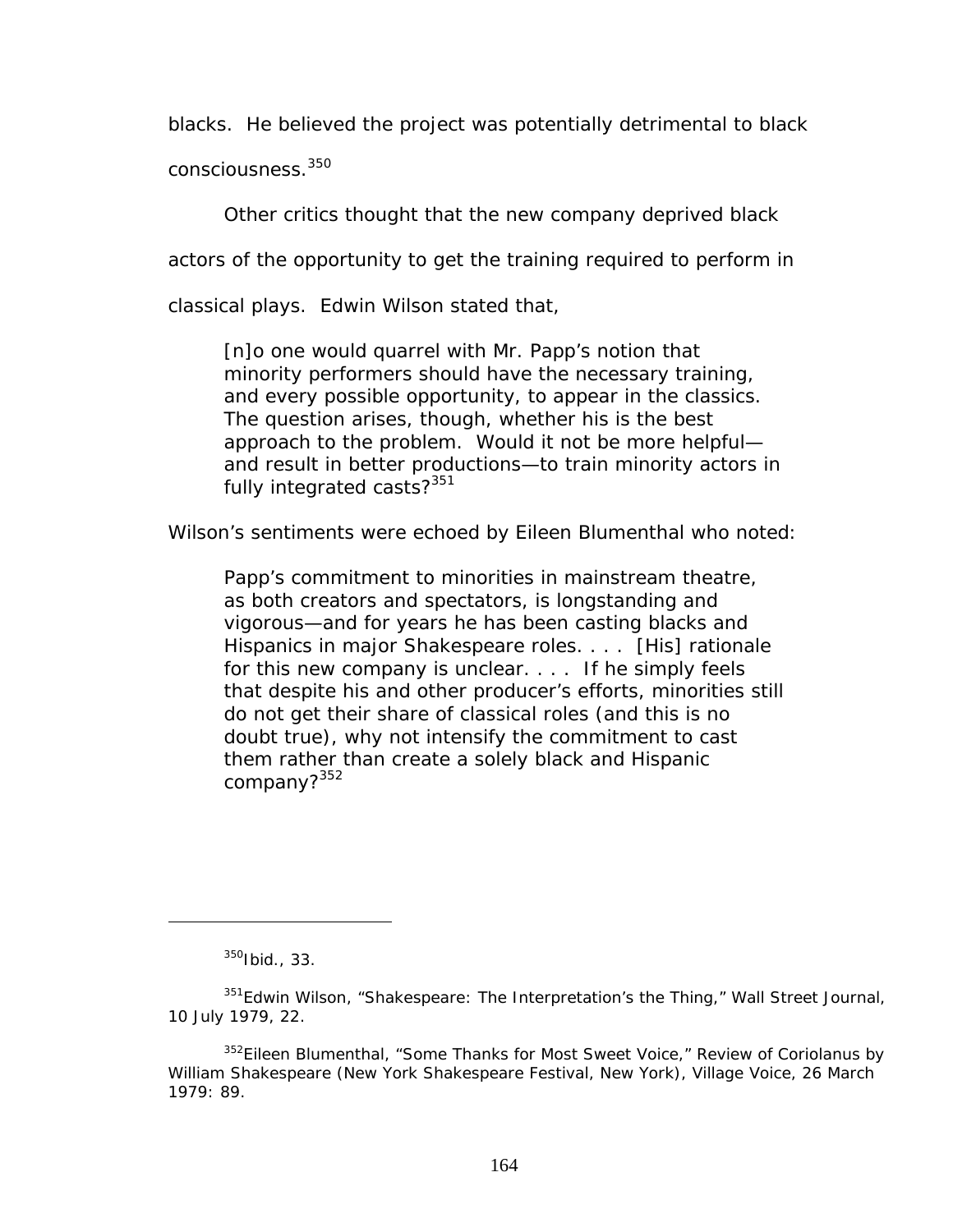Clive Barnes noted that while the company was inclusive of blacks and Hispanics, the company included no Asian actors.<sup>353</sup> Many of the critics believed that colorblind casting was a more effective policy than uni-racial casting.

The fact that the performances took place at the Public Theatre also created controversy. While Papp stated that he wanted the new company to create characters onstage with whom the ethnically diverse population of New York City could relate, the productions did not tour the urban ghettos, as some of the colorblind productions had. Instead the plays were performed at the Public Theatre where, "the audiences [were] overwhelmingly white and educated and able to afford the luxury of theatre-going. So Papp's nonwhite Shakespeare [was]n't really for minority audiences."<sup>354</sup> Some of the most interesting responses in terms of how the nature of Papp's uni-racial casting was perceived come from other uni-racial companies already established in 1979. Individuals from those primarily black companies were concerned with the social implications of the new company and with how the new company would impact their work.

The Black/Hispanic Company was by no means the first theatre company for minority artists. The increased interest in separatism in

<span id="page-171-0"></span><sup>&</sup>lt;sup>353</sup>Brewster, 33.

<span id="page-171-1"></span><sup>&</sup>lt;sup>354</sup>Gottfried, 40.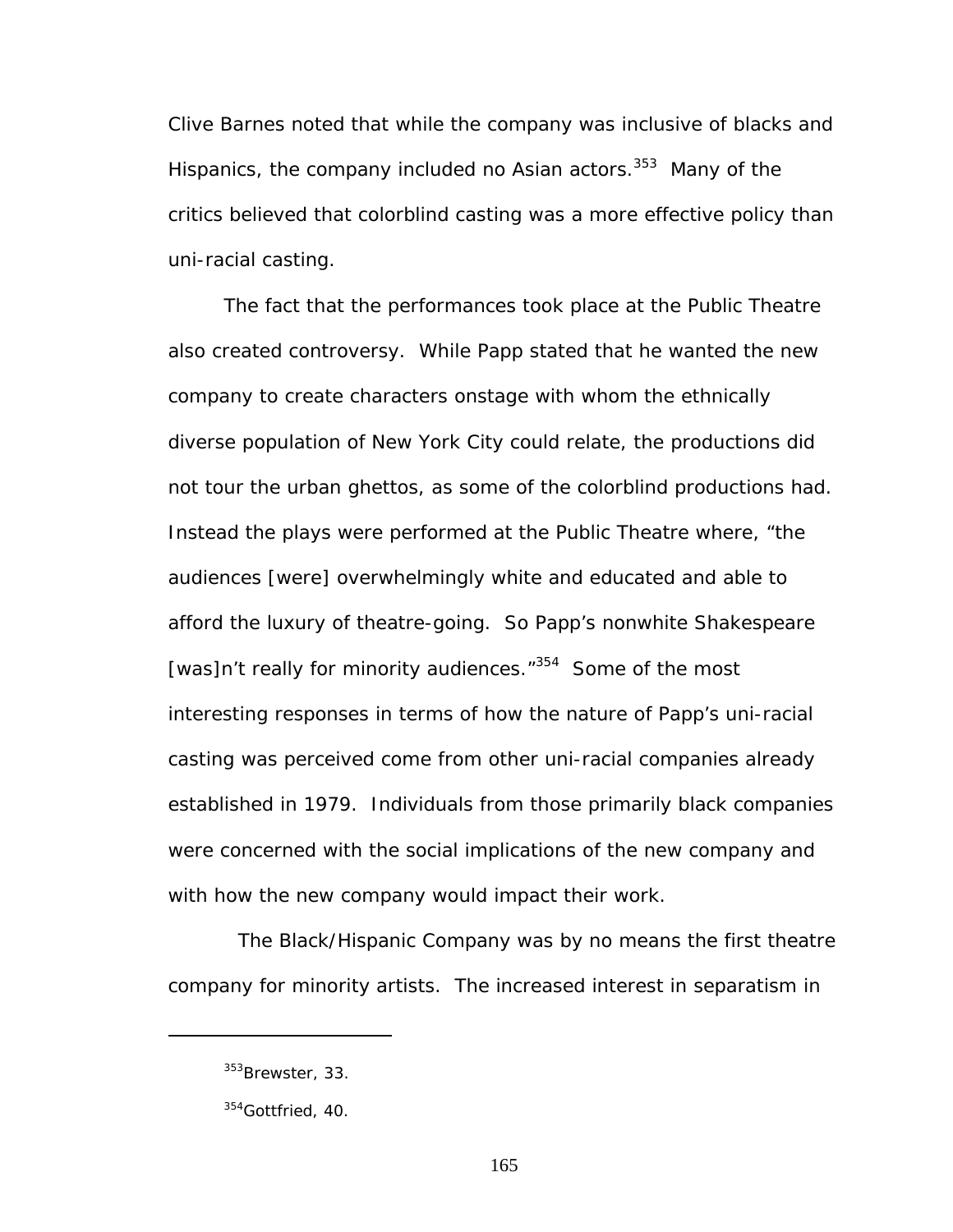the 1960s led to the rise of the black theatre movement. Like separatism in society, early members of the movement were angry with the limited changes in race relations and were frustrated by the history of cultural stereotypes perpetuated by white playwrights. In a,

search for personal and ethnic identity Blacks began to write for, direct for, perform for and speak for and to Blacks. Rather than copying the style, content and form of White theatre, Blacks searched for style, content, and form appropriate to the Black heritage and appropriate for expression of the Black experience in American.<sup>355</sup>

Many of the plays written early in the movement were angry and militant while other plays were self pride plays. Companies were founded in several large cities including New York, Cleveland, New Orleans, and Detroit.<sup>356</sup> While many of the theatres represented an ethnocentric, militant stance early in their tenure, as the social climate changed in the United States, the theatres became increasingly focused on material that would appeal to mainstream audiences. The focus on more universal themes was solidified by 1977 when the director of the Black Arts/West Theatre wrote: "'[t]he term 'Black Theatre' ultimately may be unnecessary. The aim is to do good theatre, and it is Black by virtue of what the audience sees.'"<sup>357</sup> The

<u>.</u>

<span id="page-172-0"></span><sup>&</sup>lt;sup>355</sup>Michele Menichols, "The Great American Pie: Theatre as a Social Force in Race Relations in Contemporary America" (Ph.D. diss., Emory University, 1984), 98-99.

<span id="page-172-1"></span><sup>356</sup>Ibid., 99.

<span id="page-172-2"></span><sup>357</sup>Ibid., 100.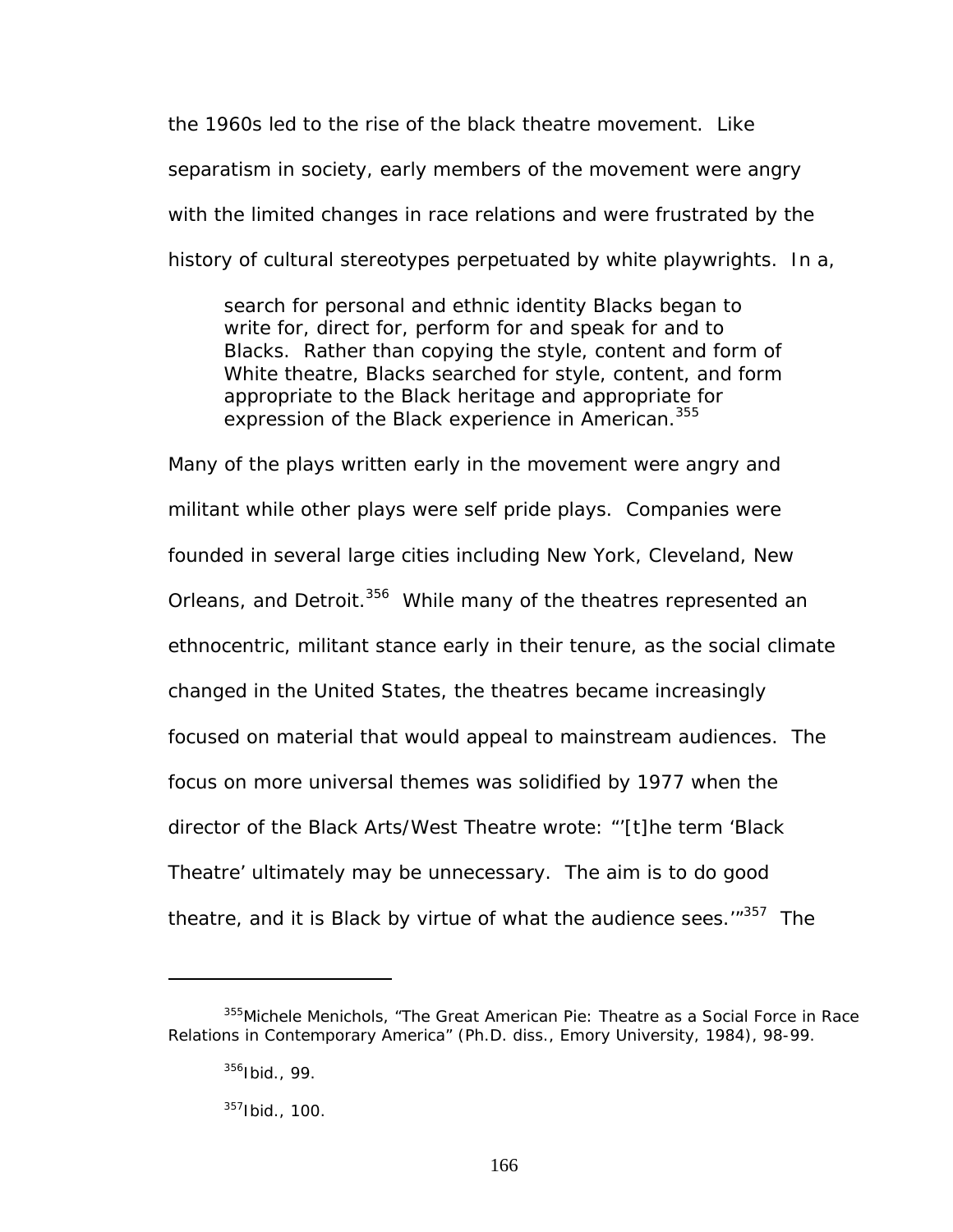difference between Papp's Black/Hispanic Company and other uniracial companies was that it was being supported by a white producer and would be part of the NYSF, which was run primarily by white administrative staff members.

Early in the development of the Black/Hispanic Company, there was suspicion about the development of the group from the black artists involved and the black community. Blacks were suspicious because they had been promised real change in the past with little change in reality.<sup>358</sup> The fact that Papp had been committed to casting minority actors at the NYSF since its inception did soothe some fears; however, many blacks were still concerned about how that new company would affect established uni-racial companies. Some black theatre artists were afraid that a company run by whites would dry up the limited funding available to black companies presenting black plays, companies which struggled to survive and lived on the brink of extinction. Artists from the established companies felt that the Black/Hispanic Company threatened an autonomous black theatre and, "[t]heir concern and outrage [were] directed not so much at Papp himself but at a system which embrace[d] and support[ed] him in his aspirations while "systematically" denying them the funds necessary to

<span id="page-173-0"></span><sup>&</sup>lt;sup>358</sup>Papp, "Formation of Permanent Black/Hispanic Shakespeare Company."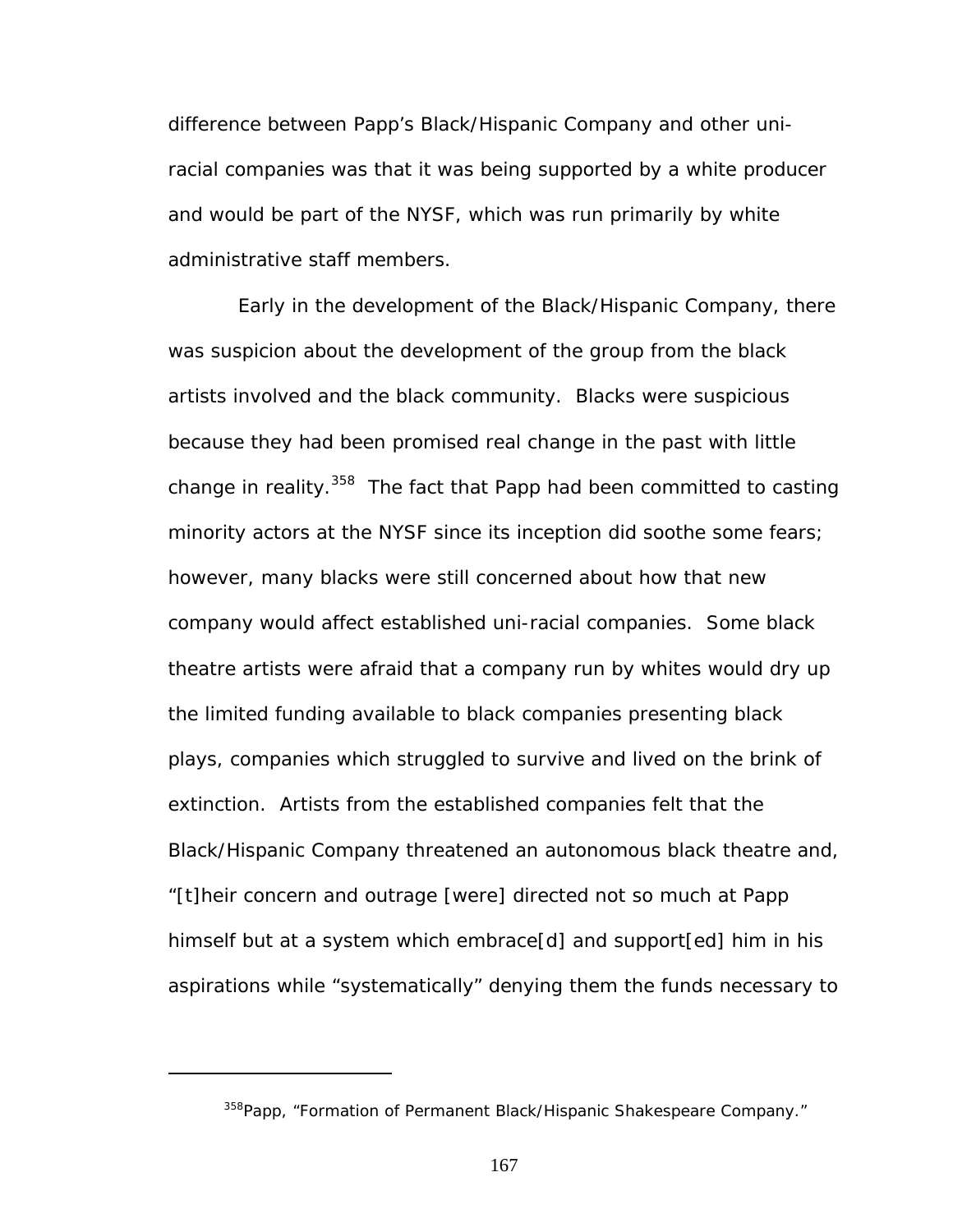fulfill their own."<sup>359</sup> Black artists were angered because Papp reaped the benefit of being white. As a white producer, he received funding for the development of a black company that would have been denied to black artists specifically because they were black.<sup>360</sup> Hazel Bryant of the Richard Allen Center for Culture and Art stated, "I resent highly the fact that when the money was finally made available for such a cross cultural experiment, it went to a white producer."<sup>361</sup>

Other black artists were angered by the creation of the Black/Hispanic Company because they felt that it was a further attempt to protect the racialized structure of society. They believed that Papp's goal was to exercise almost total control over black theatre in New York City under a white power structure.<sup>362</sup> Douglas Turner Ward of the Negro Ensemble stated,

[e]ven if it is his intention for [the company] to be autonomous, it will not be as long as his is the final decision. The *final* distinction in ethnic theatre is who makes the final decision about what is being done. *The sort of paternalism that Papp's project represents begins*  to threaten all our independence [italics his].<sup>363</sup>

<span id="page-174-1"></span><span id="page-174-0"></span> $360$  Ibid., 5.

- <span id="page-174-2"></span> $361$  Ibid., 5.
- <span id="page-174-3"></span> $362$ Ibid., 5.
- <span id="page-174-4"></span> $363$ Ibid., 5.

<sup>359&</sup>quot;BTA Responds to Papp's Move on Black Theatre," *The Black Theatre Alliance Newsletter*, vol. 4 no. 5, 5 May 1979, 5.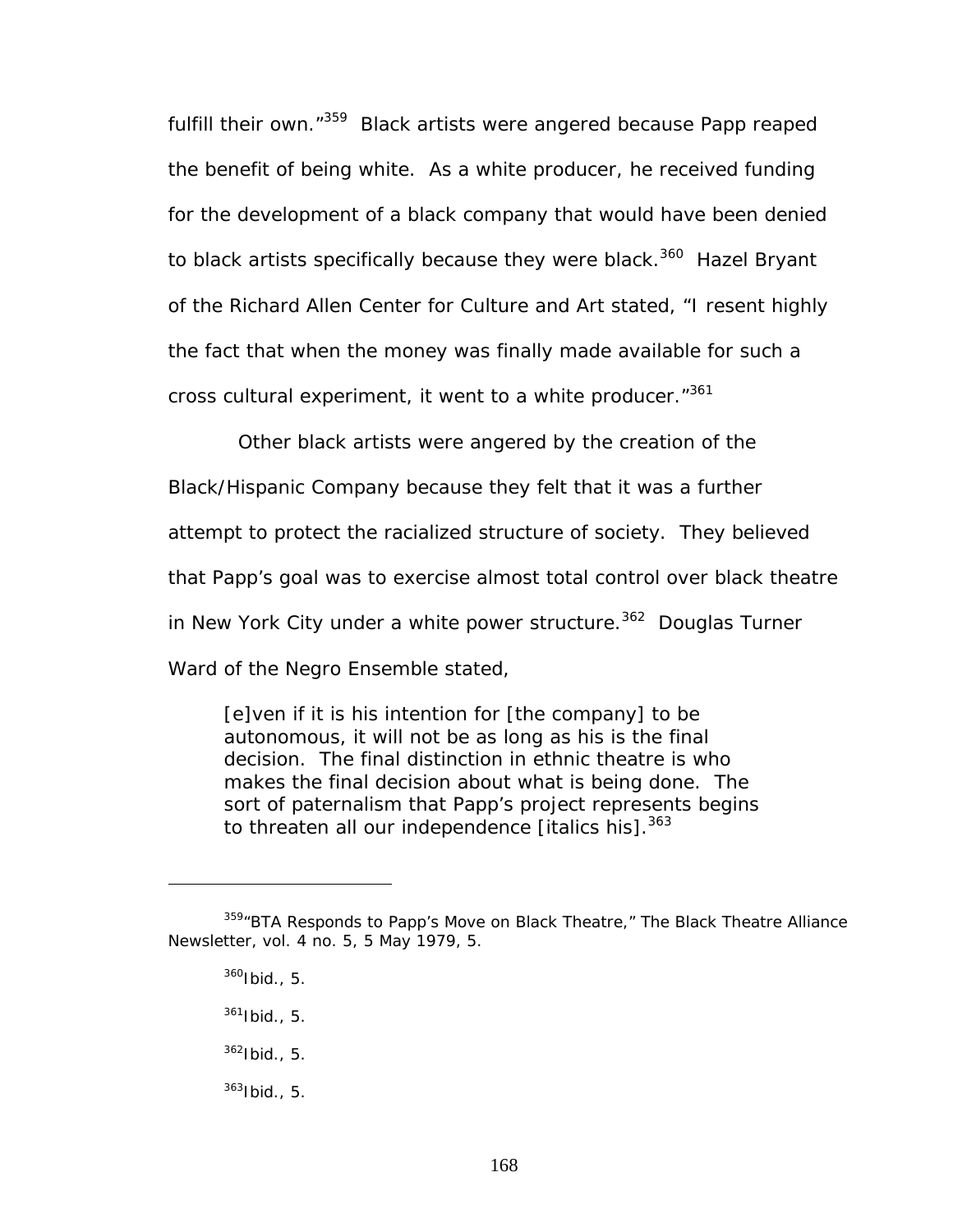Woodie King, Jr. of the New Federal Theatre noted, "[t]hose government and funding people who are racists have found another way of putting a plantation overseer in charge of black theatre. Papp's company is a perpetuation of the white power structure in America, a white concept in black face.<sup>"364</sup> Ernie McClintock of the Afro-American Studio Theatre believed that the money put into the Black/Hispanic Company would have been "better spent on the development of a black theatre of national prominence whose primary purpose would be to perform contemporary and traditional black theatre classics of Afro-American, African and Caribbean origin."<sup>365</sup> While a few critics supported Papp's uni-racial company, many were concerned by the company and perceived the company as a racist venture.

Another way to gauge perception of Papp's work as racist or non-racist is to look as the responses from audience members who attended the uni-racial productions. Because the Black/Hispanic Company existed twenty-seven years ago, a limited amount of material is available on how the audiences responded to the company. The best available information on audience response can be found in the letters sent to the NYSF concerning the company available at the New York Public Library, recollections from audience members who

 $\overline{a}$ 

<span id="page-175-1"></span><span id="page-175-0"></span> $364$ Ibid., 5.

<sup>365</sup>Errol Hill, *Shakespeare In Sable* (Amherst, MA: University of Massachusetts Press, 1984), 190.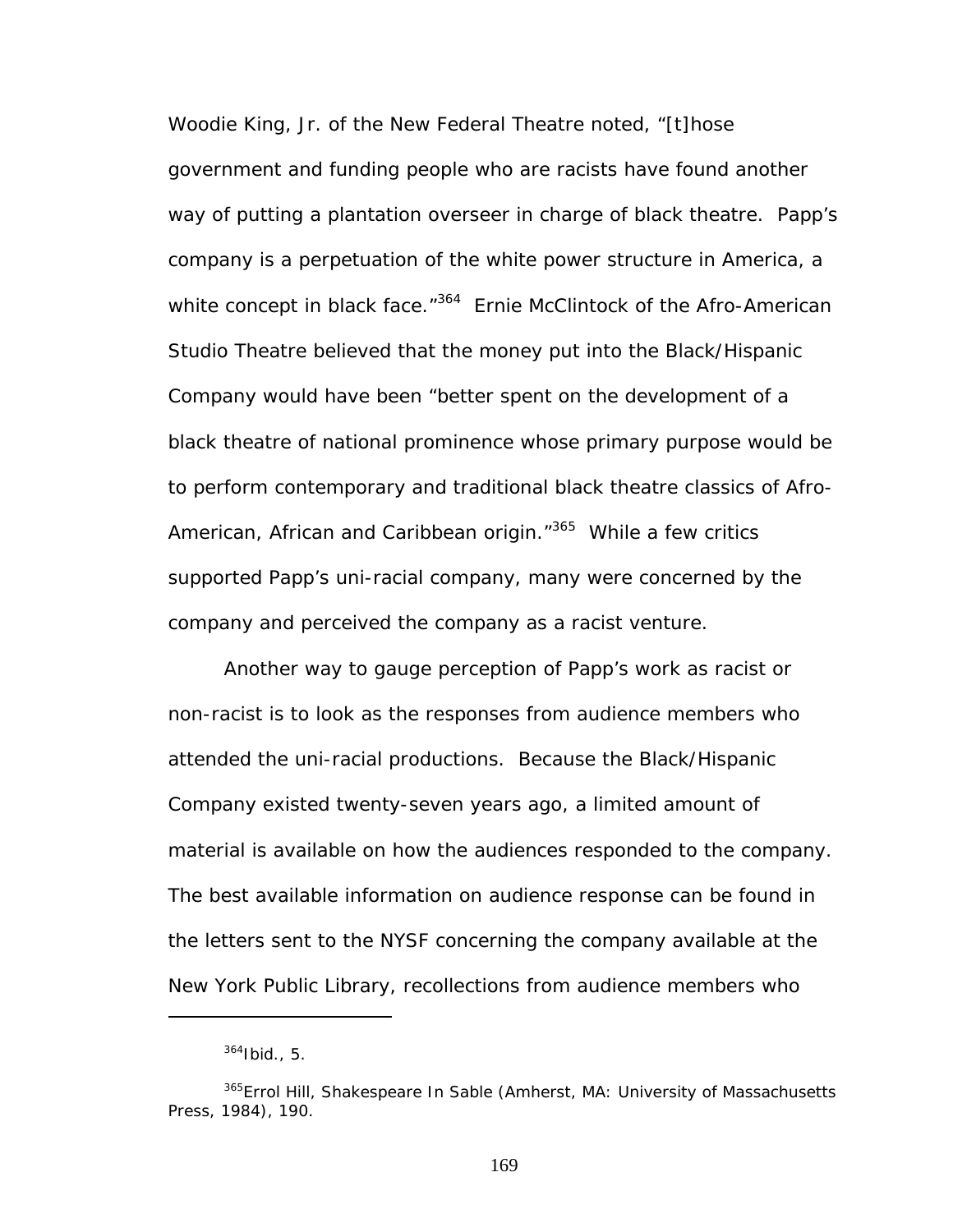attended the productions, and anecdotal evidence from actors who recall how the audience responded during performances.

Many of the audience members who wrote letters to the NYSF concerning the productions had read the reviews of the company productions and wrote to the festival to share their personal responses to the productions. For example, Cheryl Welsh wrote that she was concerned with uni-racial casting of black actors because there were a limited number of classical roles available in American theatre.<sup>366</sup> She was concerned that white actors would not have opportunities to play Shakespearean characters.

Other respondents were angered by the negative reviews submitted by critics. Playwright Ntozake Shange sent a letter to Papp expressing her outrage to the critical responses of the 1979 production of *Julius Caesar* stating:

i cdnt believe that at this late date/white people wd still claim that they cdnt understand us/or that white people cd forget so quickly that 30 years ago we cdnt go to a number of cultural institutions at all. . . . their sniveling graspy desperate attempts to malign the NYSF's JC with remarks that are purely racist/make me think that the lack of imaginative dexterity. . . dooms them/to narrow bleached visions/like all they can see in shakespeare is their own cultured 'last white hope' [lower case letters and spelling hers].<sup>367</sup>

<span id="page-176-1"></span><span id="page-176-0"></span><sup>366</sup>Cheryl Welsh, New York City to Joseph Papp, New York City, 23 March 1979, Joseph Papp/New York Shakespeare Festival Collection, Billy Rose Theatre Collection, The New York Public Library for the Performing Arts.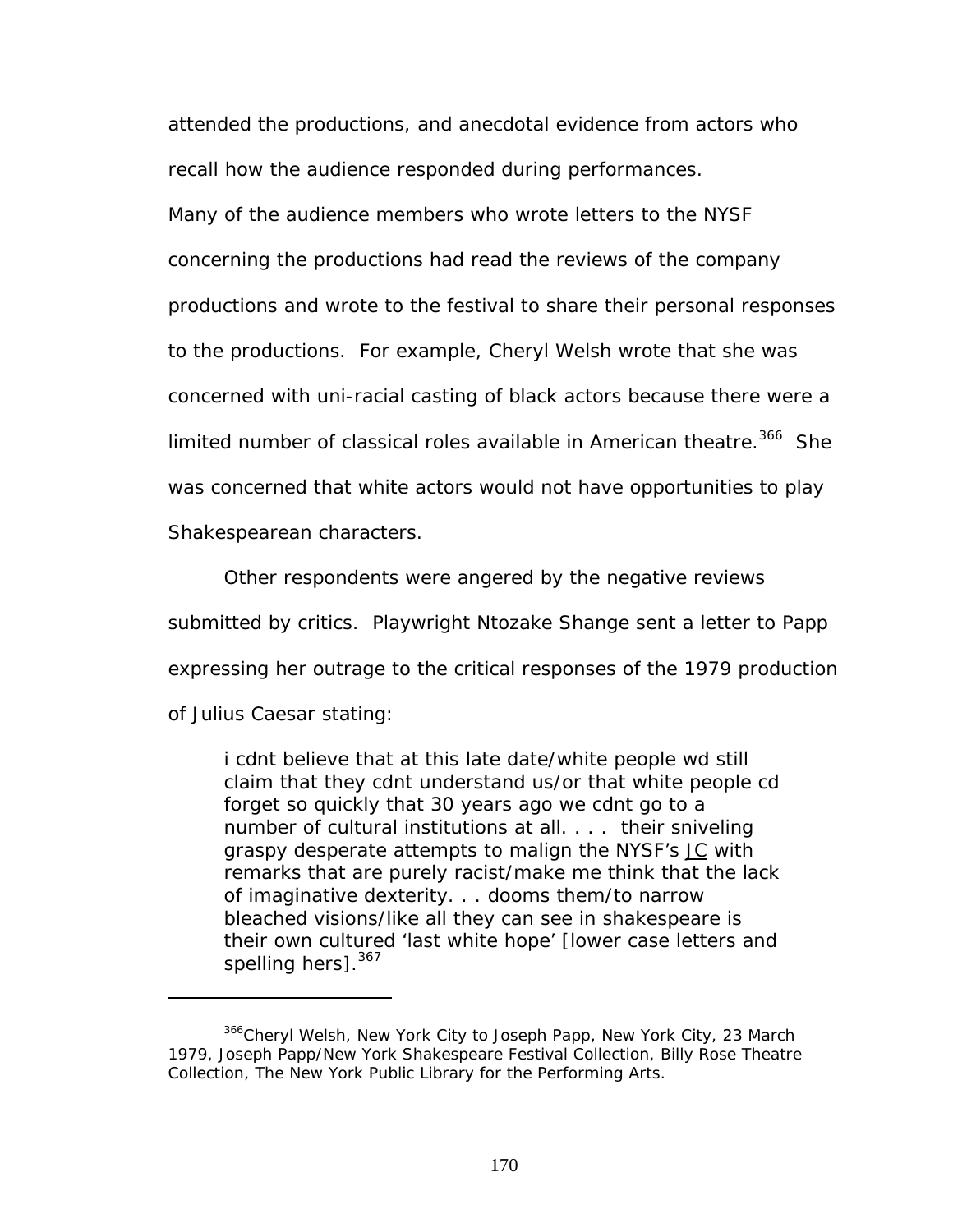Shange also stated in her letter:

i believe that the NYSF Afro-Latino—as I prefer to call it repertory company is one of the most important ventures of our theatrical reality. . . . i cant (sic) quite explain the great pride i felt at curtain/when so many black and latin artists took their bows in the arena that had known so few of us except as moors/sprites/& sword carriers/maybe since i am one of that generation of afro-americans who did in fact experience the 'last segregated childhood' i waz (sic) able to have an unadulterated commitment to shakespeare for the first time in my life (lower case letters hers). $368$ 

As an audience member and theatre artist, it seems that Shange

believed the Black/Hispanic Company was not racist in nature.

Other audience members agreed that the critics had missed the

point of the new company. One audience member, Phineas Kadushin,

wrote in response to a review by Walter Kerr that,

[t]he performance of Shakespeare, [Kerr] informed us, has a long tradition behind it and only those with many years of schooling in its language can properly roll out its sublime cadences. The unfortunate black and Hispanic actors who can not (sic) prounce (sic) Shakespeare in the right fashion or even manage simple clarity of speech, well . . . that's too bad. Langham who truly knows Shakespeare and how it should sound did his best, but the attempt was doomed from the start. If we follow Kerr's argument—the Bible should never have been translated, for in the very same fashion, the people who wrote the glorious and sonorous phrases of the original Old Testament in Hebrew could not possibly condone a

<span id="page-177-0"></span> $367$ Ntozake Shange, New York City to Joseph Papp, New York City, 3 February 1979, Joseph Papp/New York Shakespeare Festival Collection, Billy Rose Theatre Collection, The New York Public Library for the Performing Arts.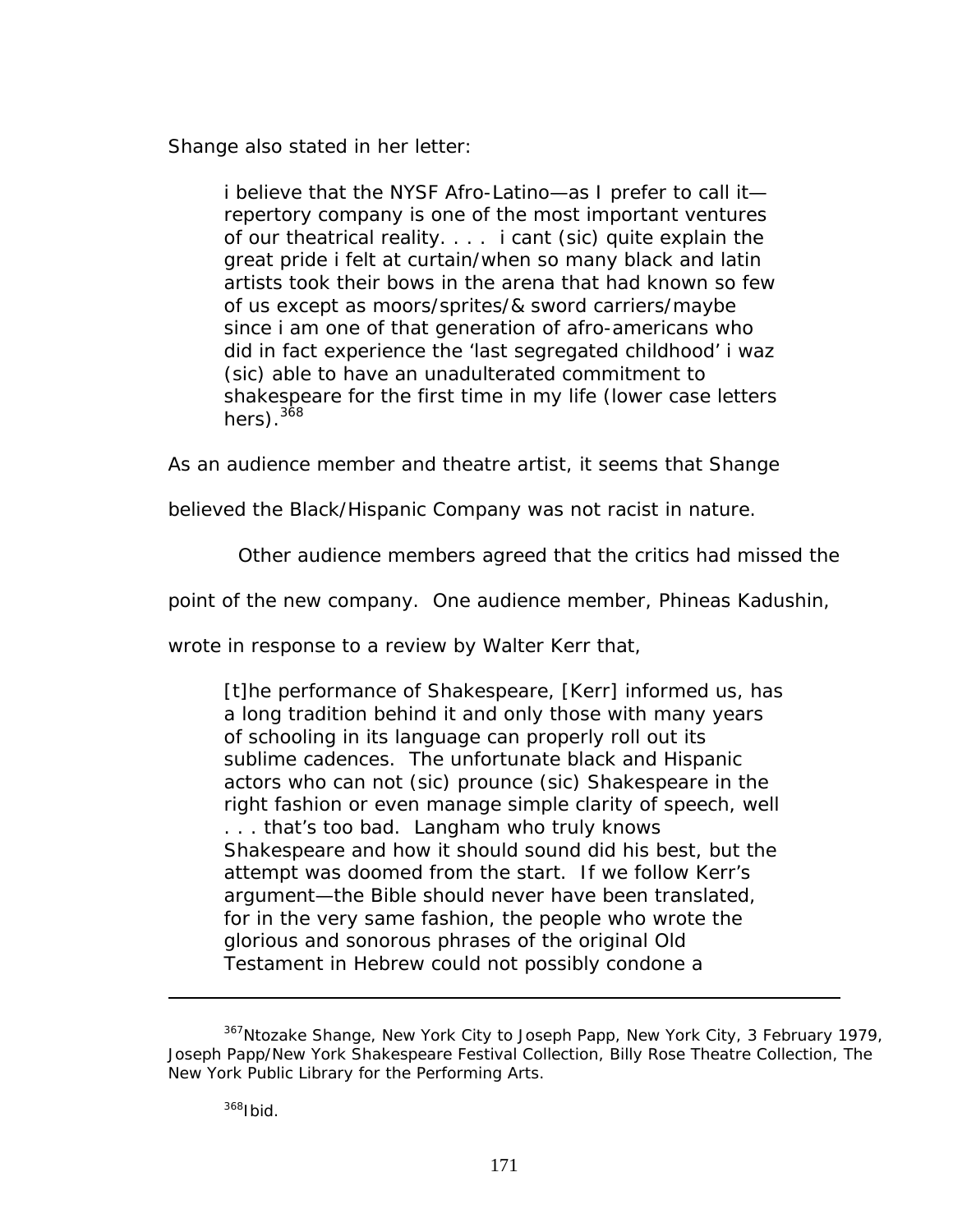translation lacking all meaning and understanding by some silly Teutonic primitives. The King James version, at its very outset, must result in a total abortion. Those who quote the Bible whether in Greek, Latin, English or Chinese have no right to sully its purity of expression by their barbaric ignorance of the original Hebrew. Fact is, that Shakespeare and the Bible are an expression of ideas that transcend the culture in which they originated. Sure they lose in translation. But they may also gain.<sup>[369](#page-178-0)</sup>

Kadushin went on to note that some of the original intent of

Shakespeare's work is lost in all productions, however, he felt that the

Black/Hispanic Company could shed new light on the meaning of the

plays.[370](#page-178-1) 

Roseanne Leto, a teacher and member of Actor's Equity praised

Papp's work in a letter she wrote to the New York Shakespeare

Festival:

 $\overline{a}$ 

The phrases "too ethnic" and "not ethnic enough" are ones which make me shudder. As a fourth generation American, it is a little discouraging to be told that I don't look American enough for a particular part. . . . Discrimination injures us all, and I hope that your work in removing the constraints of "type" will make the business better for everyone.<sup>[371](#page-178-2)</sup>

<span id="page-178-0"></span><sup>&</sup>lt;sup>369</sup>Phineas Kadushin, New York City to Michael Langham, New York City, 4 February 1979, Joseph Papp/New York Shakespeare Festival Collection, Billy Rose Theatre Collection, The New York Public Library for the Performing Arts.

<span id="page-178-2"></span><span id="page-178-1"></span> $370$ Ibid.

 $371$ Roseanne Leto, New York City to Joseph Papp, New York City, 9 March 1979, Joseph Papp/New York Shakespeare Festival Collection, Billy Rose Theatre Collection, The New York Public Library for the Performing Arts.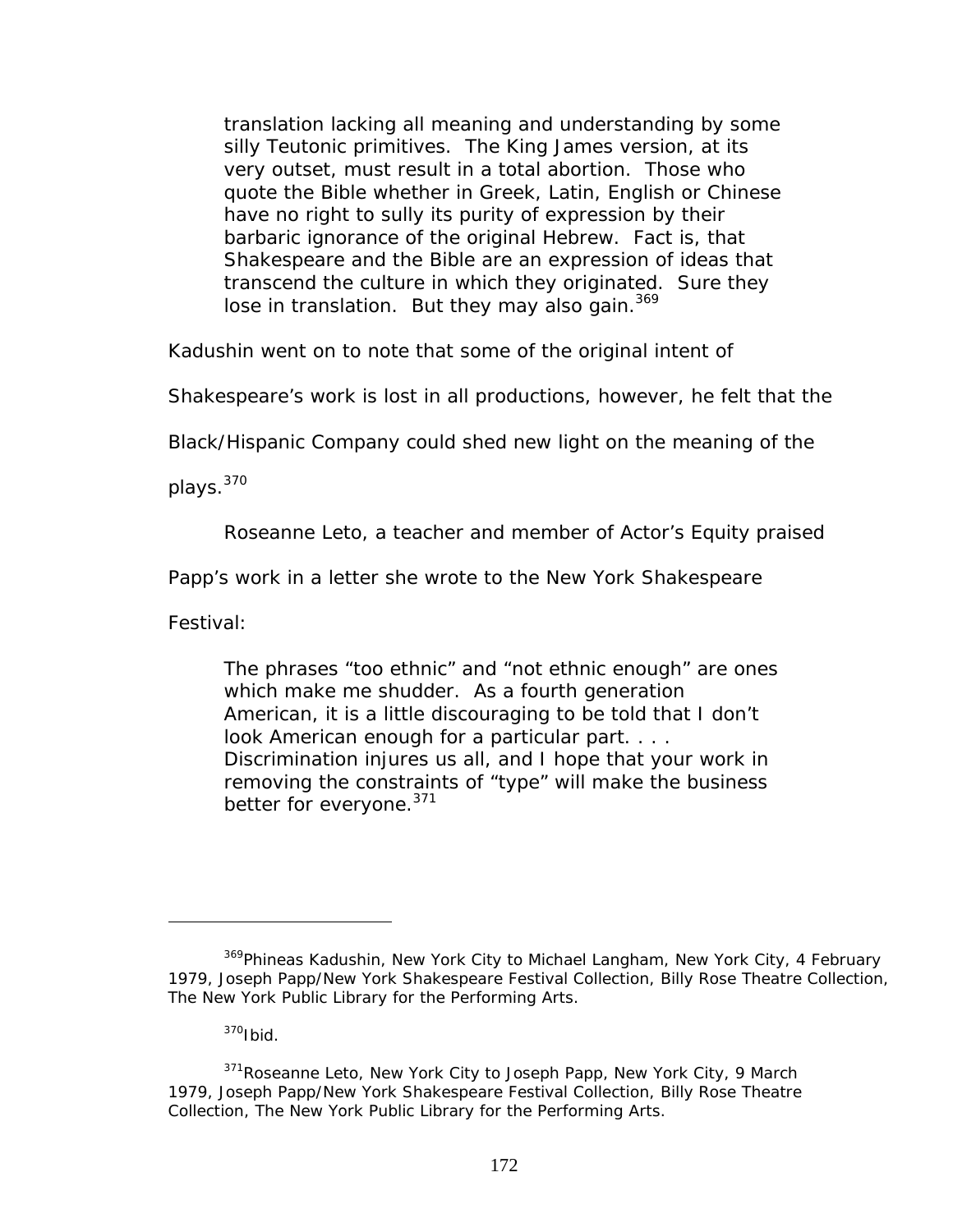Leto took a group of high school students to see the Black/Hispanic Company perform *Julius Caesar* and noted that the students understood the varied American accents better than the affected British accents they had heard in other productions. She stated that several of her students had tuned into a BBC production of *Julius Caesar* shown on television and,

they grumbled that it was boring because they couldn't understand what the characters were saying. I think that this is as good a point as any to be made in favor of American productions of Shakespeare. . . . Shakespeare on TV should be reaching this enormous expanse of young people who are television addicts and as such, are not used to English accents and pronunciation. Shakespeare is difficult for many younger readers, why compound the difficulty?<sup>[372](#page-179-0)</sup>

She went on to say that her students, "were surprised that they not only understood what was going on during [the Black/Hispanic Company's performance of *Julius Caesar*] but that they could also appreciate finer points, such as characterization."[373](#page-179-1) 

Another audience member who attended the Black/Hispanic

Company's *Julius Caesar* approached Papp after the performance with

a similar response. She said that she did not understand all of the

negative reviews written about the production. She enjoyed the

performance and thought that the actors spoke like real people which

<span id="page-179-0"></span> $372$ Ibid.

<span id="page-179-1"></span> $373$ Ibid.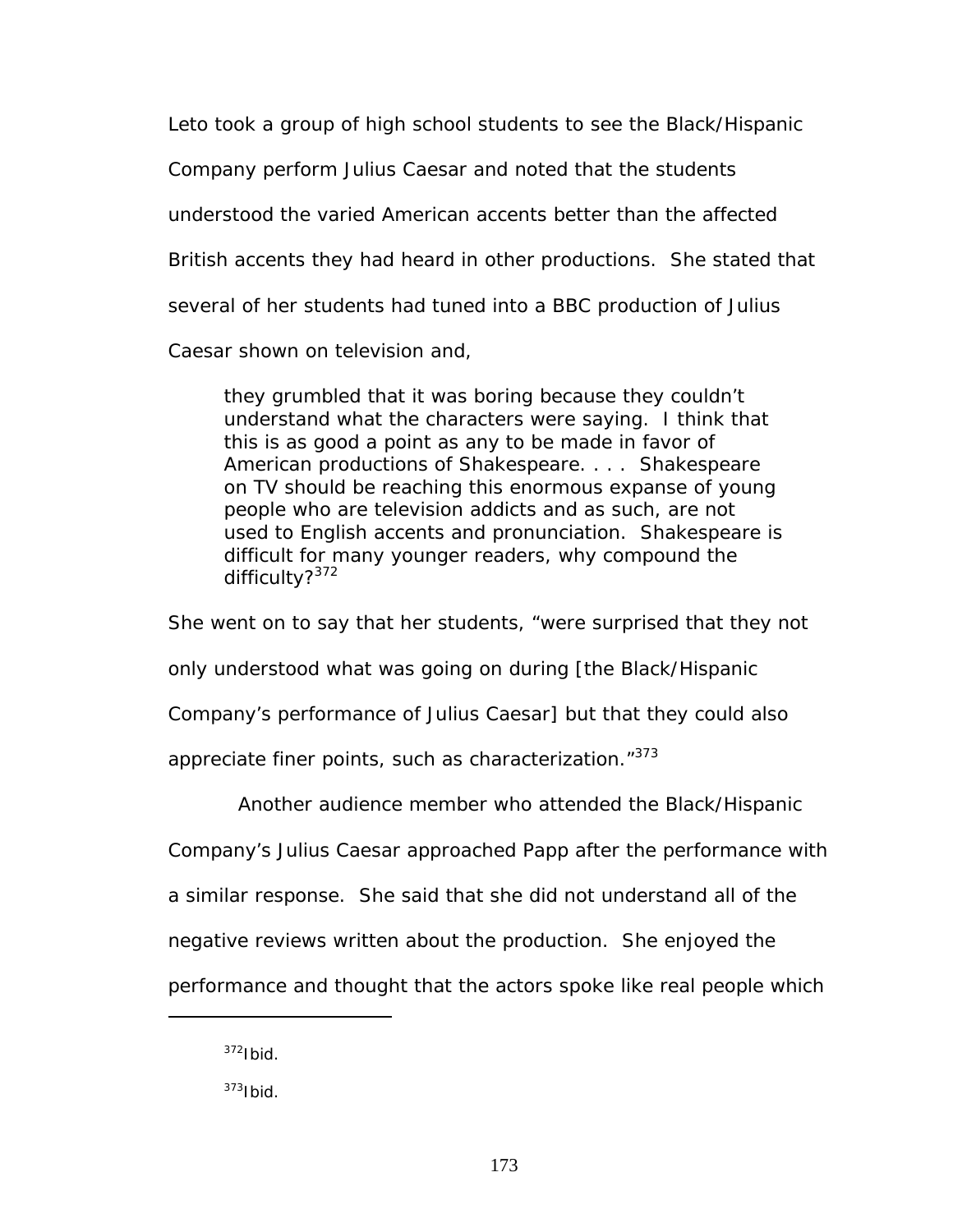helped her understand the play.<sup>374</sup> This audience member had read the negative reviews and attended the production anyway to make her own decision about the production rather than rely on the critics.

Peter Francis James believed that the audiences' response was similar to any other theatrical production. In 1979 James was twentytwo years old and fresh out of the Royal Academy of Dramatic Art. He participated in a national audition for young actors out of training programs and was selected as a finalist. When the finalists gathered in Chicago to audition for casting directors and artistic directors from across the country, Rosemarie Tichler (the casting director at the NYSF) was one of judges and spoke with him about the Black/Hispanic Company at the NYSF. In late September, James was scheduled to read for Michael Langham and was hired on the spot. As an actor in the company, James heard a lot of positive comments that were the same as would have happened in any company: "the plays were received by the audience as plays. They worked. They both worked well.  $\ldots$   $10^{375}$  James also noted that white actors who saw the productions defended the company. James shared one experience from a performance that still stands out in his memory today:

<span id="page-180-0"></span><sup>374</sup> Joseph Papp, "Formation of Permanent Black/Hispanic Shakespeare Company."

<span id="page-180-1"></span><sup>&</sup>lt;sup>375</sup>Peter Francis James, Interview by Charlene Widener, 22 September 2006.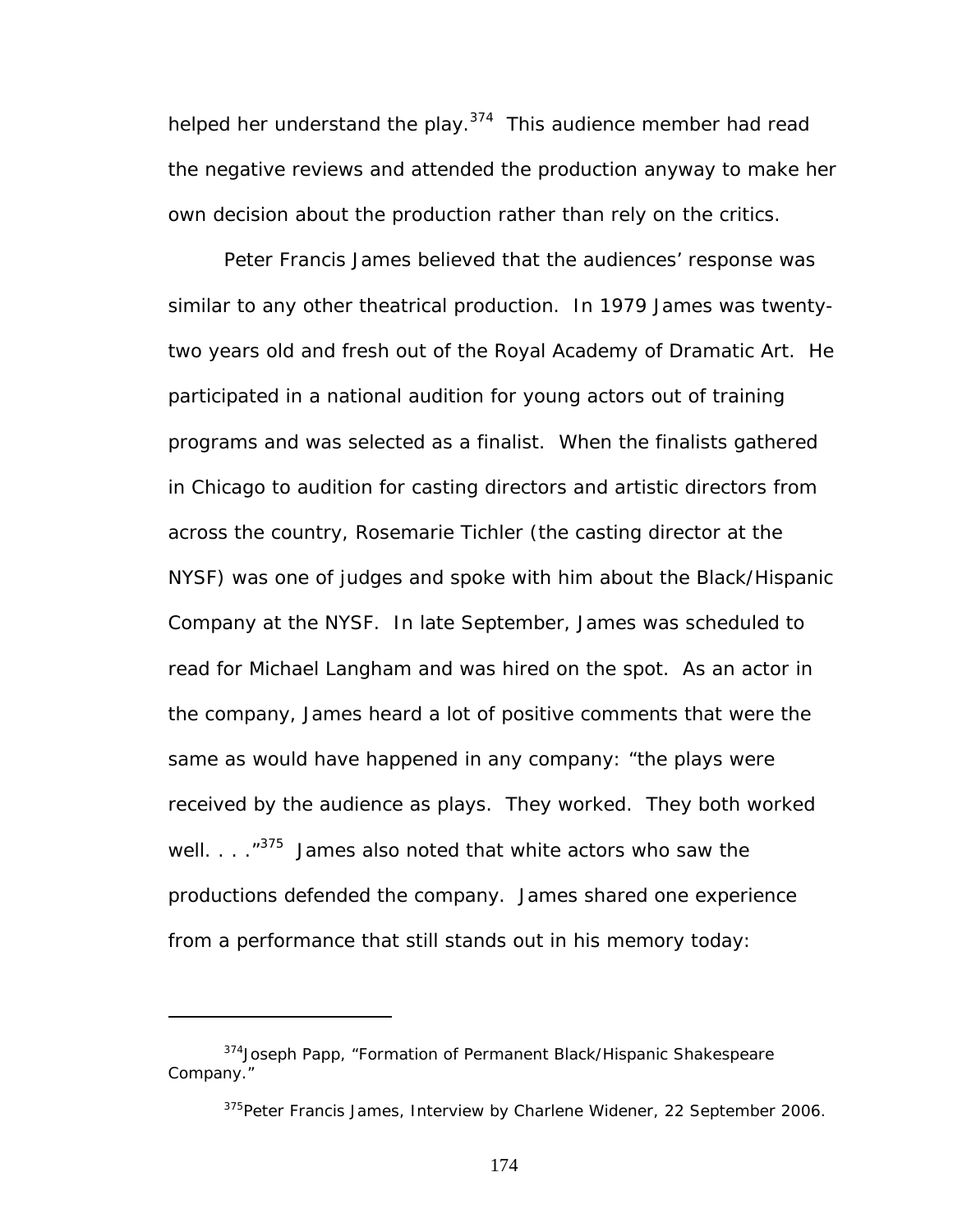"I remember one performance [of *Coriolanus]* when the play culminated in a confrontation between mother and son. He breaks away and refuses an embrace of hers that happens in silence. The rejection of her and the tension was so severe that the audience really gasped and one night there was some guy who in the silence before they moved into the next line who yelled out "That shit is perfect" and then there was a gentle but spontaneous round of applause of acknowledgement because it was perfectly rendered. . . . I remember it to this day and I was onstage for it, just watching, holding a spear as a 23 year old kid with my jaw on the ground.["376](#page-181-0)

James believed that the audience was supportive of the uni-racial company.

David Crespy was an 18 year old senior in high school preparing to attend Rutgers in the fall when he saw the Black/Hispanic Company's *Julius Caesar* in 1979. Although very young, Crespy had been attending productions at the NYSF for many years because his "parents philosophically agreed with Joe Papp."<sup>377</sup> Crespy stated that "my parents wanted us to see Shakespeare and they loved Joe Papp and they thought he was the next PT Barnum of the theatre or David Merrick of downtown. He was such a huge figure."<sup>378</sup> He also noted that, although some of the reviewers of the uni-racial company's *Julius Caesar* were concerned with accents he was not surprised by the casting nor did he find the accents a problem:

<span id="page-181-0"></span><sup>376</sup>James.

<span id="page-181-2"></span><span id="page-181-1"></span><sup>&</sup>lt;sup>377</sup>David Crespy, Interview by Charlene Widener, 23 October 2006.  $378$ Ibid.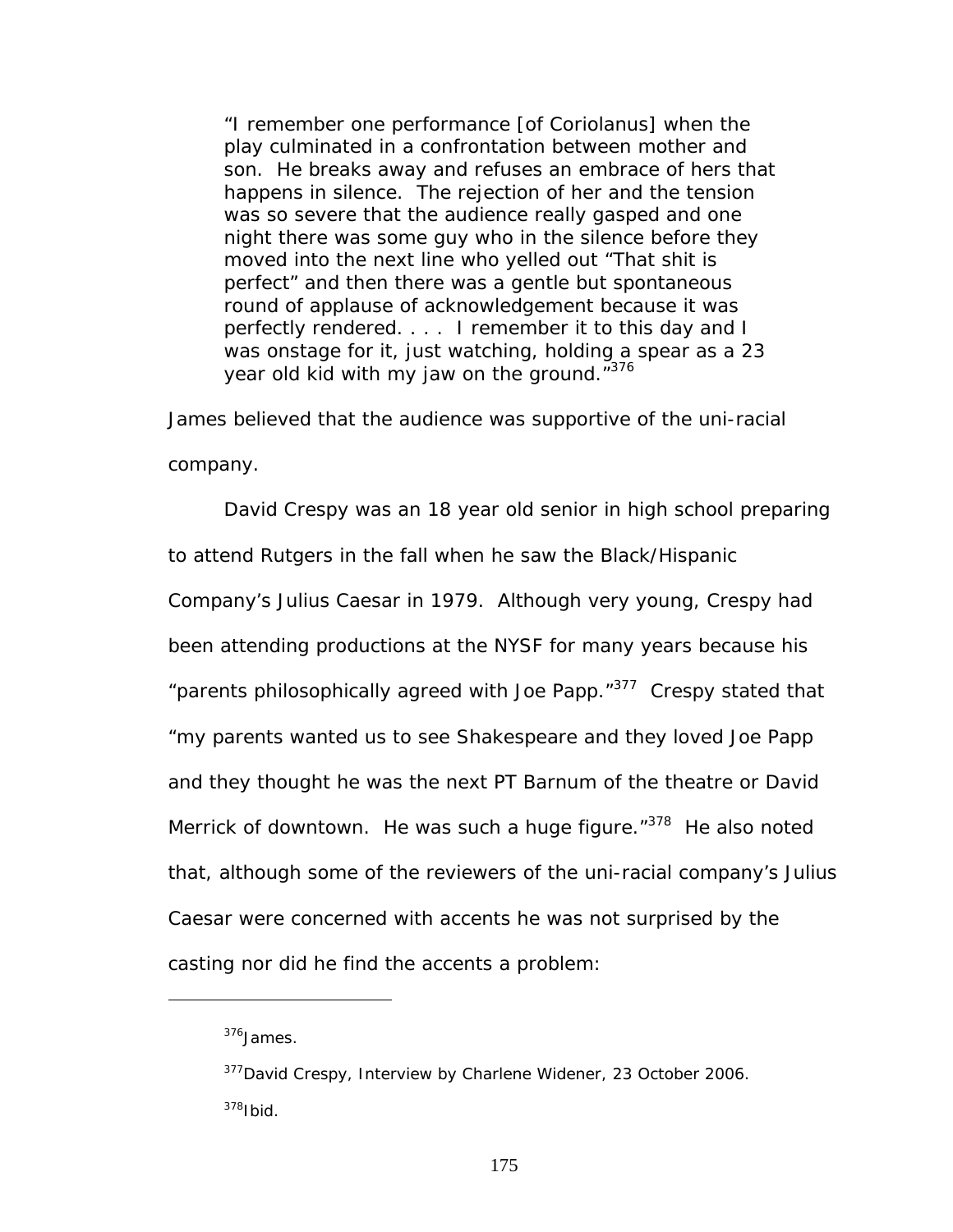For me the production of *Julius Caesar* was not particularly shocking. I was just amazed at the quality of the acting and the quality of the language. I did not notice that the actors were not as well trained in voice as white actors. I had not seen that many productions and this was the first production of *Julius Caesar* that I had seen. So oddly, all the weird and negative reviews that people were giving, I think came out of their own prejudices. I had not seen that many professional productions of Shakespeare and I just assumed that this is what you did. I remember being blown away by Earle Hyman's voice and how powerful it was. . . . The thing that struck me the most was how fantastic the voices were. I was used to seeing more black performers. My impression of the production was that the casting gave a stylistic coolness that made it seem more alive, relative, fun, and interesting.<sup>379</sup>

Crespy also believed that other audience members were not shocked

by the uni-racial casting and that casting actually had a positive

impact on the audience. He stated that

the lobby was energized with people wanting to get into the shows. . . . I remember it being a full house and it was very exciting. I certainly did not experience anyone having a shocked reaction or anything like that. I think that the audience—to the best of my memory—was involved. You could feel the electricity when you were down at the Public Theatre during the time of Joe Papp, at any production, but certainly at any production where there was an investment of his social issue or ideas. All of those productions you could feel the energy in the air. You could feel it in the lobby.<sup>[380](#page-182-1)</sup>

Overall, the audience response was positive and it appears that many

of the audience members who attended the uni-racial productions

perceived them as being non-racist in nature.

<span id="page-182-0"></span> $379$ Ibid.

 $\overline{a}$ 

<span id="page-182-1"></span>380Ibid.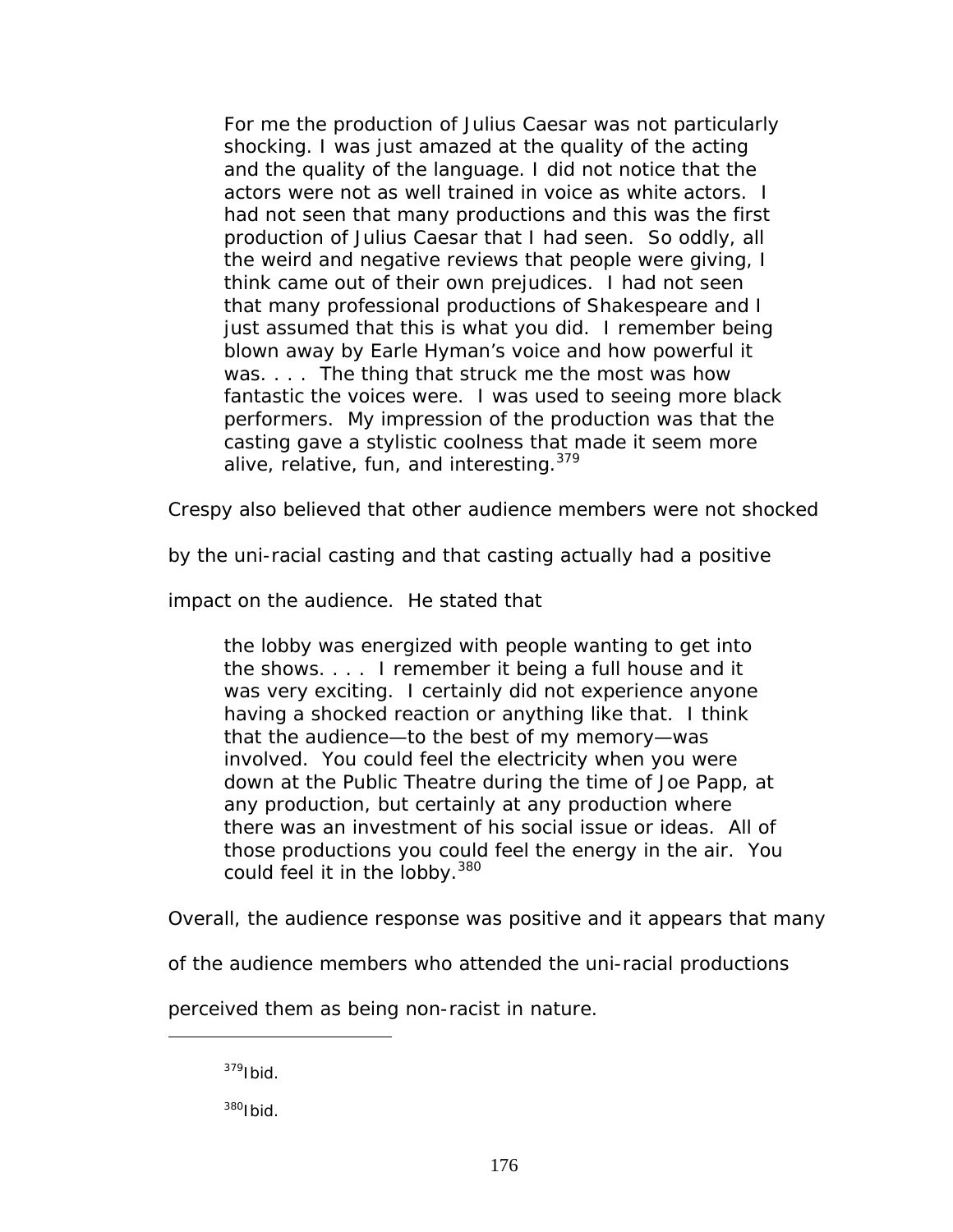As with colorblind casting, when looking at the perceived nature of uni-racial casting, it is important to discuss how the actors who worked in Black/Hispanic Company's productions felt about the experience. As with audience response, there is limited material available from the actors who worked with the company. The material included in this section is primarily from a personal interview with Peter Francis James and a published interview with Morgan Freeman.

When asked how he felt about the new company being produced by a white man, Freeman responded:

'it is like the white man who started the N.A.A.C.P. But so what? . . . If Papp doesn't do it, it won't get done. And give him credit. He's got the guts not only to do it, but to do it all out. You can't say no to a man like that. If Joe's going to do a thing, he's going to do it all the way. And that's all that counts.<sup>381</sup>

Freeman clearly believed that the company was important to black actors and that, even though Papp was white, the company was in existence and that was what mattered. James has a similar response when asked if he believed that the Black/Hispanic Company was racist because Papp created it and he hired a white director. James noted

that he did not believe the company was racist and that

anyone from the African American or Hispanic acting communities knew who Papp was. He did not have to explain himself. There was a clear understanding there. Joe did not have to come out with some kind of defendable

<span id="page-183-0"></span><sup>381</sup>Mason, M7.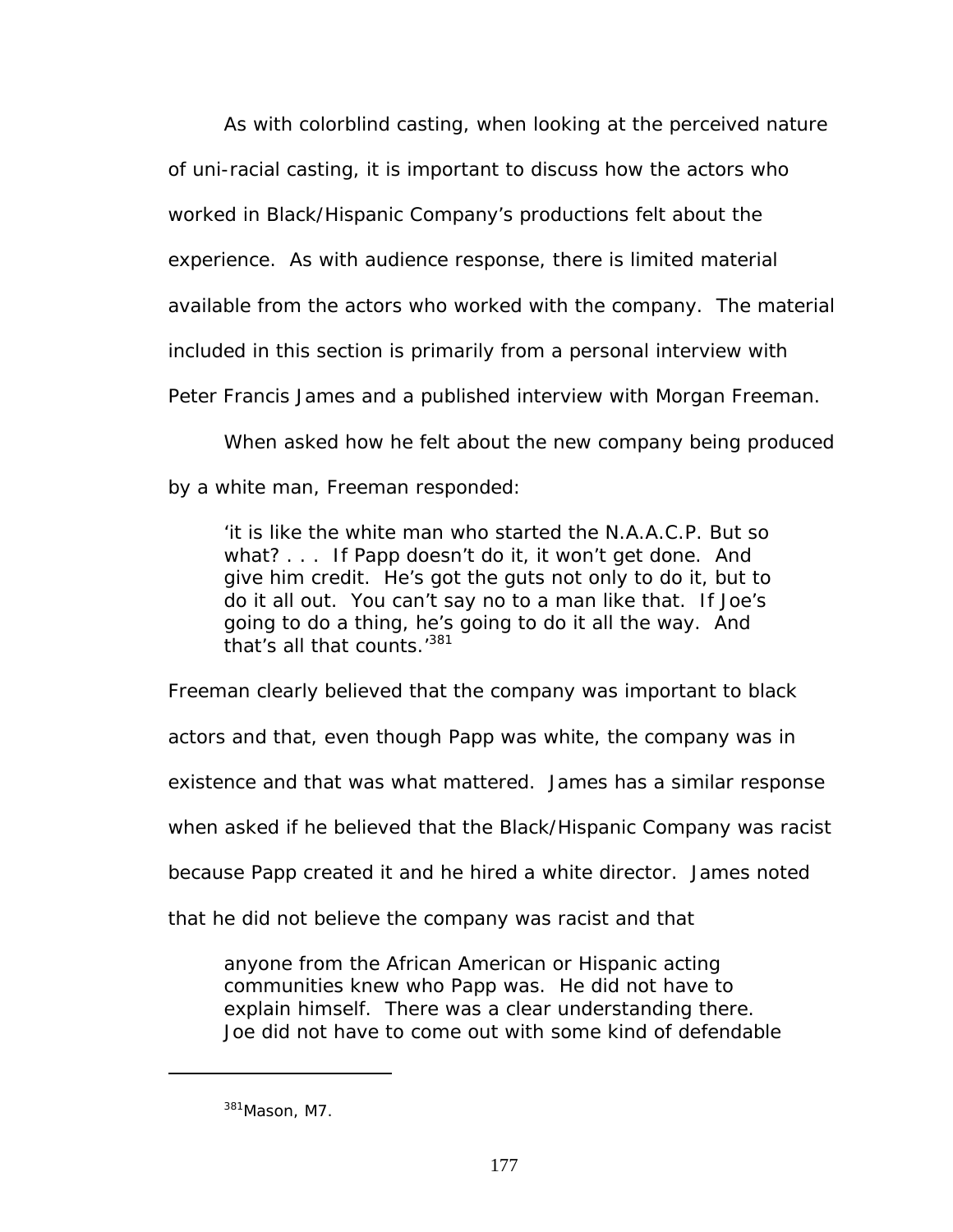intellectual treatise on this. He had a track record so everyone understood what Joe was doing. All those people in the room-it just spoke for itself.<sup>[382](#page-184-0)</sup>

James did not perceive the creation of the company as racist and

did not feel other actors in the company felt that way either.

For James the company had a significant impact on his life.

The company opened doors for him and he was able to

financially support himself by working as a classical actor in the

United States for the next ten years. He stated:

The direct cause of that was certainly what Papp had done. By the time I got there in the late 1970s Joe had set the standard and that was the standard then for Shakespeare in this country because the best stuff being done was being done by him and that was the way it was being done. So he really set that goal. He was able to reach that goal in part because of the support of the white actors who were willing to be onstage with actors of color.<sup>383</sup>

Although much of that work was in colorblind casts, he attributes the

opportunities to the work of Papp.

While it appears from the available resources that the actors who

worked with Papp did not perceive the creation of the Black/Hispanic

Company as racist, based on the limited material available, it is

difficult to draw a conclusion about how the actors in the company

perceived its nature. Heidi Griffiths, the current casting director at the

NYSF noted in a personal interview that "looking back on it, it seems

<span id="page-184-0"></span><sup>382</sup>James.

<span id="page-184-1"></span> $383$ Ibid.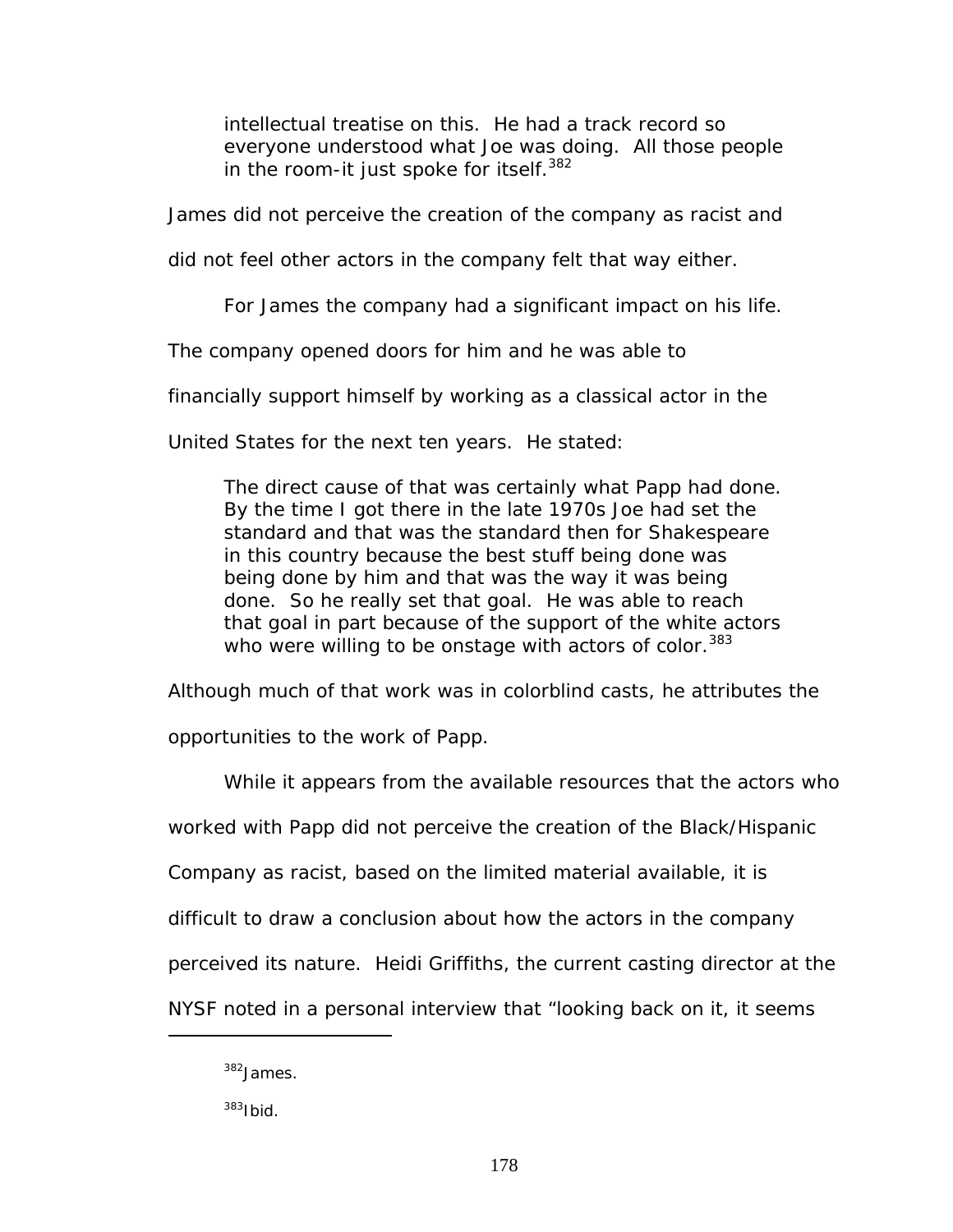to me almost like slightly ghettoizing actors of color." However, she

noted that in 1979, society was very different than it is today and that

the company should be viewed from the perspective at that time.

Papp had a history of colorblind casting minority actors in

Shakespearean plays because he was committed to providing training

opportunities to young actors of color. She stated:

He felt a huge responsibility to creating the next generation of classically trained actors. The [Black/Hispanic] company was, in a way, a training ground for young actors of color so that they could hone the classical muscles in a way that one would in a conservatory program or a masters acting program. That has changed a lot today. . . . Sometime in the late 1970s and early 1980s that tide began to turn and now there are wonderful actors of color coming out of almost ever training program I can think of. . . . What was going on in the late 1970s was that there was an effort to bring and train young actors of color into the community here and then I think that a lot of training programs did begin to step up and meet the challenge and begin to fill that gap themselves. So I think the need to create that kind of a program now is far less."[384](#page-185-0)

While Griffiths noted that she understands how the company might be

perceived as racist from today's perspective, the original intent was

certainly non-racist.

The Black/Hispanic Company did not have a second season at

the NYSF. In the spring of 1979 Michael Langdon directed both *Julius* 

*Caesar* and *Coriolanus* at the Public Theatre. After his initial contract

<span id="page-185-0"></span><sup>384</sup>Griffiths.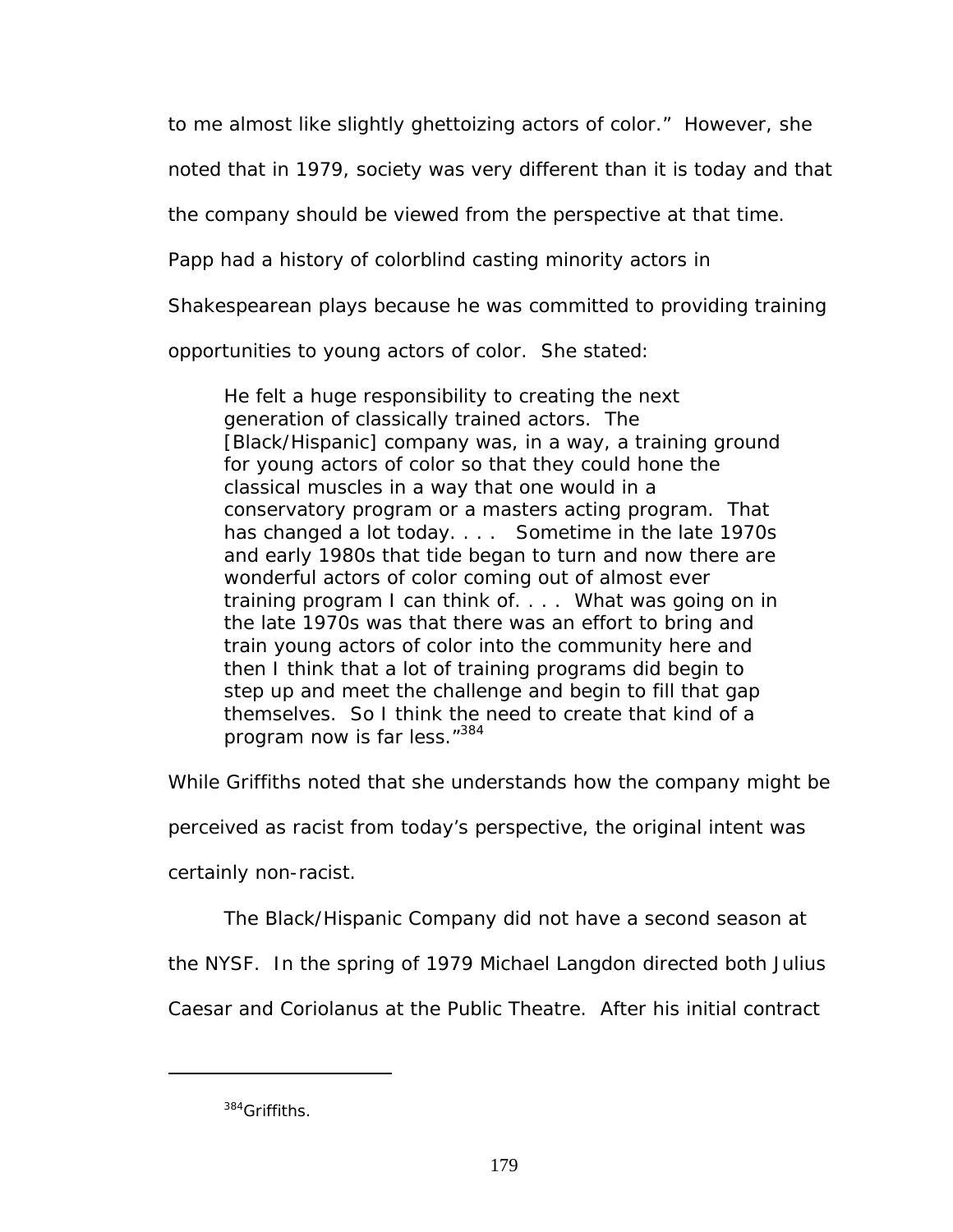with the NYSF ended, Langham refused to continue with the Black/Hispanic Company and Wilford Leach was hired to direct a revival of *Coriolanus* in the summer of 1979 for the Shakespeare in the park series at the Delacorte Theatre. Papp's initial investment into the company was absorbed by the productions and, while he was still interested in producing uni-racial productions, he became more focused on the financial future of the NYSF as a whole rather than the Black/Hispanic Company. The NYSF had been using profits from the Broadway run of *A Chorus Line* to subsidize projects. When the musical ended its Broadway run, the financial situation at the NYSF became tighter.<sup>385</sup> The organization could no longer afford to fund the Black/Hispanic Company. Papp continued casting African American actors in his work at the NYSF including a production *of Mother Courage and Her Children* produced in the summer of 1980 which included some of the actors from the Black/Hispanic Company.<sup>386</sup> Papp continued to employ both uni-racial and colorblind casting throughout the remainder of his career to similar critical response.

While the Black/Hispanic Company produced only three productions, the debate about the existence of the company was

1

<span id="page-186-1"></span><span id="page-186-0"></span> $385$ Ibid

<sup>386</sup>Barbara Lee Horn, *Joseph Papp: A Bio-Bibliography* (New York: Greenwood Press, 1992), 166.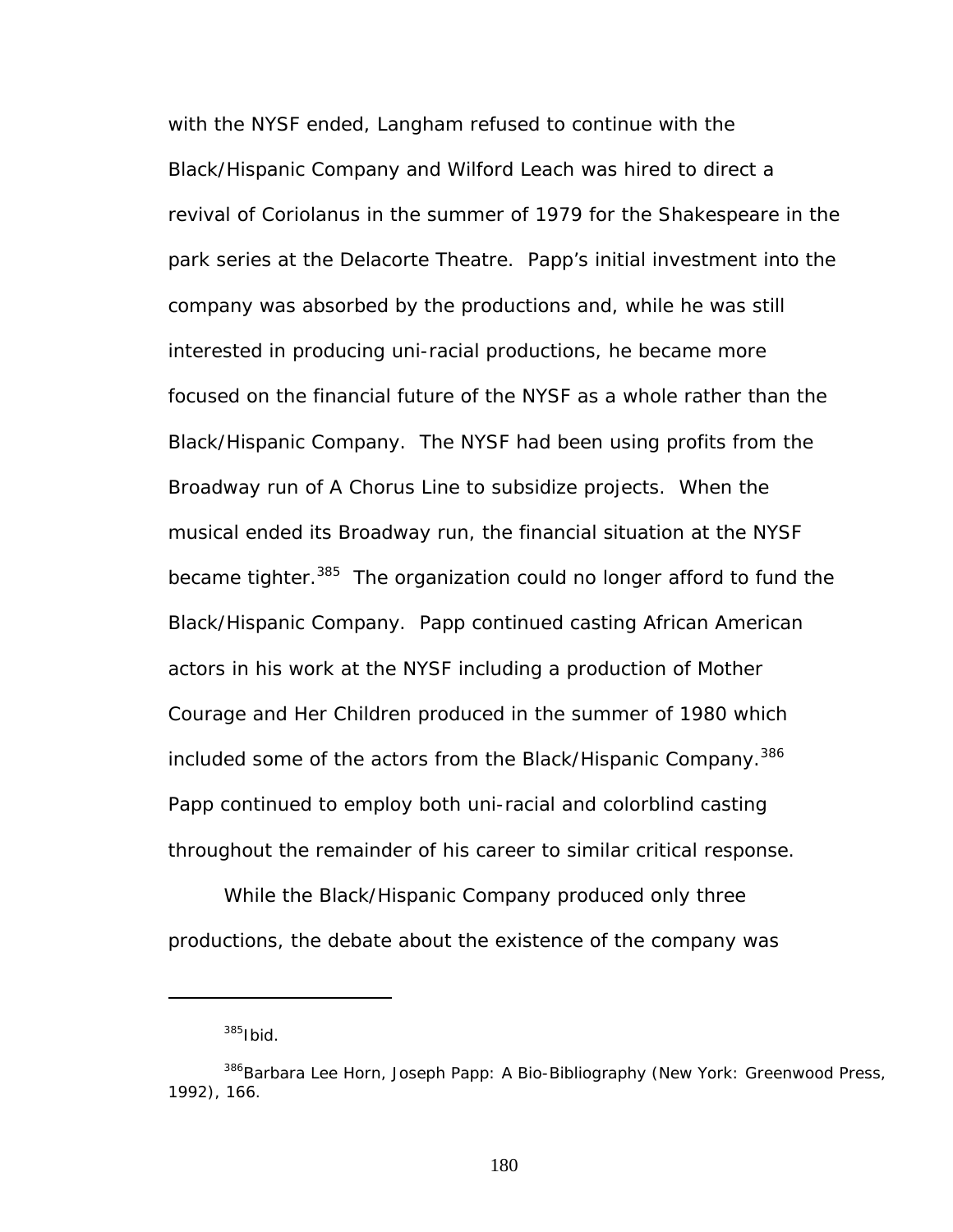significant in the NYSF's history. Clearly, many of the critics believed that the company was blatantly racist. While the responses from audience members and actors are limited and primarily anecdotal, the responses that are available indicate that the audience members and actors did not perceive the nature of the company as racist. The nature of the work, however, is still complicated by the fact that Papp hired a white director for the company. For the individuals who responded to the creation of the Black/Hispanic Company and the company's productions, the company did open up lines of communication about race in society and theatre and helped to sustain that discussion.

When Joseph Papp died in 1991, he had been using nontraditional casting, both colorblind and uni-racial, for almost forty years in the professional theatre scene of New York City. His work helped to expose generations of minority and white New Yorkers from all classes to minority actors playing characters written for white actors. The nature of that work was debated while Papp was still alive and continues to be debated today. There are however some conclusions that can be drawn from the intent of Papp's work and the long-term impact of Papp's work at the NYSF.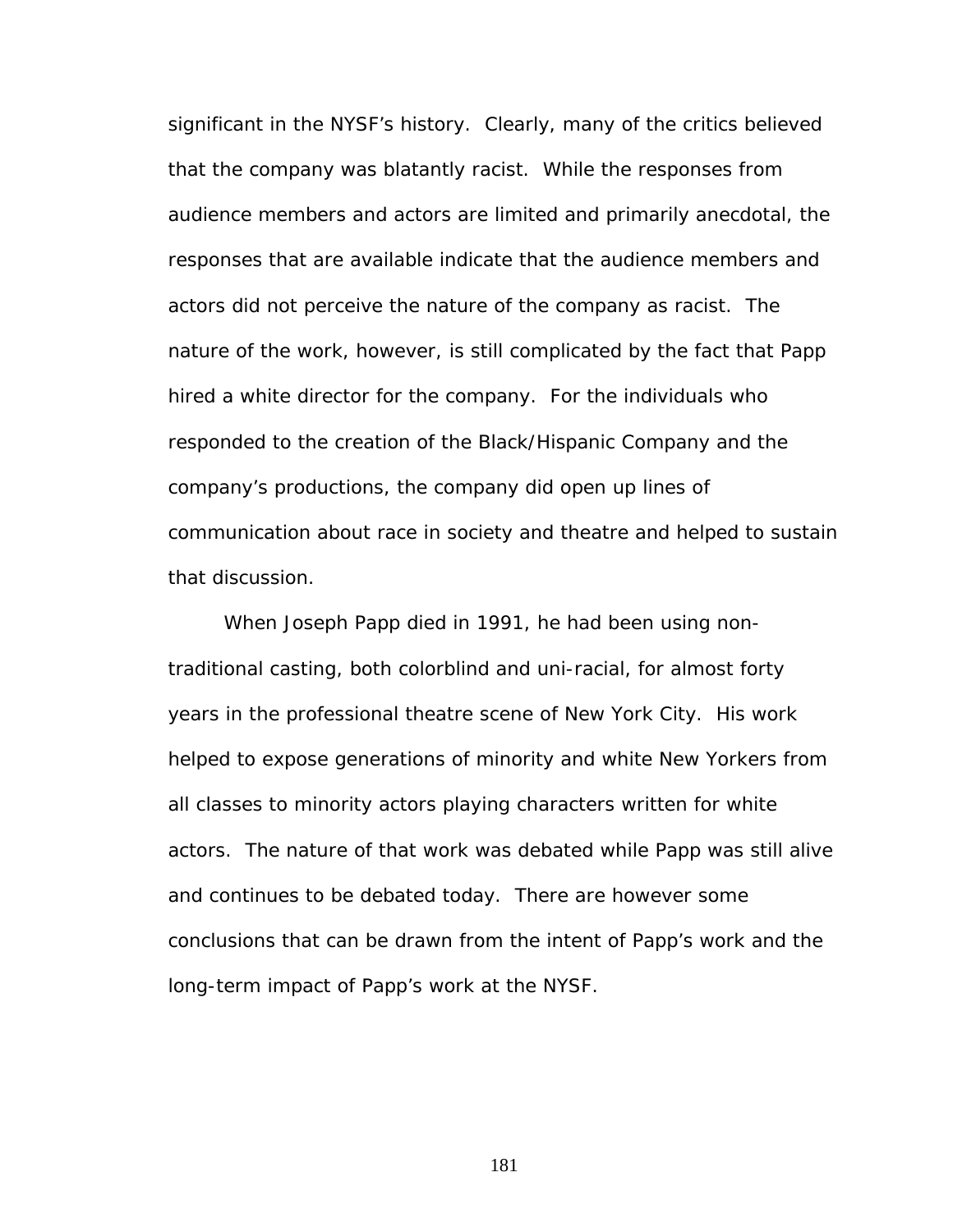#### Chapter Eight

While it seems that the intent of Papp's work was to create opportunities for minority actors, accusations of paternalism and the continued perpetuation of the racialized social structure plagued Papp's work. The evidence suggests that audience members who attended the colorblind and uni-racial productions did not believe that the productions were racist; however, others believed that the productions could be perceived as racist. Many of the published interviews from actors suggest that the NYSF provided them with opportunities that would have otherwise not been available in professional theatre. It is clear from much of that material that they considered the work nonracist. Peter Francis James acknowledged that he and other actors who worked in the Black/Hispanic Company knew that Papp was attempting to close the racial divide in theatre and believed that his intentions were non-racist. However, for a time in the 1970s some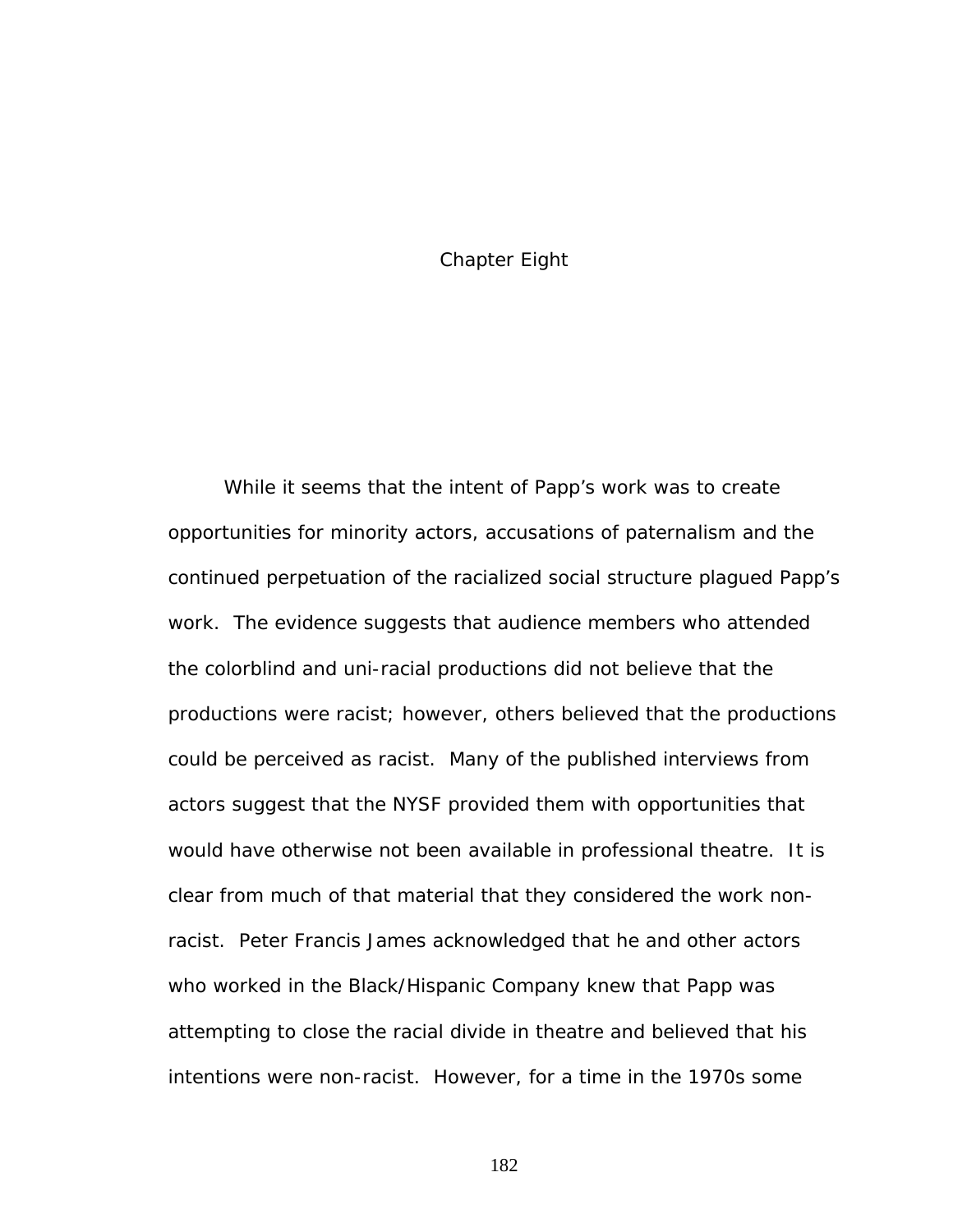actors who worked with Papp considered him racist; they called him "Massha" behind his back and referred to the Public Theatre as "Papp's Plantation."<sup>387</sup> In addition, theatre critics and historians have considered aspects of both the uni-racial productions and the colorblind productions as racist in nature.

Papp's casting is further complicated by the fact that Papp hired only one minority direct for his Shakespearean productions between 1964 and 1989 and that director was hired to direct two Spanish language productions. According to the NYSF's list of minority directors, available in the Billy Rose Collection at the New York Public Library, none of the directors of colorblind Shakespearean productions in the same time period were minority. The evidence suggests then that the nature of Papp's work is fraught with complexity. While aspects of it can be perceived as non-racist, there are elements that support the racial stratification of society.

There is one additional way to look at the nature of Papp's work in terms of the racist verses non-racist nature of the casting. While the casting is certainly a micro-level racial project, it also had a larger impact. After seeing Papp's work, producer Howard Lichtenstein

1

<span id="page-189-0"></span><sup>387</sup>Helen Epstein, *Joe Papp: An American Life* (New York: Little Brown, 1994), 311.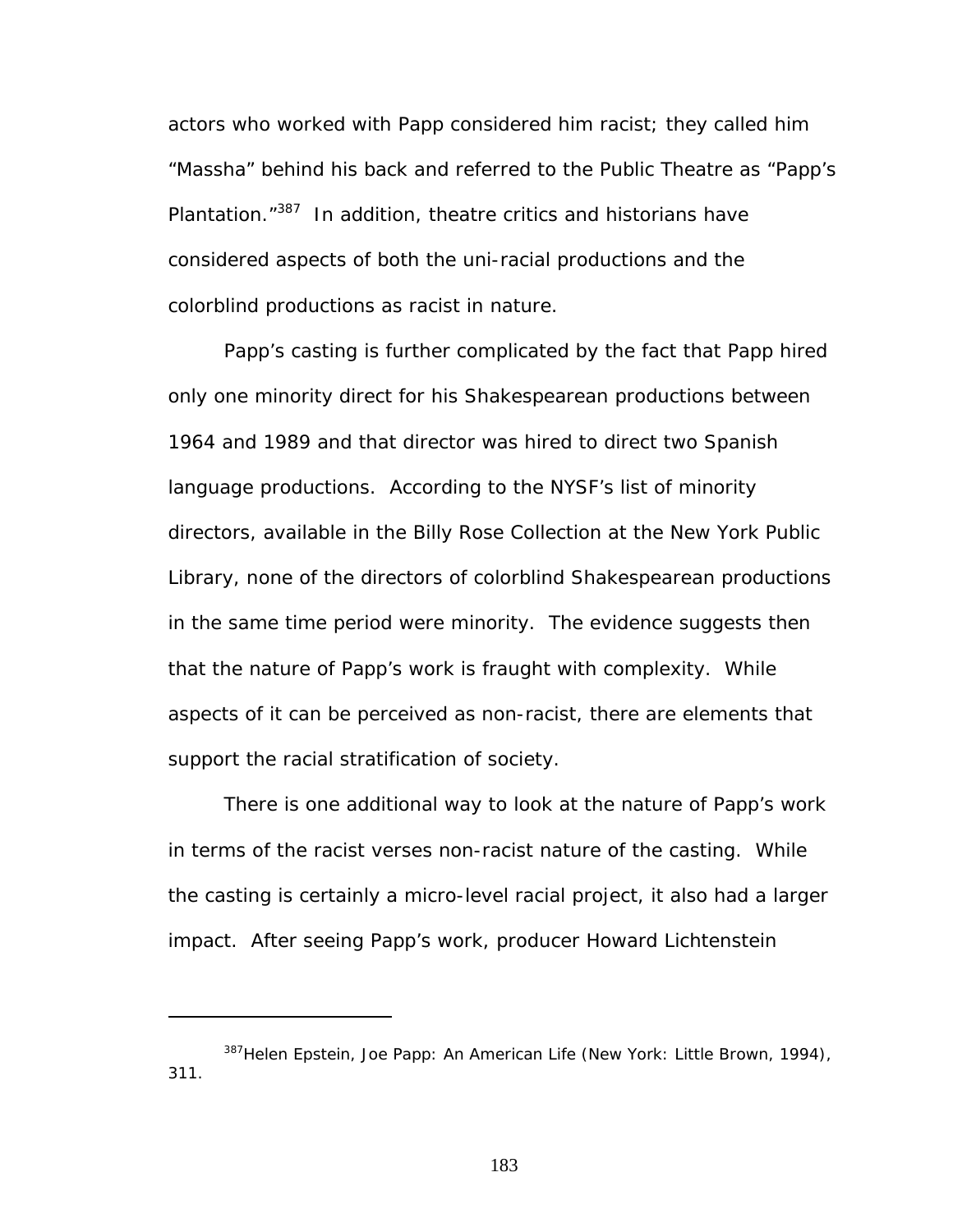announced he would cast black actors in classical plays at the Brooklyn

Academy of Music. Of the decision, Lichtenstein stated:

"I've hired David Jones, an Englishman, to lead my new classical company, and I so applaud what Joe Papp is doing that I took David down to see his black 'Julius Caesar' the night he got off the plane. He was dead tired and warned me that he might have to leave after intermission. He never got out of his seat until the show was over. We'll have an integrated company. We have to; that's part of the reality of the city as it exists. We have to and we want to."<sup>[388](#page-190-0)</sup>

This indicates that one of the significant effects of this racial project was that it inspired other artists to use non-traditional forms of casting.

Additionally, because of Papp's public profile, his work created a

forum for debate. Papp's work had a huge impact on New York City

theatre. In an article in the *London Observer*, the author calls Papp

"the most important—and most terrifying—man in New York

theatre."<sup>389</sup> However, Papp's reach went beyond the theatre in New

York City. The same article points out that Papp's range of influence

has been far greater:

1

. . . there are the cable deals, the television deals; a stint (not notably successful) at running the large theatre at Lincoln Center; the support of causes both theatrical and political. You pick up a glossy magazine and there is Joe Papp, protesting about Cambodia. A newspaper—and

<span id="page-190-1"></span><span id="page-190-0"></span><sup>388</sup>Clifford Mason, "A New Black Theater," *New York Times*, 22 July 1979, M7.

<sup>389</sup>Victoria Radin, "The Hard-nosed Idealist," *London Observer*, 19 June 1983, Arts page.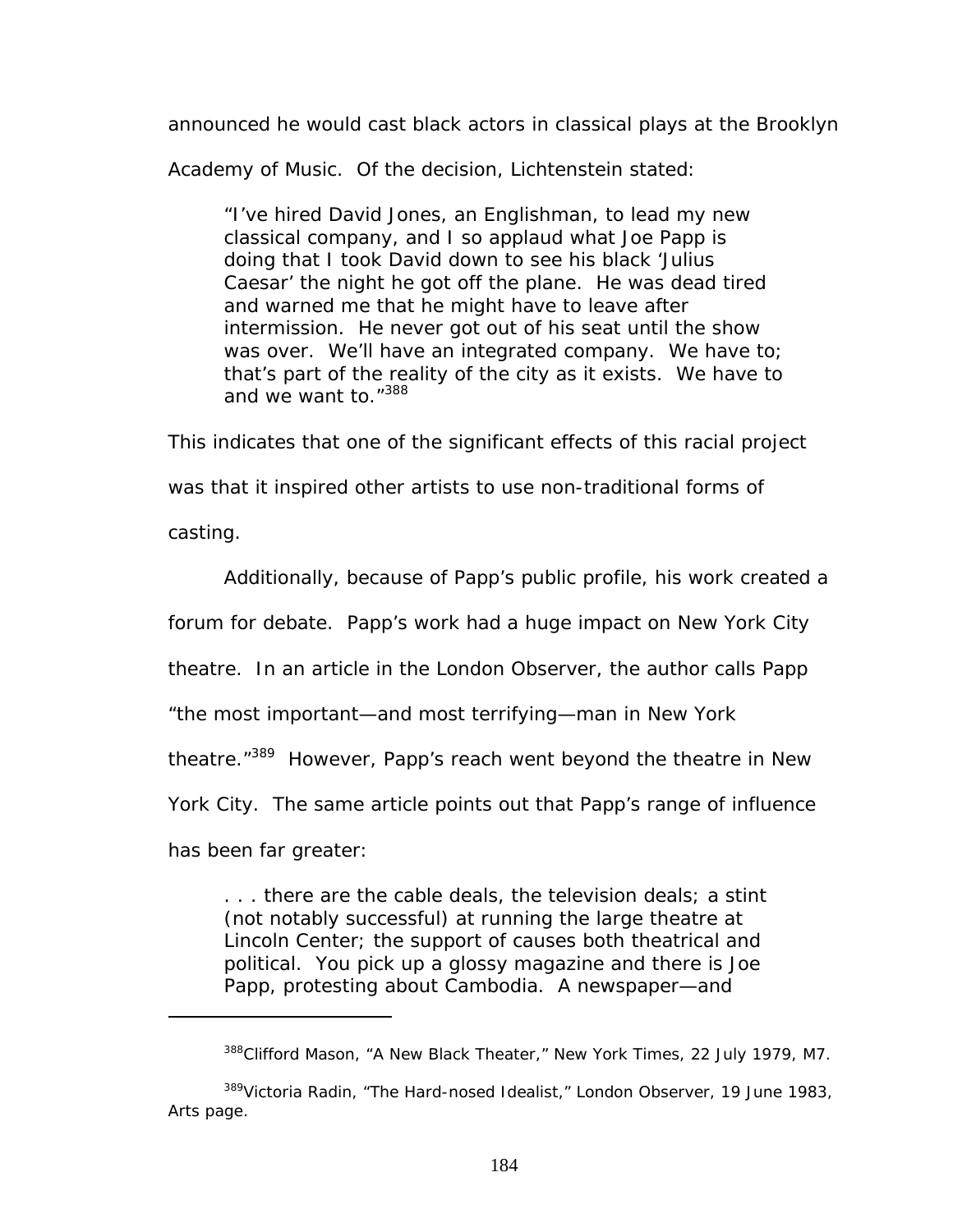he's not only protesting but *in* Vietnam. The telly—and he's leading an epic struggle to save two Broadway theatres from demolition. You turn on the radio—and he's singing [italics hers]. 390

The author also points out that Papp was on the cover of *Newsweek*

the same week he was arrested twice for protesting in Washington.<sup>391</sup>

In 1974 Neal Ashby stated that

Papp has been called the most influential producer in the theater today. Jack Kroll goes even further: "First, Papp is the single most important catalyst for young playwrights, actors, directors and designers in the scene today. Second, we're in an extremely significant period in the theater when the primacy of commercial theatrical ventures is fading. There are only a fraction of the number of shows running on Broadway that we once had. It's harder and harder for producers to make money on Broadway. . . . And an energetic, dynamic leader in Papp is here to lead this movement in a good direction. He is a very significant figure in the history of the American theatre. . . . right alongside people like Belasco and the Shuberts. Now all the great individuals are gone—except Papp.<sup>[392](#page-191-2)</sup>

In an article published a few days before his death, Papp was even

called a "cultural czar."<sup>393</sup> He was considered an icon of culture.

His reach was so significant that Greg Jackson asked Papp in an

interview if he believed that Joe Papp has too much power. Papp

<span id="page-191-0"></span> $390$ Ibid.

<span id="page-191-2"></span><span id="page-191-1"></span> $391$ Ibid.

<sup>392</sup>Neal Ashby, "Joseph Papp: Play Producer for the People," *Lithopinion* (Fall 1974): 78.

<span id="page-191-3"></span><sup>393</sup>Phoebe Hoban, "Going Public," *New York*, 28 October 1991, 44.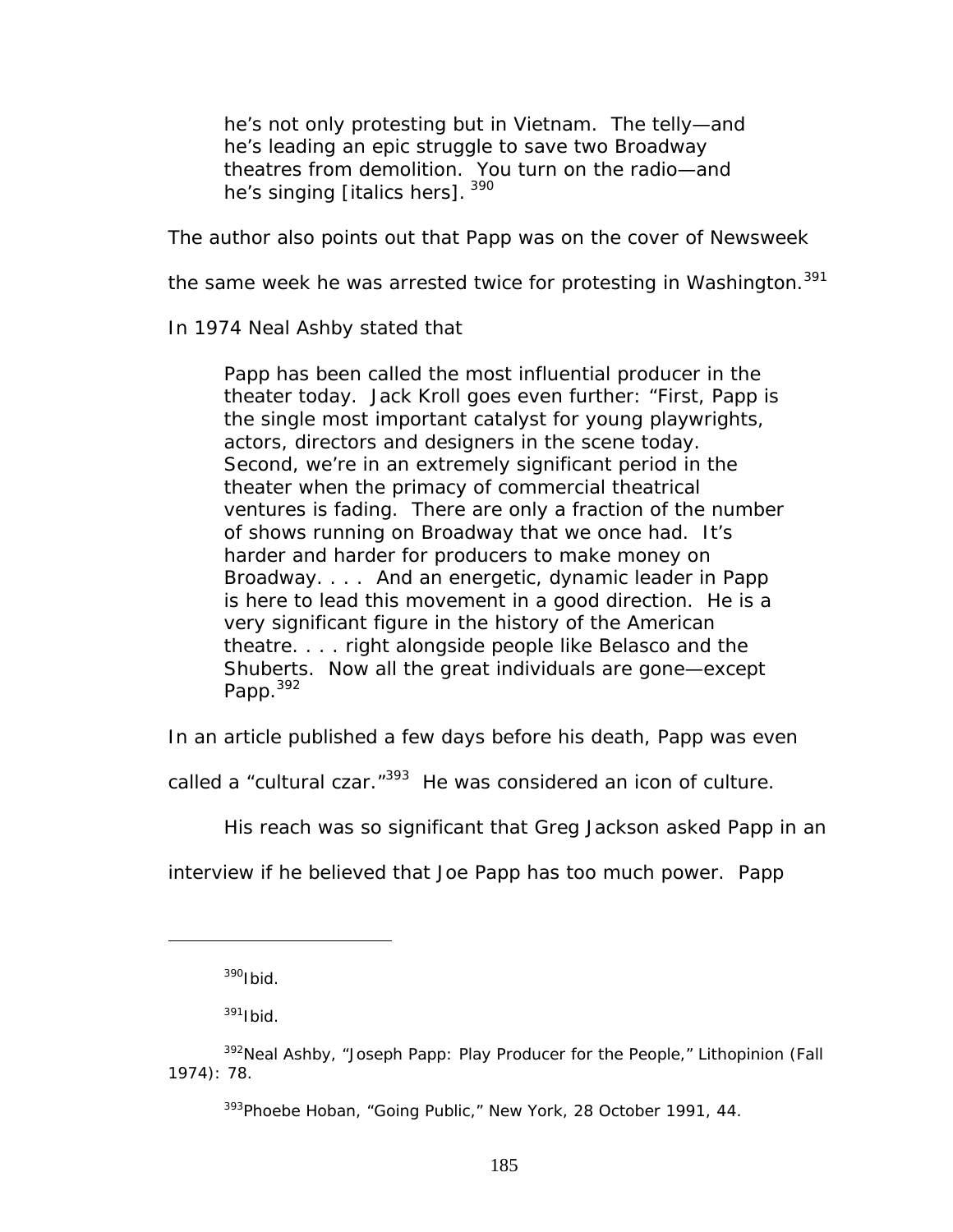responded that his power was not given to him but achieved, and that his power supports actors, writers, and other artists. Furthermore, Papp stated that he did not believe power is always corrupting; his power allowed him to produce any play, cast any actor, and maintain artistic control at the NYSF.<sup>[394](#page-192-0)</sup>

This is significant because the fact that his company was a high profile company meant that Papp's choices would be discussed and debated by individuals in theatre and other members of society. This created a forum for debate which is certainly a step toward changing the racialized system because it calls attention to the problem of racism in society and can help to create change. This debate worked as a racial project which helped keep the state of racial politics off balance in terms of racial formations.

Omi and Winant consider the state of racial politics in the United States an unstable equilibrium. They note that

racial order is equilibrated by the state—encoded in law, organized through policy—making, and enforced by a repressive apparatus. But the equilibrium thus achieved is unstable, for the great variety of conflicting interests encapsulated in racial meanings and identities can be no more than pacified—at best—by the state. Racial conflict persists at every level of society, varying over time and in respect to different groups, but ubiquitous. Indeed, the state is itself penetrated and structured by the very interests whose conflicts it seeks to stabilize and control.[395](#page-192-1) 

<span id="page-192-1"></span><span id="page-192-0"></span><sup>394</sup>Joseph Papp, Interview by Greg Jackson, 1982, *Signatures, Part I*: CBS, VHS.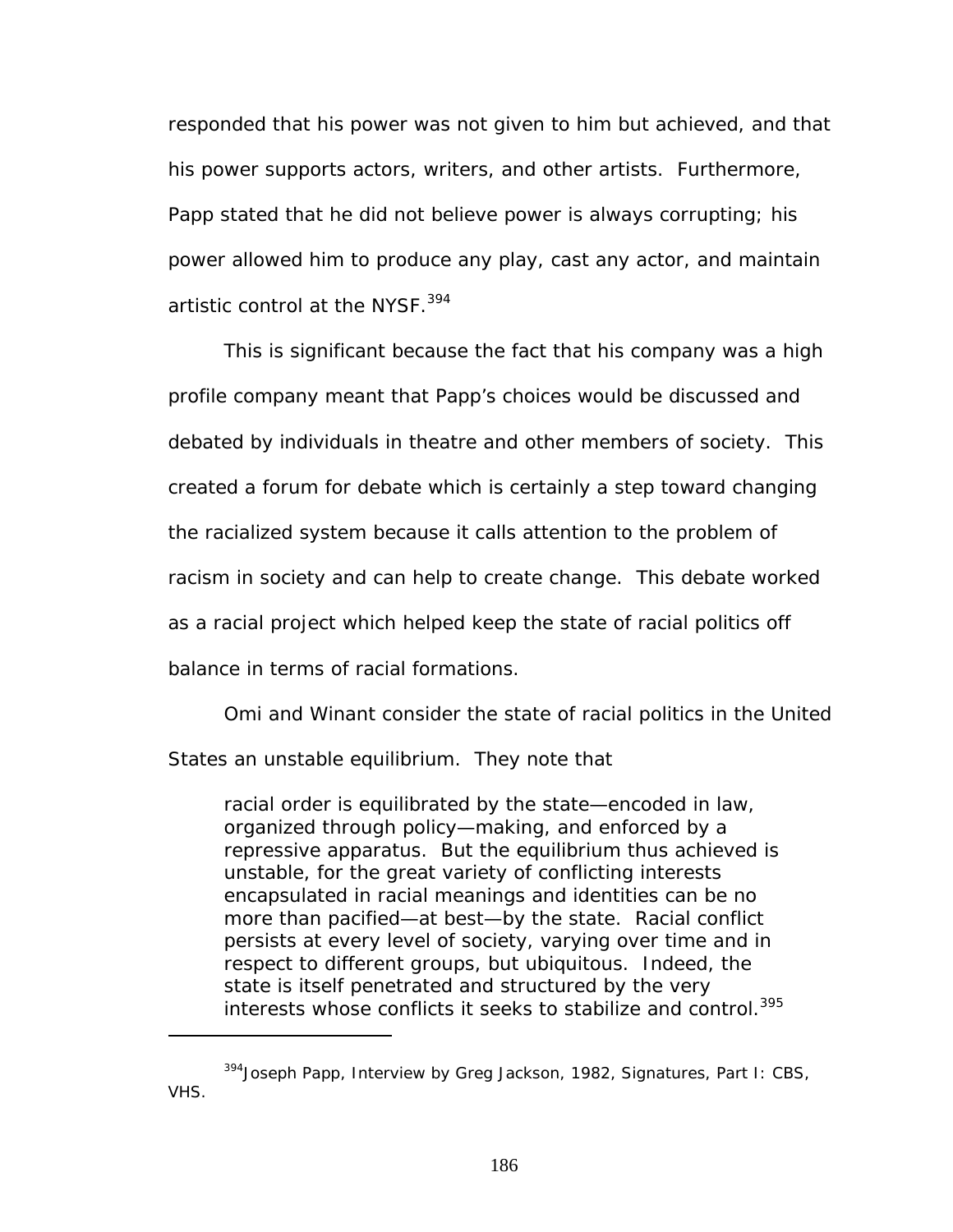This unstable equilibrium can last for years or even decades without being disrupted. When the tenuous stability is disturbed by a racial project, social agencies will either attempt to restore the status quo or reform the current policy to restore equilibrium. Omi and Winant identify the cyclical patterns of disruption and restoration of racial order as the trajectory of racial politics.<sup>396</sup>

Racial movements and the racial state both have an impact on the unstable equilibrium and on each other. Racial injustices (racist racial projects) in the racialized state create racial movements (nonracist racial projects) which in turn disrupt the unstable equilibrium by attempting to rearticulate the dominant racial philosophy. The current condition of institutions and agencies in the racialized state are the result of the absorption of the moderate elements in past racial movements.<sup>397</sup> By absorbing parts of the racial movement, the state insulates itself from changes in the racial order by trumpeting the moderate changes. The racial movement then undergoes internal divisions as the moderate aspects are absorbed into the state while

 $\overline{a}$ 

<span id="page-193-1"></span> $397$ Ibid., 85-85.

<sup>395</sup>Michael Omi and Howard Winant, *Racial Formation in the United States: From the 1960s to the 1990s* (New York: Routledge, 1994), 84-85.

<span id="page-193-0"></span> $396$  Ibid., 85.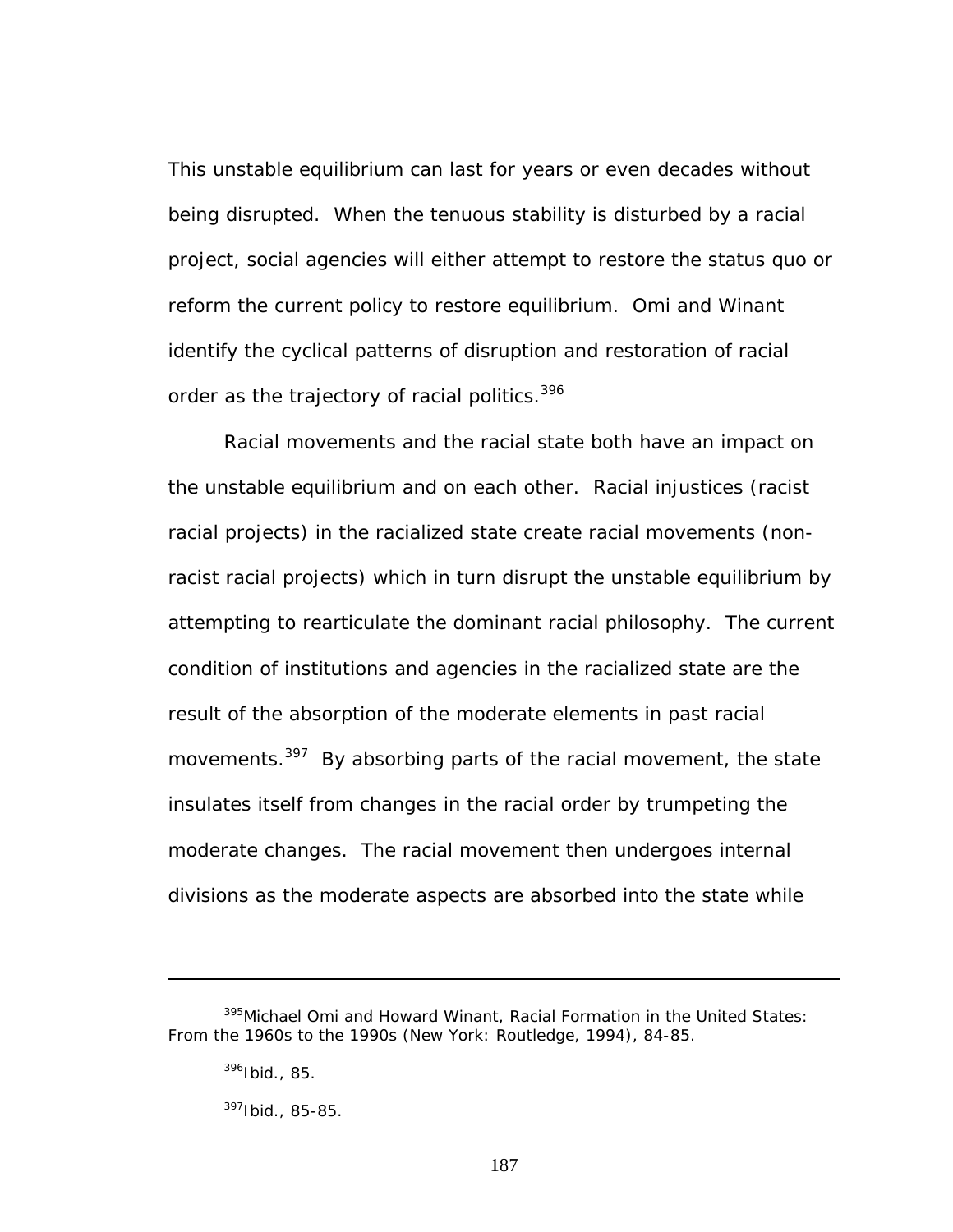the remaining segments are radicalized.<sup>398</sup> A new racial ideology is developed based on the themes of the racial movement, and the unstable equilibrium is restored until another racial project disrupts the equilibrium bringing about another cycle in the trajectory of racial politics. While this model is used by Omi and Winant to discuss the racialized state, the unstable equilibrium theory can be used to understand the nature of Papp's racial projects.

Papp believed that theatre could illuminate the past and current situations; however, he felt that it had the most significant impact when it was developing the potential to change the current situation into a better tomorrow. Papp called this the potential for "permanent revolution."<sup>399</sup> Instead of accepting the unstable equilibrium, Papp wanted to disturb the balance by constantly making choices that were unexpected. Peter Francis James said of Papp's desire for permanent revolution that

Joe loved to be contrary. It is not simply based on proclivity but is a fundamental need in a democracy. An informed citizenry is important to its survival and health. The role of the critic of society is not just important but is a patriotic imperative. Any artist who isn't criticizing the society isn't doing his job and democracy, this country; the republic will die if the artist does not do his job. That is really what Joe believed. He saw art as being integral to

<span id="page-194-1"></span><span id="page-194-0"></span><sup>398</sup>Ibid., 86-87.

<sup>&</sup>lt;sup>399</sup> Joseph Papp, "Commencement Speech North Carolina School of the Arts," 5 June 1971, Joseph Papp/New York Shakespeare Festival Collection, Billy Rose Theatre Collection, The New York Public Library for the Performing Arts.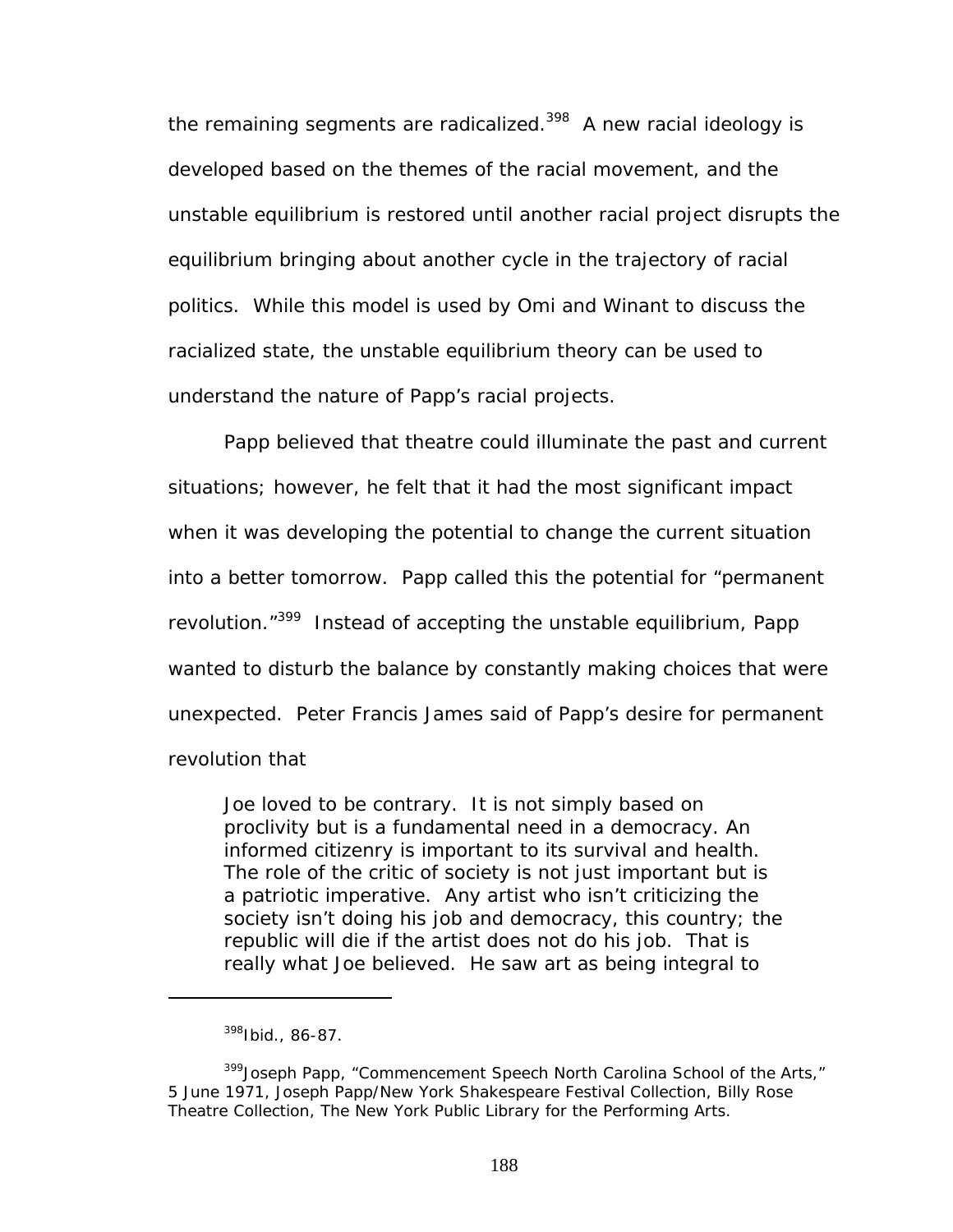the democratic process and to anyone who said he had a contrary notion about art Joe would say that if you are not doing that, then you are not doing the job.<sup>[400](#page-195-0)</sup>

Papp believed that casting in the theatre could be used to create positive changes in the racialized social structure of the United States only if the casting was a constant revolt against the status quo, whatever the status quo happened to be.

Colorblind and uni-racial casting could have a positive impact on racial formations if the casting continually interrupted the unstable equilibrium. Papp used colorblind casting for the first time in 1952 when it was rare and provided a new model for racial formation in the theatre. He created the Black/Hispanic Company at a time when many Americans wanted to forget about separatism. He chose to focus on separatism because he felt that many theatre companies had turned colorblind casting into tokenism. Both methods of casting created a significant amount of debate and opened lines of communication about racial issues. Papp wanted the dialogue to continue because he believed it could lead to change.

Public debates about colorblind and uni-racial casting have the ability to bring unprecedented attention to the problems faced by minority actors. Papp's use of the two methods of casting helped to sustain a dialogue on race in theatre which lasted for thirty-nine years.

<span id="page-195-0"></span><sup>&</sup>lt;sup>400</sup>Peter Francis James, Interview by Charlene Widener, 22 September 2006.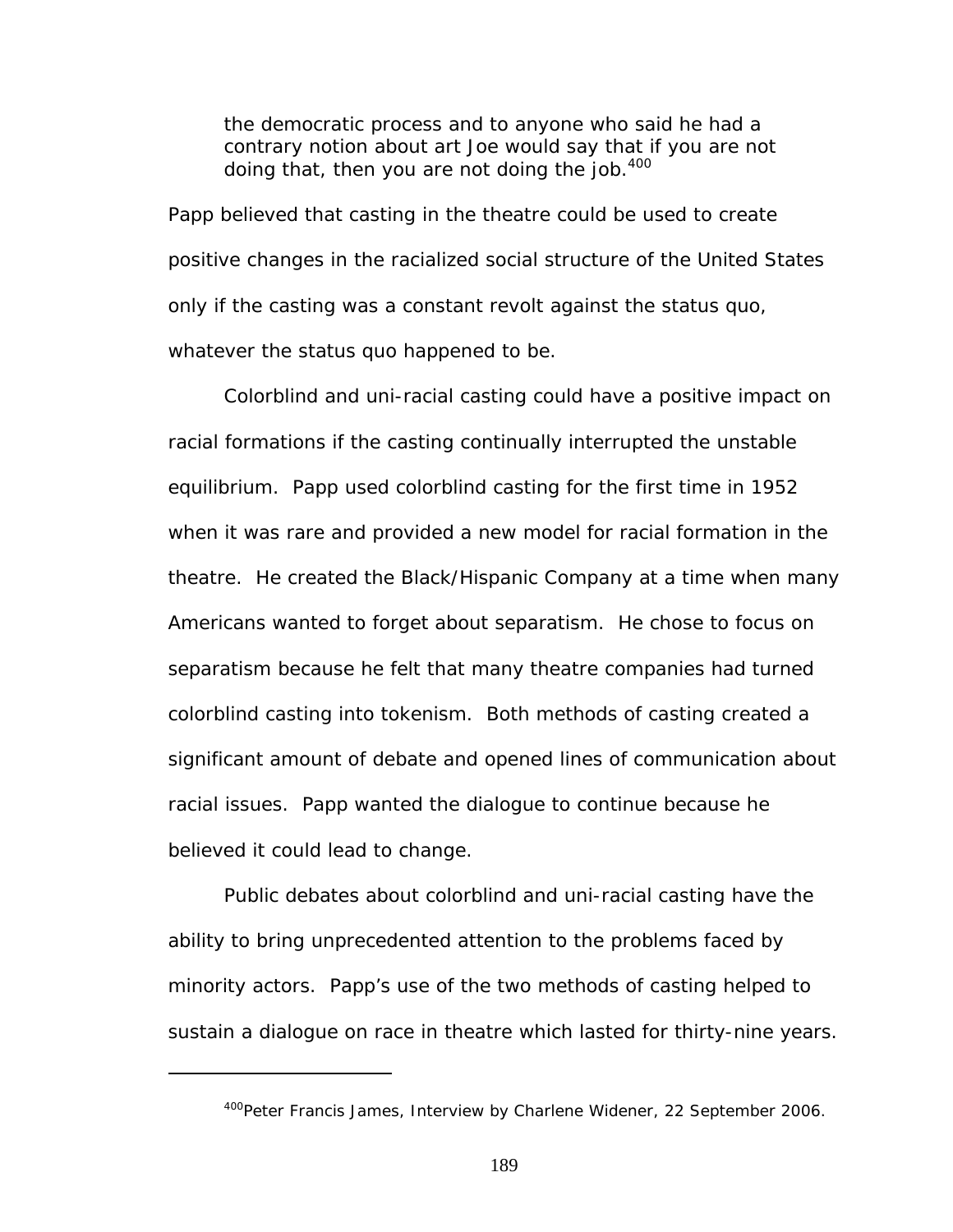The dialogue continues today and other controversies have fueled the discussion. The Wilson/Brustein debate discussed in Chapter One brought much needed attention to discrimination in theatre. Keryl McCord wrote that a major "benefit from the conflict between August Wilson and Robert Brustein is that attention has been focused upon the state of health of black theatre in America. This is a good thing."[401](#page-196-0) 

The creation of the Non-Traditional Casting Project (NTCP) in 1986 and the *Miss Saigon* controversy also helped keep the lines of communication open about racism in theatre. NTCP "is a not-for-profit advocacy organization whose purpose is to address and seek solutions to the problems of racism and exclusion in theatre, film and television."<sup>402</sup> The NTCP has created many programs to address inequality in casting including two national and nine regional conferences on non-traditional casting; a newsletter; national diversity forums; and many smaller forums and panels.<sup>403</sup>

Early in the history of the organization a brochure sent out to professional theatre companies explaining non-traditional casting was returned anonymously to the NTCP with comments scrawled in the

<span id="page-196-0"></span><sup>401</sup>Keryl E. McCord, "The Challenge of Change," *African American Review,* vol. 31 (Winter 1997): 601.

<span id="page-196-2"></span><span id="page-196-1"></span><sup>402</sup>Non-Traditional Casting Project, http://www.ntcp.org.  $403$ Ibid.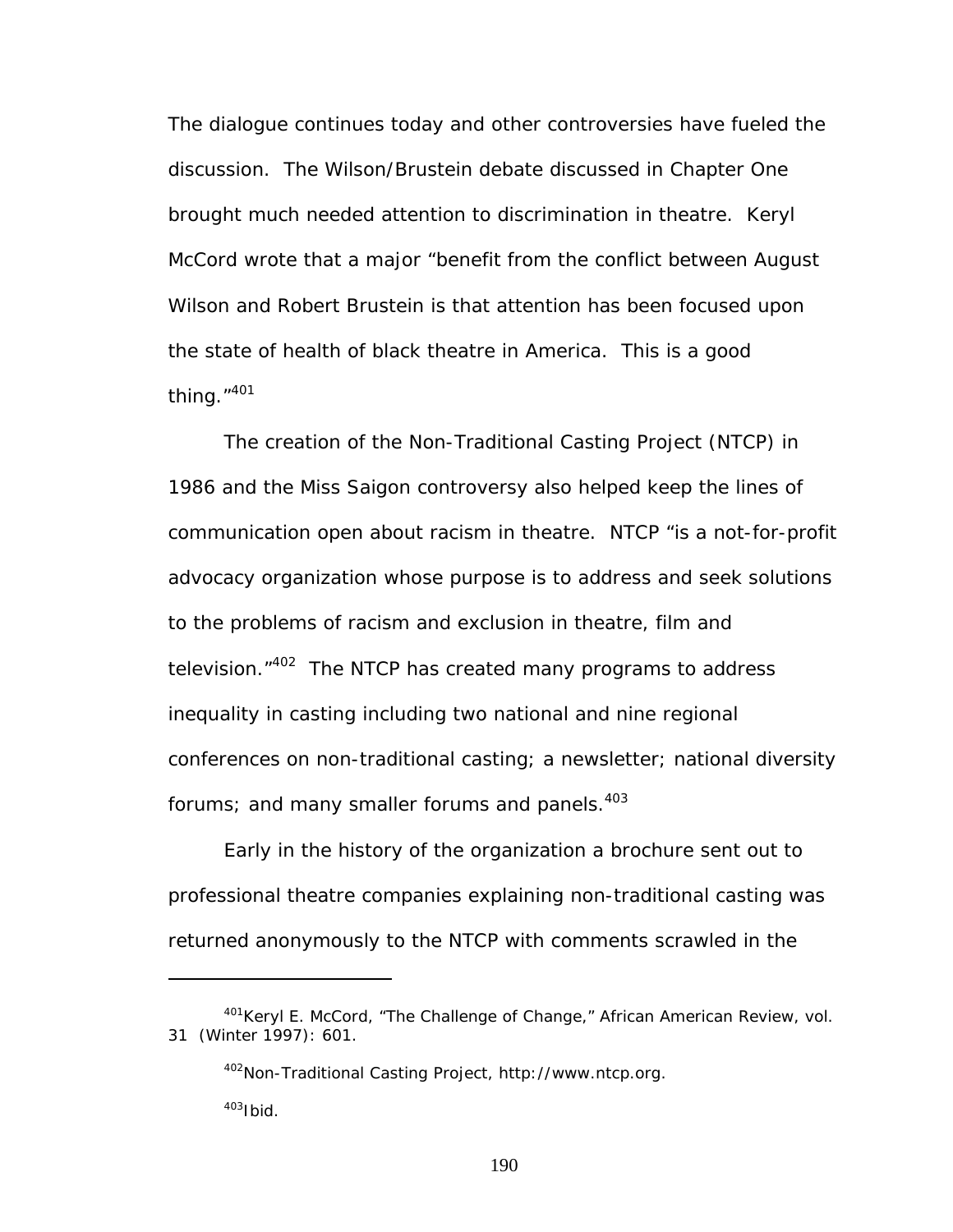margins. The anonymous respondent wrote that non-traditional casting is "the casting of inferior talents, semi-illiterate, and incompetent minorities.'" The writer also stated that "'the vast majority of black/hisp [sic] 'ethnic' actors are ill-educated poor of speech and not intelligent enough to assume featured roles they are unsubtle and can't even speak English properly.'"[404](#page-197-0) While the NTCP did not anticipate such blatant racist responses from members of the theatrical community, the writing did point out that the organization was needed to help continue a dialogue about racism in theatre.<sup>405</sup>

In 1990 a controversy erupted when the British actor Jonathan Pryce was set to repeat his West End performance as a Eurasian pimp in a Broadway production of *Miss Saigon.* Actors Equity attempted to bar him from playing the role. However, as Frank Rich pointed out, the controversy ran much deeper than the right of one actor to perform one role;

[o]stensibly the battle was about Jonathan Pryce's right, as a white British actor, to repeat his London performance as a Eurasian pimp in the Broadway production of a West End hit. In reality Mr. Pryce wasn't the issue at all but a symbol, merely the wrong man in the wrong place at the wrong time. . . ." Mr. Pryce's case proved to be a catalyst for the release of racial tensions that had been building up for some time and were bound to explode sooner or later in the theater industry, with or

<span id="page-197-0"></span><sup>404</sup> Harry Newman, "Holding Back: The Theatre's Resistance to Non-Traditional Casting," *TDR*, vol. 33, no.3 (Autumn 1989): 28.

<span id="page-197-1"></span><sup>405</sup>Ibid., 28.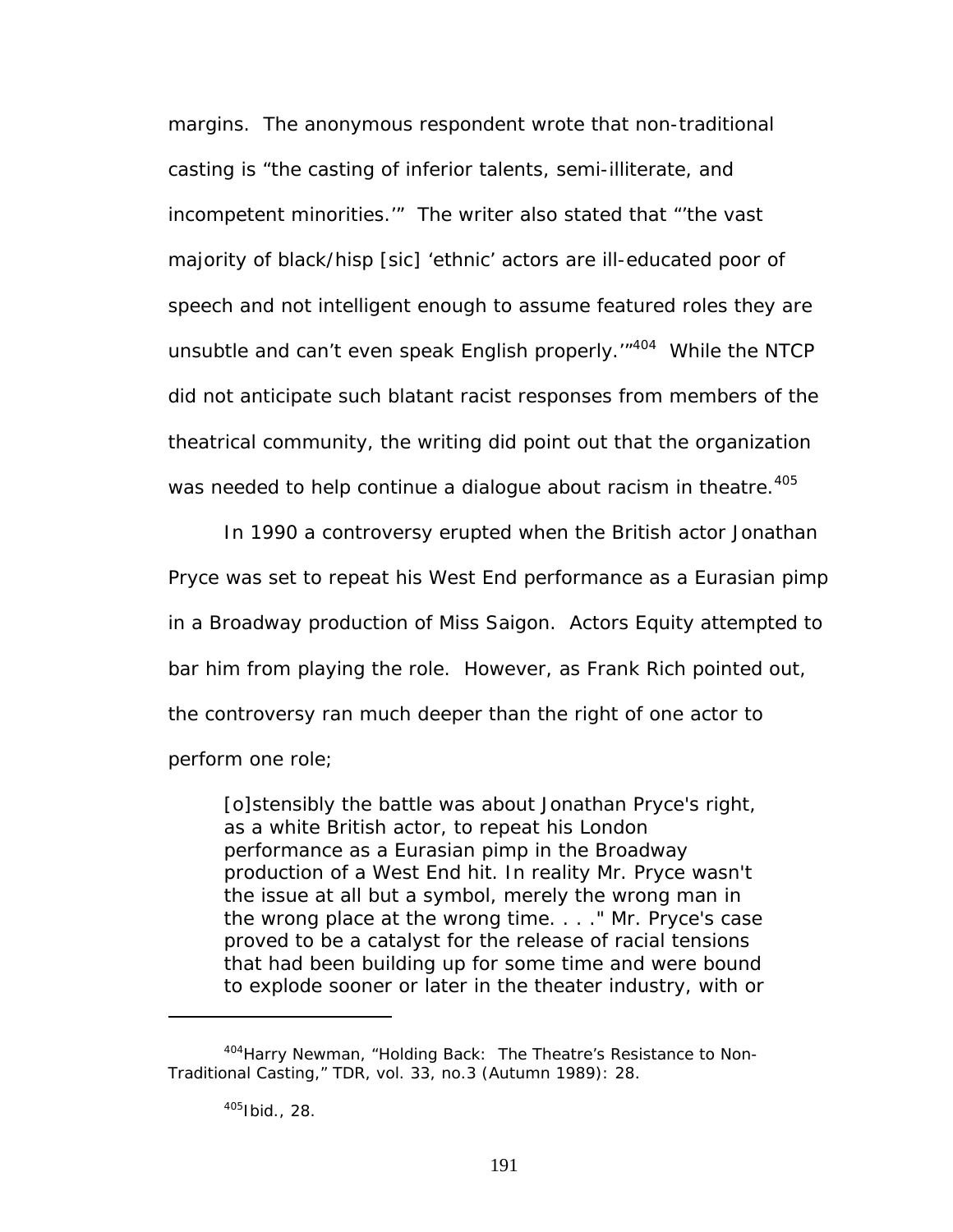without "Miss Saigon." . . . [W]hile Equity's quixotic stand on Mr. Pryce was eventually reversed, the wounds opened up by the episode are not going to heal so easily. Though "Miss Saigon" was an absurdly ill-chosen battleground for a debate about racial equality in the theater—the show is likely to employ more minority performers for more months than any Broadway production in decades—the debate continues to be a real and challenging one, as yet attracting more demagoguery than solutions."<sup>[406](#page-198-0)</sup>

The outgrowths of protest and controversy surrounding public debates such as the Wilson/Brustein controversy, the creation of the NTCP, and the *Miss Saigon* controversy can be very positive for minority actors. For example, a controversy over interracial casting in Chicago led to the submission of plans by area theatres to increase multi-racial casting for the 1991-1992 theatre season.<sup>407</sup>

While many of the critics who viewed Papp's non-traditional productions believed that they lacked artistic merit and that the productions were undermined by the use of minority actors, the critics were actually helping Papp reach his goal by simply publishing material on the productions. The reviews and articles created a forum for public debate. Papp was interviewed by local news affiliates. Articles were written by and about Papp in local, national, and international

<span id="page-198-0"></span><sup>406</sup>Frank Rich, Reality Nearly Upstaged a Paradoxical Year, *New York Times*, 30 December 1990, 5.

<span id="page-198-1"></span><sup>&</sup>lt;sup>407</sup>John Joseph Gibbons, "The American Theatre's Attempts to Achieve Multiculturalism on Stage through Non-Traditional Casting" (Ph.D. diss., Northwestern University, 1991), 22.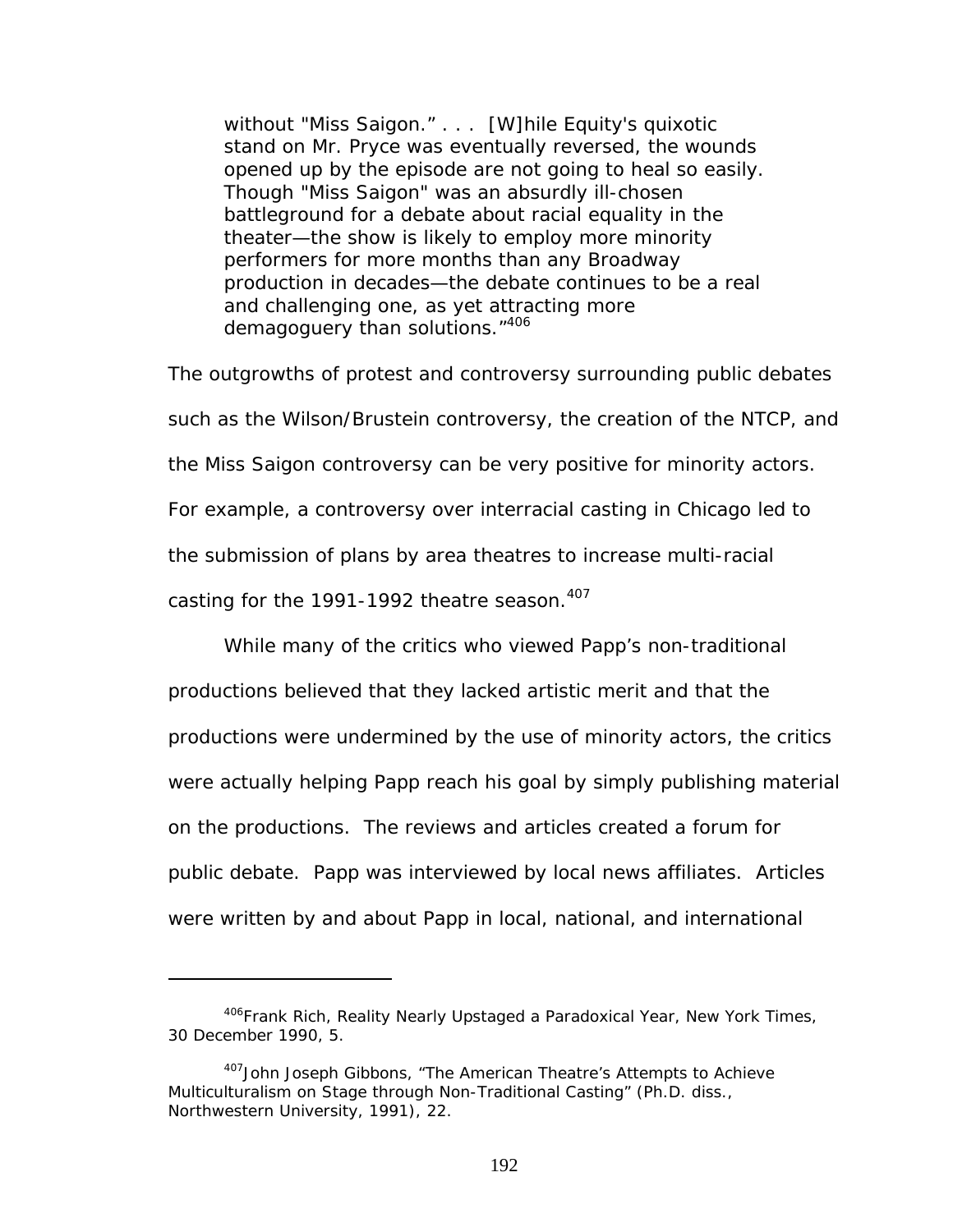publications. For example, John Simon's 1989 review of the colorblind casting used in *A Winter's Tale* was covered not only by local newspapers, but by the international press as well. A Toronto paper published an article about the controversy that developed because of Simon's review.<sup>408</sup> In addition to prompting a response from Papp, Simon's review provoked responses from both the National Association for the Advancement of Colored People (NAACP) and Actors Equity. The NAACP said Simon should apologize to Woodard and to every black actor in the United States for the review, which was "dripping with racism. . . . Colleen Dewhurst, president of Actors Equity, said outright that Simon should be fired, calling him 'a very dangerous man.'" [409](#page-199-1)

Community members sent in editorials responding to the reviews, sent letters to Papp and the NYSF, and attended the productions to see if the critics were correct. When Charles Marowitz wrote a less that flattering article about Papp in 1975 titled "The Trouble With Joe Papp," he set off a firestorm of responses in the editorial section of the *New York Times*. One of the letters published in the newspaper was written by Bernard Gersten who was the

<span id="page-199-0"></span><sup>408&</sup>quot;New Yorkers Demand 'Racist' Critic's Ouster," *Toronto Star Newspaper*, 3 April 1989, C7.

<span id="page-199-1"></span><sup>409</sup>Ibid., C7.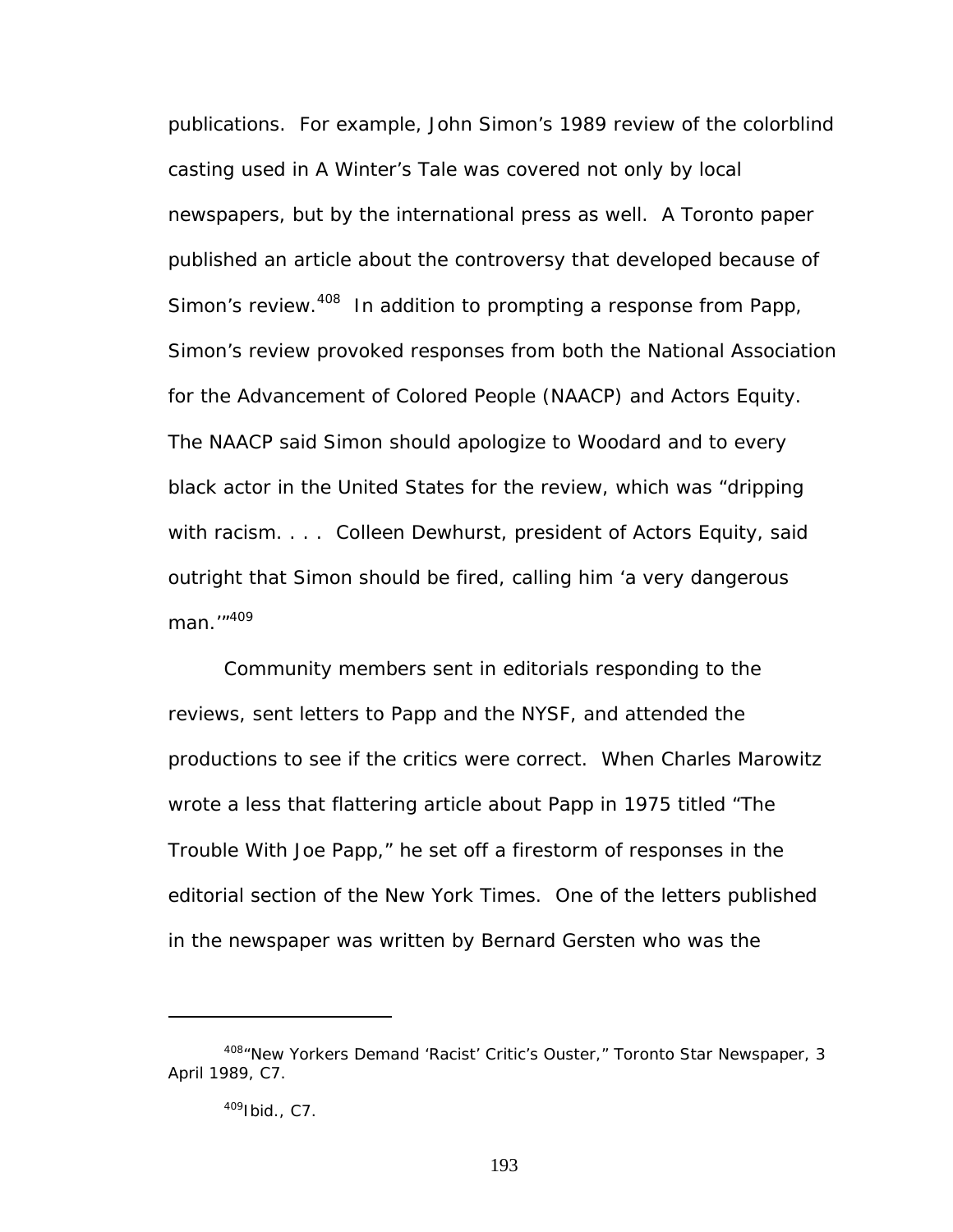Associate Producer of the NYSF at the time the article was written.

Gersten wrote that

 $\overline{a}$ 

[e]very year of its existence the New York Shakespeare Festival and Joseph Papp have been the subject of extraordinary review—in the public press and in government and private councils. And each year the Festival has been awarded another year of life. This sustenance is earned by its achievements in theater arts and its cogency as an arts institution. The real trouble with Joseph Papp is that there is only one of him.  $410$ 

Other responses were written by Paul Libin, Managing Director of

the Circle in the Square theatre in New York City; John Houseman,

Artistic Director of the Acting Company in New York City; Omar Shapli,

Chairman of the Acting Department at New York University; author

Stuart Little; and other individuals who had attended NYSF

productions. One such letter came from actor/director Andre Gregory

who stated in his letter: "[i]n Joseph Papp we have a man who has

changed the face of the American theater, given jobs to thousands,

taken countless risks, and, in the production of 'Hamlet' which he

himself directed, created the only innovative American Shakespearean

work I have seen in my 20 years in the theater.<sup>"411</sup> Papp felt that the

<span id="page-200-0"></span><sup>410</sup>Bernard Gersten, New York City to Editor of the *New York Times*, New York City, 5 October 1975, 129.

<span id="page-200-1"></span><sup>411</sup>Andre Gregory, New York City to Editor of the *New York Times*, New York City, 5 October 1975, 129.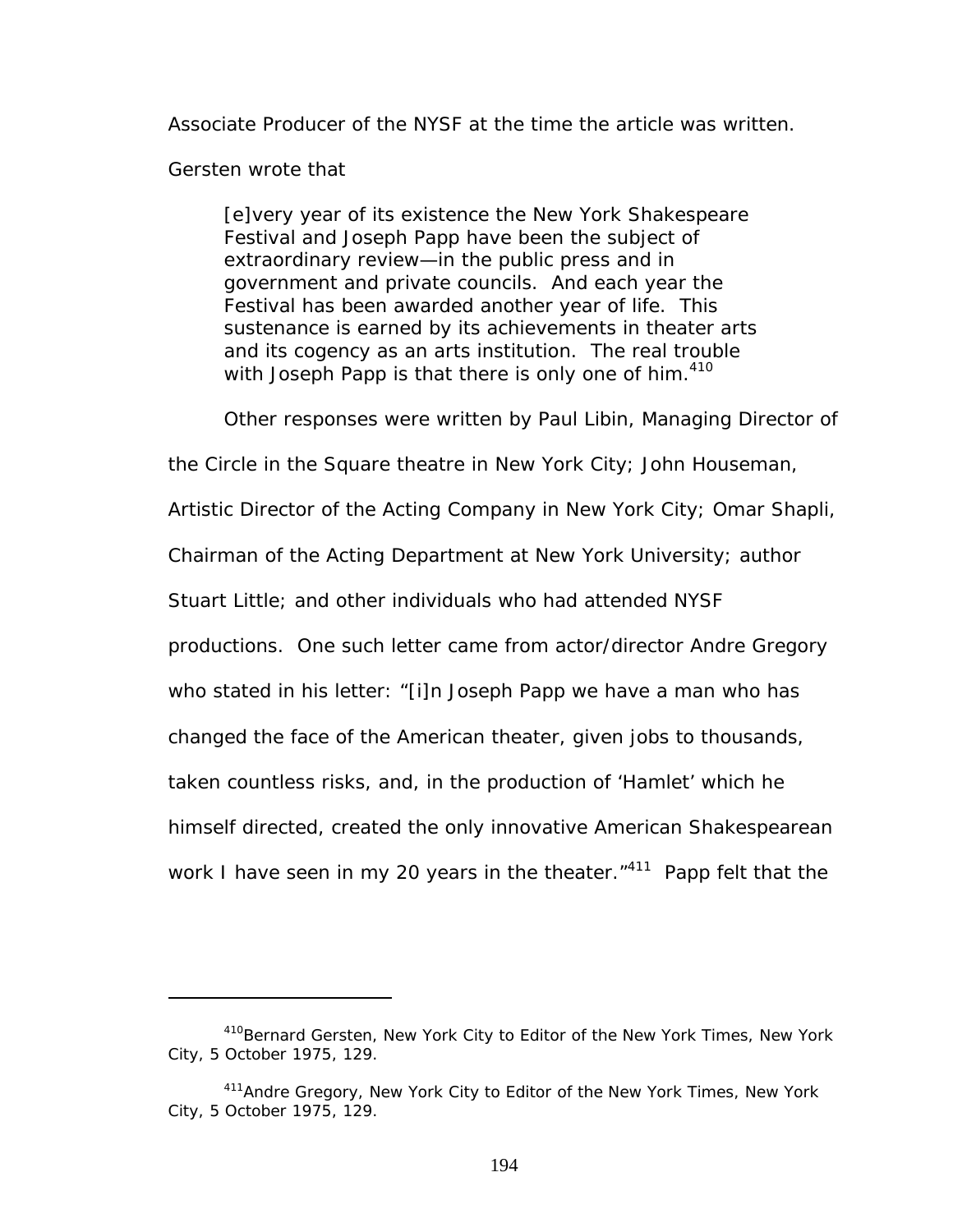public debate generated by his work could have a significant political impact.<sup>412</sup>

In a 1997 interview playwright and professor Ed Bullins was asked what kind of productions used black actors in a way that provided intelligence and truthfulness. He responded that "[t]he 'Coriolanus' production at the New York Shakespeare Festival[,] Joseph Papp's theater[,] did. I thought it was a wonderful production. 'The Cherry Orchard' with Gloria Foster and Raul Julia and a black cast and a Hispanic cast, you know, I liked that."[413](#page-201-1) *The Cherry Orchard* was produced at the NYSF in 1973 and *Coriolanus* was produced in 1979; however two decades later the significance of Papp's uni-racial productions still resonated and the productions were still being discussed.

While the nature Papp's work has been perceived as both racist and non-racist, it certainly met his goal of opening the lines of communication about race and racism in the United States. Because this is an important first step in any significant change in racial formations, I feel that it says a great deal about his intent in utilizing

<u>.</u>

<span id="page-201-0"></span><sup>412</sup>Joseph Papp, Handwritten Notes on Black/Hispanic Company, 1979, Joseph Papp/New York Shakespeare Festival Collection, Billy Rose Theatre Collection, The New York Public Library for the Performing Arts.

<span id="page-201-1"></span><sup>&</sup>lt;sup>413</sup>Ed Bullins, Interview by Kim Pearson, 17 February 1997, transcript, http://kpearson.faculty.tcnj.edu/Articles/kp%20interview\_with\_ed\_bullins.htm.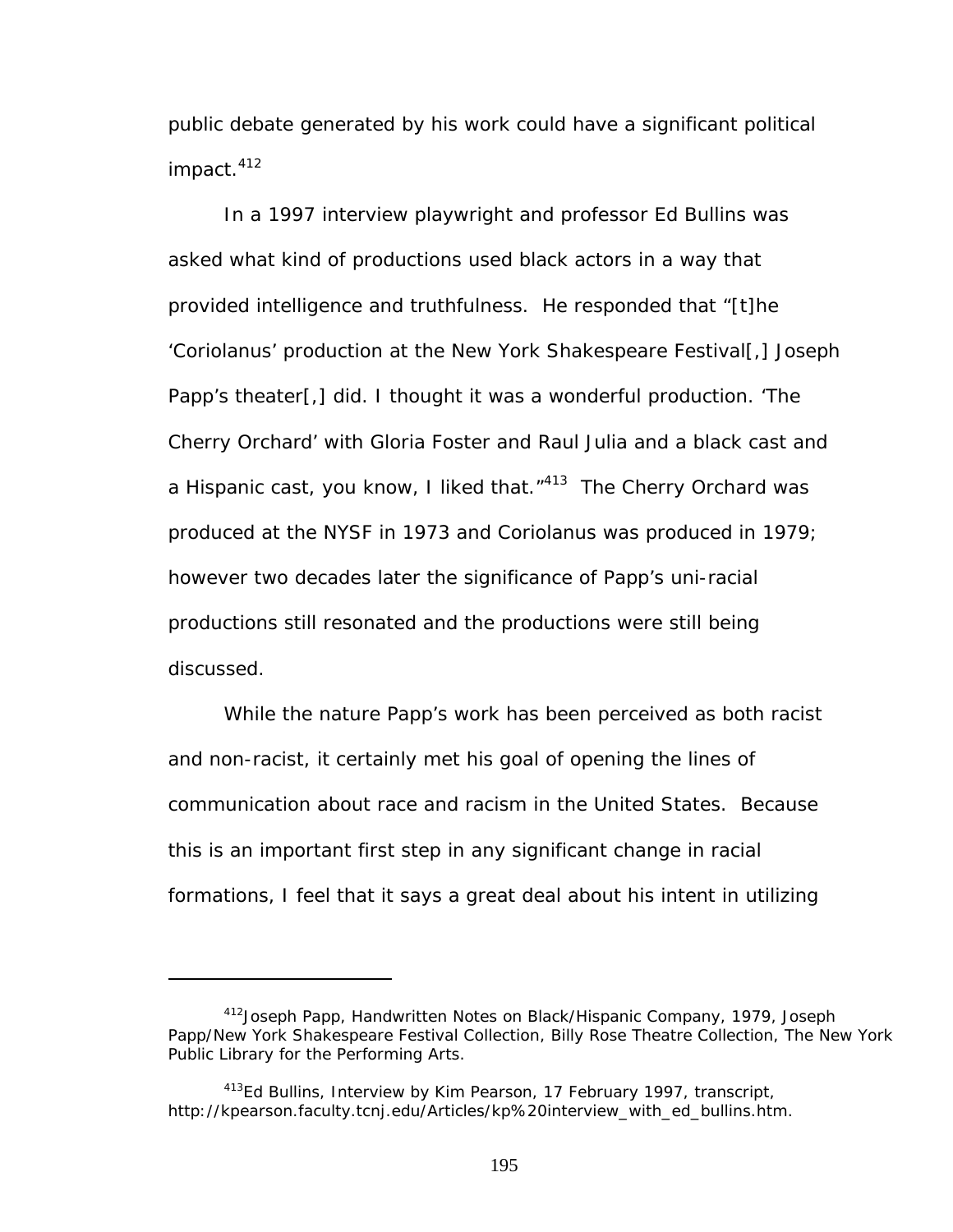colorblind and uni-racial casting, regardless of the way that casting has been perceived.

The application of Omi and Winant's racial formation theory to the colorblind and uni-racial casting employed by Joseph Papp at the New York Shakespeare Festival illuminates Papp's work as racial projects. The evidence suggests that Papp started colorblind and uniracial casting in the United States in a sustained and visible way and supports a larger notion that Papp had not only a micro-level impact in terms of his racial project, but a macro-level impact as well.

The long-term consequences of Papp's work at the NYSF also indicate that his casting was a macro-level racial project. Papp selected JoAnne Akalaitis, a director known for colorblind casting (and other forms of non-traditional casting) in classical productions, as his successor at the NYSF. Akalaitis' theatrical ideology was similar to Papp's in many ways. In an interview shortly after moving into her new position with the company, she stated that "I have a personal quota system. I arbitrarily just say half the people in the play have to be people of color. Because if that's not our goal, then we won't do it, because it's easier not to do it. $1414$  Akalaitis was replaced the following year by George C. Wolfe, an African American artist who shared

<u>.</u>

<span id="page-202-0"></span> $414$ Hoban, 47.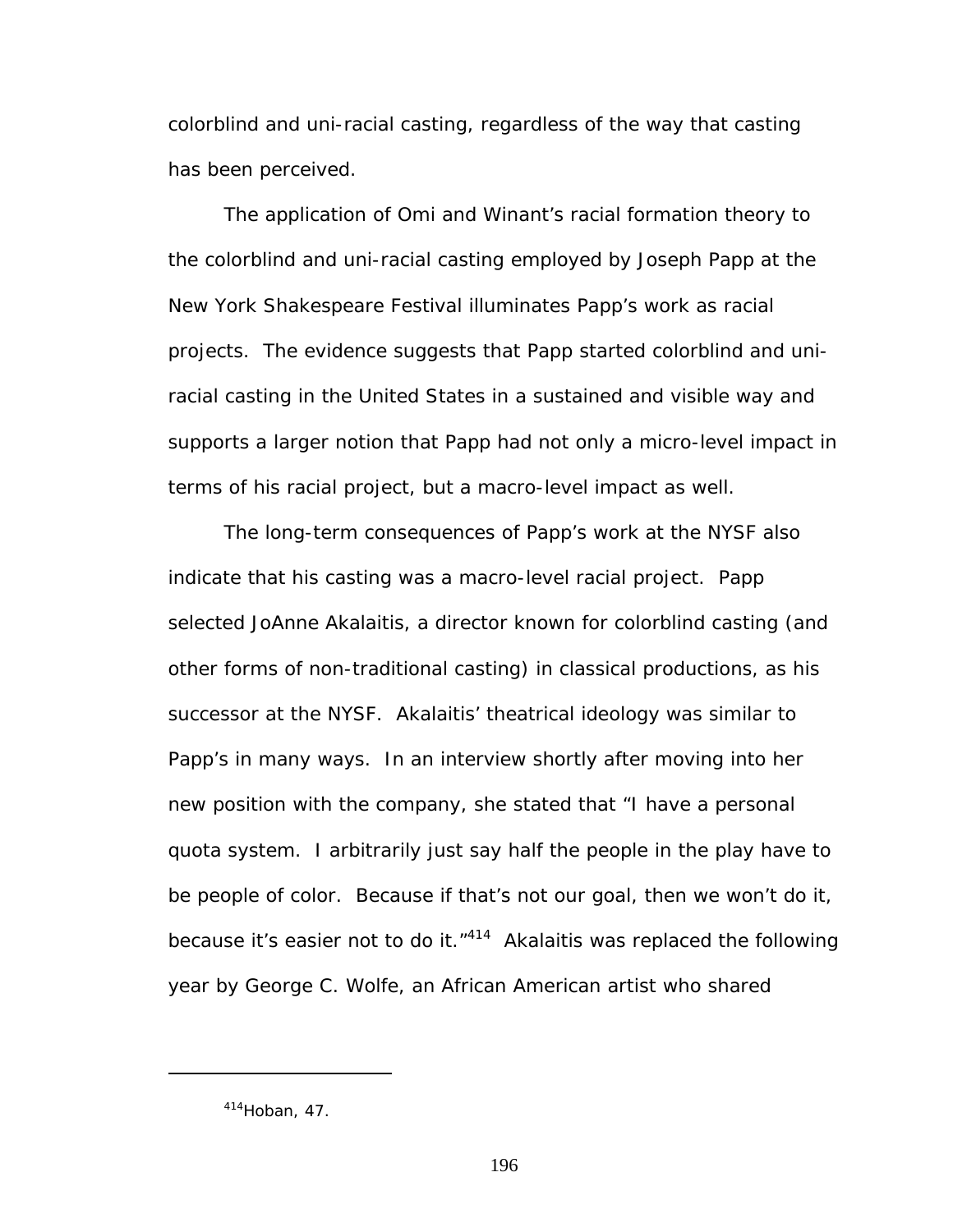similar values and was dedicated to making Papp's dream a reality.<sup>415</sup> Heidi Griffiths noted that "the culture that Mr. Papp started was shepherded on by JoAnne and then George and now Oskar [Eustis, current artistic director] taking over and continuing on and maintaining Mr. Papp's vision and his dream for a truly inclusive and diverse theatre.  $\ldots$   $1416$ 

Griffiths stated that Papp's casting and values still have a significant impact on the NYSF but that the culture of the Public Theatre is significantly different now than it was under the direction of Papp. Griffiths originally worked with the company as the casting intern in 1988 and then stayed with the company as the casting assistant for another two and half years before moving onto another casting position. She returned to the Public Theatre in 1993 and has served as one of the two casting directors employed by the organization for twelve seasons (the other casting director is Jordan Saylor). As the casting director, she is responsible for casting all of the productions at the Public and Delacorte Theatres.

While there is no written policy about the casting of minority actors at the NYSF, Griffiths noted in her interview that

 $\overline{a}$ 

<span id="page-203-0"></span><sup>415</sup>Errol G. Hill and James V. Hatch, *A History of African American Theatre* (Cambridge: University Press, 2003), 425.

<span id="page-203-1"></span><sup>&</sup>lt;sup>416</sup>Heidi Griffiths, Interview by Charlene Widener, 22 September 2006.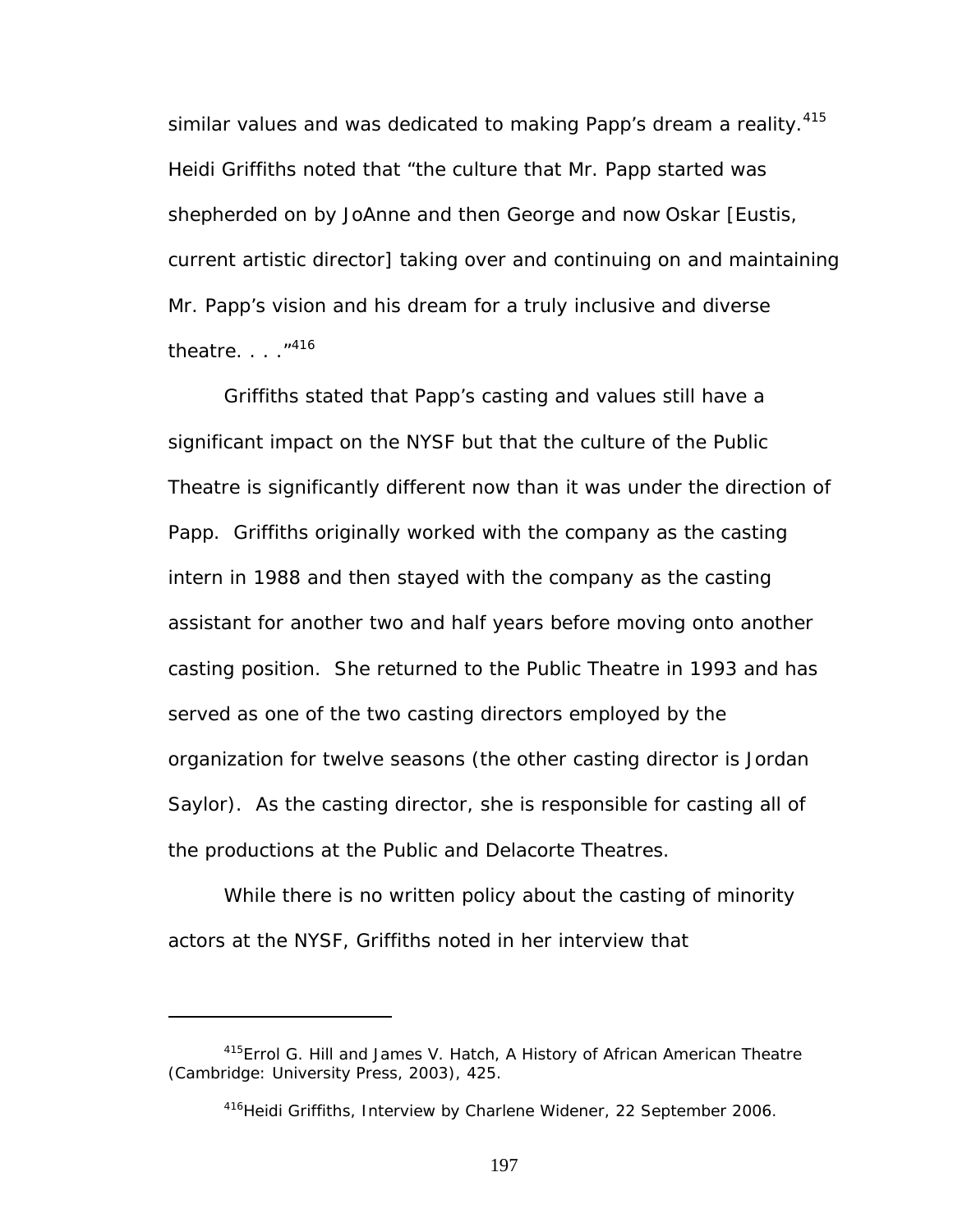there is an expectation that we are the Public Theatre/New York Shakespeare Festival and part of our mission is to represent all of the diverse cultures of New York. Whether we do that by programming diverse work by playwrights of color or whether we do that by casting all of our productions non-traditionally, it is just woven into the fabric of what this theatre is at this stage. $417$ 

In fact, she stated that colorblind casting

. . . is so engrained in us all that it's not something the we ever think about until we are forced to on the very, very rare instances when a director is hired who has never really experienced what it means to cast a diverse company of actors and those instances are so unbelievably rare. I take it so for granted that this is the way we work and 99% of the artists who come to work here take it for granted because of all of the work Mr. Papp and the other people he hired to work for him. Because of all of the work they did all those years ago, it is just our culture. This is who we are. It is so deeply engrained in everybody who works here. I can't work any other way which is part of the reason I came back the minute that I could. . . . I am not sure that I could go and work anywhere else where the conversations which happen here on a daily basis never happen. It would be like somebody cutting off an airway. I would not be able to do what I do with those kinds of restrictions. Luckily I do work here.  $418$ 

Griffiths stated that the work of Papp and his casting director,

Rosemarie Tichler, paved the way for the casting that is currently used

at the NYSF, however, the casting today is in one way significantly

different than in the early days of the festival;

I think that big change is that what you call colorblind casting and what we often call non-traditional casting has become something that is in our blood. There is less talk

 $\overline{a}$ 

<span id="page-204-1"></span> $418$ Ibid.

<span id="page-204-0"></span> $417$ Ibid.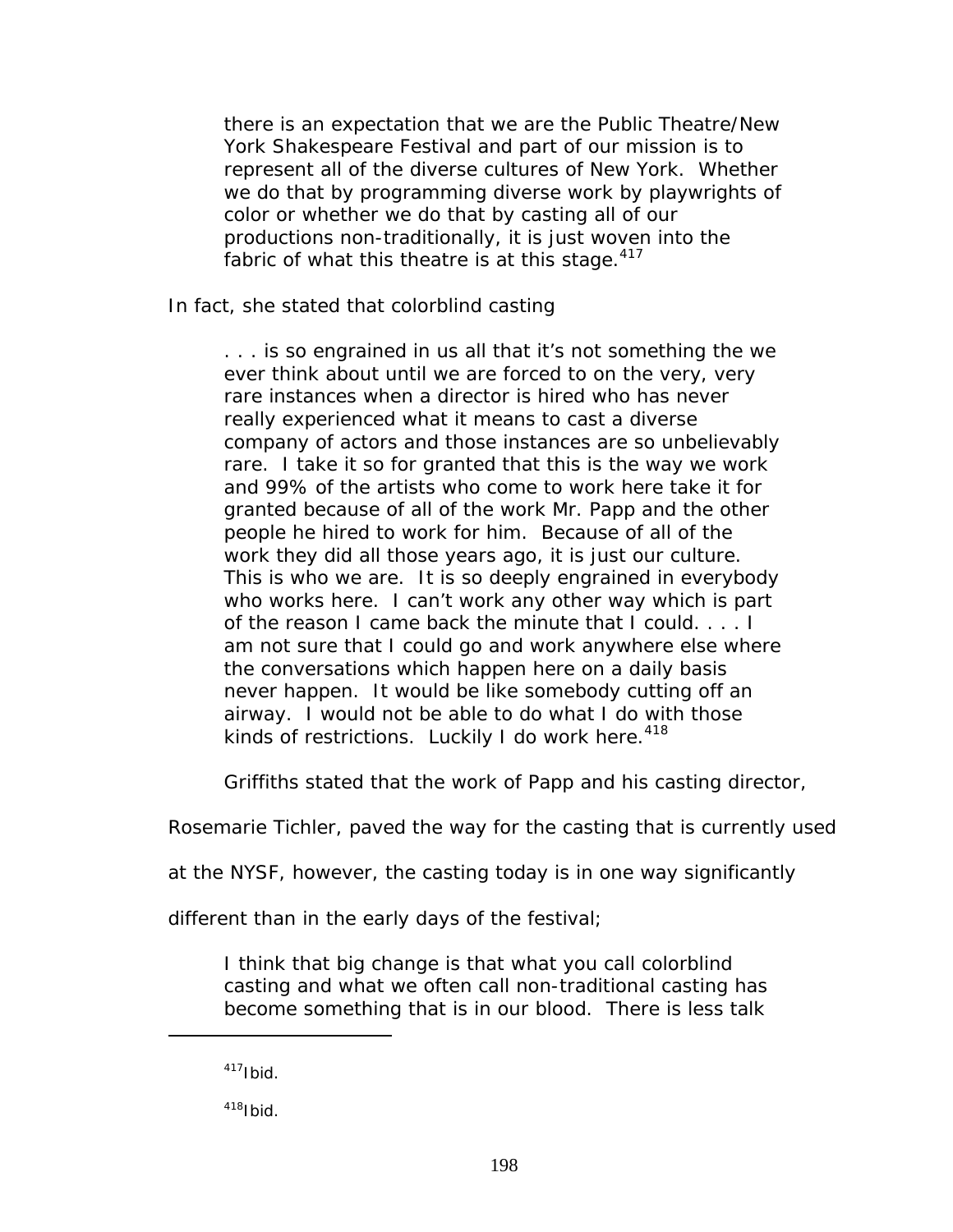about it, we just do it. The reason why we can is because of the pioneering work that Mr. Papp did starting fifty years ago and people like Rosemarie.<sup>[419](#page-205-0)</sup>

Griffiths concluded our interview by stating:

I hope the work you're doing will continue the conversation about how we cast our shows and what that says about the world we live in because we are privileged to work at this institution. But I am not naïve enough to think that it is like this everywhere. I know that there are a lot of other institutions in New York and across the country where the conversation does not take place. People do not sit down and read *Hamlet* and say let's have Jeffery Wright come and play this part.<sup>[420](#page-205-1)</sup>

Fifteen years after the death of Papp, the NYSF is still concerned with keeping a conversation about the casting of minority actors in Shakespearean productions going. Papp's legacy at the organization supports his work as a macro-level racial project, and like other macro-level racial projects, Papp's casting has helped to keep discussions about race relations in the forefront of American consciousness.

In conclusion, Papp's use of colorblind and uni-racial casting is still a controversial issue today. While his use of the casting methods seems to emanate from a desire to challenge racial inequality, the hiring of a white director for the Black/Hispanic Company and white directors for the colorblind productions of plays written by a white

<span id="page-205-0"></span> $419$ Ibid.

<span id="page-205-1"></span> $420$ Ibid.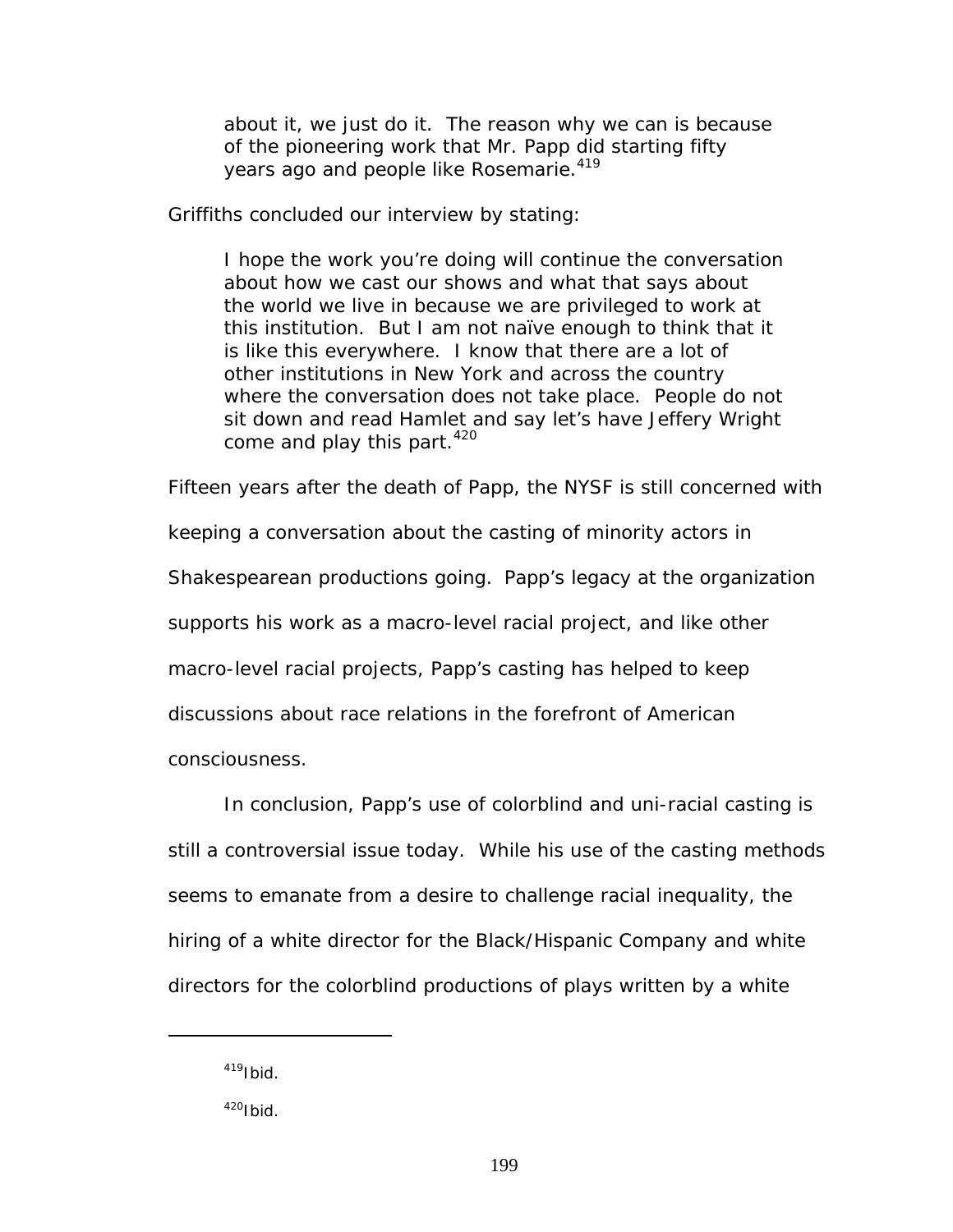playwright, reinforced the racialized social structure. However, the work did provide opportunities for African American actors that would have otherwise not been available and, especially with the Black/Hispanic Company, challenged traditional methods of casting in theatrical productions. Evidence suggests that Papp's casting was directly linked to his political goals; he hoped that the decisions he made in his theatre would create a forum for debate about inequality that could lead to real change for blacks in American society. While there are elements of both colorblind and uni-racial casting that can be perceived as racist in nature, in both cases, Papp was attempting to use the casting to address racism and inequality in American theatre and society. Papp's casting helped to keep the lines of communication open and there is still an intense need for this conversation to continue today. I hope that this study in at least some small way does contribute to that conversation.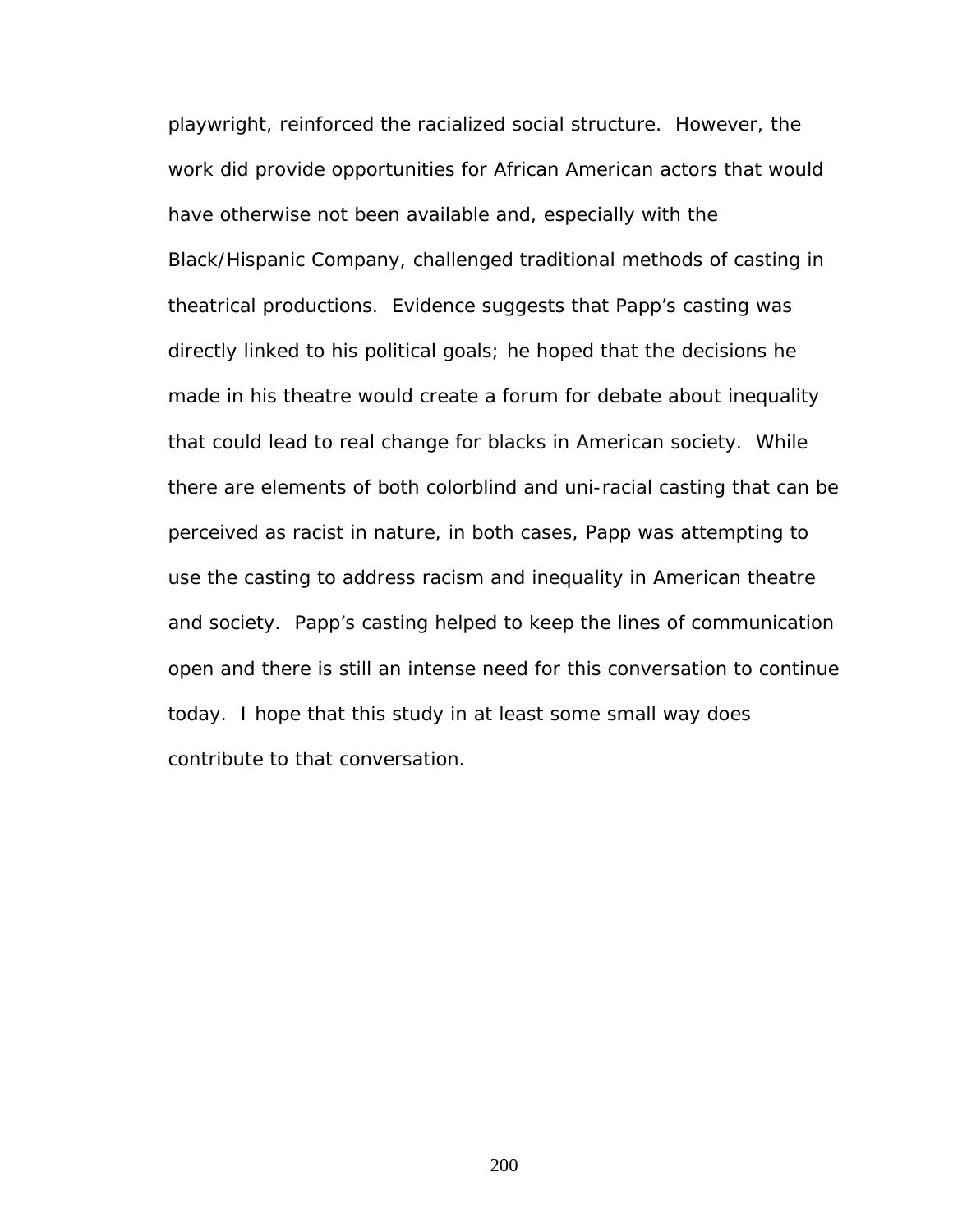## **APPENDIX A**

# **List of Interracial Shakespearean Productions Produced by Joseph Papp**

| <b>Titus Andronicus</b>    | 1956<br>Rosco Lee Browne-Aaron                                                |
|----------------------------|-------------------------------------------------------------------------------|
| Julius Caesar              | Rosco Lee Browne-Pindarus                                                     |
| Taming of the Shrew        | Rosco Lee Browne-Servant                                                      |
| Romeo and Juliet           | 1957<br>Rosco Lee Browne-Balthsar                                             |
| Othello                    | 1958<br>Ellen Holly-Desdemona<br><b>William Marshall-Othello</b>              |
| Julius Caesar              | 1959<br>Rosco Lee Browne-Pindarus                                             |
| King Henry V               | 1960<br>James Earl Jones-Williams                                             |
| <b>Measure for Measure</b> | James Earl Jones-Abhorson                                                     |
| The Taming of the Shrew    | Jane White-Katherine                                                          |
| A Midsummer Night's Dream  | 1961<br>James Earl Jones-Oberon                                               |
| King Richard II            | James Earl Jones-Lord Marshall                                                |
| Romeo and Juliet           | James Earl Jones-Gregory<br>Osceola Archer-Nurse<br><b>Clebert Ford-Peter</b> |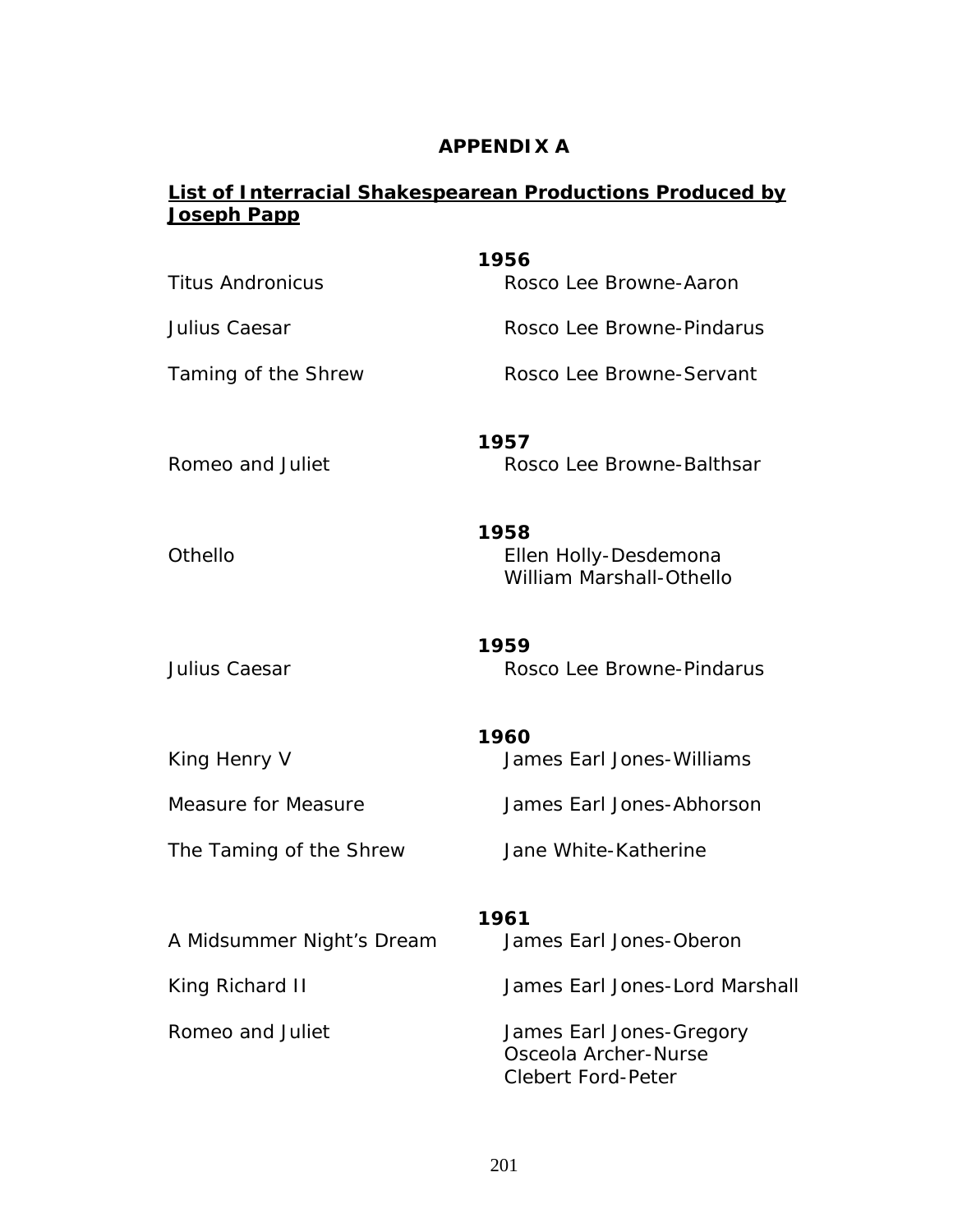| King Lear                   | 1962<br>Rosco Lee Browne-Lear's Fool                     |
|-----------------------------|----------------------------------------------------------|
|                             | Frank Silvera-Lear                                       |
| Merchant of Venice          | James Earl Jones-Prince of Morocco                       |
| The Tempest                 | James Earl Jones-Caliban                                 |
|                             | 1963                                                     |
| Winter's Tale               | Rosco Lee Brown-Autolycus                                |
|                             | <b>Bill Gunn-Archidamus</b><br>James Earl Jones-Camillo  |
|                             | Robert Jackson-Dion                                      |
| Antony and Cleopatra        | <b>Bill Gunn-Eros</b>                                    |
|                             | Ellen Holly-Iras                                         |
|                             | Robert Jackson-Soothsayer<br><b>Clebert Ford-Mardian</b> |
|                             |                                                          |
| <b>Othello</b>              | 1964<br>James Earl Jones-Othello                         |
|                             | Jamie Sanchez-Clown                                      |
| A Midsummer Night's Dream   | Ellen Holly-Titania                                      |
|                             | Lynn Hamilton-Hippolyta                                  |
|                             | 1965                                                     |
| <b>Troilus and Cressida</b> | Rosco Lee Brown-Ulysses                                  |
|                             | Al Freeman, Jr.-Diomedes<br><b>Bill Gunn-Patroclus</b>   |
|                             | James Earl Jones-Ajax                                    |
|                             | Jane White-Helen                                         |
| Coriolanus                  | James Earl Jones-Junius Brutus                           |
|                             | Jane White-Volumnia                                      |
| Henry V                     | Ellen Holly-Katherine                                    |
|                             | Robert Hooks-King Henry V                                |
|                             | Lynn Hamilton-Alice                                      |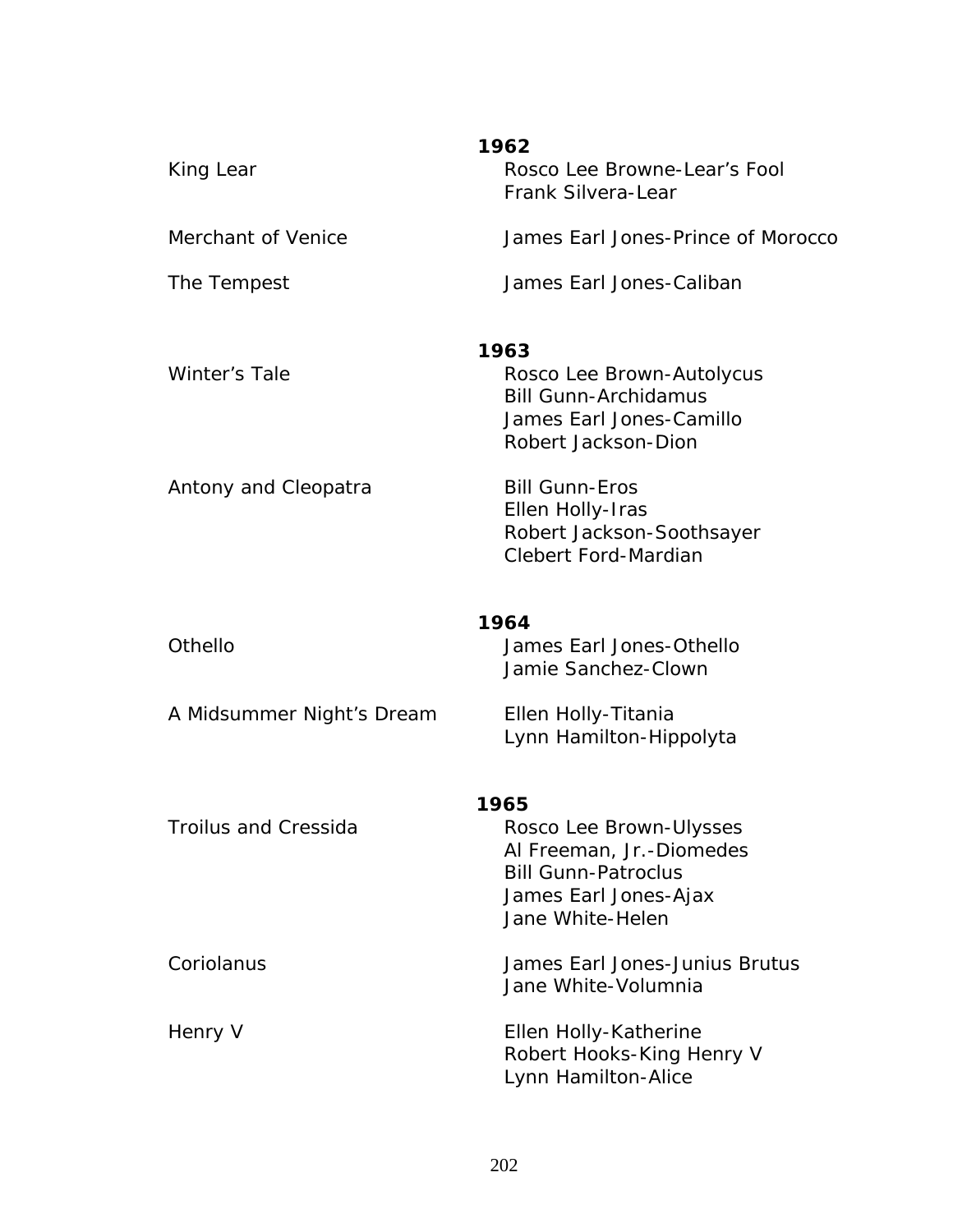| Taming of the Shrew        | Ellen Holly-Kate<br>Lynn Hamilton-Widow                                                                          |
|----------------------------|------------------------------------------------------------------------------------------------------------------|
| Love's Labour's Lost       | Jane White-Princess of France                                                                                    |
| Macbeth                    | 1966<br>Ellen Holly-Lady Macbeth<br>James Earl Jones-Macbeth<br>Raul Julia-Macduff<br>Lynn Hamilton-Second Witch |
| All's Well That Ends Well  | Al Freeman, Jr.-Charles Dumaine                                                                                  |
| <b>Measure for Measure</b> | Al Freeman, Jr.-Lucio<br>Moses Gunn-Provost                                                                      |
| <b>Titus Andronicus</b>    | 1967<br>Moses Gunn-Aaron<br>Raul Julia-Demetrius                                                                 |
| Hamlet                     | Paul Benjamin-Guard                                                                                              |
| Hamlet                     | 1968<br>Cleavon Little-Hamlet<br>Paul Benjamin-Ghost                                                             |
| Romeo and Juliet           | <b>Moses Gunn-Capulet</b>                                                                                        |
| Henry VI, Part I           | 1970<br>Fred Morsell-Papal Legate<br>Albert Hall-Talbot's Captain                                                |
| Henry VI, Part II          | <b>Albert Hall-Master</b>                                                                                        |
| Two Gentlemen of Verona    | 1971<br>Jonelle Allen-Silvia<br><b>Clifton Davis-Valentine</b><br>Raul Julia- Proteus<br>Jose Perez-Speed        |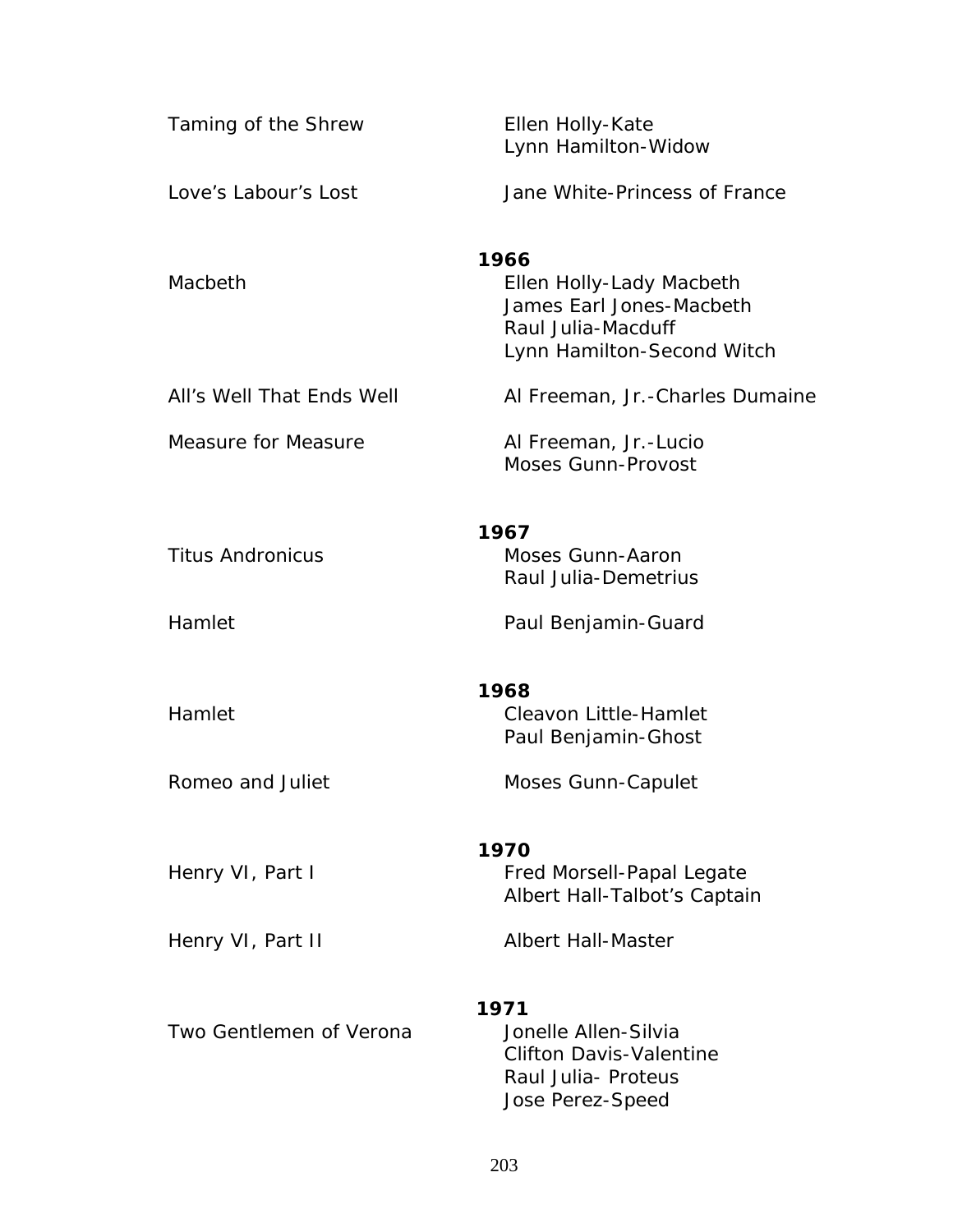|                            | Norman Matlock-Duke of Milan                                                                                               |
|----------------------------|----------------------------------------------------------------------------------------------------------------------------|
| Cymbeline                  | Jane White-Queen                                                                                                           |
| Hamlet                     | 1972<br>James Earl Jones-Claudius<br>Raul Julia-Osric                                                                      |
| Two Gentlemen of Verona    | Jonelle Allen-Silvia<br><b>Clifton Davis-Valentine</b>                                                                     |
| As You Like It             | 1973<br>Frankie Faison-Second Lord<br>Raul Julia-Orlando<br>Luis Avalos-Jaques de Boys<br><b>Albert Hall-First Lord</b>    |
| King Lear                  | <b>Rosalind Cash-Goneril</b><br>Ellen Holly-Regan<br>James Earl Jones-Lear<br>Raul Julia-Edmond<br>Lee Chamberlin-Cordelia |
| Two Gentlemen of Verona    | Jose Fernandez-Speed<br>Rozaa Wortham-Silvia<br>Larry Marshall-Valentine                                                   |
|                            | 1974                                                                                                                       |
| The Tempest                | Jaime Sanchez-Caliban                                                                                                      |
| The Merry Wives of Windsor | Jaime Sanchez-Pistol<br>Dennis Tate-Nym                                                                                    |
| <b>Richard III</b>         | Paul Winfield-Duke of Buckingham                                                                                           |
|                            | 1975                                                                                                                       |
| Hamlet                     | Ruby Dee-Gertrude                                                                                                          |
| A Midsummer Night's Dream  | <b>Richard Ramos-Bottom</b>                                                                                                |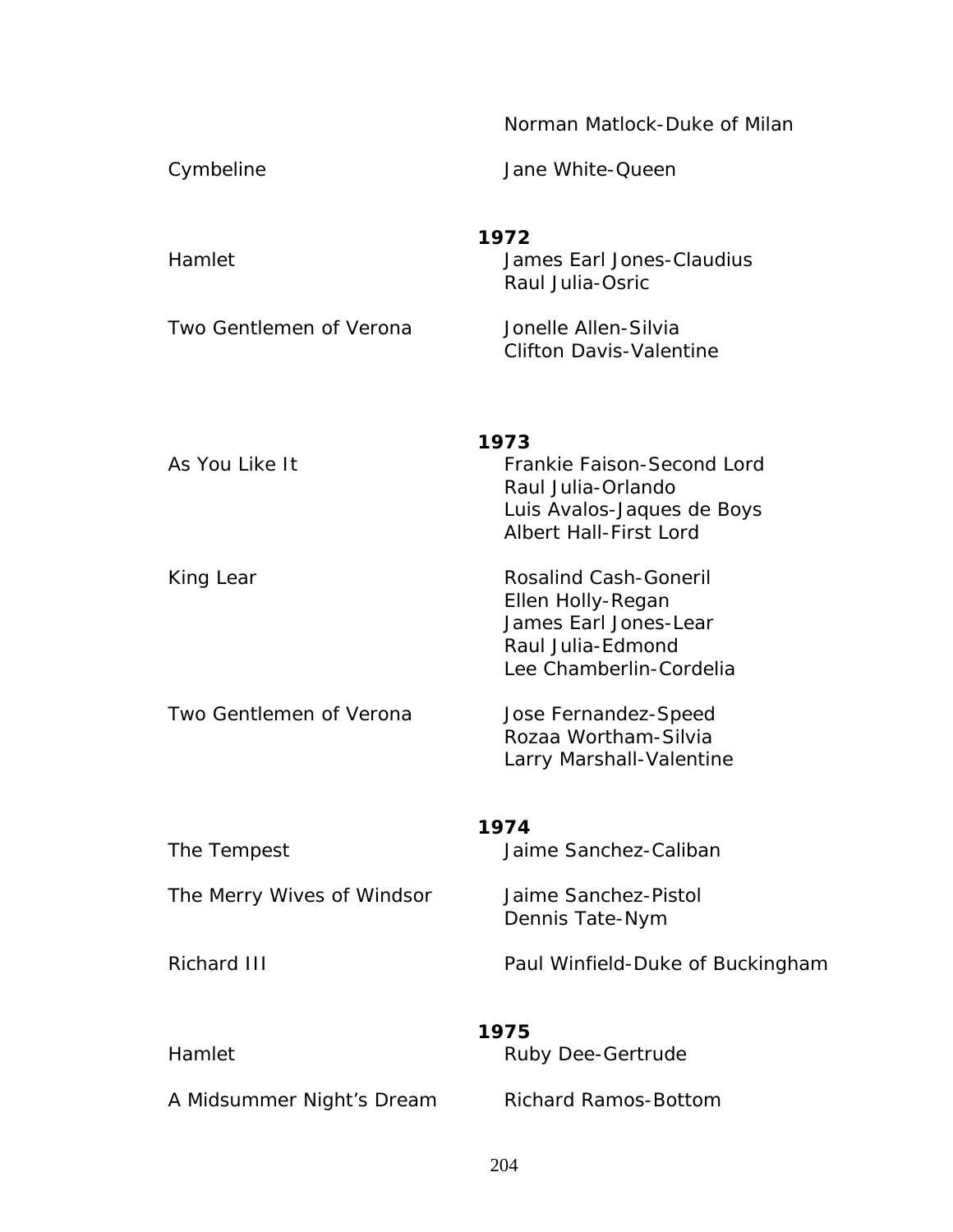Larry Marshall-Puck

| Taming of the Shrew<br>All's Well That Ends Well  | 1978<br>Raul Julia-Petruchio<br>Pamela Reed-Helena                                                |
|---------------------------------------------------|---------------------------------------------------------------------------------------------------|
| <b>Othello</b>                                    | 1979<br>Raul Julia-Othello<br>Castulo Guerra-Officer                                              |
| The Tempest                                       | 1981<br>Raul Julia-Prospero                                                                       |
| A Midsummer Night's Dream<br>The Comedy of Errors | 1982<br>Michelle Shay-Titania<br>Mel Winkler-Solinus                                              |
| Hamlet<br>Richard III                             | 1983<br>Jimmy Smits-Switzer<br>Peter Francis James-Lord Lovell<br>Roc Dutton-Lord Mayor of London |
| <b>Measure for Measure</b>                        | 1985                                                                                              |
| Romeo and Juliet<br>Macbeth                       | 1986                                                                                              |
|                                                   | 1987                                                                                              |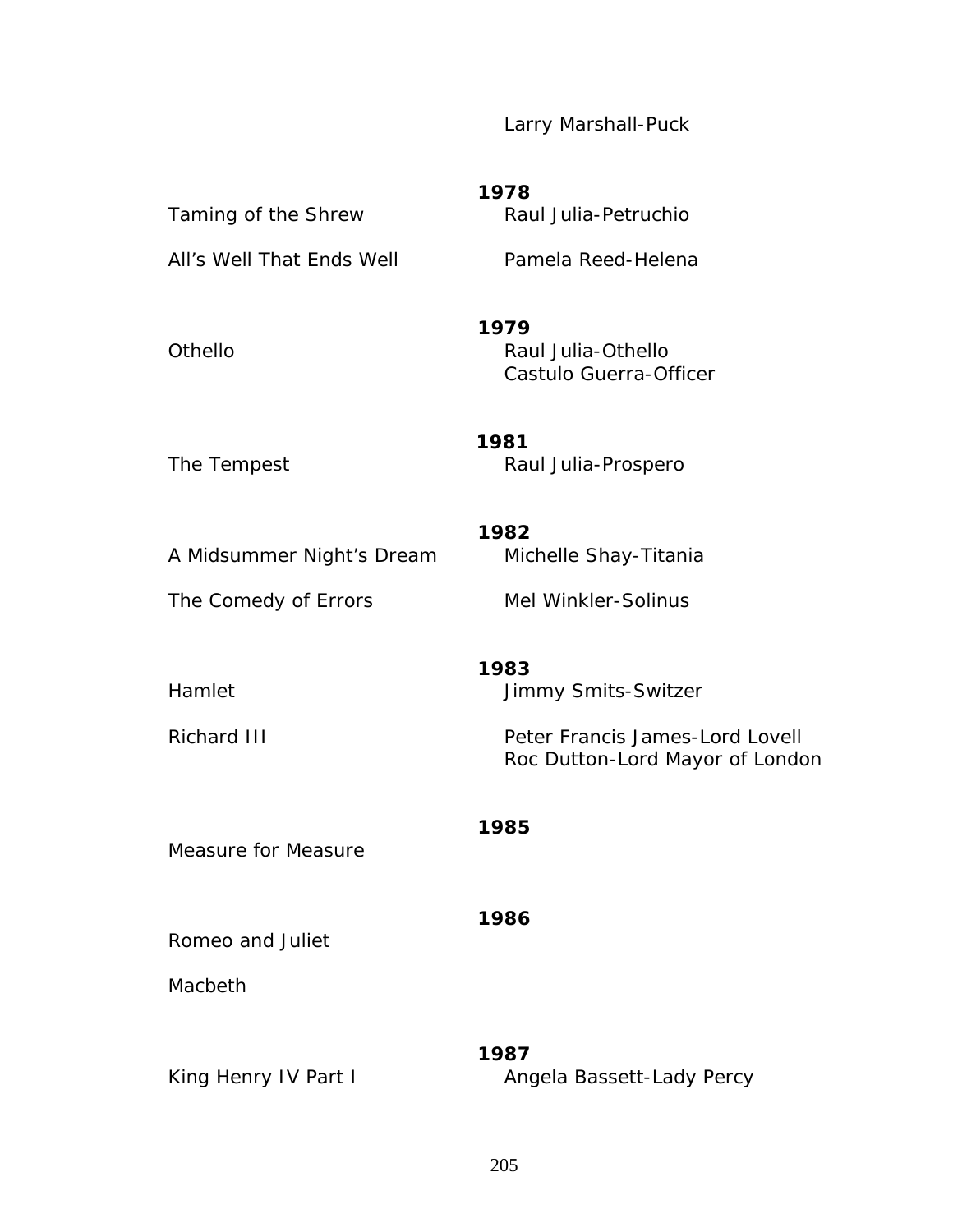*Richard II* **Conserverse Example 2** Graham Brown-Bishop of Carlisle

| A Midsummer Night's Dream | 1988<br>Forrest inhabitants played by black<br>actors                            |  |
|---------------------------|----------------------------------------------------------------------------------|--|
| Romeo and Juliet          | Peter Francis James-Benovolio                                                    |  |
| King John                 | Moses Gunn-Cardinal Pandulph<br>Jane White-Queen Elinor                          |  |
| Coriolanus                | Andre Braugher-Junius Brutus<br><b>Moses Gunn-Cominius</b>                       |  |
| Much Ado About Nothing    | Brian Murray-Don Pedro                                                           |  |
| Winter's Tale             | 1989<br>Alfre Woodard-Paulina<br>Graham Brown-Antigonus                          |  |
| Cymbeline                 | Don Cheadle-Arviragus                                                            |  |
| <b>Twelfth Night</b>      | <b>Gregory Hines-Feste</b><br>John Amos-Sir Toby Belch<br>Andre Braugher-Antonio |  |
| 1990                      |                                                                                  |  |
| <b>Richard III</b>        | Denzel Washington-Richard<br>Mary Alice-Queen Margaret                           |  |
| Macbeth                   | Raul Julia-Macbeth                                                               |  |
| Hamlet                    | Peter Francis James-Horatio<br>Miguel Perez-Voltemand                            |  |
| Taming of the Shrew       | Morgan Freeman-Petruchio<br>Jose Perez-Grumio                                    |  |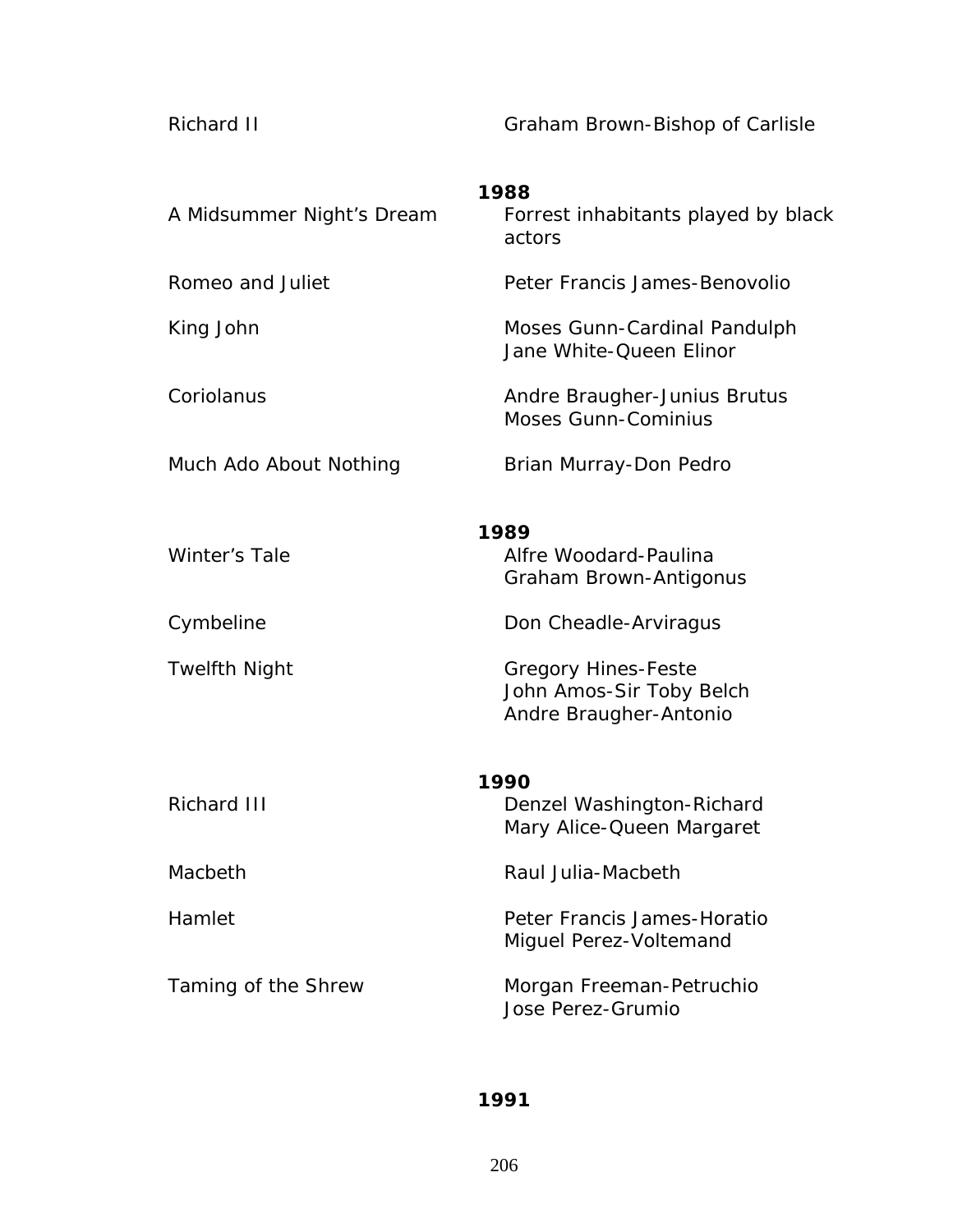*Richard III* Denzel Washington-Richard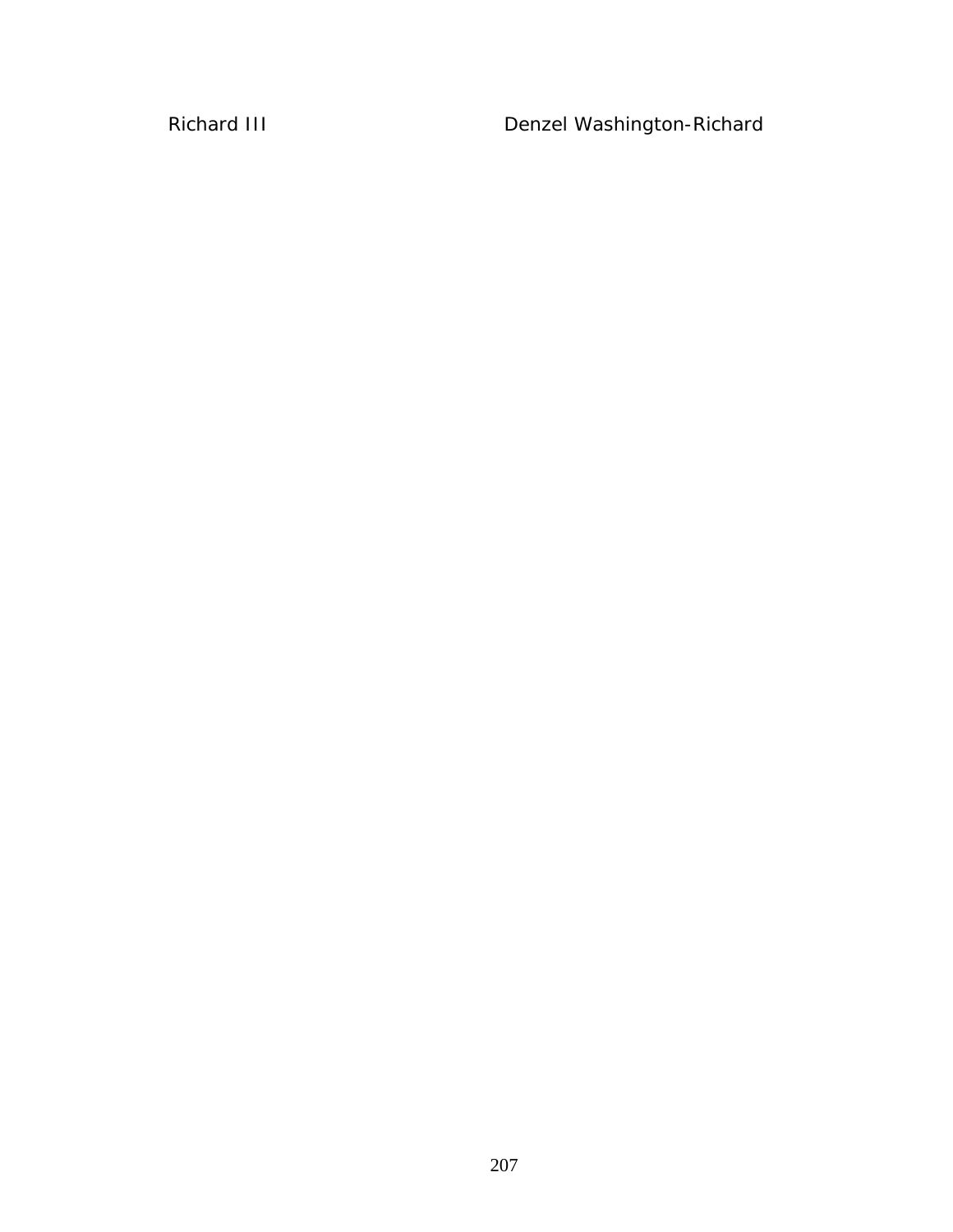## **APPENDIX B**

# **List of Uni-Racial Shakespearean Productions Produced by Joseph Papp**

| 1965                    |                                         |
|-------------------------|-----------------------------------------|
| <b>Romeo and Juliet</b> | <b>Spanish Mobile Theatre:</b>          |
|                         | Eddie Alvarez-Musician                  |
|                         | Diana Arostegui-Juliet                  |
|                         | Pascual Blanco-Abram                    |
|                         | Pilar Buchanan-Lady Montague            |
|                         | Ann Collins-Soprano                     |
|                         | Mario R. Cueto-Paris                    |
|                         | Carlos E. Davis-Benvolio                |
|                         | Rafael Delgado-Friar John/Beggar        |
|                         | Edmond Faccini-Page/Rug vendor          |
|                         | Felix E. Fernandez-Balthasar            |
|                         | <b>Antonio Flores-Gregory</b>           |
|                         | Alfredo Geroldo-Baritone                |
|                         | Jana Klenburg-Lady Capulet              |
|                         | Julio Lucia-Guard/Lucio                 |
|                         | Marta Lucia-Livia/Fruit vendor          |
|                         | Gonzalo Madurga-Montague                |
|                         | Alfonso Manosalvas-Capulet              |
|                         | Manuel Morales-Counsel to the           |
|                         | Prince                                  |
|                         | Jose Ocasio-Tybalt                      |
|                         | Ramon Pabon-Peter Sampson               |
|                         | Norma Iris Pagan-Nurse                  |
|                         | Lazaro Perez-Prince of Verona           |
|                         | <b>Frank Ramirez-Romeo</b>              |
|                         | Diane Reutter-Rosalina/Flower<br>vendor |
|                         | Osvaldo Riofrancos-Friar Laurence       |
|                         | Claudio Garcia Satur-Mercutio           |
|                         | <b>Hector Sierra-Guard</b>              |
|                         | <b>Trudy Torres-Elena/Guide</b>         |
|                         | Jorge Valdes-Page                       |
|                         |                                         |
|                         |                                         |

# **1966**

**Macbeth** Spanish Mobile Theatre: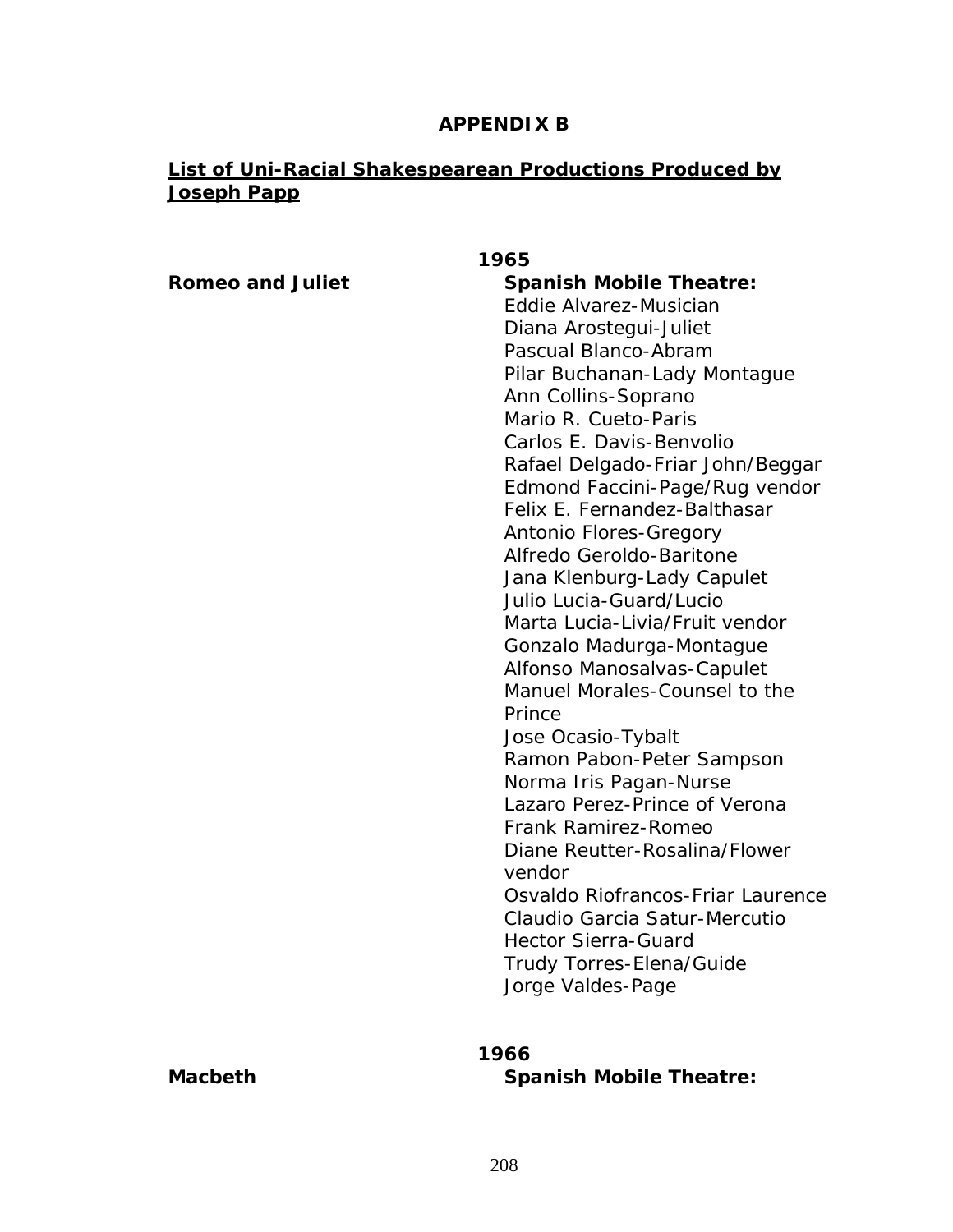Eddie Alvarez-Servant/Ensemble Maria Brenes-Lady Macbeth Cesar Castro-Sergeant/Murderer Jaime Castro-Ensemble Vala Clifton-Third Witch Ann Collins-Second Witch Ali Colon-Messenger/Murderer Ernesto Colon-Seyton Michael Coquat-Old Man/Ensemble Mario Cueto-Donalbain Chan Daniels-Ensemble Paul Delgado-Siward Edmond Faccini-Porter Felix Fernandez-Murderer Antonio Flores-Murderer/Ensemble Hermes Franqui-Young boy Hernando Gonzalez-Sentry/Messenger Pilo Gonzalez-Fleance/Ensemble Raul Julia-Macduff Violeta Landek-First Witch Julio Lucia-Caithness Marta Lucia-Lady Macduff Charles Lutz-Ensemble Gonzalo Madurga-Banquo/Menteith Alfonso Manosalvas-Ross Dillian Martinez-Young girl Norma Pagan-Lady Francisco Prado-Angus/Hecate Frank Ramirez-Lennox Osvaldo Riofrancos-Duncan Gregory Sierra-Doctor Igancio Lopez Tarso-Macbeth Lorenzo Weisman-Malcolm

#### **1979**

*Julius Caesar* **Black/Hispanic Company:** Frank Adu-Soothsayer Mary Alice-Portia Bimbo-Pindarus Gylan Cain-Caius Cassius Robert Christian-Metellus Cimber Miriam Colon-Calpurnia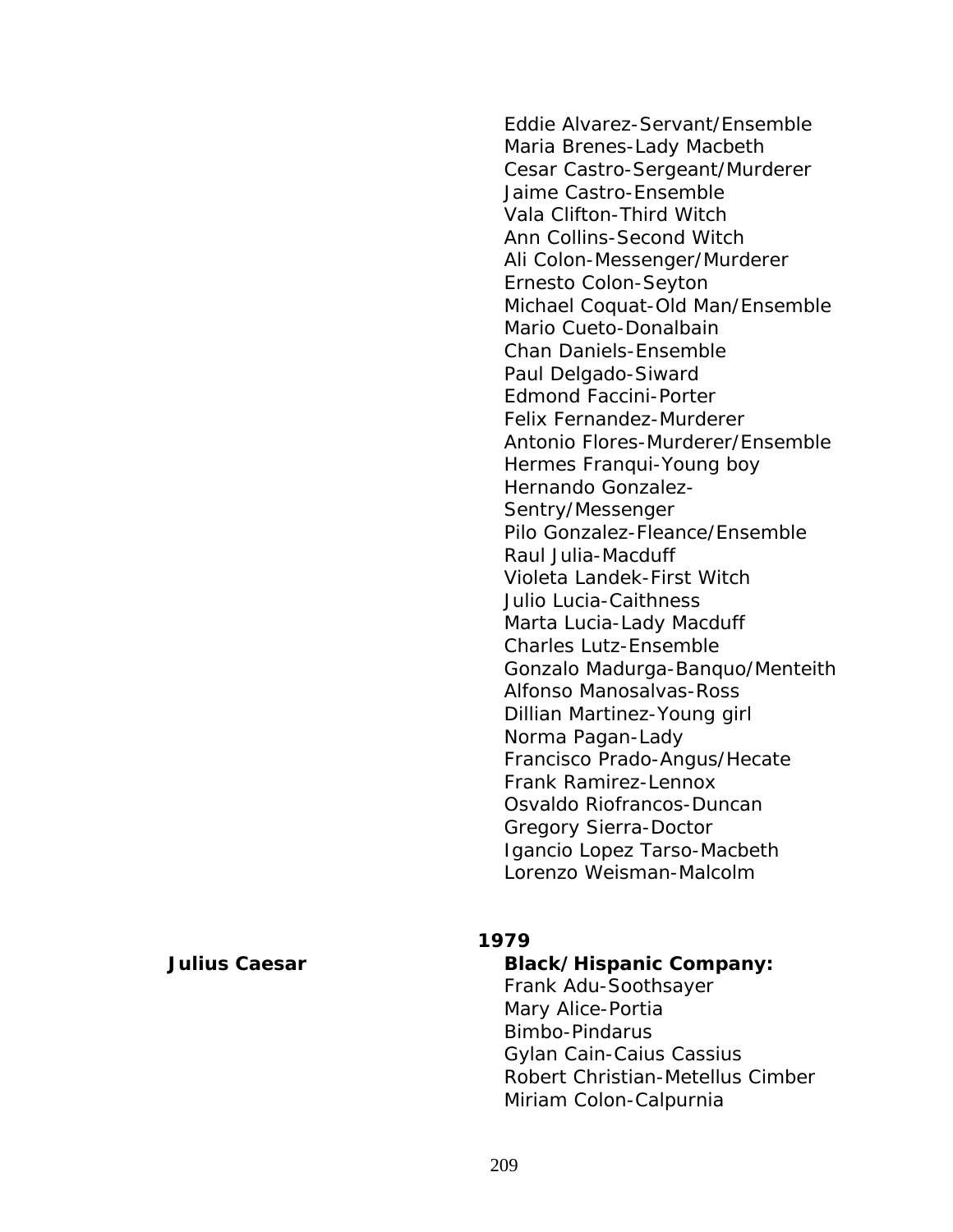Keith Esau-Octavius' Officer Jay Fernandez-Trebonius Clebert Ford-Servant Morgan Freeman-Casca Arthur French-Flavius/Lepidus Sonny Jim Gaines-Julius Caesar Ben Halley, Jr.-Cobbler/Dardanius Earle Hyman-Cicero/Messala Peter Francis James-Octavius Caesar Reginald Vel Johnson-Clitis Jose Maldonado-Antony's Officer Norman Matlock-Marullus/Strato Clark Morgan-Publicus Roscoe Orman-Marcus Brutus Francisco Prado-Artemidorus Reyno-Lucius Jaime Sanchez-Marc Antony Tucker Smallwood-Cinna/Titinius

Count Stovall-Decius Brutus/Lucilius

## *Coriolanus* **Black/Hispanic Company:**

Frank Adu-Junius Brutus Bimbo-Patrician Robert Christian-Tullus Aufidius Keith Esau-Aufidius' Lieutenant Frankie R. Faison-Aedile Jay Fernandez-Officer Clebert Ford-Sicinius Velutus Gloria Foster-Volumnia Morgan Freeman-Coriolanus Ben Halley, Jr.-Servant/Watch Earle Hyman-Cominius William Jay-Aedile J. J. Johnson-Patrician Reginald Vel Johnson-Servant/Watch Khayyam Kain-Young Martius Gilbert Lewis-Senator Robbie McCauley-Senate Aid Cynthia McPherson-Senate Aid Clark Morgan-Senator Roscoe Orman-Nicanor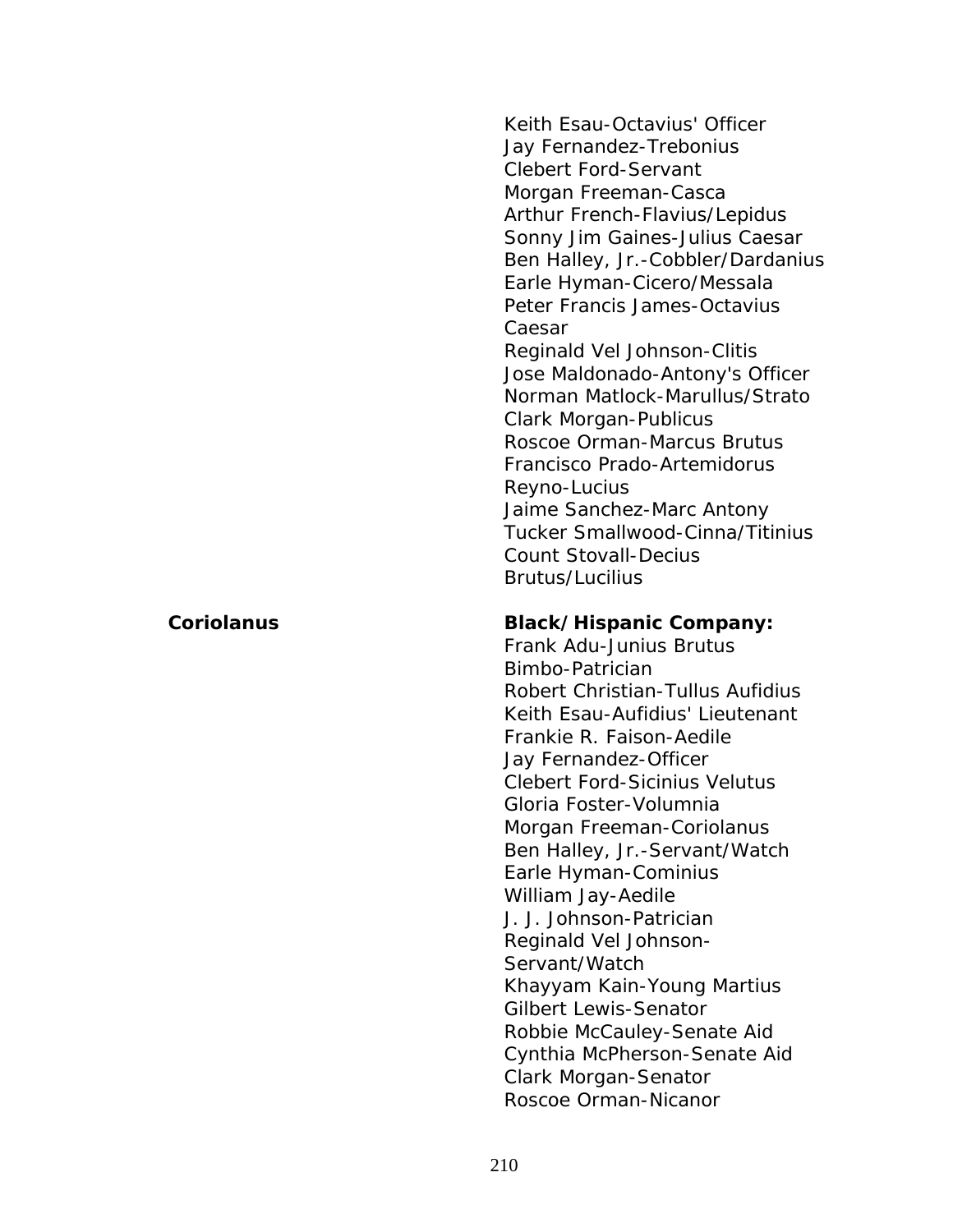C. C. H. Pounder-Valeria Francisco Prado- Servant/Watch Jaime Sanchez-Titus Lartius Michele Shay-Virgilia Count Stovall-First Citizen/Officer Maurice Woods-Menenius Agrippa

## **Coriolanus Revival Black/Hispanic Company:**

Frank Adu-Junius Brutus Wayne Anthony-Ensemble Bimbo-Patrician/Ensemble Thomas Martell Brimm-Adrian/Senator Christine Campbell-Gentlewoman Robert Christian-Tullus Aufidius Keith Esau-Lieutenant Jay Fernandez-Officer/Ensemble Clebert Ford-Sicinius Velutus Gloria Foster-Volumnia Morgan Freeman-Coriolanus Castulo Guerra-Nicanor/Senator Earle Hyman-Cominius Peter Francis James-Servant/Watch J. J. Johnson-Patrician/Ensemble Khayyam Kain-Young Martius Jose Maldonado-Ensemble Robbie McCauley-Senate Aid/Ensemble Cynthia McPherson-Gentlewoman Clark Morgan-Senator/Ensemble C. C. H. Pounder-Valeria Francisco Prado-Servant/Ensemble Jose Santana-Second Citizen/Ensemble Michelle Shay-Virgilia Catherine E. Slade-Gentlewoman Count Stovall-First Citizen/Ensemble Dennis Tate-Servant/Ensemble David Toney-Senator/Ensemble Denzel Washington-Aedile/Ensemble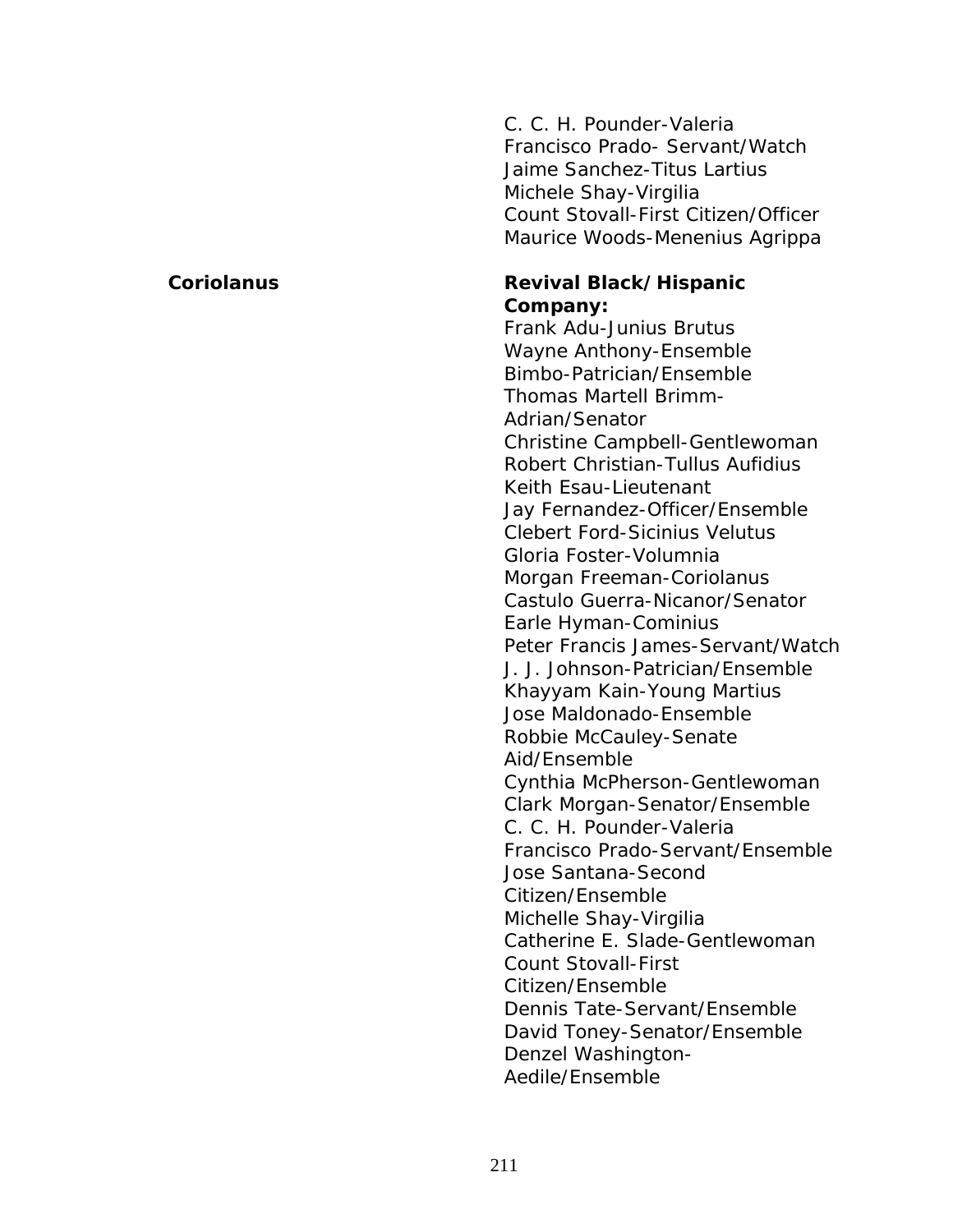Keith Wiliams-Aedile/Ensemble Maurice Woods-Menenius Agrippa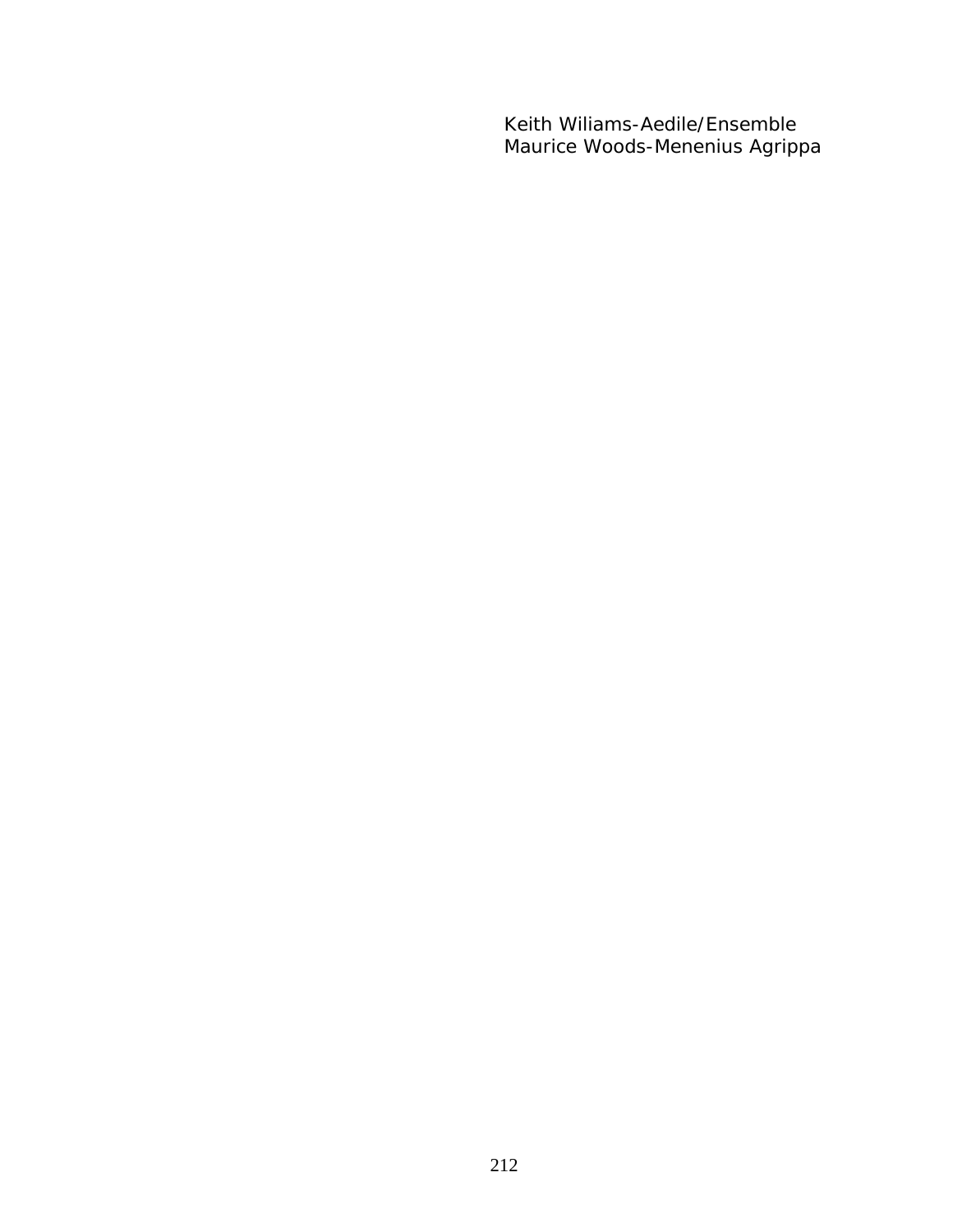## **Selected Bibliography**

- *The American Experience: The Murder of Emmett Till*. Directed by Stanley Nelson. Public Broadcasting System, 2004. DVD.
- Archer, Leonard C. *Black Images in the American Theatre*. Brooklyn: Pageant-Poseidon, 1973.
- Arsenault, Raymond. *Freedom Riders: 1961 and the Struggle for Racial Justice.* Oxford: Oxford University Press, 2006.
- Ashby, Neal. "Joseph Papp: Play Producer for the People." *Lithopinion* (Fall 1974): 73-78.
- Barnes, Clive. "Accent is on '*Julius Caesar.*'" Review of *Julius Caesar*, by William Shakespeare. New York Shakespeare Festival, New York. *New York Post,* 26 January 1979, 42.

\_\_\_\_\_\_\_\_\_. Review of *Hamlet*, by William Shakespeare. New York Shakespeare Festival, New York. *New York Times*, 27 December 1967, 45.

- Barthel, Joan. "Who Threw The Rocks?" *New York Times*, 27 June 1965, X1 and X3.
- Black, Cheryl. "After the Emperor: Interracial Collaborations between Provincetown Alumni and Black Theatre Artists, 1924-1946." Paper presented at the Association for Theatre in Higher Education Conference, San Francisco, California, 28-31 July 2005.
- Blum, David, "Hollywood Shakespeare: Joe Papp Sprinkles Stardust on 'Twelfth Night.'" *New York*, (19 June 1989): 29-34.
- Blumenthal, Eileen. "Some Thanks for Most Sweet Voice." Review of *Coriolanus* by William Shakespeare. New York Shakespeare Festival, New York. *Village Voice*, 26 March 1979, 89.
- Brewster, Townsend. "Theatre: Minorities and Classical Theatre." R*outes, A Guide to Black Entertainment*, 1979. Joseph Papp/New York Shakespeare Festival Collection, Billy Rose Theatre Collection, The New York Public Library for the Performing Arts.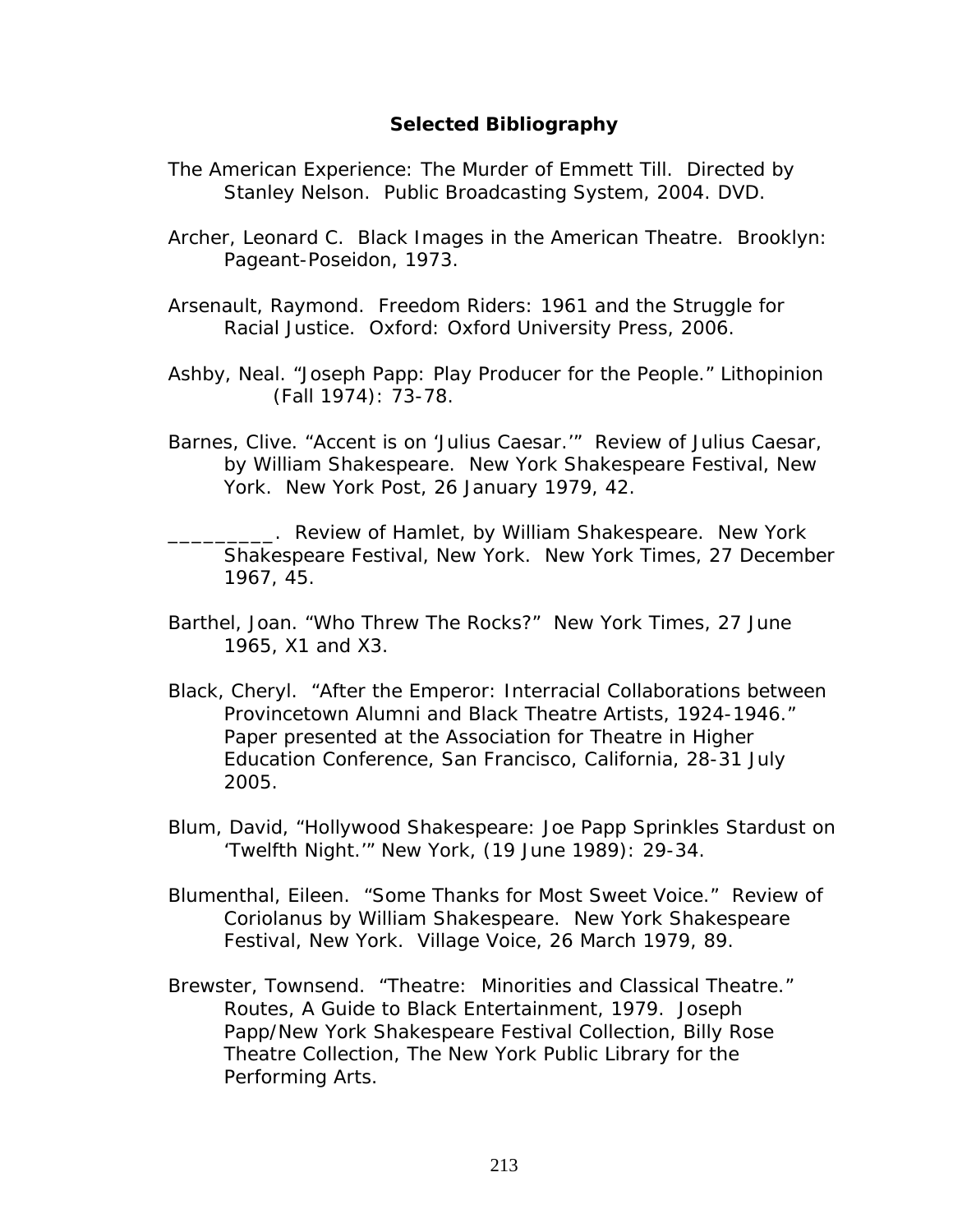- Brinkley, Alan and Ellen Fitzpatrick. *America in Modern Times: Since 1890.* New York: McGraw-Hill, 1997.
- Bond, Frederick W. *The Negro and the Drama: The Direct and Indirect Contributions Which the American Negro has Made to Drama and the Legitimate Stage, with the Underlying Conditions Responsible*. Washington: Associated Publishers, 1940.
- Brockett, 0scar. *History of the Theatre.* 7th ed. Boston: Allyn and Bacon, 1995.
- "Brooklyn's Gift to the Bard." *Theatre Arts* (January 1958): 11-12.
- "BTA Responds to Papp's Move on Black Theatre." *The Black Theatre Alliance Newsletter*, Vol. 4 (5 May 1979): 15.
- Bullins, Ed. Interview by Kim Pearson. 17 February 1997. Transcript. [http://kpearson.faculty.tcnj.edu/Articles/kp%20interview\\_with\\_e](http://kpearson.faculty.tcnj.edu/Articles/kp interview_with_ed_bullins.htm) [d\\_bullins.htm](http://kpearson.faculty.tcnj.edu/Articles/kp interview_with_ed_bullins.htm).
- Canby, Vincent. Review of *Hamlet*, by William Shakespeare. New York Shakespeare Festival, New York. *New York Times*, 4 July 1968, 15.
- Carmichael, Stokely. "Stokely Carmichael Explains 'Black Power,' 1967." In *Major Problems in American History Since 1945*, ed. Robert Griffith, 364-368. Lexington: D.C. Heath, 1992.
- Carragher, Bernard. "Black Theater Has Moved Beyond Revolution." *New York Times*, 29 April 1979, D1.
- Chafe, William H. "The African-American Struggle as an Unfinished Revolution." In *Major Problems in American History Since 1945*, ed. Robert Griffith, 384-397. Lexington: D.C. Heath, 1992.

\_\_\_\_\_\_\_\_. "The Social Politics of Race and Gender." In *Major Problems in American History Since 1945*, ed. Robert Griffith, 31-47. Lexington: D.C. Heath, 1992.

Collins, Robert M. *More: The Politics of Economic Growth in Postwar America*. Oxford: Oxford University Press, 2000.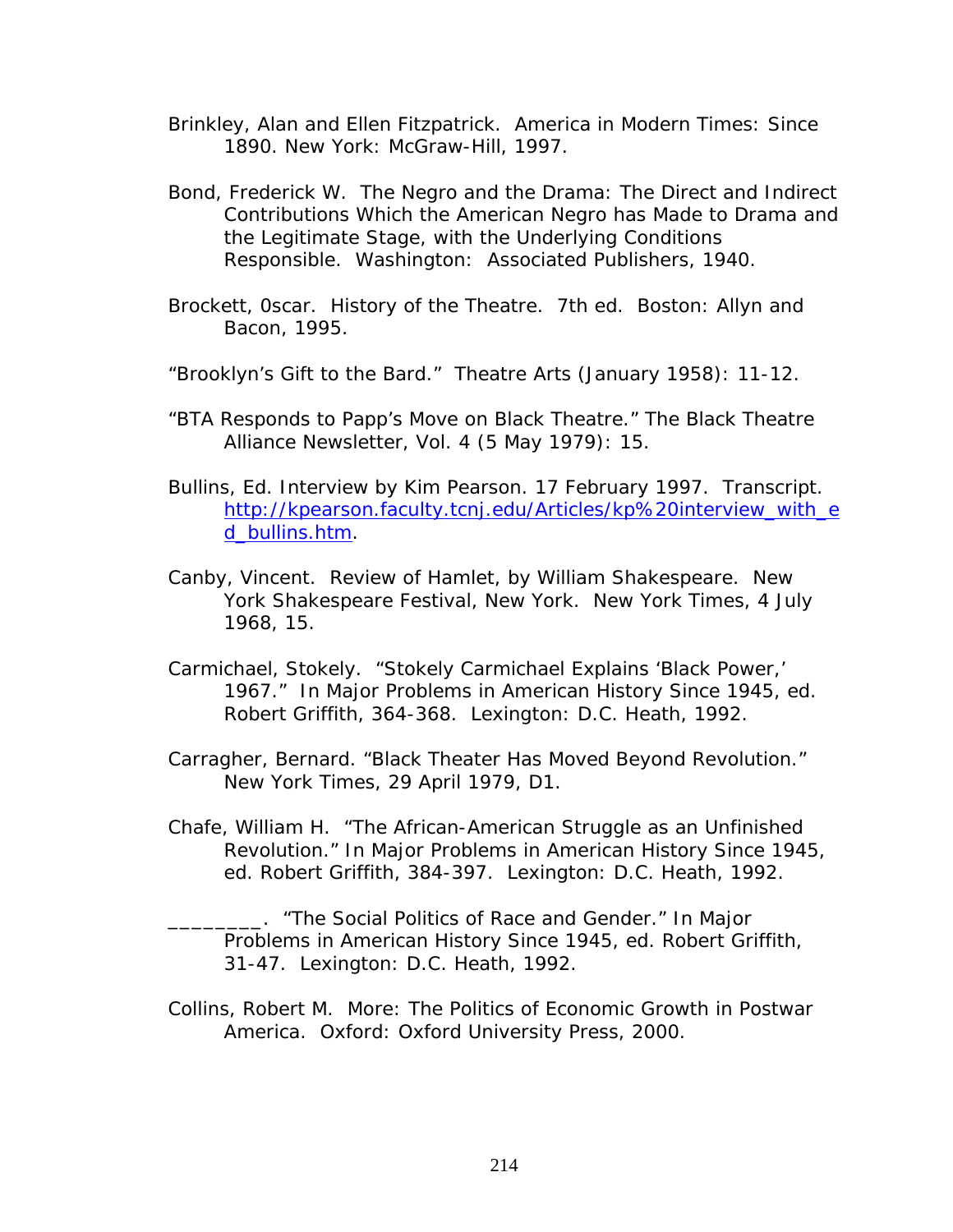- Diggins, John Patrick. "The Proud Decade." In *Major Problems in American History Since 1945*, ed. Robert Griffith, 227-233. Lexington: D.C. Heath, 1992.
- Douglas, Rodney K. The Concept and Practice of Mixed Racial Casting in New York Theatres and Other Regions 1960-1990. Ph.D. diss., New York University, 2001.
- Eder, Richard. "Stage: '*Coriolanus*.'" Review of *Coriolanus*, by William Shakespeare. New York Shakespeare Festival, New York. *New York Times*, 15 March 1979, C19.
- Epstein, Helen. *Joe Papp: An American Life*. New York: Little, Brown and Company, 1994.
- Faust, Richard and Charles Kadushin. *Shakespeare in The Neighborhood: Audience Reaction to "A Midsummer Night's Dream as Produced by Joseph Papp for the Delacorte Mobile Theatre*. New York City: The Twentieth Century Fund, 1965.
- Gardner, Elysa. "Black Hues on Great White Way." *USA Today*, 7 April 2005, 1D.
- Gelb, Hal. "Should Equal Opportunity Apply on the Stage?" *New York Times*, 28 August 1988, national ed., sec.2: 3.
- Gersten, Bernard. New York City to Editor of the *New York Times*, New York City. *New York Times*, 5 October 1975, 129.
- Gibbons, John Joseph. "The American Theatre's Attempt to Achieve Multiculturalism on Stage through Non-Traditional Casing." Ph.D. diss., Northwestern University, 1992.
- Gill, Glenda E. *White Grease Paint on Black Performers: A Study of the Federal Theatre, 1935-1939*. New York: Peter Lang, 1988.
- Gitlin, Todd. *The Sixties: Years of Hope, Days of Rage*. Toronto: Bantam Books, 1987.
- Goodman, George. "More Blacks in Theatre? Yes and No." *New York Times*, 9 August 1972, 20.
- Goodwin, Doris Kearns. *Lyndon Johnson and the American Dream*. New York: St. Martin's Griffin, 1991.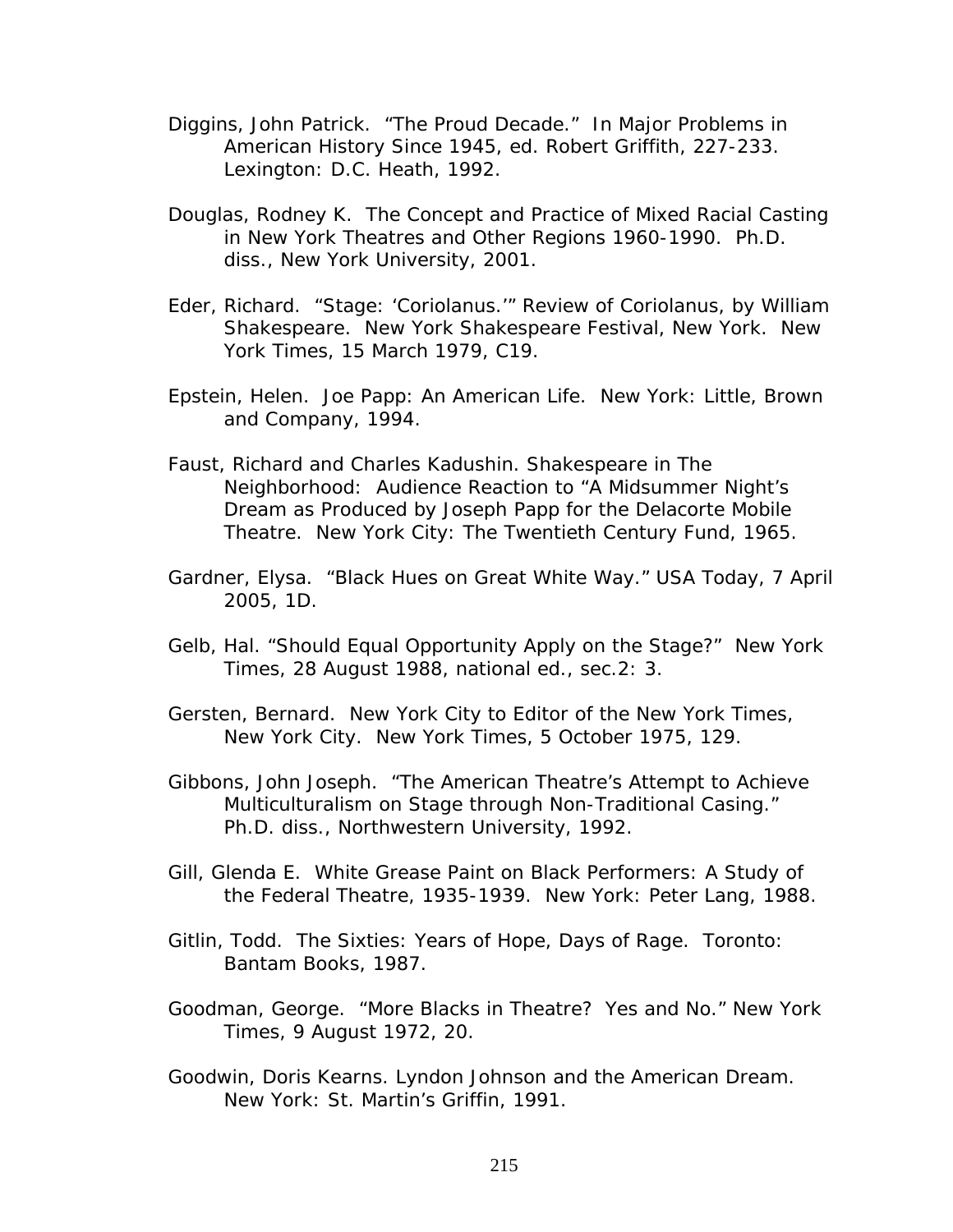- Gottfried, Martin. "Shakespeare for White Liberals." *Saturday Review*. (31 March 1979): 40.
- Graubert, David. "Latinos in The Acting Profession: A New Generation Battles The Stereotype." 1979. Joseph Papp/New York Shakespeare Festival Collection, Billy Rose Theatre Collection, The New York Public Library for the Performing Arts.

Gregory, Andre. New York City to Editor of the *New York Times*, New York City. *New York Times*, 5 October 1975, 129.

Griffiths, Heidi. Interview by Charlene Widener, 22 September 2006.

Gussow, Mel. "A Public Life." *American Theatre* (January 1992): 18.

\_\_\_\_\_\_\_\_. "Broadway." *New York Times*, 4 August 1978, C2.

 \_\_\_\_\_\_\_\_. "Papp's 3rd World Troupe To Be Classic Repertory." *New York Times*, 23 March 1979, C1.

- Harris, John. "Joseph Papp: Theatre Revolution." *Theatre Week* (November 1991): 18.
- Hartigan, Patti. "Brustein, Wilson Tiff Obscures Real Issue." *Boston Globe*, 4 October 1996, E: 3.
- Hatch, Robert. "This Blessed Plot, this Shakespeare in the Park." *Horizons*, 2 November 1960, 116-118.
- Hill, Errol. *Shakespeare in Sable*. Amherst: University of Massachusetts, 1984.
- Hill, Errol G. and James V. Hatch. *A History of African American Theatre*. Cambridge: University Press, 2003
- Hoban, Phoebe. "Going Public." *New York*, 28 October 1991, 43-47.
- Holly, Ellen. "Why the Furor Over 'Miss Saigon' Won't Fade." *New York Times*, 26 August 1990, national ed., sec. 2, H7.
- Horn, Barbara Lee. *Joseph Papp: A Bio-Bibliography*. New York: Greenwood Press, 1992.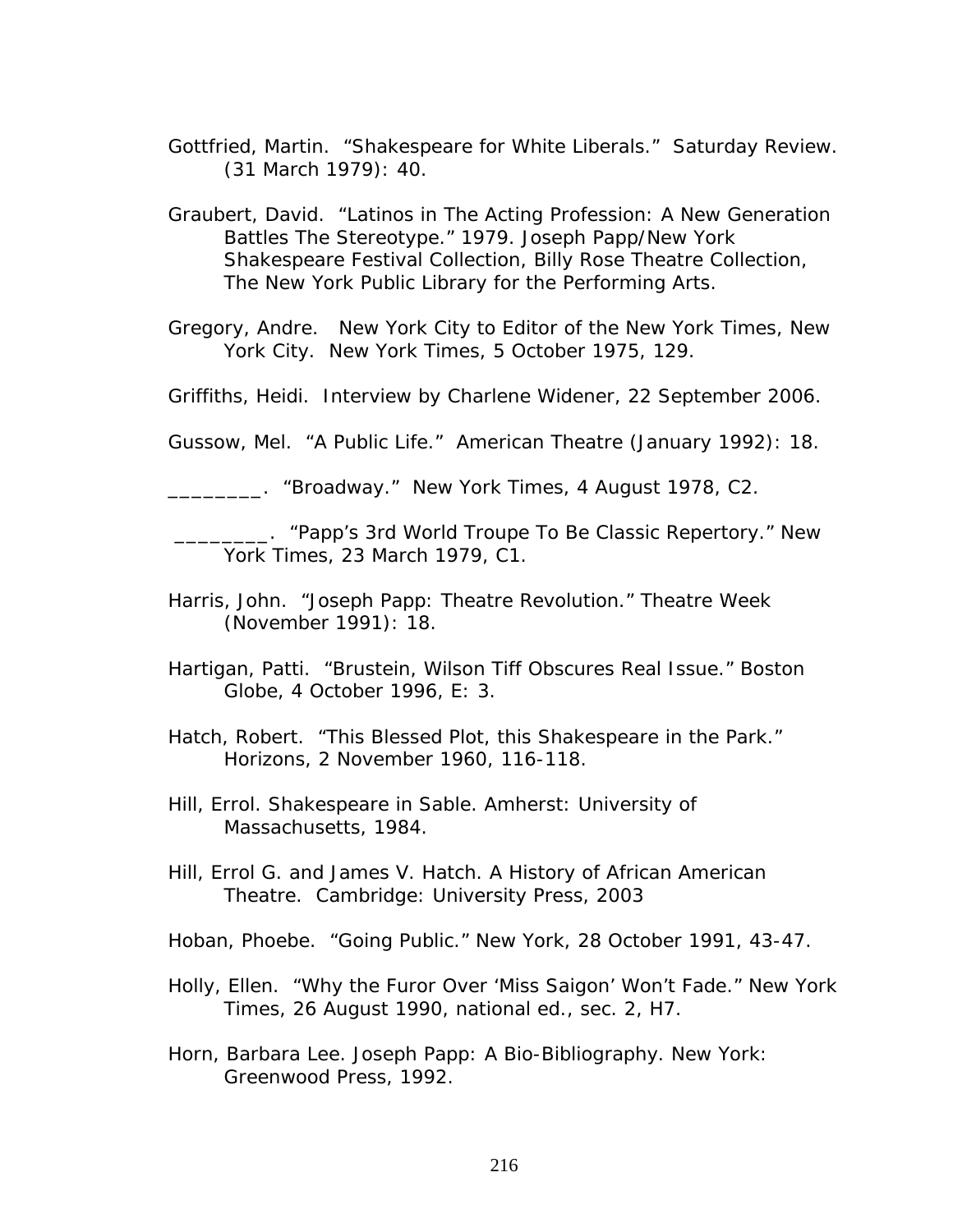- James, Peter Francis. Interview by Charlene Widener, 22 September 2006.
- Jones, Elaine R. "Race and the Supreme Courts 1994-95 Term." In *The Affirmative Action Debate*, ed. by George E. Curry and Cornel West, 146-156. New York: Perseus Books, 1996.
- Kadushin, Phineas. New York City to Michael Langham, New York City, 4 February 1979. Joseph Papp/New York Shakespeare Festival Collection, Billy Rose Theatre Collection, The New York Public Library for the Performing Arts.
- Kakutani, Michiko. "The Public and Private Joe Papp." *New York Times*, 23 June 1985, SM15-19.
- Kauffman, Stanley. "The Stages of Joseph Papp." *The American Scholar* (Winter 1974/1975): 110-123.
- Lawson, Carol. "Papp Pushes Minority Troupe." *New York Times*, 14 February 1979, C15.
- Leto, Roseanne. New York City to Joseph Papp, New York City, 9 March 1979. Joseph Papp/New York Shakespeare Festival Collection, Billy Rose Theatre Collection, The New York Public Library for the Performing Arts.
- Little, Stuart W. *Enter Joseph Papp: In Search of a New American Theatre*. New York: Coward, McCann and Geoghegan, 1974.
- Loomba, Ania. Forward. In *Colorblind Shakespeare: New Perspectives on Race and Performance*, ed. Ayanna Thompson, xiii-xvii. New York: Routledge, 2006.
- Mason, Clifford. "A New Black Theater." *New York Times*, 22 July 1979, M7.
- Massey, Douglas S. and Nancy A. Denton. *American Apartheid: Segregation and the Making of the Underclass*. Cambridge: Harvard University, 1996.
- Maychick, Diana. "Papp demands Simon's firing." *New York Post*, 30 March 1989, 35.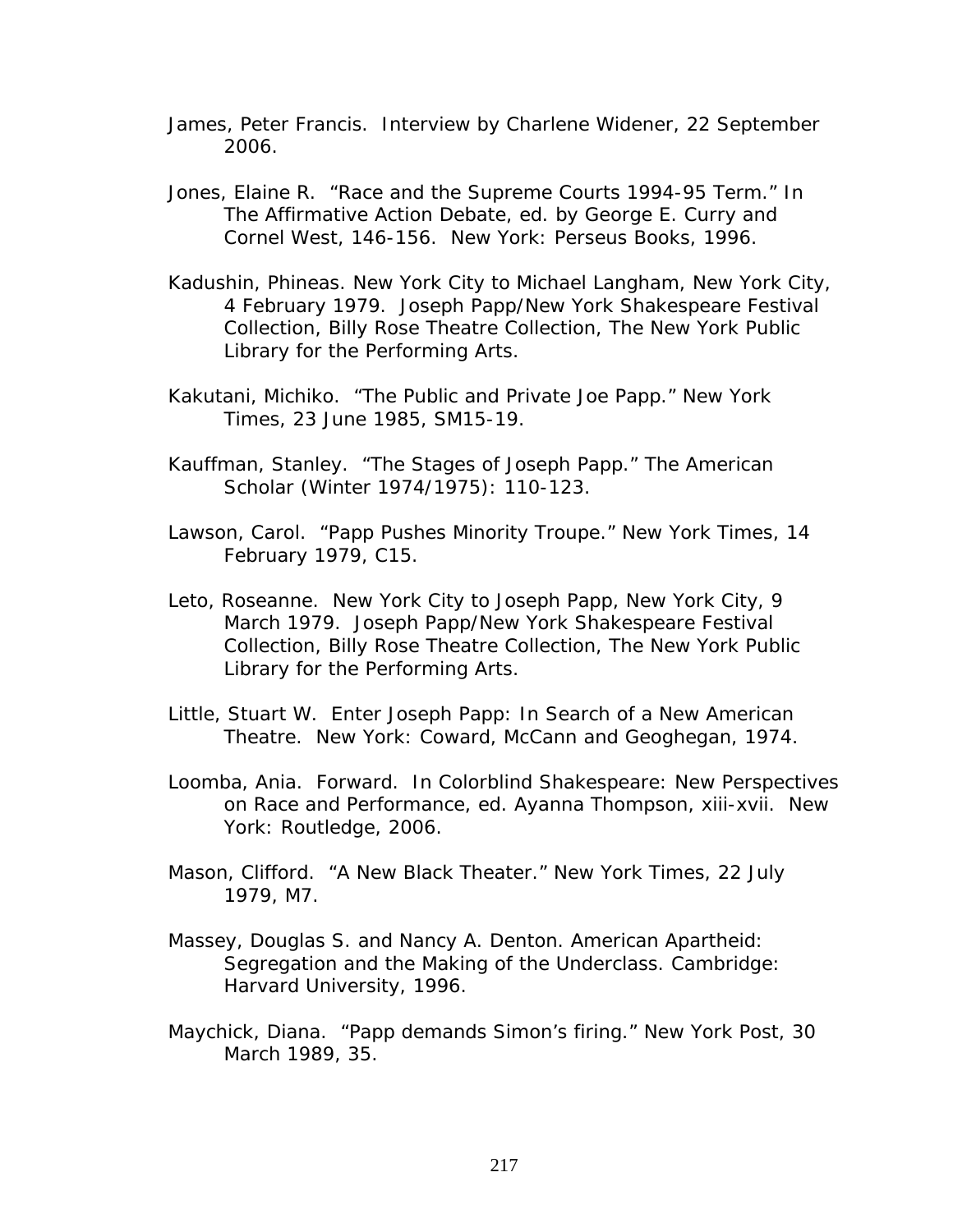- McCord, Keryl E. "The Challenge of Change." *African American Review,* vol. 31 (Winter 1997): 601-609.
- McDarrah, Timothy. "Joseph Papp Dead at 70." *New York Post*, 1 November 1991, 3.
- Menichols, Michele. "The Great American Pie: Theatre as a Social Force in Race Relations in Contemporary America." Ph.D. diss., Northwestern University, 1984.
- Miller, Douglas T. and Marion Nowark. "The Precarious Prosperity of People's Capitalism." In *Major Problems in American History Since 1945*, ed. Robert Griffith, 213-226. Lexington: D.C. Heath, 1992.
- Mitchell, Loften. *Black Drama: The Story of the American Negro in the Theatre.* New York: Hawthorne Books, 1967.
- Moody, Richard. *America Takes the Stage*. Bloomington: Indiana University, 1955.
- Murray, Charles. *Losing Ground: American Social Policy 1950-1980*. Tenth Anniversary Ed. New York: Basic Books, 1994.

\_\_\_\_\_\_\_\_. "The Poverty of the Great Society." In *Major Problems in American History Since 1945*, ed. Robert Griffith, 325-340. Lexington: D.C. Heath, 1992.

Muse, Vance. "Joe Papp." *Life*, 12 (April 1989): 23-25.

- New York Shakespeare Festival List New York Shakespeare Festival List of Minority Directors and their Productions. No date. Joseph Papp/New York Shakespeare Festival Collection, Billy Rose Theatre Collection, The New York Public Library for the Performing Arts.
- "New Yorkers Demand 'Racist' Critic's Ouster." *Toronto Star Newspaper*, 3 April 1989, C7.
- Newman, Harry. "Holding Back: The Theatre's Resistance to Non-Traditional Casting." *TDR*, vol. 33, no.3 (Autumn 1989): 22-36.
- Non-Traditional Casting Project, [http://www.ntcp.org](http://www.ntcp.org/) (accessed July 2006).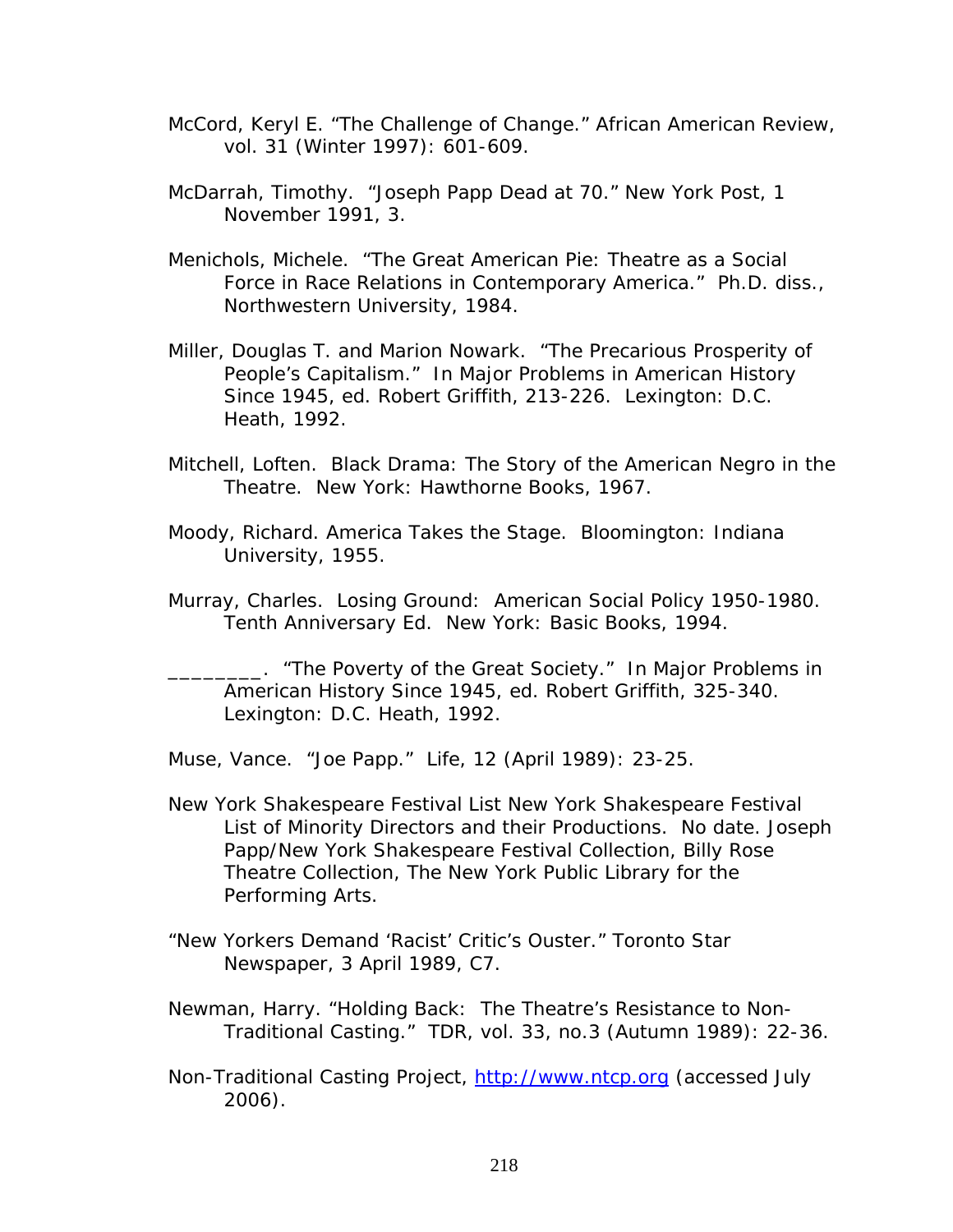- O'Connor, John J. "TV View: The Bard's Genius Gets Through." *New York Times*, 29 April 1979, D1.
- Oliver, Melvin L. and Thomas M. Shapiro. *Black Wealth, White Wealth: A New Perspective on Racial Inequality.* New York: Routledge, 1995.
- Omi, Michael and Howard Winant. *Racial Formation in the United States: From the 1960s to the 1990s.* 2nd ed. New York: Routledge, 1994.
- Palen, J. John. *The Urban World*. 5th ed. New York: McGraw-Hill, 1997.
- Papp, Joseph. "Board of Estimate Speech." 1968. Joseph Papp/New York Shakespeare Festival Collection, Billy Rose Theatre Collection, The New York Public Library for the Performing Arts.

\_\_\_\_\_\_\_\_. "Channel 5 Interview." 1979. Joseph Papp/New York Shakespeare Festival Collection, Billy Rose Theatre Collection, The New York Public Library for the Performing Arts.

 \_\_\_\_\_\_\_\_. "Commencement Speech North Carolina School of the Arts." 5 June, 1971. Joseph Papp/New York Shakespeare Festival Collection, Billy Rose Theatre Collection, The New York Public Library for the Performing Arts.

\_\_\_\_\_\_\_\_. "Formation of Permanent Black/Hispanic Shakespeare Company." 1979. Joseph Papp/New York Shakespeare Festival Collection, Billy Rose Theatre Collection, The New York Public Library for the Performing Arts.

\_\_\_\_\_\_\_\_. Handwritten Notes on Black/Hispanic Company. 1979. Joseph Papp/New York Shakespeare Festival Collection, Billy Rose Theatre Collection, The New York Public Library for the Performing Arts.

\_\_\_\_\_\_\_\_. Handwritten Response to Elder Article. 1979. Joseph Papp/New York Shakespeare Festival Collection, Billy Rose Theatre Collection, The New York Public Library for the Performing Arts.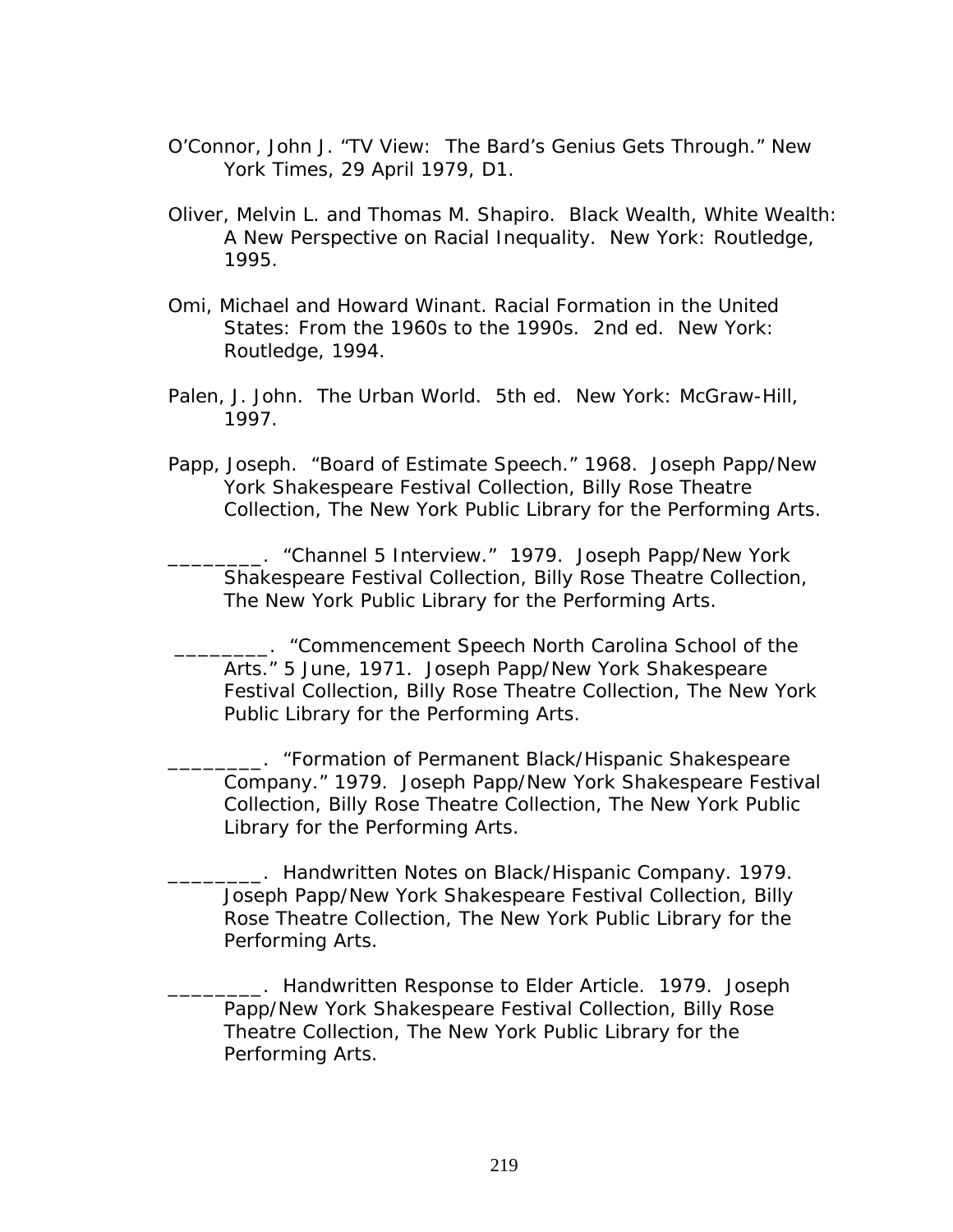\_\_\_\_\_\_\_\_. Interview by Greg Jackson. 1982. VHS. *Signatures, Part I*: CBS, VHS. Video Collection at the New York Public Library for the Performing Arts.

\_\_\_\_\_\_\_\_. "Joe Papp Sings." No date. Joseph Papp/New York Shakespeare Festival Collection, Billy Rose Theatre Collection, The New York Public Library for the Performing Arts.

\_\_\_\_\_\_\_\_. "Lincoln Center Position Paper." 1973. Joseph Papp/New York Shakespeare Festival Collection, Billy Rose Theatre Collection, The New York Public Library for the Performing Arts.

\_\_\_\_\_\_\_\_. "Modernity and the American Actor." In Directors on Directing: A Source book of the Modern Theatre, ed. Helen Kritch Chinoy and Toby Cole, 431-433. Indianapolis: Bobb-Merrill, 1963.

\_\_\_\_\_\_\_\_. New York City to Editor of the *New York Times*, New York City, 14 February 1979. Joseph Papp/New York Shakespeare Festival Collection, Billy Rose Theatre Collection, The New York Public Library for the Performing Arts.

\_\_\_\_\_\_\_\_. "New York Shakespeare Festival Artistic Statement." March 1983. Joseph Papp/New York Shakespeare Festival Collection, Billy Rose Theatre Collection, The New York Public Library for the Performing Arts.

\_\_\_. "Statement before hearing of House Subcommittee on Select Education Concerning H.J. Res. 600." 17 December 1977. Joseph Papp/New York Shakespeare Festival Collection, Billy Rose Theatre Collection, The New York Public Library for the Performing Arts.

\_\_\_\_\_\_\_\_. "Theatre USA Speech." 30 April, 1979. Joseph Papp /New York Shakespeare Festival Collection, Billy Rose Theatre Collection, The New York Public Library for the Performing Arts.

\_\_\_\_\_\_\_\_. Untitled: Need for Black Critics. No date. Joseph Papp/New York Shakespeare Festival Collection, Billy Rose Theatre Collection, The New York Public Library for the Performing Arts.

\_\_\_\_\_\_\_\_. Untitled Response to Critics of the Black/Hispanic Company. No date. Joseph Papp/New York Shakespeare Festival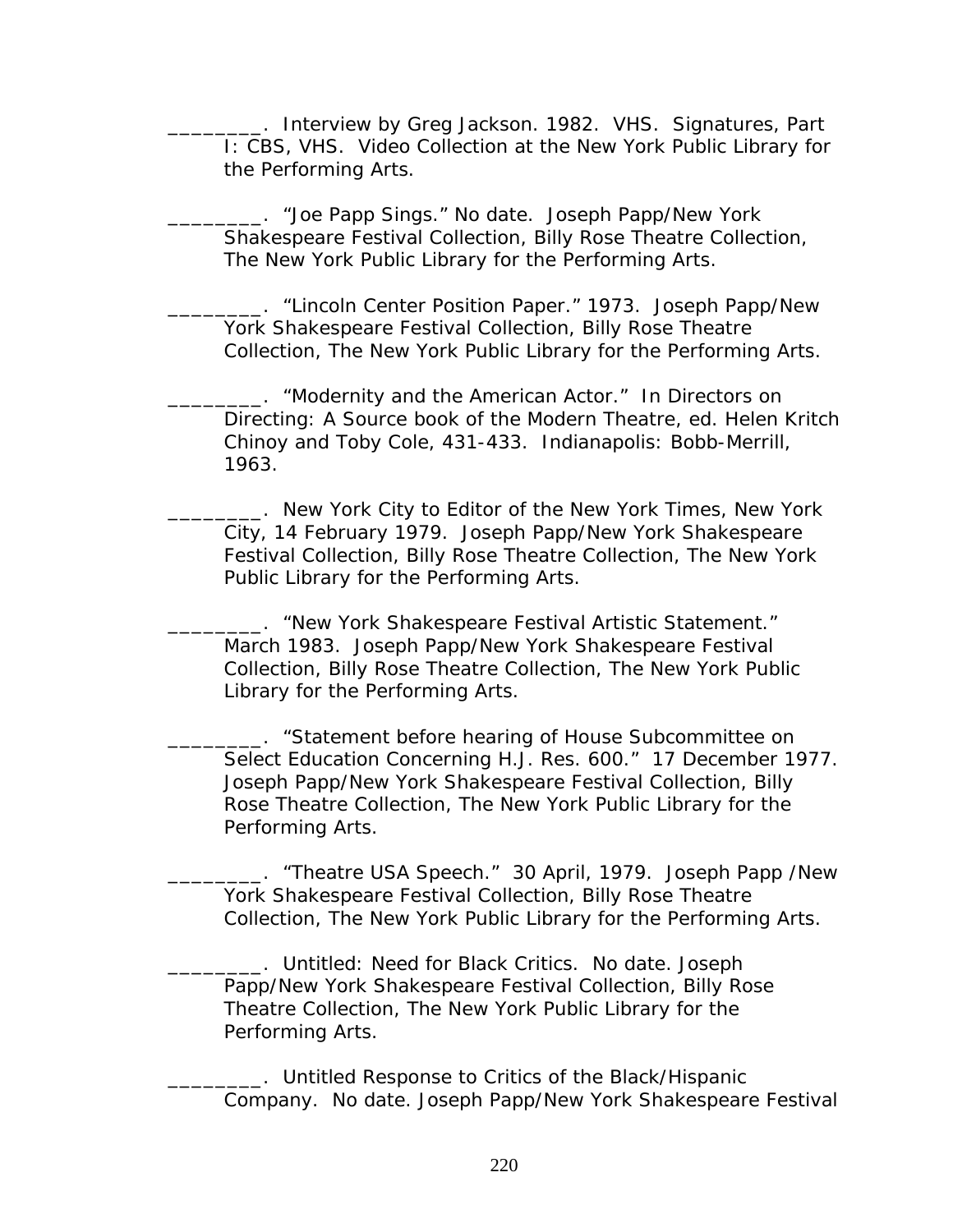Collection, Billy Rose Theatre Collection, The New York Public Library for the Performing Arts.

\_\_\_\_\_\_\_\_. *William Shakespeare's "Naked" Hamlet: A Production Handbook*. London: Macmillan Company, 1969.

- Paul, Richard. "Shakespeare in Black and White." April 2006. 7 min., 12 sec. From Public Radio International. Available from <http://www.prx.org/pieces/10311/stationinfo> (accessed July 2006).
- "The Public Theatre: Celebrating 50 Years," <http://www.publictheater.org/celebrating/reflections.php> (accessed July 2006).
- "Public Theatre/Public TV." 5 March 1979. Joseph Papp/New York Shakespeare Festival Collection, Billy Rose Theatre Collection, The New York Public Library for the Performing Arts.
- Radin, Victoria. "The Hard-nosed Idealist." *London Observer*, 19 June 1983, Arts page.
- Raymond, Gerard. "Marathon Man: Joseph Papp." *Theatre Week* (2 May 1988): 26.
- Rich, Frank. "Reality Nearly Upstaged a Paradoxical Year." *New York Times*, 30 December 1990, 5.

\_\_\_\_\_\_\_\_. "Two Mouths Running." *New York Times*, 1 February 1997, 19.

- Richards, David. "A Playwright's Demand for Black Theatre; Angry Speech Embroiled August Wilson in Controversy." *The Washington Post*, 11 August 1996, G: 1.
- Schechner, Richard. "Plowing August Wilson's 'Ground' Four Commentaries on the Cultural Diversity Debate; In Praise of Promiscuity." *American Theatre*, vol. 13, no. 10 (December 1996): 58-60.
- Shange, Ntozake. New York City to Joseph Papp, New York City, 3 February 1979. Joseph Papp/New York Shakespeare Festival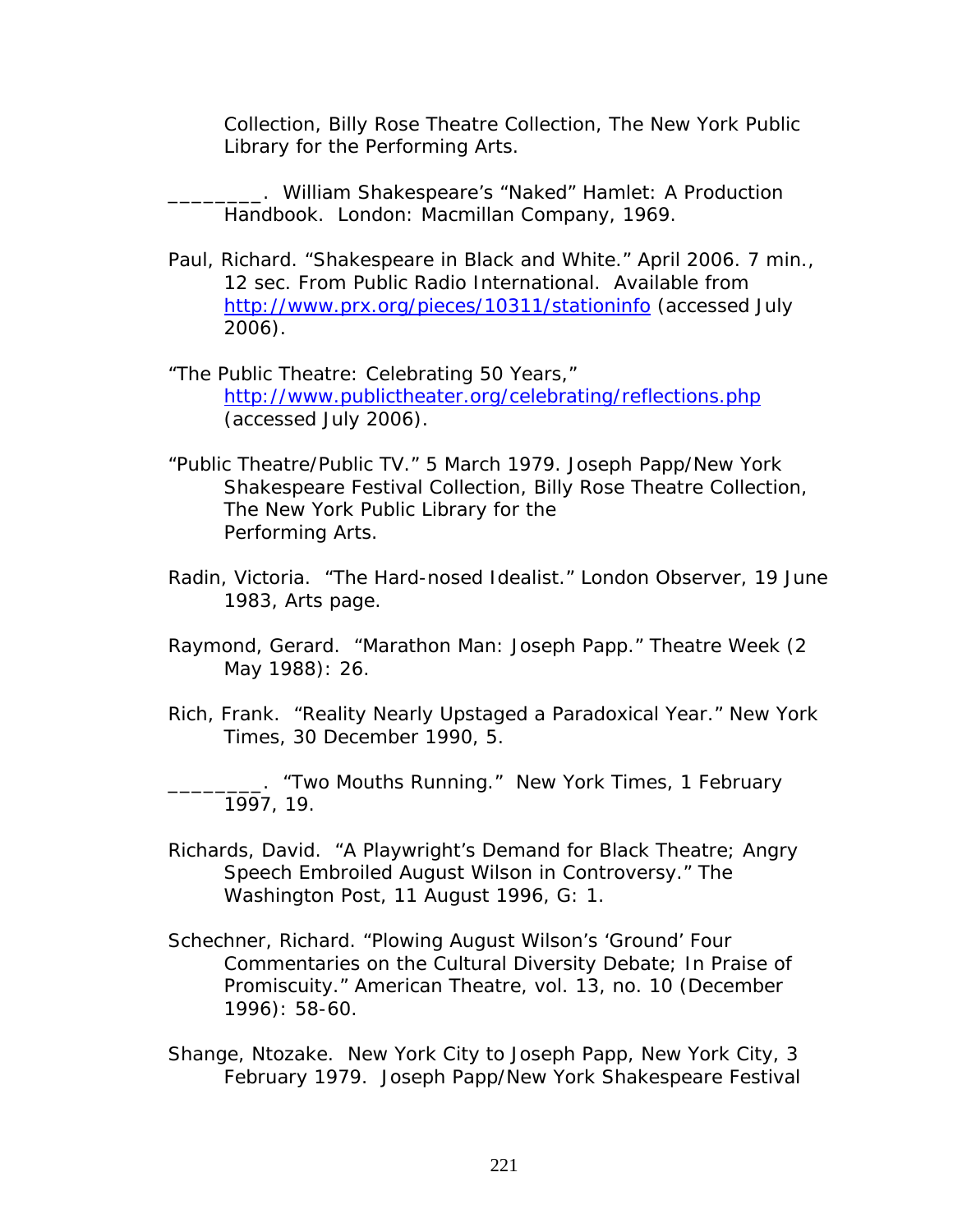Collection, Billy Rose Theatre Collection, The New York Public Library for the Performing Arts.

- Shepard, Richard F. "Papp Disagrees With Fund Study." *New York Times*, 13 April 1965, 32.
- Shirley, Don. "'Colorblind' Casting Has Wilson Seeing Red." *The Los Angeles Times*, 1 September 1996, 46.
- Simon, John. "From Wheel to Woe." Review of *Coriolanus*, New York Shakespeare Festival, New York, *New York*, 2 April 1979, 85.

\_\_\_\_\_\_\_\_. *Singularities: Essays on the Theatre/1964-1973.* New York: Random House, 1975.

- Sullivan, Dan. "Papp is a Love Person," *New York Times*, 15 October 1967, 117.
- Thompson, Ayanna. "Practicing a Theory/Theorizing a Practice: An Introduction to Shakespearean Colorblind Casting." In *Colorblind Shakespeare: New Perspectives on Race and Performance*, ed. Ayanna Thompson, 1-24. New York: Routledge, 2006.
- Unger, Irwin and Debi Unger. *Postwar America: The United States Since 1945*. New York: St. Martin's, 1990.
- U.S. National Advisory Commission on Civil Disorders. *The Kerner Report*. New York: Pantheon Books, 1988.
- Watkins, Mel. *On the Real Side: Laughing, Lying, and Signifying--The Underground Tradition of African-American Humor that Transformed American Culture, From Slavery to Richard Pryor.* New York: Simon and Schuster, 1994.
- Welsh, Cheryl. New York City to Joseph Papp, New York City, 23 March 1979. Joseph Papp/New York Shakespeare Festival Collection, Billy Rose Theatre Collection, The New York Public Library for the Performing Arts.
- Wilson, Edwin. "Shakespeare: The Interpretation's the Thing." *Wall Street Journal*, 10 July 1979, 22.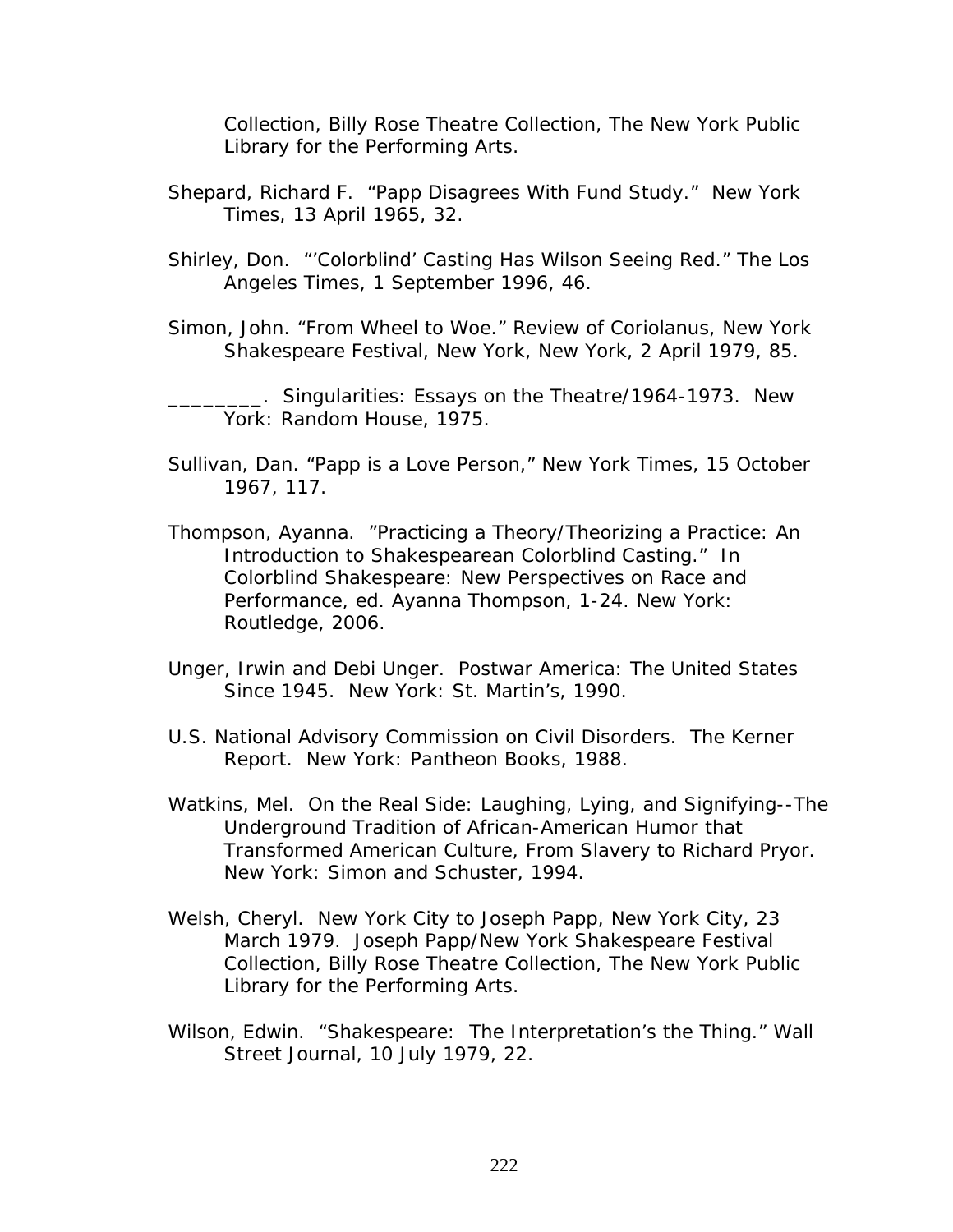Wilson, William Junius. *The Declining Significance of Race: Blacks and Changing American Institutions*. Chicago: University of Chicago, 1978.

Winant, Howard. Interview by Charlene Widener, 28 July 2006.

Zolotow, Sam. "Negro will Play Hamlet For Papp." *New York Times*, 13 February 1968, 49.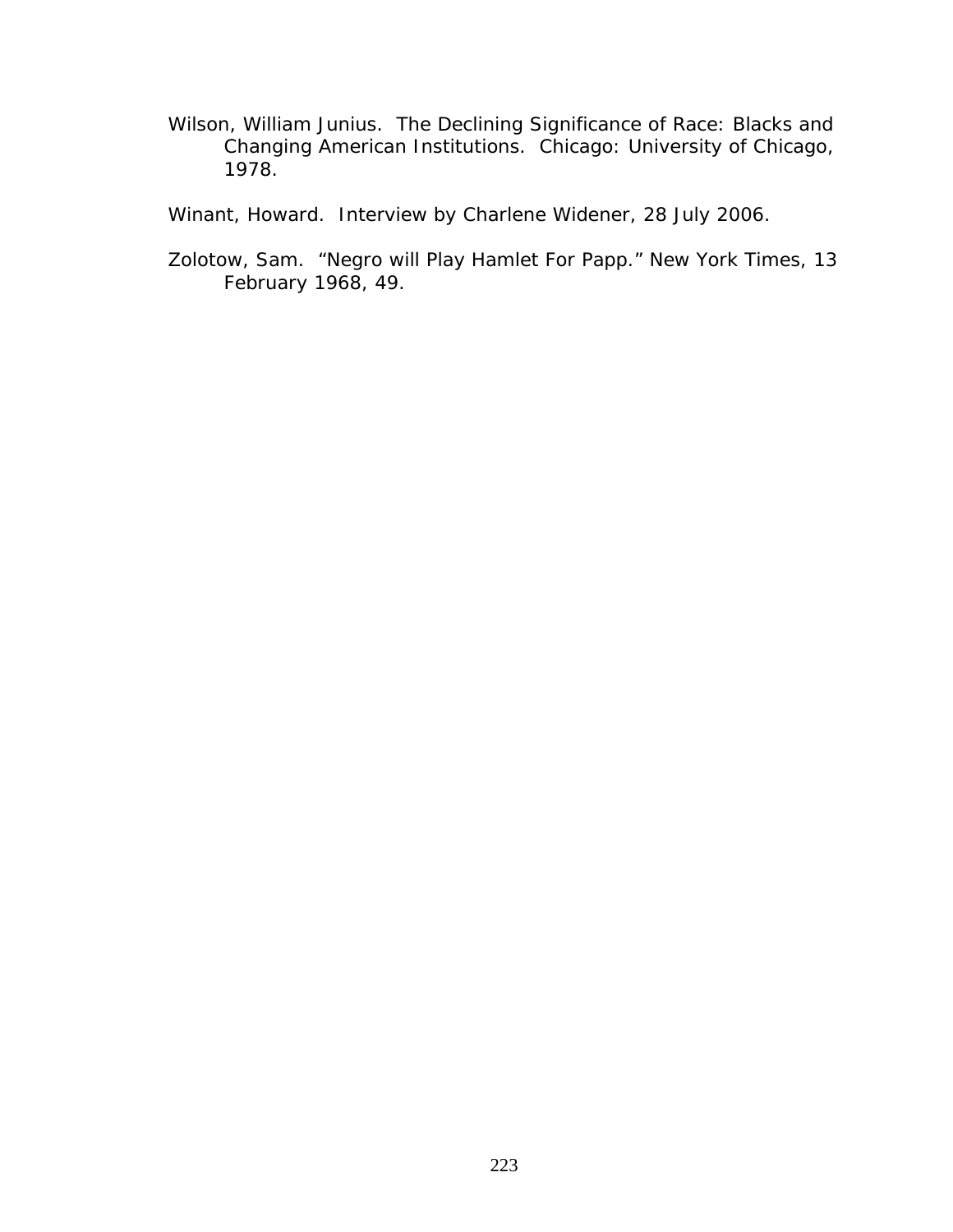VITA

Charlene Widener was born in Texarkana, Texas but grew up in Hutchinson, Kansas. She comes from a family of nine children and has a twin sister named Darlene. Her parents are Helen L. Chism and the late Richard E. Widener. She married Patrick A. Reading in October of 1993. In her free time, Widener enjoys reading, traveling, and spending time with her niece and nephew, Kevin and Kelsey.

In addition to her Ph.D. from the University of Missouri-Columbia in Theatre, Widener has an Associate Degree from Hutchinson Community College, a Bachelor of Science in Theatre from Kansas State University, and a Masters Degree in Speech Communication from Kansas State University.

Widener is thrilled to be the Director of Theatre at her alma mater, Hutchinson Community College. At HCC, Professor Widener teaches Public Speaking, Acting I, Acting II, Theatre Appreciation, Voice and Articulation, Theatre Performance Ensemble, and Orientation.

On campus she is President of the HCC Faculty Senate and Chairperson of the Evaluation of Instruction Task Force. She is also a board member for the Hutchinson Theatre Guild and a member of the

224